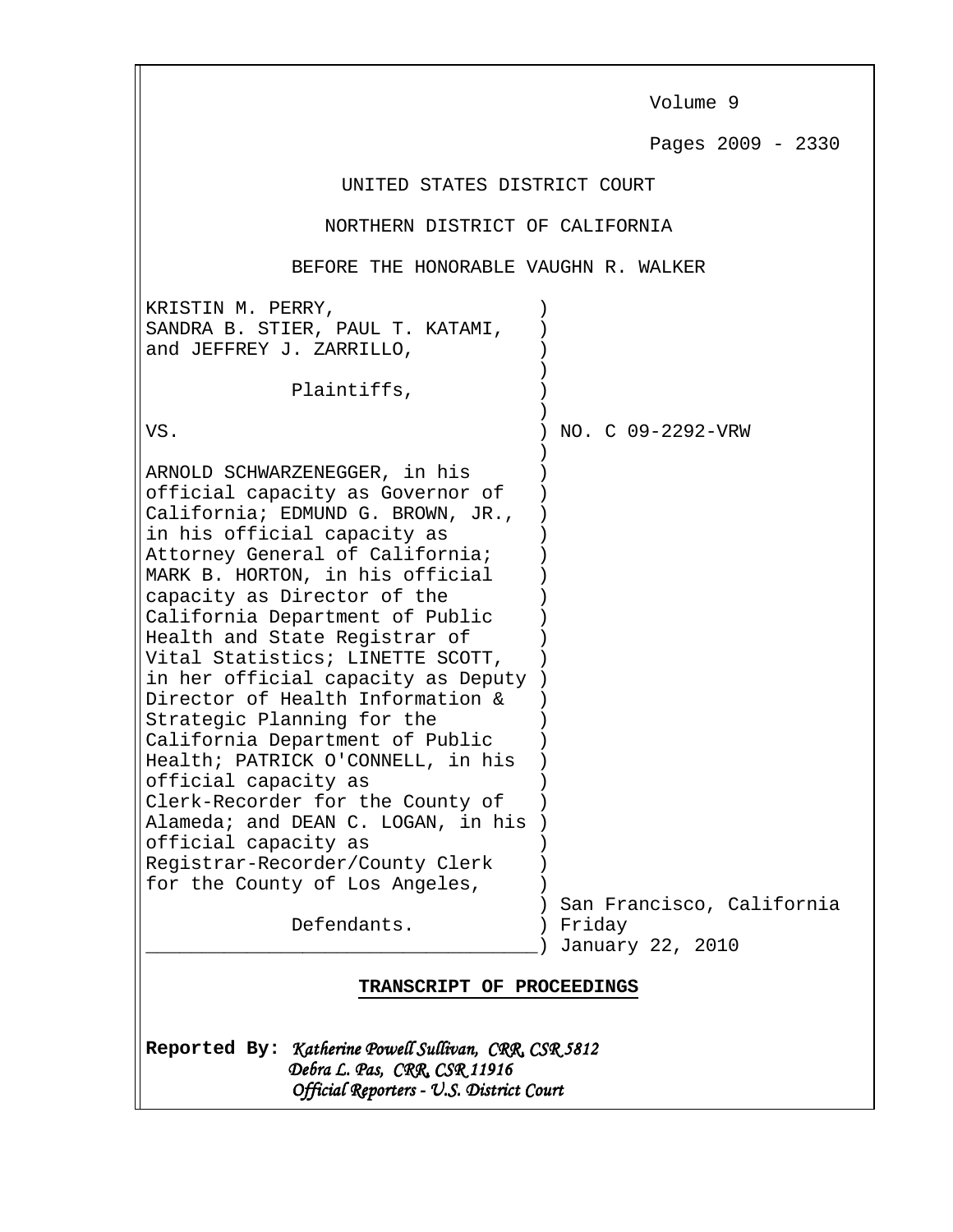**APPEARANCES**:

| For Plaintiffs:<br>BY:               | GIBSON, DUNN & CRUTCHER LLP<br>1050 Connecticut Avenue, N.W.<br>Washington, D.C. 20036-5306<br>THEODORE B. OLSON, ESQUIRE<br>MATTHEW D. MCGILL, ESQUIRE                                                                   |
|--------------------------------------|---------------------------------------------------------------------------------------------------------------------------------------------------------------------------------------------------------------------------|
| BY:                                  | GIBSON, DUNN & CRUTCHER LLP<br>333 South Grand Avenue<br>Los Angeles, California 90071-3197<br>THEODORE J. BOUTROUS, JR., ESQUIRE<br>CHRISTOPHER D. DUSSEAULT, ESQUIRE<br>SCOTT MALZAHN, ESQUIRE<br>THEANE KAPUR, ESQUIRE |
| BY:                                  | GIBSON, DUNN & CRUTCHER LLP<br>555 Mission Street, Suite 3000<br>San Francisco, California 94105-2933<br>ETHAN D. DETTMER, JR., ESQUIRE<br>ENRIQUE A. MONAGAS, ESQUIRE<br>SARAH. E. PIEPMEIER, ESQUIRE                    |
|                                      | BOIES, SCHILLER & FLEXNER LLP<br>333 Main Street<br>Armonk, New York 10504<br>BY: DAVID BOIES, ESQUIRE                                                                                                                    |
| BY:                                  | BOIES, SCHILLER & FLEXNER LLP<br>575 Lexington Avenue, 7th Floor<br>New York, New York 10022<br>JOSHUA I. SCHILLER, ESQUIRE                                                                                               |
| BY:                                  | BOIES, SCHILLER & FLEXNER LLP<br>1999 Harrison Street, Suite 900<br>Oakland, California 94612<br>JEREMY MICHAEL GOLDMAN, ESQUIRE<br>STEVEN C. HOLTZMAN, ESQUIRE                                                           |
| For Plaintiff-<br>Intervenor:<br>BY: | CITY AND COUNTY OF SAN FRANCISCO<br>OFFICE OF THE CITY ATTORNEY<br>One Drive Carlton B. Goodlett Place<br>San Francisco, California 94102-4682<br>DANNY CHOU, DEPUTY CITY ATTORNEY                                        |
|                                      | (APPEARANCES CONTINUED ON FOLLOWING PAGE)                                                                                                                                                                                 |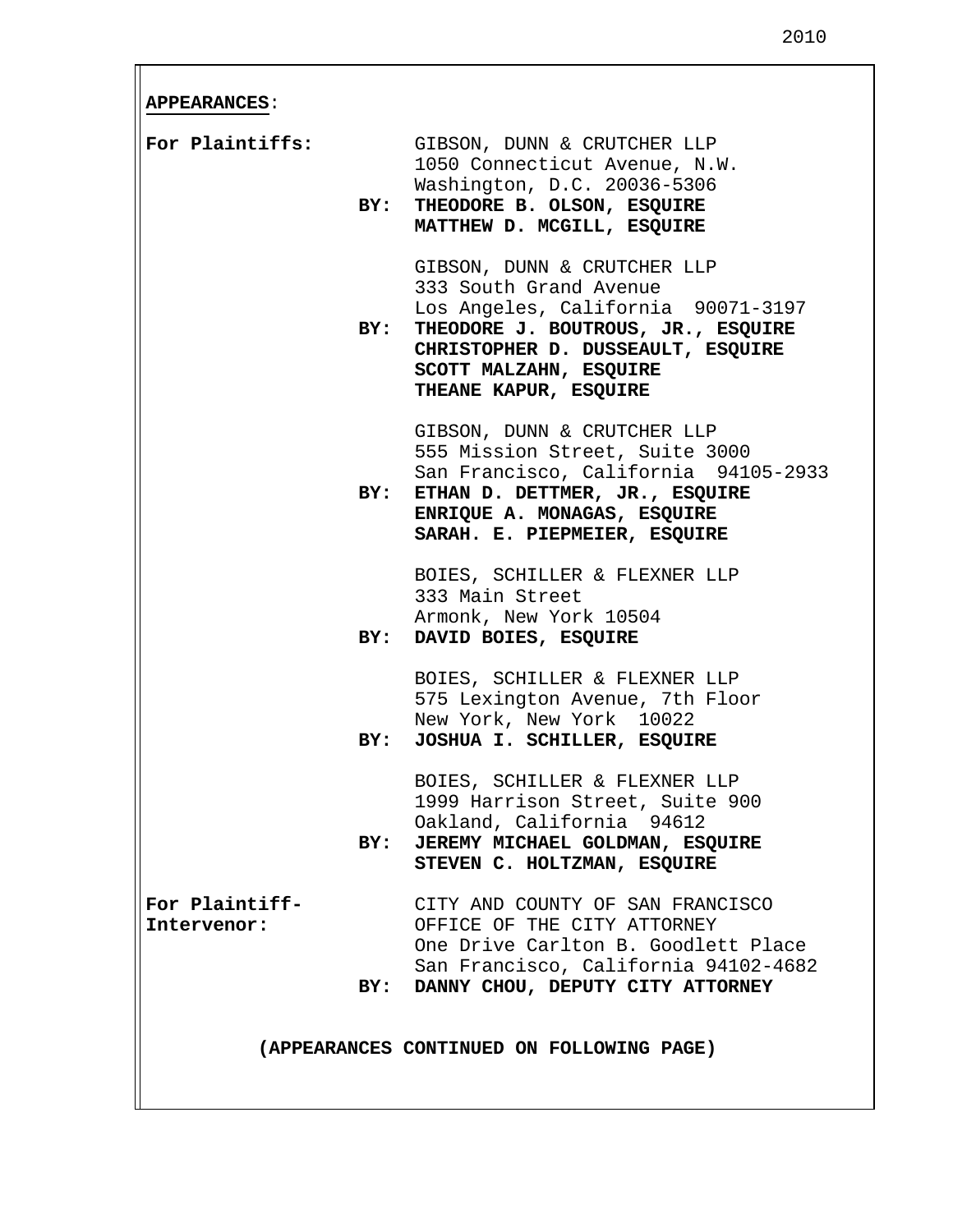**APPEARANCES (CONTINUED):**

| For Defendant                         | MENNEMEIER, GLASSMAN & STROUD<br>Gov. Schwarzenegger: 980 9th Street, Suite 1700<br>Sacramento, California 95814-2736<br>BY: ANDREW WALTER STROUD, ESQUIRE                                                                        |
|---------------------------------------|-----------------------------------------------------------------------------------------------------------------------------------------------------------------------------------------------------------------------------------|
| For Defendant                         | STATE ATTORNEY GENERAL'S OFFICE<br>Edmund G. Brown Jr.: 455 Golden Gate Avenue, Suite 11000<br>San Francisco, California 94102-7004<br>BY: TAMAR PACHTER, DEPUTY ATTORNEY GENERAL                                                 |
| For Defendant-<br>Intervenors:        | COOPER & KIRK<br>1523 New Hampshire Avenue, N.W.<br>Washington, D.C. 20036<br>BY: CHARLES J. COOPER, ESQUIRE<br>DAVID H. THOMPSON, ESQUIRE<br>HOWARD C. NIELSON, JR., ESQUIRE<br>NICOLE MOSS, ESQUIRE<br>PETER PATTERSON, ESQUIRE |
|                                       | ALLIANCE DEFENSE FUND<br>15100 North 90th Street<br>Scottsdale, Arizona 85260<br>BY: BRIAN W. RAUM, SENIOR COUNSEL<br>JAMES A. CAMPBELL, ESQUIRE<br>JORDAN LORENCE, ESQUIRE<br>DALE SCHOWENGERDT, ESQUIRE                         |
|                                       | ALLIANCE DEFENSE FUND<br>101 Parkshore Drive, Suite 100<br>Folsom, California 95630<br>BY: TIMOTHY D. CHANDLER, ESQUIRE                                                                                                           |
|                                       | ALLIANCE DEFENSE FUND<br>801 G Street NW, Suite 509<br>Washington, D.C. 90001<br>BY: AUSTIN R. NIMOCKS, SENIOR LEGAL COUNSEL                                                                                                      |
| For James Garlow,<br>Miles McPherson: | AMERICAN CENTER FOR LAW & JUSTICE<br>11 West Chestnut Hill Road<br>Litchfield, Connecticut 06759<br>BY: VINCENT P. MCCARTHY, ESQUIRE                                                                                              |
|                                       | (APPEARANCES CONTINUED ON FOLLOWING PAGE)                                                                                                                                                                                         |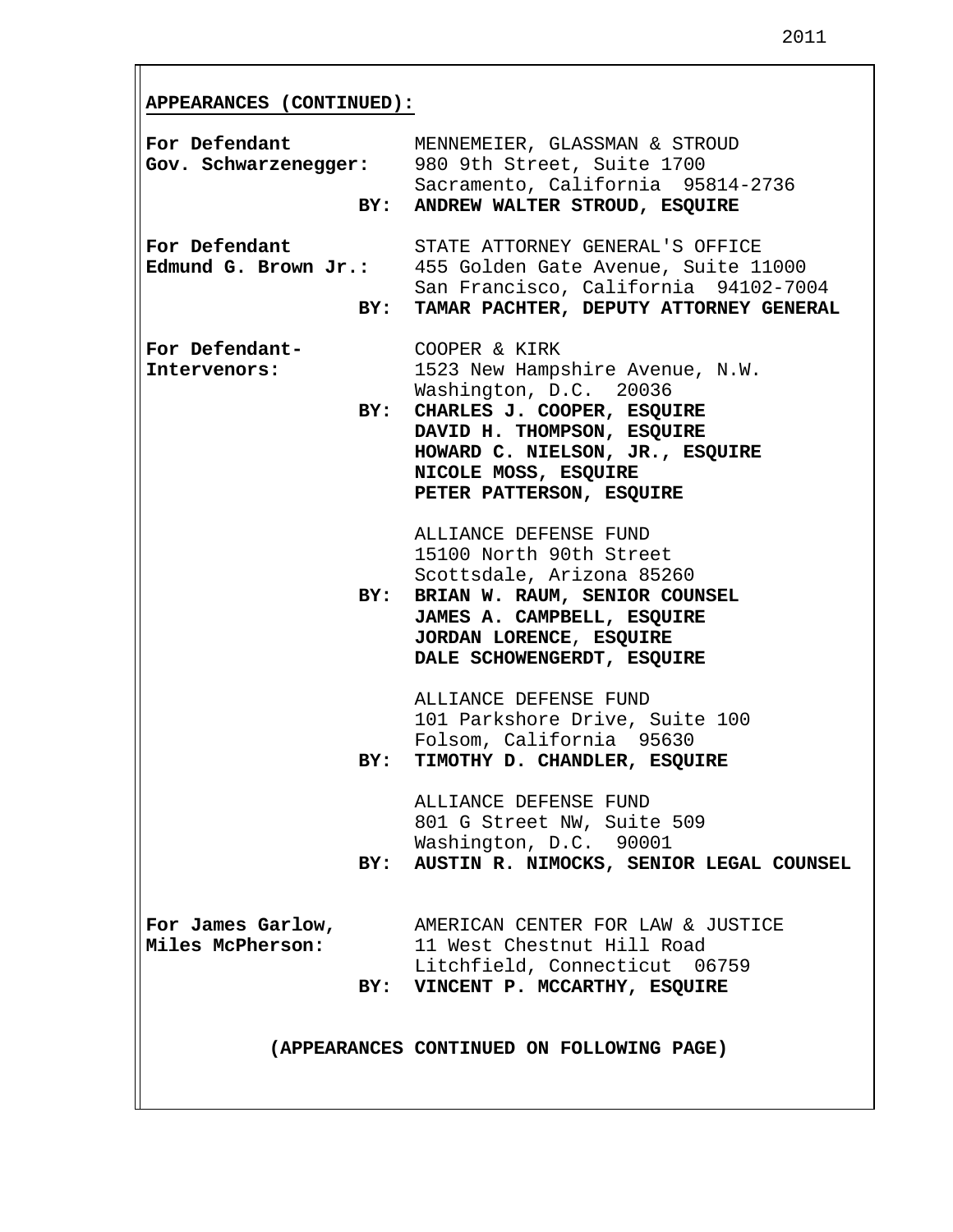## **APPEARANCES (CONTINUED):**

| For Dennis<br>Hollingsworth: | ANDREW PERRY PUGNO, ESQUIRE<br>101 Parkshore Dr #100<br>Folsom, California 95630-4726 |
|------------------------------|---------------------------------------------------------------------------------------|
| For Proposed                 | ADVOCATES FOR FAITH AND FREEDOM                                                       |
| Intervenor Imperial          | 24910 Las Brisas Road, Suite 110                                                      |
| County, et al.:              | Murrieta, California 92562                                                            |
| BY:                          | ROBERT H. TYLER, ESQUIRE                                                              |

 $-$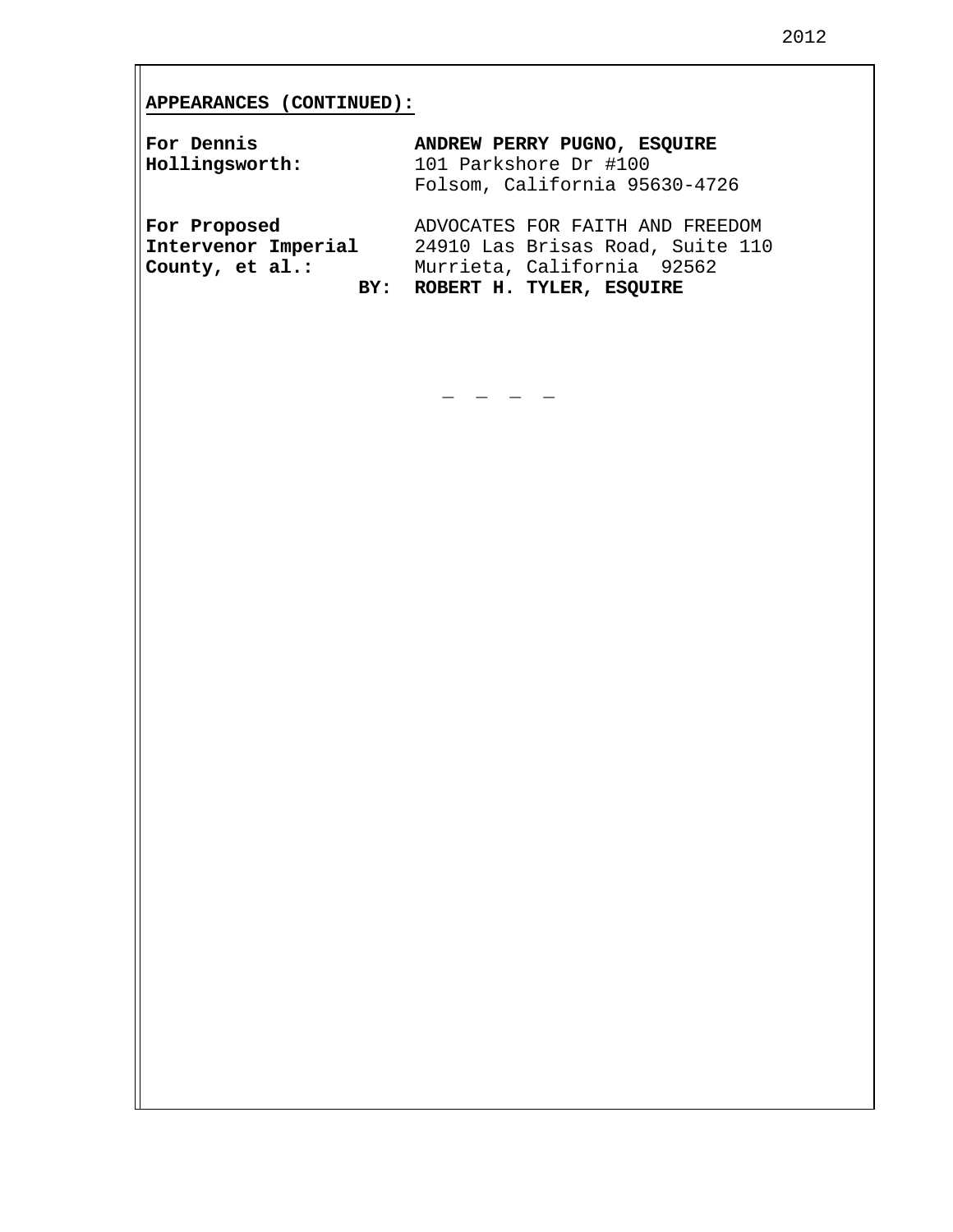| $\mathbf 1$    | ROCEEDINGS<br>Р                                                 |
|----------------|-----------------------------------------------------------------|
| $\overline{2}$ | <b>JANUARY 22, 2010</b><br>8:32A.M.                             |
| 3              |                                                                 |
| 4              | THE COURT: Very well. Good morning, Counsel.                    |
| 5              | (Counsel greet the Court.)                                      |
| 6              | THE COURT: Any matters to take up before we hear the            |
| 7              | next witness?                                                   |
| 8              | Mr. Boutrous.                                                   |
| 9              | MR. BOUTROUS: Yes, Your Honor. I had a couple of                |
| 10             | things.                                                         |
| 11             | First, wanted to inquire of the Court in terms of the           |
| 12             | Court's expectations and wishes regarding closing arguments, in |
| 13             | terms of timing and time, and how you'd like to proceed in that |
| 14             | regard for planning purposes.                                   |
| 15             | Sure. I think that would be well to<br>THE COURT:               |
| 16             | discuss.                                                        |
| 17             | My thinking is this. Given the volume of material               |
| 18             | that has been submitted, I think it would be well, at the       |
| 19             | conclusion of the evidence, to take a break, to schedule        |
| 20             | closing argument sometime in the future, probably weeks in the  |
| 21             | future.                                                         |
| 22             | I think closing argument would be much more                     |
| 23             | productive and useful if I have a chance to go over all of this |
| 24             | evidence, think about it, tease out some questions that we can  |
| 25             | discuss in closing argument.                                    |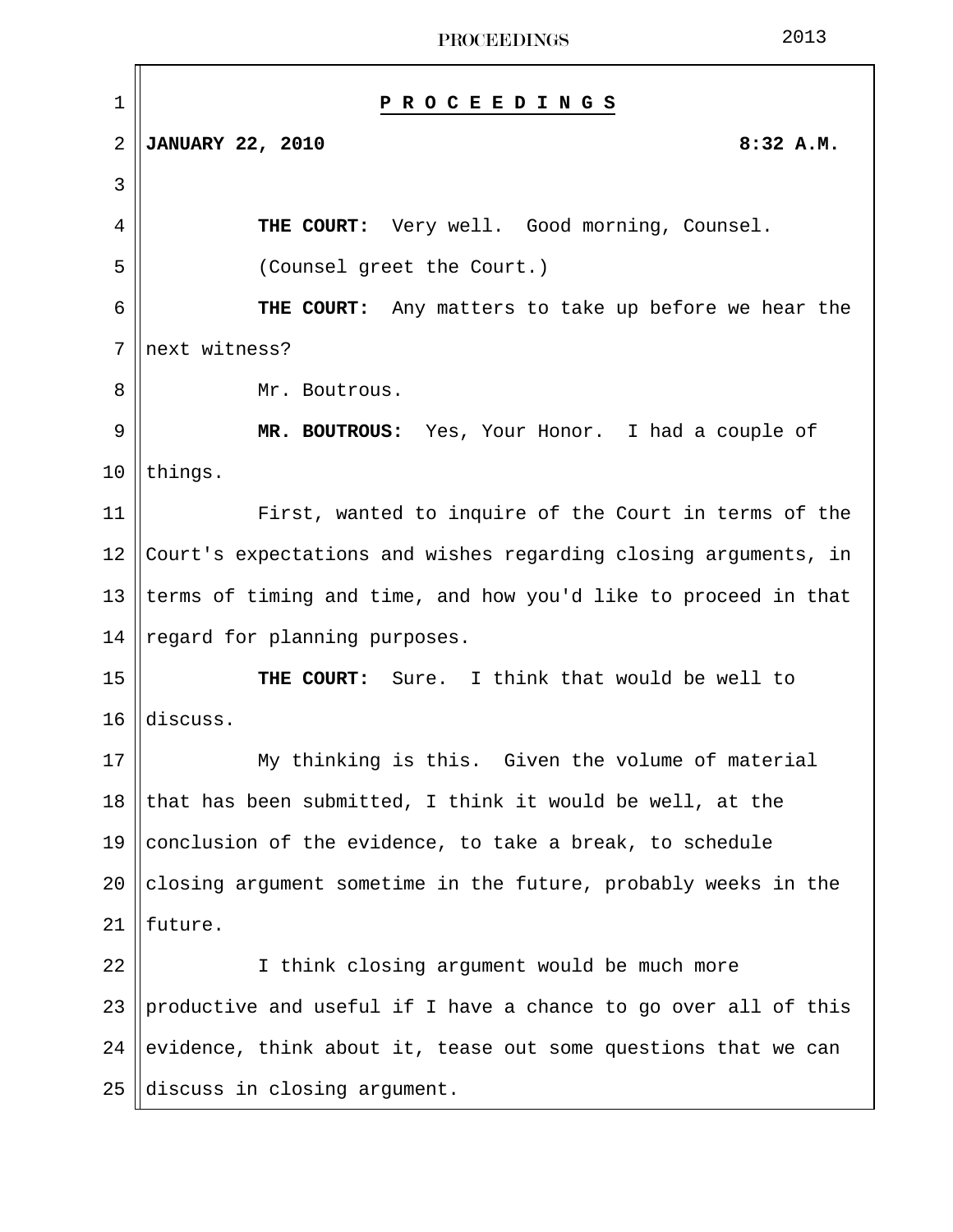| $\mathbf 1$    | So postpone closing argument until sometime in the            |
|----------------|---------------------------------------------------------------|
| $\overline{2}$ | future that we can work out consistent with your respective   |
| 3              | schedules. So that's what I would prefer to do, rather than   |
| 4              | have closing argument at the close of evidence.               |
| 5              | MR. BOUTROUS: Thank you, Your Honor.                          |
| 6              | THE COURT:<br>Does anybody have a problem with that?          |
| 7              | MR. OLSON: No, Your Honor. That's fine with us.               |
| 8              | MR. COOPER: That's fine with the                              |
| 9              | defendant-intervenor.                                         |
| 10             | THE COURT: All right.                                         |
| 11             | MR. BOUTROUS: And the -- quick matter, just an                |
| 12             | exhibit.                                                      |
| 13             | As you'll recall, Your Honor, we had played portions          |
| 14             | of Dr. Tam's deposition earlier in the case. And I had vowed  |
| 15             | to provide the court reporter and the Court with the excerpts |
| 16             | and then the DVD copy of what was played, to enter into the   |
| 17             | record as exhibits. The DVD is PX2542, and the transcript     |
| 18             | excerpts are PX2543.                                          |
| 19             | So I would like to have those admitted into evidence          |
| 20             | and made part of the record. And I will give the --           |
| 21             | THE COURT: Very well.                                         |
| 22             | (Plaintiffs' Exhibit 2542 and 2543 received in                |
| 23             | evidence.)                                                    |
| 24             | MR. BOUTROUS: And then -- one last matter, Your               |
| 25             | Honor.                                                        |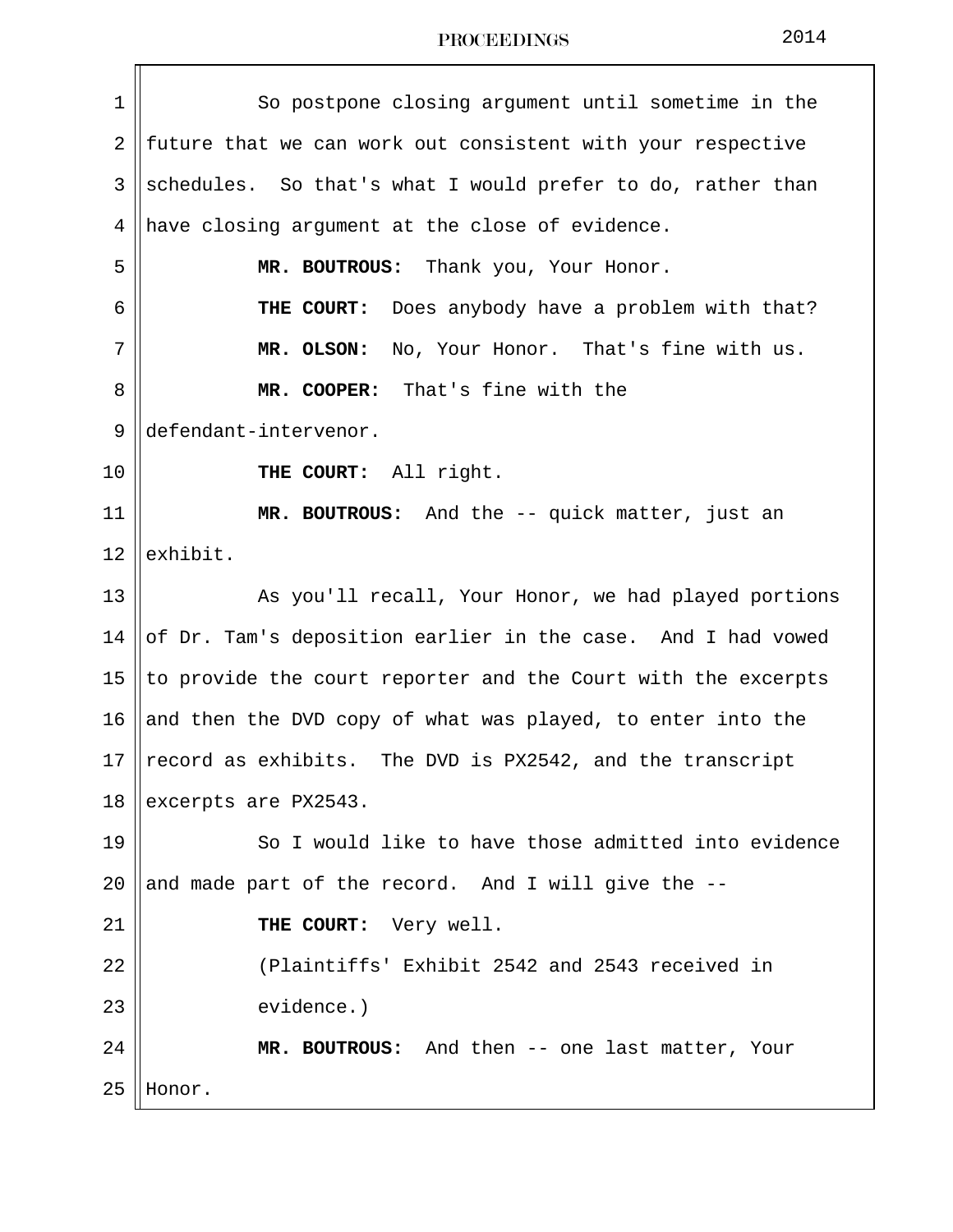# PROCEEDINGS 2015

| $\mathbf 1$ | The various exhibits that we had entered into                  |
|-------------|----------------------------------------------------------------|
| 2           | evidence during Professor Segura's testimony, we had further   |
| 3           | discussions with the defendant-intervenors about redactions.   |
| 4           | And, as the Court may recall, as to Exhibit 2389, which was    |
| 5           | the -- the e-mail from Mr. Dolejsi, we went ahead and redacted |
| 6           | it further, to take into account some of the issues raised.    |
| 7           | And then Mr. Pugno asked that we add back in a paragraph.      |
| 8           | So I now have a version that the parties have agreed           |
| 9           | to. It's got a lot of redactions. But the parts that we had    |
| 10          | read into the record are now revealed in the document.         |
| 11          | THE COURT: Let's see. This is the document we were             |
| 12          | dealing with yesterday?                                        |
| 13          | MR. BOUTROUS: This was Wednesday, the first day of             |
| 14          | Professor Segura's testimony.                                  |
| 15          | THE COURT: I see. All right.                                   |
| 16          | MR. BOUTROUS: So I would like to provide that to the           |
| 17          | Court, and have that admitted into evidence in that version.   |
| 18          | We will provide electronic copies of that, as well.            |
| 19          | And I believe that's it, in terms of exhibits. We              |
| 20          | may have a few more we are still talking about, to get         |
| 21          | agreement on.                                                  |
| 22          | THE COURT: I suspect that both sides will want to              |
| 23          | review the situation with respect to exhibits, before we       |
| 24          | formally close the book on exhibits.                           |
| 25          | Thank you, Your Honor.<br>MR. BOUTROUS:                        |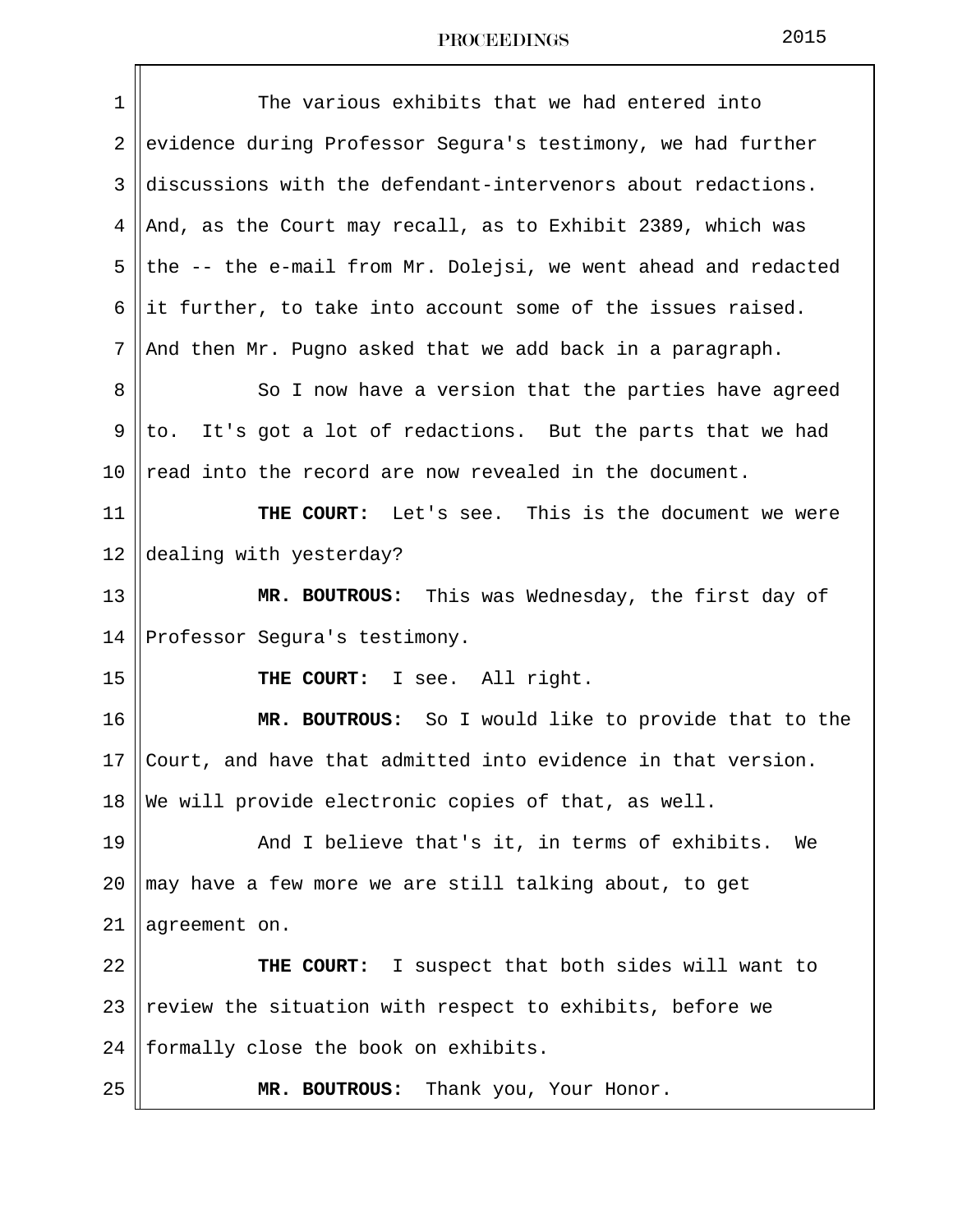| 1              | THE COURT: Yes, Mr. Cooper.                                     |
|----------------|-----------------------------------------------------------------|
| $\overline{2}$ | MR. COOPER: Just one other similar type of item to              |
| 3              | bring forward to the Court's attention.                         |
| 4              | We have now done our counterdesignations with respect           |
| 5              | to the Nathanson and Young depositions, and the deposition      |
| 6              | excerpts that were played the day before yesterday in court,    |
| $7\phantom{.}$ | and just want the Court to be alerted to that fact, and our     |
| 8              | readiness to present those -- those counter --                  |
| 9              | THE COURT: Counterdesignations.                                 |
| 10             | MR. COOPER: Yes, Your Honor.                                    |
| 11             | THE COURT: Mr. Boies.                                           |
| 12             | MR. BOIES: Yes, Your Honor. We have just received               |
| 13             | those. I'm looking through them now. I know that there will     |
| 14             | be some portions that we will object to as being outside of the |
| 15             | scope of any conceivable expertise that the witness has.        |
| 16             | And we can present those to the Court, probably,                |
| 17             | anytime after the luncheon recess. I'll be finished looking at  |
| 18             | them by then.                                                   |
| 19             | THE COURT: Very well. That will be fine.                        |
| 20             | But I gather, Mr. Cooper, you're still not going to             |
| 21             | call those witnesses, Mr. Nathanson and Dr. Young.              |
| 22             | MR. COOPER: No, Your Honor, we are not.                         |
| 23             | And we're going to offer these from their depositions           |
| 24             | in reaction and opposition to the excerpts that were offered by |
| 25             | the plaintiffs, essentially calling these experts as their own. |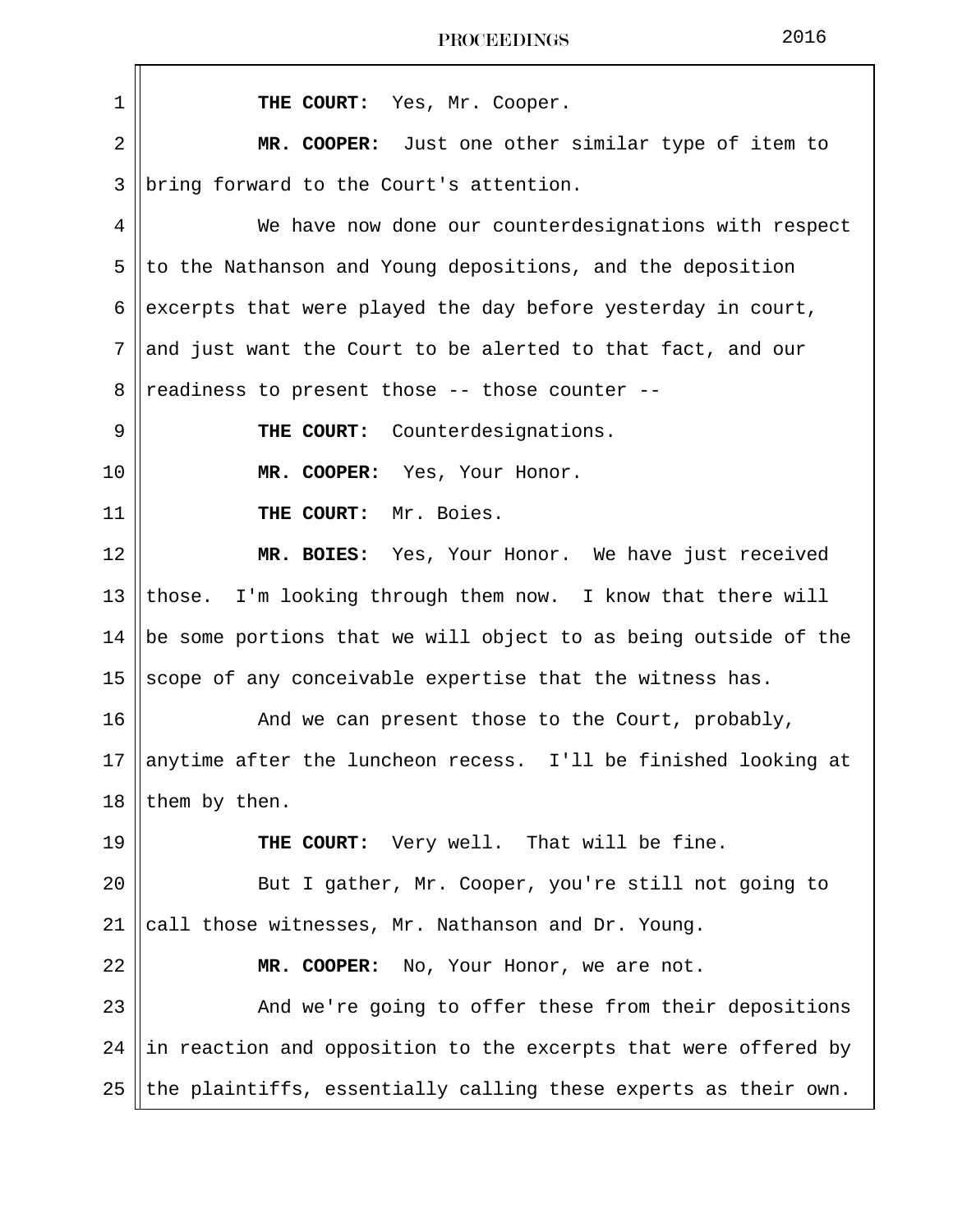| $\mathbf 1$    | So that will be our $--$ that will be our purpose.              |
|----------------|-----------------------------------------------------------------|
| $\overline{2}$ | <b>THE COURT:</b> That's -- that can be done, and been done     |
| 3              | before.                                                         |
| 4              | All right. Now, are we ready for a witness?                     |
| 5              | MR. BOUTROUS: Yes, Your Honor. Plaintiffs now call              |
| 6              | Dr. Herek. And Mr. Dettmer will be conducting the examination.  |
| 7              | THE COURT: Very well.                                           |
| 8              | MR. DETTMER: Good morning, Your Honor. Ethan --                 |
| 9              | THE COURT: Good morning, Mr. Dettmer.                           |
| 10             | MR. DETTMER: Thank you.                                         |
| 11             | THE CLERK: Raise your right hand, please.                       |
| 12             | GREGORY M. HEREK,                                               |
| 13             | called as a witness for the Plaintiffs herein, having been      |
| 14             | first duly sworn, was examined and testified as follows:        |
| 15             | I do.<br>THE WITNESS:                                           |
| 16             | THE CLERK: Thank you. State your name, please.                  |
| 17             | THE WITNESS: My name is Gregory M. Herek, H-e-r-e-k.            |
| 18             | Thank you.<br>THE CLERK:                                        |
| 19             | DIRECT EXAMINATION                                              |
| 20             | BY MR. DETTMER:                                                 |
| 21             | Good morning, Professor Herek.<br>Q.                            |
| 22             | Good morning.<br>А.                                             |
| 23             | Can you please describe for the Court your educational<br>Q.    |
| 24             | background.                                                     |
| 25             | I received my doctorate in social psychology from<br>Yes.<br>А. |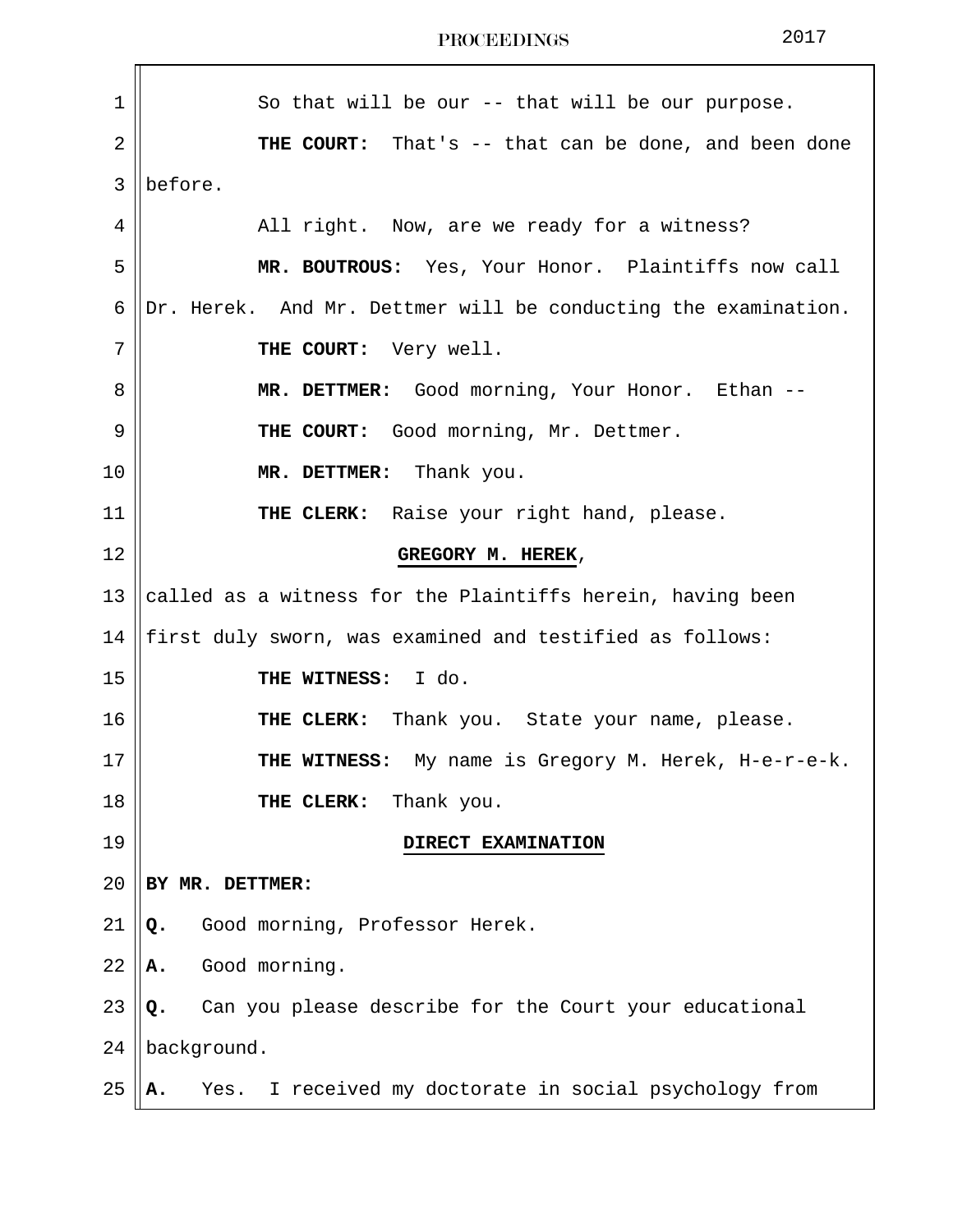| 1              | the University of California in 1983.                            |  |  |
|----------------|------------------------------------------------------------------|--|--|
| $\overline{2}$ | I'm sorry, what was the field in which you received your<br>Q.   |  |  |
| 3              | doctorate?                                                       |  |  |
| 4              | In social psychology, a subdiscipline of psychology.<br>А.       |  |  |
| 5              | Can you describe for the Court, briefly, what is social<br>Q.    |  |  |
| 6              | psychology?                                                      |  |  |
| 7              | Social psychology is actually a field that intersects<br>А.      |  |  |
| 8              | psychology and sociology. It's the study of human behavior and   |  |  |
| 9              | experiences within a social context.                             |  |  |
| 10             | And can you describe for the Court, what was the subject<br>Q.   |  |  |
| 11             | of your dissertation?                                            |  |  |
| 12             | My dissertation focused on heterosexuals attitudes towards<br>А. |  |  |
| 13             | lesbians and gay men.                                            |  |  |
| 14             | When did you received your Ph.D.?<br>Q.                          |  |  |
| 15             | In 1983.<br>Α.                                                   |  |  |
| 16             | Did you continue your research after you received your<br>Q.     |  |  |
| 17             | Ph.D.?                                                           |  |  |
| 18             | Yes. After receiving my Ph.D., I received the<br>Α.              |  |  |
| 19             | postdoctoral fellowship at Yale University, and I worked there   |  |  |
| 20             | for two years.                                                   |  |  |
| 21             | What was the subject of your research at Yale?<br>Q.             |  |  |
| 22             | Well, at Yale, I continued my research from my graduate<br>А.    |  |  |
| 23             | school dissertation on attitudes towards lesbians and gay men.   |  |  |
| 24             | I also expanded my research in looking at attitudes              |  |  |
| 25             | and the stigma attached to HIV and AIDS, which at that time was  |  |  |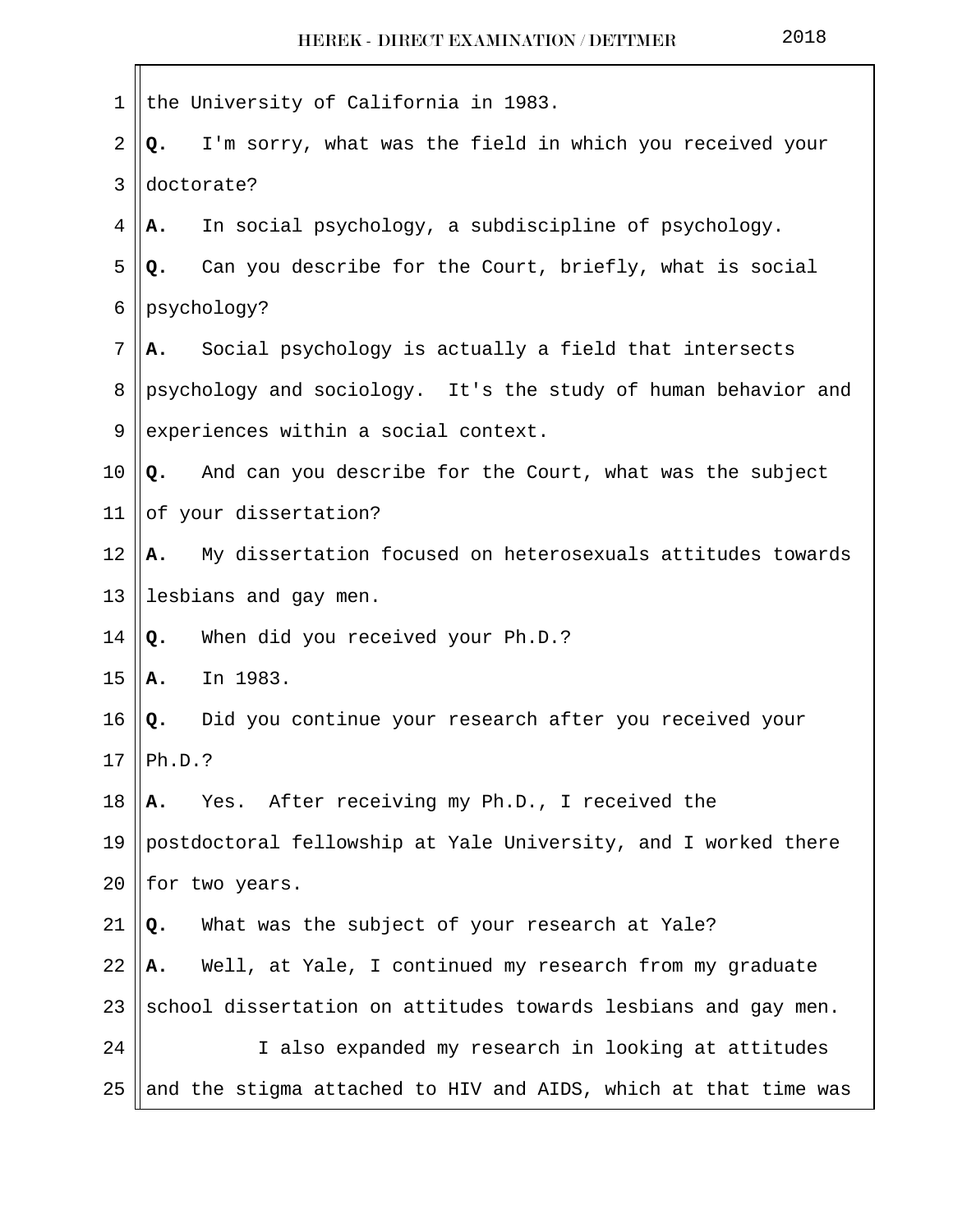| 1  | a relatively new phenomenon in the United States.               |
|----|-----------------------------------------------------------------|
| 2  | And I also studied some other areas as well.                    |
| 3  | And what did you do after you left Yale?<br>Q.                  |
| 4  | Well, actually, I said I was there for two years.<br>That<br>А. |
| 5  | was for my postdoc. I was invited to stay on for a year after   |
| 6  | I completed my postdoc, and I taught classes at Yale for one    |
| 7  | year.                                                           |
| 8  | After that, I was appointed as an assistant professor           |
| 9  | at the City University of New York's graduate school, in their  |
| 10 | program in social and personality psychology.                   |
| 11 | And how long were you at the City University of New York?<br>Q. |
| 12 | Three years.<br>Α.                                              |
| 13 | And after that, what was your next employment?<br>Q.            |
| 14 | After that, I returned to California. And I took a<br>Α.        |
| 15 | position as an associate research psychologist at the           |
| 16 | University of California.                                       |
| 17 | The research psychologist position is in a series               |
| 18 | that's parallel to the professor series, but there's no         |
| 19 | teaching involved. It focuses entirely on research.             |
| 20 | And did you ever receive tenure at Davis?<br>Q.                 |
| 21 | Well, I was an associate research psychologist, and then<br>Α.  |
| 22 | promoted to full research psychologist.                         |
| 23 | And then in 1999, I was appointed as a tenured full             |
| 24 | professor at UC Davis. And that's been my position since then.  |
| 25 | And what sort of courses do you teach at Davis?<br>o.           |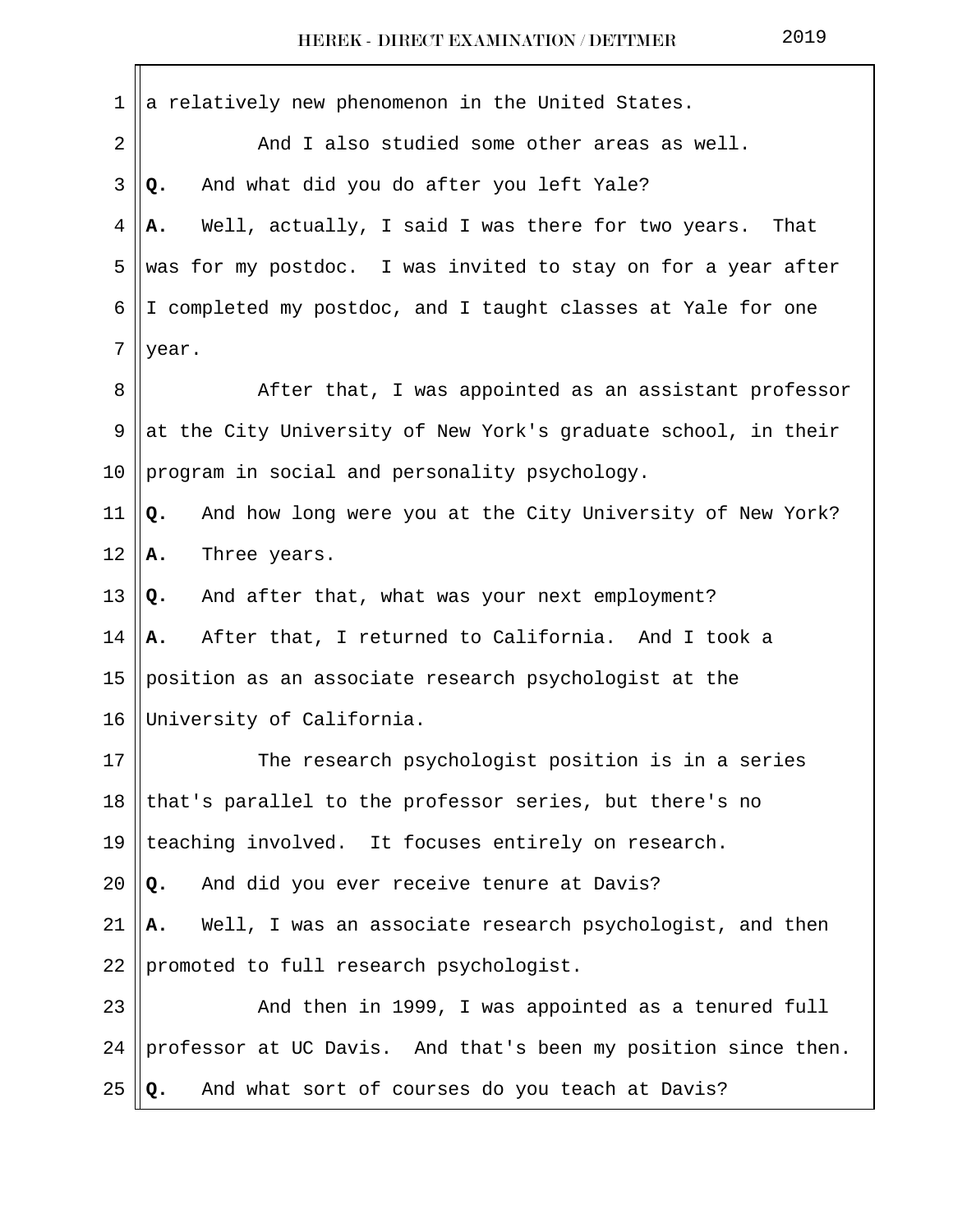| $\mathbf 1$ | Right now, I regularly teach a course called "Sexual<br>Α.      |
|-------------|-----------------------------------------------------------------|
| 2           | Orientation and Prejudice," which is a course that deals with a |
| 3           | variety of topics related to sexual orientation, as well as to  |
| 4           | societal stigma and individual prejudice based on sexual        |
| 5           | orientation.                                                    |
| 6           | I also regularly teach a graduate methods course, in            |
| 7           | which I teach students the methodological techniques            |
| 8           | associated with conducting survey and questionnaire research.   |
| $\mathsf 9$ | I also teach an undergraduate version of that course.           |
| 10          | And I teach occasional seminars on various topics,              |
| 11          | including topics relating to sexual orientation and to stigma   |
| 12          | and prejudice.                                                  |
| 13          | Now, do you have exhibit binders up there? I'm sorry?<br>Q.     |
| 14          | I don't believe I do.<br>Α.                                     |
| 15          | I'm sorry.<br>Q.                                                |
| 16          | MR. DETTMER: Your Honor, may I approach?                        |
| 17          | THE COURT: You may.                                             |
| 18          | MR. DETTMER: My apologies, Your Honor.                          |
| 19          | BY MR. DETTMER:                                                 |
| 20          | Professor Herek, if you could please turn to 2326 in that<br>Q. |
| 21          | binder.                                                         |
| 22          | MR. DETTMER: It's in the second volume, Your Honor.             |
| 23          | What's the number, again?<br>THE COURT:                         |
| 24          | MR. DETTMER:<br>2326.                                           |
| 25          | THE COURT:<br>2326?                                             |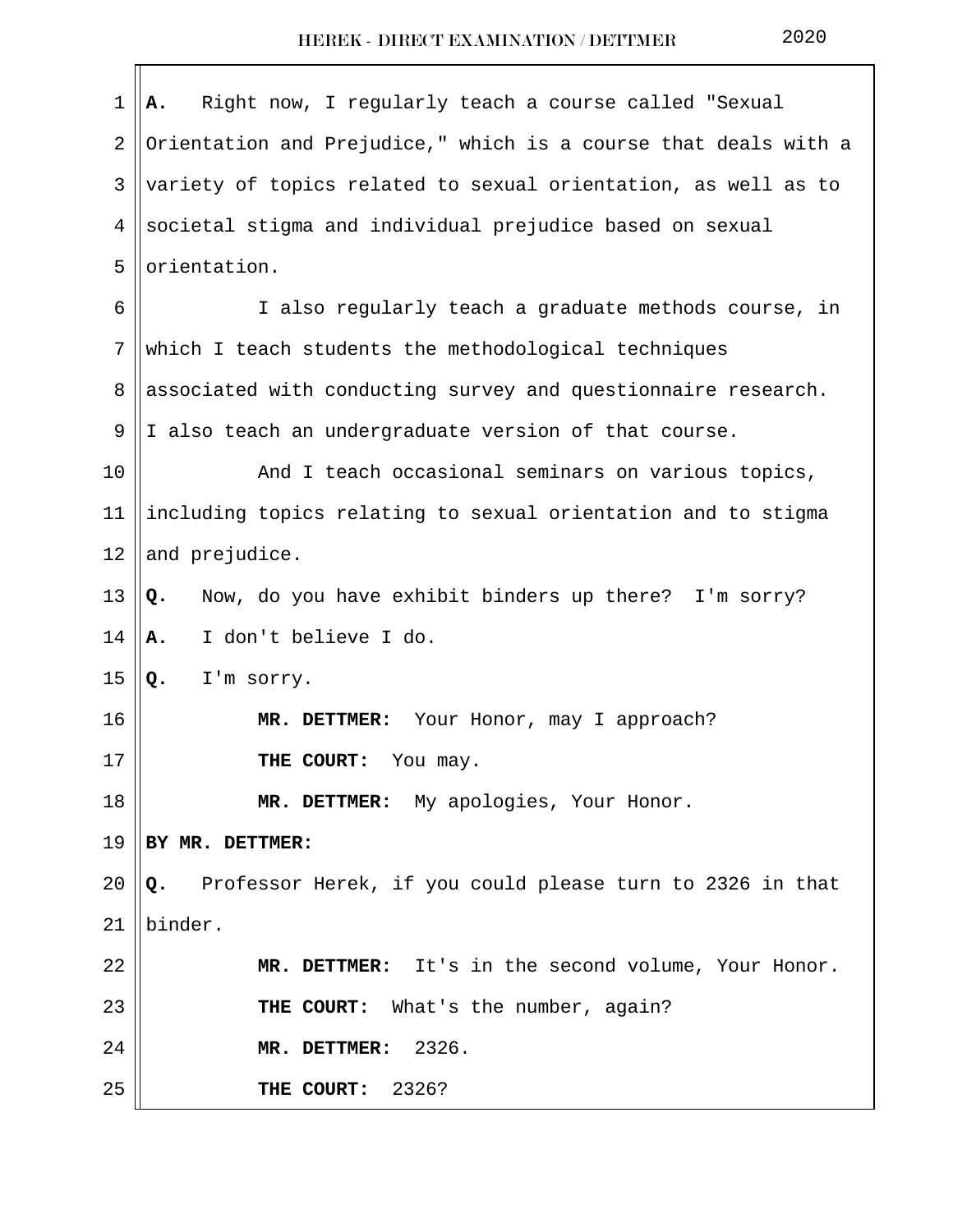| 1  | MR. DETTMER: Yes, sir. Yes, Your Honor.                          |
|----|------------------------------------------------------------------|
| 2  | BY MR. DETTMER:                                                  |
| 3  | Professor Herek, what is that document, Exhibit 2326?<br>Q.      |
| 4  | This is my curriculum vitae.<br>А.                               |
| 5  | Okay.<br>Q.                                                      |
| 6  | MR. DETTMER: Your Honor, we would move Exhibit 2326              |
| 7  | into evidence.                                                   |
| 8  | MR. NIELSON: No objection.                                       |
| 9  | THE COURT: Very well.                                            |
| 10 | (Plaintiffs' Exhibit 2326 received in evidence.)                 |
| 11 | BY MR. DETTMER:                                                  |
| 12 | Now, Professor Herek, have you served on the editorial<br>Q.     |
| 13 | board of any peer-reviewed journals?                             |
| 14 | Yes, I serve on several editorial boards.<br>А.                  |
| 15 | What type of journals do you serve on the editorial board?<br>Q. |
| 16 | Well, there are a variety. And they are listed in the<br>Α.      |
| 17 | vitae.                                                           |
| 18 | For example, I'm on the editorial board of a journal             |
| 19 | called Basic and Applied Social Psychology, which, as the name   |
| 20 | suggests is a social psychological research journal.             |
| 21 | I am on the board of the Journal of Sex Research,                |
| 22 | which is an interdisciplinary research journal devoted to        |
| 23 | issues around sexuality.                                         |
| 24 | And there are several others that are also listed in             |
| 25 | the vitae.                                                       |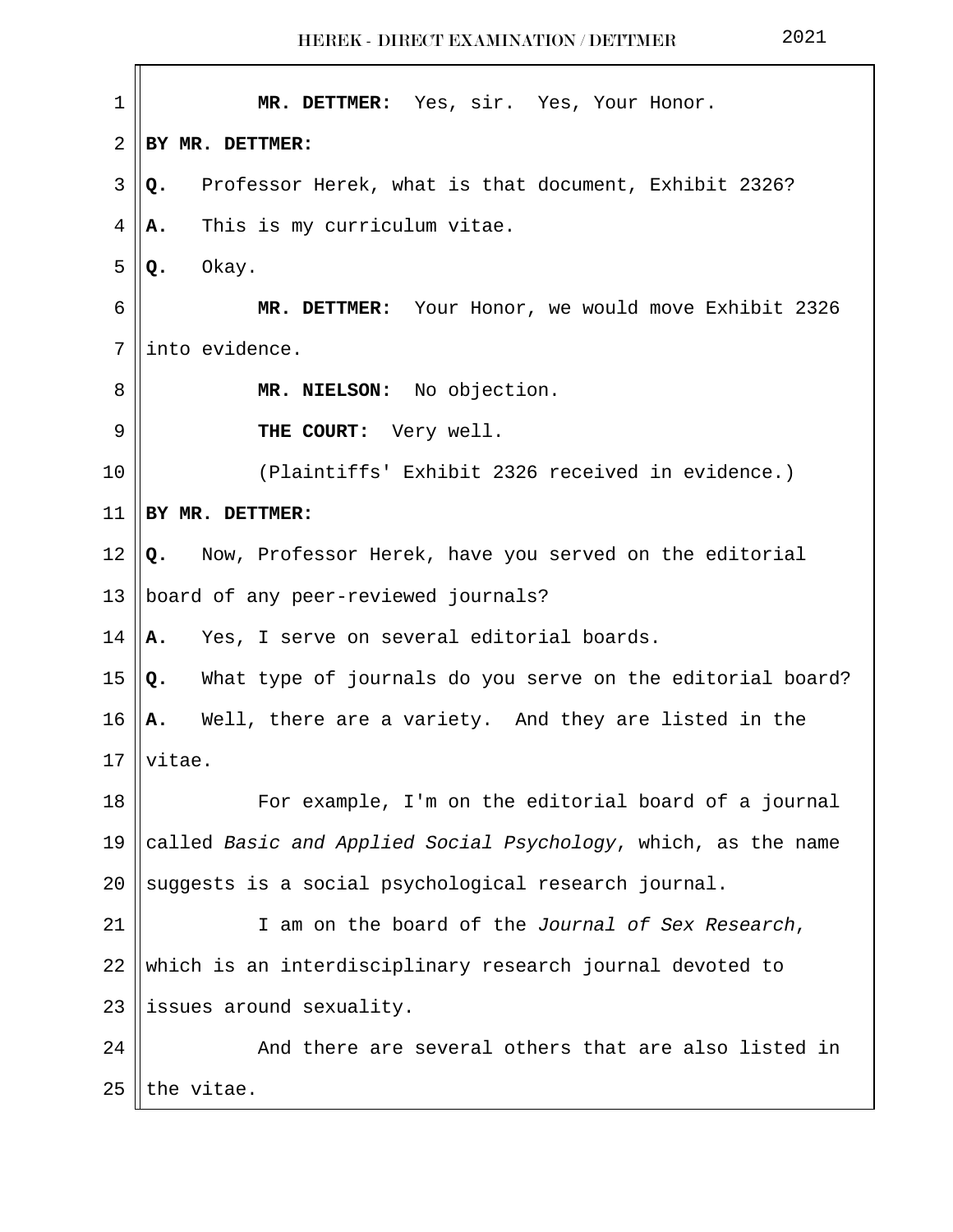| $\mathbf 1$    | Are you a member of any professional associations?<br>Q.       |
|----------------|----------------------------------------------------------------|
| $\overline{2}$ | I'm a member and a fellow of the American<br>Yes.<br>Α.        |
| 3              | Psychological Association, the Association for psychological   |
| 4              | Science, the Society for Experimental Social Psychology, and   |
| 5              | several other associations that are also listed in my vitae.   |
| 6              | Professor Herek, have you authored any scholarly writing<br>Q. |
| 7              | in your subject matter?                                        |
| 8              | Yes, I have.<br>Α.                                             |
| 9              | Can you describe, briefly, the types of writings you've<br>Q.  |
| 10             | authored.                                                      |
| 11             | Well, I've published approximately 100 articles and<br>Α.      |
| 12             | chapters in journals and edited volumes that cover topics      |
| 13             | related to sexual orientation, stigma, prejudice, and related  |
| 14             | topics.                                                        |
| 15             | Have you received grant funding for your research?<br>Q.       |
| 16             | Yes, I have.<br>Α.                                             |
| 17             | About how much and from where?<br>Q.                           |
| 18             | Well, over the course of my career, I've received in<br>Α.     |
| 19             | excess of \$5 million in grant funding. Most of it from the    |
| 20             | National Institutes of Health.                                 |
| 21             | MR. DETTMER: Your Honor, the plaintiffs would tender           |
| 22             | Dr. Herek as an expert on social psychology, with a focus on   |
| 23             | sexual orientation and stigma.                                 |
| 24             | Very well. Any voir dire?<br>THE COURT:                        |
| 25             | MR. NIELSON: No objection.                                     |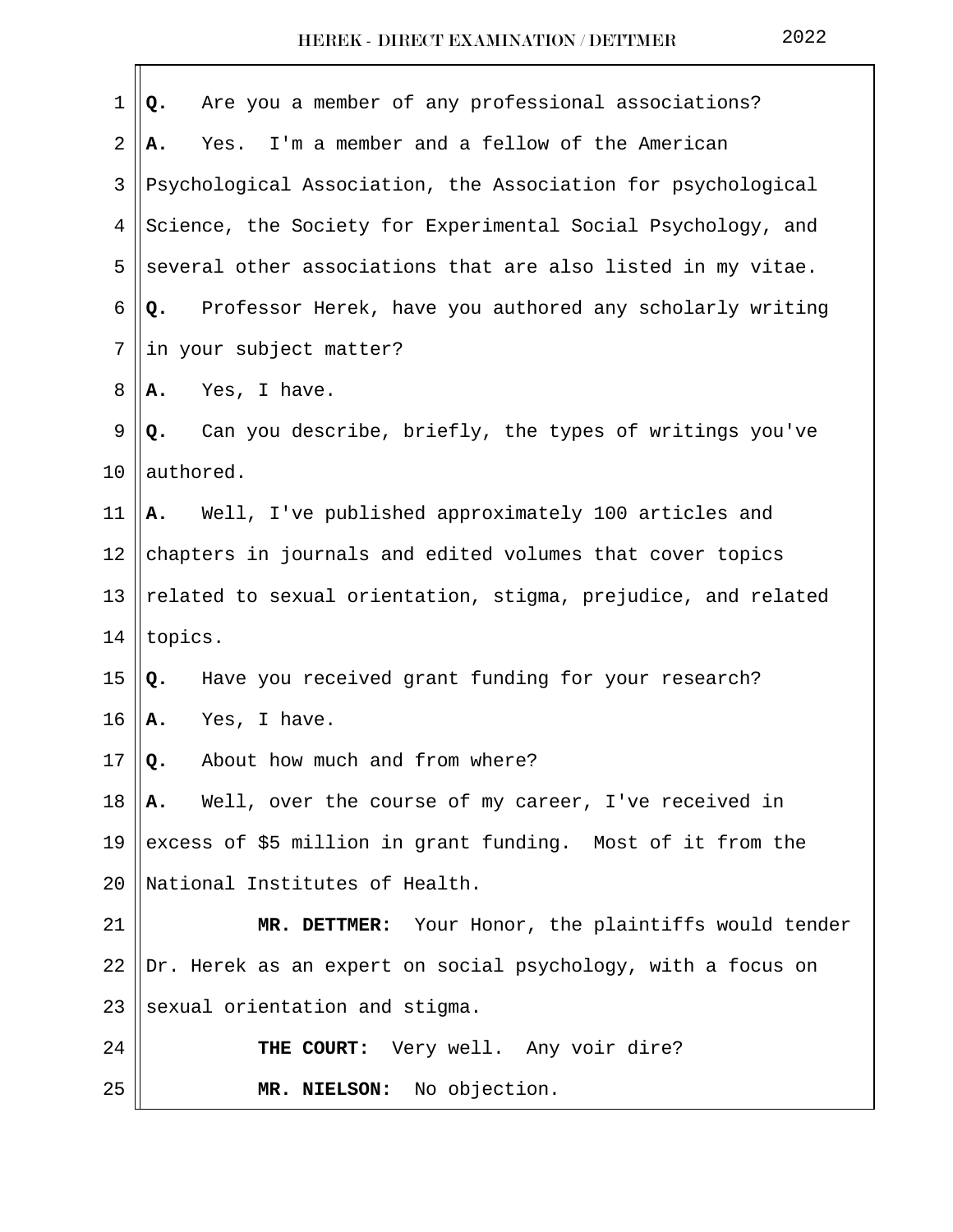| 1  | THE COURT: Very well. You may proceed, Mr. Dettmer.              |
|----|------------------------------------------------------------------|
| 2  | MR. DETTMER: Thank you, Your Honor.                              |
| 3  | BY MR. DETTMER:                                                  |
| 4  | Professor Herek, do you intend to offer any opinions in<br>Q.    |
| 5  | this matter?                                                     |
| 6  | Yes, I do.<br>Α.                                                 |
| 7  | And what opinions do you intoned offer?<br>Q.                    |
| 8  | I intend to offer opinions concerning the nature of sexual<br>Α. |
| 9  | orientation and how it is understood in the fields of            |
| 10 | psychology and psychiatry today; about the amenability of        |
| 11 | sexual orientation to change through interventions and --        |
| 12 | through various intervention techniques; and the nature of       |
| 13 | stigma and prejudice as they relate to sexual orientation and    |
| 14 | as they are related to Proposition 8.                            |
| 15 | Now, Professor Herek, I've given the court reporter a copy<br>Q. |
| 16 | of a list of the exhibits that are in your binders there.        |
| 17 | MR. DETTMER: And I'd like, if I may, Your Honor, to              |
| 18 | offer you a copy as well. And if I may approach Dr. Herek.       |
| 19 | Your Honor, may I approach?                                      |
| 20 | THE COURT: You may.                                              |
| 21 | MR. DETTMER: I've handed Professor Herek a list of               |
| 22 | exhibits that are in the binders in front of him.                |
| 23 | And just for the sake of efficiency, I've run these              |
| 24 | exhibits by Mr. Nielson. And I understand that they will have    |
| 25 | no objection to the admission of these documents.                |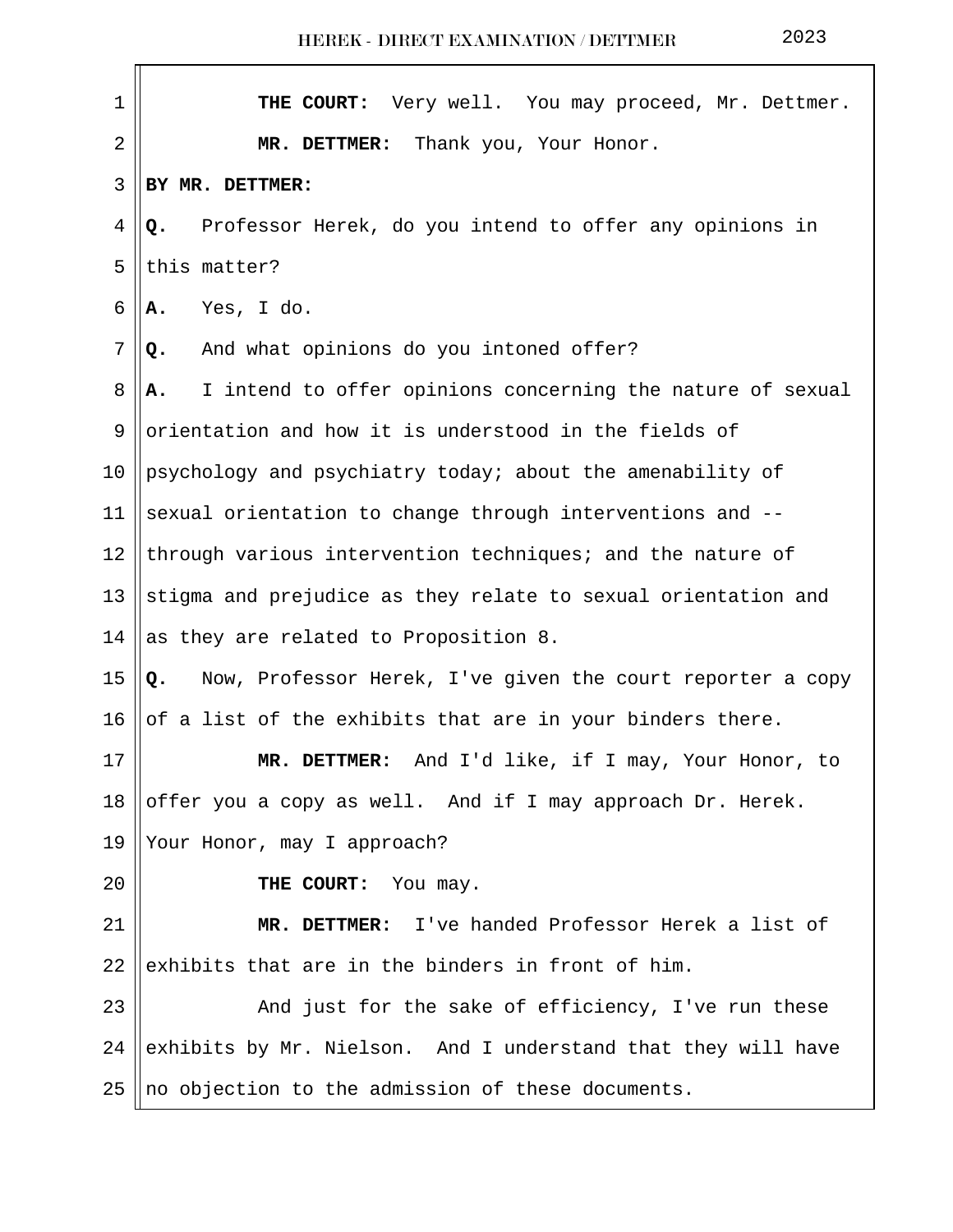| $\mathbf 1$ | MR. NIELSON: That is correct, Your Honor.                       |
|-------------|-----------------------------------------------------------------|
| 2           | <b>THE COURT:</b> Very well. Appreciate your cooperation.       |
| 3           | (Plaintiffs' Exhibits 764, 884, 885, 886, 887, 888,             |
| 4           | 889, 894, 898, 901, 902, 903, 906, 907, 911, 912,               |
| 5           | 915, 916, 917, 918, 919, 920, 924, 925, 928, 929,               |
| 6           | 930, 931, 932, 933, 936, 940, 945, 946, 947, 949,               |
| 7           | 953, 954, 956, 957, 958, 959, 963, 970, 971, 2265,              |
| 8           | 2326, 2338, 2350, 2563, 2564, 2565 and 2567 received            |
| 9           | in evidence.)                                                   |
| 10          | MR. DETTMER: Thank you, Your Honor.                             |
| 11          | BY MR. DETTMER:                                                 |
| 12          | Now, Professor Herek, I know you've had a chance to look<br>Q.  |
| 13          | at this list before, but with the exception of five exhibits    |
| 14          | listed there, 2265, 2563, 2564, 2565 and 2567, are those        |
| 15          | exhibits documents or studies that you've relied on in reaching |
| 16          | your opinions in this case?                                     |
| 17          | I believe so. But could you say the numbers one more<br>А.      |
| 18          | time.                                                           |
| 19          | Certainly. The exhibits I'm excepting are 2265, 2563 --<br>Q.   |
| 20          | 2265. Oh, I see. Okay. Sorry.<br>Α.                             |
| 21          | That's quite all right. 2564, 2565 and 2567.<br>Q.              |
| 22          | With the exception of those five documents, are the             |
| 23          | exhibits listed there the exhibits among the documents you've   |
| 24          | relied on in reaching your opinions in this case?               |
| 25          | I believe 2350 is not one that I relied on.<br>Α.               |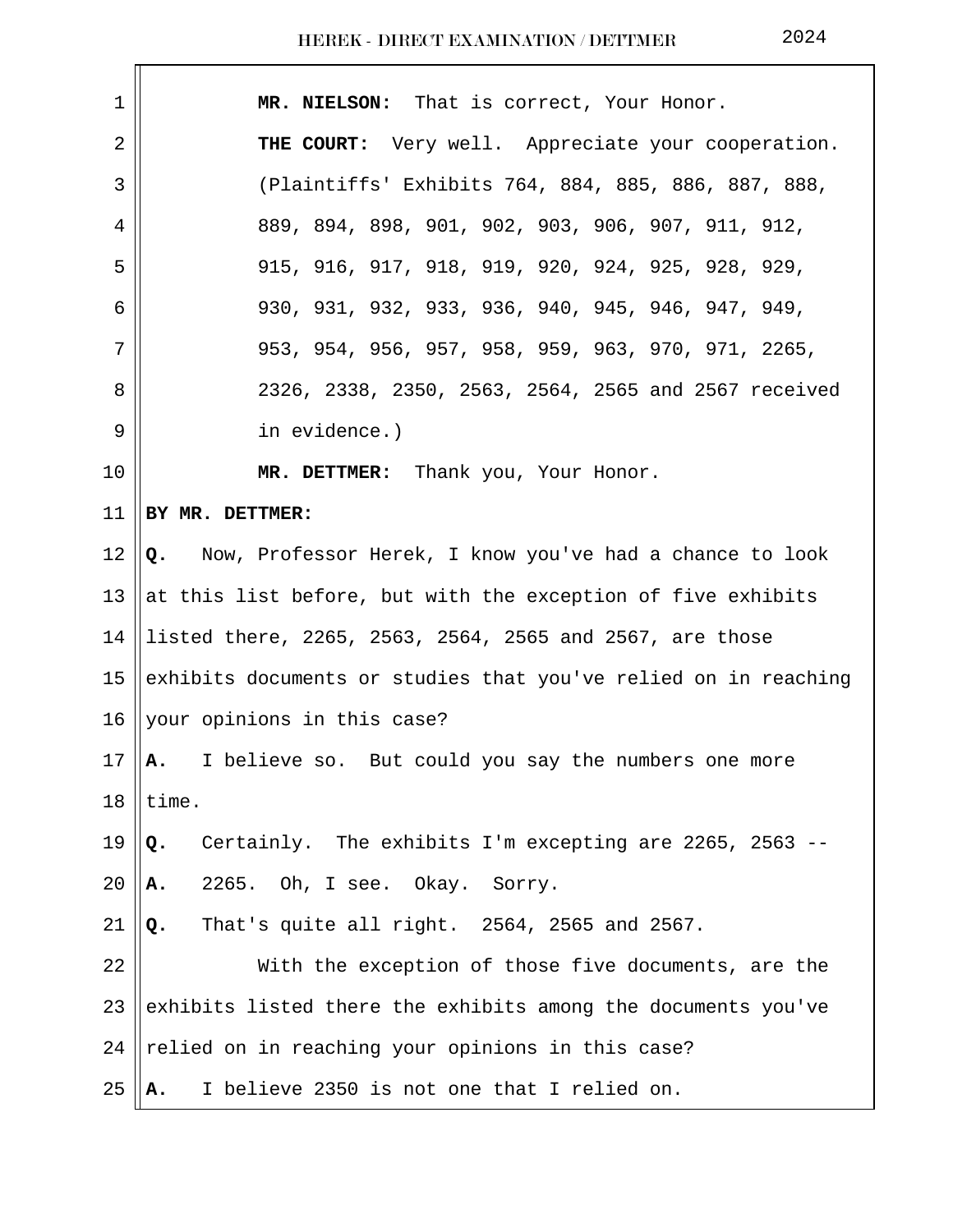| 1  | Thank you. Any other exceptions to that?<br>Q.                   |
|----|------------------------------------------------------------------|
| 2  | I don't think so.<br>Α.                                          |
| 3  | Now, turning to your opinions, Dr. Herek, can you describe<br>Q. |
| 4  | for the Court, what is sexual orientation?                       |
| 5  | Sexual orientation is a term that we use to describe an<br>Α.    |
| 6  | enduring sexual, romantic, or intensely affectional attraction   |
| 7  | to men, to women, or to both men and women.                      |
| 8  | It's also used to refer to an identity or a sense of             |
| 9  | self that is based on one's enduring patterns of attraction.     |
| 10 | And it's also sometimes used to describe an enduring pattern of  |
| 11 | behavior. So, sexual behaviors with men, with women, or with     |
| 12 | both men and women.                                              |
| 13 | Q. You've described three different aspects of that              |
| 14 | definition. Can you give examples of how those aspects are       |
| 15 | used in different context?                                       |
| 16 | Well, researchers use them in different context depending<br>Α.  |
| 17 | upon their focus in a particular research study.                 |
| 18 | So, for example, in public health research, it's                 |
| 19 | often the case that the focus is on, say, sexually-transmitted   |
| 20 | diseases or other aspects of sexual behavior. So in that         |
| 21 | context, sexual orientation is often defined in operational      |
| 22 | terms, according to patterns of sexual behavior.                 |
| 23 | In other areas we might be interested in looking at,             |
| 24 | for example, the effects of discrimination on people who are     |
| 25 | lesbian, gay, or bisexual. In that context, we would probably    |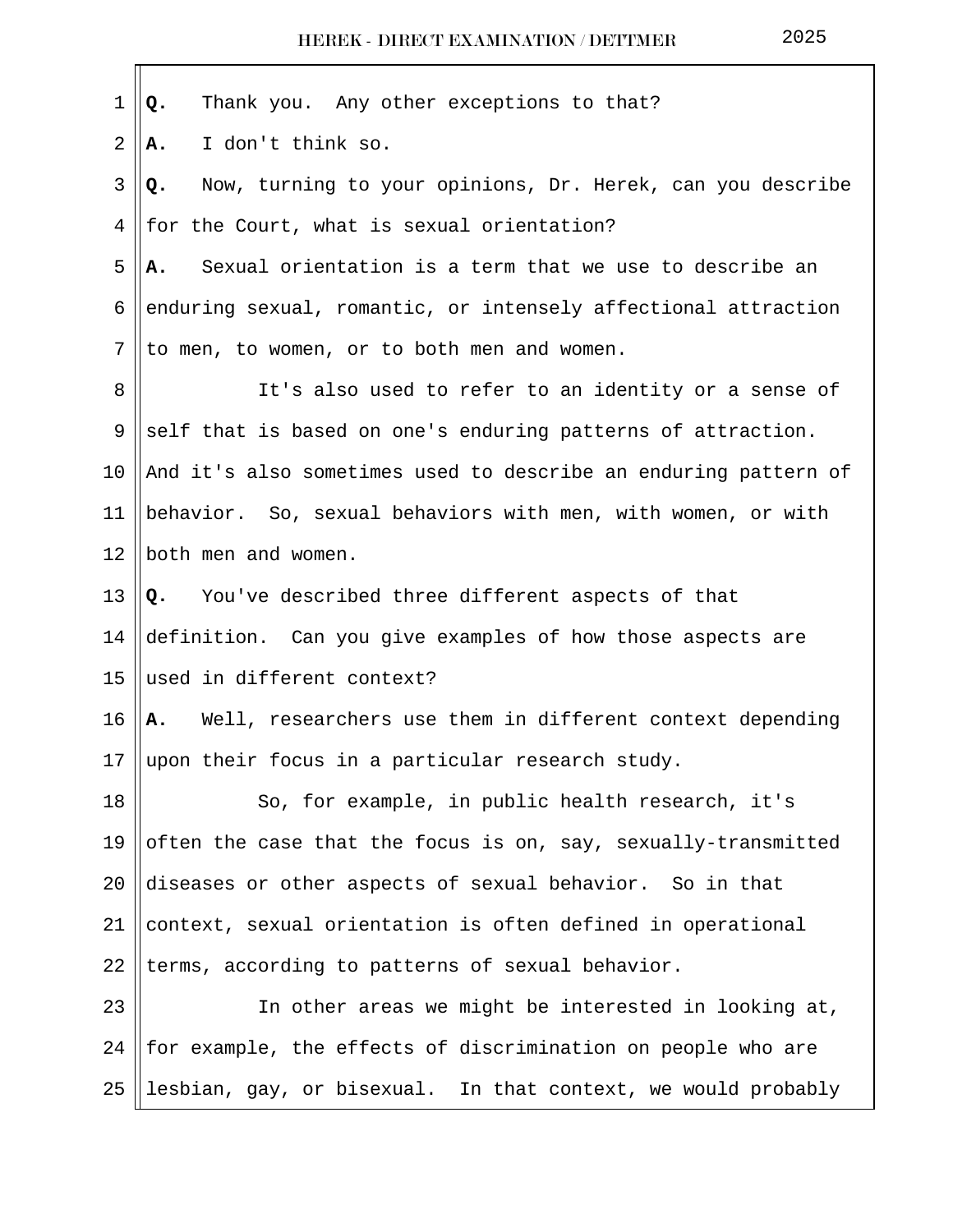| 1  | focus on identity, on terms that people use to identify         |
|----|-----------------------------------------------------------------|
| 2  | themselves in terms of their sexual orientation.                |
| 3  | So it really varies, somewhat, depending upon the               |
| 4  | research context.                                               |
| 5  | Now, that's a definition used by researchers and experts<br>Q.  |
| 6  | in the field.                                                   |
| 7  | Do you, in your research, ask ordinary laypeople                |
| 8  | about their own sexual orientation?                             |
| 9  | Yes. I've done that frequently.<br>Α.                           |
| 10 | Do you find that ordinary people have an understanding of<br>Q. |
| 11 | their own sexual orientation?                                   |
| 12 | Well, when -- when I ask the question and when other<br>А.      |
| 13 | researchers ask the question in surveys, we typically don't use |
| 14 | terms like "sexual orientation" because that has a technical    |
| 15 | quality to it. And we don't expect people to necessarily know   |
| 16 | that specific term.                                             |
| 17 | So what we typically do is to ask people if they are            |
| 18 | heterosexual or straight, gay, lesbian, or bisexual.<br>And     |
| 19 | that's a question people generally are able to answer fairly    |
| 20 | easily.                                                         |
| 21 | THE COURT: I gather, when you say "ordinary people"             |
| 22 | you mean people without professional training?                  |
| 23 | MR. DETTMER: That's correct, Your Honor. People                 |
| 24 | outside the field of Professor Herek's expertise.               |
| 25 |                                                                 |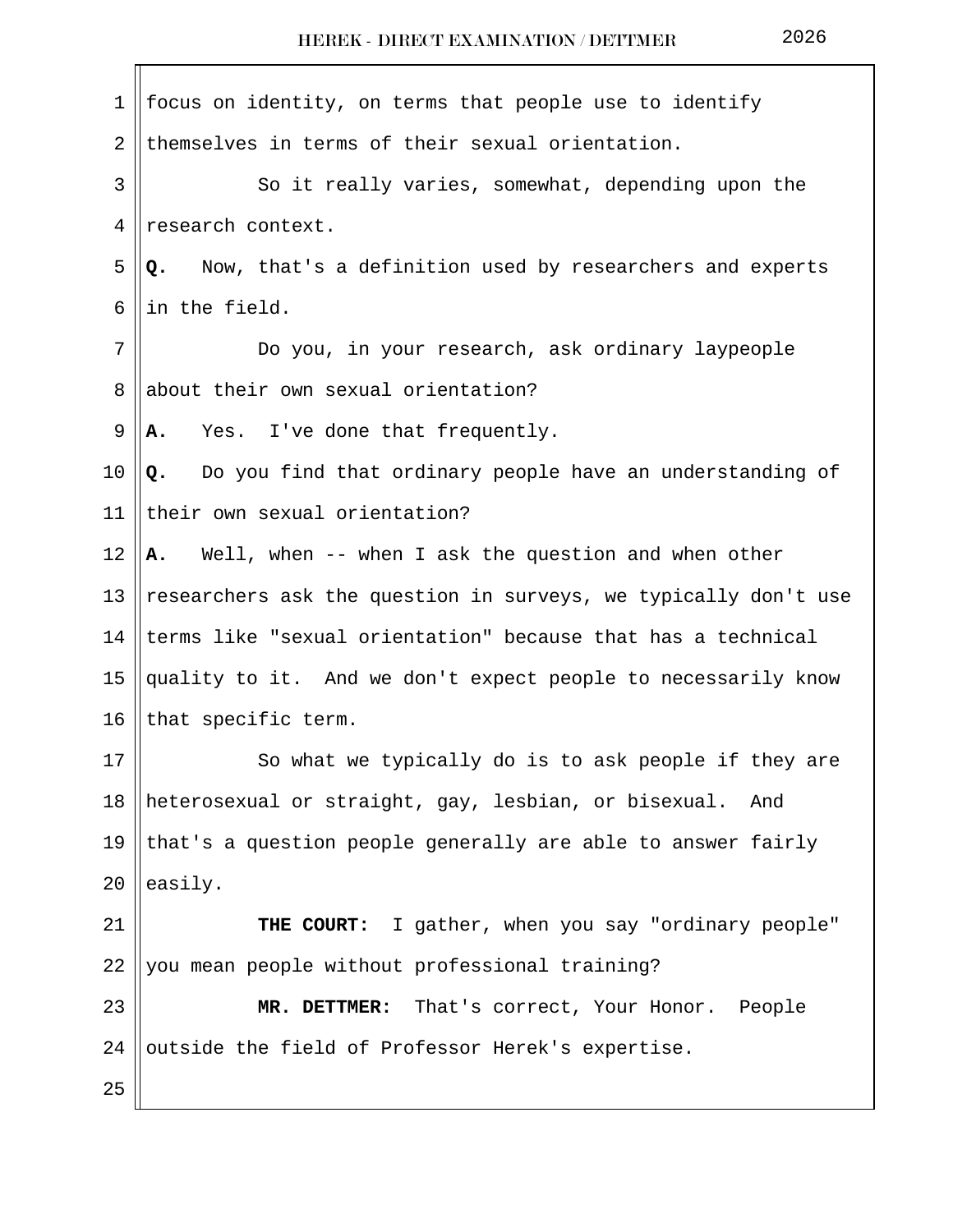| 1  | BY MR. DETTMER:                                                            |
|----|----------------------------------------------------------------------------|
| 2  | Professor Herek, where do relationships fit into what<br>Q.                |
| 3  | we've been discussing?                                                     |
| 4  | Well, you know, really, sexual orientation is at its heart<br>А.           |
| 5  | a relational construct, because it is all about a relationship             |
| 6  | of some sort between one individual and another, and a                     |
| 7  | relationship that is defined by the sex of the two persons                 |
| 8  | involved, whether male and female, male and male, female and               |
| 9  | female.                                                                    |
| 10 | It is -- whether we are talking about behavior or                          |
| 11 | attraction or identity, it is really about the fundamental                 |
| 12 | relationships that people form to meet their needs for intimacy            |
| 13 | and attachment.                                                            |
| 14 | And why are these issues important, in your view?<br>Q.                    |
| 15 | Well, because those -- those sorts of relationships, that<br>Α.            |
| 16 | need for intimacy, that need for attachment, is a very core                |
| 17 | $\parallel$ part of the human experience, and a very fundamental need that |
| 18 | people have.                                                               |
| 19 | Switching to a different topic, is homosexuality<br>Q.                     |
| 20 | considered a mental disorder?                                              |
| 21 | No.<br>Α.                                                                  |
| 22 | And why do you say that?<br>Q.                                             |
| 23 | Well, the American Psychiatric Association, the American<br>Α.             |
| 24 | Psychological Association, and other of the -- of the major                |
| 25 | professional mental health associations, have all gone on                  |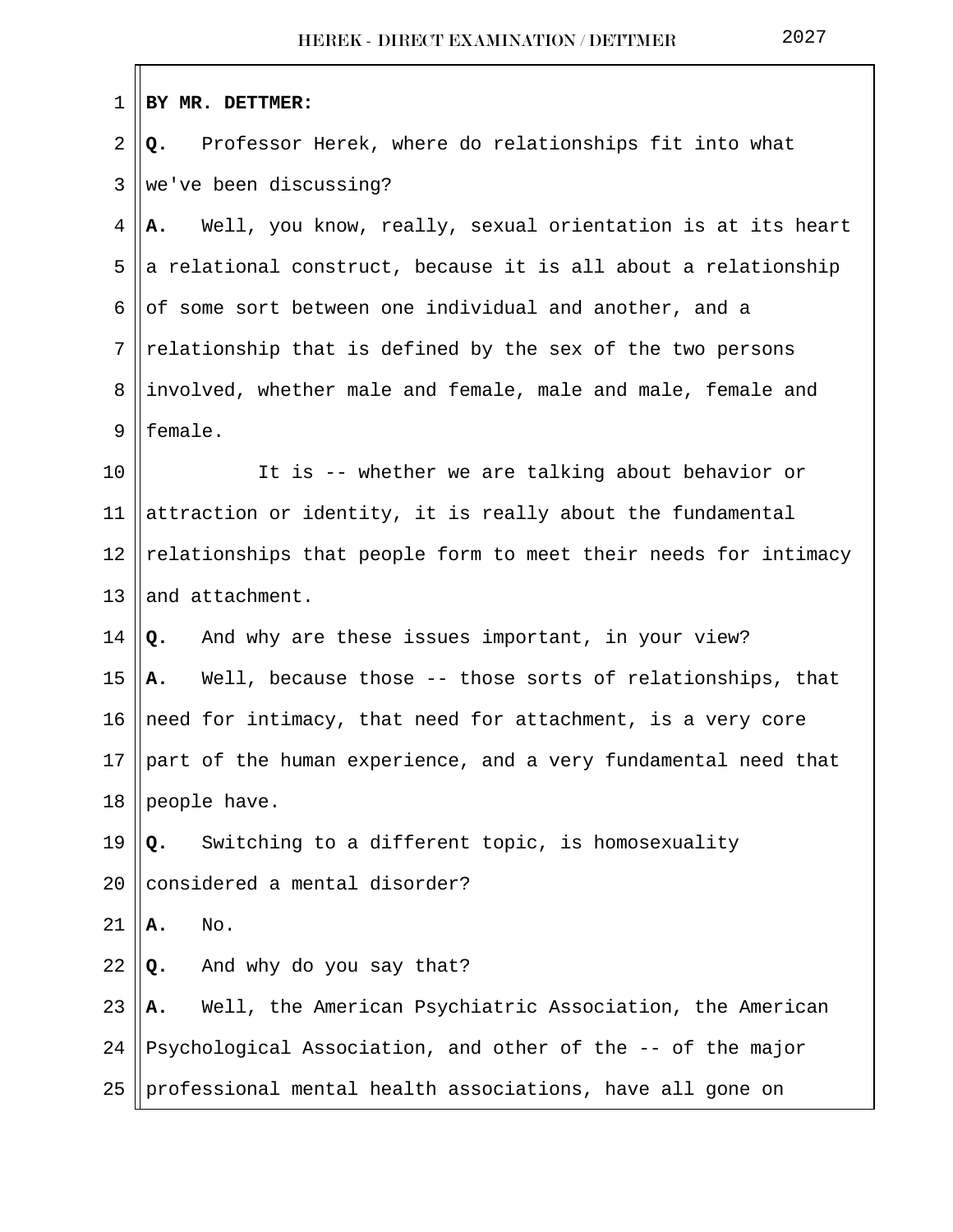| 1  | record affirming that homosexuality is a normal expression of    |
|----|------------------------------------------------------------------|
| 2  | sexuality, that it is not in any way a form of pathology.        |
| 3  | Does homosexuality have any impact on one's ability to<br>Q.     |
| 4  | contribute to society?                                           |
| 5  | There's no inherent relationship between a person's sexual<br>Α. |
| 6  | orientation and their ability to be productive and contributing  |
| 7  | members of society, to be happy, to lead a fulfilling life.      |
| 8  | Has homosexuality ever, in the past, been seen as a mental<br>Q. |
| 9  | disorder?                                                        |
| 10 | Yes.<br>Α.                                                       |
| 11 | Okay. And can you describe the history of that?<br>Q.            |
| 12 | Well, if we go back to the early part of the 20th century,<br>Α. |
| 13 | we see that there was a great deal of discussion and debate.     |
| 14 | In 1952, the American Psychiatric Association created            |
| 15 | its first official roster of mental illnesses. It was called     |
| 16 | the Diagnostic and Statistical Manual of Mental Disorders, or    |
| 17 | the DSM for short.                                               |
| 18 | And homosexuality was included in that first edition             |
| 19 | of the DSM. Over time, that inclusion was disputed, and there    |
| 20 | were many challenges to it such that by 1973, just about 20      |
| 21 | years later, the American Psychiatric Association removed        |
| 22 | homosexuality from its DSM.                                      |
| 23 | And shortly after that, the American Psychological               |
| 24 | Association went on record strongly supporting the decision by   |
| 25 | the Psychiatric Association.                                     |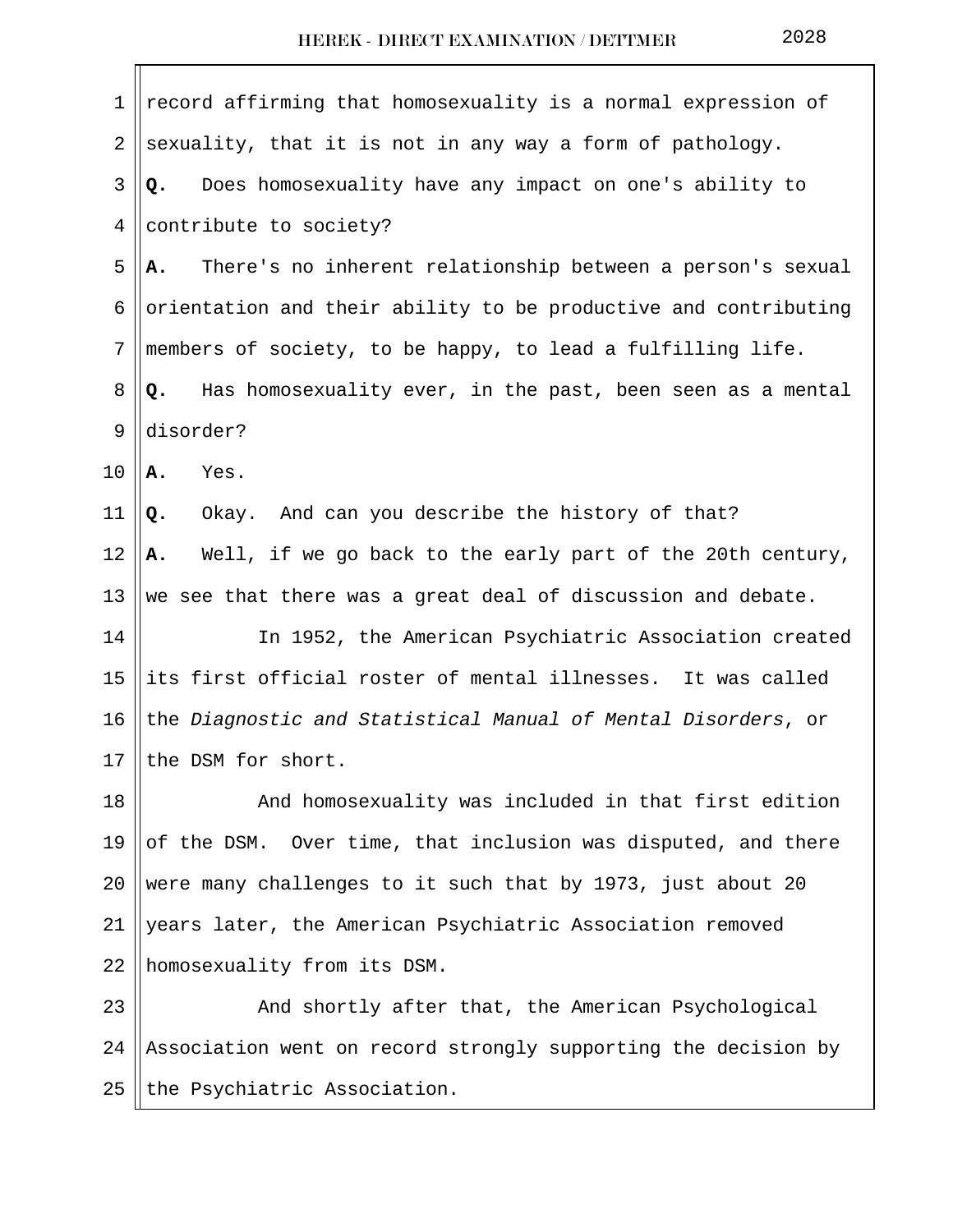| $\mathbf 1$    | Thank you.<br>Q.                                                 |
|----------------|------------------------------------------------------------------|
| $\overline{2}$ | If I could ask you, in the first volume of your                  |
| 3              | exhibits there, to turn to Exhibit 885. That's PX885. Can you    |
| 4              | please tell the Court what this document is?                     |
| 5              | This is a copy of that first Diagnostic and Statistical<br>Α.    |
| 6              | Manual of Mental Disorders, that was published in 1952.          |
| 7              | Could you please turn to pages 38 and 39. Under the<br>Q.        |
| 8              | heading -- sorry. I'll wait until you get there.                 |
| 9              | Under the heading "Sexual Deviation" is that what                |
| 10             | you've been referring to?                                        |
| 11             | Right. This is one of the subheadings under "Sociopathic<br>Α.   |
| 12             | Personality Disturbance," and sexual deviation includes          |
| 13             | homosexuality as a diagnosis.                                    |
| 14             | <b>Q.</b> Now, if I could ask you, then, to turn earlier in that |
| 15             | same volume to page 76 -- I'm sorry, to Exhibit 764.             |
| 16             | 74?<br>THE COURT:                                                |
| 17             | MR. DETTMER: 764, Your Honor.                                    |
| 18             | BY MR. DETTMER:                                                  |
| 19             | Professor Herek, if you could please describe for the<br>Q.      |
| 20             | Court what this document is.                                     |
| 21             | Well, this is the policy statement that I was referring to<br>Α. |
| 22             | earlier, when I said that the American Psychological             |
| 23             | Association had endorsed the action by the psychiatrists.        |
| 24             | This was their resolution that was passed by the                 |
| 25             | council of representatives, which is their legislative body, in  |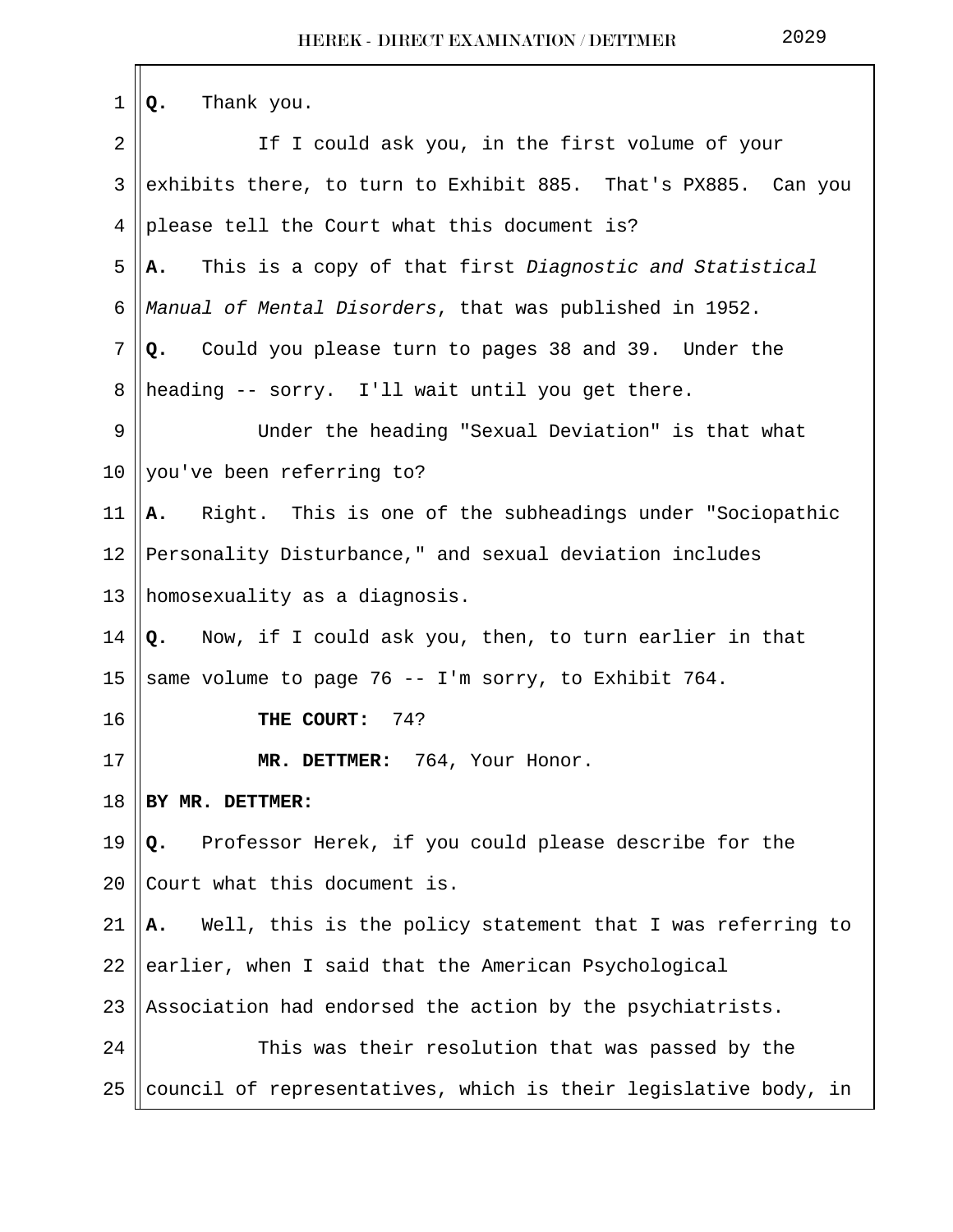| $\mathbf 1$ | 1975, affirming that:                                           |
|-------------|-----------------------------------------------------------------|
| 2           | "Homosexuality per se implies no impairment                     |
| 3           | in judgment, stability, reliability, or                         |
| 4           | general social and vocational capabilities."                    |
| 5           | And it goes on to say that:                                     |
| 6           | "The American Psychological Association urges                   |
| 7           | all mental health professionals to take the                     |
| 8           | lead in removing the stigma of mental illness                   |
| 9           | that has long been associated with homosexual                   |
| 10          | orientations."                                                  |
| 11          | And do you understand that position that you've just read<br>Q. |
| 12          | to still be the position of the American Psychological          |
| 13          | Association?                                                    |
| 14          | Yes. In fact, the APA has reaffirmed that position in<br>Α.     |
| 15          | several subsequent resolutions.                                 |
| 16          | Now $--$<br>Q.                                                  |
| 17          | THE COURT: What led to the change?                              |
| 18          | THE WITNESS: To the change in 1973?                             |
| 19          | THE COURT: Yes.                                                 |
| 20          | THE WITNESS: With the psychiatrists? Well, that's a             |
| 21          | long story, I think.                                            |
| 22          | THE COURT: Well, we're here for those.                          |
| 23          | (Laughter)                                                      |
| 24          | THE WITNESS: Okay.                                              |
| 25          | There was a great deal of debate and argument about             |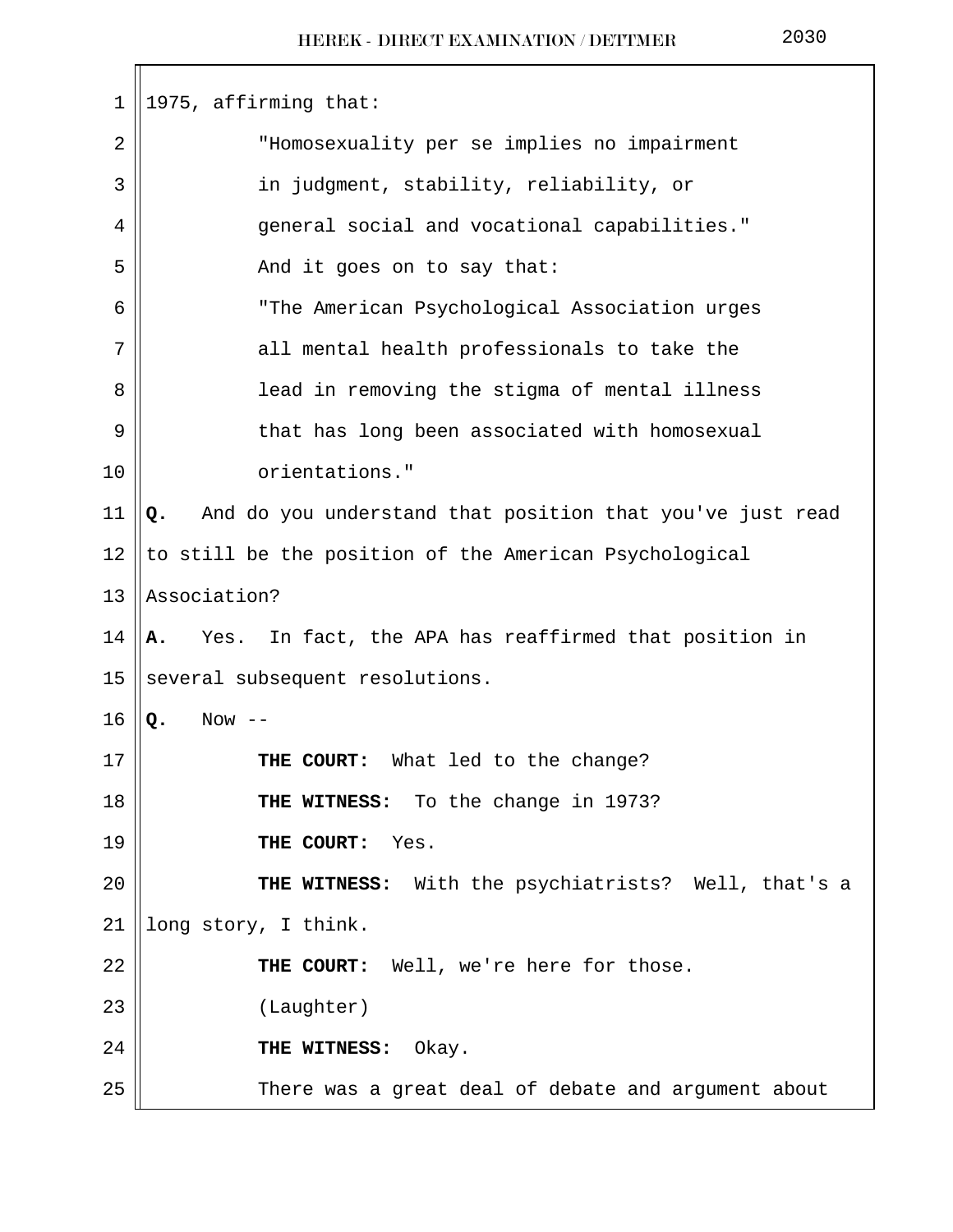| 1              | It's, perhaps, instructive to ask how homosexuality got in<br>it. |
|----------------|-------------------------------------------------------------------|
| 2              | the DSM in the first place. And it turns out that there was       |
| 3              | not a great deal of empirical data to support it.                 |
| 4              | It actually reflected more common knowledge and                   |
| 5              | assumption among many psychiatrists in the 1940s and 1950s.       |
| 6              | In the -- by the 1970s, that common wisdom was being              |
| $7\phantom{.}$ | challenged both in the form of empirical research that was        |
| 8              | showing that there certainly were people who were homosexual,     |
| 9              | who were very well-adjusted; and other than the label of being    |
| 10             | homosexual, showed no indication that they were suffering from    |
| 11             | any sort of mental disorder.                                      |
| 12             | And there was also a change in the culture that was               |
| 13             | leading many individuals and institutions to rethink their        |
| 14             | previous positions about homosexuality. And that included         |
| 15             | psychiatrists and psychologists.                                  |
| 16             | Those events and patterns sort of culminated in 1973,             |
| 17             | when the board of directors of the American Psychiatric           |
| 18             | Association voted to -- to remove homosexuality from the DSM      |
| 19             | based on their understanding of the empirical research as it      |
| 20             | existed at that time.                                             |
| 21             | THE COURT: So you're saying that the position that's              |
| 22             | reflected in the first DSM, Plaintiffs' Exhibit 885, was not      |
| 23             | based upon empiricism, but that the change reflected in Exhibit   |
| 24             | 764, the statement in 1975, was based upon empirical evidence;    |
| 25             | is that a fair statement?                                         |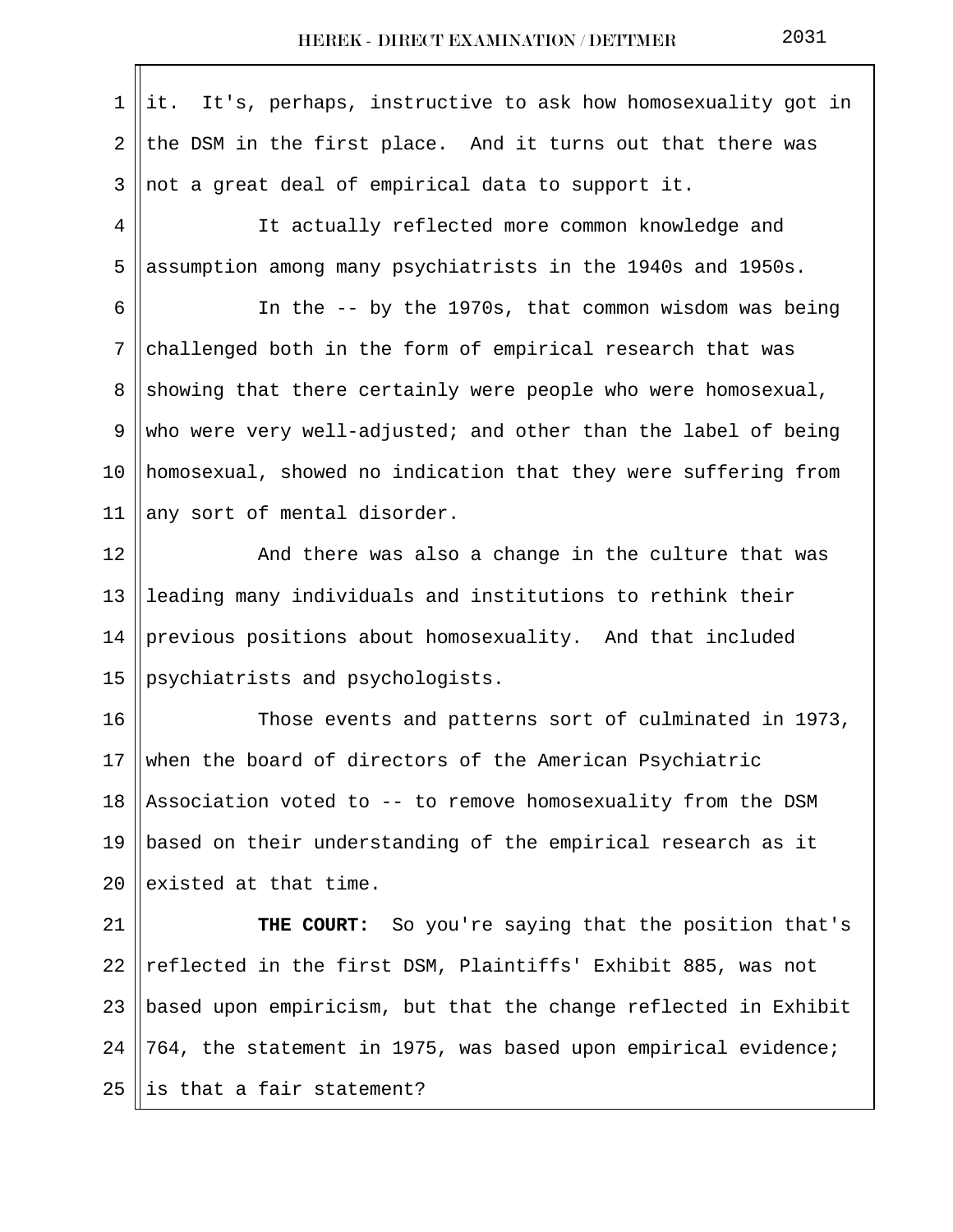| $\mathbf 1$ | THE WITNESS: That's a fair statement. And I would               |
|-------------|-----------------------------------------------------------------|
| $\sqrt{2}$  | say that it was not only empirical data. There were -- the      |
| 3           | times had changed. And there was a new perspective that no      |
| 4           | longer viewed homosexuality as this necessarily bad thing, this |
| 5           | thing that was necessarily indicative of mental illness.        |
| 6           | But there were also empirical studies that had been             |
| 7           | conducted, that had failed to support the view of homosexuality |
| 8           | as a mental illness.                                            |
| 9           | I would also just point out, this resolution is the             |
| 10          | one passed by the psychologists in '75. They were endorsing     |
| 11          | the resolution by the psychiatrists, which was in '73.          |
| 12          | Thank you, Mr. Dettmer.<br>THE COURT:                           |
| 13          | MR. DETTMER:<br>Thank you, Your Honor.                          |
| 14          | BY MR. DETTMER:                                                 |
| 15          | Moving to a slightly different topic, Professor Herek.<br>Q.    |
| 16          | Do people choose their sexual orientation?                      |
| 17          | Well, I've conducted research that -- in which I found<br>Α.    |
| 18          | that the vast majority of lesbians and gay men, and most        |
| 19          | bisexuals as well, when asked if they feel that they -- how     |
| 20          | much choice they've had been their sexual orientation, about    |
| 21          | being gay or lesbian or bisexual, say that they have            |
| 22          | experienced no choice or very little choice about that.         |
| 23          | Are you familiar with the terms "reparative therapy" or<br>Q.   |
| 24          | "sexual-orientation-change therapy"?                            |
| 25          | I am familiar with those terms.<br>А.                           |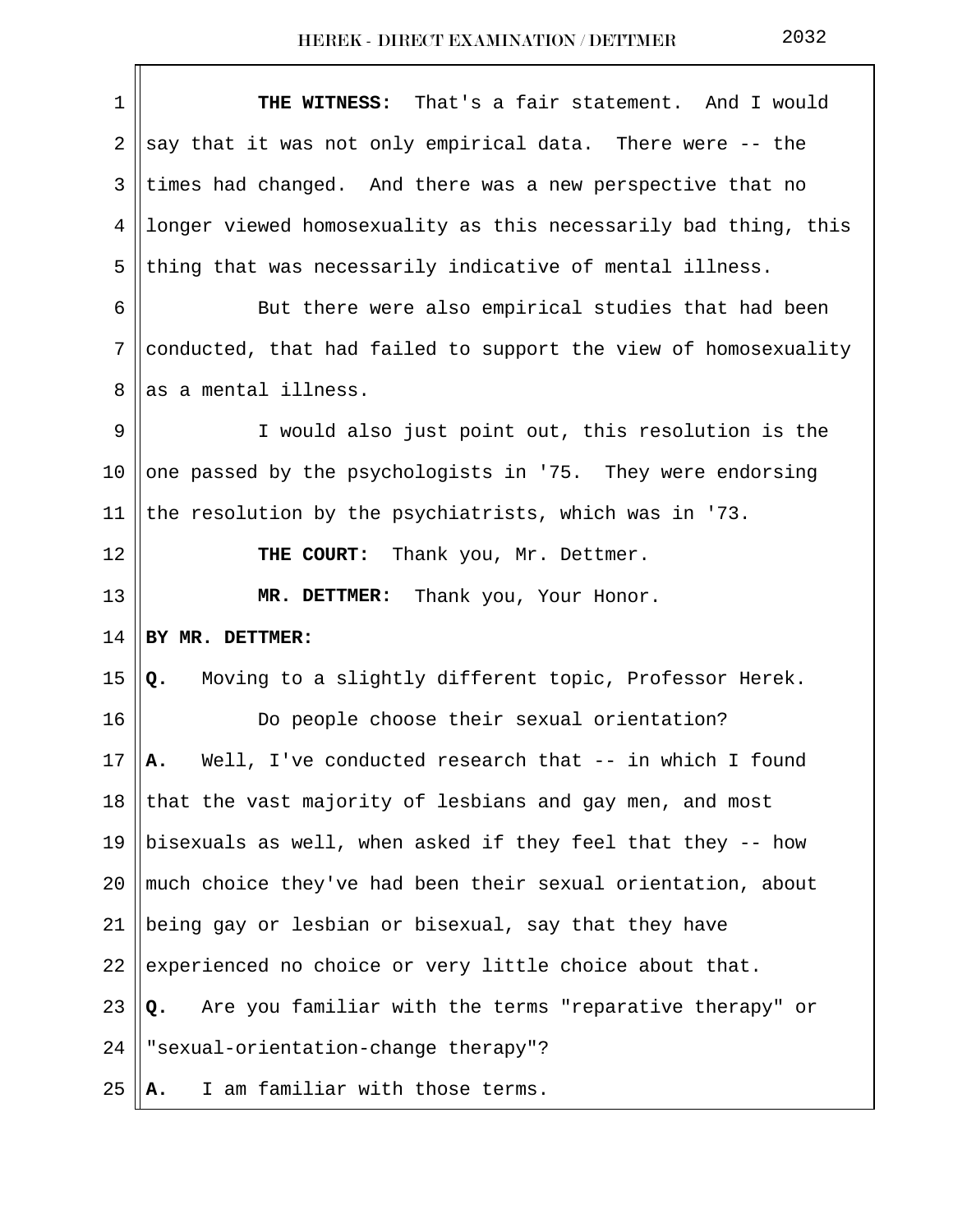| 1              | Can you explain what those terms mean?<br>Q.                     |
|----------------|------------------------------------------------------------------|
| $\overline{2}$ | Well, those are terms that are used to refer to various<br>Α.    |
| 3              | types of interventions that are intended to alter a person's     |
| 4              | sexual orientation, to change them from becoming homosexual      |
| 5              | into heterosexual.                                               |
| 6              | Have those types of therapies been found to be effective?<br>Q.  |
| 7              | Uhm, well, before I answer that, it's $-$ it's useful,<br>А.     |
| 8              | maybe, to say what constitutes effectiveness or how we think     |
| 9              | about effectiveness.                                             |
| 10             | When we use the word "effective" in connection with              |
| 11             | therapeutic interventions, what we mean is -- excuse me, what    |
| 12             | we mean is that an intervention or a therapy has been shown to   |
| 13             | consistently work, to consistently produce the outcome that      |
| 14             | it's supposed to produce in the population for which it is       |
| 15             | designed, and that it does so without causing harm to the        |
| 16             | individuals involved.                                            |
| $17$           | And with those standards, no, various reparative                 |
| 18             | therapies or sexual-orientation-change therapies have not been   |
| 19             | found to be effective.                                           |
| 20             | Has the American Psychological Association taken a stand<br>Q.   |
| 21             | on these types of therapies?                                     |
| 22             | Yes, it has.<br>Α.                                               |
| 23             | And can you describe how it came to take a stand on those.<br>Q. |
| 24             | Well, these therapies have been around for a long time.<br>Α.    |
| 25             | And there's been a great deal of discussion and debate about     |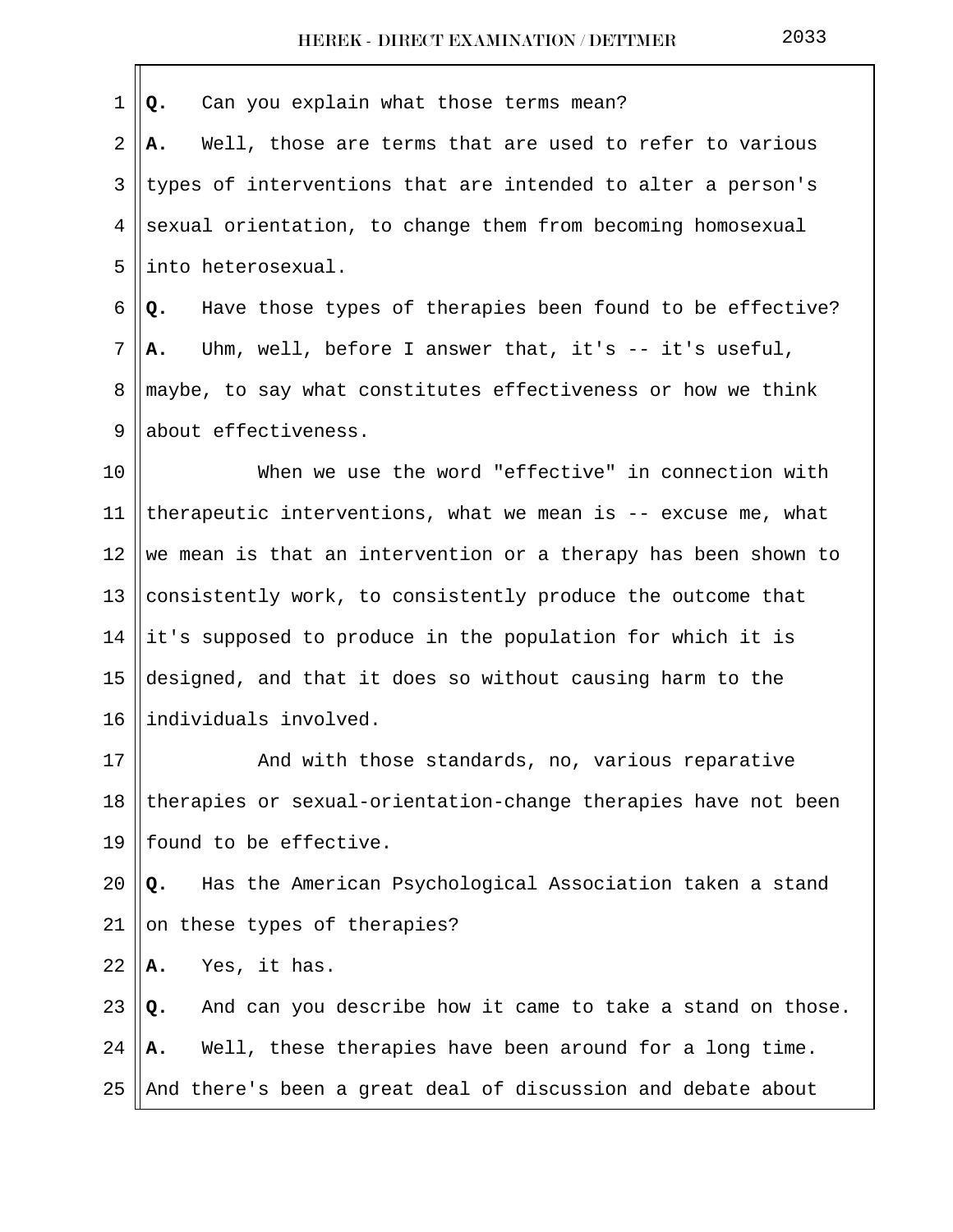|                | them.                                                         |
|----------------|---------------------------------------------------------------|
| $\overline{2}$ | The APA has considered them a number of times. Most           |
| 3              | recently, it convened a task force. I believe the task force  |
| $\overline{4}$ | was convened in 2008 or 2009. It produced its report in 2009. |
| 5              | But this was a task force that was given the task of          |
| 6              | evaluating the current status of these therapies, and to      |
|                | produce a report advising the Association on their            |
| 8              | effectiveness, their safety, and -- and whether or not they   |

rt advising the Association on their their safety, and  $-$  and whether or not they 9 should be used.

10 **Q.** And what were the conclusions reached as a result of those 11  $\parallel$  studies?

12  $\parallel$ **A.** Well, the  $-$ - the task force did a very thorough review of 13 the research literature, and, first of all, found that there 14 Were actually not very many high-quality studies that had been 15  $\parallel$  conducted that could actually speak to the effectiveness of 16 these therapies.

 $\parallel$  But when one looks at the studies that are available 18 and that have used the methods of sufficient quality, what one  $\parallel$  finds is that they are of very limited effectiveness and are  $\parallel$  also potentially associated with some harms to individuals. **Q.** If I could ask you to turn to Exhibit 888 in your first 22 binder.

23 **MR. DETTMER:** And, also, if we could have -- I'd like 24 || to publish a first demonstrative, Your Honor. 25 (Document displayed)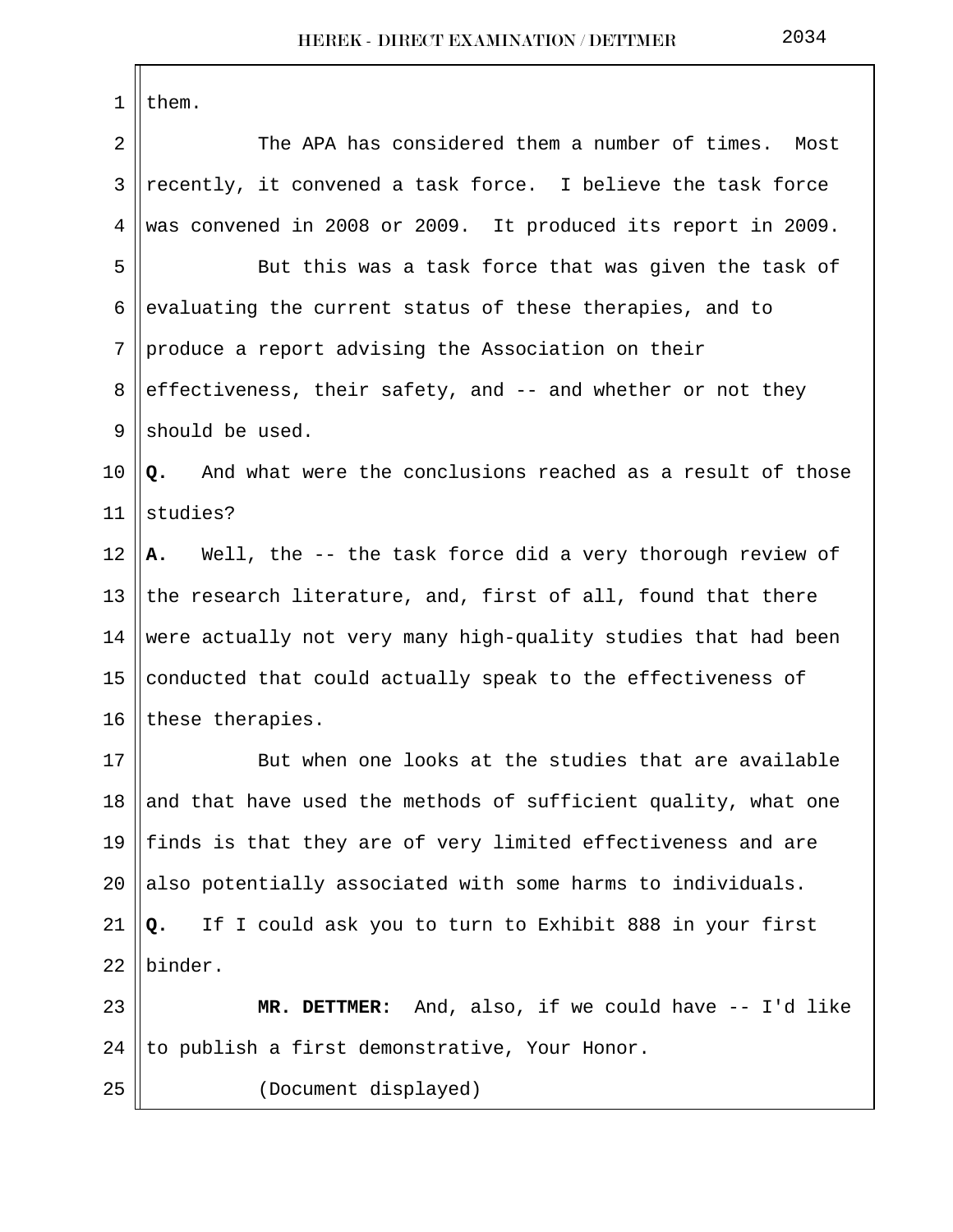| 1              |         | BY MR. DETTMER:                                                |
|----------------|---------|----------------------------------------------------------------|
| $\overline{2}$ | Q.      | Professor Herek, could you please tell the Court what          |
| 3              |         | Exhibit 888 is.                                                |
| 4              | А.      | Well, this is the cover of the report from the task force      |
| 5              |         | that I just mentioned.                                         |
| 6              | Q.      | And 888 in your binder is -- can you describe what that --     |
| 7              | Α.      | I'm sorry. It's the report of the American Psychological       |
| 8              |         | Association Task Force on Appropriate Therapeutic Responses to |
| 9              |         | Sexual Orientation. And, yes, the entire report is here in the |
| 10             | binder. |                                                                |
| 11             | Q.      | Okay. If we could move to the next demonstrative, please.      |
| 12             |         | If you look on pages 2 to 3 of Exhibit 888, do you             |
| 13             |         | find the conclusion here of -- of the task force?              |
| 14             | Α.      | Yes.                                                           |
| 15             | Q.      | And do you mind reading that, please, into the record.         |
| 16             |         | It's also on your screen there.                                |
| 17             | А.      | Okay. It's easier to read it from the screen.                  |
| 18             |         | "Enduring change to an individual's sexual                     |
| 19             |         | orientation is uncommon. The participants in                   |
| 20             |         | this body of research continued to experience                  |
| 21             |         | same-sex attractions following SOCE" -- an                     |
| 22             |         | acronym for sexual-orientation-change                          |
| 23             |         | efforts -- "and did not report significant                     |
| 24             |         | change to other-sex attractions that could be                  |
| 25             |         | empirically validated, though some showed                      |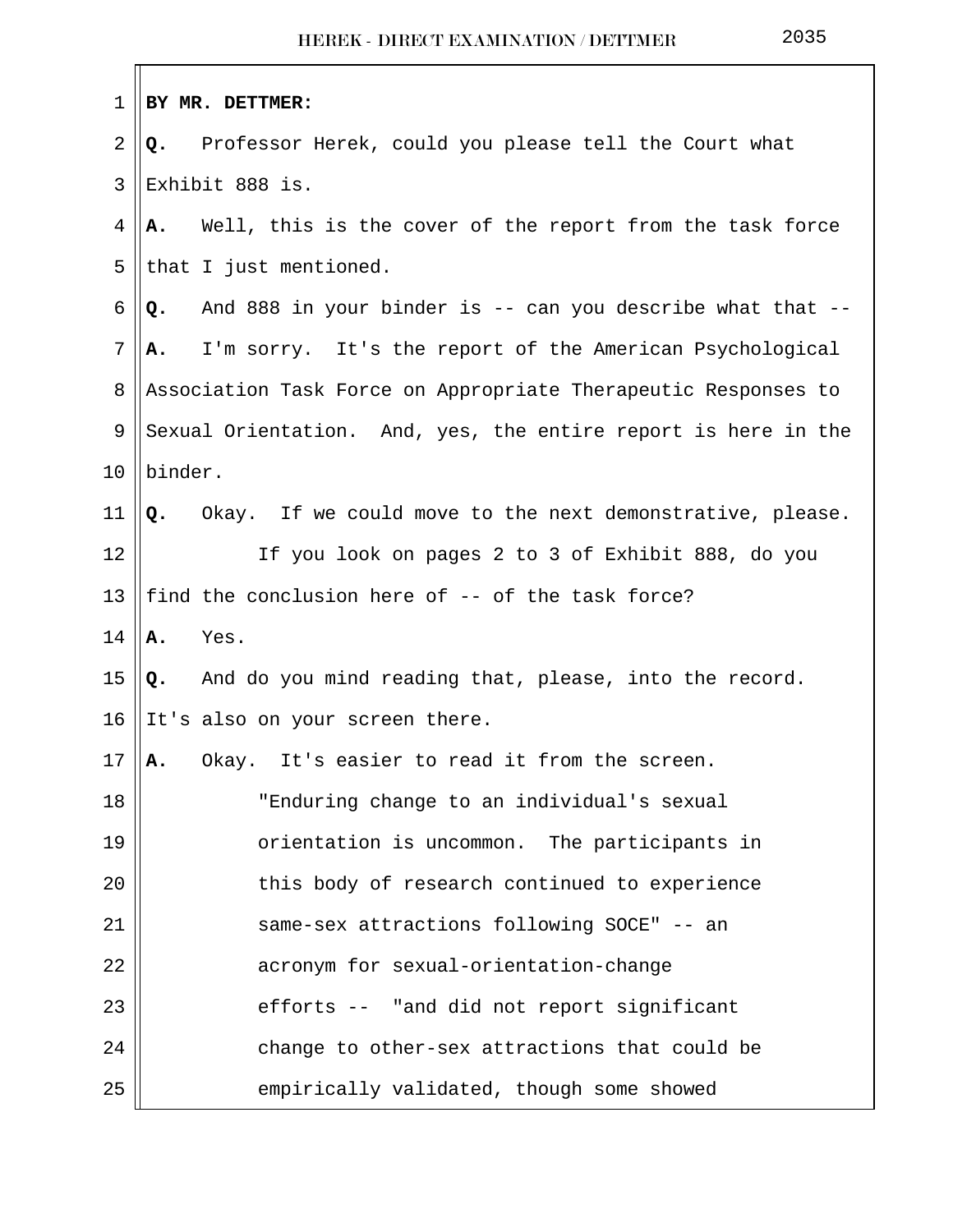| 1              | lessened physiological arousal to all sexual                   |
|----------------|----------------------------------------------------------------|
| $\overline{2}$ | stimuli. Compelling evidence of decreased                      |
| 3              | same-sex sexual behavior and of engagement in                  |
| 4              | sexual behavior with the other sex was rare.                   |
| 5              | "Few studies provided strong evidence that                     |
| 6              | any changes produced in laboratory conditions                  |
| 7              | translated to daily life. Thus, the results                    |
| 8              | of scientifically valid research indicate                      |
| 9              | that it is unlikely that individuals will be                   |
| 10             | able to reduce same-sex attractions or                         |
| 11             | increase other-sex sexual attractions through                  |
| 12             | SOCE."                                                         |
| 13             | Thank you.<br>Q.                                               |
| 14             | Are these conclusions consistent with your own                 |
| 15             | opinion?                                                       |
| 16             | Yes.<br>А.                                                     |
| 17             | Do you know whether the task force made any conclusions<br>Q.  |
| 18             | with respect to the safety of these types of therapies?        |
| 19             | Well, the task force pointed out that just as there are<br>Α.  |
| 20             | problems with the research on the effectiveness which make it  |
| 21             | difficult to say that there is a cause-and-effect relationship |
| 22             | between any changes that occurred in -- and the actual         |
| 23             | participation in the therapy, they also found that there were  |
| 24             | many anecdotal reports of individuals who felt that they had   |
| 25             | experienced harm related to these therapies.                   |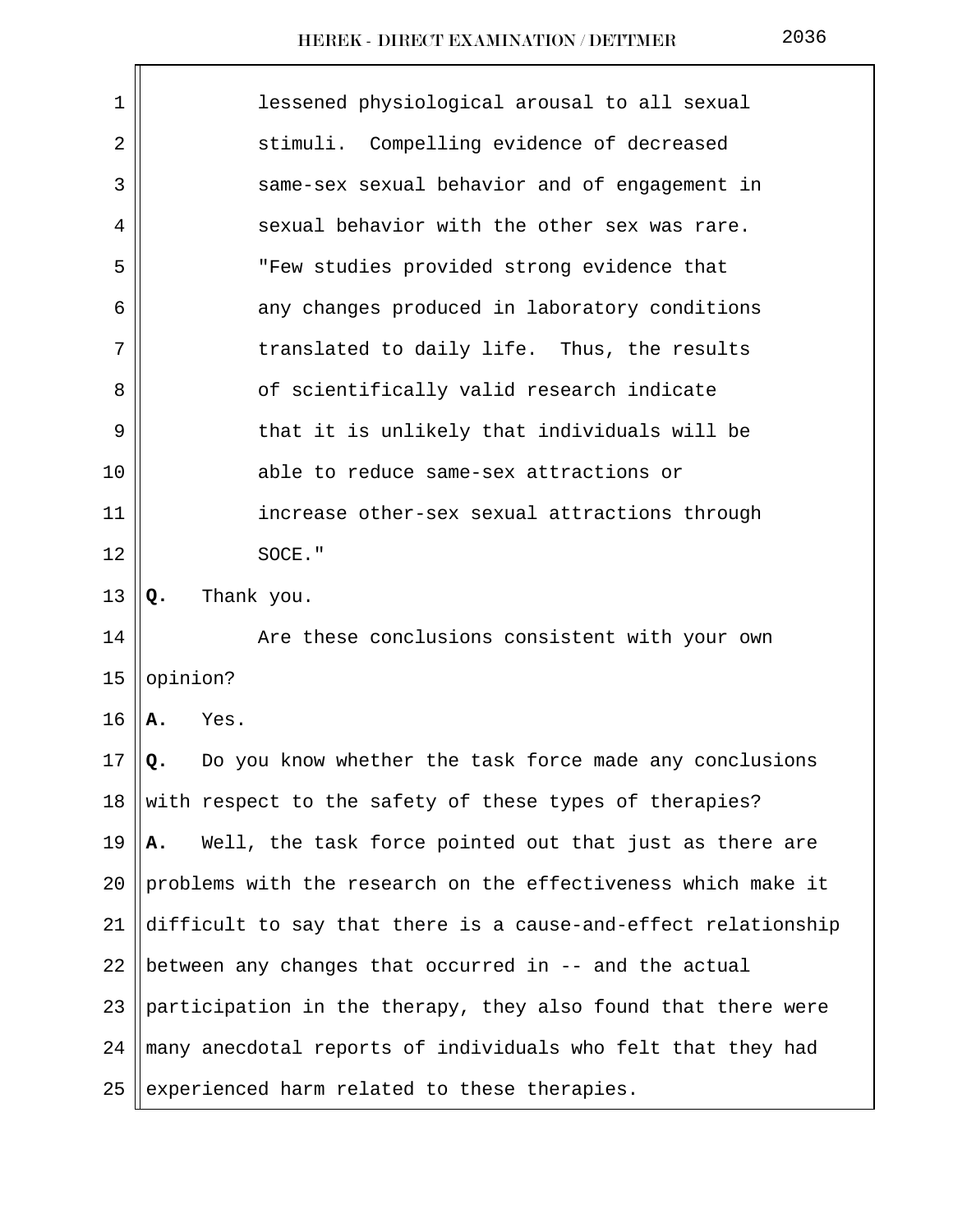# HEREK - DIRECT EXAMINATION / DETTMER 2037

| $\mathbf 1$     | There were some instances in those rigorous                       |
|-----------------|-------------------------------------------------------------------|
| 2               | experimental studies that did document individuals experiencing   |
| 3               | harm in the form of, say, depression or anxiety problems.         |
| 4               | There were also self-reports of individuals who said              |
| 5               | that they felt that they had been harmed by the therapies.<br>But |
| 6               | I would hasten to point out that those are self-reports of        |
| $7\phantom{.}$  | people's perceptions. And so to show that they actually           |
| 8               | experienced those harms as a result of the therapy is somewhat    |
| 9               | tenuous. We can't assume that that's absolutely true. But         |
| $10 \,$         | there have been those reports of harm.                            |
| 11              | Is a mental health professional or a scholar in the mental<br>Q.  |
| 12              | health field more concerned about self-reports of harm as         |
| 13              | opposed to self-reports of other types of instances?              |
| 14              | A. Well, I would say we give great weight to concerns about       |
| 15              | harm.                                                             |
| 16              | One of the first things you want to do with any sort              |
| 17 <sup>7</sup> | of intervention, whether it's pharmaceutical or therapy, is to    |
| 18              | make sure that it doesn't harm people. So, in a sense, I would    |
| 19              | say there's a lower bar for concerns about harm to individuals.   |
| 20              | And so we would take very seriously those                         |
| 21              | self-reports of people feeling that they had experienced harm     |
| 22              | as a result of these therapies, and would certainly want to       |
| 23              | evaluate them carefully.                                          |
| 24              | Do you know whether the American Psychological Association<br>Q.  |
| 25              | adopted any resolutions based on this work?                       |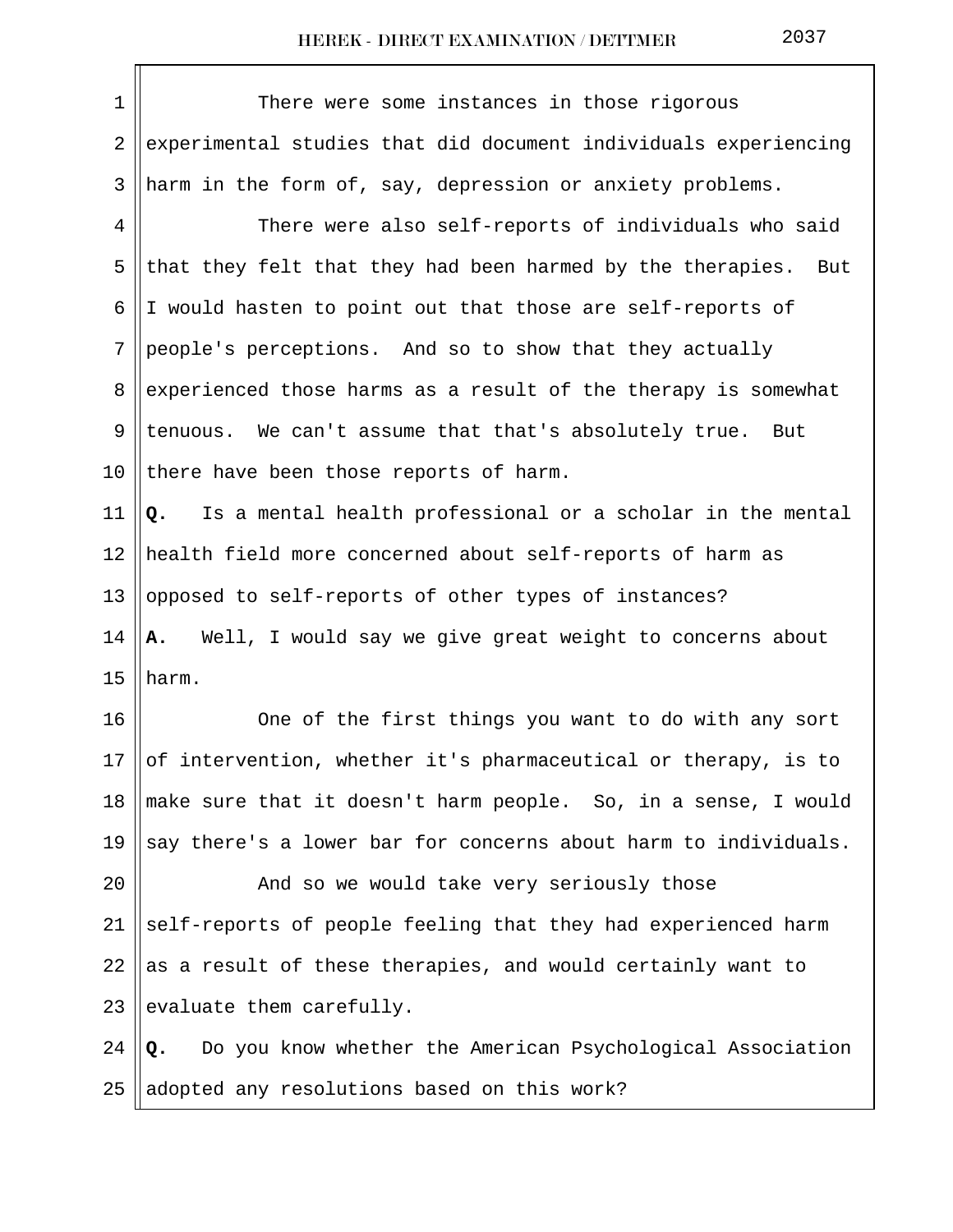| 1              | Yes, there was a resolution that was adopted in response<br>Α. |
|----------------|----------------------------------------------------------------|
| $\overline{2}$ | to the task force report.                                      |
| 3              | I'd ask you to turn to page 120 of this exhibit, 888.<br>Q.    |
| 4              | (Document displayed.)                                          |
| 5              | And on page 120, do you see that these are                     |
| 6              | resolutions that you were referring to?                        |
| 7              | Yes. This is the text of the resolution that was<br>Yes.<br>Α. |
| 8              | adopted by the American Psychological Association.             |
| 9              | And, just for the record, could you read the -- the two<br>Q.  |
| 10             | operative resolutions there, that are on the screen?           |
| 11             | (As read)<br>Α.                                                |
| 12             | "Be it further resolved that, the American                     |
| 13             | Psychological Association reaffirms its                        |
| 14             | position that homosexuality per se is not a                    |
| 15             | mental disorder, and opposes portrayals of                     |
| 16             | sexual minority youths and adults as mentally                  |
| 17             | ill due to their sexual orientation.                           |
| 18             | "Be it further resolved that, the American                     |
| 19             | Psychological Association concludes that                       |
| 20             | there is insufficient evidence to support the                  |
| 21             | use of psychological interventions to change                   |
| 22             | sexual orientation."                                           |
| 23             | Now, are these conclusions consistent with your own<br>Q.      |
| 24             | opinions?                                                      |
| 25             | Uhm, yes.                                                      |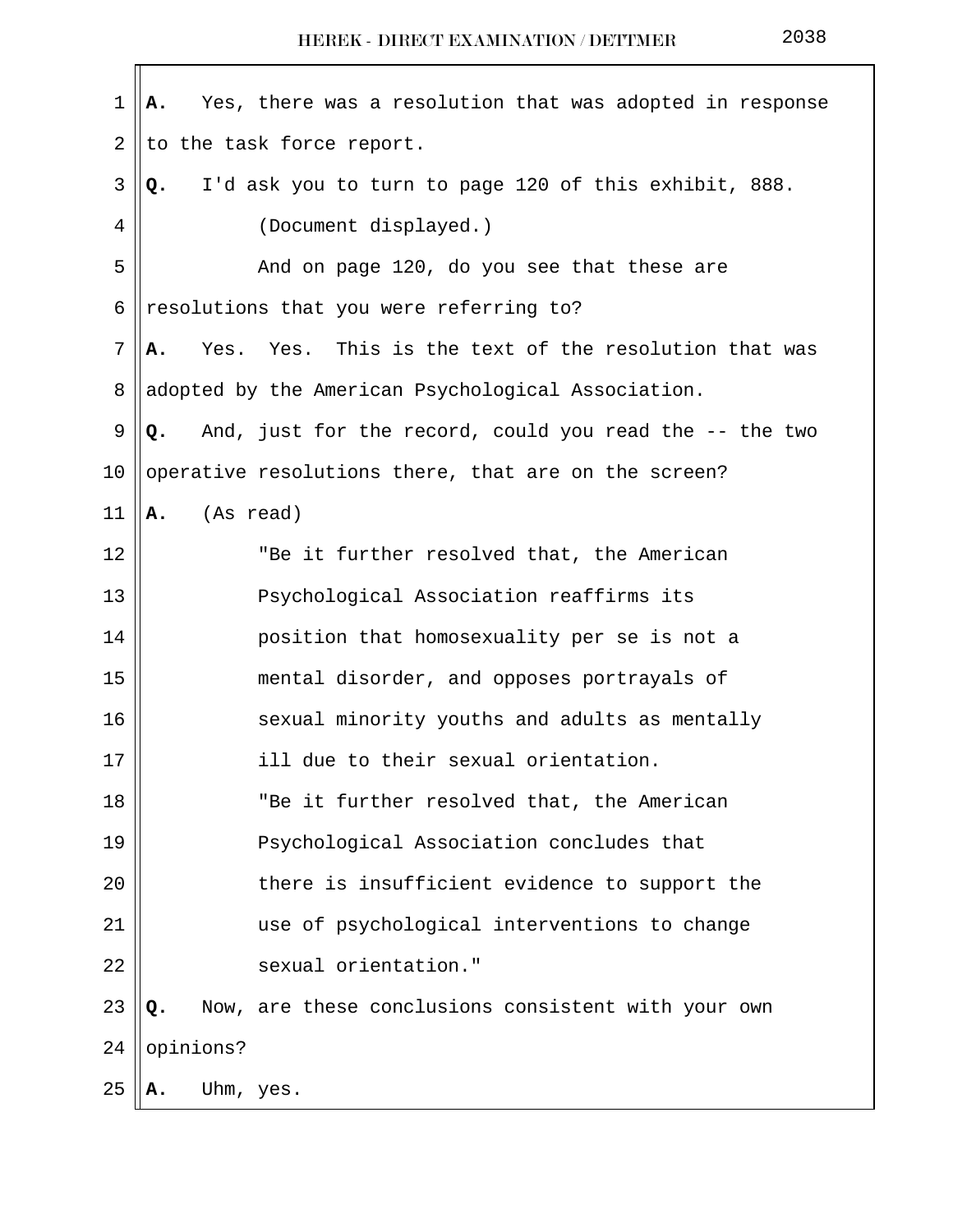| $\mathbf 1$    | Are you aware of any other major mental health<br>Q.             |
|----------------|------------------------------------------------------------------|
| $\overline{2}$ | organizations that have endorsed the use of these therapies?     |
| 3              | That have endorsed them, no.<br>А.                               |
| 4              | Are there specific concerns surrounding these types of<br>Q.     |
| 5              | therapies when -- when used with adolescents?                    |
| 6              | I think there's a concerned when they're used with anyone,<br>Α. |
| 7              | but adolescents are a special case for a variety of reasons.     |
| 8              | Adolescents are at a very formative stage in life                |
| 9              | where they are typically just developing their sexual -- their   |
| 10             | sexuality. And, also, adolescents are frequently in a fairly     |
| 11             | vulnerable situation, in terms of not being in complete control  |
| 12             | of their lives.                                                  |
| 13             | And there's a concern that has been expressed by the             |
| 14             | American Psychological Association in, actually, a previous      |
| 15             | resolution to this one, that they were concerned that            |
| 16             | adolescents who went through these interventions might often     |
| 17             | not be able to provide true informed consent; that they might    |
| 18             | actually be coerced into going through these interventions; and  |
| 19             | that that could be especially harmful to the adolescent person.  |
| 20             | Also, it's important to realize that the underlying              |
| 21             | assumption of these therapies tends to be that there's           |
| 22             | something wrong; that homosexuality is a mental illness; that    |
| 23             | it's something that needs to be cured or something that needs    |
| 24             | to be fixed or repaired.                                         |
| 25             | And that, of course, is completely inconsistent with             |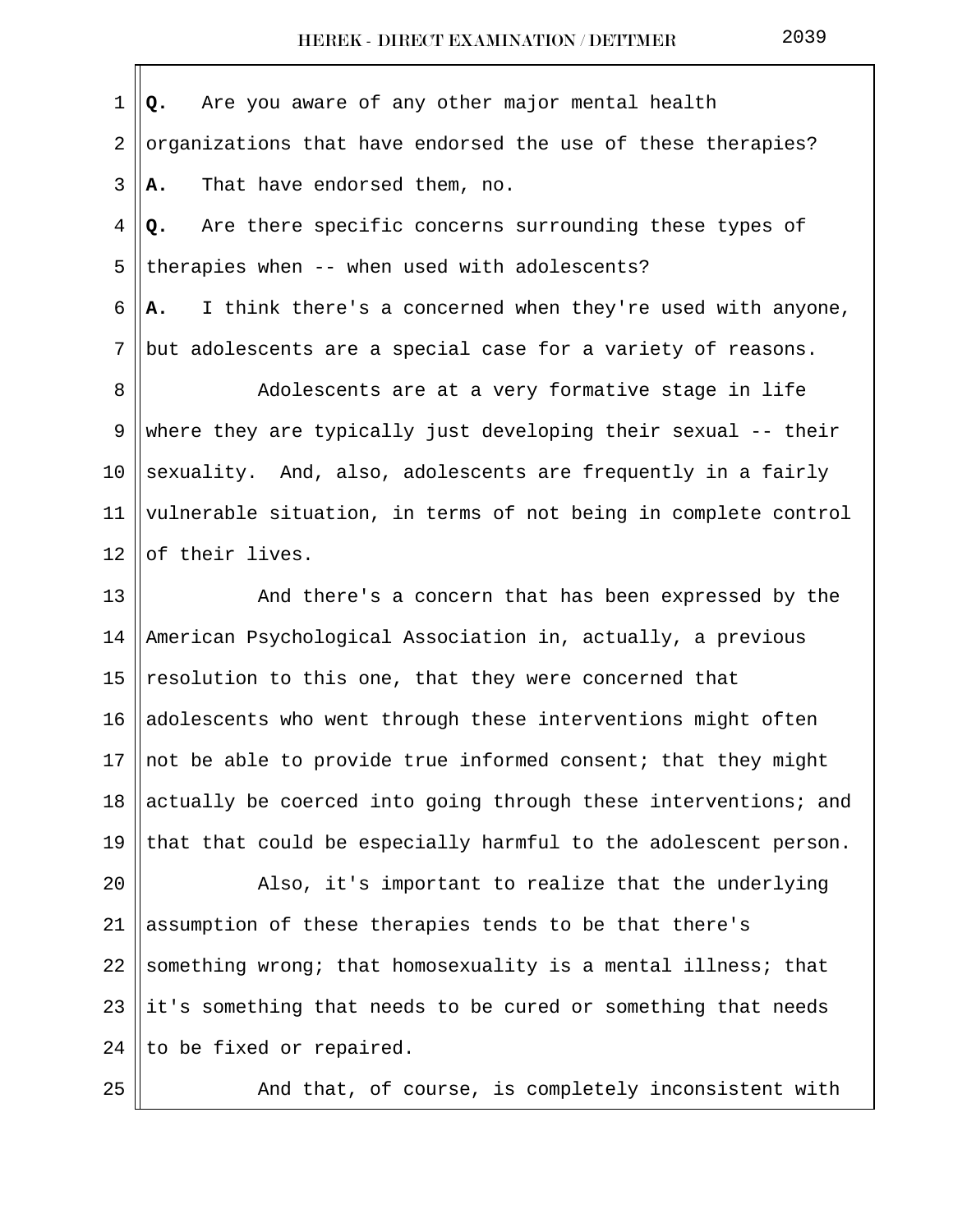| 1  | the stance of the American Psychological Association, the      |
|----|----------------------------------------------------------------|
| 2  | American Psychiatric Association, and other professional       |
| 3  | organizations in this area.                                    |
| 4  | And so they have pointed out that this message might           |
| 5  | be especially harmful to transmit to adolescents who are just  |
| 6  | in the formative stage of their sexuality.                     |
| 7  | Could I ask you to turn to Exhibit 2338, which is in the<br>Q. |
| 8  | smaller binder there.                                          |
| 9  | (Document displayed.)                                          |
| 10 | Do you know what that document is, Professor Herek?            |
| 11 | Yes. This is a pamphlet called, "Just the Facts about<br>Α.    |
| 12 | Sexual Orientation and Youth: A Primer for Principals,         |
| 13 | Educators and School Personnel," that was created by and       |
| 14 | cosponsored by a number of mental health associations, as well |
| 15 | as some teacher and school professional associations.          |
| 16 | All right. And looking at the first page of that<br>Q.         |
| 17 | document, it lists the -- the organizations that endorse this  |
| 18 | publication --                                                 |
| 19 | Yes.<br>Α.                                                     |
| 20 | -- is that right?<br>Q.                                        |
| 21 | The American Academy of Pediatrics. American                   |
| 22 | Association of School Administrators. American Counseling      |
| 23 | Association. American Federation of Teachers. American         |
| 24 | Psychological Association. American School Counselor           |
| 25 | Association. American School Health Association. Interfaith    |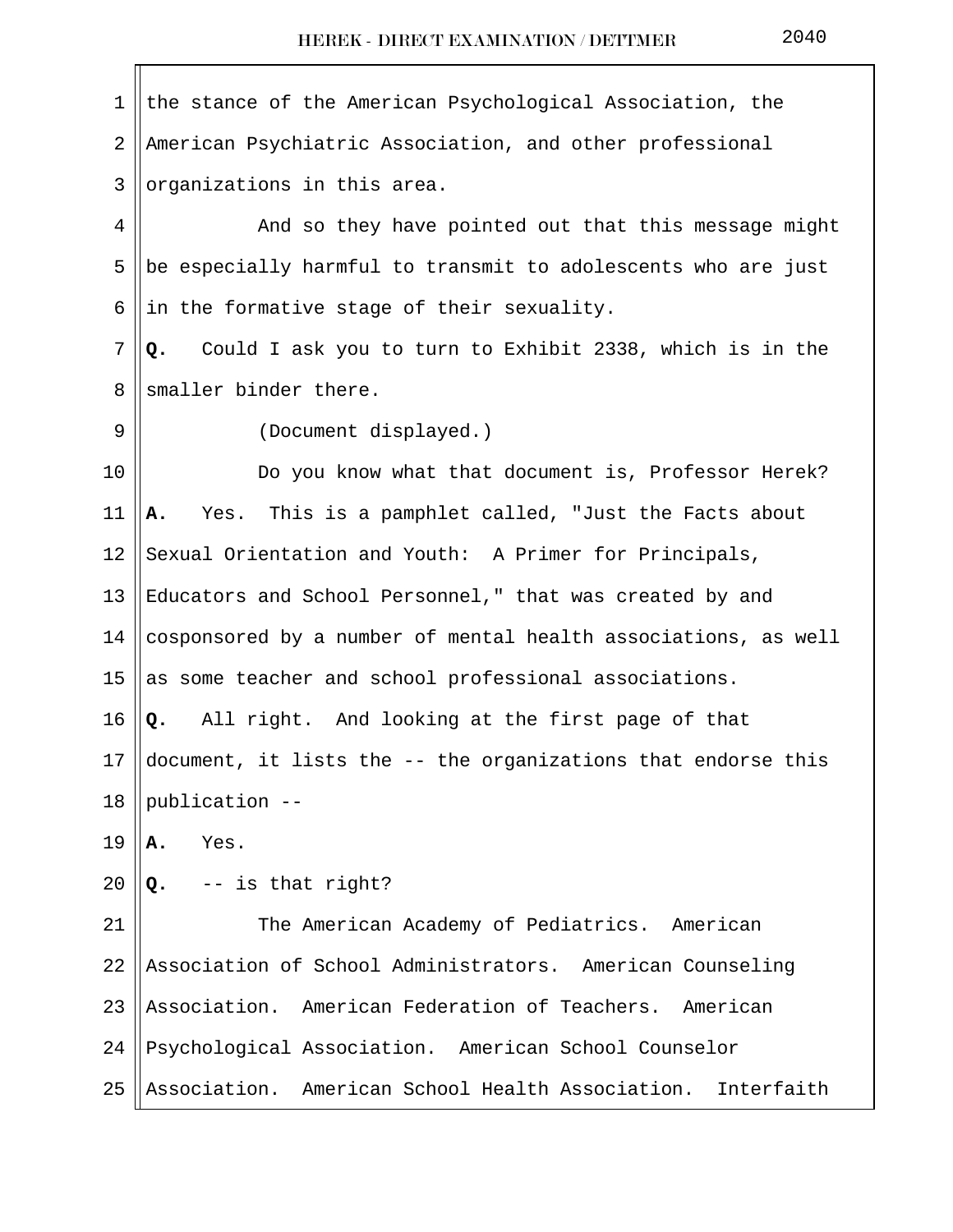| $\mathbf 1$ | Alliance Foundation. National Association of School            |
|-------------|----------------------------------------------------------------|
| 2           | Psychologists. National Association of Secondary School        |
| 3           | Principals. National Association of Social Workers. National   |
| 4           | Education Association. And the School Social Work Association  |
| 5           | of America.                                                    |
| 6           | Is that consistent with your understanding of who's            |
| 7           | endorsed this particular publication?                          |
| 8           | Yes.<br>Α.                                                     |
| 9           | And if you turn to page 14 of this document. I'm sorry,<br>Q.  |
| 10          | it's not page 14.                                              |
| 11          | (Document displayed)                                           |
| 12          | No, I don't think it's 14.<br>Α.                               |
| 13          | My apologies. Page 1 of this document -- my apologies.<br>Q.   |
| 14          | I'm going to start over. Page 5 lists the conclusion here, and |
| 15          | the findings of these organizations.                           |
| 16          | MR. DETTMER: Excuse me, Your Honor.                            |
| 17          | BY MR. DETTMER:                                                |
| 18          | Could you read, please, the findings of these<br>Q.            |
| 19          | organizations as set forth in this document.                   |
| 20          | (As read)<br>А.                                                |
| 21          | "Despite the general consensus of major                        |
| 22          | medical, health, and mental health                             |
| 23          | professions that both heterosexuality and                      |
| 24          | homosexuality are normal expressions of human                  |
| 25          | sexuality, efforts to change through therapy                   |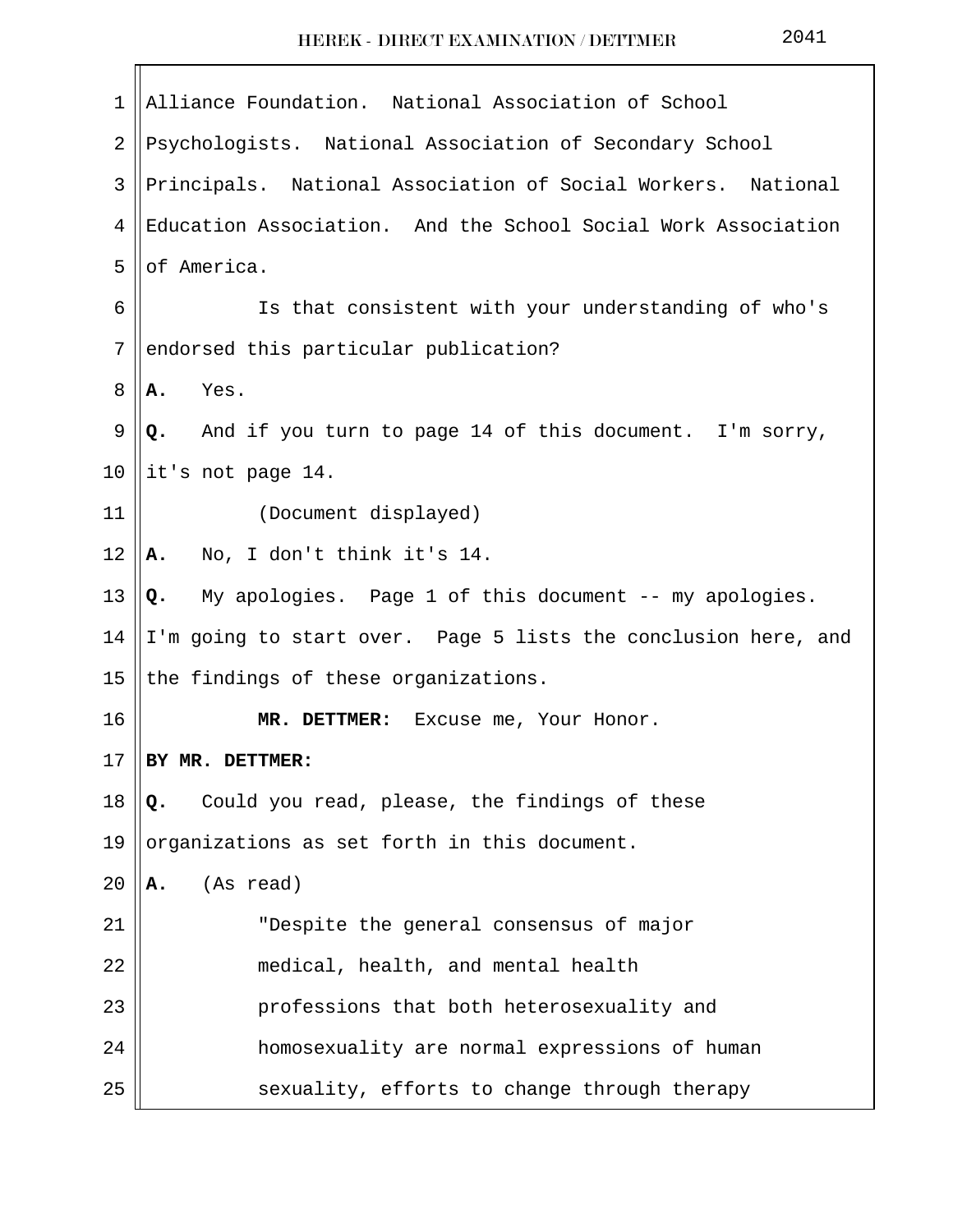| 1              | have been adopted by some political and                         |
|----------------|-----------------------------------------------------------------|
| $\overline{2}$ | religious organizations and aggressively                        |
| 3              | promoted to the public. However, such                           |
| 4              | efforts have serious potential to harm young                    |
| 5              | people because they present the view that the                   |
| 6              | sexual orientation of lesbian, gay, and                         |
| 7              | bisexual youth is a mental illness or                           |
| 8              | disorder, and they often frame the inability                    |
| 9              | to change one's sexual orientation as a                         |
| 10             | personal and moral failure."                                    |
| 11             | Are these findings consistent with your own opinion?<br>Q.      |
| 12             | Yes.<br>А.                                                      |
| 13             | Now, I'd like to change to a different topic.<br>Q.             |
| 14             | Do you understand, Professor Herek, that gay men and            |
| 15             | lesbians can actually get married in California today?          |
| 16             | Well, they can marry someone of the other sex.<br>Α.            |
| 17             | Is that a realistic option for gay men or lesbians?<br>Q.       |
| 18             | For the vast majority of gay men and lesbians, that's not<br>Α. |
| 19             | a realistic option.                                             |
| 20             | And why do you say that?<br>Q.                                  |
| 21             | Well, as I said earlier, sexual orientation is really<br>А.     |
| 22             | about the relationships that an individual forms.<br>It really  |
| 23             | defines the universe of people with whom one is going to be     |
| 24             | able to form the sort of intimate, committed relationship that  |
| 25             | would be the basis for marriage.                                |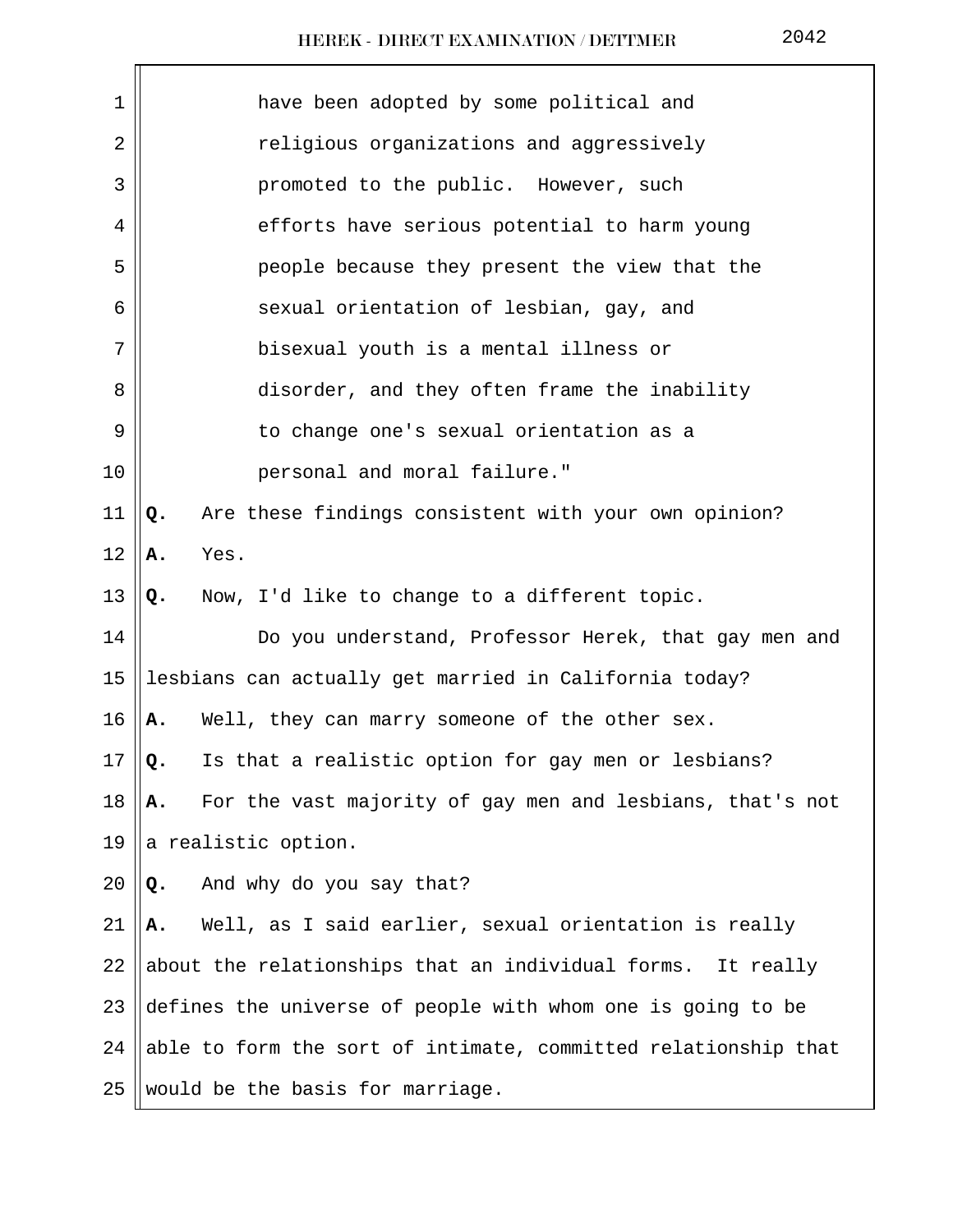1 **Q.** Despite that, have gay men and lesbians gotten married to 2 || people of the opposite sex?  $3 \parallel \mathbf{A}$ . Yes, yes they have. 4 **Q.** Do you know of reasons why that happens? 5 **A.** Well, there's a variety of reasons why it's happened. 6 We know that, in some cases, people have gotten 7 married at a time in life when they really hadn't quite 8 understood their own sexuality, and it was only after being 9 married sometime later that they realized that they themselves 10 were gay or lesbian. 11 || In other cases, people might have known or at least 12  $\parallel$  had strong suspicions that they were gay or lesbian at the time 13  $\parallel$  that they married, but they married because they were subjected 14 || to intense social pressures to do so, because they hoped that, 15 || perhaps, by marrying this would change them, they would become 16 || heterosexual as a result; that this would somehow, you know, 17 || help them to not be gay anymore. 18 || There are a variety of reasons. Those are just a few 19  $|$  examples. 20 **Q.** Is this a problem with those sorts of marriages, with gay 21 men and lesbians marrying somebody of the opposite sex?  $22$   $\parallel$ **A.** Well, it's certainly not the case that all of those 23  $\parallel$  marriages dissolve. But many of them do. And many of them 24 experience considerable problems, just because of the fact that 25 ||one of the partners is -- is gay or lesbian.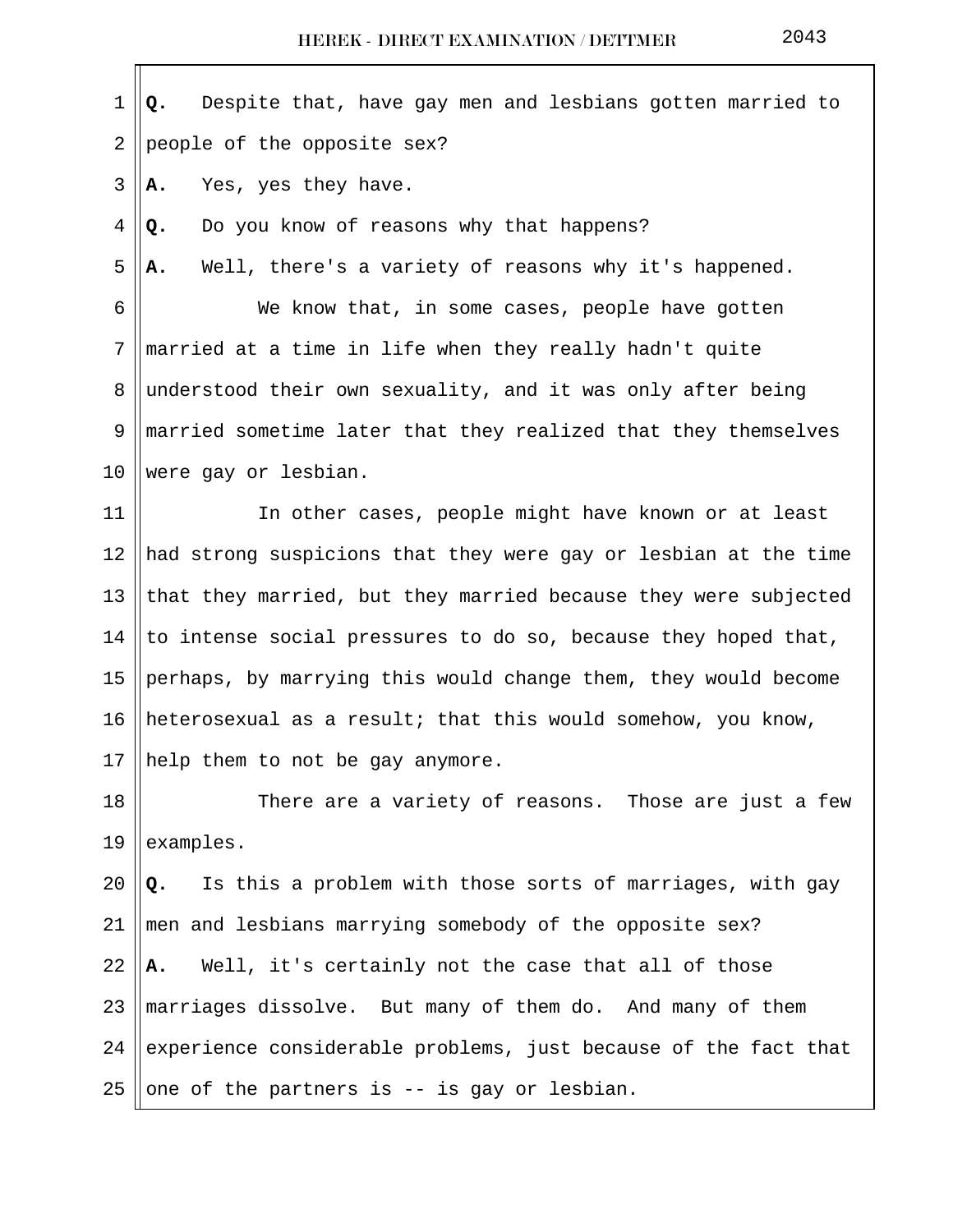| $\mathbf 1$    | It certainly -- especially, if it's something which              |
|----------------|------------------------------------------------------------------|
| $\overline{2}$ | is typically the case, that the spouse, the other spouse, did    |
| 3              | not know when they went into the marriage.                       |
| 4              | It is likely to create a great deal of conflict and              |
| 5              | tension in the relationship and -- and is just going to create   |
| 6              | many, many problems. Not only for the couple, but, also, if      |
| 7              | they have children, perhaps for the children, for the other      |
| 8              | members of the -- of their extended families, for their          |
| 9              | friends. It's a ripple effect. It can create problems for all    |
| 10             | sorts of different people.                                       |
| 11             | Now, do you understand that lesbians and gay men in<br>Q.        |
| 12             | California who are in a same-sex relationship can enter into     |
| 13             | domestic partnerships?                                           |
| 14             | Yes.<br>Α.                                                       |
| 15             | Do you understand that domestic partnerships have most of<br>Q.  |
| 16             | the same rights and privileges as marriage?                      |
| 17             | It's my understanding that domestic partners in California<br>А. |
| 18             | have virtually all the same rights and privileges as married     |
| 19             | couples.                                                         |
| 20             | So is all we're talking about a word? Is the only<br>Q.          |
| 21             | difference that we're talking about here between the word        |
| 22             | "marriage" and "domestic partnership"?                           |
| 23             | I would say it's not simply a word, no.<br>Α.                    |
| 24             | Why do you say that?<br>Q.                                       |
| 25             | Well, I think that if we -- if we look at, for example,          |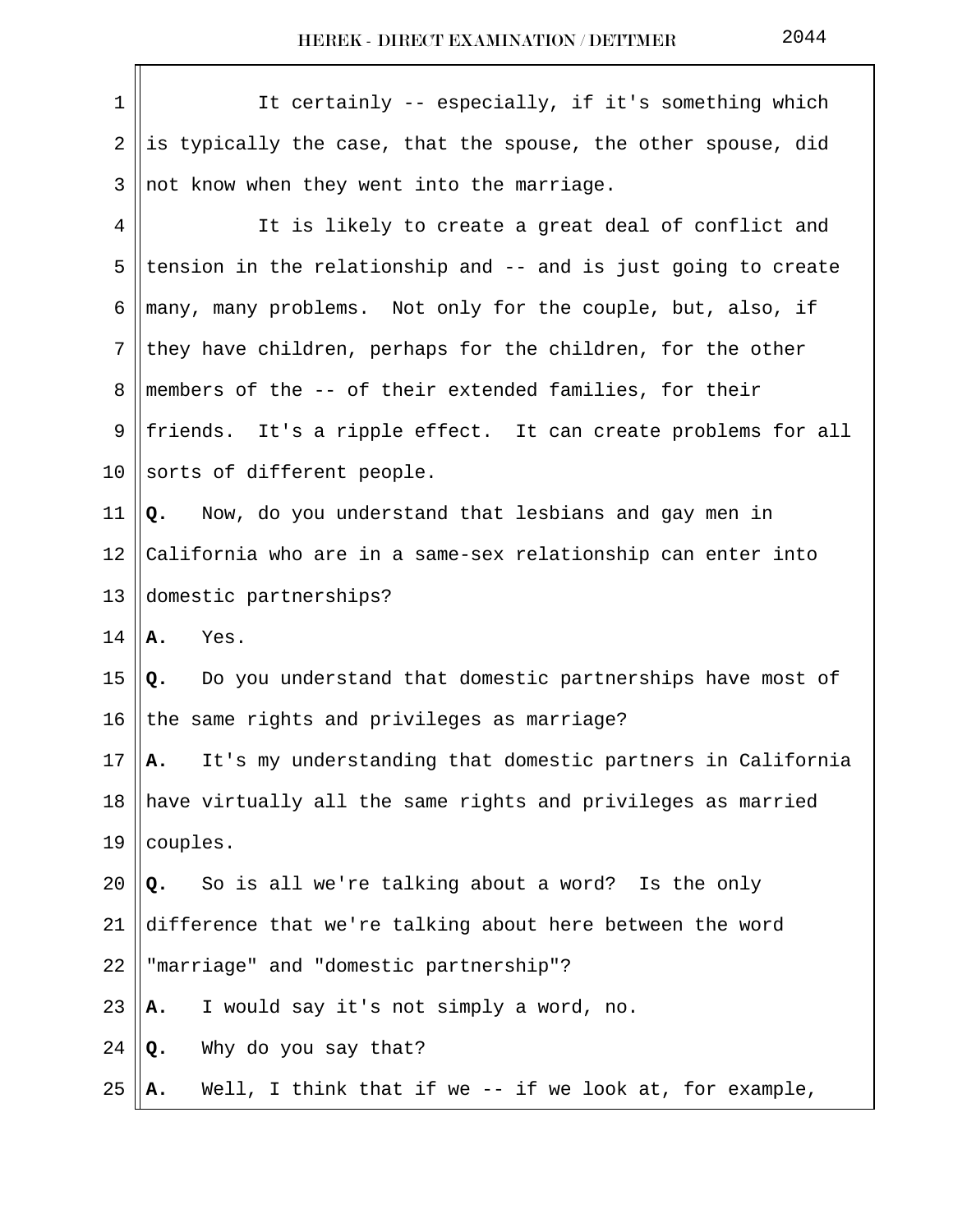1 public opinion data, what we see is that there's a sizable 2 || proportion of the public, both in California and in the 3 United States, who say that they are willing to let same-sex 4 couples have domestic partnerships or civil unions or some --  $5 \parallel$  something that gives them the benefits of marriage without 6  $\alpha$  calling it marriage.

 $7 \parallel$  and, yet, they are not -- they are willing to extend 8 those benefits, but they are not willing to extend marriage to 9  $\parallel$  same-sex couples, which suggests that in the minds of a large 10  $\parallel$  number of -- of Americans, there is some distinction between 11 domestic partnerships and marriage; that it's not simply a 12 Word, that there's more to it than that.

13 || I think, also, if we look at the recent history of 14 California, when it became possible for same-sex couples to 15  $\parallel$  marry, thousands of them did. And many of those who did were 16 domestic partners. So, clearly, they thought there was 17 Something different about getting married.

18 || And I would say that just the fact that we're here  $\parallel$  today suggests that this is more than just a word; that 20 || there's, clearly, a great deal of strong feeling and emotion  $\parallel$  about the difference between marriage and domestic | partnerships. **Q.** Does marriage encourage the stability of a relationship?

 $24$   $\parallel$ **A.** Uhm, yes, it does.

 $25$   $\vert\vert \mathbf{Q}$ . And why do you say that?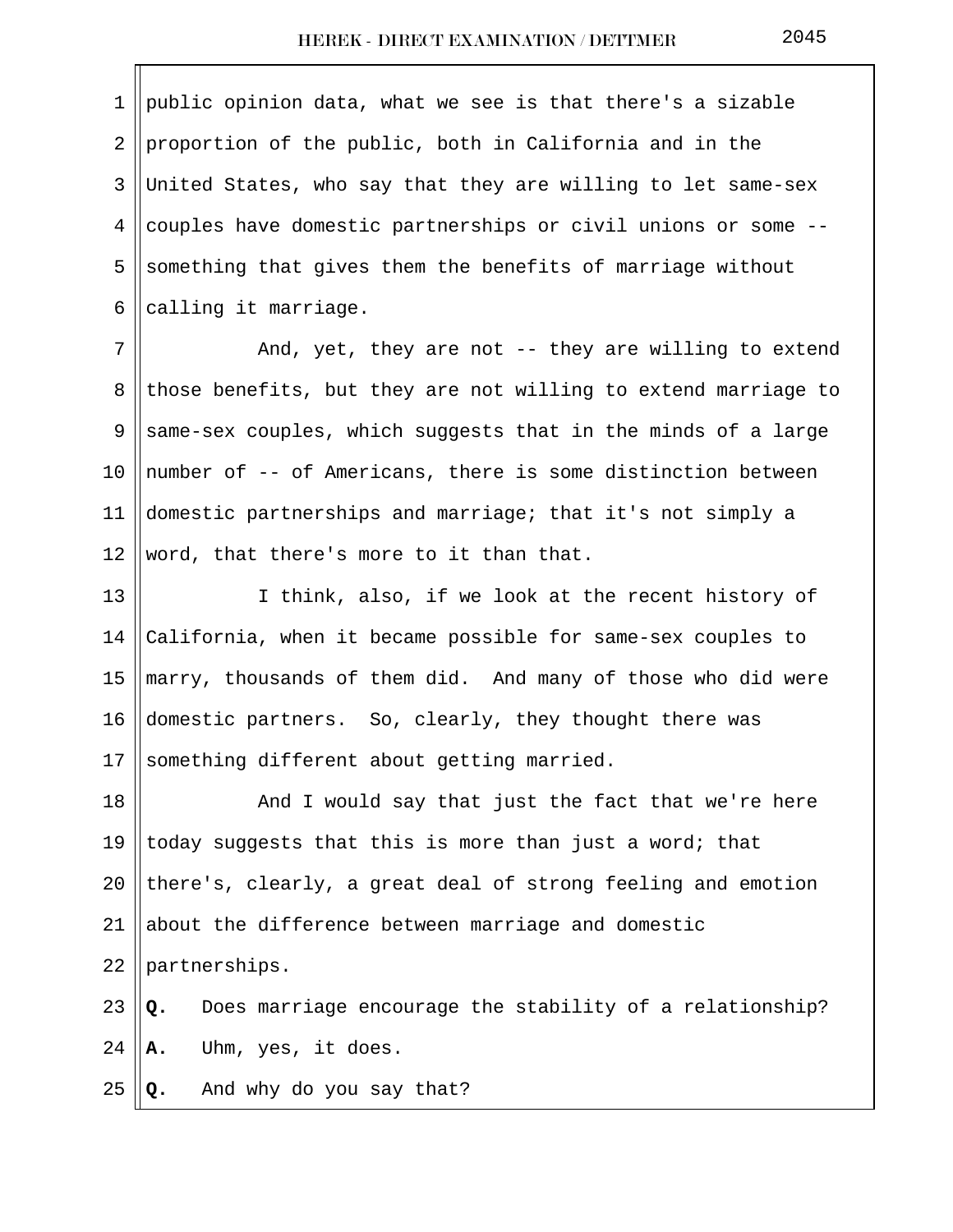|--|--|--|--|--|--|

| 1               | Well, researchers who look at -- at committed<br>Α.             |
|-----------------|-----------------------------------------------------------------|
| 2               | relationships usually think of -- of the factors that           |
| 3               | contribute to long-term commitment and stability in terms of    |
| 4               | both the rewards that the relationship has and the barriers to  |
| 5               | leaving, barriers to dissolution.                               |
| 6               | So, on the one hand, people are brought together and            |
| 7               | stay together for positive reasons. They -- they like and love  |
| 8               | their partner. They enjoy being with their partner. They        |
| 9               | experience many positive things as a result of being with that  |
| 10              | person.                                                         |
| 11              | But when people are married, there are also a number            |
| 12              | of barriers that make it not an easy thing to simply dissolve   |
| 13              | the marriage. And these refer to both legal barriers as well    |
| 14              | as to social barriers.                                          |
| 15              | For example, the expectations of family and friends,            |
| 16              | the idea that their -- the members of their community, the      |
| 17 <sup>1</sup> | members of their family, their friends circles are likely to be |
| 18              | hoping and pulling for a couple to stay together, to stay       |
| 19              | married.                                                        |
| 20              | There are -- there are many other sorts of barriers             |
| 21              | to dissolution that exist with marriage. And the point about    |
| 22              | that is that we -- we know that relationships are more likely   |
| 23              | to be stable and enduring when they are based primarily on      |
| 24              | rewards, on those positive things that people get.              |
| 25              | But the barriers can be an incentive or encouragement           |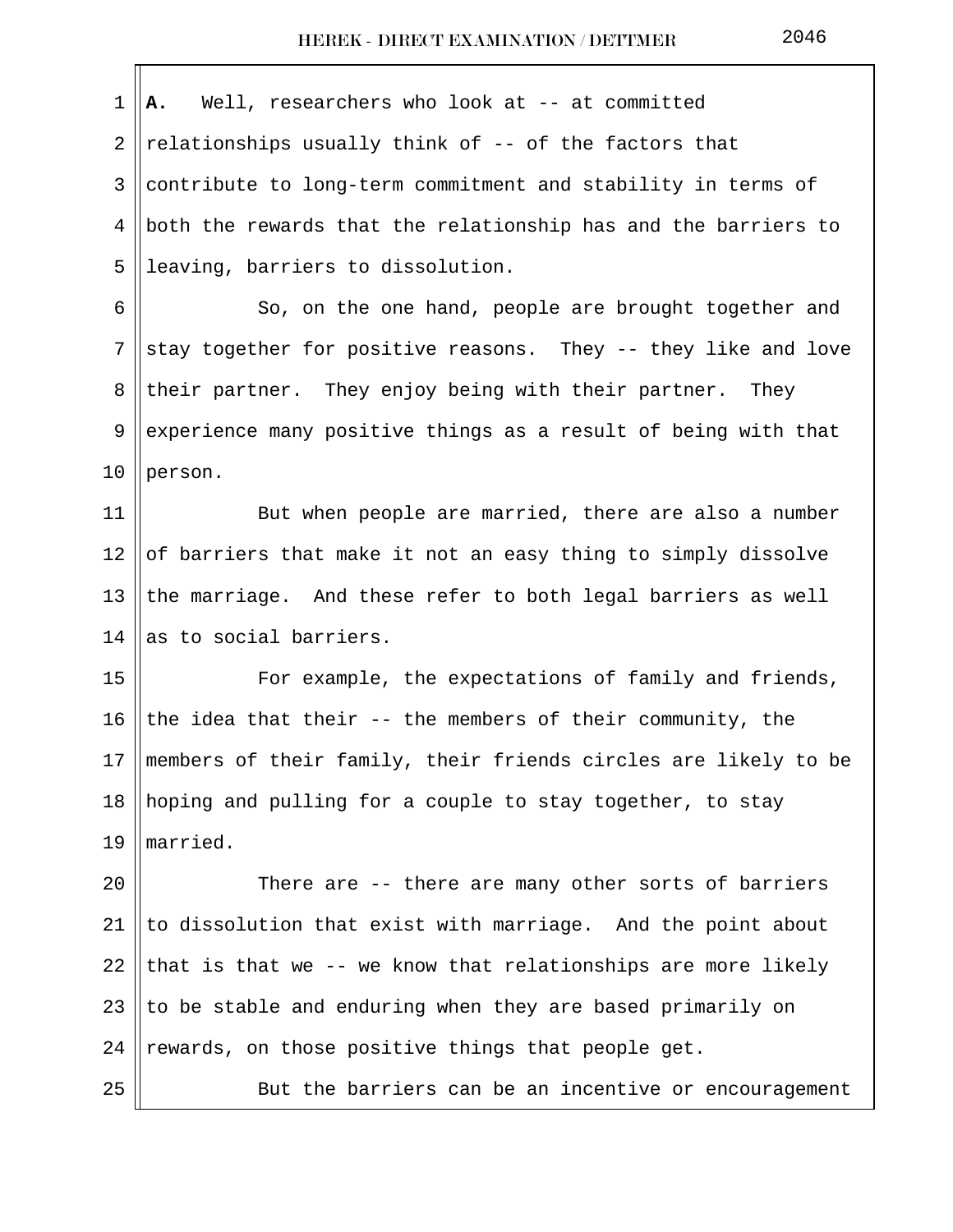| 1  | for individuals who might be going through a rough patch to try |
|----|-----------------------------------------------------------------|
| 2  | to resolve those problems, to try to work things out rather     |
| 3  | than separating. And it may well be the case that they do get   |
| 4  | through that rough patch, and they are able to maintain the     |
| 5  | marriage over the long-term. And so, in that sense, these       |
| 6  | barriers can be helpful in maintaining the stability of the     |
| 7  | relationship.                                                   |
| 8  | Do domestic partnerships create those same barriers?<br>Q.      |
| 9  | Uhm, $I$ -- we're -- we're lacking in a great deal of<br>Α.     |
| 10 | empirical data. But I would say, no, domestic partnerships are  |
| 11 | not perceived in the same way as marriage is, in terms of those |
| 12 | barriers.                                                       |
| 13 | Q. And have you seen illustrations of that observation with     |
| 14 | respect to domestic partnerships in California?                 |
| 15 | Well, I think one -- one interesting example that<br>Α.         |
| 16 | illustrates that fact is that in 2004, the California           |
| 17 | legislature enacted legislation that -- that increased the      |
| 18 | benefits and responsibilities associated with domestic          |
| 19 | partnership. And what that meant was that there were going to   |
| 20 | be changes of all sorts associated with being a domestic        |
| 21 | partner.                                                        |
| 22 | And in 2004 -- that law was going to go into effect             |
| 23 | the beginning of 2005.                                          |
| 24 | In 2004, the California Secretary of State mailed a             |
| 25 | letter to all registered domestic partners in the state,        |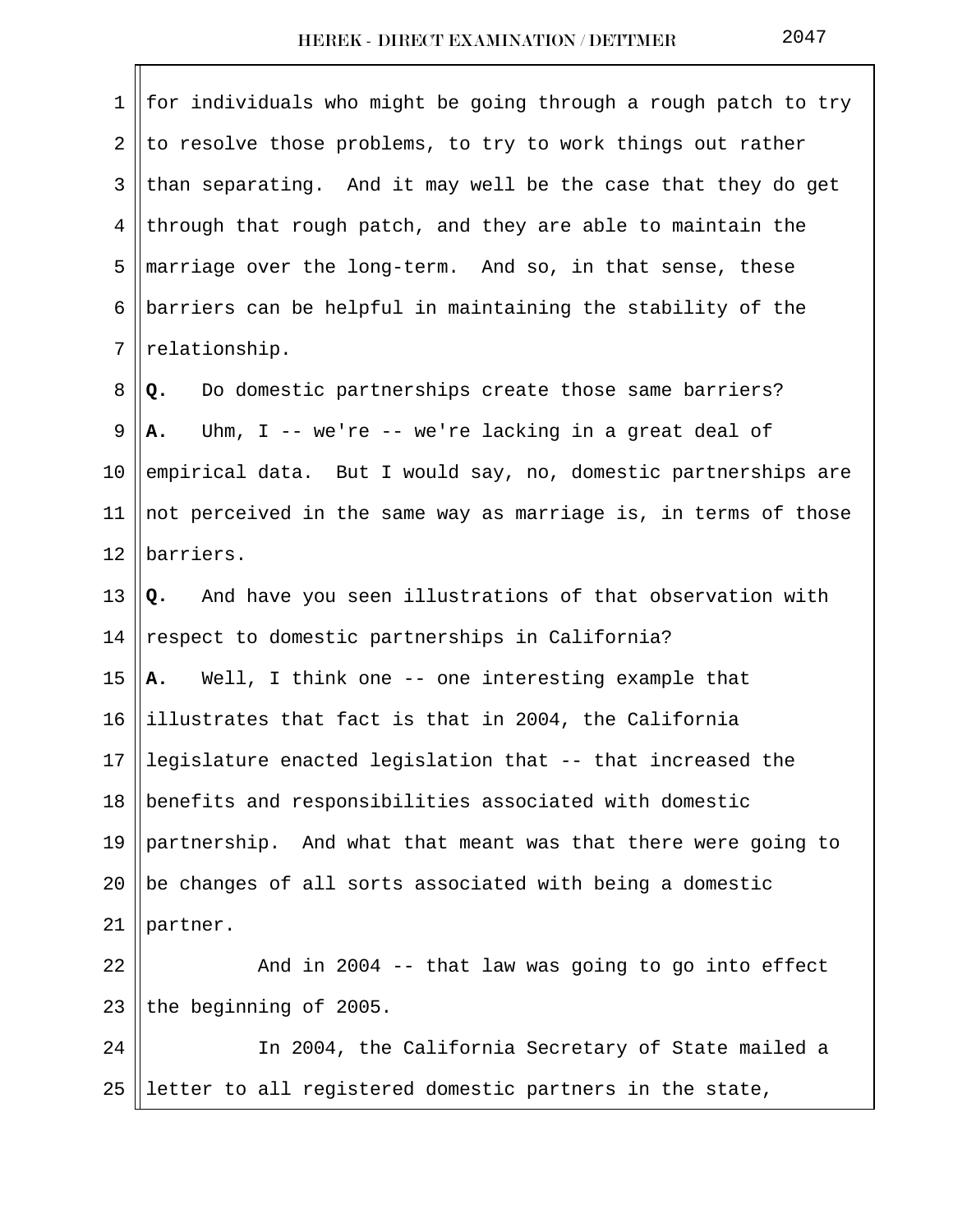| 1              | advising them of these changes, and, in essence, saying you                 |
|----------------|-----------------------------------------------------------------------------|
| $\overline{2}$ | should consider whether or not you want to dissolve your                    |
| 3              | domestic partnership in light of these changes that are going               |
| 4              | to occur in the law, which may have an impact on you,                       |
| 5              | especially a financial impact.                                              |
| 6              | I find it difficult to imagine that if there were                           |
| 7              | changes in the tax laws that were going to affect married                   |
| 8              | couples, that you would have the state government sending                   |
| 9              | letters to people suggesting that they consider whether or not              |
| 10             | they want to get divorced before this new law goes into effect.             |
| 11             | I think that -- that letter just illustrates the way                        |
| 12             | in which domestic partnerships are viewed differently than                  |
| 13             | marriage.                                                                   |
| 14             | If I could ask you to turn to Exhibit 2265 in your binder,<br>$Q_{\bullet}$ |
| 15             | please. It's the second binder.                                             |
| 16             | Is that the letter you're referring to,                                     |
| 17             | Professor Herek?                                                            |
| 18             | Yes.<br>Α.                                                                  |
| 19             | Do you know whether domestic partnerships were, in fact,<br>Q.              |
| 20             | dissolved in California as a result of this?                                |
| 21             | Well, yes. The -- some researchers at UCLA were tracking<br>Α.              |
| 22             | the number of dissolutions of domestic partnerships.                        |
| 23             | And it's very interesting. What they found was that                         |
| 24             | there was an increase in domestic partnership dissolutions                  |
| 25             | leading up to the end of 2004.                                              |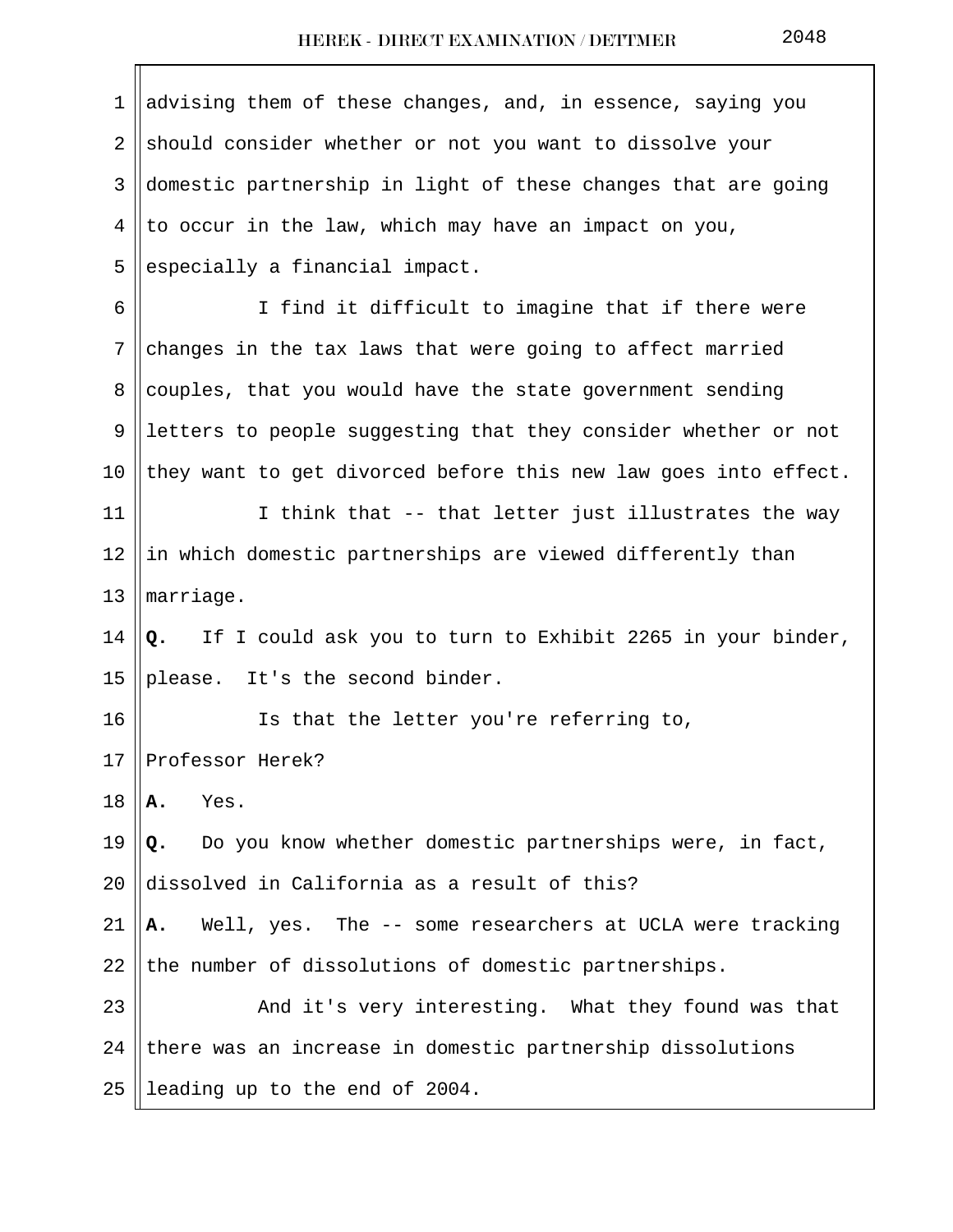| $\mathbf 1$    | And, in fact, in December of 2004, there was a huge                  |  |  |
|----------------|----------------------------------------------------------------------|--|--|
| $\overline{2}$ | spike in the number of domestic partnerships that were               |  |  |
| 3              | dissolved in California, presumably in anticipation of this new      |  |  |
| 4              | law, and perhaps in response to this letter that was sent from       |  |  |
| 5              | the Secretary of State.                                              |  |  |
| 6              | Do you know whether there's empirical study of that?<br>Q.           |  |  |
| 7              | Yeah, the UCLA researchers that I was mentioning had<br>Α.           |  |  |
| 8              | actually tracked that.                                               |  |  |
| 9              | Could you turn to Exhibit 909, please, in your binder.<br>Q.         |  |  |
| 10             | Okay.<br>Α.                                                          |  |  |
| 11             | Is this the study you are referring to?<br>Q.                        |  |  |
| 12             | Yes.<br>Α.                                                           |  |  |
| 13             | (Document displayed)                                                 |  |  |
| 14             | And figure 9 in this exhibit, which is on page 15, do you<br>Q.      |  |  |
| 15             | know what that -- what that figure portrays?                         |  |  |
| 16             | This is $--$ this is a bar chart that $--$ that shows<br>Yeah.<br>Α. |  |  |
| 17             | what I was describing a minute ago.                                  |  |  |
| 18             | What you see is that $-$ - these are the $-$ - the number            |  |  |
| 19             | of monthly dissolutions of domestic partnerships in California       |  |  |
| 20             | through the last half of 2004, and the beginning of 2005.            |  |  |
| 21             | And where you see that -- that very tall bar, with                   |  |  |
| 22             | "1188" above it, that was the number of dissolutions in              |  |  |
| 23             | December, right before the new law went into effect.                 |  |  |
| 24             | And what you see is, it's a pretty dramatic spike                    |  |  |
| 25             | right there.                                                         |  |  |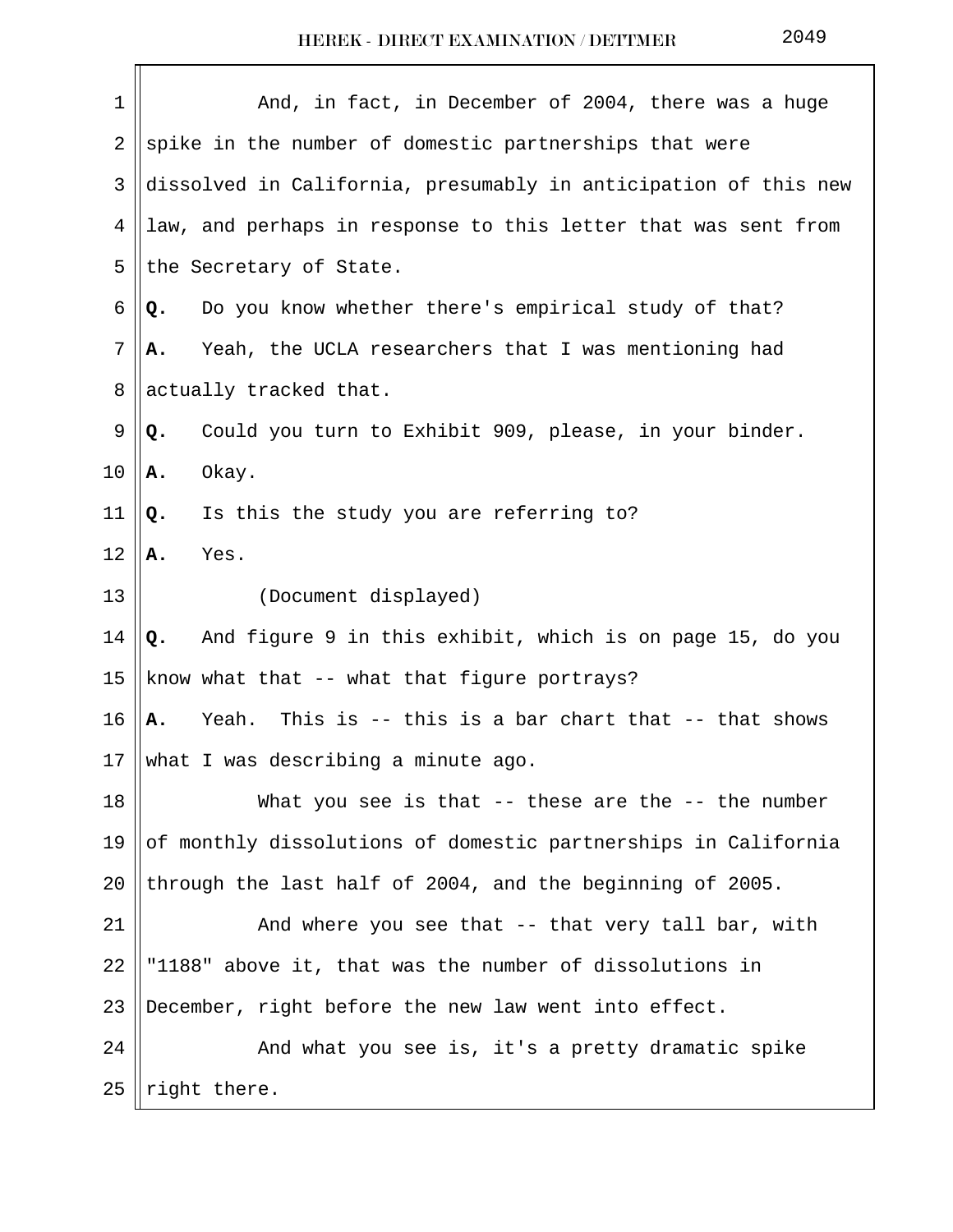| $\mathbf 1$    | Now, are you aware of any studies that have been done of<br>Q.   |
|----------------|------------------------------------------------------------------|
| $\overline{2}$ | the effect of actually getting married for same-sex couples?     |
| 3              | Well, you know, this is a fairly new phenomenon. And so<br>А.    |
| 4              | there -- there isn't a great deal of empirical data on married   |
| 5              | same-sex couples.                                                |
| 6              | I am familiar with one study that was conducted by               |
| 7              | the Massachusetts Department of Public Health or the state       |
| 8              | Department of Public Health, in which they asked a number of     |
| 9              | questions of Massachusetts married couples, same-sex married     |
| 10             | couples, about their experiences and their impressions of their  |
| 11             | marriage.                                                        |
| 12             | Do you know what the conclusions were of that --<br>Q.           |
| 13             | Well, I think that one -- there were a number of different<br>А. |
| 14             | conclusions in the study.                                        |
| 15             | I think the one that was very interesting, and                   |
| 16             | perhaps relevant to what I was just saying, is that most of the  |
| 17             | couples, in excess of 70 percent of the couples, said that as a  |
| 18             | result of getting married they felt that their commitment to     |
| 19             | their relationship had strengthened.                             |
| 20             | Now, switching topics, are you familiar with the term<br>Q.      |
| 21             | "stigma"?                                                        |
| 22             | Yes, I'm very familiar with that term.<br>Α.                     |
| 23             | What does that term mean?<br>Q.                                  |
| 24             | Well, stigma is a kind of shared cultural knowledge.<br>Α.       |
| 25             | It's knowledge about particular characteristics or               |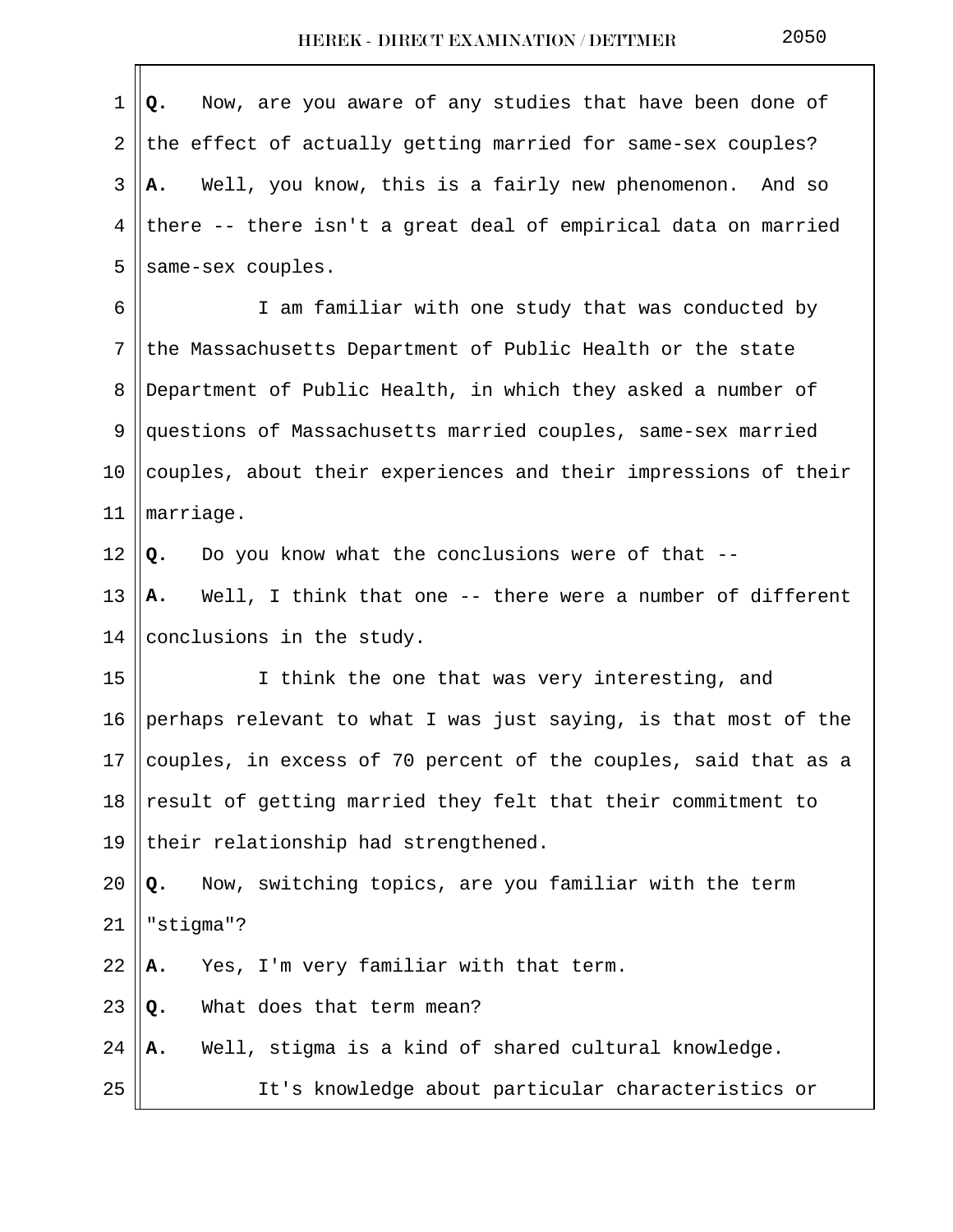| 1  | attributes or groups that are viewed negatively by the society,   |
|----|-------------------------------------------------------------------|
| 2  | such that the members of those groups or individuals with those   |
| 3  | characteristics or attributes are devalued. They're looked        |
| 4  | down upon. And they're treated differently, such that they end    |
| 5  | up having less control over the course of their own lives, less   |
| 6  | influence over others, less access to the valued resources of     |
| 7  | society, all of which are what we think of as power. So they      |
| 8  | have less power than other individuals.                           |
| 9  | Are you familiar with the term "structural stigma"?<br>Q.         |
| 10 | Yes.<br>Α.                                                        |
| 11 | And what does that term mean?<br>Q.                               |
| 12 | Well, structural stigma is a term that we use in contrast<br>Α.   |
| 13 | to individual manifestations of stigma. So those -- that          |
| 14 | cultural belief, that shared knowledge about certain groups       |
| 15 | being devalued can be expressed by individuals through            |
| 16 | ostracism, negative statements, even violence and                 |
|    | 17 discrimination.                                                |
| 18 | But there are also -- stigma is also manifested in                |
| 19 | the institutions of society, in which case it doesn't matter      |
| 20 | who the particular individuals are who are inhabiting that        |
| 21 | institution at the time. This is just part of the institution     |
| 22 | itself.                                                           |
| 23 | So, for example, a good example of structural stigma              |
| 24 | is the law, the legal institutions that designate certain         |
| 25 | groups as lacking certain resources relative to others.<br>That's |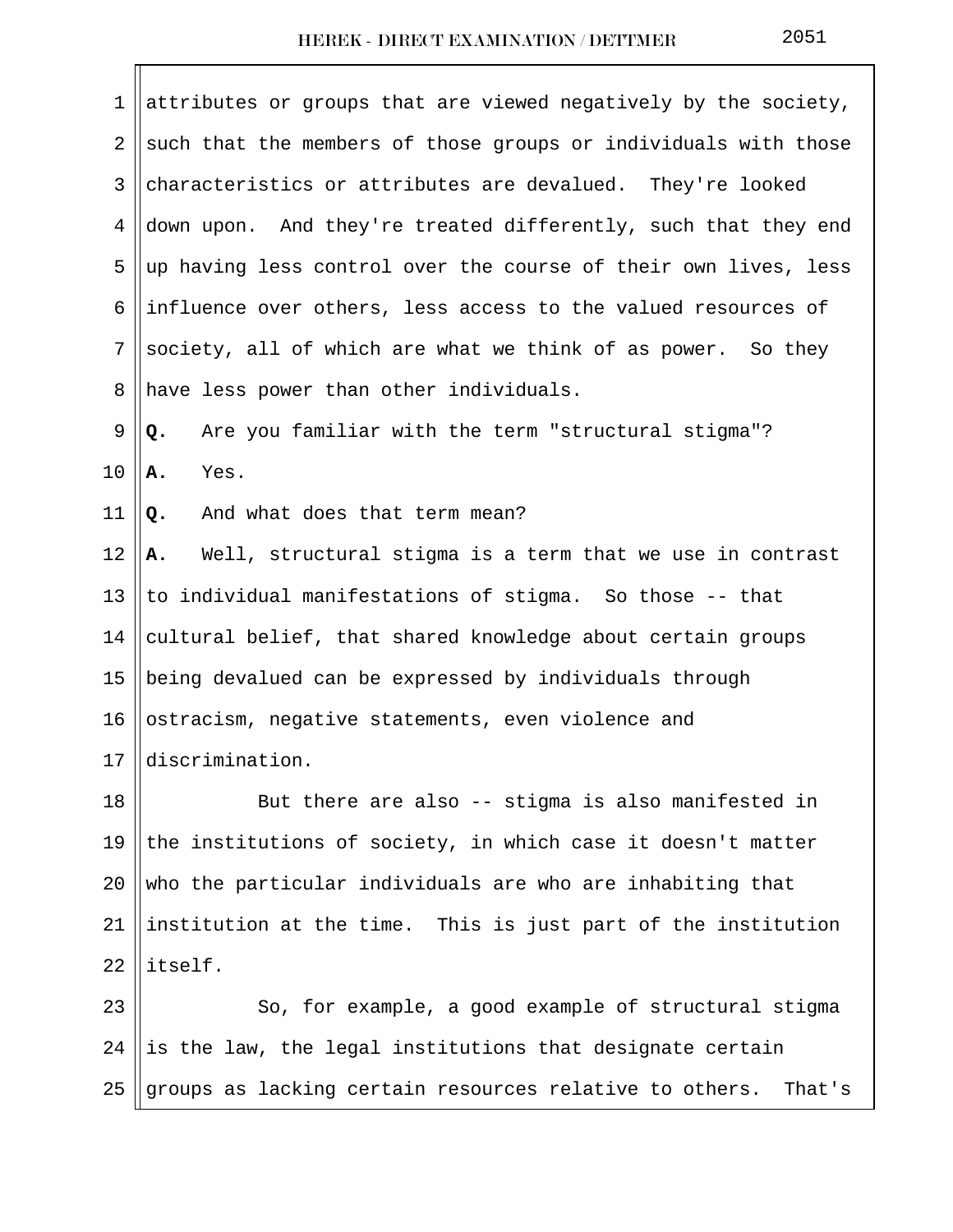| 1  | an instance of structural stigma.                              |
|----|----------------------------------------------------------------|
| 2  | Are gay men and lesbians stigmatized today?<br>Q.              |
| 3  | Yes.<br>А.                                                     |
| 4  | Why do you say that?<br>Q.                                     |
| 5  | Well, we have a great deal of research showing that<br>А.      |
| 6  | lesbians and gay men face stigma.                              |
| 7  | We know that, looking at national survey data, that            |
| 8  | there are large numbers of people who will say that they have  |
| 9  | negative feelings towards lesbians and gay men; that they --   |
| 10 | even that they feel disgusted by lesbians and gay men.         |
| 11 | We have instances of discrimination and violence               |
| 12 | against people who are lesbian and gay.                        |
| 13 | The FBI and the State of California both track hate            |
| 14 | crimes perpetrated against people because of their sexual      |
| 15 | orientation.                                                   |
| 16 | In a national survey study that I conducted with a             |
| 17 | nationally representative sample of lesbian, gay, and bisexual |
| 18 | adults, I found that roughly one in five of people in the      |
| 19 | sample had experienced some sort of violence based on their    |
| 20 | sexual orientation in the course of their lifetime.            |
| 21 | And a slightly lower percentage of lesbians and gay            |
| 22 | men had experienced some sort of discrimination, for example,  |
| 23 | in employment, at some time during their lifetime.             |
| 24 | We see instances of violence and harassment in the             |
| 25 | public schools against children and youth who are perceived as |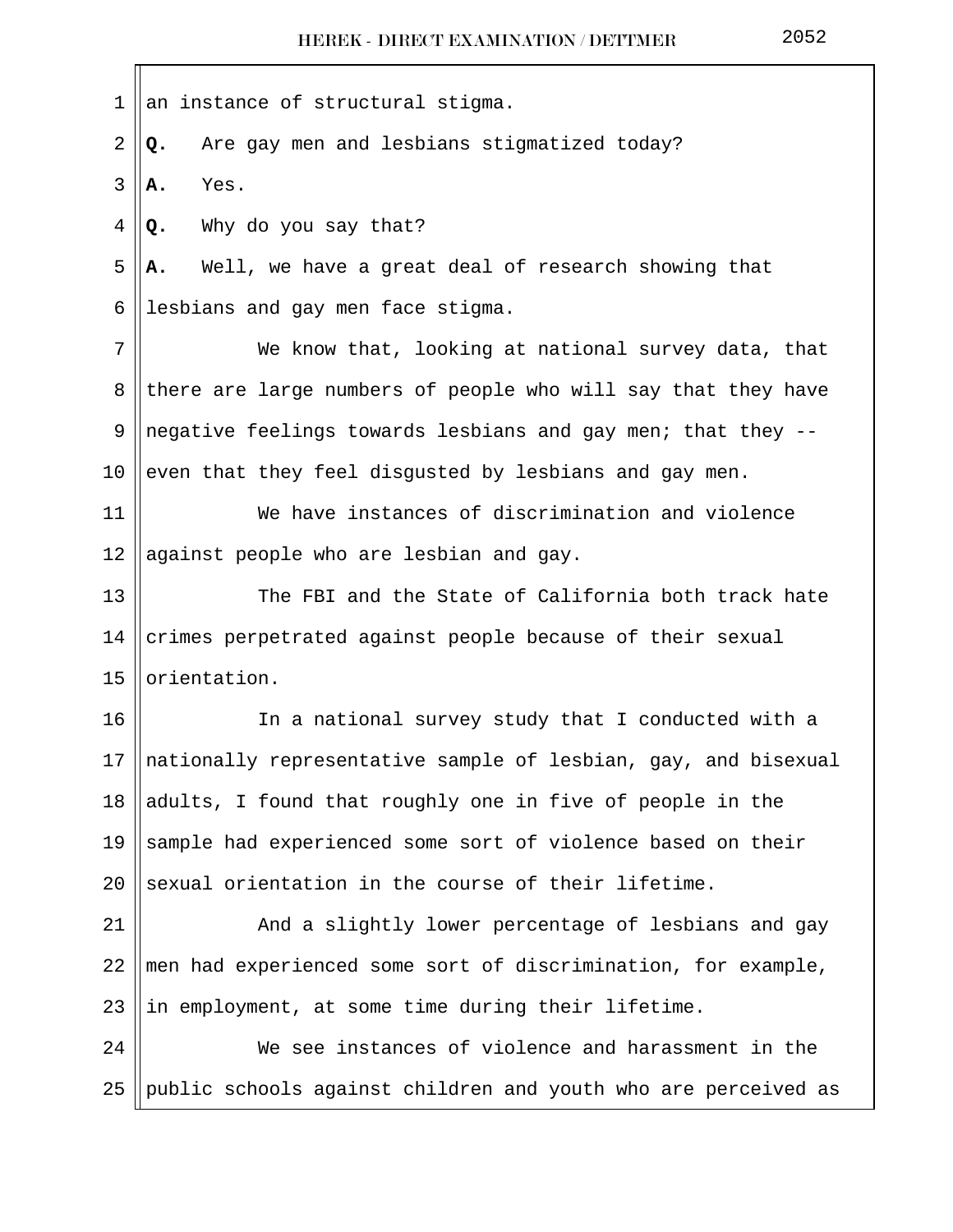1 | being gay or lesbian.

2 || And I think, too, at a sort of intuitive level, I 3 || think that most people understand that if two men were to walk 4 down the street holding hands, in many places that that would 5 elicit a great deal of negative reaction. And that's an 6 ||instance of the sort of stigma that I think everyone is aware 7  $\vert\vert$  of, that is faced by people who are lesbian or gay. 8 **Q.** How is structural stigma related to the instances of 9 discrimination or harassment or violence that you've mentioned? 10 **A.** Well, as I mentioned a moment ago, those are -- those are 11  $\parallel$  individual manifestations, individuals carrying out those acts. 12 But they do that within a context, within a broader social 13 lcontext.

14 || And structural stigma basically provides that 15  $\parallel$  context. It identifies which members of society are devalued. 16  $\parallel$  And, in a sense, it gives a level of permission to denigrate or 17  $\parallel$  attack particular groups, or members who are perceived to be 18 members of particular groups in society.

 **Q.** Does the stigma that you've described extend beyond just  $\log x$  men and lesbians, to same-sex relationships? **A.** Oh, yes, yes. And, in fact, in some psychological  $r$  research, where for various methodological reasons the  $\parallel$  researchers wanted to ascertain reactions based on visual  $\parallel$  images rather than on words or descriptions, they have  $\parallel$  sometimes used photographs of same-sex couples, and used that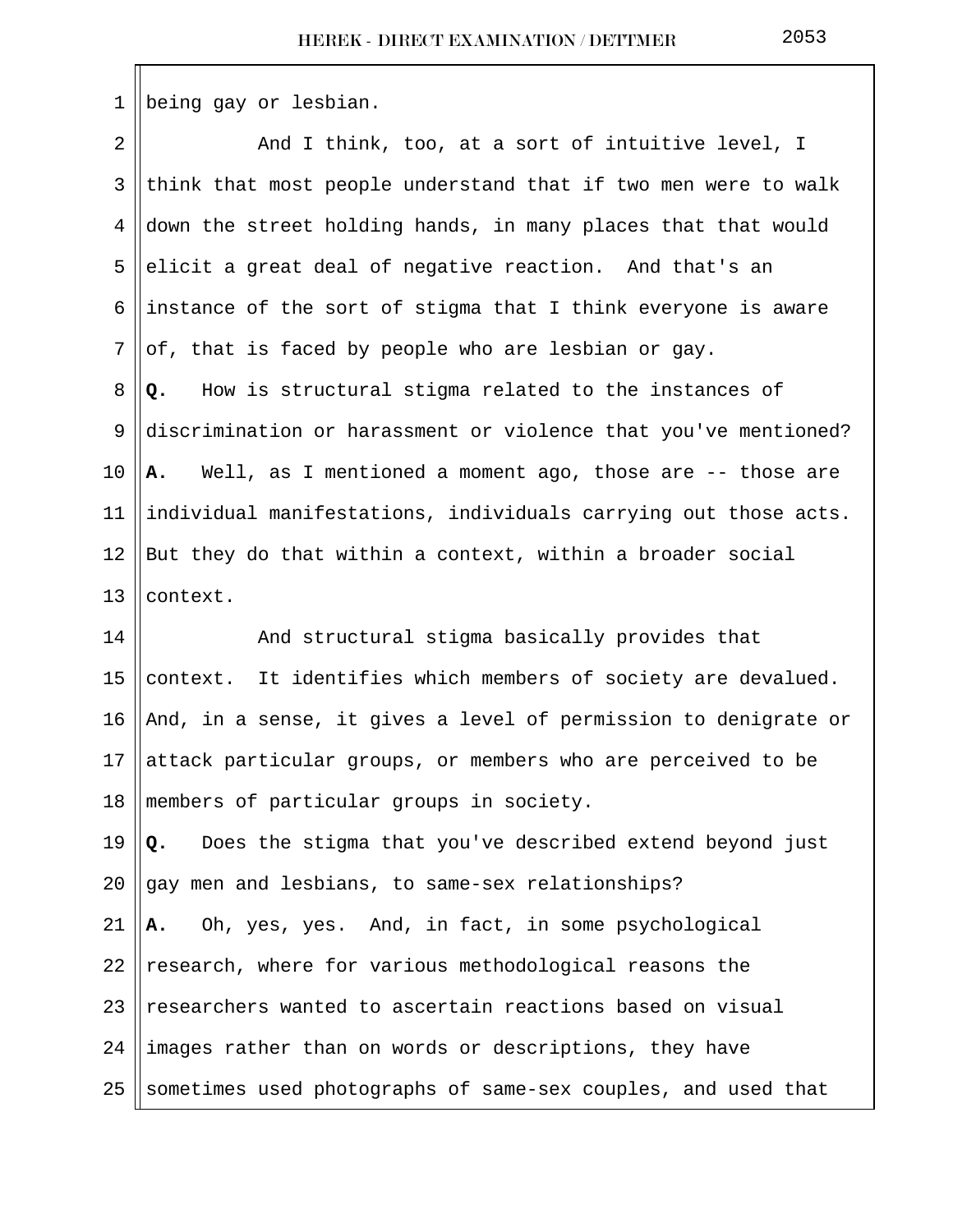| 1              |           | as a way of conveying the idea of homosexuality or gay men and |
|----------------|-----------|----------------------------------------------------------------|
| $\overline{2}$ | lesbians. |                                                                |
| 3              |           | And what they found is that they get substantially             |
| 4              |           | more negative reactions to those photographs of same-sex       |
| 5              |           | couples than they do to photographs of people in different-sex |
| 6              | couples.  |                                                                |
| 7              | Q.        | Is Proposition 8 an instance of structural stigma?             |
| 8              | Α.        | Well, by definition, it is, yes. It's part of the legal        |
| 9              |           | system. And it differentiates people in same-sex relationships |
| 10             |           | from -- from those in heterosexual relationships. So in a      |
| 11             |           | definitional sense, yes.                                       |
| 12             |           | Q. Now, I want to go back, actually, to some of your earlier   |
| 13             |           | testimony and ask you a couple of follow-up questions about    |
| 14             |           | just one -- one aspect of your testimony earlier.              |
| 15             |           | Do you remember earlier I had asked you if people              |
| 16             |           | chose their sexual orientation?                                |
| $17\,$         | А.        | Yes.                                                           |
| 18             | Q.        | And you had described some research that you did               |
| 19             |           | surrounding that.                                              |
| 20             | Α.        | Yes.                                                           |
| 21             | Q.        | Can I ask you a couple of follow-up questions about that?      |
| 22             | Α.        | Sure.                                                          |
| 23             | Q.        | Could you look at Exhibit 928 in your binder.                  |
| $24\,$         |           | Yes.                                                           |
| 25             |           | Can you explain what this document is?                         |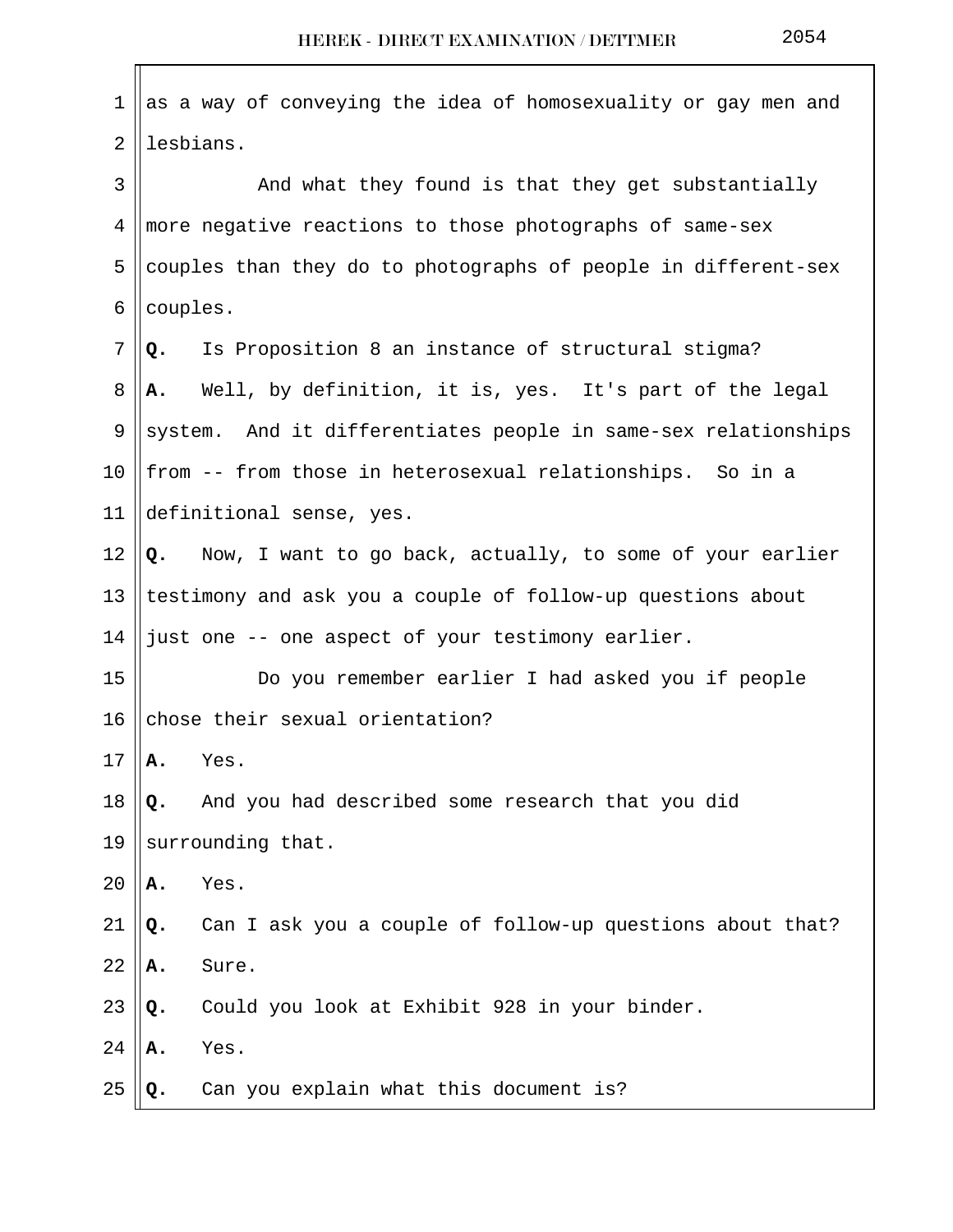| 1              | Well, this is a paper that I published with two colleagues<br>Α. |
|----------------|------------------------------------------------------------------|
| 2              | in the Journal of Counseling Psychology in 2009.                 |
| 3              | And does this document contain some of the findings that<br>Q.   |
| 4              | you had described about people's perception of their own sexual  |
| 5              | orientation?                                                     |
| 6              | Yeah. As -- as part of this, the study that's described<br>Α.    |
| $7\phantom{.}$ | in this paper, we asked members of a community sample that we    |
| 8              | had collected in the Sacramento area -- it was approximately     |
| 9              | 2200 people. Among other things, we asked them questions about   |
| 10             | the extent to which they -- how much choice they felt they had   |
| 11             | about being lesbian or gay or bisexual.                          |
| 12             | And on page 39 of the paper, there is a table that               |
| 13             | reports the frequencies of responses to this. And so, for        |
| 14             | purposes of the study, these were referred to as essentialist    |
| 15             | beliefs.                                                         |
| 16             | (Reporter interrupts.)                                           |
| 17             | Essentialist beliefs.<br>А.                                      |
| 18             | And what you see there is that, among the gay men,               |
| 19             | 87 percent said they experienced no choice or only a little      |
| 20             | choice about their sexual orientation, compared to 13 percent    |
| 21             | who said they felt they had some choice, a fair amount of        |
| 22             | choice, or a lot of choice.                                      |
| 23             | Among lesbians, it was 70 percent who said no choice             |
| 24             | or very little.                                                  |
| 25             | Among bisexual men, it was 59 percent who said no                |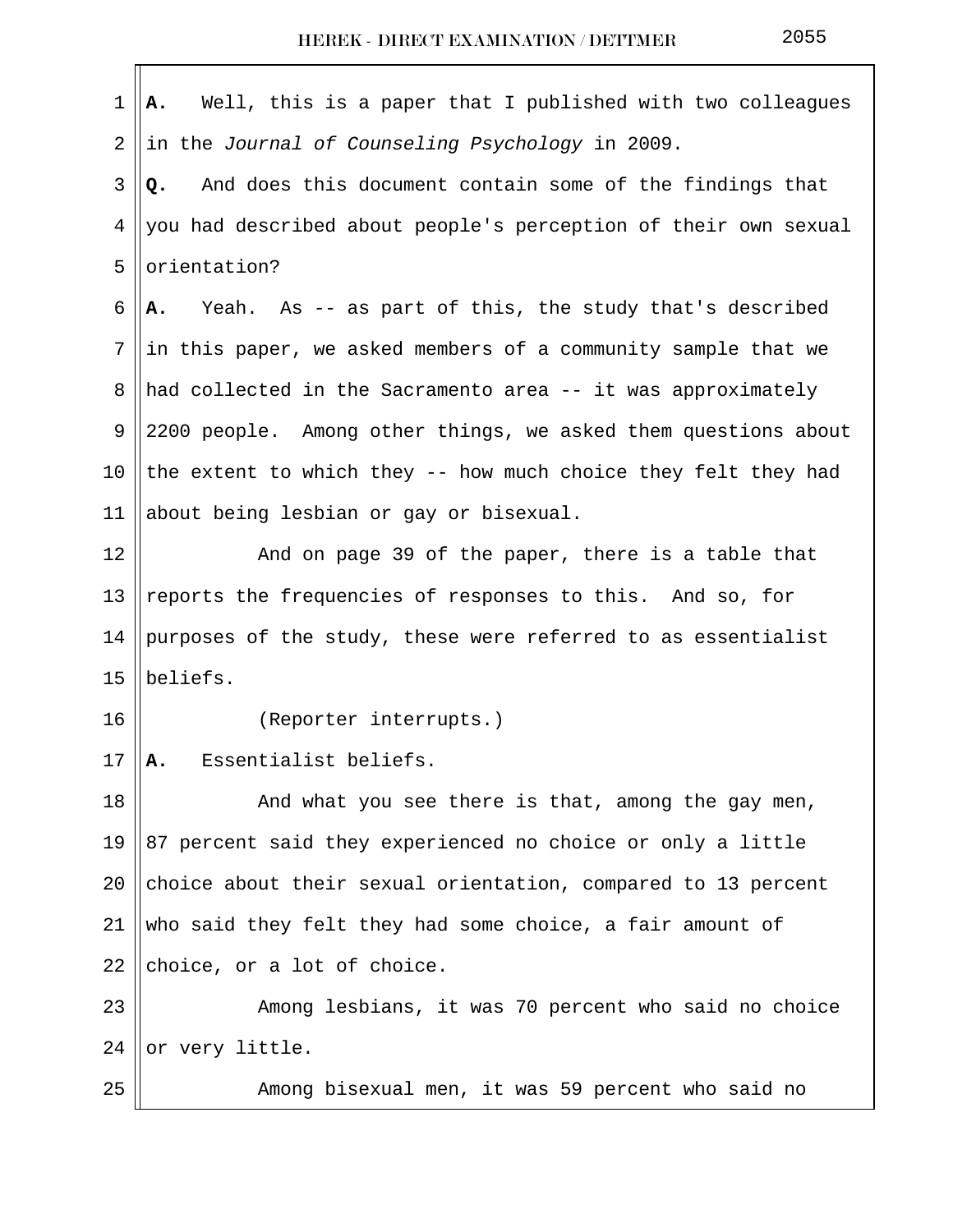| $\mathbf 1$ | choice or a little.                                             |
|-------------|-----------------------------------------------------------------|
| 2           | And among bisexual women, it was 45 percent.                    |
| 3           | Thank you.<br>Q.                                                |
| 4           | And you also mentioned that you have a more recent              |
| 5           | study that addresses the same topic; is that right?             |
|             |                                                                 |
| 6           | Yes.<br>Α.                                                      |
| 7           | And can you turn to Exhibit 930 in your binder.<br>Q.           |
| 8           | Yes.<br>А.                                                      |
| 9           | Is that the more recent study that you've referred to?<br>Q.    |
| 10          | Yes.<br>Α.                                                      |
| 11          | And can you describe, briefly, the findings on that topic<br>Q. |
| 12          | in this -- in this study.                                       |
| 13          | Yes. This is a -- by the way, this is a study that has<br>А.    |
| 14          | been accepted for publication, but it hasn't yet been           |
| 15          | published. So this is sort of a manuscript version of it.       |
| 16          | But on page 33 of the manuscript -- oops, no, sorry,            |
| $17$        | that's the wrong page.                                          |
| 18          | On page 27 of the manuscript, you see that the                  |
| 19          | percentages are reported there for a similar question. In that  |
| 20          | group, in that -- in that table, you see that 88 percent of     |
| 21          | men -- of gay men said they had no choice at all, with          |
| 22          | approximately 7 percent saying they had a small amount of       |
| 23          | choice.                                                         |
| 24          | For lesbians, it's about 68 percent saying no choice            |
| 25          | at all, and another 15 percent saying a small amount of choice. |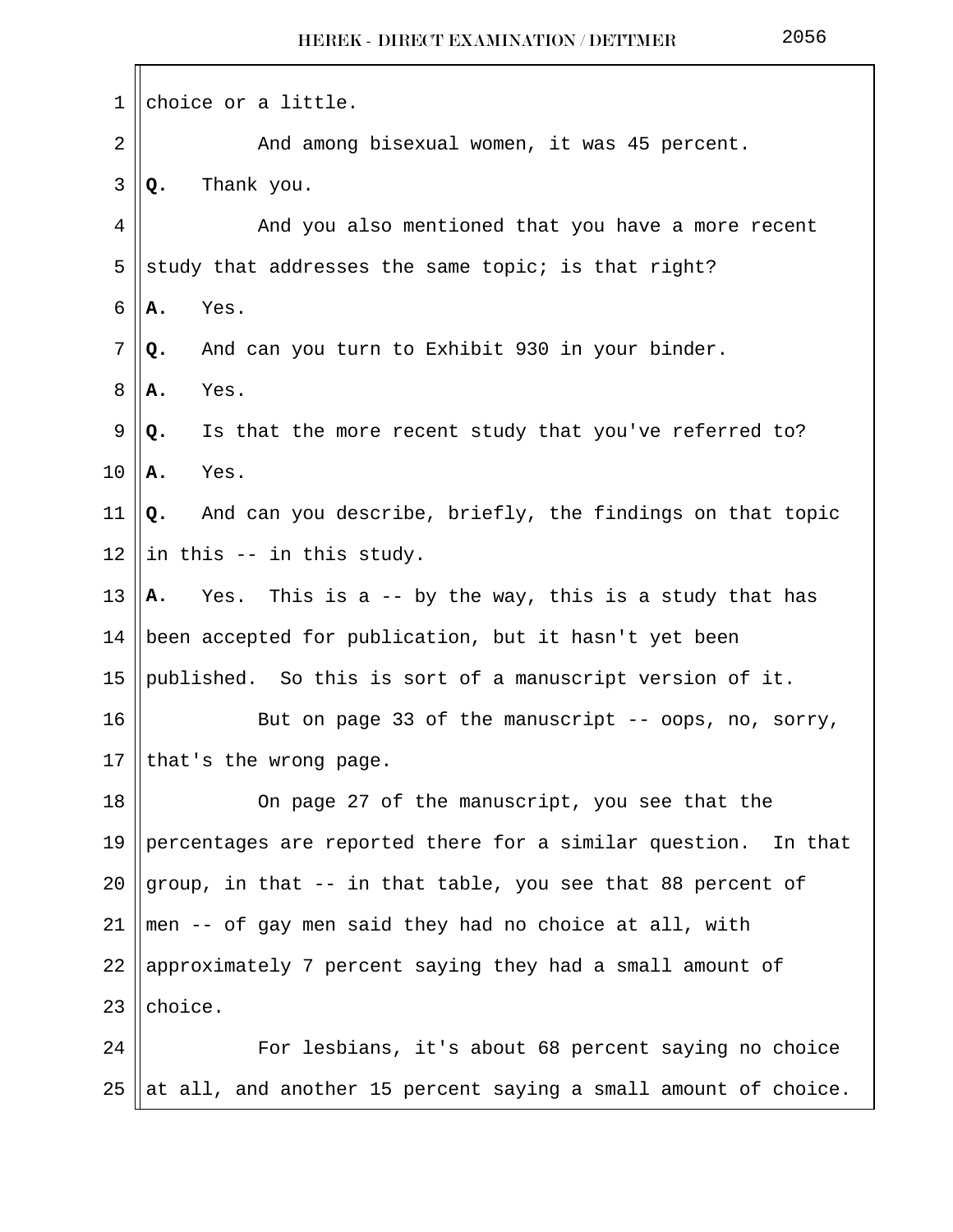| 1  | For bisexual men, it's about 38 percent and                      |
|----|------------------------------------------------------------------|
| 2  | 22 percent.                                                      |
| 3  | And for bisexual women, it's about 40 percent and                |
| 4  | 15 percent, saying no choice or a small amount of choice.        |
| 5  | Now, are you aware of any empirical studies in which<br>Q.       |
| 6  | heterosexual men and women were asked about their sexual         |
| 7  | orientation?                                                     |
| 8  | Uhm, no, I'm not.<br>А.                                          |
| 9  | Do you have any sense, based on your research, of what<br>Q.     |
| 10 | heterosexual men and women do believe about their sexual         |
| 11 | orientation?                                                     |
| 12 | A. Well, I think it would be a reasonable hypothesis to say      |
| 13 | that, probably, most heterosexual men and women, if they were    |
| 14 | asked the question and if they thought about it, would probably  |
| 15 | report that they similarly don't experience -- they don't feel   |
| 16 | that they made a choice to be heterosexual.                      |
| 17 | But that's a hypothesis. I don't have data that                  |
| 18 | would show that.                                                 |
| 19 | Now, let me just finish, turning back to the topic we were<br>Q. |
| 20 | last on, regarding structural stigma in Proposition 8. And I'm   |
| 21 | sorry to go out of order here.                                   |
| 22 | There was testimony in this case -- and I'll ask to              |
| 23 | have it put up on the screen -- from a woman who was married in  |
| 24 | San Francisco in 2004, and whose marriage was later              |
| 25 | invalidated.                                                     |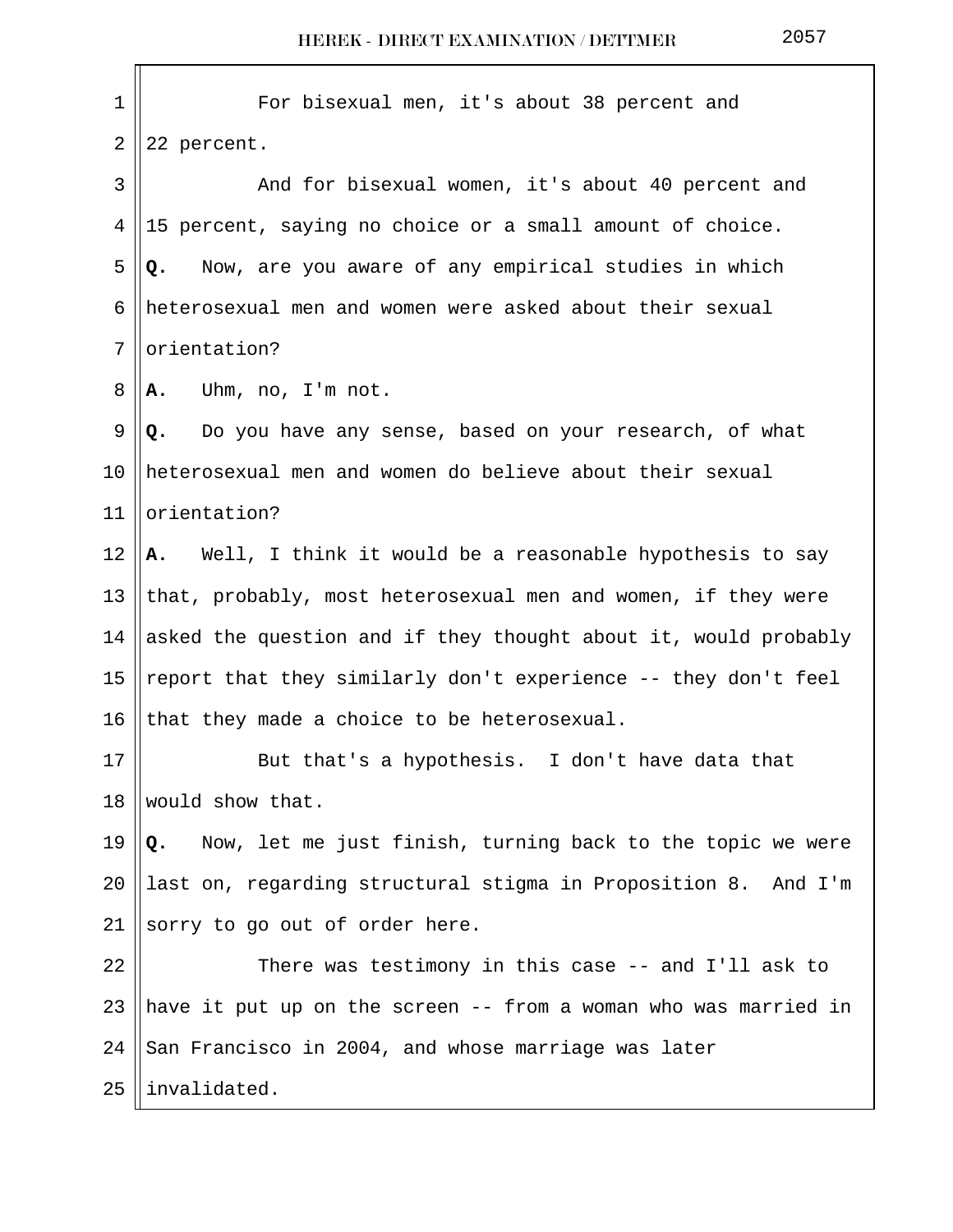$\mathbf{r}$ 

| 1            | (Document displayed)                                             |
|--------------|------------------------------------------------------------------|
| 2            | I'll just read it for the record. This is the                    |
| $\mathbf{3}$ | testimony of Helen Zia in this trial. It says:                   |
| 4            | "We -- for a brief moment in time, we                            |
| 5            | experienced a feeling of what equality is.                       |
| 6            | But instead of having to go to the fountain                      |
| 7            | that is just for gay and lesbian people, here                    |
| 8            | we could go to the fountain that formerly                        |
| 9            | said heterosexuals only. And we tasted the                       |
| 10           | water that was sweeter there. And our                            |
| 11           | families experienced that."                                      |
| 12           | Does this testimony speak to the effect of stigma, in            |
| 13           | your view?                                                       |
| 14           | Well, I think that what she highlights there is this sense<br>Α. |
| 15           | of having felt different.                                        |
| 16           | One of the leading writers in the area of stigma,                |
| 17           | characterized stigma as an undesired differentness.<br>And I     |
| 18           | would say that this -- this is an illustration of how someone    |
| 19           | who is in a stigmatized group has that feeling of being          |
| 20           | different in an undesired way.                                   |
| 21           | And what she seems to be expressing here is that                 |
| 22           | there was a brief time, in 2004, when she felt that that         |
| 23           | difference had been removed. And -- and -- and that felt,        |
| 24           | obviously, very good to her.                                     |
| 25           | Your Honor, I have no more questions at<br>MR. DETTMER:          |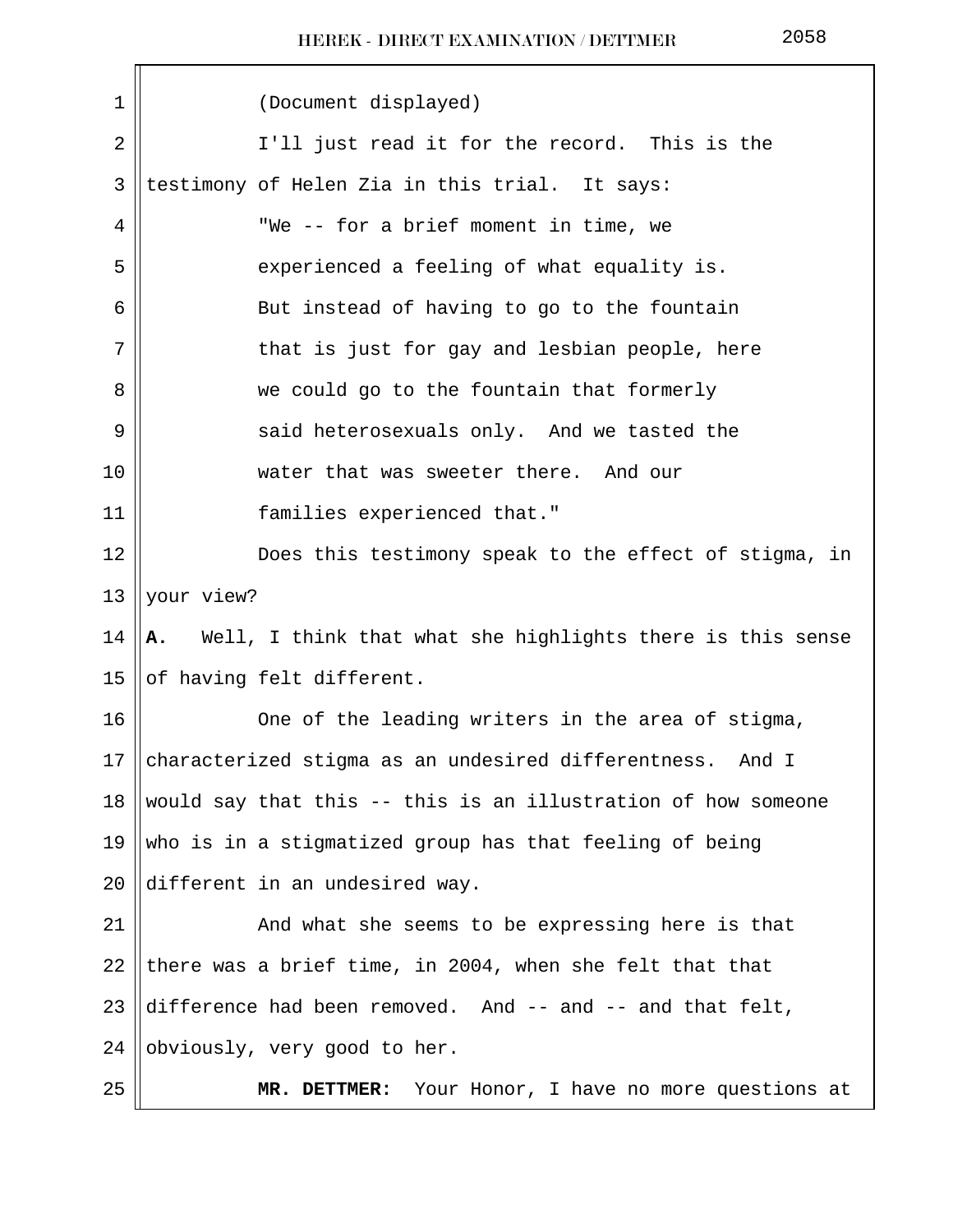| 1    | this time.                                                      |
|------|-----------------------------------------------------------------|
| 2    | THE COURT: Very well. Mr. Nielson, would you like               |
| 3    | to cross-examine?                                               |
| 4    | MR. NIELSON: Yes, Your Honor.                                   |
| 5    | Your Honor, I believe that our paralegal is getting             |
| 6    | the witness binders, if you could --                            |
| 7    | THE COURT: More binders.                                        |
| 8    | MR. NIELSON: Yes, more binders.                                 |
| 9    | Your Honor, permission to approach.                             |
| 10   | THE COURT:<br>Yes, indeed.                                      |
| 11   | MR. NIELSON: Thank you.                                         |
| 12   | Good morning, Your Honor.                                       |
| 13   | <b>CROSS EXAMINATION</b>                                        |
| 14   | BY MR. NIELSON:                                                 |
| 15   | Good morning, Professor Herek.<br>Q.                            |
| 16   | Good morning.<br>А.                                             |
| $17$ | I would first like to -- Professor Herek, I would first<br>Q.   |
| 18   | like to discuss your opinion regarding the definition of sexual |
| 19   | orientation --                                                  |
| 20   | Okay.<br>А.                                                     |
| 21   | -- you've offered.<br>Q.                                        |
| 22   | Now, social scientists conceive of sexual orientation           |
| 23   | as a complex, multi-faceted phenomenon in --                    |
| 24   | (Reporter interrupts.)                                          |
| 25   | THE COURT:<br>Keep your voice up, Counsel.                      |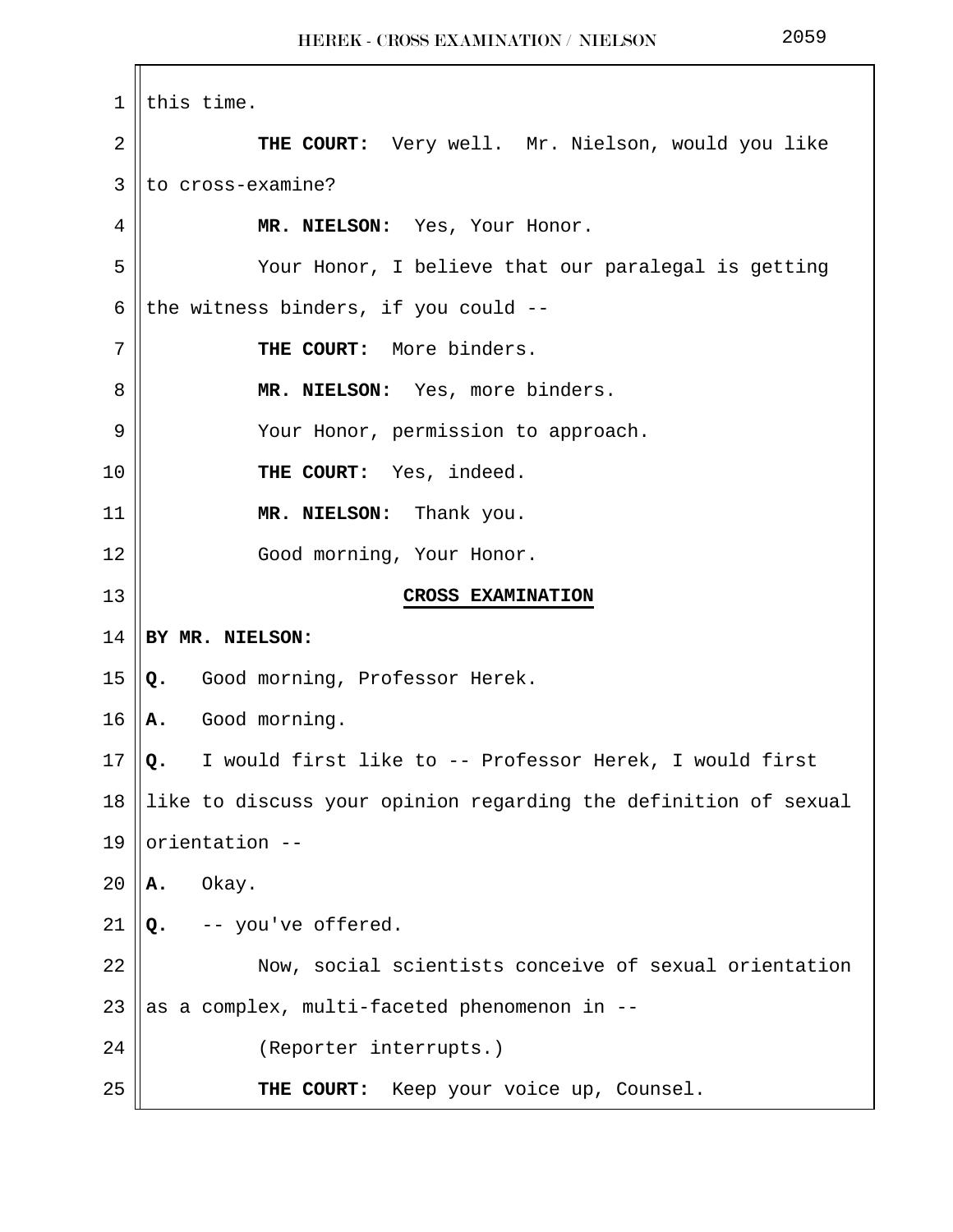| 1              | MR. NIELSON: Yes. I apologize.                                  |
|----------------|-----------------------------------------------------------------|
| $\overline{2}$ | BY MR. NIELSON:                                                 |
| 3              | Professor Herek, social scientists conceive of sexual<br>Q.     |
| 4              | orientation as a complex, multi-faceted phenomenon, and         |
| 5              | operationalize it in a variety of ways, correct?                |
| 6              | That is correct.<br>Α.                                          |
| 7              | And most social and behavioral research has assessed<br>Q.      |
| 8              | sexual orientation in terms of attraction, behavior, or         |
| 9              | identity, or some combination of these constructs, correct?     |
| 10             | That is correct.<br>А.                                          |
| 11             | Q. Now, in this case, you have said that, as commonly used,     |
| 12             | sexual orientation refers to an enduring pattern or disposition |
| 13             | to experience sexual, affectional, or romantic desires for and  |
| 14             | attractions to men, women, or both sexes, correct?              |
| 15             | It also refers to patterns of sexual behavior and<br>A.         |
| 16             | identities. But, yes, also the patterns of attraction.          |
| 17             | Q. Okay. Thank you.                                             |
| 18             | And, specifically with respect to the enduring                  |
| 19             | pattern of affections, an "enduring pattern" refers to          |
| 20             | something that goes beyond a momentary experience that is not   |
| 21             | repeated again in an individual's life.                         |
| 22             | So we are talking about something that has at least             |
| 23             | some consistency over a period of time, correct?                |
| 24             | That is correct.<br>Α.                                          |
| 25             | But how long a period of time is not something that you         |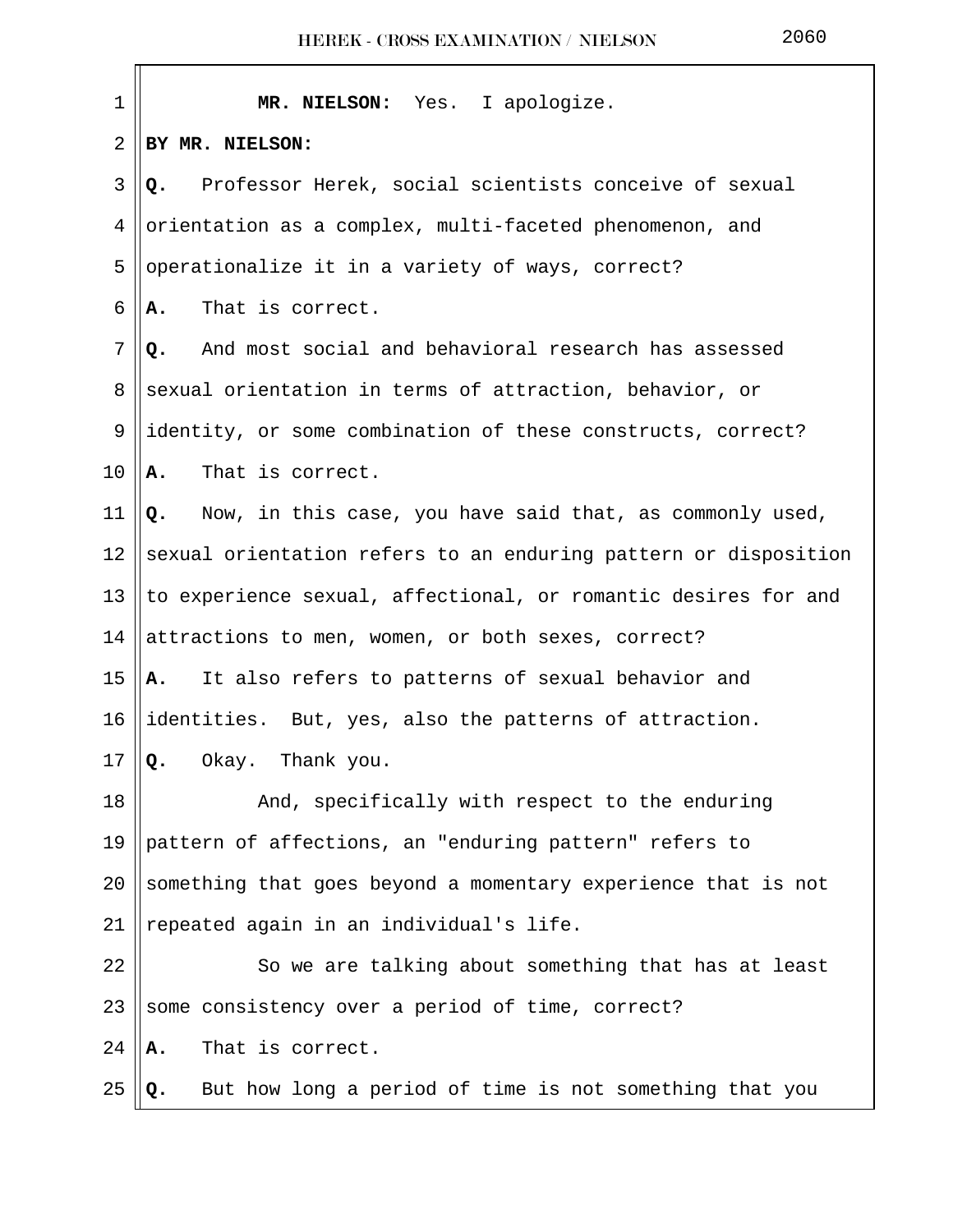| 1  | think is specified by people who use that term, correct?         |
|----|------------------------------------------------------------------|
| 2  | I would say that there's a general understanding that<br>А.      |
| 3  | we're not talking about fleeting experiences, or experiences     |
| 4  | that are specific to a very particular situation; but something  |
| 5  | that constitutes an important period of one's life.              |
| 6  | So you think what you see is that when you actually look<br>Q.   |
| 7  | at people's behavior and experiences, these are feelings and     |
| 8  | attractions that endure over a significant portion of time,      |
| 9  | beyond a few days, beyond a week, some period of time in the     |
| 10 | individual's life, correct?                                      |
| 11 | That's correct.<br>Α.                                            |
| 12 | And the term "sexual orientation" is also used to refer to<br>Q. |
| 13 | an individual's sense of personal and social identity, based on  |
| 14 | those desires and attractions, behaviors expressing them, and    |
| 15 | membership in the community of others who share them, correct?   |
| 16 | Yes.<br>Α.                                                       |
| 17 | And there may be a distinction between social and personal<br>Q. |
| 18 | identity, correct?                                               |
| 19 | Uhm, yes. Sometimes we think of personal identity as<br>Α.       |
| 20 | being something that is -- well, actually, it's easier to start  |
| 21 | with social identity.                                            |
| 22 | Social identity is an identity that is based on a                |
| 23 | collective membership, a membership in a larger community.       |
| 24 | Personal identity can focus more on an individual's              |
| 25 | own personal life, on their idiosyncratic characteristics, on    |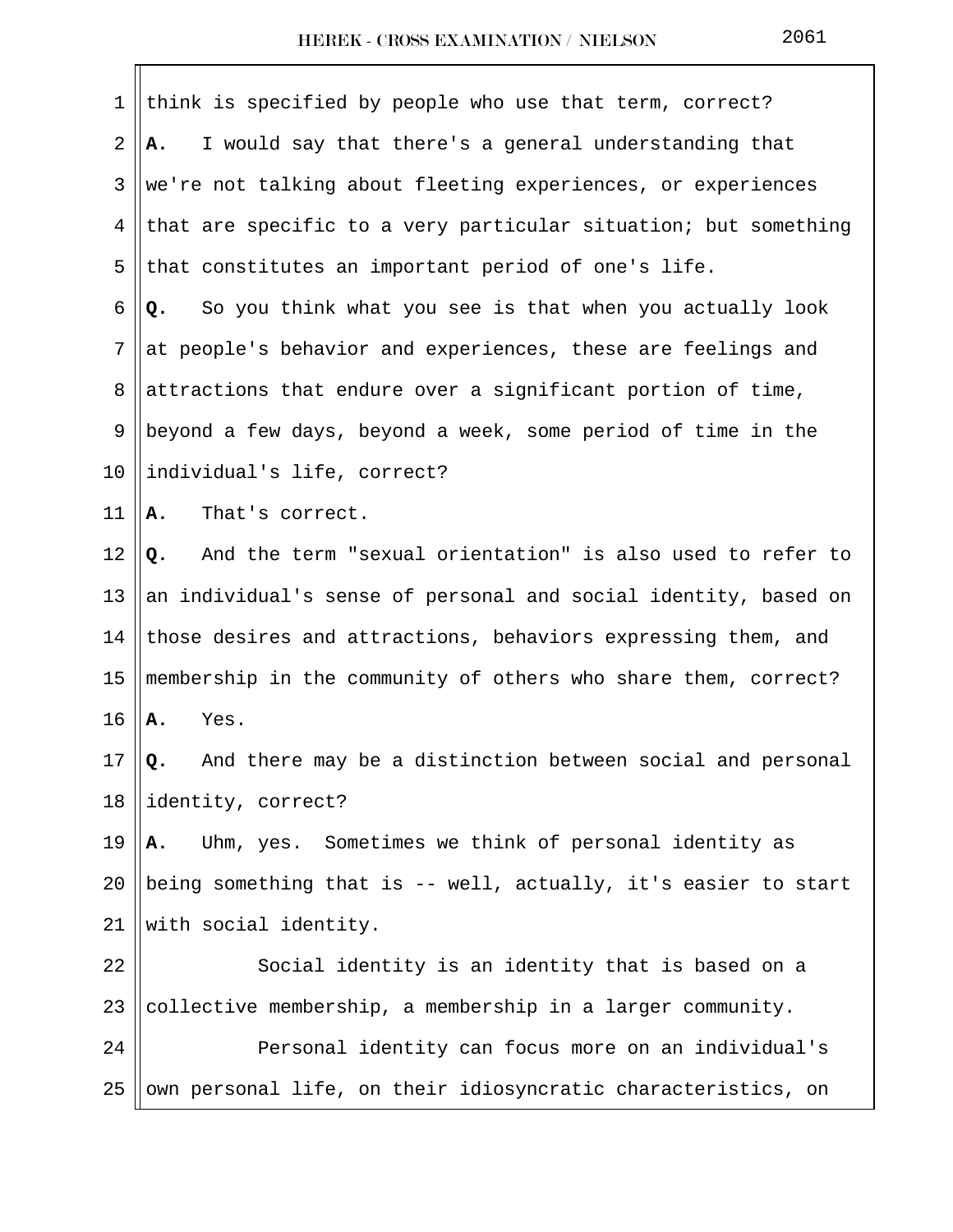| 1  | their specific relationships with other people.                       |
|----|-----------------------------------------------------------------------|
| 2  | And so both of those types of identity can be                         |
| 3  | involved in sexual orientation.                                       |
| 4  | All right. Thank you.<br>Q.                                           |
| 5  | So, specifically, it's also possible with a personal                  |
| 6  | identity that an individual does not really feel that he or she       |
| 7  | is part of this larger collectivity, and that simply not --           |
| 8  | this is simply not a group with which he or she identifies,           |
| 9  | correct?                                                              |
| 10 | Some people can experience their sexual orientation as a<br>А.        |
| 11 | purely personal thing, and not feel a great sense of membership       |
| 12 | in or affinity with a larger gay or lesbian or bisexual               |
| 13 | community.                                                            |
| 14 | So, in that case, the individual might feel that he or she<br>Q.      |
| 15 | doesn't want to be treated as a member of the group; that he or       |
| 16 | she wants to be understood as an individual. But,                     |
|    | 17    nevertheless, has a personal identity, that it's related to his |
| 18 | or her sexual orientation, correct?                                   |
| 19 | Some people don't feel comfortable being subsumed into a<br>А.        |
| 20 | collectivity and so they -- they prefer to be thought of just         |
| 21 | as an individual, yes.                                                |
| 22 | Thank you.<br>Q.                                                      |
| 23 | Now, you use the word "gay" to refer collectively to                  |
| 24 | men and women whose social identity is based on their                 |
| 25 | homosexual orientation; that is, their sexual, affectional, or        |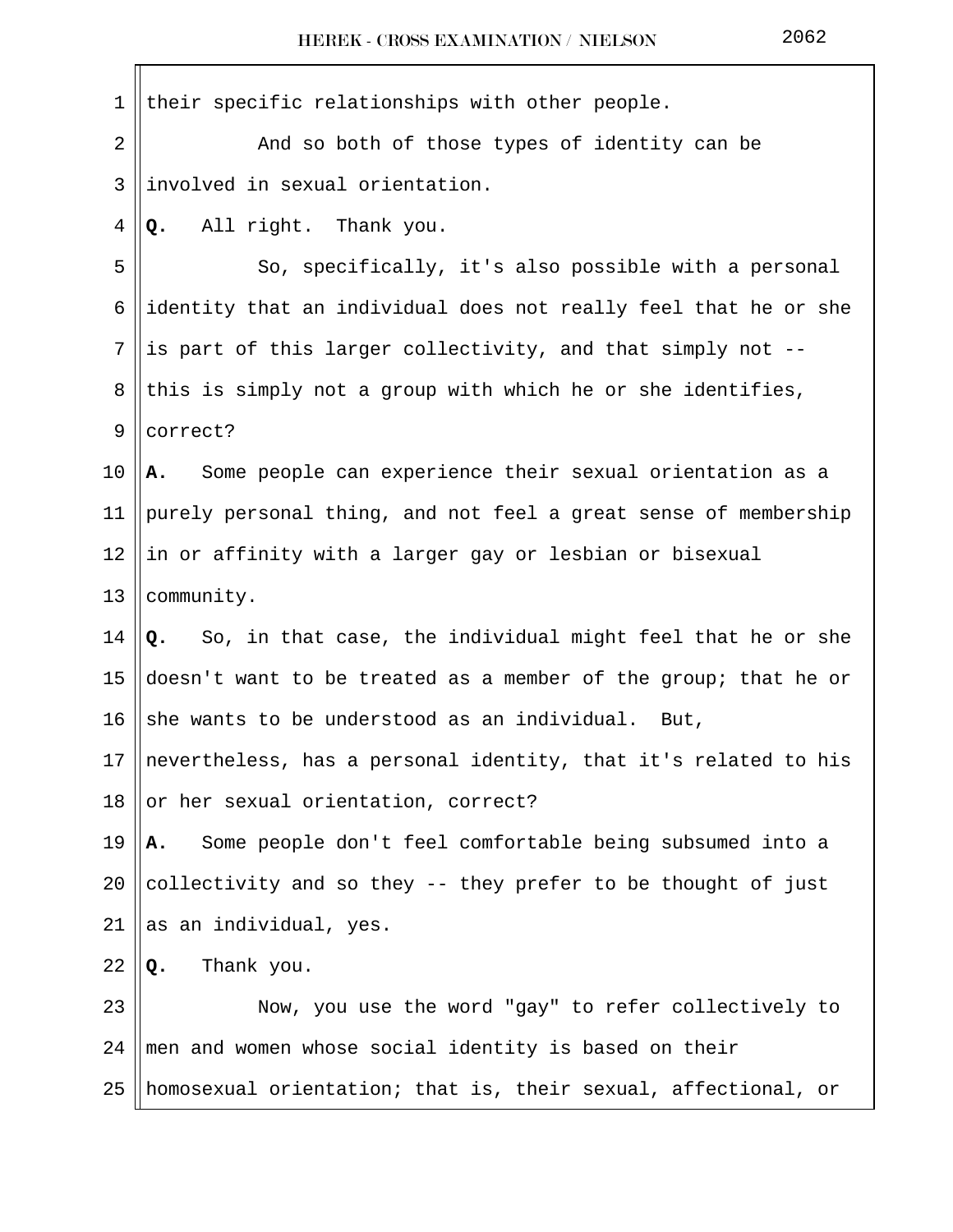1 || romantic attraction primarily to members of their own sex. 2 Correct? 3 **A.** I frequently use the word "gay." 4 | Sometimes, in talking about women who are homosexual 5 ||in their sexual orientation, I use the word "lesbian." That is 6 Sometimes a preferred term for women. 7 || And sometimes I and other writers or researchers in 8 this area will refer to "lesbian and gay" to make it explicit 9 that we're including both men and women in that group. 10 **Q.** Right. Other than preference of the individual, do you 11 have a distinction between gay and lesbian, other than the 12 | preference and the fact that "gay" could be used to refer to 13  $\vert$  both sexes? 14 **A.** Well, "gay" can be used to refer to both sexes. 15 || There are some women who are lesbians who prefer not 16 || to use that term for themselves. But it is sometimes used 17 generically, yes. 18 **Q.** Thank you. 19 || And an individual can label himself "gay" and yet not 20 || necessarily feel that he is part of what is sometimes called 21 the gay community, correct?  $22$   $\mathbf{A}$ . Uhm, that would be an instance where the individual feels 23  $\parallel$  a personal identity based on his presumed homosexuality, but  $24$  ||doesn't have that sense of collective belonging.  $25 \parallel \mathbf{Q}$ . Okay. Thank you.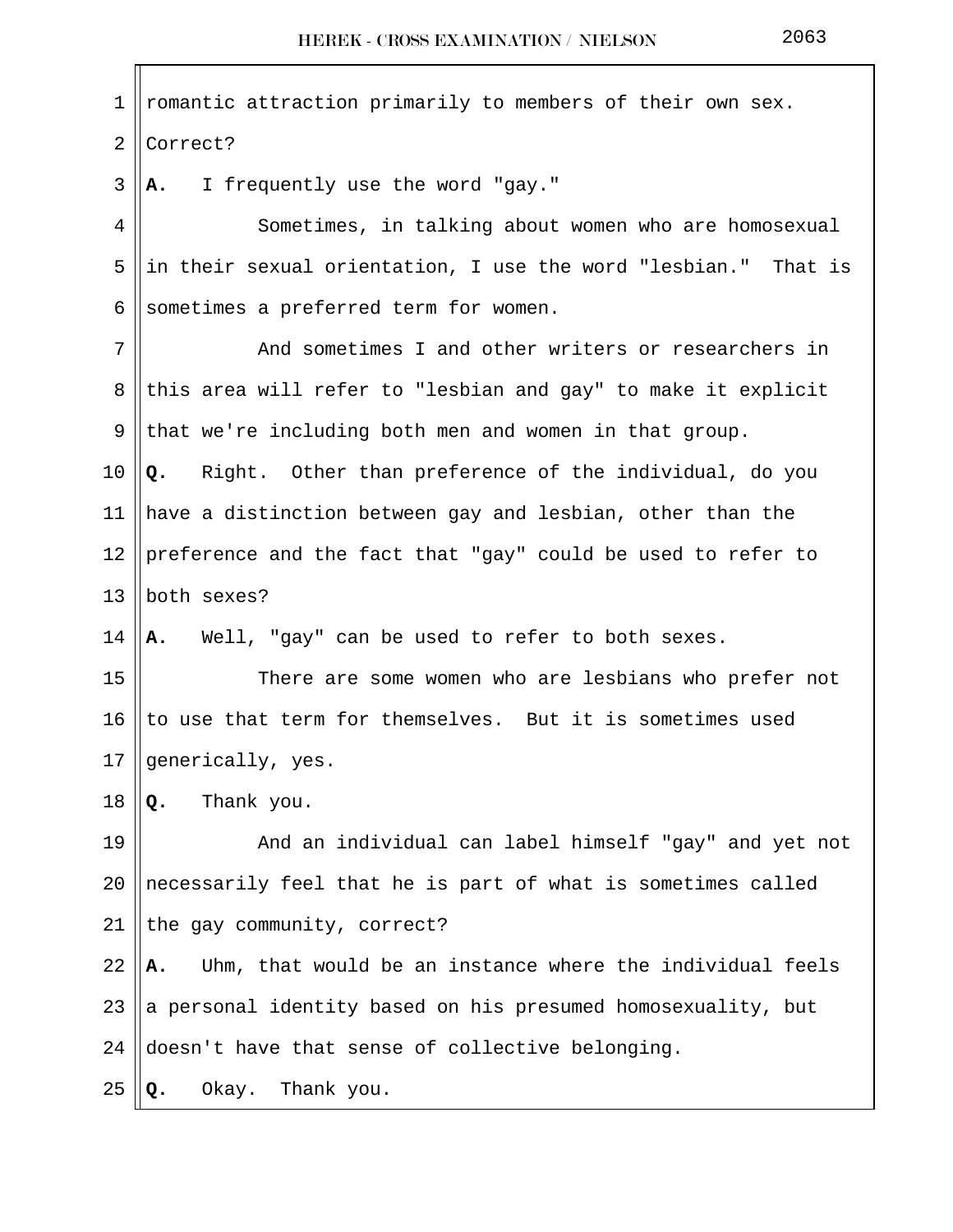| $\mathbf 1$ | And it could be that an individual's social identity             |
|-------------|------------------------------------------------------------------|
| 2           | is very much tied to being gay. But it may be that it is not,    |
| 3           | correct?                                                         |
| 4           | I'm sorry. Could you -- I didn't quite understand that<br>А.     |
| 5           | question.                                                        |
| 6           | Yes. It could be that an individual's social identity is<br>Q.   |
| 7           | very much tied to being gay. But it could be that it is not,     |
| 8           | correct?                                                         |
| 9           | So, some individuals do have a very strong social identity<br>Α. |
| 10          | as part of -- being a part of that collectivity, and others do   |
| 11          | not.<br>That's correct.                                          |
| 12          | Thank you.<br>Q.                                                 |
| 13          | And although it's often discussed in terms of three              |
| 14          | categories, sexual orientation ranges along a continuum from     |
| 15          | exclusively heterosexual to exclusively homosexual, correct?     |
| 16          | Well, this is a way of thinking about sexual orientation<br>Α.   |
| 17          | or, rather, sexuality, that goes back at least to the days of    |
| 18          | Alfred Kinsey, in which he talked about a continuum, ranging     |
| 19          | from exclusively homosexual in behaviors or attractions, to      |
| 20          | exclusively heterosexual in behaviors and attractions.           |
| 21          | And, so, it's generally assumed that that continuum              |
| 22          | exists; although, in practice, we generally refer to three       |
| 23          | distinct groups: Homosexuals, heterosexual, and bisexuals.       |
| 24          | All right. But do you believe that sexual orientation<br>Q.      |
| 25          | ranges along a continuum, from exclusively heterosexual to       |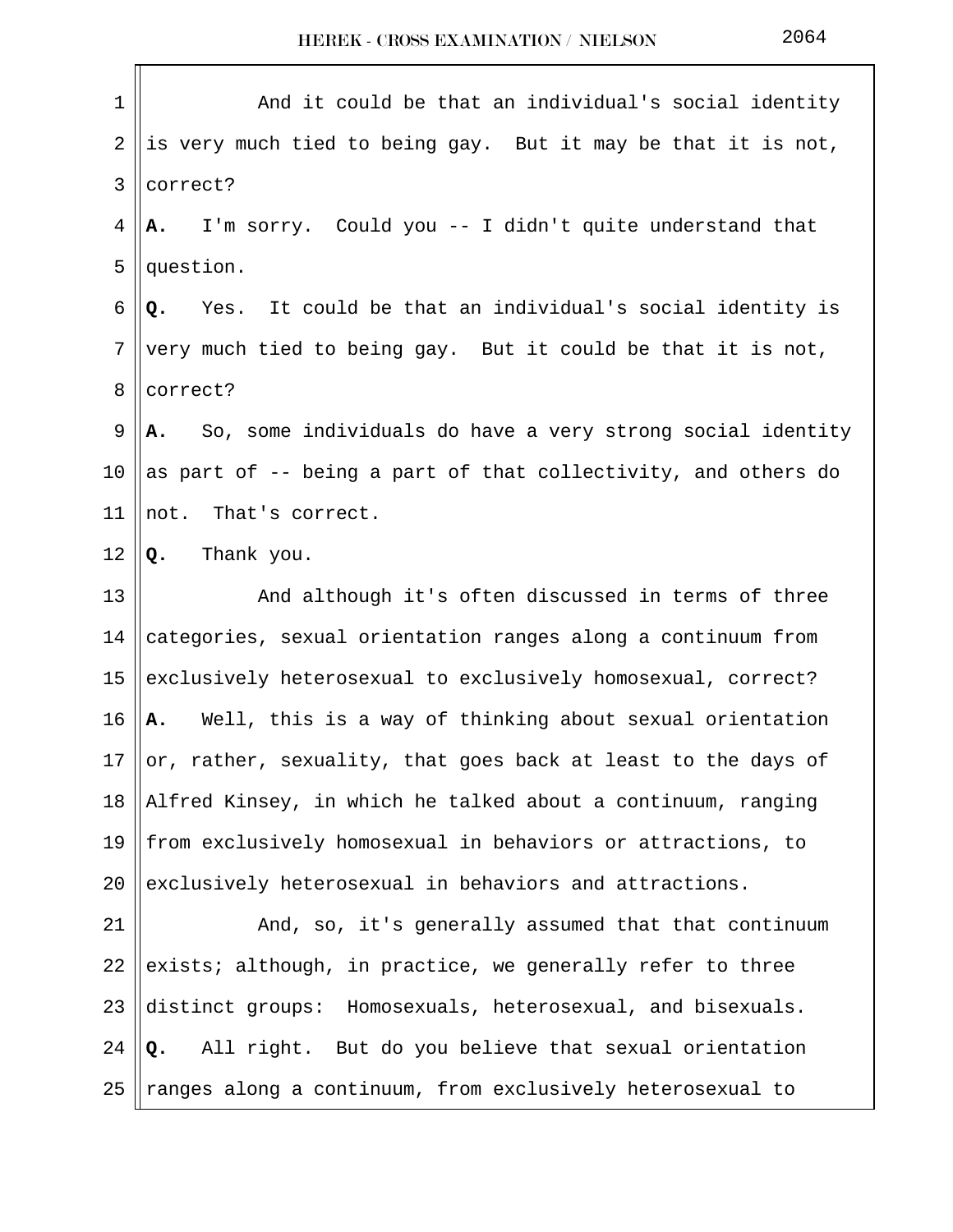| 1  | exclusively homosexual?                                          |
|----|------------------------------------------------------------------|
| 2  | Well, I believe that can be a very useful way of thinking<br>Α.  |
| 3  | about sexual orientation, yes.                                   |
| 4  | Okay. Thank you.<br>Q.                                           |
| 5  | Could you turn to tab 1 in the witness binder I gave             |
| 6  | you.                                                             |
| 7  | Now, this is a copy of the expert report that you                |
| 8  | filed in this case, correct?                                     |
| 9  | Yes.<br>Α.                                                       |
| 10 | And could you turn to paragraph 21. It's on page 6.<br>Q.<br>And |
| 11 | in the third sentence of paragraph 21 you write, quote:          |
| 12 | "Although sexual orientation ranges along a                      |
| 13 | continuum from exclusively heterosexual to                       |
| 14 | exclusively homosexual, it is use usually                        |
| 15 | discussed in terms of three categories."                         |
| 16 | And then you list the categories of: heterosexual,               |
| 17 | homosexual, and bisexual, correct?                               |
| 18 | That's correct.<br>Α.                                            |
| 19 | So you explicitly did offer that opinion in this case,<br>Q.     |
| 20 | correct?                                                         |
| 21 | Yes.<br>Α.                                                       |
| 22 | Thank you.<br>Okay.<br>Q.                                        |
| 23 | Now, sexual orientation is always defined in                     |
| 24 | relational terms, and necessarily involves relationships with    |
| 25 | other individuals, correct?                                      |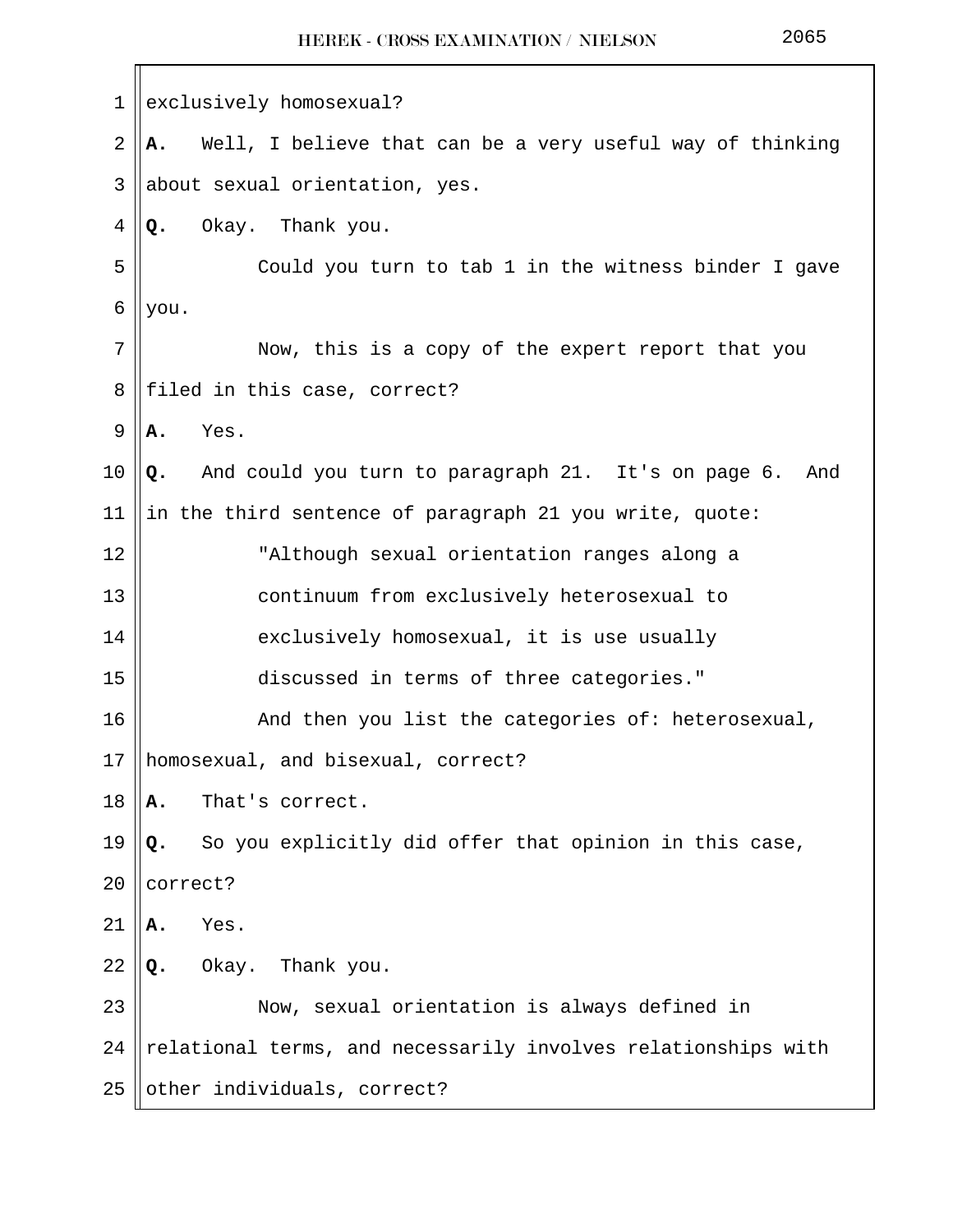|  | $\parallel$ A. | ves. |
|--|----------------|------|
|--|----------------|------|

 2 **Q.** And sexual orientation is generally a characteristic that  $3 \parallel$  is not immediately obvious from simply looking at a person, 4 || correct?

 5 **A.** In most instances, a person's sexual orientation is not 6 readily apparent just from looking at them. Unless, of course,  $7$  the person is wearing some item of apparel or a button or 8 Something that identifies them.

9 || But, in general, no, it's not immediately evident 10 What a person's sexual orientation is.

11 **Q.** All right. Thank you.

12 || Professor Herek, could you please turn to tab 5 in 13 || the witness binder. And you'll find a document that's 14 premarked PX0198. Could you identify this document? 15 **A.** Yes. This is an entry I wrote for the Encyclopedia of 16 Psychology on the term "homosexuality."

 $17 \parallel Q$ . Thank you.

18 **MR. NIELSON:** And, Your Honor, this was on the list, 19 ||I believe, of exhibits that plaintiff offered. So I believe 20  $\|$ it's already in evidence.

21 **THE COURT:** Very well.

22 **BY MR. NIELSON:**

23 **Q.** All right. On page 149, at the very beginning of the  $24$  ||article you write, quote:

25 || Thomosexuality encompasses a variety of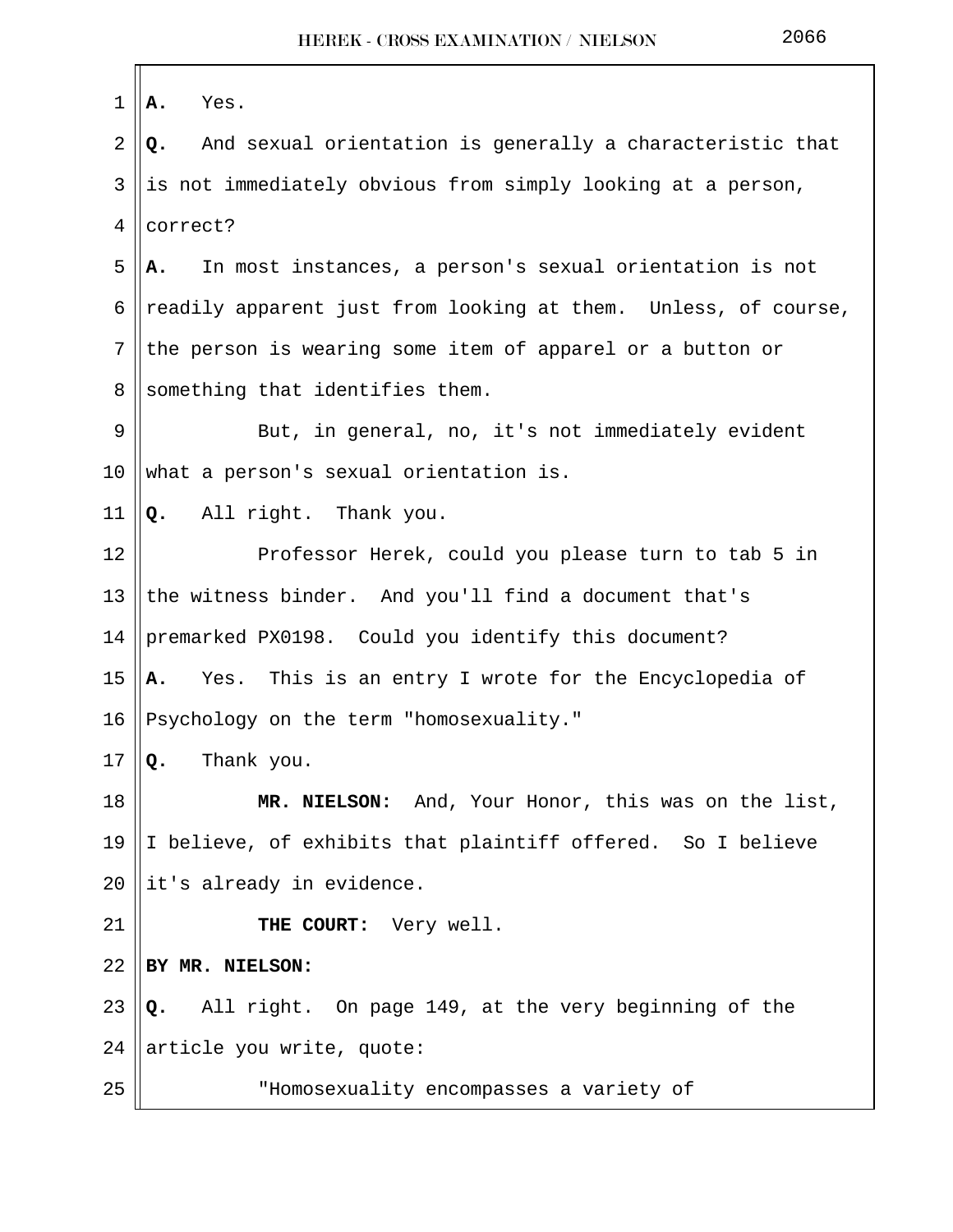| 1  | phenomena related to same-sex sexual                            |
|----|-----------------------------------------------------------------|
| 2  | orientation. Although definitions of the                        |
| 3  | term often focus mainly on sexual acts and                      |
| 4  | attractions between persons of the same                         |
| 5  | biological sex, homosexuality also refers to                    |
| 6  | patterns of same-sex romantic and emotional                     |
| 7  | bonding, identities and communities based on                    |
| 8  | same-sex desires and relationships, and the                     |
| 9  | shared culture created by those communities."                   |
| 10 | Correct?                                                        |
| 11 | That's what I wrote.<br>Α.                                      |
| 12 | And do you consider -- did you consider these definitions<br>Q. |
| 13 | of homosexuality in forming your opinion regarding the nature   |
| 14 | and definition of sexual orientation in this case?              |
| 15 | I'm sorry, did I --<br>Α.                                       |
| 16 | Did you consider these definitions of homosexuality in<br>Q.    |
| 17 | forming your opinions that you've offered in this case?         |
| 18 | Uhm, yes.<br>Α.                                                 |
| 19 | Okay. Thank you.<br>Q.                                          |
| 20 | Now, in the next column on page 149, you write:                 |
| 21 | "Homosexuality has at least five different                      |
| 22 | components."                                                    |
| 23 | Correct?                                                        |
| 24 | Correct.<br>Α.                                                  |
| 25 | And then you list these. And they are in the bold<br>Q.         |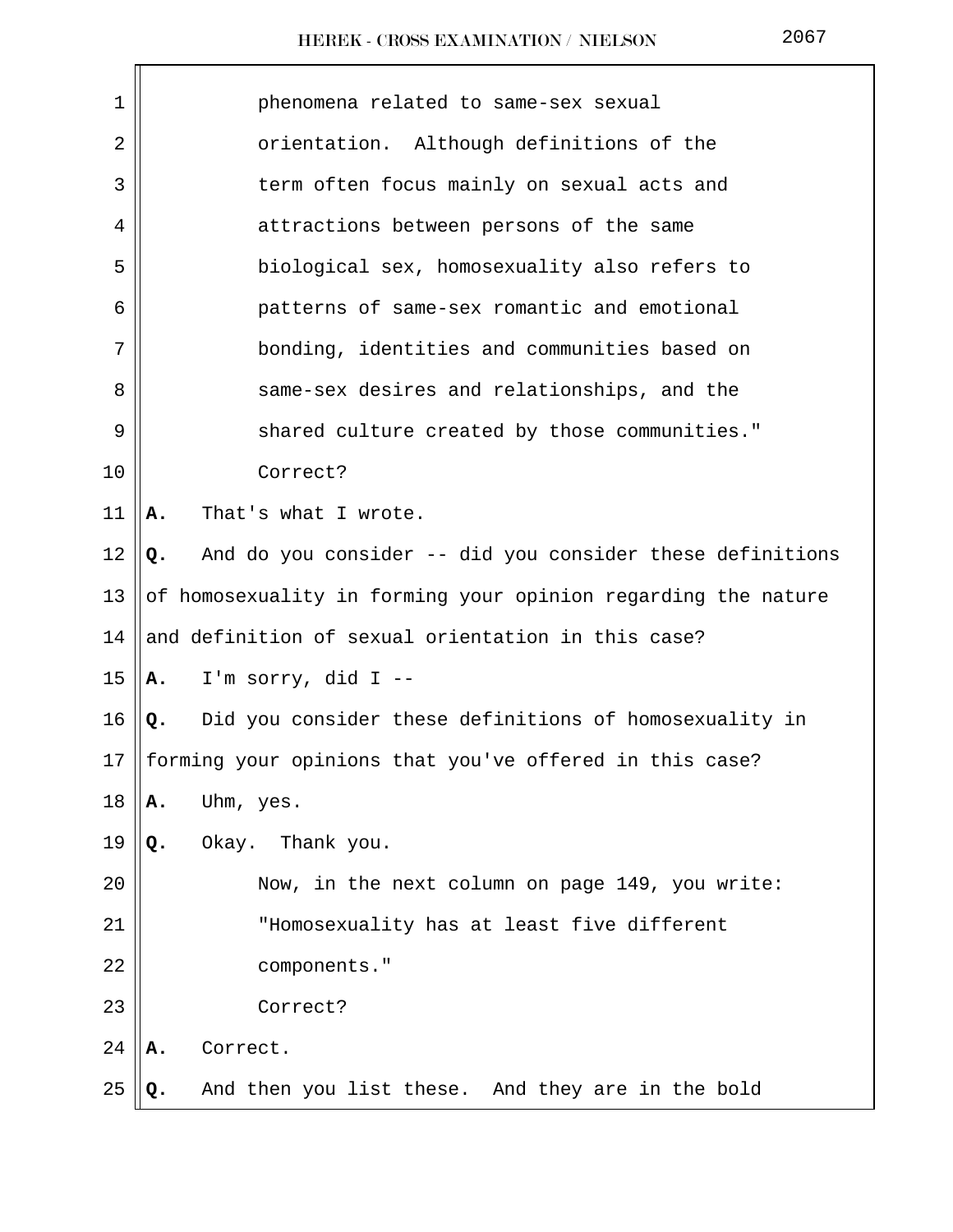| 1              | headings continuing down the page as, first, "Sexual Attraction |  |
|----------------|-----------------------------------------------------------------|--|
| $\overline{2}$ | and Desire," then "Sexual Behavior," then "Identities," then,   |  |
| 3              | turning on the next page, "Relationships and Families," and,    |  |
| 4              | then, on the next page "Communities," correct?                  |  |
| 5              | Right.<br>Α.                                                    |  |
| 6              | And did you consider these components of homosexuality<br>Q.    |  |
| 7              | when forming your opinions regarding the nature and definition  |  |
| 8              | of sexual orientation in this case?                             |  |
| $\mathsf 9$    | Yes, I did.<br>Α.                                               |  |
| 10             | Q. All right. Now, homosexuality is usually understood as a     |  |
| 11             | counterpart to heterosexuality, with bisexual applied to        |  |
| 12             | individuals who manifest both heterosexual and homosexual       |  |
| 13             | behavior or attraction, correct?                                |  |
| 14             | Yes. And usually we reserve that for people who manifest<br>A.  |  |
| 15             | what is called a significant amount of attraction or behavior   |  |
| 16             | with both sexes.                                                |  |
| 17             | Q. All right. Thank you for that clarification.                 |  |
| 18             | And such labels, referring back to heterosexuality,             |  |
| 19             | bisexuality, and homosexuality, represent an                    |  |
| 20             | oversimplification, correct?                                    |  |
| 21             | Well, they can in some cases, yes.<br>Α.                        |  |
| 22             | All right. Please look at page 149 of this exhibit, in<br>Q.    |  |
| 23             | the second paragraph. And the first two sentences, the first    |  |
| 24             | sentence reads:                                                 |  |
| 25             | "Homosexuality is usually understood as the                     |  |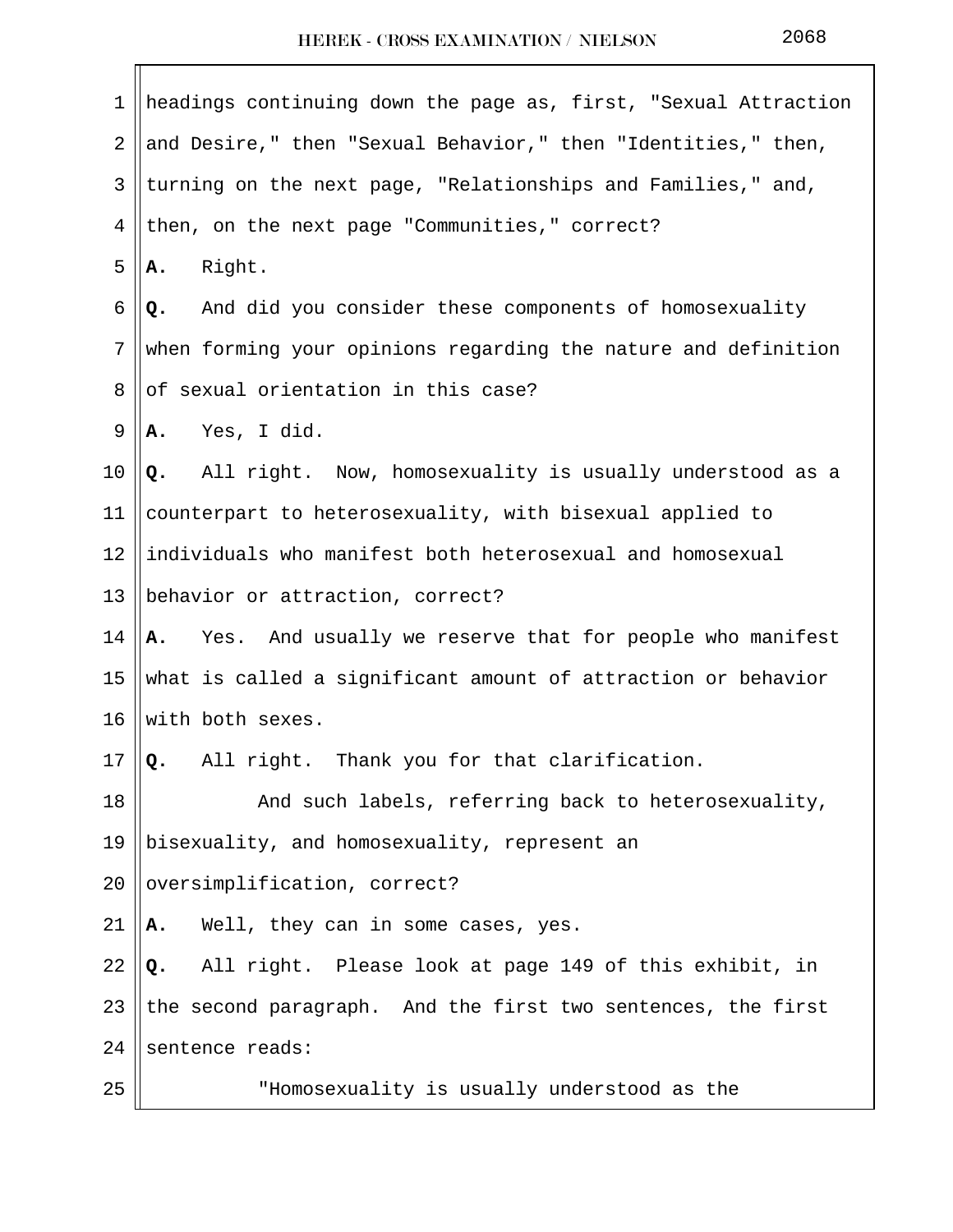| 1  | counterpart to heterosexuality, with                            |  |
|----|-----------------------------------------------------------------|--|
| 2  | bisexuality applied to individuals who                          |  |
| 3  | manifest both heterosexual and homosexual                       |  |
| 4  | behavior or attraction. Such labels,                            |  |
| 5  | however, represent an oversimplification."                      |  |
| 6  | Correct, that's what you wrote in this article?                 |  |
| 7  | And then I went on to explain that although most people<br>А.   |  |
| 8  | are consistent or display consistency in terms of their         |  |
| 9  | behaviors and attractions and identities, there are some people |  |
| 10 | who don't.                                                      |  |
| 11 | So we do see instances where people may express a               |  |
| 12 | particular attraction, but don't necessarily have sexual        |  |
| 13 | behavior that conforms to that attraction. Or there are other   |  |
| 14 | ways in which those don't always overlap.                       |  |
| 15 | So not all people display consistency among their sexual<br>Q.  |  |
| 16 | feelings, behavior, and identity, correct?                      |  |
| 17 | That is correct.<br>Α.                                          |  |
| 18 | All right. Professor Herek, please turn to tab 6 in the<br>Q.   |  |
| 19 | witness binder.                                                 |  |
| 20 | You will find here a exhibit premarked PX919.<br>And            |  |
| 21 | can you identify this document?                                 |  |
| 22 | This is another encyclopedia entry. This is from The<br>А.      |  |
| 23 | Corsini Encyclopedia of Psychology and Behavioral Science, the  |  |
| 24 | third edition.                                                  |  |
| 25 | Thank you. And, again, this is one you wrote?<br>Q.             |  |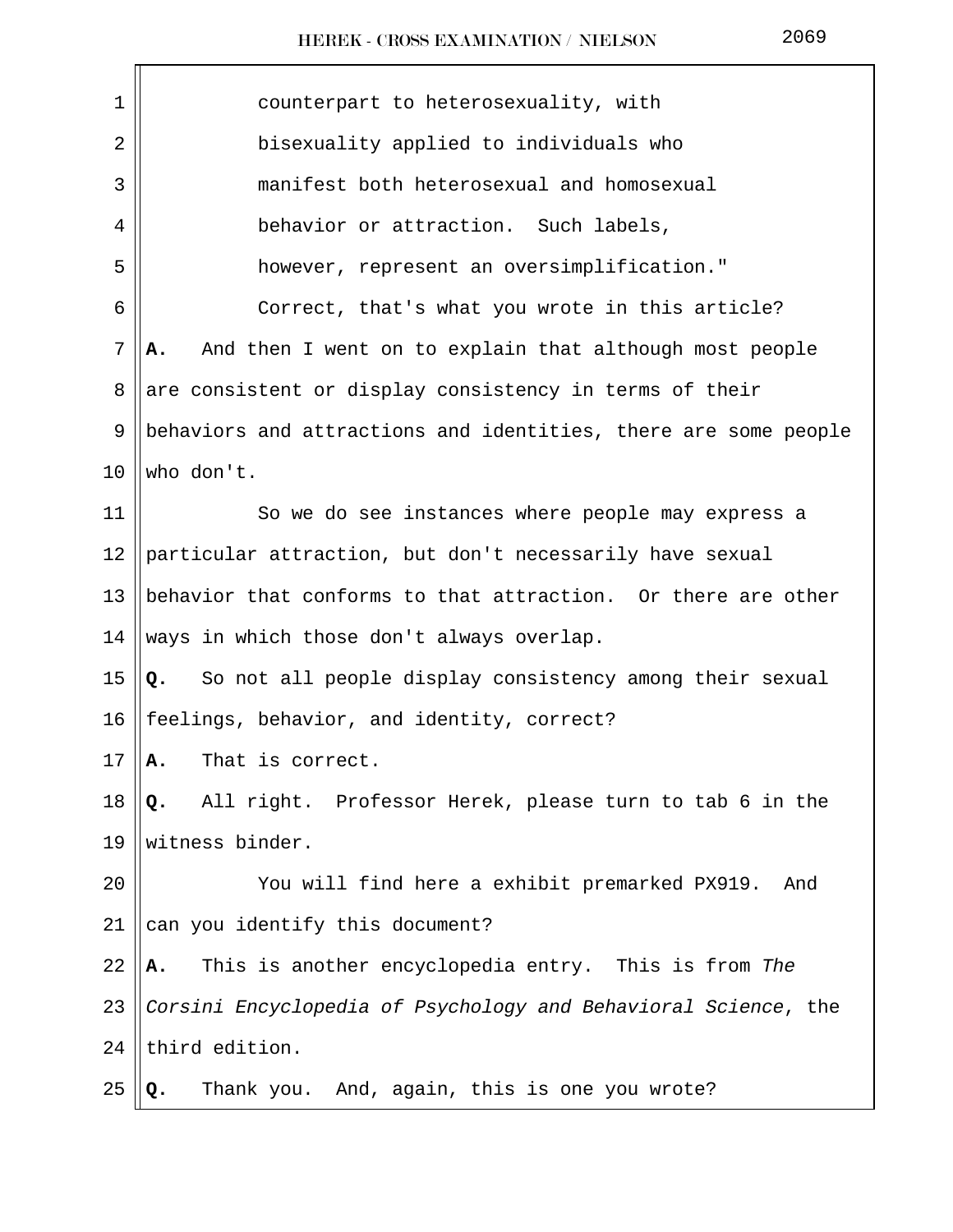| 1  | Α.              | Correct.                                                     |
|----|-----------------|--------------------------------------------------------------|
| 2  |                 | MR. NIELSON: Your Honor, again, I believe this is on         |
| 3  |                 | the plaintiffs' list that they offered this morning.<br>So I |
| 4  |                 | believe it's already in.                                     |
| 5  |                 | THE COURT: Very well.                                        |
| 6  | BY MR. NIELSON: |                                                              |
| 7  | Q.              | Now, at the start of the document you write, quote:          |
| 8  |                 | "Homosexuality refers to sexual behaviors,                   |
| 9  |                 | desires, attractions, and relationships among                |
| 10 |                 | people of the same sex, as well as to the                    |
| 11 |                 | culture, identities and communities                          |
| 12 |                 | associated with them."                                       |
| 13 |                 | Correct?                                                     |
| 14 | Α.              | Correct.                                                     |
| 15 | Q.              | Now, not all people with homosexual attractions develop a    |
| 16 |                 | gay or lesbian identity, correct?                            |
| 17 | А.              | Not all people -- correct, not all people with homosexual    |
| 18 |                 | attractions identify as lesbian or gay.                      |
| 19 | Q.              | Thank you.                                                   |
| 20 |                 | And not all people who identify themselves as gay            |
| 21 |                 | engage in homosexual acts, correct?                          |
| 22 | А.              | This is true for both heterosexuals and homosexuals and      |
| 23 | bisexuals.      |                                                              |
| 24 | Q.              | Many men, for example, regularly have sex with other men,    |
| 25 |                 | but, nevertheless, label themselves as gay or -- excuse me.  |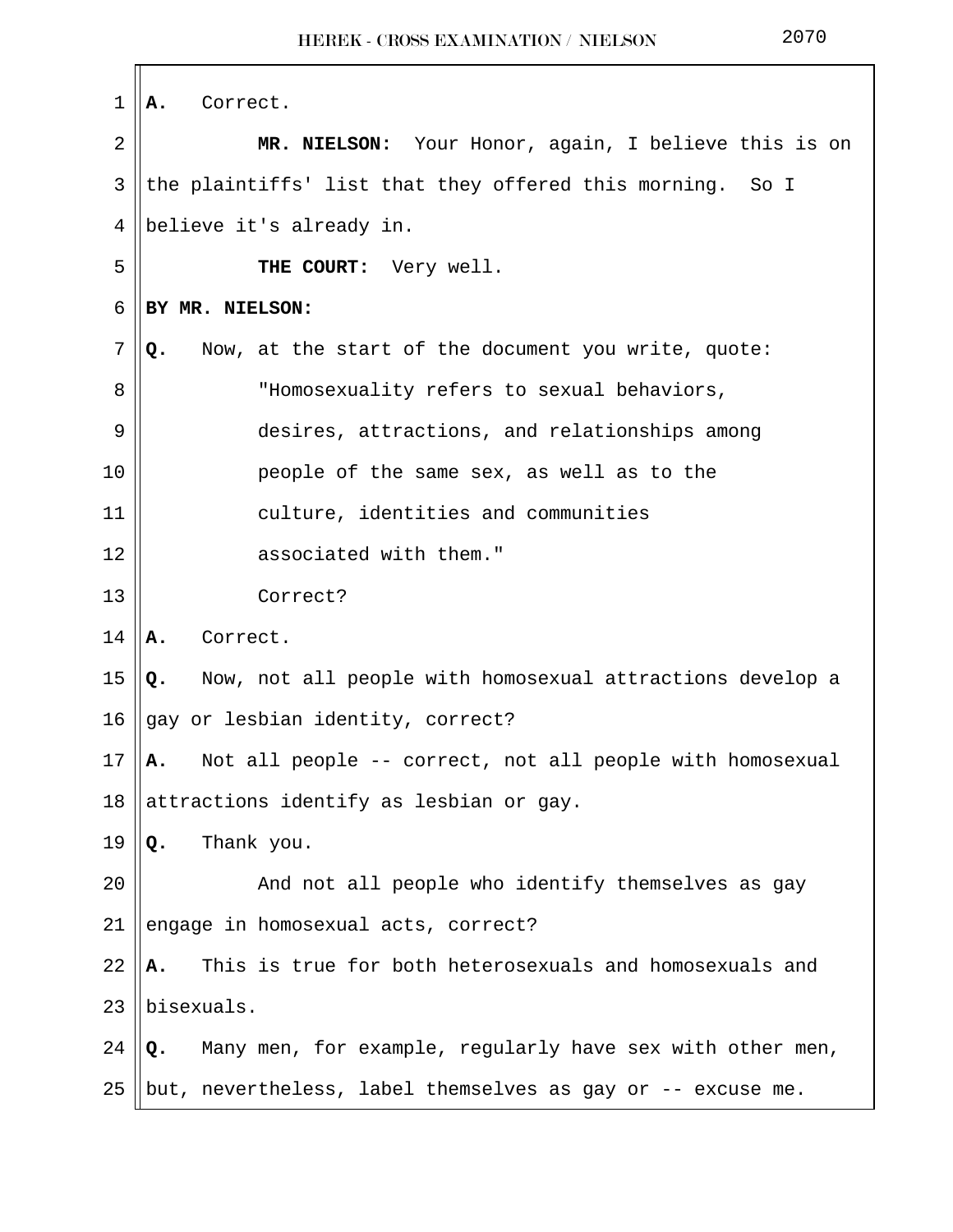| 1      | Many men, for example, regularly have sex with other             |  |
|--------|------------------------------------------------------------------|--|
| 2      | men, but never label themselves as gay or bisexual, correct?     |  |
| 3      | This is a phenomenon that has been observed, yes.<br>А.          |  |
| 4      | Thank you.<br>Q.                                                 |  |
| 5      | Please turn to tab 7 in the witness binder. You'll               |  |
| 6      | find a document premarked PX926. Professor Herek, can you        |  |
| 7      | identify this document?                                          |  |
| 8      | This is a -- an entry or a paper that I coauthored with<br>А.    |  |
| 9      | Dr. Linda Garnets, for the Annual Review of the Clinical         |  |
| 10     | Psychology. The title is "sexual Orientation and Mental          |  |
| 11     | Health."                                                         |  |
| 12     | Thank you.<br>Q.                                                 |  |
| 13     | MR. NIELSON: Now, Your Honor, I believe PX926 is                 |  |
| 14     | already in evidence, but if it is not I would like to offer it.  |  |
| 15     | THE COURT: I assume without objection.                           |  |
| 16     | We have no objection, Your Honor.<br>MR. DETTMER:                |  |
| $17\,$ | THE COURT: Very well.                                            |  |
| 18     | MR. NIELSON: Okay. Thank you.                                    |  |
| 19     | BY MR. NIELSON:                                                  |  |
| 20     | On page 355, under the heading "Historical Background," it<br>Q. |  |
| 21     | says, quote:                                                     |  |
| 22     | "Historically speaking, sexual orientation is                    |  |
| 23     | a fairly new construct. Although                                 |  |
| 24     | heterosexual and homosexual behaviors have                       |  |
| 25     | ubiquitous across human societies, notions of                    |  |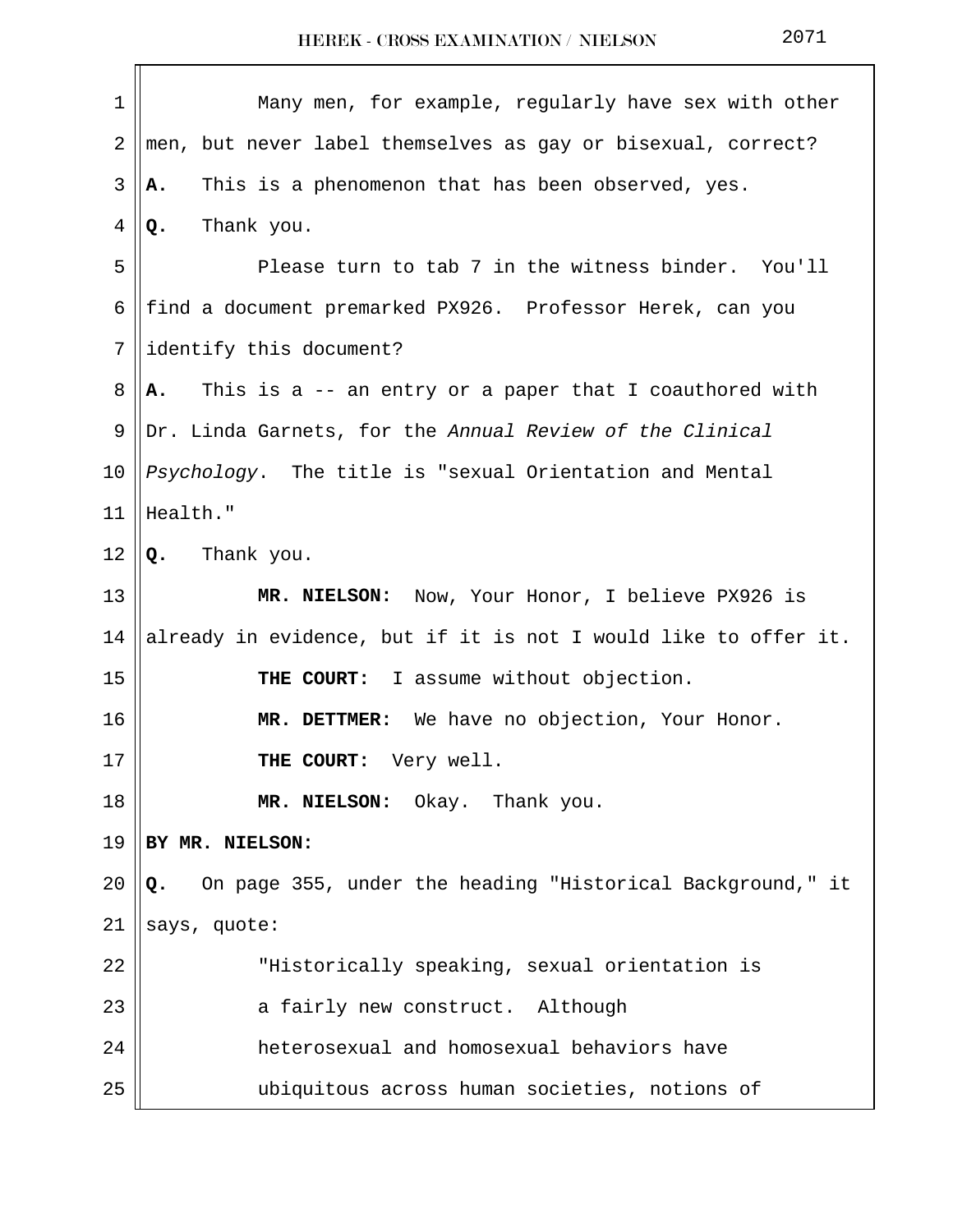| 1  | 'the homosexual' and 'the heterosexual' - as                    |  |  |
|----|-----------------------------------------------------------------|--|--|
| 2  | well as the very idea that individuals can be                   |  |  |
| 3  | defined in terms of their sexual attractions                    |  |  |
| 4  | and behaviors - emerged in medical discourse                    |  |  |
| 5  | only in the 19th century."                                      |  |  |
| 6  | Is that correct?                                                |  |  |
| 7  | If we go back in time, what we see is that these ideas of<br>Α. |  |  |
| 8  | homosexuality and heterosexuality are probably -- did probably  |  |  |
| 9  | emerge in medical discourse in the 19th century. They may have  |  |  |
| 10 | existed somewhat earlier than that, in other types of -- of     |  |  |
| 11 | understanding. But, yeah, that is where we see them emerge in   |  |  |
| 12 | the medical discourse.                                          |  |  |
| 13 | Q. All right. Now, as we discussed earlier, in most             |  |  |
| 14 | empirical research, sexual orientation has been defined in      |  |  |
| 15 | terms of sexual attraction, sexual behavior, or self-labeling   |  |  |
| 16 | as gay, lesbian, or bisexual, correct?                          |  |  |
| 17 | Or, perhaps, as a combination of those in various ways.<br>А.   |  |  |
| 18 | Or some combination. Thank you.<br>Q.                           |  |  |
| 19 | And because individuals are not always consistently             |  |  |
| 20 | heterosexual or homosexual across these dimensions, research    |  |  |
| 21 | participants who are categorized as heterosexual by one         |  |  |
| 22 | criterion might have been classified as homosexual or bisexual  |  |  |
| 23 | if a different operational definition had been employed         |  |  |
| 24 | correct?                                                        |  |  |
| 25 | The data indicates that there are at least some people for      |  |  |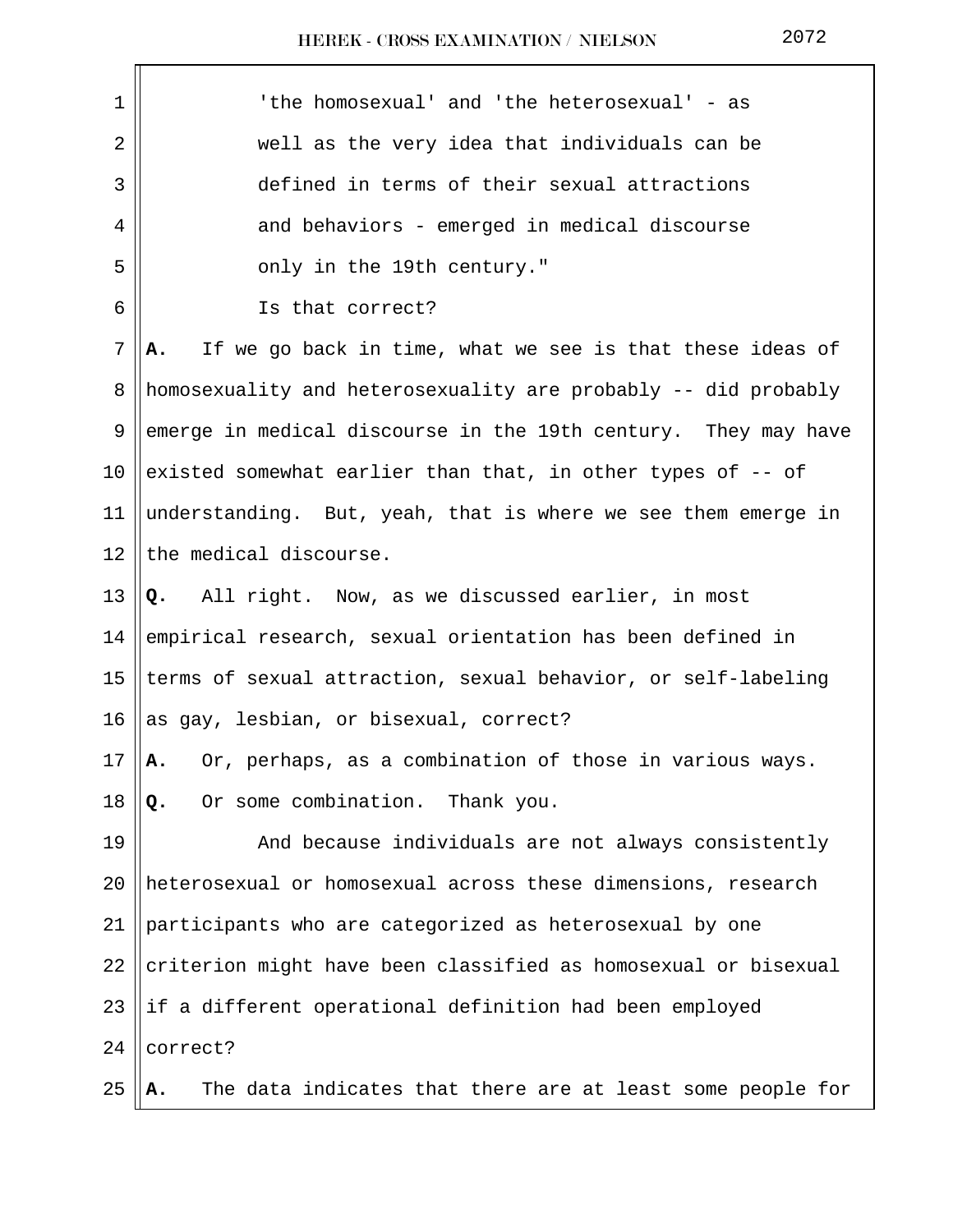| 1  | whom that would be the case, that $--$ that we $--$ although, we |  |
|----|------------------------------------------------------------------|--|
| 2  | see that the vast majority of people are consistent in their     |  |
| 3  | behavior, their identity, and their attractions, it is the case  |  |
| 4  | that there are some who are not.                                 |  |
| 5  | And, so, it's true that there would be some                      |  |
| 6  | differences in classification for that -- that small group of    |  |
| 7  | individuals.                                                     |  |
| 8  | Q. All right. Thank you.                                         |  |
| 9  | Please turn to 362. And it's the very bottom of the              |  |
| 10 | page. And I'm going to read there, starting at the bottom and    |  |
| 11 | then continuing over to 363. And, in fact, it's the sentence     |  |
| 12 | that starts at the very bottom of the second column. Can you     |  |
| 13 | see that? I'll read it.                                          |  |
| 14 | Okay.<br>Α.                                                      |  |
| 15 | It is:<br>Q.                                                     |  |
| 16 | "Indeed, two leading researchers in this area                    |  |
| 17 | estimated that only half of the individuals                      |  |
| 18 | who report sexual contact with a same-sex                        |  |
| 19 | adult actually identify as lesbian, gay, or                      |  |
| 20 | bisexual."                                                       |  |
| 21 | Correct?                                                         |  |
| 22 | I was pointing that out in the context of saying that<br>А.      |  |
| 23 | there are -- there can be limitations for research that          |  |
| 24 | combines all sexual minority respondents into just one group of  |  |
| 25 | non-heterosexual, because that undifferentiated category         |  |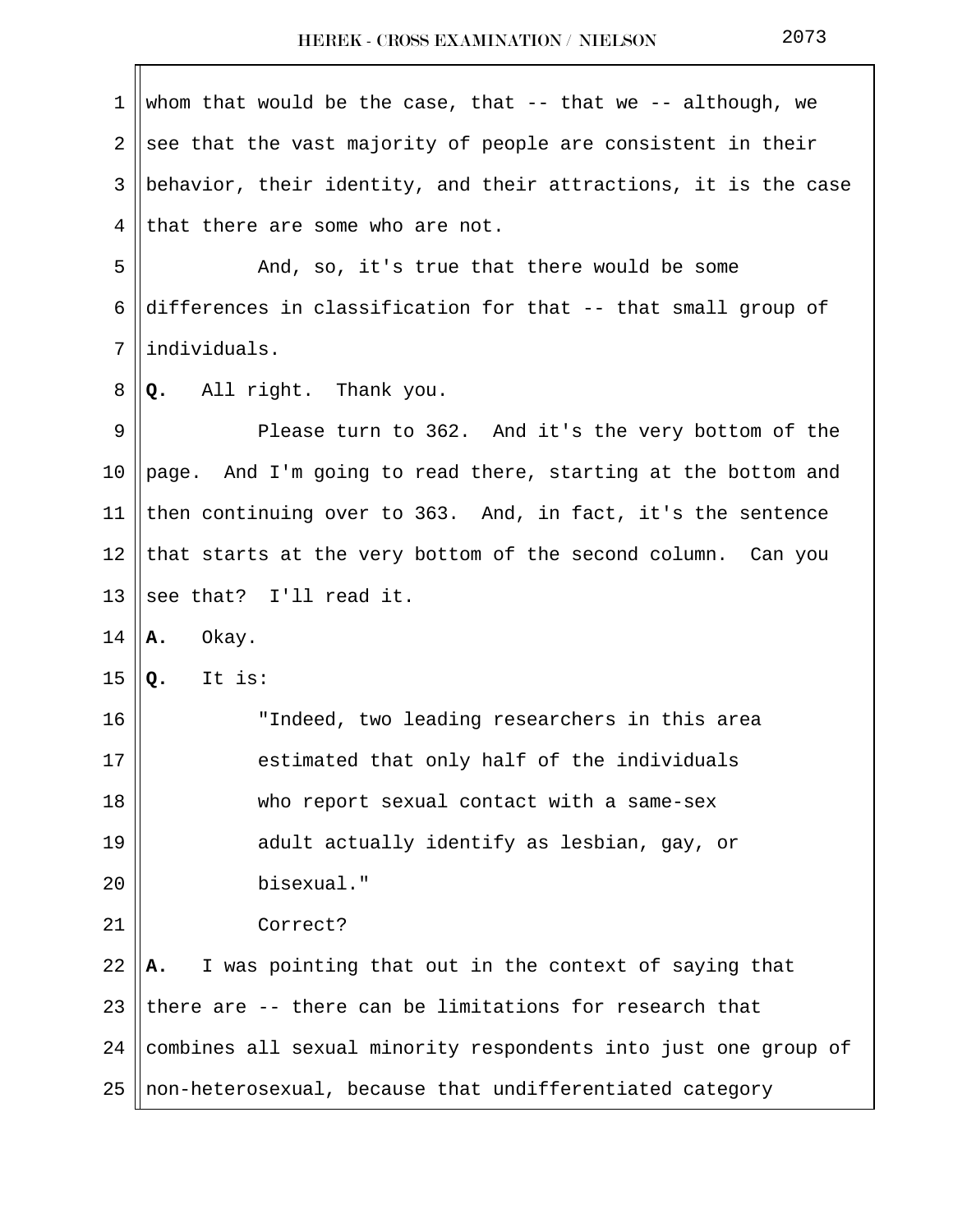| 1              | inevitably includes not only individuals who have this          |  |
|----------------|-----------------------------------------------------------------|--|
| $\overline{2}$ | collective sexual orientation identity, but it also includes    |  |
| 3              | people who regard their sexuality in purely personal terms, and |  |
| 4              | perhaps only who engage occasionally in homosexual behavior,    |  |
| 5              | without having any corresponding identity.                      |  |
| 6              | And that would be personal identity or social identity;<br>Q.   |  |
| 7              | would it not?                                                   |  |
| 8              | Possibly.<br>Α.                                                 |  |
| 9              | Okay. And in the next sentence you write:<br>Q.                 |  |
| 10             | "Consistent with this observation, the                          |  |
| 11             | proportion of adults who identified as gay,                     |  |
| 12             | lesbian, or bisexual in a 2000 national                         |  |
| 13             | probability sample was roughly the same as                      |  |
| 14             | the proportion who reported same-sex behavior                   |  |
| 15             | but identified as heterosexual."                                |  |
| 16             | Correct?                                                        |  |
| 17             | That's what I wrote.<br>А.                                      |  |
| 18             | So, essentially, equal-size groups of adults reporting<br>Q.    |  |
| 19             | same-sex behavior, half of them identifying as gay, lesbian, or |  |
| 20             | bisexual, half identifying as heterosexual, correct?            |  |
| 21             | Uhm, I believe so. I have to say I -- this is a study by<br>Α.  |  |
| 22             | Drabble, et al. And I haven't looked at that study recently,    |  |
| 23             | but I assume that I was -- that I said it correctly when we     |  |
| 24             | wrote it here.                                                  |  |
| 25             | All right. Thank you.<br>Q.                                     |  |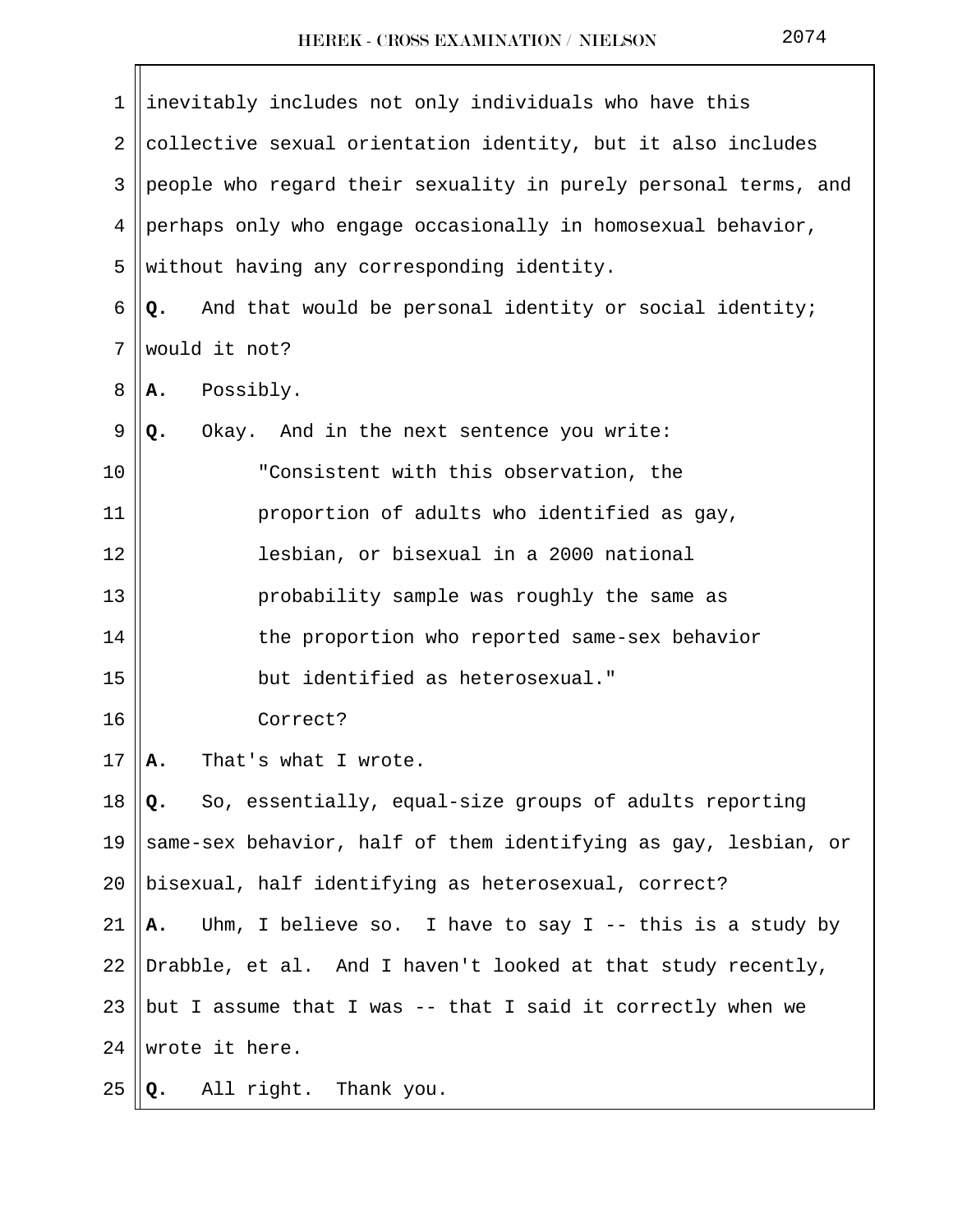| $\mathbf 1$    | And did you consider these statistics in forming your            |  |
|----------------|------------------------------------------------------------------|--|
| $\overline{2}$ | opinions in this case?                                           |  |
| 3              | This -- which statistics?<br>А.                                  |  |
| 4              | The ones we just read.<br>Q.                                     |  |
| 5              | About the relative numbers of people in various groups?<br>А.    |  |
| 6              | Correct.<br>Q.                                                   |  |
| 7              | They $-$ I certainly am aware of them. I'm not recalling a<br>Α. |  |
| 8              | specific instance in which I used them in writing my report,     |  |
| 9              | for example.                                                     |  |
| 10             | All right. So you may not have cited them, but you were<br>Q.    |  |
| 11             | aware of them?                                                   |  |
| 12             | I have been aware of them, yes.<br>А.                            |  |
| 13             | Okay. Thank you.<br>Q.                                           |  |
| 14             | Now, the -- now, the world in which today's sexual               |  |
| 15             | minority youth come to understand their sexual orientation is    |  |
| 16             | vastly different from that of previous generations, correct?     |  |
| 17             | I would say that the world is vastly different from<br>А.        |  |
| 18             | previous generations in all sorts of respects.                   |  |
| 19             | All right. Thank you.<br>Q.                                      |  |
| 20             | And, indeed, not all manifestations of same-sex                  |  |
| 21             | sexuality among contemporary youth are adequately accounted for  |  |
| 22             | by the labels "gay," "lesbian" and "bisexual," and the           |  |
| 23             | identities associated with them, correct?                        |  |
| 24             | Well, for example, among youth, we see an embracing of the<br>Α. |  |
| 25             | term "queer." And people will use that as a self-descriptor.     |  |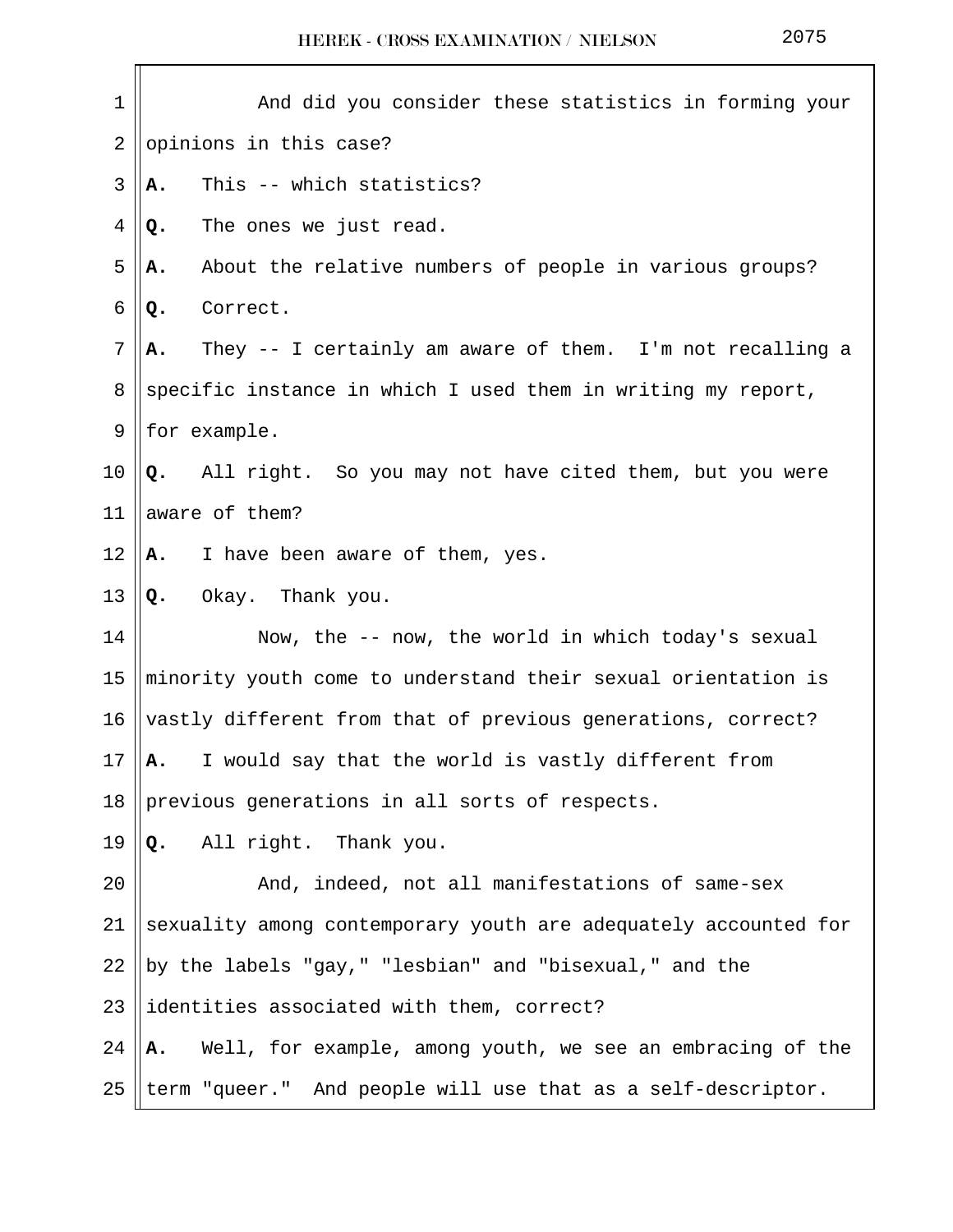| 1              | And that, of course, was a label of derision that was             |  |
|----------------|-------------------------------------------------------------------|--|
| $\overline{2}$ | frequently used against a person who was perceived to be          |  |
| 3              | homosexual.                                                       |  |
| 4              | Younger people have embraced that term, and use it                |  |
| 5              | now as an identity label. So that's an instance where a term      |  |
| 6              | like "gay," "lesbian" or "bisexual" may not be so applicable if   |  |
| 7              | an individual self-identifies as "queer."                         |  |
| 8              | So do you agree with the statement that not all<br>Q.             |  |
| 9              | manifestations of same-sex sexuality among contemporary youth     |  |
| 10             | are adequately accounted for by the labels "gay," "lesbian,"      |  |
| 11             | and "bisexual"?                                                   |  |
| 12             | I believe I wrote that statement, yes.<br>А.                      |  |
| 13             | Okay. Thank you.<br>Q.                                            |  |
| 14             | All right. Please turn to tab 8 in the witness                    |  |
| 15             | binder. And you will find a document premarked PX917. And,        |  |
| 16             | Professor Herek, can you identify this document?                  |  |
| 17             | This is a chapter from a book that I co-edited back in the<br>Α.  |  |
| 18             | The book was on social science research relative to the<br>1990s. |  |
| 19             | question of lesbian and gay personnel in the U.S. military.       |  |
| 20             | And this was a chapter that I wrote, "Why Tell If                 |  |
| 21             | You're Not asked? Self-Disclosure, Intergroup Contact, and        |  |
| 22             | Heterosexuals' Attitudes Towards Lesbians and Gay Men."           |  |
| 23             | Thank you.<br>MR. NIELSON:                                        |  |
| 24             | Your Honor, again, I believe this is on the list that             |  |
| 25             | plaintiffs submitted this morning, so I believe it's already      |  |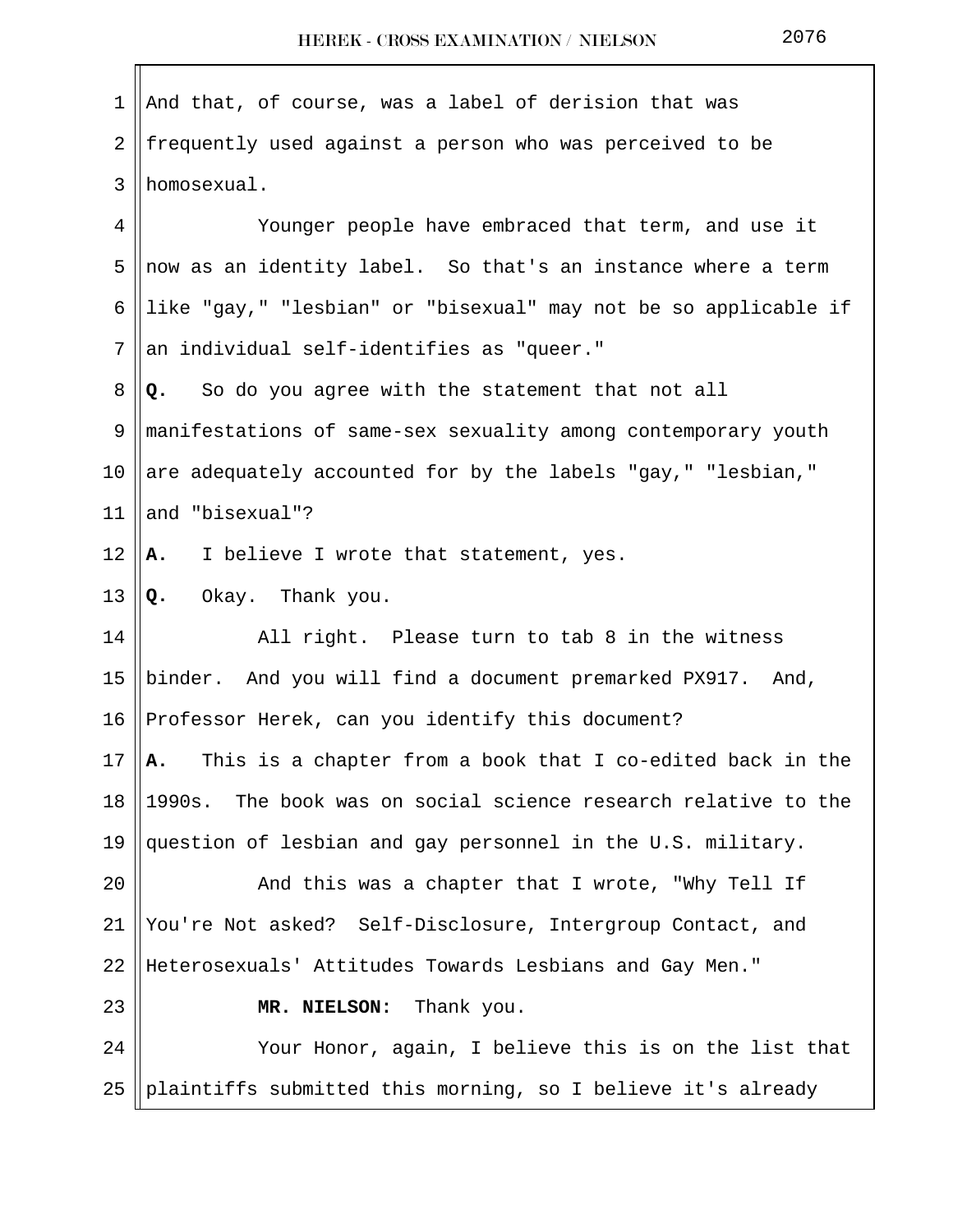| $\mathbf 1$ | been admitted.                                                  |  |
|-------------|-----------------------------------------------------------------|--|
| 2           | THE COURT: But if not, I assume there is no                     |  |
| 3           | objection.                                                      |  |
| 4           | MR. DETTMER: No objection.                                      |  |
| 5           | MR. NIELSON: If not, I would like to move it into               |  |
| 6           | evidence, yes.                                                  |  |
| 7           | THE COURT: Very well.                                           |  |
| 8           | BY MR. NIELSON:                                                 |  |
| 9           | Now, please turn to page 201. And there's a heading in<br>Q.    |  |
| 10          | the second column called, "Sexual Orientation, Heterosexuality, |  |
| 11          | and Homosexuality."                                             |  |
| 12          | THE COURT: By the way, 926 was not offered, I                   |  |
| 13          | believe.                                                        |  |
| 14          | MR. NIELSON: I believe 926 was admitted a previous              |  |
| 15          | day.                                                            |  |
| 16          | Oh.<br>THE COURT:                                               |  |
| 17          | MR. NIELSON:<br>If it was not, I would like to move             |  |
| 18          | into evidence.                                                  |  |
| 19          | THE COURT: Not with this witness.                               |  |
| 20          | Not with this witness, correct.<br>THE WITNESS:                 |  |
| 21          | All right.<br>THE COURT:                                        |  |
| 22          | MR. NIELSON: And I apologize for not clarifying                 |  |
| 23          | that.                                                           |  |
| 24          | BY MR. NIELSON:                                                 |  |
| 25          | $So$ --<br>Q.                                                   |  |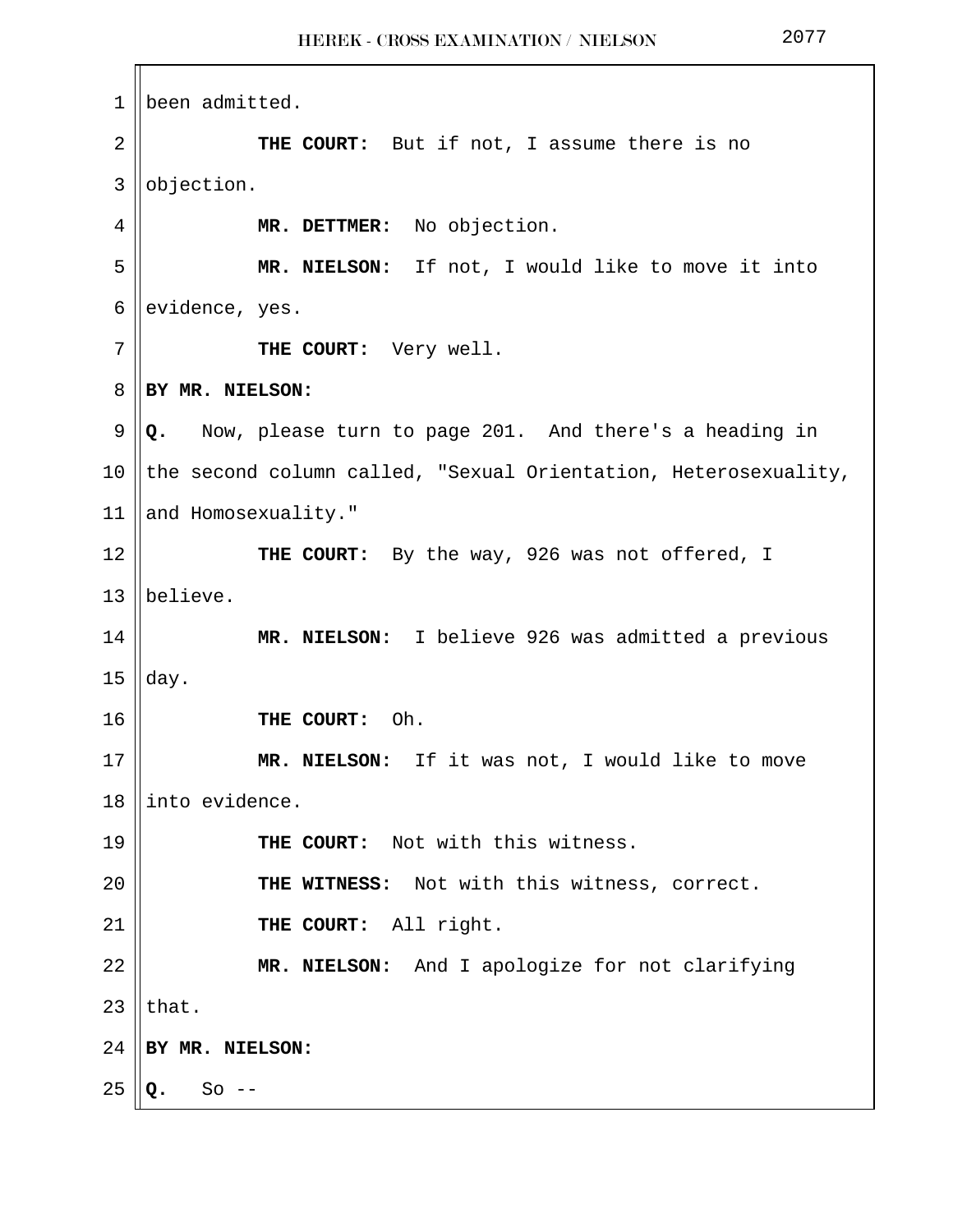| 1              | THE COURT: Sorry for the interruption.                          |
|----------------|-----------------------------------------------------------------|
| $\overline{2}$ | MR. NIELSON: No, no. Thank you for the -- for that.             |
| 3              | BY MR. NIELSON:                                                 |
| 4              | All right. On the second column you write:<br>Q.                |
| 5              | "Although heterosexual and homosexual                           |
| 6              | behaviors alike have been common throughout                     |
| 7              | human history the ways in which cultures" --                    |
| 8              | (Reporter interrupts.)                                          |
| 9              | Okay.                                                           |
| 10             | "Although heterosexual and homosexual                           |
| 11             | behaviors alike have been common throughout                     |
| 12             | human history, ways in which cultures have                      |
| 13             | made sense of these behaviors and the rules                     |
| 14             | governing them have varied widely."                             |
| 15             | Is that correct?                                                |
| 16             | I would say that, as with all sorts of phenomena, race,<br>Α.   |
| 17             | ethnicity, social class, and sexuality, that that's correct.    |
| 18             | Okay. Thank you.<br>Q.                                          |
| 19             | And in the United States today, human sexuality has             |
| 20             | been popularly understood in terms of the dichotomy between two |
| 21             | types of people: those who are attracted to their same gender,  |
| 22             | homosexuals, and those who are attracted to the other gender,   |
| 23             | heterosexuals, correct?                                         |
| 24             | Well, except I believe that the sentence began, "For at<br>Α.   |
| 25             | least a century in the United States and Europe"                |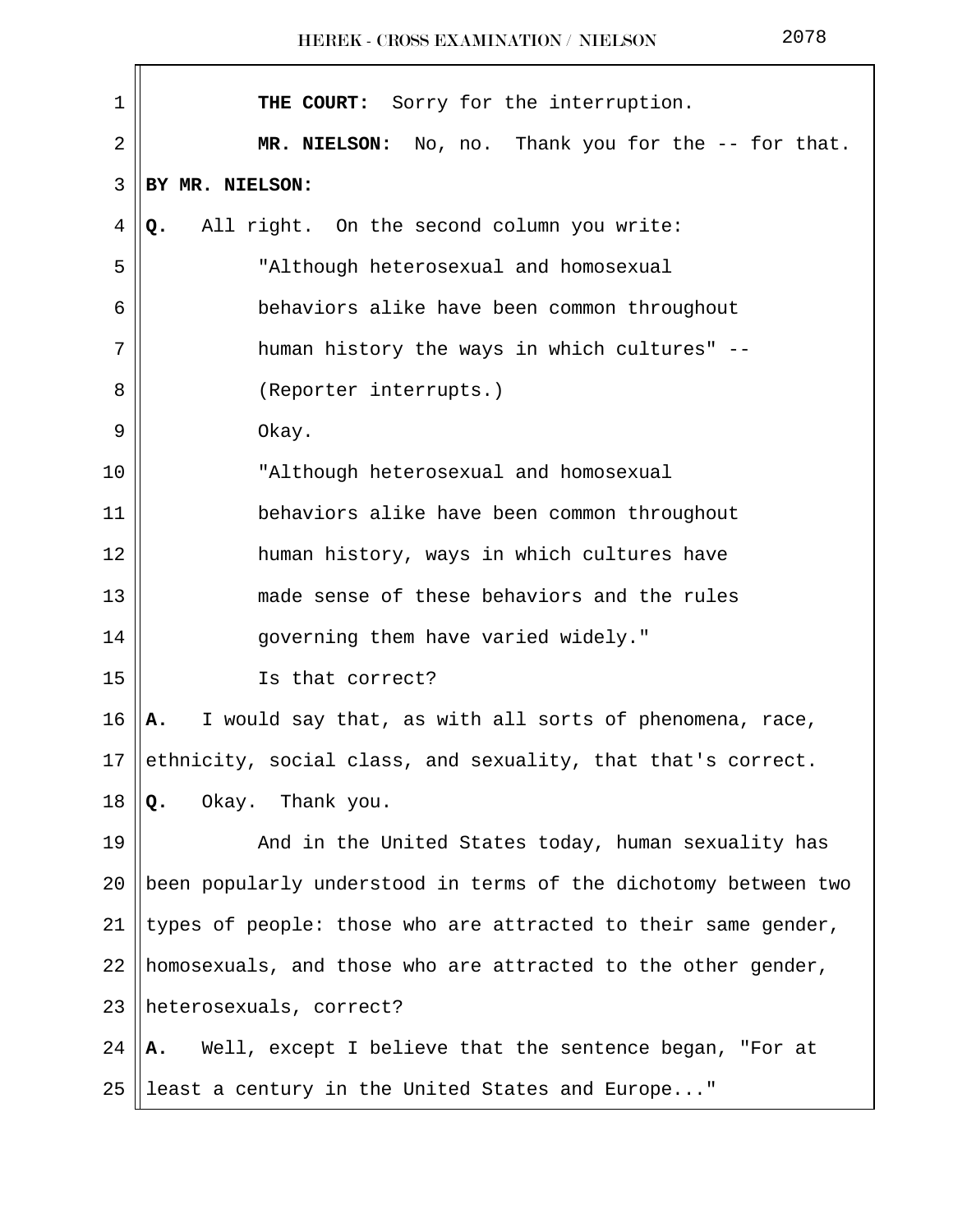| $\mathbf 1$  | Okay.<br>Q.                                                      |  |
|--------------|------------------------------------------------------------------|--|
| $\sqrt{2}$   | And then the part you read.<br>А.                                |  |
| $\mathbf{3}$ | But do you agree that in the United States today, that's<br>Q.   |  |
| 4            | true?                                                            |  |
| 5            | Well, I would say that the dichotomy has yielded to<br>Α.        |  |
| $\epsilon$   | something of a trichotomy, in that bisexuals are now much more   |  |
| 7            | widely recognized, really, just in the last few decades, than    |  |
| 8            | was the case before that.                                        |  |
| $\mathsf 9$  | All right. Thank you for that clarification.<br>Q.               |  |
| 10           | Now, this classification system differs from other               |  |
| 11           | possible ways of understanding sexuality, in that its focus is   |  |
| 12           | on the individual rather than the behavior, correct?             |  |
| 13           | I'm sorry. I lost my place here.<br>Α.                           |  |
| 14           | This classification system differs from other possible<br>Q.     |  |
| 15           | ways                                                             |  |
| 16           | Okay.<br>Α.                                                      |  |
| 17           | -- of understanding sexuality in that its focus is on the<br>Q.  |  |
| 18           | individual rather than the behavior, correct?                    |  |
| 19           | Yes.<br>Α.                                                       |  |
| 20           | And instead of conceiving of people as capable of a wide<br>Q.   |  |
| 21           | range of sexual attractions and behaviors, the                   |  |
| 22           | heterosexual-homosexual dichotomy creates two ideal types that,  |  |
| 23           | depending on the individual, correspond more or less to actual   |  |
| 24           | experience and behavior, correct?                                |  |
| 25           | Well, again, I would say that there has been the expansion<br>Α. |  |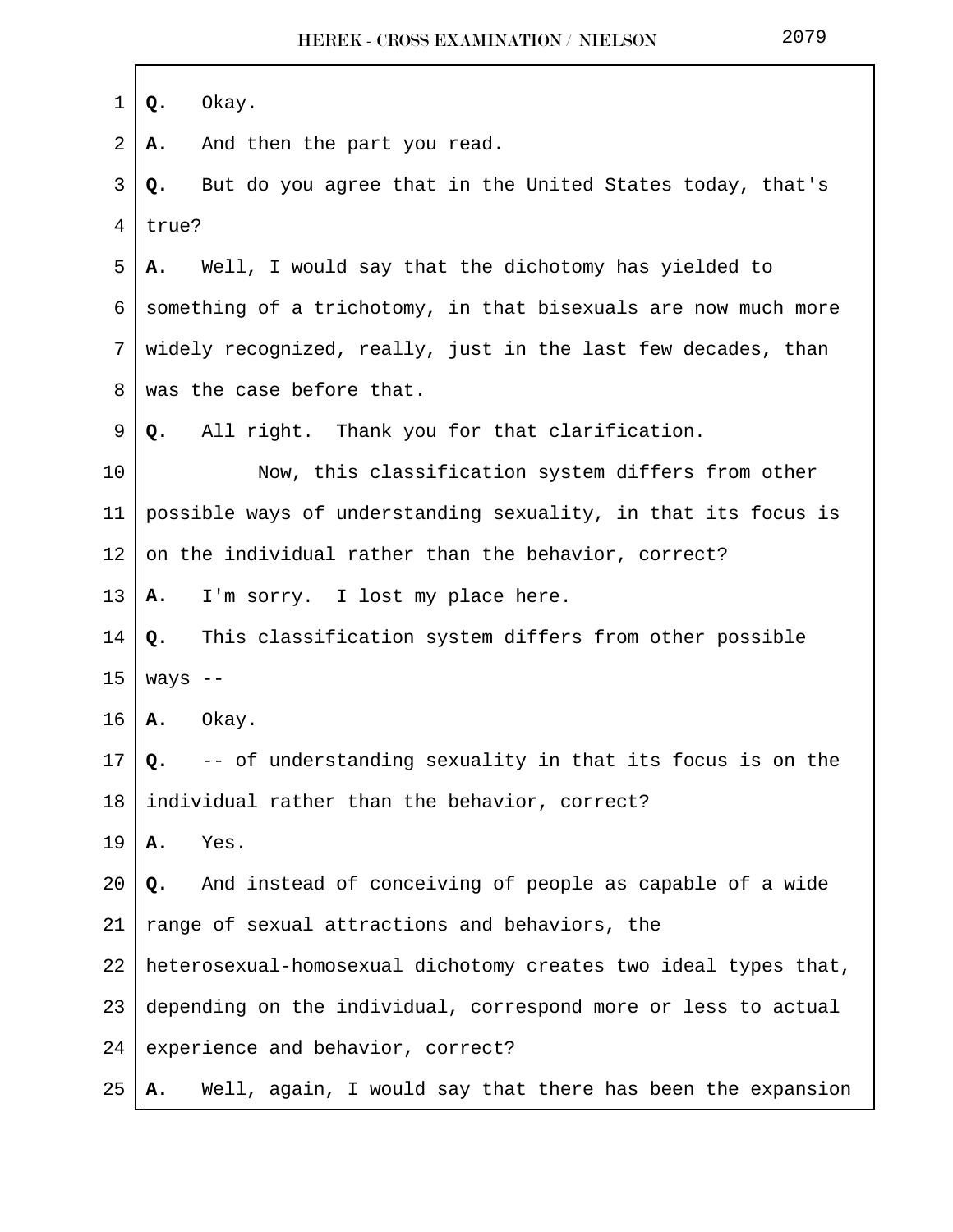| $\mathbf 1$ | in the last few decades of a greater recognition of bisexuality |  |
|-------------|-----------------------------------------------------------------|--|
| 2           | being another -- another type, if you will, that is related to  |  |
| 3           | sexuality.                                                      |  |
| 4           | Q. All right. Would you agree with the statement that the       |  |
| 5           | heterosexual-bisexual-homosexuality trichotomy creates three    |  |
| 6           | ideal types that, depending on the individual, corresponds more |  |
| 7           | or less to actual experience and behavior?                      |  |
| 8           | And I would point out, I'm using "type" here or "ideal<br>Α.    |  |
| 9           | $type --$                                                       |  |
| 10          | Yes.<br>Q.                                                      |  |
| 11          | -- in the social science sense, which means that this is<br>Α.  |  |
| 12          | a -- something of a construct. This is a category. And, so,     |  |
| 13          | yes.                                                            |  |
| 14          | Q. Okay. Thank you.                                             |  |
| 15          | And by a "construct" or a "category," that's what you           |  |
| 16          | mean when you say that, depending on the individual, it may     |  |
| 17          | correspond more or less to actual experience and behavior,      |  |
| 18          | correct?                                                        |  |
| 19          | By saying "ideal type," I didn't want you to think that I<br>Α. |  |
| 20          | was somehow saying this is how it should be, or this is the     |  |
| 21          | ideal we should strive for.                                     |  |
| 22          | But, rather, these are -- there's a sort of clean,              |  |
| 23          | clear distinction between all individuals according to this     |  |
| 24          | dichotomy or trichotomy. And that's what's meant by "ideal      |  |
| 25          | type."                                                          |  |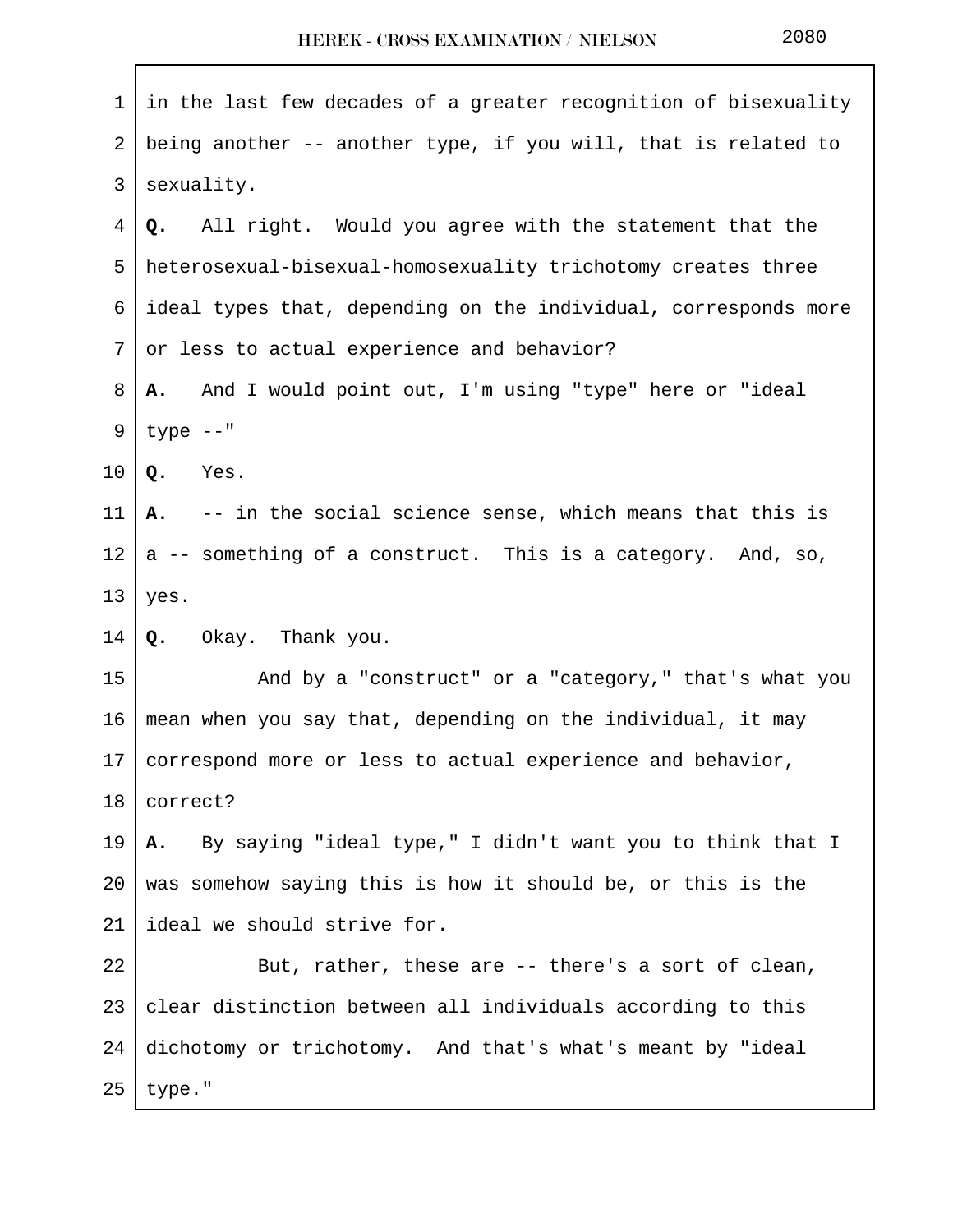| $\mathbf 1$ | Thank you.<br>Q.                                                |
|-------------|-----------------------------------------------------------------|
| 2           | Now, defining oneself personally and socially as                |
| 3           | "gay" or "lesbian," or more recently "queer," provides entry to |
| 4           | alternative communities that have developed in the              |
| 5           | United States and elsewhere, correct?                           |
| 6           | I'm sorry. Are you still reading from this? I lost where<br>Α.  |
| 7           | you are, if you are, if you're reading from it.                 |
| 8           | Well, I'm not reading from that paragraph.<br>Q.                |
| 9           | Okay.<br>Α.                                                     |
| 10          | Q. I'm asking you a question.                                   |
| 11          | I'm sorry. I thought we were just reading through. I'm<br>Α.    |
| 12          | sorry, could you --                                             |
| 13          | Q. Defining oneself personally and socially as "gay" or         |
| 14          | "lesbian," or more recently "queer," provides entry into        |
| 15          | alternative communities that have developed in the              |
| 16          | United States and elsewhere, correct?                           |
| 17          | Yes.<br>А.                                                      |
| 18          | Thank you.<br>Q.                                                |
| 19          | Now, would I -- if you would, please, turn to tab 10            |
| 20          | in the witness binder, Professor Herek.                         |
| 21          | And you'll see here in the binder select pages from a           |
| 22          | book that we have designated as DIX2654. And I have a physical  |
| 23          | copy of the book here in the courtroom, if you would like to    |
| 24          | look at that. But these are the pages that I'm going to look    |
| 25          | at.                                                             |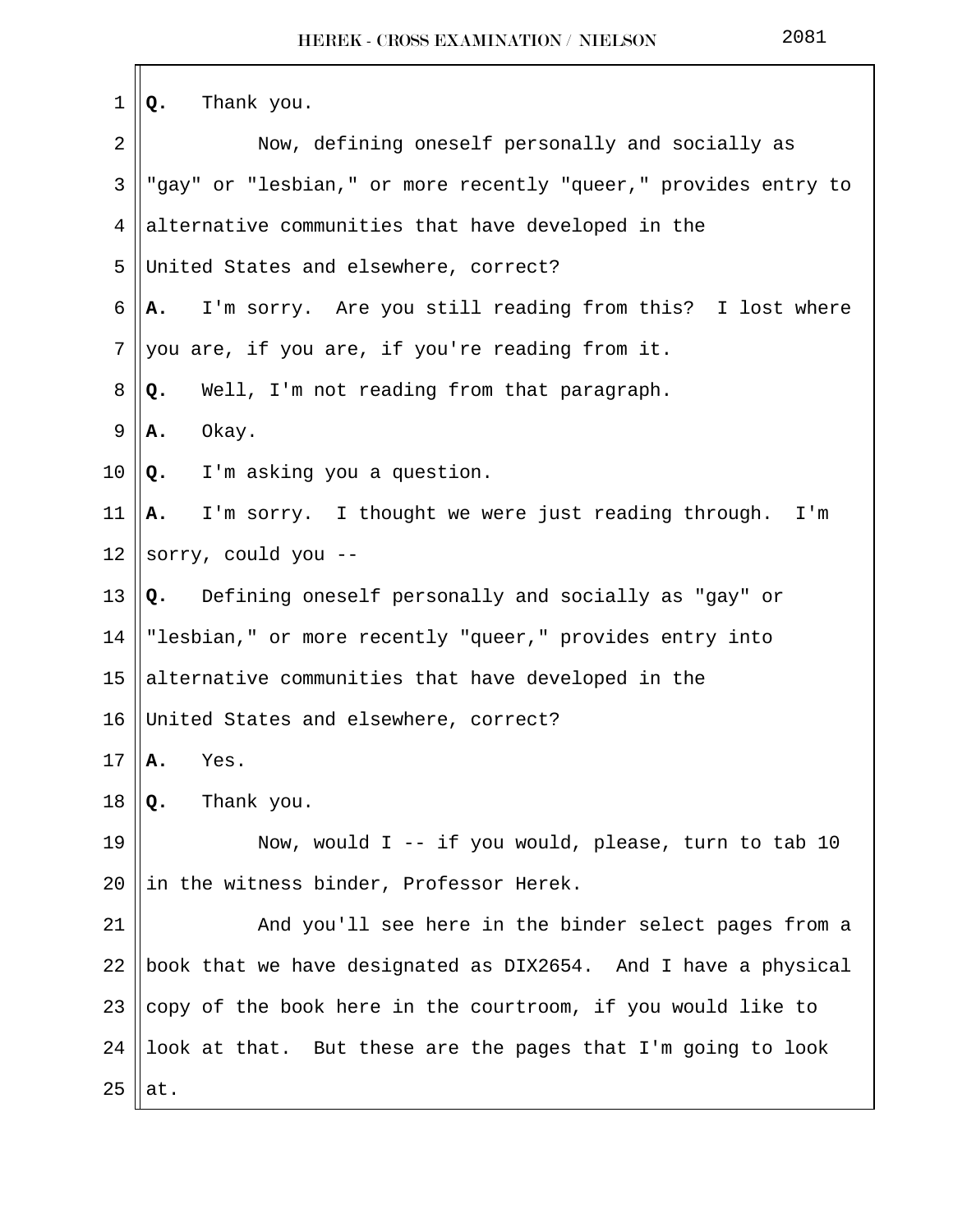**MR. NIELSON:** Your Honor, should I -- do I need to show him the book, or is this sufficient? **THE COURT:** Well, let's let the witness make that 4 decision. **THE WITNESS:** I would like to see the book because, 6 actually, I don't recognize this. **MR. NIELSON:** All right. Just a moment, if you 8 would. 9 (Pause) 10 || Your Honor, permission to approach the witness. **THE COURT:** Of course. **MR. DETTMER:** Your Honor, if we could get a copy, as  $|$  well. **THE COURT:** Do you have a copy for counsel? **MR. NIELSON:** I don't have an extra copy. The 16 discussion that we are going to use is all reproduced in the  $\parallel$  exhibit book. **THE COURT:** Well, let's try a question, and take it 19 || one step at a time. **MR. NIELSON:** Okay. Thank you. **BY MR. NIELSON: Q.** Can you identify that document, Professor Herek? **A.** No, I can't. I've never seen it before. **Q.** Are you familiar with Professor Badgett? 25 ||**A.** I know Professor Badgett.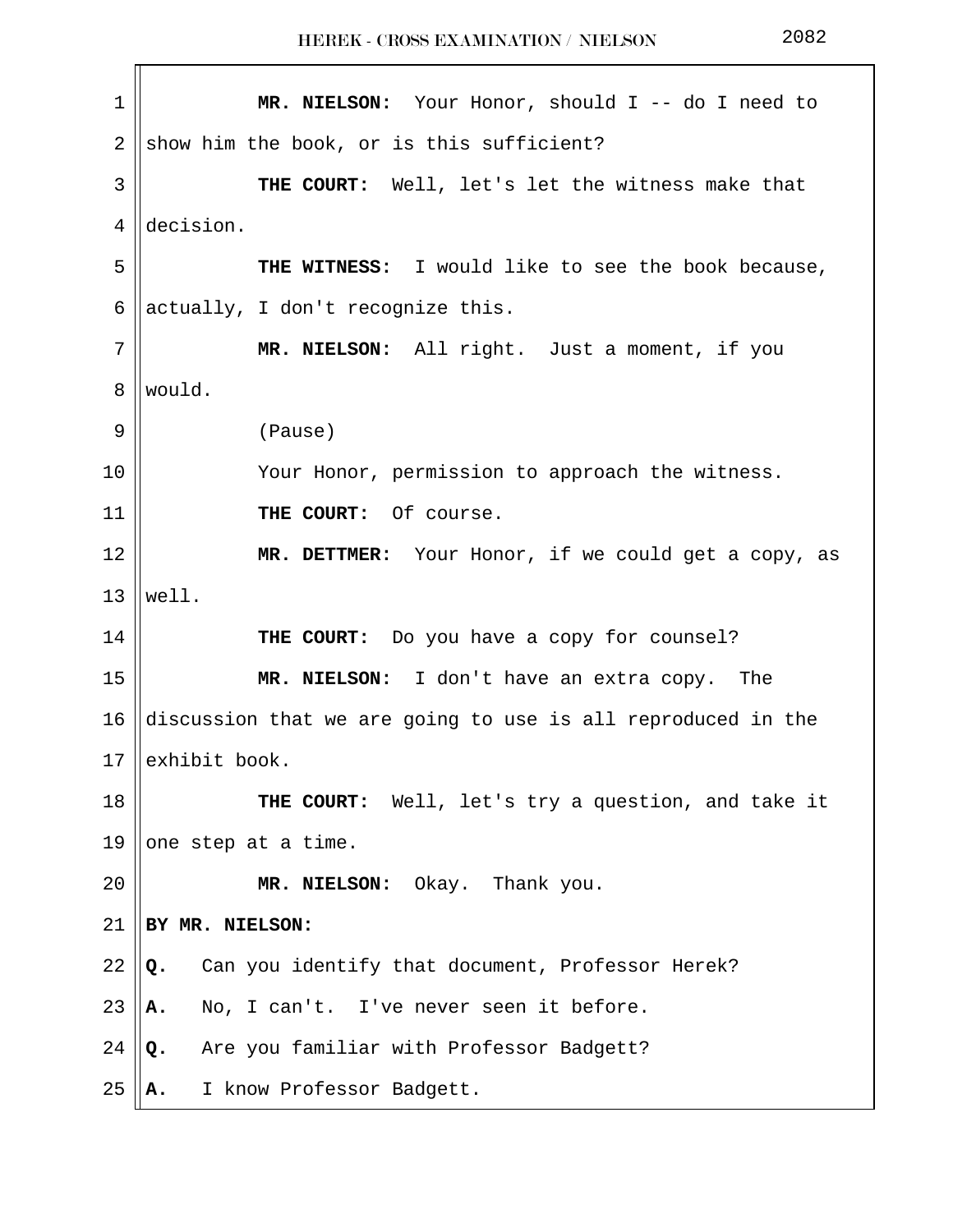| 1              | And she is the editor of this book, correct?<br>Q.            |
|----------------|---------------------------------------------------------------|
| $\overline{2}$ | It's edited by M.V. Lee Badgett and Jefferson Frank.<br>Α.    |
| 3              | And that Lee Badgett is Professor Badgett that we are<br>Q.   |
| 4              | speaking of, correct?                                         |
| 5              | Yes.<br>Α.                                                    |
| 6              | Okay. Thank you.<br>Q.                                        |
| 7              | And if you turn to page 21, it's reproduced in the            |
| 8              | binder. Or you can turn in the book, if you would prefer.     |
| 9              | We are in a chapter of that book that's written by            |
| 10             | Professor Badgett called "Discrimination Based on Sexual      |
| 11             | Orientation. A Review of the Literature in Economics and      |
| 12             | Beyond." Can you see that?                                    |
| 13             | Yes.<br>Α.                                                    |
| 14             | Okay. Thank you.<br>Q.                                        |
| 15             | And as, again, you're familiar with                           |
| 16             | Professor Badgett?                                            |
| 17             | I am familiar with Professor Badgett. I have never read<br>А. |
| 18             | this article, to the best of my knowledge.                    |
| 19             | MR. NIELSON: Your Honor, I would like to offer this           |
| 20             | into evidence, Exhibit DIX2654.                               |
| 21             | THE COURT: It's under tab 10?                                 |
| 22             | That's correct.<br>MR. NIELSON:                               |
| 23             | THE COURT: Well, why don't you ask a question,                |
| 24             | since --                                                      |
| 25             | MR. NIELSON: All right.                                       |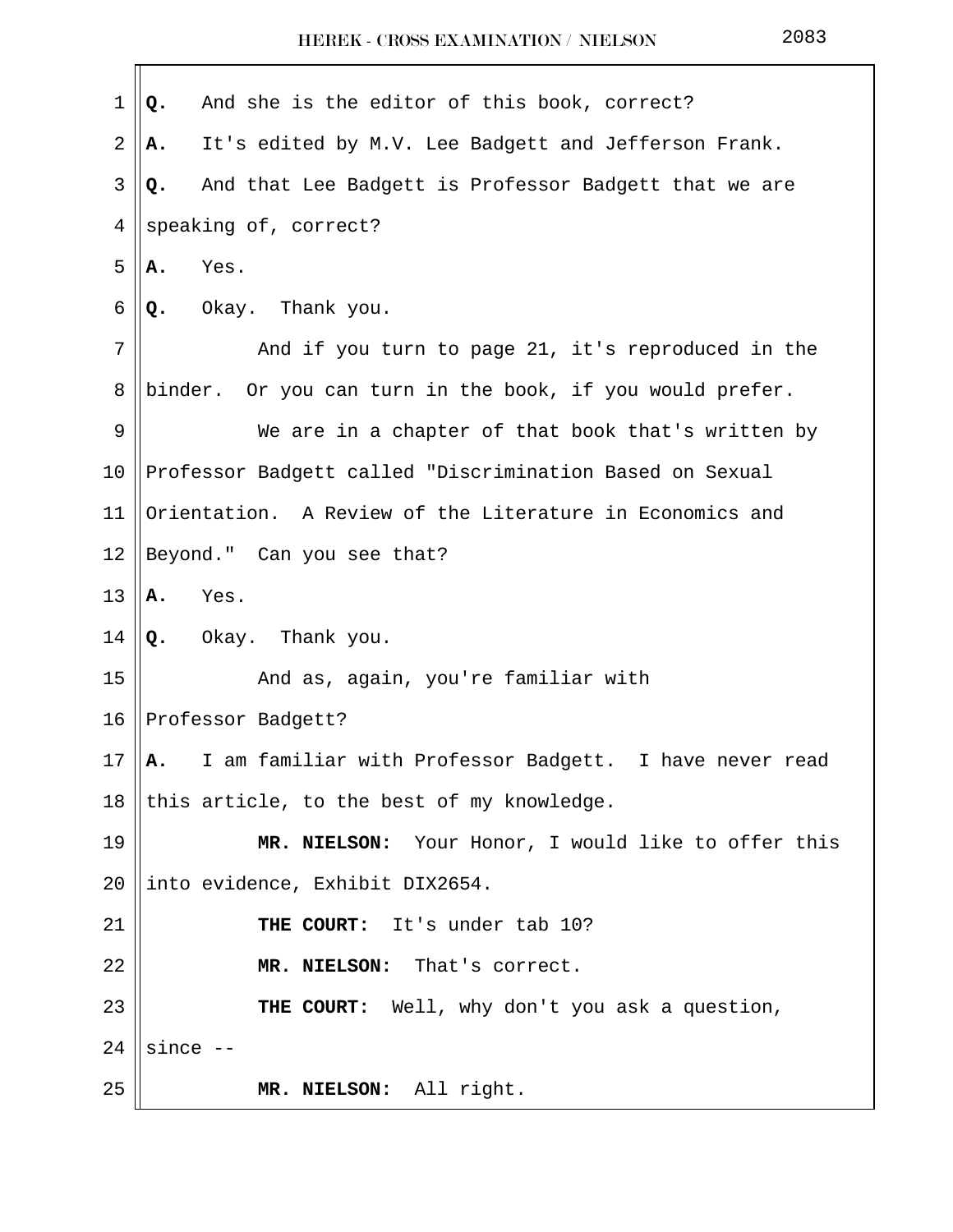| $\mathbf 1$    | THE COURT: -- this hasn't, apparently, been provided            |
|----------------|-----------------------------------------------------------------|
| $\overline{2}$ | to your opposing counsel before now. Why don't we --            |
| 3              | MR. NIELSON: We designated this as an exhibit some              |
| 4              | time ago. And we've -- with books on both sides we've -- we've  |
| 5              | identified the books, I believe.                                |
| 6              | For copyright reasons, we haven't attempted to make             |
| 7              | complete photocopies of the books, and just give them as PDFs.  |
| 8              | And I believe that's true across the board for both sides, Your |
| 9              | Honor.                                                          |
| 10             | THE COURT: Fair enough. Let's try a question --                 |
| 11             | MR. NIELSON:<br>Okay.                                           |
| 12             | <b>THE COURT:</b> -- and see whether we can put this            |
| 13             | particular book or document or excerpt to a question to the     |
| 14             | witness.                                                        |
| 15             | MR. NIELSON: All right. We will do that.                        |
| 16             | BY MR. NIELSON:                                                 |
| 17             | Please look at page 21. Professor Badgett writes, on --<br>Q.   |
| 18             | it's on the first full paragraph:                               |
| 19             | "The first complication is defining what one                    |
| 20             | means by 'sexual orientation' or being gay,                     |
| 21             | lesbian, bisexual, or heterosexual.                             |
| 22             | Sexuality encompasses several potentially                       |
| 23             | distinct dimensions of human behavior,                          |
| 24             | attraction, and personal identity, as decades                   |
| 25             | of research on human sexuality has shown."                      |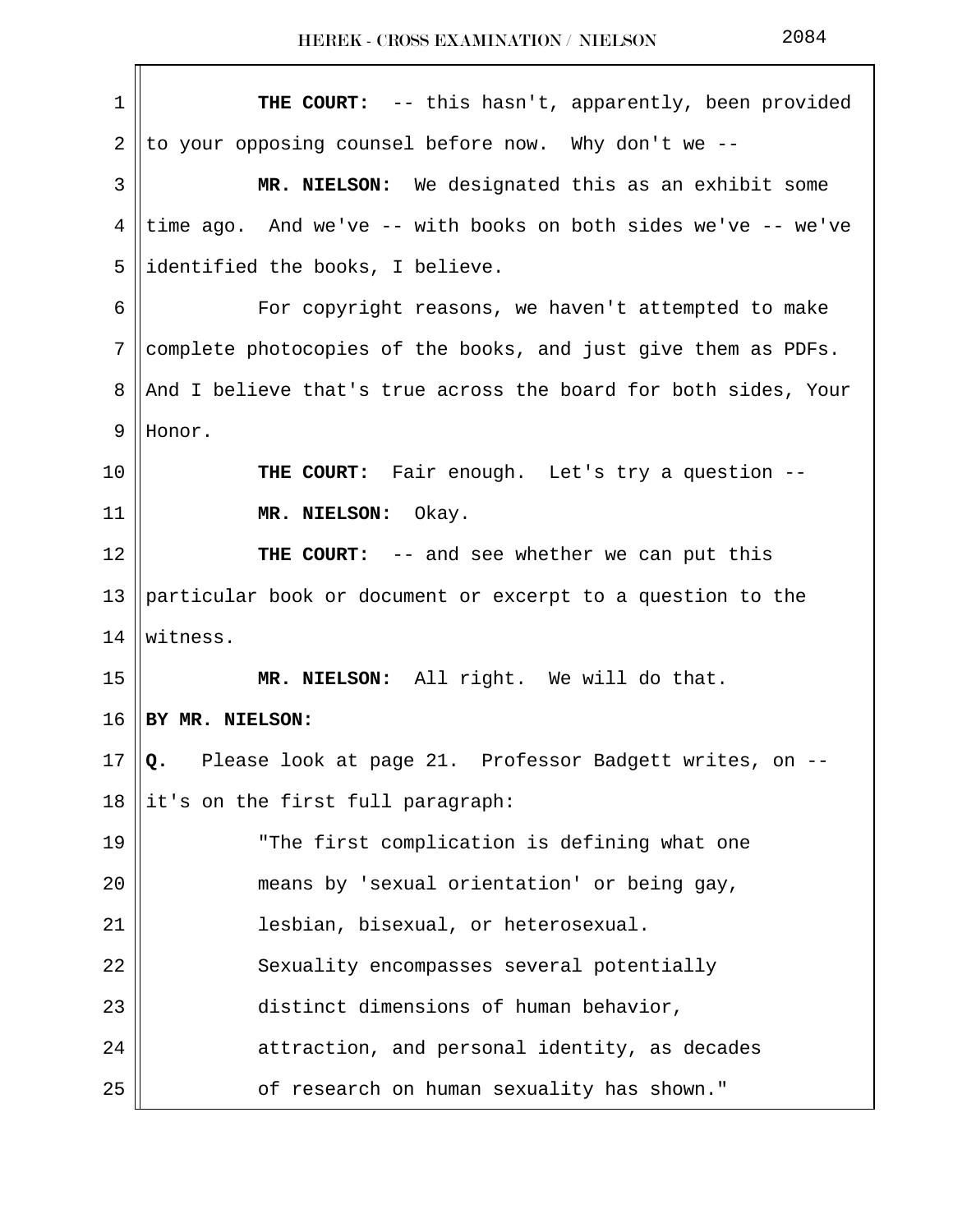| $\mathbf 1$    | Do you agree that sexual orientation encompasses                 |
|----------------|------------------------------------------------------------------|
| $\overline{2}$ | several dimensions of behavior, attraction, and identity?        |
| 3              | Well, as I said earlier, $I$ -- the definition encompasses<br>А. |
| 4              | those three different dimensions.                                |
| 5              | Do you agree with the characterization of -- in the<br>Q.        |
| 6              | sentence, of "several potentially distinct dimensions"?          |
| 7              | A. Well, there's certainly a difference between attraction       |
| 8              | and behavior. So, in that sense, $I - I$ guess so. You can $-$   |
| 9              | these are different sorts of dimensions.                         |
| 10             | Q. All right. Thank you.                                         |
| 11             | And later down on the page, again 21, you'll see in              |
| 12             | the second sentence Professor Badgett writes:                    |
| 13             | "One approach that I have used with data from                    |
| 14             | the General Social Survey (Badgett 1995,                         |
| 15             | 2001) involves identifying" --                                   |
| 16             | Wait a minute. I'm sorry. I don't see that citation.<br>Α.       |
| 17             | Okay. It's in the second sentence.<br>Q.                         |
| 18             | Oh, okay. Okay. I see. You are way down at the bottom.<br>Α.     |
| 19             | Okay.                                                            |
| 20             | Do you see that?<br>Q.                                           |
| 21             | Yes.<br>Α.                                                       |
| 22             | Thank you.<br>Q.                                                 |
| 23             | "One approach that I have used with data from                    |
| 24             | the General Social Survey (Badgett 1995,                         |
| 25             | 2001) involves identifying LGBT people based                     |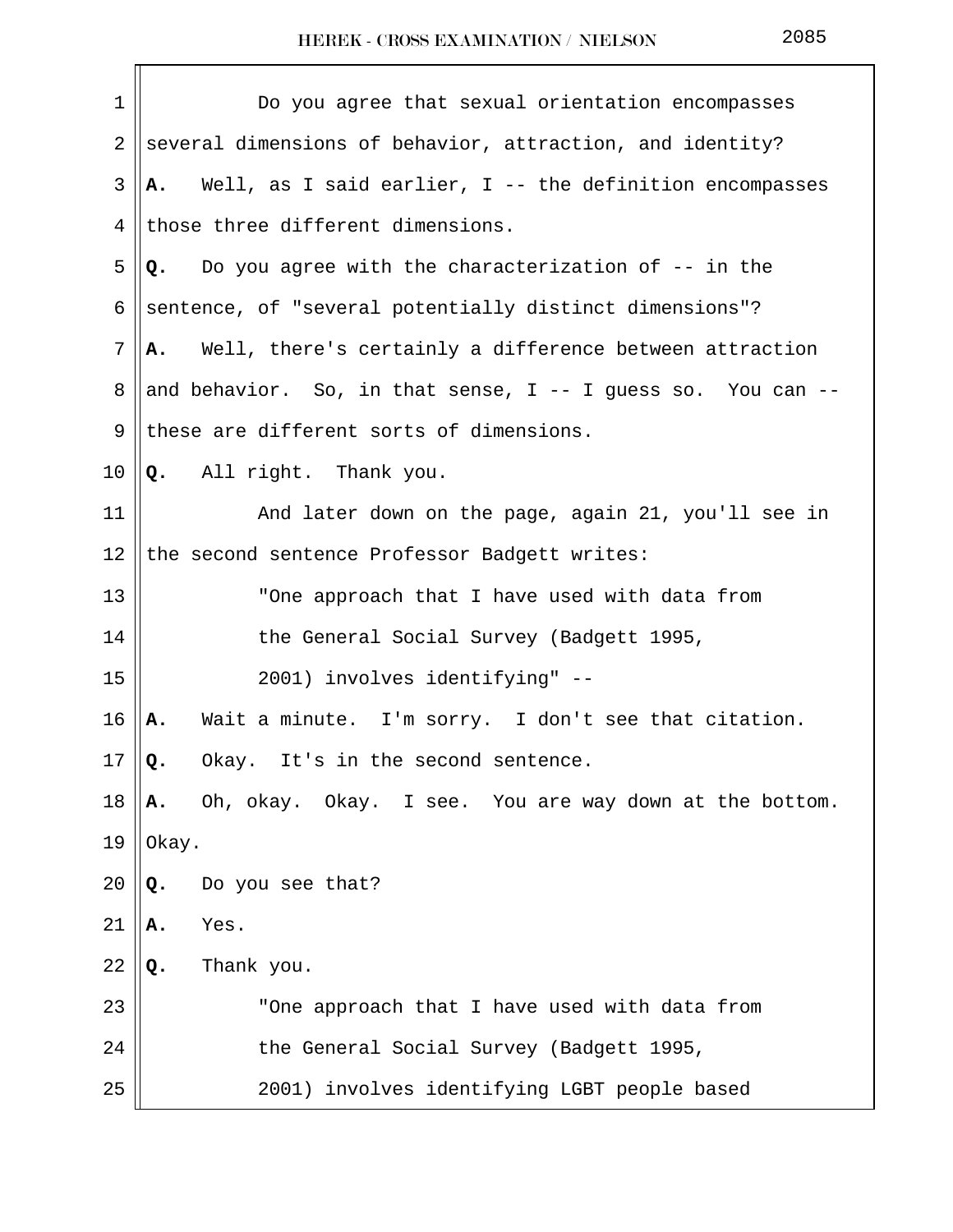| 1  | on the relative lifetime frequency of                                   |
|----|-------------------------------------------------------------------------|
| 2  | same-sex sexual behavior. In other words, I                             |
| 3  | classify a person as LGBT if he or she has                              |
| 4  | had at least same-sex partners as                                       |
| 5  | different-sex partners since the age of 18."                            |
| 6  | Do you believe that's a reasonable way to classify                      |
| 7  | individuals as LGB?                                                     |
| 8  | Well, Professor Badgett, if I understand this in the<br>Α.              |
| 9  | context in which it's done, in her studies she was dealing with         |
| 10 | the question of how to draw some conclusions from national              |
| 11 | survey data that didn't actually ask people if they were gay,           |
| 12 | or lesbian, or bisexual, or heterosexual.                               |
| 13 | A bit earlier on the page she refers to the Laumann                     |
| 14 | study of the National Health and Social Life Survey, in which           |
| 15 | they found that although about 90 percent of the people in the          |
| 16 | sample were consistently heterosexual in their behavior and             |
| 17 | $\parallel$ attractions and identity, and a core group of probably 1 to |
| 18 | 2 percent of the sample were consistently lesbian, gay, or              |
| 19 | bisexual in their attractions, behavior, and identity, there            |
| 20 | were some individuals who were not consistent in those -- in            |
| 21 | those different ways.                                                   |
| 22 | And so I believe that what Professor Badgett is doing                   |
| 23 | here -- and, of course, I've never seen this before, so this is         |
| 24 | the first I've seen it. But I would assume what she's trying            |
| 25 | to do is explain that, in the absence of better measures which          |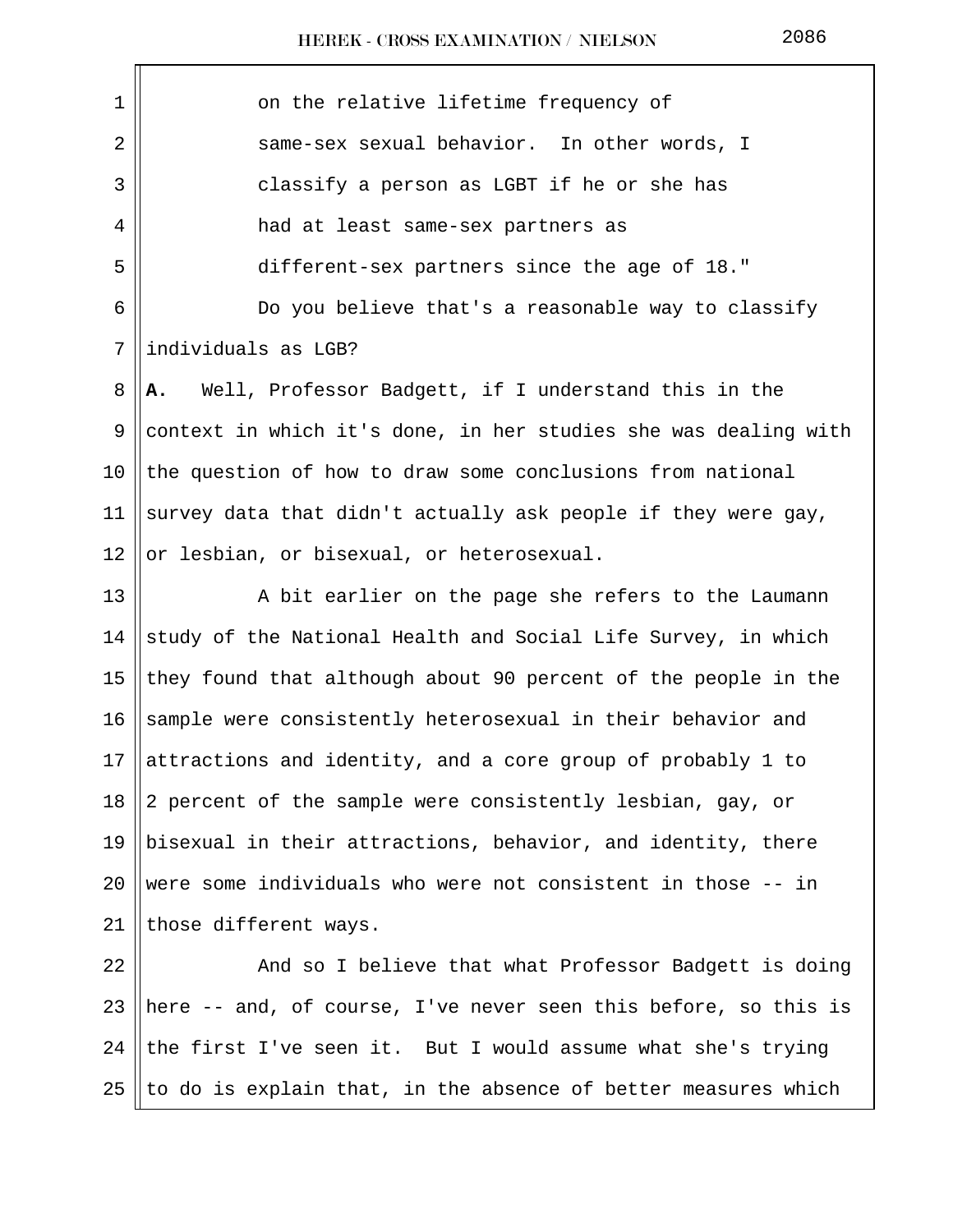| 1  | weren't available through this General Social Survey, better    |
|----|-----------------------------------------------------------------|
| 2  | measures of sexual orientation, she chose to look at behavior   |
| 3  | as a proxy variable for sexual orientation. And I would assume  |
| 4  | that she's explaining the rationale for doing that.             |
| 5  | And do you agree with her rationale?<br>Q.                      |
| 6  | I read it.<br>Α.                                                |
| 7  | All right. Do you agree that, depending on the data<br>Q.       |
| 8  | available, classifying a person as LGB if he or she has had at  |
| 9  | least as many same-sex partners as different-sex partners since |
| 10 | the age of 18 might be a reasonable approach?                   |
| 11 | Well, you know, what we have to do as social scientists<br>Α.   |
| 12 | is, we frequently end up having to make a variety of            |
| 13 | assumptions in operationalizing our variables.                  |
| 14 | (Reporter interrupts.)                                          |
| 15 | I'm sorry. We frequently make a variety of                      |
| 16 | assumptions when we operationalize our variables.               |
| 17 | And one of the rules that we live by is, we explain             |
| 18 | the assumptions that we've made, and we explain what we've      |
| 19 | done, so that other social scientists can evaluate that.        |
| 20 | And, so, Professor Badgett, in looking at the survey            |
| 21 | data from the General Social Survey, ended up having to count   |
| 22 | as lesbian, gay, or bisexual, individuals who reported having   |
| 23 | at least as much sexual contact with someone of the same sex as |
| 24 | with someone of the other sex.                                  |
| 25 | Now, I would say that some researchers would suggest            |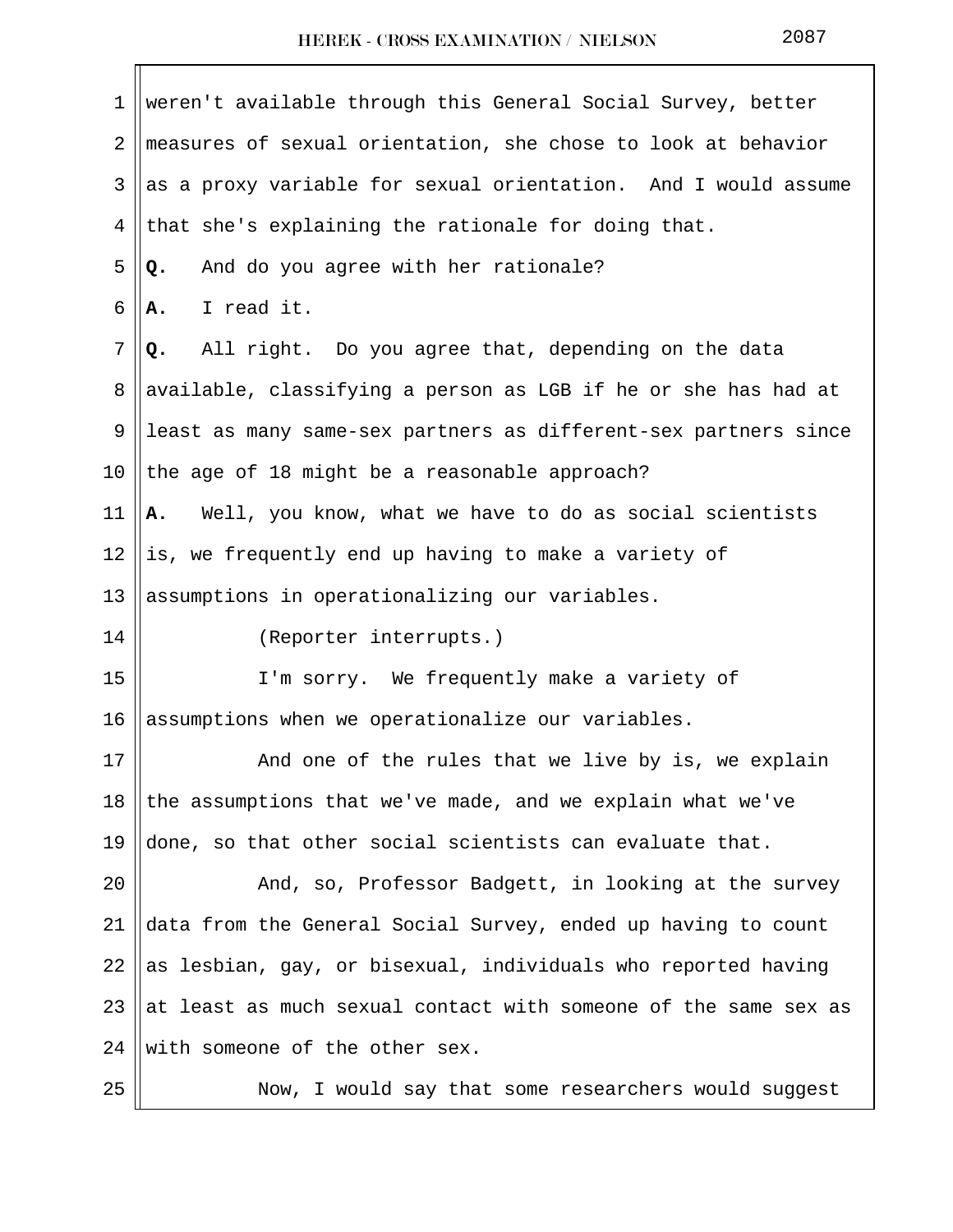| 1              | that that might not be an ideal approach to operationalizing    |
|----------------|-----------------------------------------------------------------|
| $\overline{2}$ | lesbian, gay, or bisexual individuals. It's what she did in     |
| 3              | this study. And I believe that in other studies there have      |
| 4              | been other approaches to operationalizing them.                 |
| 5              | So what's important is that she's spelling out what             |
| 6              | she did and what assumptions she made, and so when we evaluate  |
| 7              | her data we will know that and we will evaluate it with that    |
| 8              | information in mind.                                            |
| 9              | Thank you.<br>Q.                                                |
| 10             | And you said you know Professor Badgett. Are you                |
| 11             | aware of her reputation as a scholar in her field?              |
| 12             | Yes. I would say that Professor Badgett, to my knowledge,<br>А. |
| 13             | is well regarded in her field. In the area of studies related   |
| 14             | to sexual orientation, she is certainly well regarded.          |
| 15             | As a non-economist, I can't speak to how she is                 |
| 16             | regarded among economists.                                      |
| 17             | Q. All right. Thank you.                                        |
| 18             | MR. NIELSON: I believe that's ample foundation.<br>T            |
| 19             | can move this into evidence.                                    |
| 20             | <b>THE COURT:</b> What are you moving into evidence?            |
| 21             | MR. NIELSON: I'm moving in the book.                            |
| 22             | The whole book?<br>THE COURT:                                   |
| 23             | MR. DETTMER: Your Honor, we would like an                       |
| 24             | opportunity to look at the book, so maybe we can have a chance  |
| 25             | to look at that.                                                |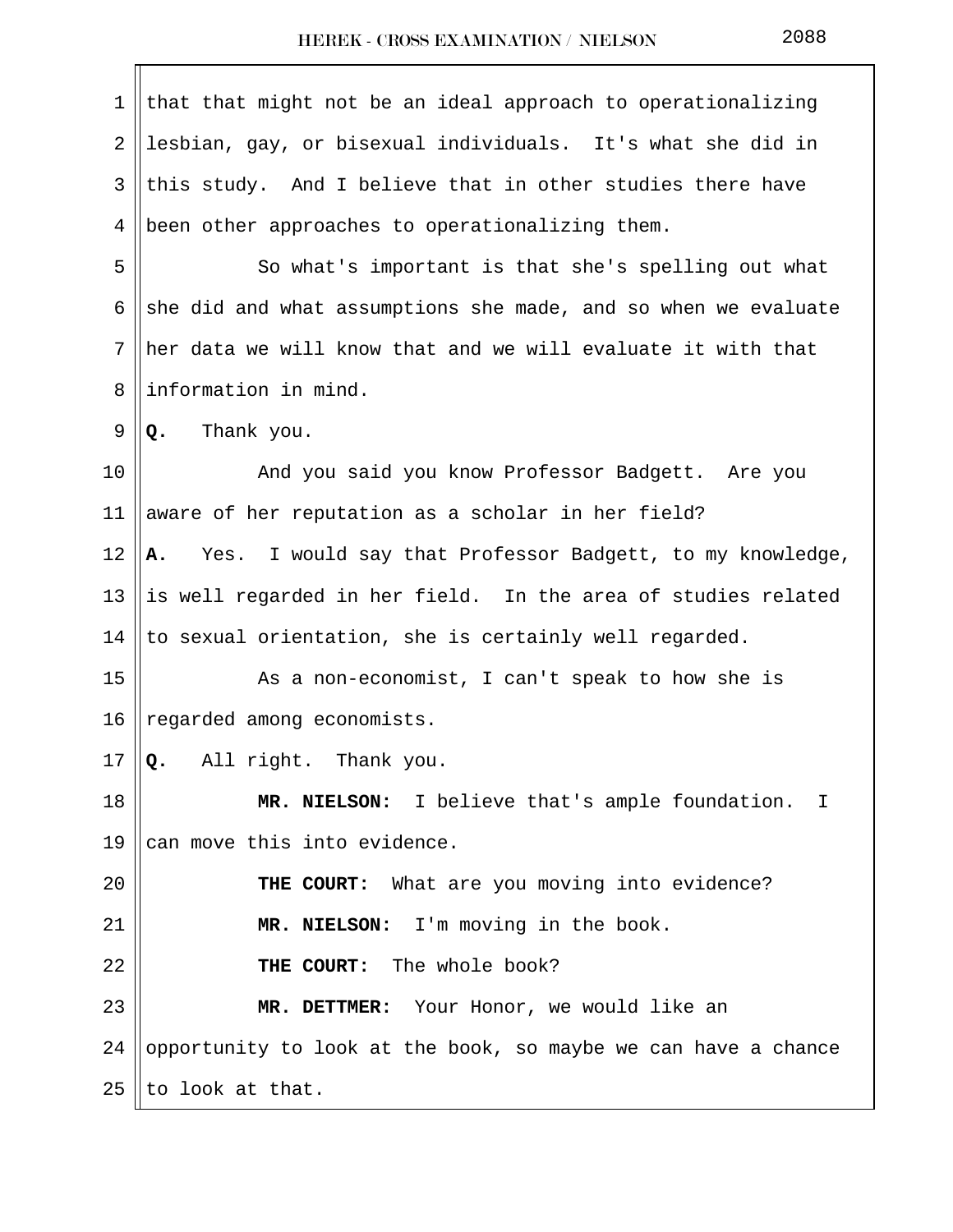| $\mathbf 1$    | THE COURT: Reserving that objection, but I will                 |
|----------------|-----------------------------------------------------------------|
| $\overline{2}$ | admit the portion that witness was examined about.              |
| 3              | MR. NIELSON: Yes, your Honor, if for some reason                |
| 4              | opposing counsel has an objection to the book as a whole, I     |
| 5              | would at least like to admit the chapter in the book that these |
| 6              | pages are drawn from.                                           |
| $\overline{7}$ | MR. DETTMER: Your Honor, the chapter that we have               |
| 8              | been discussing was, obviously, the only one that Professor     |
| 9              | Herek has made any statements about. So I don't know that       |
| 10             | there is anything else he can add to the rest of the book.      |
| 11             | THE COURT: I certainly will admit the excerpts --               |
| 12             | excerpt singular, that is contained in tab 10.                  |
| 13             | With respect to the whole chapter or the entire book,           |
| 14             | let's reserve on that and see whether there is an objection;    |
| 15             | and if there i, is I will rule on that.                         |
| 16             | MR. NIELSON: All right. And, in fact, I would like              |
| 17             | to modify my request to limit it to the chapter. I believe      |
| 18             | opposing counsel made a reasonable point.                       |
| 19             | MR. DETTMER: That's fine, your Honor.                           |
| 20             | THE COURT: So there is no objection to admitting the            |
| 21             | chapter; is that it, Mr. Dettmer?                               |
| 22             | MR. DETTMER: I'm sorry. I didn't realize, we don't              |
| 23             | even have the whole chapter here.                               |
| 24             | MR. NIELSON: I believe that opposing counsel is                 |
| 25             | requesting the opportunity to inspect the chapter and the       |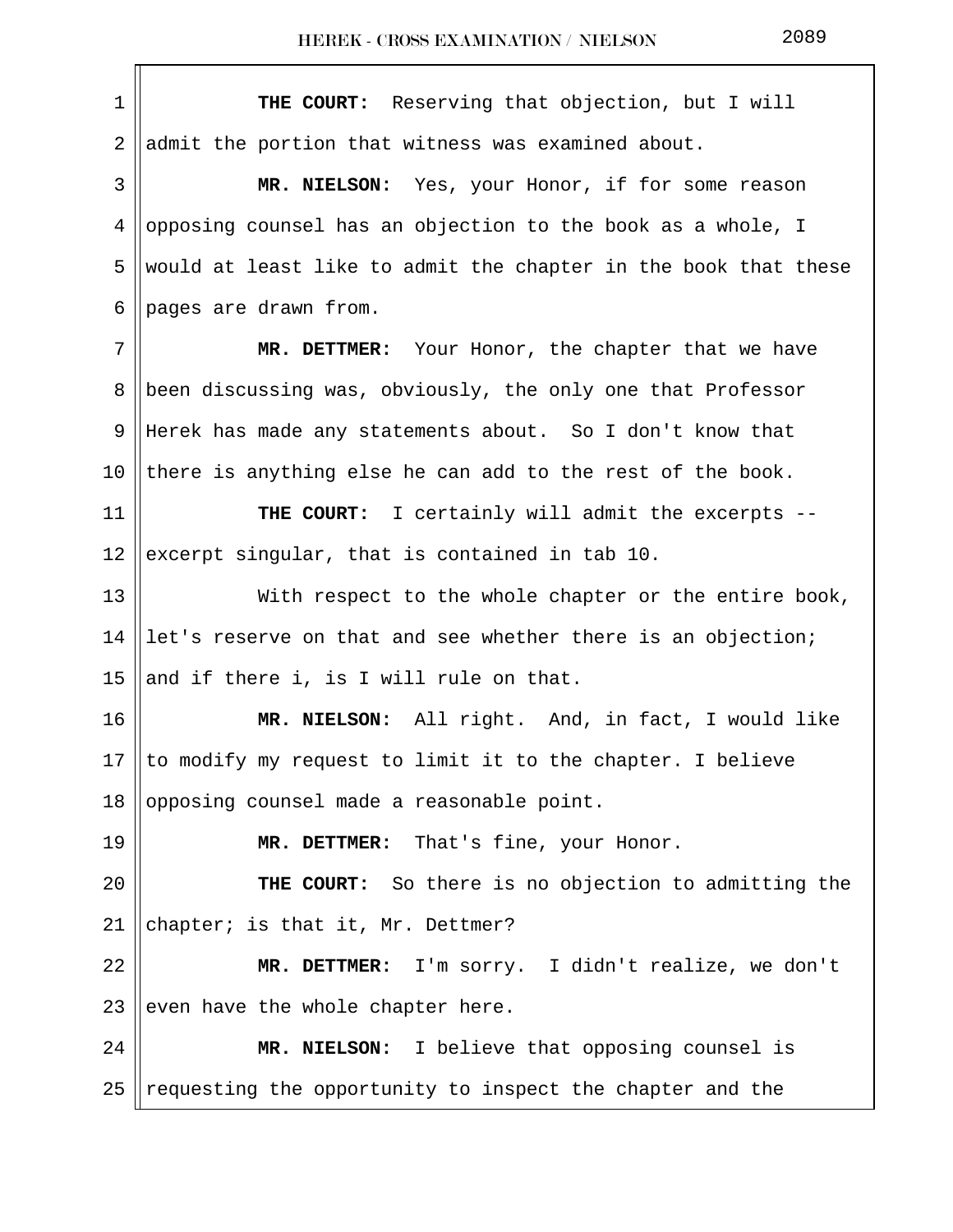$1$  actual physical copy of the book first. 2 || THE COURT: That's what I first understood, but it  $3$  seemed to change. 4 **MR. DETTMER:** I'm sorry, your Honor. I was under the  $5$  impression that we had the whole chapter here, and I understand 6 || now we have only an excerpt of the chapter, as opposed to  $-$ -7 **THE COURT:** There's only two pages. 8 || I will admit the two pages, pages 021 and he -- 9 **MR. NIELSON:** Your Honor -- 10 **THE COURT:** Well, I guess it's 23, 21 -- I see how 11 this is. It's pages 20 to 23. That will be admitted. We will 12 || reserve on the entire chapter and give counsel an opportunity 13 || to review it, and then we'll deal with the matter. 14 (Defendants' Exhibit 2654, Pages 20-23, received in 15 || evidence) 16 **MR. NIELSON:** Thank you, your Honor. 17 **BY MR. NIELSON:**  18 **Q.** And, again, I would like to -- Professor Herek, could you 19 turn to tab nine in the witness binder? 20 (Witness complied.) 21 **Q.** And, again, you will find selected pages from a book we 22  $\parallel$  have designated as DIX-950. 23 And, again, I have a physical copy of the book here 24 || that I can provide, if you would like to inspect that. 25 Are you familiar with this book, Professor Herek?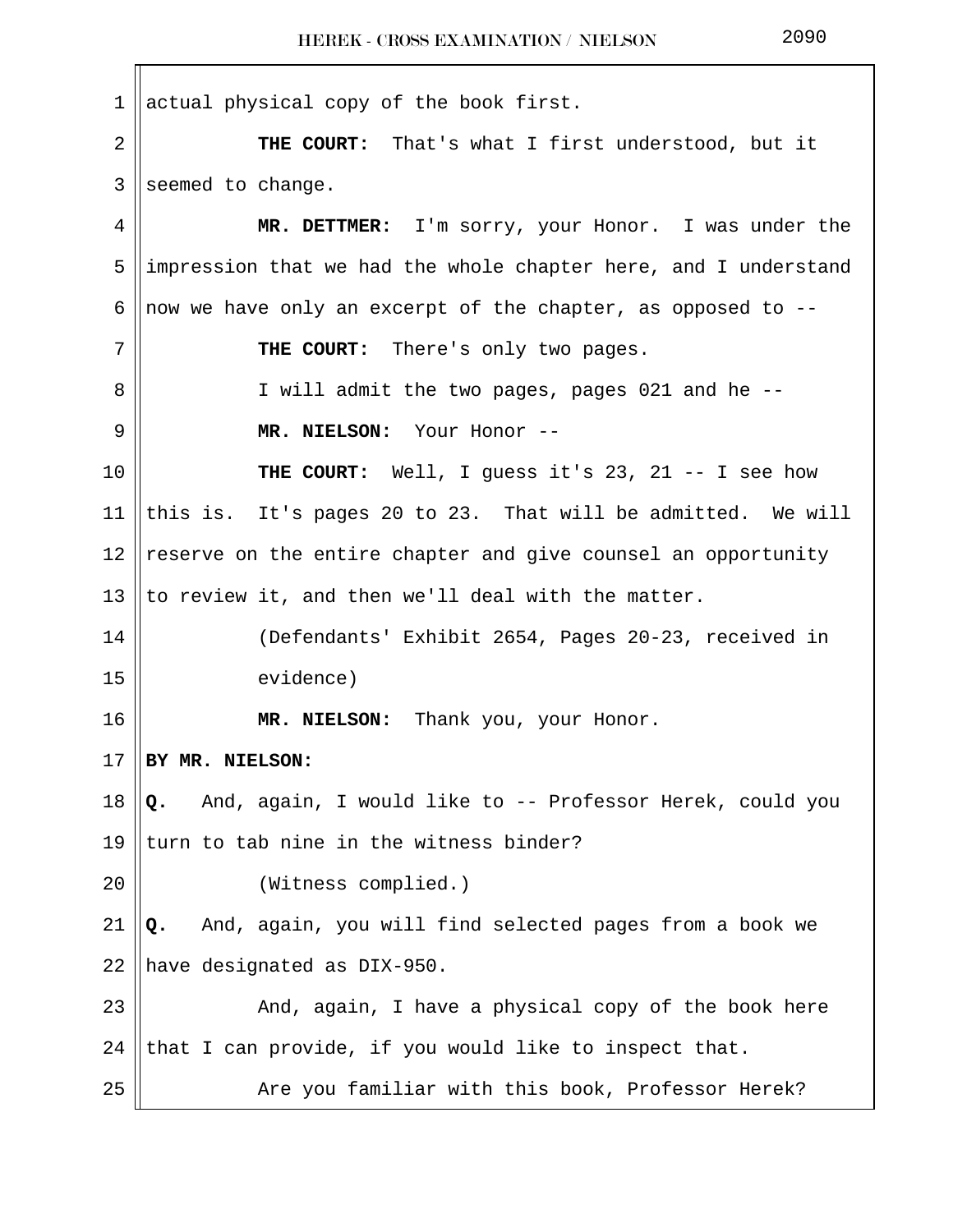| 1  | А.                                      | I'm somewhat familiar with this book. I have read          |
|----|-----------------------------------------|------------------------------------------------------------|
| 2  |                                         | portions of it, I believe.                                 |
| 3  | Q.                                      | And, in fact, if we look at -- again, this is by Professor |
| 4  |                                         | Badgett, correct?                                          |
| 5  | А.                                      | I believe so, yes. In my binder it doesn't actually have   |
| 6  |                                         | a full                                                     |
| 7  | Q.                                      | The very first page, the cover of the book is reproduced.  |
| 8  | А.                                      | It's black.                                                |
| 9  | Q.                                      | Is that right? I apologize.                                |
| 10 | Α.                                      | I can see the title in white and that's all.               |
| 11 |                                         | MR. NIELSON: Your Honor, may I approach the witness?       |
| 12 |                                         | THE COURT: You may.                                        |
| 13 |                                         | (Whereupon, document was tendered                          |
| 14 |                                         | to the witness.)                                           |
| 15 | А.                                      | I see. Only the subtitle was visible on this. Yes.         |
| 16 |                                         | BY MR. NIELSON:                                            |
| 17 | Q.                                      | Could you read the title and the subtitle?                 |
| 18 | Α.                                      | It's called Money, Myths and Change, The Economic Lives of |
| 19 | Lesbians and Gay Men, M.V. Lee Badgett. |                                                            |
| 20 | Q.                                      | All right. Thank you.                                      |
| 21 |                                         | And if you could turn to the first page of the             |
| 22 |                                         | acknowledgments, it's reproduced in the binder.            |
| 23 | Α.                                      | Uh-huh.                                                    |
| 24 | Q.                                      | And in the middle it says:                                 |
| 25 |                                         | "Over the years I have also been lucky to                  |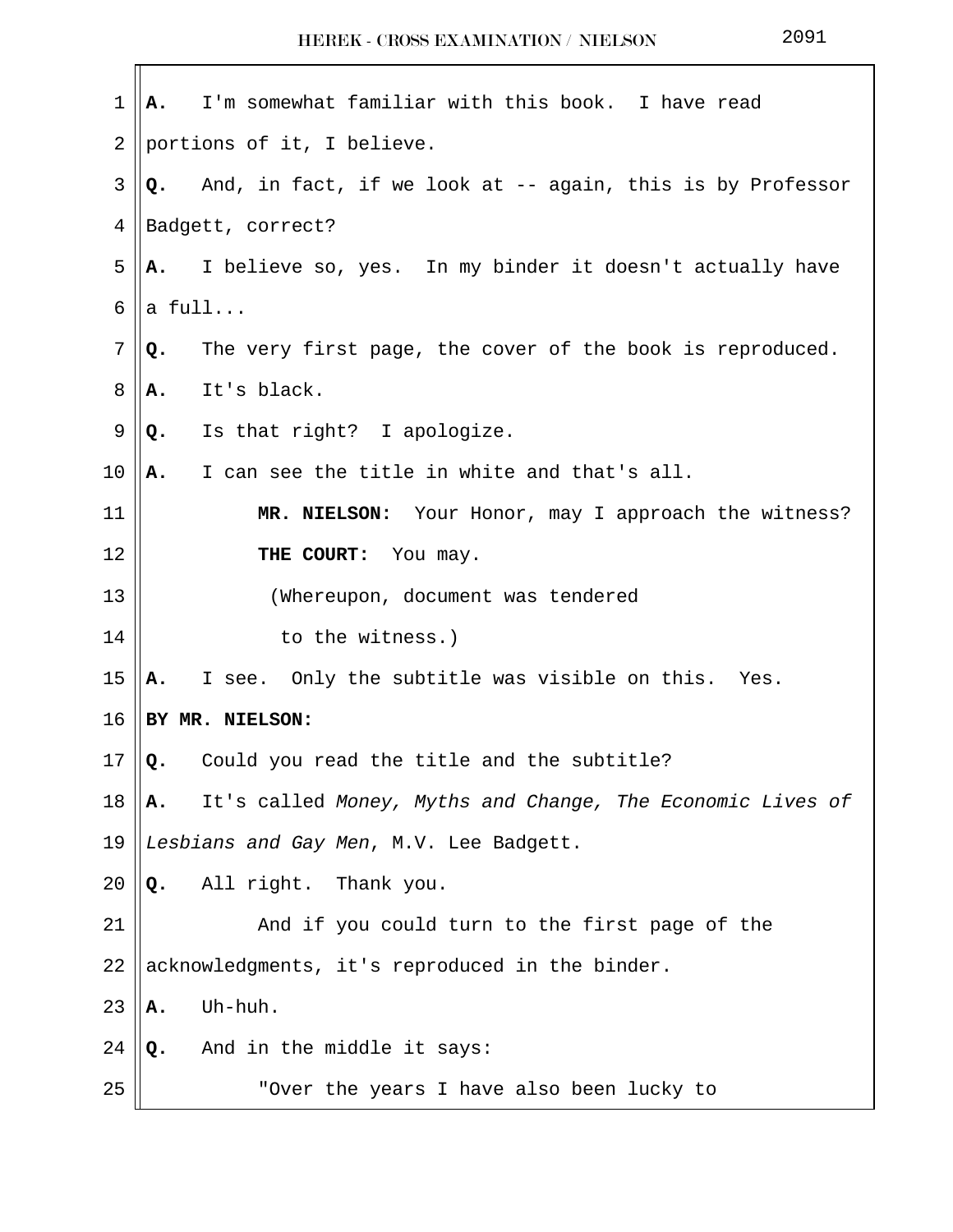| $\mathbf 1$ | have received suggestions, ideas and much                      |
|-------------|----------------------------------------------------------------|
| 2           | support from"                                                  |
| 3           | It lists a number of names, including "Greg Herek."            |
| 4           | Do you believe she is referring to you, Professor Herek?       |
| 5           | I believe so.<br>Α.                                            |
| 6           | Thank you.<br>Q.                                               |
| 7           | Okay. Please look at page four in the book. And,               |
| 8           | again, that's reproduced in the binder.                        |
| 9           | (Witness complied.)                                            |
| 10          | And in the second full paragraph you will see that it<br>Q.    |
| 11          | says, quote:                                                   |
| 12          | "Defining the book's boundary around the                       |
| 13          | sexual orientation of gay men and lesbians                     |
| 14          | does not address exactly what gay or lesbian                   |
| 15          | means, however. Does it mean someone who                       |
| 16          | engages in same-sex sexual behavior? Someone                   |
| 17          | who fantasizes about such acts? Someone who                    |
| 18          | will identify himself or herself as gay or                     |
| 19          | lesbian?"                                                      |
| 20          | Do you believe those are all reasonable ways to                |
| 21          | define gay or lesbian?                                         |
| 22          | Well, I believe that earlier I said that we define it in<br>Α. |
| 23          | terms of attractions, behaviors and identities. And I would    |
| 24          | say that that's the -- those are the three dimensions that     |
| 25          | she's describing in these questions.                           |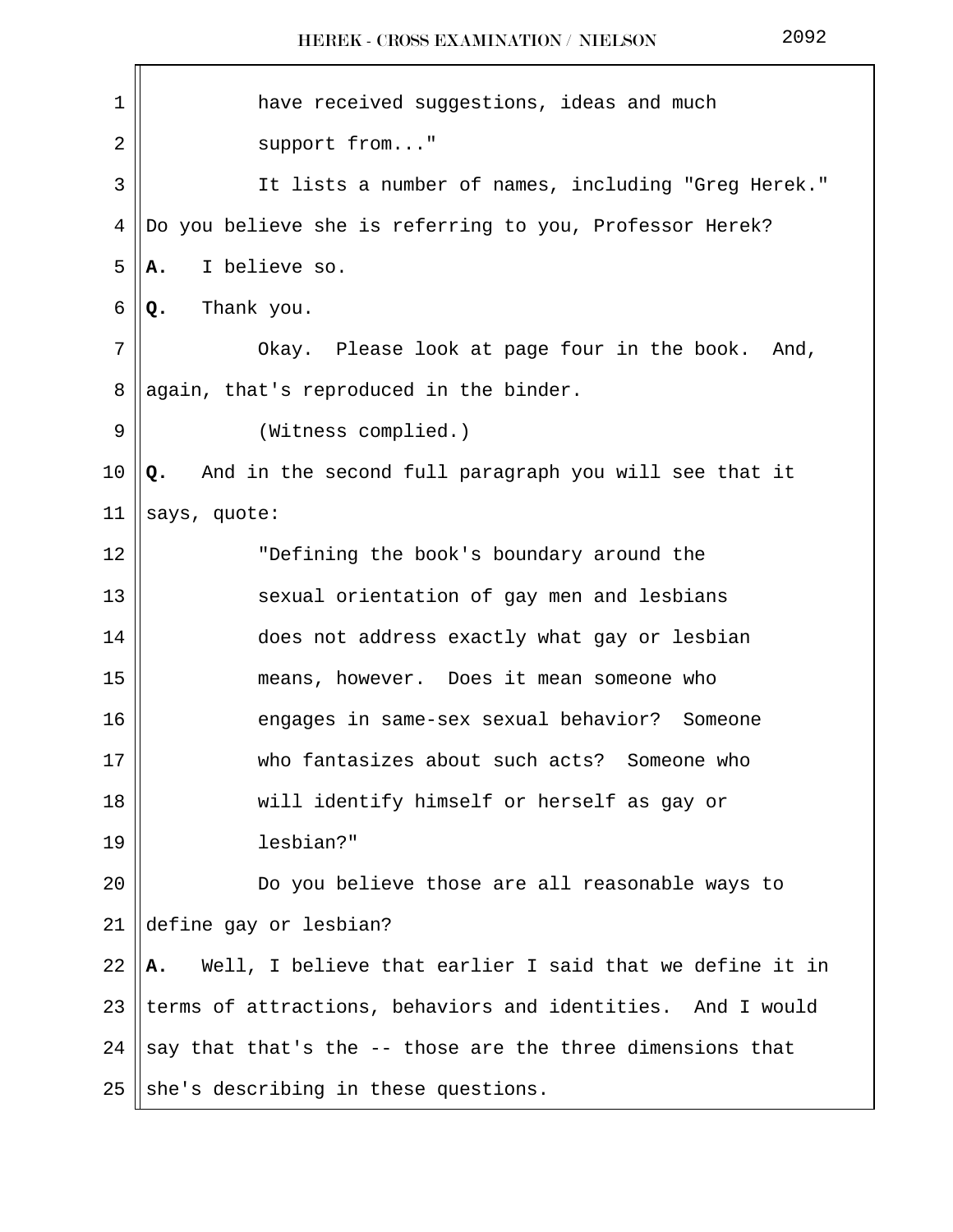| All right. Thank you.<br>Q.                                      |
|------------------------------------------------------------------|
| And, please, turn to page seven. That's, again, also             |
| reproduced in the binder.                                        |
| (Witness complied.)                                              |
| And in the second full paragraph on that page, the first<br>Q.   |
| paragraph being the one that starts at the top and this being    |
| the next one, she says:                                          |
| "All of these historical analyses suggest                        |
| that what it means to be gay or lesbian in                       |
| the United States in the 20th century has                        |
| been shaped by a broad social context that                       |
| includes economic development."                                  |
| Do you believe that what it means to be gay or                   |
| lesbian in the United States today has been shaped by a broad    |
| social context that includes economic development?               |
| I would say that everyone in the United States, that their<br>Α. |
| understanding of themselves has been shaped by a broad social    |
| context that includes economic development.                      |
| Thank you.<br>Q.                                                 |
| And please turn to page 29. Again, that's as                     |
| reproduced.                                                      |
| (Witness complied.)                                              |
| And the sentence that starts at the very bottom of that<br>Q.    |
| page and carries over on to the next page says:                  |
| "As mentioned in chapter one, the sexual                         |
|                                                                  |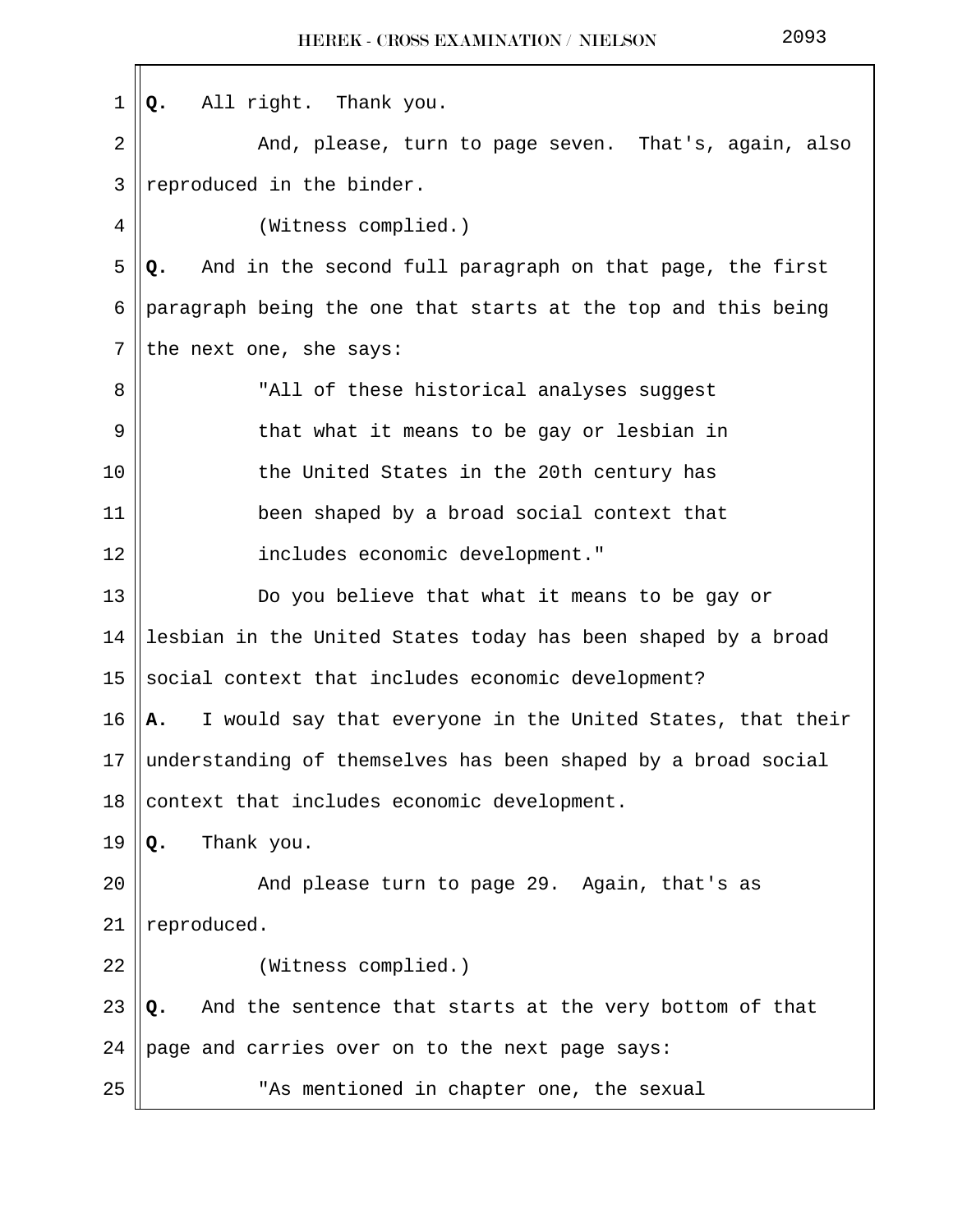| $\mathbf 1$ | orientation definition issue has provoked a                    |
|-------------|----------------------------------------------------------------|
| 2           | heated theoretical debate about how to think                   |
| 3           | about the meaning of sexual orientation and                    |
| 4           | who we think of as being gay."                                 |
| 5           | Do you agree with that statement?                              |
| 6           | THE COURT: I'm sorry. Where on page 29?                        |
| 7           | MR. NIELSON: It's the very bottom. The sentence                |
| 8           | that starts about halfway on the last line and carries over on |
| 9           | to the next page, your Honor.                                  |
| 10          | THE COURT:<br>Ahh.                                             |
| 11          | Well, I'm honestly not sure exactly what she means by<br>А.    |
| 12          | "heated theoretical debate."                                   |
| 13          | I know that there's certainly been a great deal of             |
| 14          | discussion and writing about different aspects of sexual       |
| 15          | orientation and concerns about defining it. For example,       |
| 16          | solely in behavioral terms or in other terms.                  |
| 17          | I'm afraid that without having the context of having           |
| 18          | read this book and having read it recently, I -- it's possibly |
| 19          | even that I have read some of this in the past, but I honestly |
| 20          | don't recall, but it's difficult to comment on that sentence   |
| 21          | and know exactly what she meant by it.                         |
| 22          | BY MR. NIELSON:                                                |
| 23          | Thank you.<br>Q.                                               |
| 24          | MR. NIELSON: And if I may make a brief aside, your             |
| 25          | Honor.                                                         |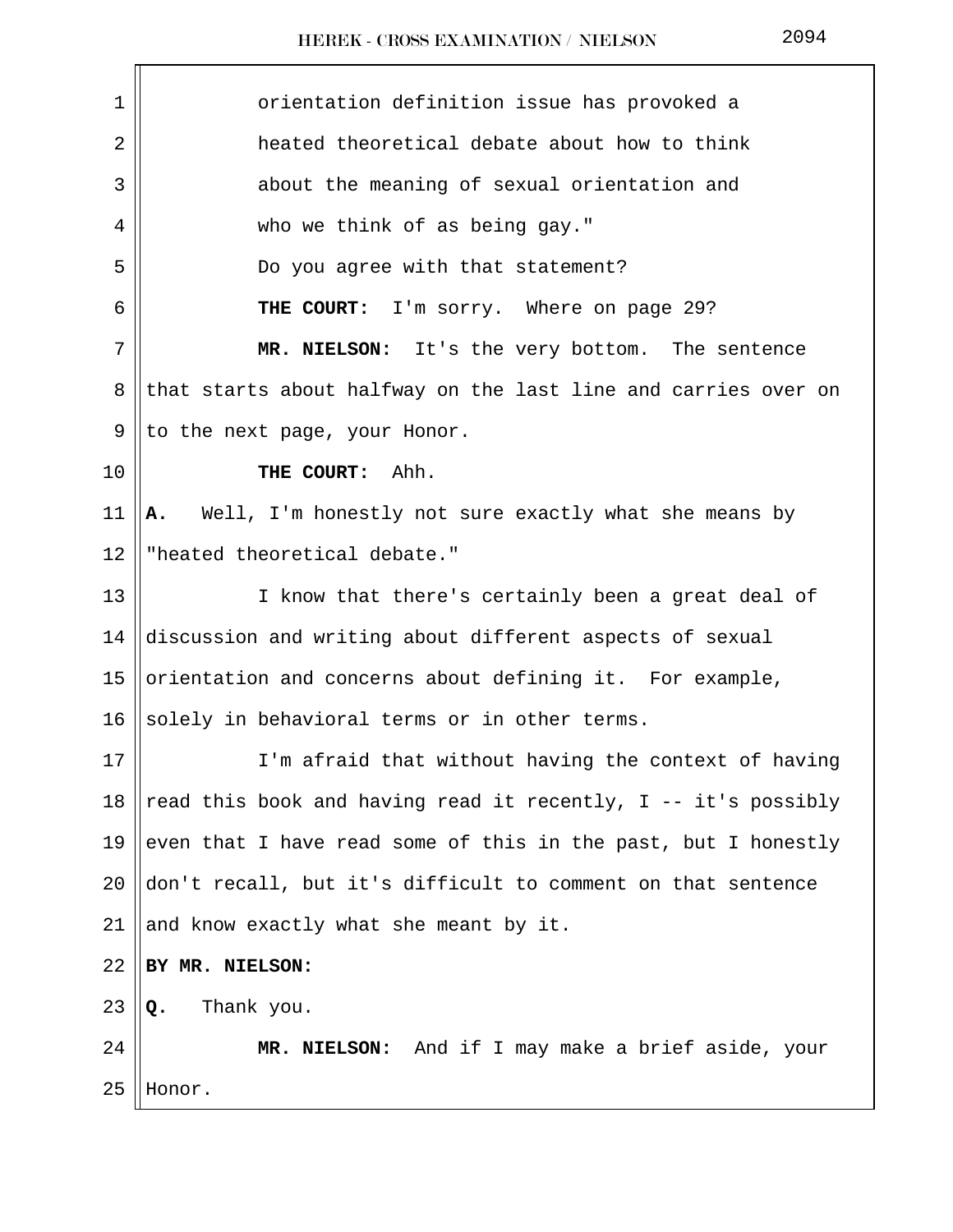$\mathbf{r}$ 

| $\mathbf 1$    | I've just received confirmation from my co-counsel               |
|----------------|------------------------------------------------------------------|
| 2              | that we, in fact, gave the plaintiffs the whole sexual           |
| 3              | orientation book, the one we were just talking about a moment    |
| 4              | ago, and we have an email confirming receipt of that.            |
| 5              | So they have been given that book, and I believe                 |
| 6              | that's the case of this book as well.                            |
| 7              | BY MR. NIELSON:                                                  |
| 8              | Now, back to where we were. And I apologize for that<br>Q.       |
| $\overline{9}$ | interjection, Professor Herek.                                   |
| 10             | So do you believe Professor Badgett is mistaken when             |
| 11             | she says, "The sexual orientation definition issue has provoked  |
| 12             | a heated theoretical debate"?                                    |
| 13             | What I said was that I don't think I can comment on<br>No.<br>Α. |
| 14             | that without having read the context in which she discusses it.  |
| 15             | You believe, depending on context, that might be a<br>Q.         |
| 16             | reasonable thing to say?                                         |
| 17             | I have to read it.<br>Α.                                         |
| 18             | So it might be unreasonable?<br>Q.                               |
| 19             | I really just can't comment on it without having read -- I<br>А. |
| 20             | just honestly don't know exactly what she is referring to.       |
| 21             | I think that Professor Badgett is a very reasonable              |
| 22             | She is a good scholar. But as far as commenting on<br>person.    |
| 23             | that particular observation, I just can't do it without having   |
| 24             | the context for it and knowing exactly what she was saying.      |
| 25             | Well, leaving aside the context and Professor Badgett,<br>Q.     |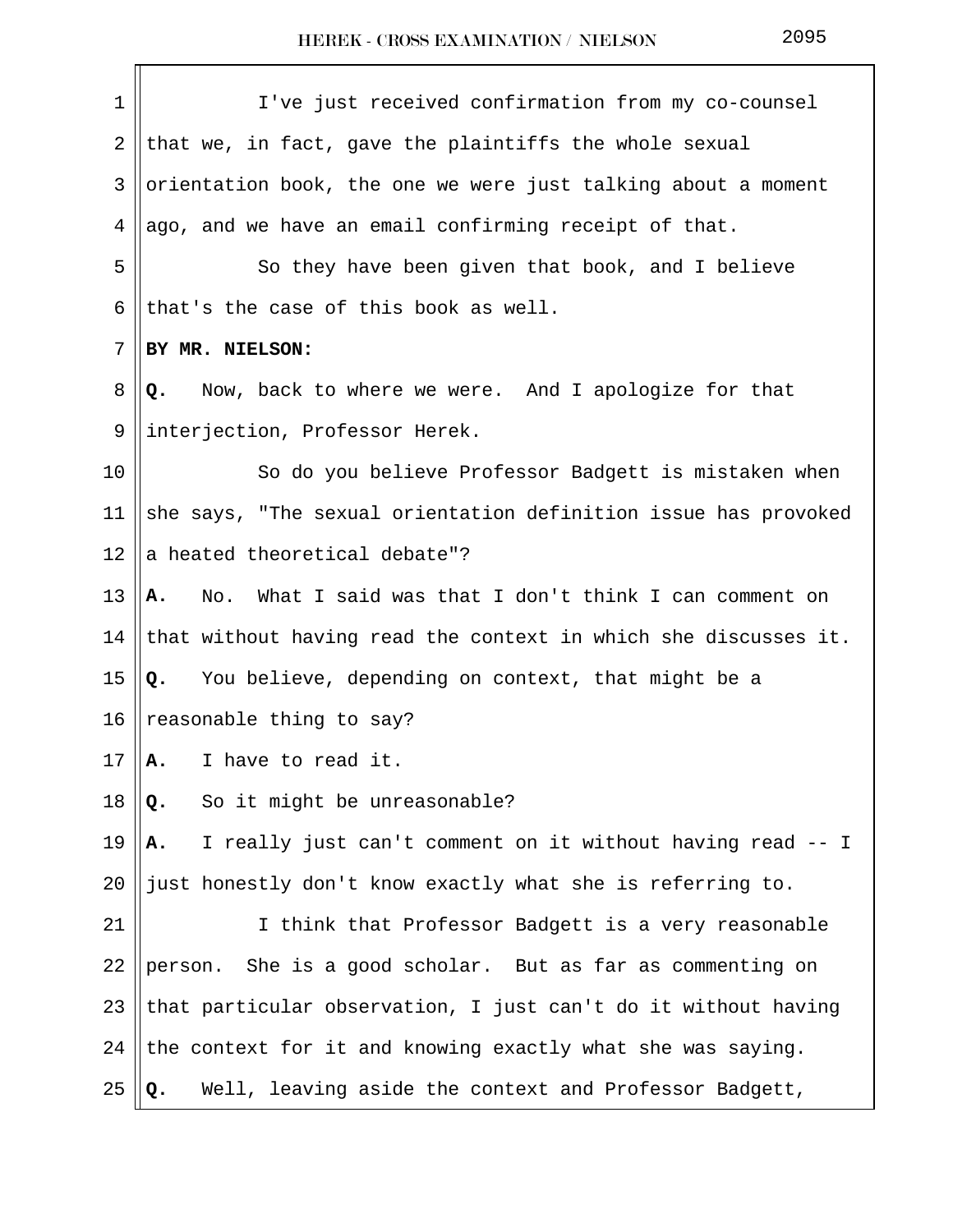| 1  | just take the statement, "the sexual orientation definition    |
|----|----------------------------------------------------------------|
| 2  | issue has provoked a heated theoretical debate." Do you        |
| 3  | believe that's an unreasonable statement?                      |
| 4  | Well, there are many heated theoretical debates in the<br>Α.   |
| 5  | social sciences and some of them revolve around sexuality.     |
| 6  | Which particular heated theoretical debate she is              |
| 7  | refusing to, I'm not certain. And whether I would also         |
| 8  | characterize it as "heated," might be -- might be a difference |
| 9  | of opinion.                                                    |
| 10 | But as I said, I don't know the context of what she            |
| 11 | is talking about. If you could explain to me exactly what      |
| 12 | debate she's referring to and what it's -- you know, who are   |
| 13 | the writers on each side and what it is that they are saying,  |
| 14 | then, perhaps, I could comment on that.                        |
| 15 | All right. Thank you.<br>Q.                                    |
| 16 | Now, please look at the next paragraph, and this is            |
| 17 | on page 30.                                                    |
| 18 | And she talks about, in the second sentence she says:          |
| 19 | "The simplest way to categorize people would                   |
| 20 | be to label as gay or lesbian those who have                   |
| 21 | ever had a same-sex partner. Since bisexual                    |
| 22 | people will also fall into that category                       |
| 23 | using the behavioral measure, this analysis                    |
| 24 | compares heterosexual people with gay,                         |
| 25 | lesbian or bisexual people.                                    |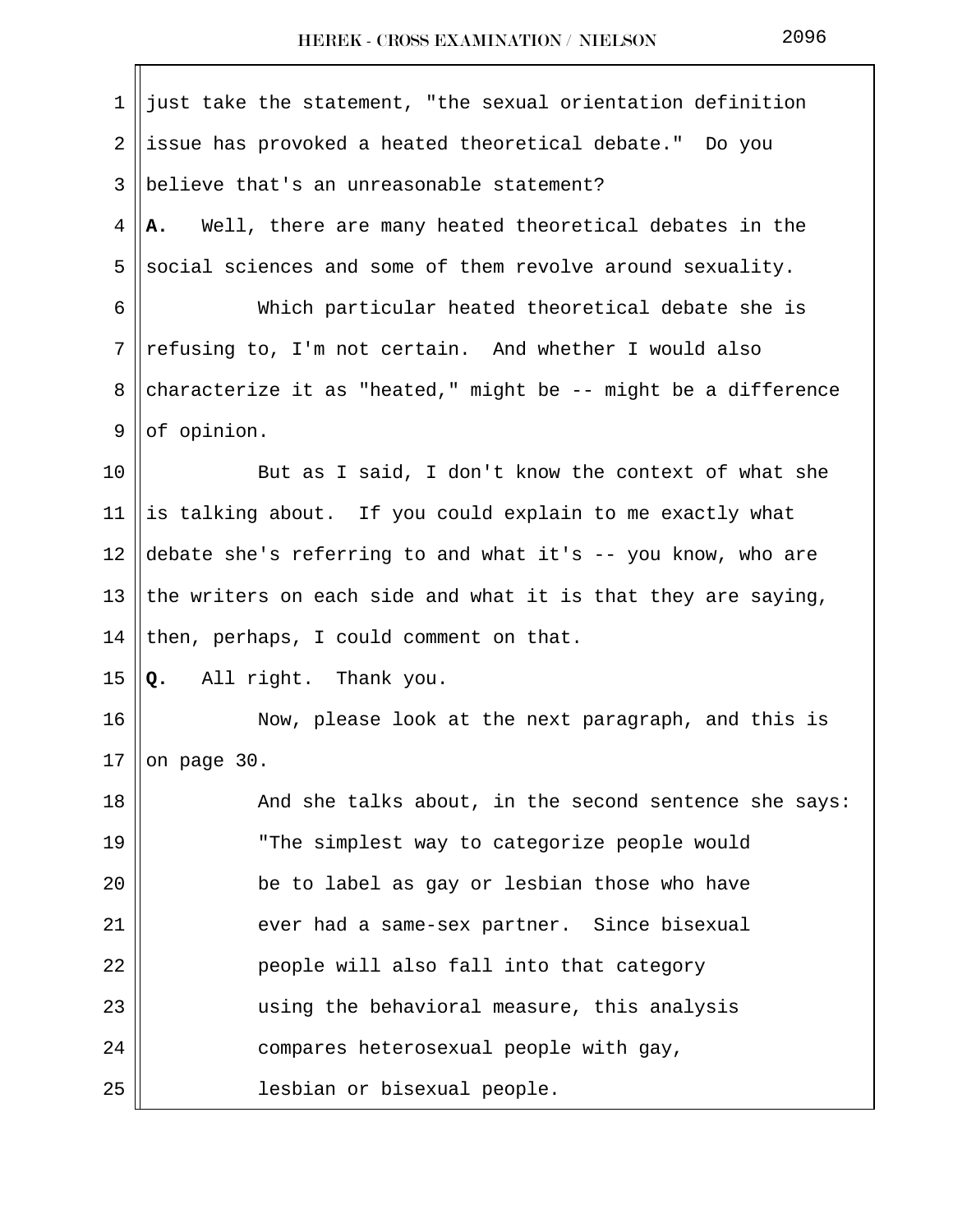| $\mathbf 1$ | "Unfortunately, the data allow no way to know                        |
|-------------|----------------------------------------------------------------------|
| 2           | whether having a same-sex partner was recent                         |
| 3           | or frequent, obviously, a disadvantage in                            |
| 4           | identifying a characteristic thought to have                         |
| 5           | some social and economic influence over a                            |
| 6           | lifetime and career."                                                |
| 7           | Do you believe that that is a reasonable way to                      |
| 8           | assess sexual orientation, to look at those who have ever had a      |
| 9           | same-sex partner?                                                    |
| 10          | I believe that what she's doing here is, again, talking<br><b>A.</b> |
| 11          | about some specific research studies in which she analyzed           |
| 12          | data, perhaps from the general social surveys as we were             |
| 13          | discussing in reference to the earlier passage, but I don't          |
| 14          | know the context of this. But I believe that what she's doing        |
| 15          | is talking about the strengths and weaknesses of that approach.      |
| 16          | So as I was saying earlier, this is what researchers                 |
| 17          | They explain the strengths and weaknesses of taking<br>do.           |
| 18          | various approaches to operationalizing a variable.                   |
| 19          | Thank you.<br>Q.                                                     |
| 20          | And depending on context, could that be a reasonable                 |
| 21          | approach?                                                            |
| 22          | For purposes of the study she was conducting, it could,<br>А.        |
| 23          | yes.                                                                 |
| 24          | All right. Thank you.<br>Q.                                          |
| 25          | And then she writes, continuing on:                                  |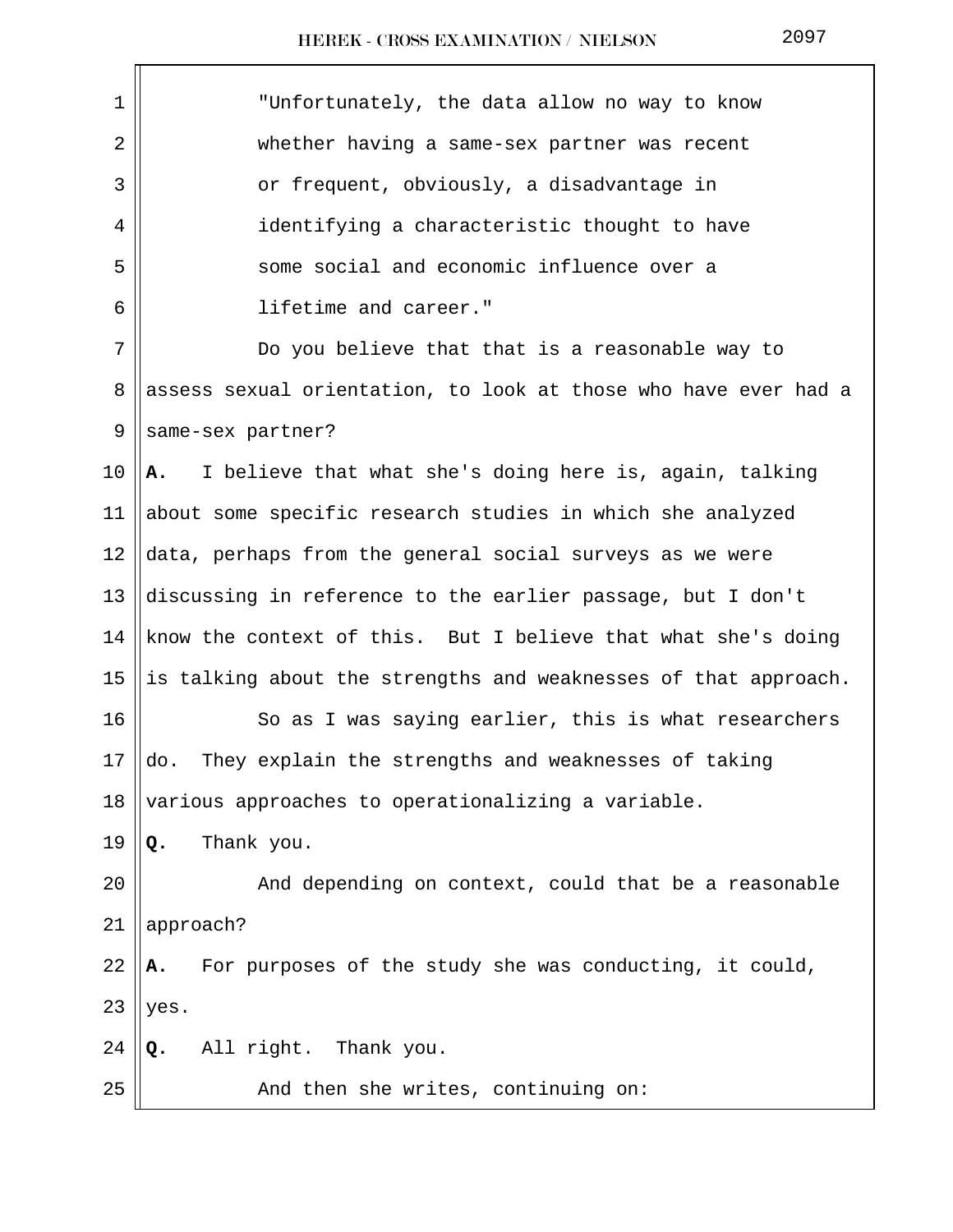|                | "But a second categorization that might               |
|----------------|-------------------------------------------------------|
| 2              | capture the usualness of same-sex partners is         |
| 3              | to compare the number of same-sex partners to         |
| $\overline{4}$ | the number of opposite-sex partners. If               |
| 5              | someone has had at least as many same-sex as          |
| 6              | opposite-sex partners, it seems unlikely that         |
| 7              | he or she would have a strictly heterosexual          |
| 8              | orientation."                                         |
| 9              | Do you agree that if someone has had at least as many |
|                |                                                       |

10 Same-sex as opposite-sex partners, it is unlikely that he or 11  $\parallel$  she would have a strictly heterosexual orientation? 12 **A.** Well, I believe that, for example -- and, again, keeping 13  $\parallel$  in mind, this is Professor Badgett talking about a way to 14 analyze these survey data and just trying to come up with a 15 || proxy definition for what might constitute a lesbian, gay or 16 bisexual individual.

17 || I think it would probably depend upon the number of 18 Sexual partners they have had in each group. If a person 19 || reports having had one same-sex partner and one other-sex 20  $\beta$  partner throughout the course of their life, then it might be 21 difficult to make a clear distinction, especially if you don't 22 Know which is their current partner and if one of those 23 || partners may have been in the far distant past. So it could be 24 difficult.

 $\mathbb T$ 

 $25$   $\parallel$  But I think with the sort of data that Professor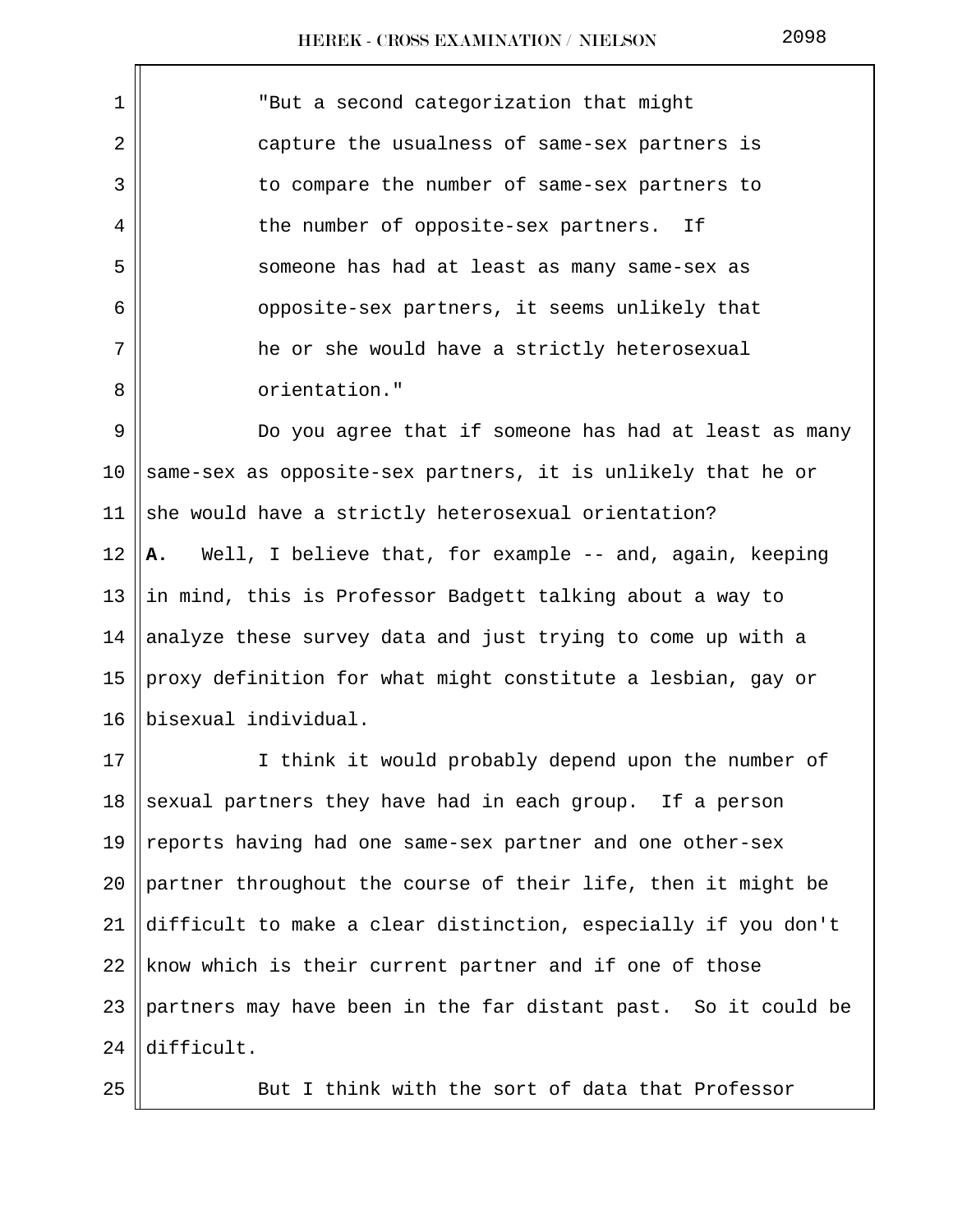$\mathbf{I}$ 

| $\mathbf{1}$ | Badgett is probably dealing with here -- and, again, I don't    |
|--------------|-----------------------------------------------------------------|
| 2            | know the exact context in which she is making these statements. |
| 3            | But in terms of the sorts of data sets that she is dealing      |
| 4            | with, that at least is a defensible strategy for trying to      |
| 5            | identify lesbians, gay men and bisexuals in the data set with   |
| 6            | the understanding that there probably will be some error there. |
| 7            | Q. All right. And leaving aside the data set and the            |
| 8            | context, do you agree that if someone has had at least as many  |
| 9            | same-sex as opposite-sex partners, it is unlikely that he or    |
| 10           | she would have a strictly heterosexual orientation?             |
| 11           | A. Well, first of all, I don't think you can leave aside the    |
| 12           | data -- you know, the context here because she is talking       |
| 13           | methodology, I believe, in this passage. So that's what that's  |
| 14           | all about.                                                      |

15 In terms of just knowing about an individual, I think 16 that if you are speaking of actually being able to talk to the 17  $\parallel$  individual and ascertain information about them in a detailed 18 Way, you would want to know more than simply the number of 19 Sexual partners they've had; number of male sexual partners,  $20$  ||number of female sexual partners.

21 || But that would be in a more ideal circumstance, which  $22$  ||is most likely not the situation Professor Badgett was facing 23 ||in trying to analyze the data from this large national survey.  $24$   $\vert \mathbf{Q}$ . All right. Thank you.

25 || Let's continue on because she does explain how these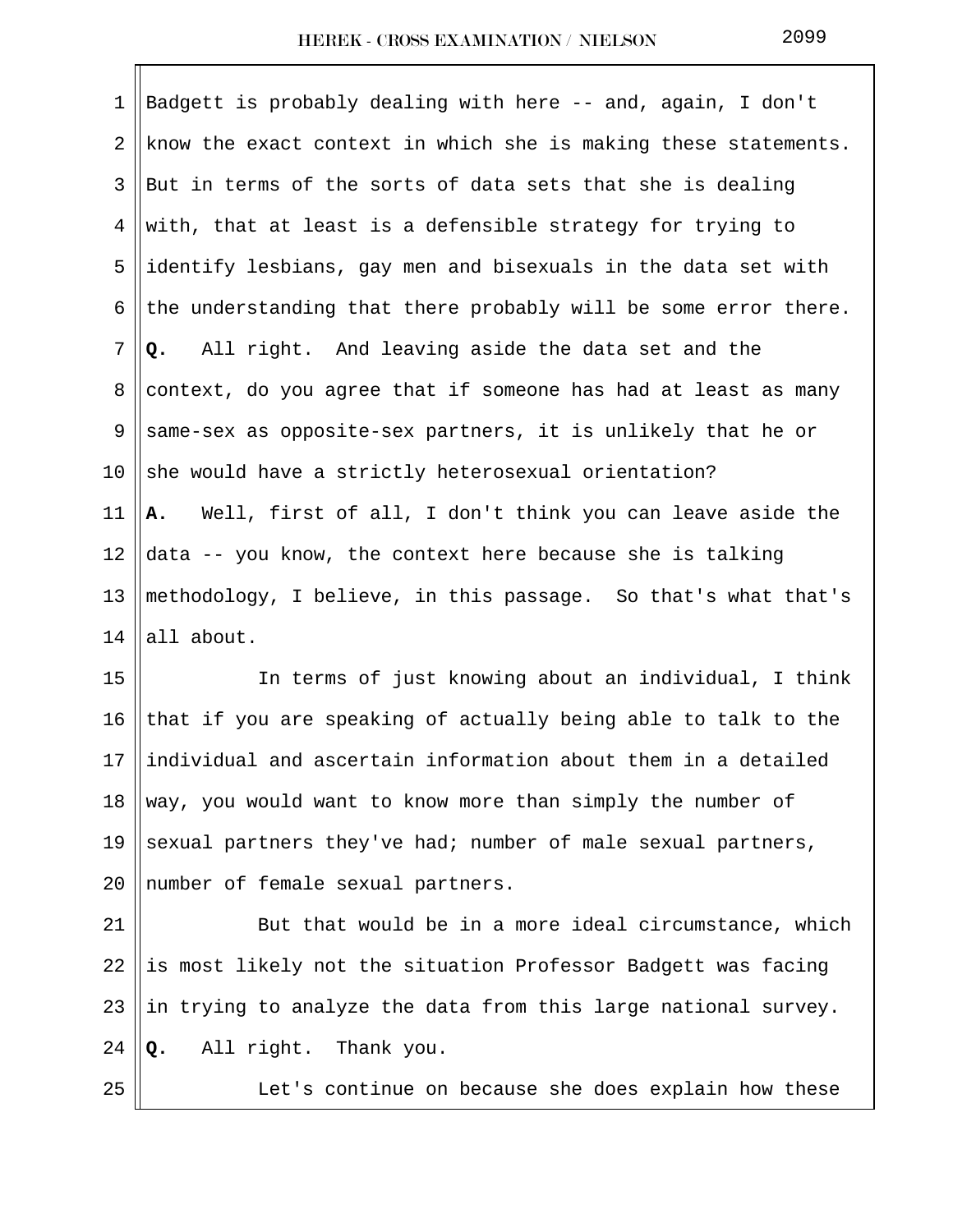| $\mathbf 1$    | definitions work with the survey data. And she writes:          |
|----------------|-----------------------------------------------------------------|
| $\overline{a}$ | "The more complete set of options in the                        |
| 3              | NHSLS allows a comparison of the two                            |
| 4              | definitions to measures of self-identified                      |
| 5              | sexual orientation for the 1992 survey                          |
| 6              | respondents.                                                    |
| 7              | "Of the people who have had one or more                         |
| 8              | same-sex partners 46.3 percent, 50                              |
| 9              | individuals, classified themselves as                           |
| 10             | heterosexual, suggesting a poor match between                   |
| 11             | the simple classification by behavior and                       |
| 12             | self-identity.                                                  |
| 13             | "Of the people in the NHSLS with at leat as                     |
| 14             | many same-sex as opposite-sex partners,                         |
| 15             | however, only 15.7 percent considered                           |
| 16             | themselves heterosexual, while 56.9 percent                     |
| 17             | considered themselves homosexual,                               |
| 18             | 11.8 percent called themselves bisexual, and                    |
| 19             | 13.7 percent considered themselves something                    |
| 20             | else."                                                          |
| 21             | Have you seen those statistics before?                          |
| 22             | Well, I'm familiar with the National Health and Social<br>Α.    |
| 23             | Life Survey. This is a particular way of breaking out the       |
| 24             | data, and I'm generally familiar with the way the data came out |
| 25             | in this study.                                                  |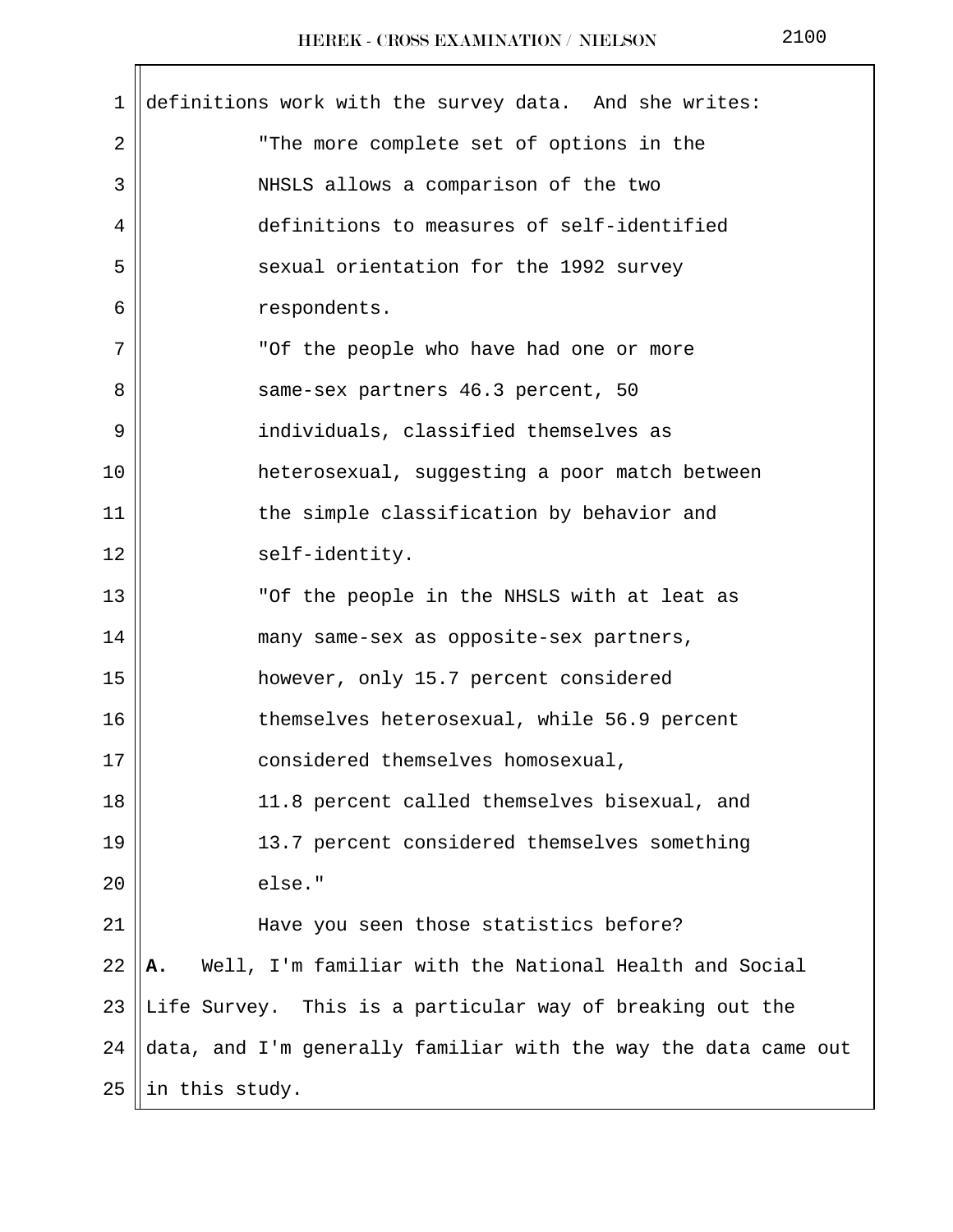| $\mathbf 1$    | This particular way of breaking it out, I think, is            |
|----------------|----------------------------------------------------------------|
| $\overline{2}$ | something Professor Badgett did, but I am generally familiar   |
| 3              | with these data, with this study.                              |
| 4              | Thank you.<br>Q.                                               |
| 5              | And does her break-out of that data in any way alter           |
| 6              | your opinion regarding the definition of sexual orientation?   |
| 7              | Does it alter my opinion about the general definition of<br>Α. |
| 8              | sexual orientation as referring to attraction, behavior or     |
| 9              | identity?                                                      |
| 10             | Correct.<br>Q.                                                 |
| 11             | Umm, her discussion of these data doesn't affect my<br>Α.      |
| 12             | impression. As I said before, in these data approximately      |
| 13             | 90 percent of the respondents in the survey were consistently  |
| 14             | heterosexual in their behavior, identity and attraction.       |
| 15             | Another core group were consistently lesbian, gay or bisexual. |
| 16             | And what Professor Badgett seems to be talking about           |
| 17             | here are some of the people who weren't in those two groups    |
| 18             | where you see the consistency, but, in fact, perhaps had       |
| 19             | engaged in some instance of same-sex sexual behavior without   |
| 20             | identifying themselves as lesbian, gay or bisexual.            |
| 21             | All right. Thank you.<br>Q.                                    |
| 22             | Now, please turn to page 47, and I want you to look            |
| 23             | at the first full sentence at the top of the page. It's in the |
| 24             | carry-over paragraph from the previous page.                   |
| 25             | It says:<br>Q.                                                 |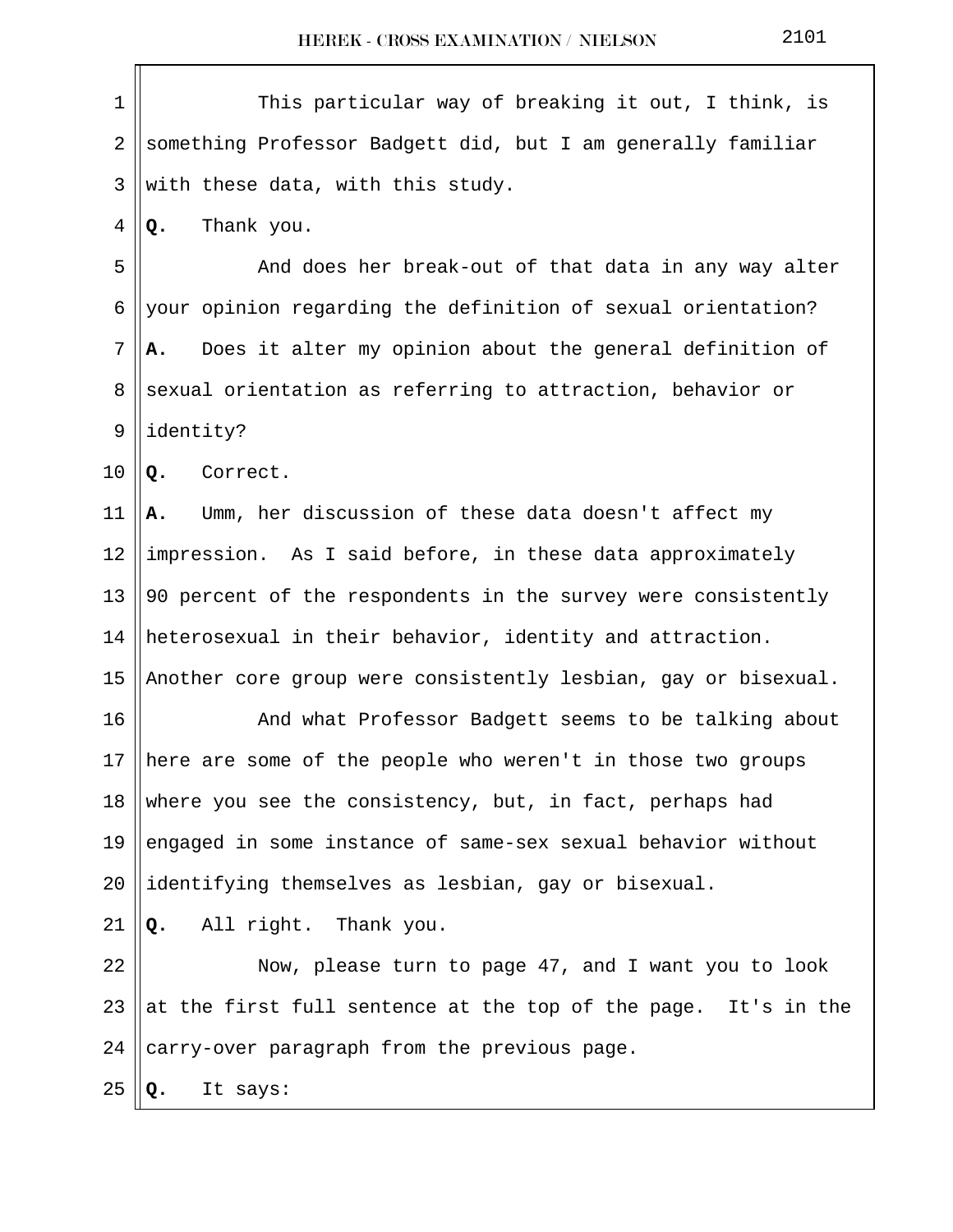| 1  | "Sexual orientation is not an observable                        |
|----|-----------------------------------------------------------------|
| 2  | characteristic of an individual as sex and                      |
| 3  | race usually are."                                              |
| 4  | Do you agree with that statement?                               |
| 5  | As I said earlier, you typically cannot tell what a<br>А.       |
| 6  | person's sexual orientation is just from looking at them.       |
| 7  | I would qualify that as well by saying that sometimes           |
| 8  | you can't tell what a person's race or ethnicity is simply by   |
| 9  | looking at them either.                                         |
| 10 | But, certainly, it's the case with sexual orientation           |
| 11 | that simply looking at a person typically does not reveal what  |
| 12 | their sexual orientation is.                                    |
| 13 | All right. So do you agree with that statement or not, or<br>Q. |
| 14 | just you can't without that qualification?                      |
| 15 | As I just said.<br>Α.                                           |
| 16 | Okay. Thank you.<br>Q.                                          |
| 17 | MR. NIELSON: And, your Honor, I would like to admit             |
| 18 | this -- I would like to admit Exhibit DIX-950, which is the     |
| 19 | book, Money, Myths and Change into evidence.                    |
| 20 | MR. DETTMER: Your Honor, I don't believe that                   |
| 21 | Professor Herek has laid any foundation for this book. He said  |
| 22 | he hasn't read it, maybe ever. He is not sure if he has read    |
| 23 | these particular portions.                                      |
| 24 | And I do note that Professor Badgett, I believe, was            |
| 25 | on the stand earlier in this trial. I just don't think there    |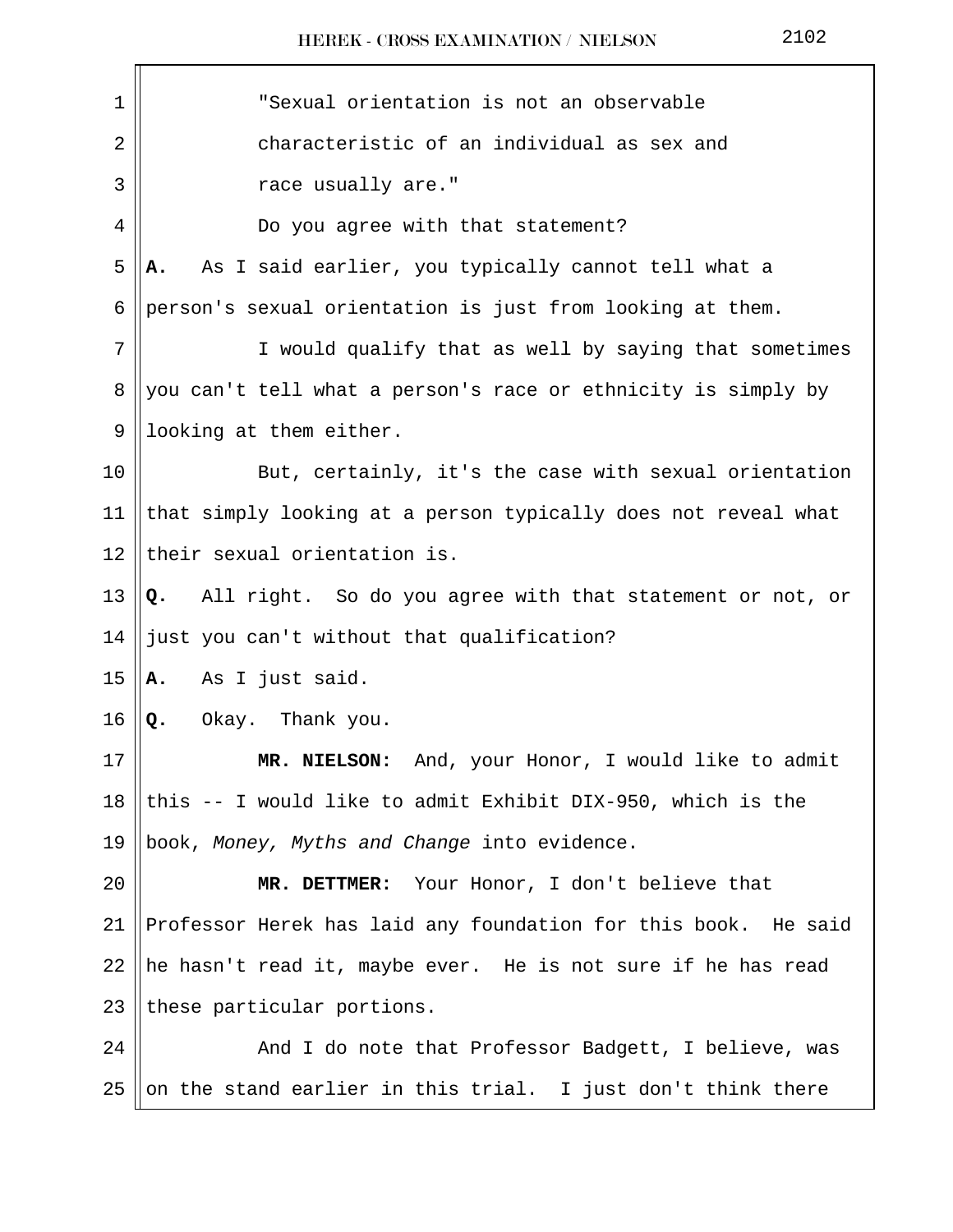| 1          | is any foundation for it.                                      |
|------------|----------------------------------------------------------------|
| $\sqrt{2}$ | THE COURT: I will certainly admit the excerpts that            |
| 3          | you have questioned him about. That, apparently, is what you   |
| 4          | are interested in.                                             |
| 5          | Okay. All right. Thank you, your<br>MR. NIELSON:               |
| 6          | Honor.                                                         |
| 7          | THE COURT: Tell me when would be convenient for you            |
| 8          | to move on to another point.                                   |
| 9          | MR. NIELSON: Okay. Your Honor, this is actually                |
| 10         | very important to our theory of the case, the definition of    |
| 11         | sexual orientation. So I do intend to continue to question the |
| 12         | witness.                                                       |
| 13         | THE COURT: Well, that's fine --                                |
| 14         | MR. NIELSON: Thank you.                                        |
| 15         | <b>THE COURT:</b> -- but tell me when would be a good time     |
| 16         | to take a break.                                               |
| 17         | MR. NIELSON: Oh, I would be happy to take a break              |
| 18         | whenever the Court -- it's in the Court's convenience.         |
| 19         | THE COURT: Why don't we do it now then?                        |
| 20         | MR. NIELSON: All right. Thank you.                             |
| 21         | THE WITNESS: How long break do you usually take?               |
| 22         | THE COURT: Can we resume in 15 minutes?                        |
| 23         | (Whereupon there was a recess in the proceedings               |
| 24         | from $10:36$ until $10:57$ a.m.)                               |
| 25         | THE COURT: Very well, Mr. Nielson. You may continue            |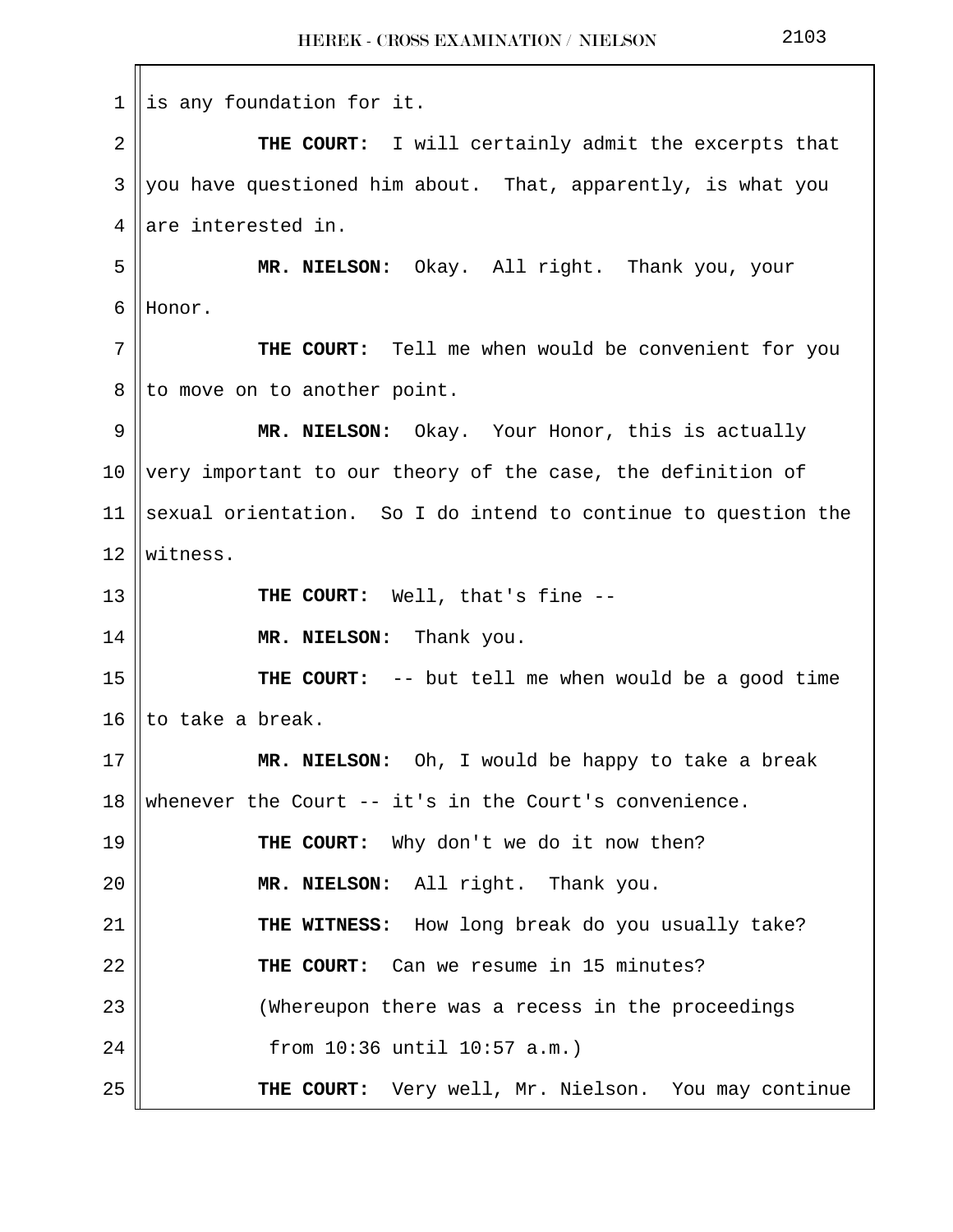$1$  your examination of the witness. 2 **MR. NIELSON:** Thank you, your Honor. 3 And before I do that, I want to mention that we have  $4 \parallel$  an email confirming receipt of the sexual orientation 5 employment book that is at tab 10 from counsel. 6 || The Money, Myths and Change book  $7$  at tab nine, they designated that book on their exhibit list, 8 || too. So they plainly had it and are aware of it. 9 **THE COURT:** Mr. Dettmer? 10 **MR. DETTMER:** Your Honor, the only response that I 11 have is that I don't believe Professor Herek as really laid a 12 || foundation for the admission of those documents and Professor 13  $\parallel$  Badgett was here and, obviously, that was an ideal opportunity 14 Ito question her about those books. 15 **THE COURT:** Well, tell me, is there an objection to 16 the admission of these exhibits? 17 **MR. DETTMER:** On that same basis, your Honor, we do 18 object to the admission of these two books. 19 **THE COURT:** Lack of foundation. 20 **MR. DETTMER:** Well, lack of foundation by this 21 || witness and, also, the opportunity with the actual author of 22 the books to put the books into evidence. 23 **THE COURT:** What do you need from the books, 24  $\parallel$  Mr. Nielson, that is not contained in these excerpts? 25 **MR. NIELSON:** The main thing I'm interested in are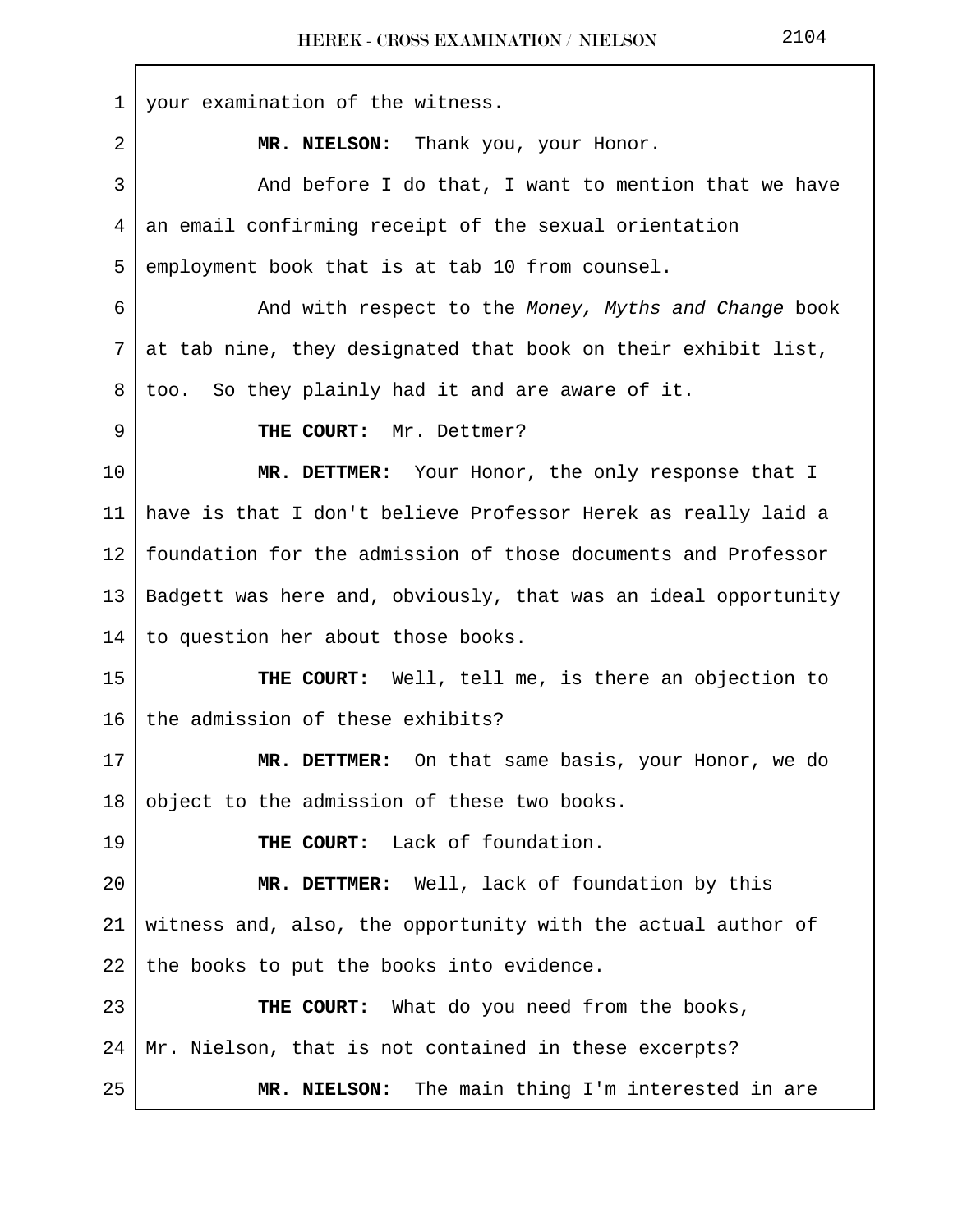1 the things that are contained in the excerpts. 2 **THE COURT:** What's that? 3 **MR. NIELSON:** Mainly I am interested in the excerpts, 4 vour Honor. 5 **THE COURT:** Then why don't we simply admit the  $6$  excerpts? 7 **MR. NIELSON:** All right. To clarify, your Honor, so 8 the excerpts are in? 9 **THE COURT:** Yes. 10 **MR. NIELSON:** Okay. Thank you. 11 (Defendants' Exhibit 950, Pages 4-7, Pages 29-30 and 12 || Pages 46-47 received in evidence) 13 **BY MR. NIELSON:**  14 **Q.** All right. Professor Herek, could you please turn to tab 15  $\parallel$  11 in the witness binder? And you will find a document 16 premarked DIX-1108. 17 || (Witness complied.). 18 **Q.** Can you identify that document? 19 **A.** The title of it is, "Best Practices For Asking Questions 20 About Sexual Orientation On Surveys." 21 **BY MR. NIELSON:**   $22 \parallel Q$ . Thank you. 23 **MR. NIELSON:** And, your Honor, this has been admitted 24 and we did cross examine Professor Badgett about it, so I won't  $25$  spend much time on it.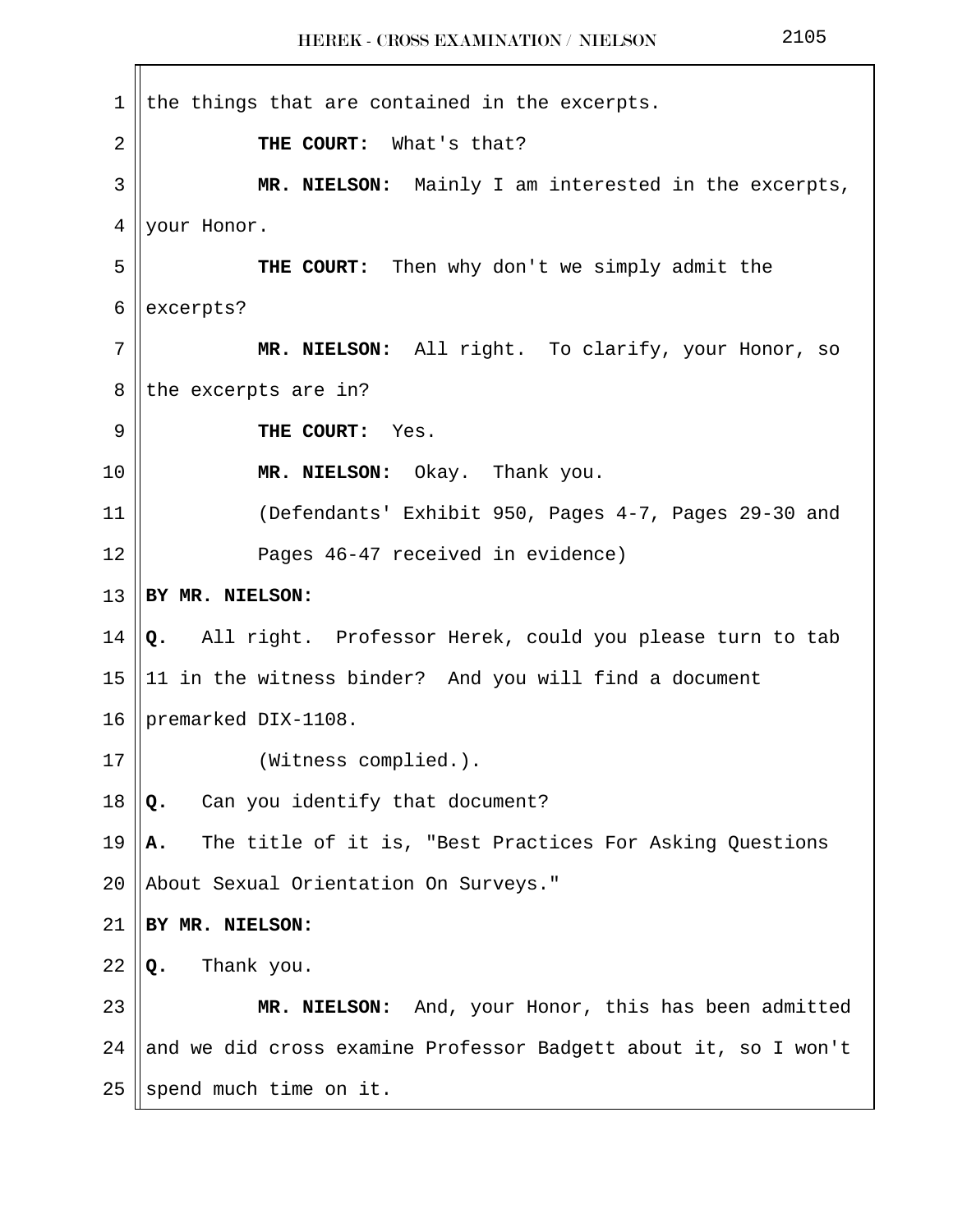| 1              | BY MR. NIELSON:                                                 |
|----------------|-----------------------------------------------------------------|
| $\overline{2}$ | But I do want to ask you one question about it, Professor<br>Q. |
| 3              | Herek. Please turn to page 28.                                  |
| 4              | (Witness complied.)                                             |
| 5              | And under "Measurement" -- there is a heading that you<br>Q.    |
| 6              | will see that says "Measurement."                               |
| 7              | Yes.<br>Α.                                                      |
| 8              | It says:<br>Q.                                                  |
| 9              | "Differences in relationships and sexual                        |
| 10             | practices around the world call into question                   |
| 11             | the cross cultural equivalence of sexual                        |
| 12             | orientation as a social construct,                              |
| 13             | independent of how the construct is                             |
| 14             | operationalized or how well items intended to                   |
| 15             | measure the construct have been                                 |
| 16             | linguistically translated."                                     |
| 17             | Do you agree with that observation?                             |
| 18             | Well, I would say that that is generally an accurate<br>Α.      |
| 19             | observation about most constructs that we ask about in survey   |
| 20             | research. You always want to be aware that there are cultural   |
| 21             | differences in how different concepts and different terms are   |
| 22             | understood, apart from simply the language, you know,           |
| 23             | differences in language, but the meaning behind the terms as    |
| 24             | well.                                                           |
| 25             | And so that certainly fits well with the construct of           |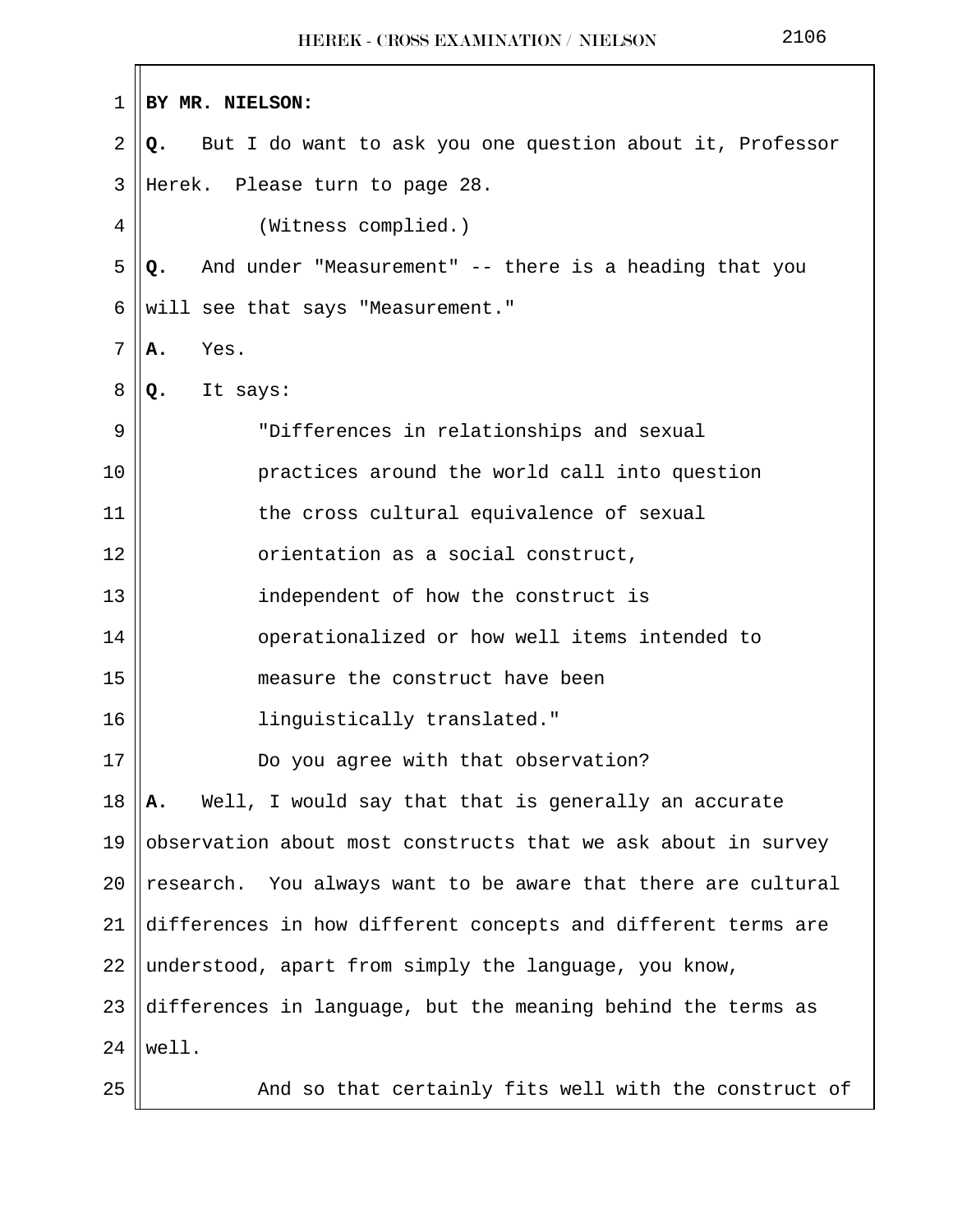| 1              | sexual orientation, as well as many others.                    |
|----------------|----------------------------------------------------------------|
| $\overline{2}$ | But you specifically agree that it fits well with the<br>Q.    |
| 3              | concept of sexual orientation?                                 |
| 4              | Yes.<br>А.                                                     |
| 5              | Okay. Thank you.<br>Q.                                         |
| 6              | <b>THE COURT:</b> You used the term "operationalized," and     |
| 7              | I see that that term is used in the excerpt that you have just |
| 8              | What does it mean in lay terms?<br>read.                       |
| 9              | THE WITNESS: Well, your Honor, when we approach a              |
| 10             | research project, we think in terms of variables, phenomena    |
| 11             | that somehow can change. And we usually start with a           |
| 12             | theoretical definition of the variable, the ideal definition,  |
| 13             | sort of definition you see in a dictionary.                    |
| 14             | But then comes the hard part, which is how you                 |
| 15             | actually measure that variable; how do you put it into         |
| 16             | operational terms?                                             |
| 17             | So one might have a general definition for what                |
| 18             | socioeconomic status means in a textbook sense, but when you   |
| 19             | actually get to a survey question, you can't say, "What's your |
| 20             | socioeconomic status?" You have to figure out a way to ask the |
| 21             | question of the individuals. For example, "What was your       |
| 22             | household income during the last year?" And then that answer   |
| 23             | is used as the operational definition of socioeconomic status  |
| 24             | for that study.                                                |
| 25             | So when we operationalize something, it means that we          |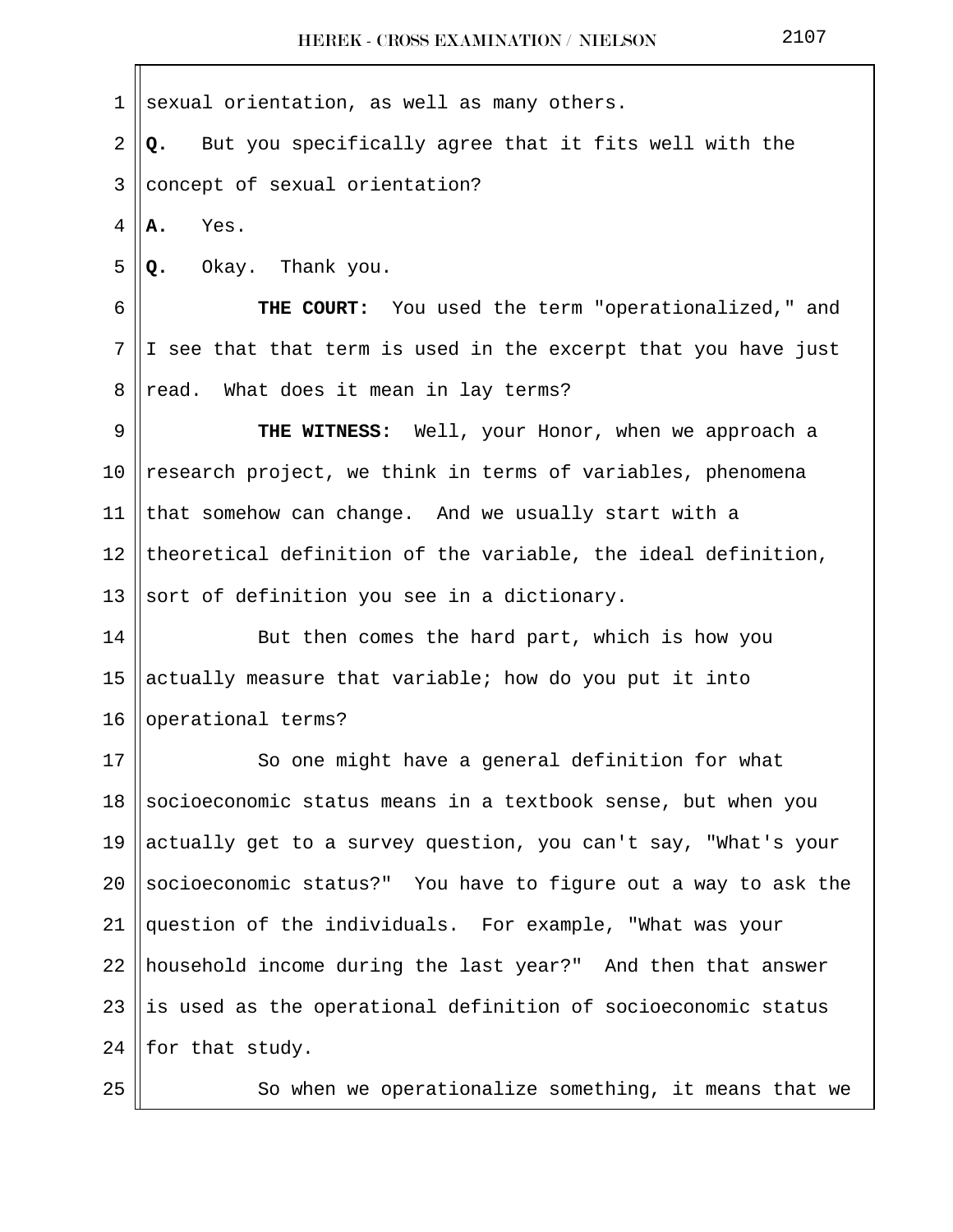| 1              | are putting it into measurable terms and we are defining how we  |  |
|----------------|------------------------------------------------------------------|--|
| $\overline{2}$ | are going to measure it in a particular study.                   |  |
| 3              | THE COURT: Would it be fair to characterize that as              |  |
| 4              | a proxy for some variable?                                       |  |
| 5              | THE WITNESS: Yes. Because the idea would be that                 |  |
| 6              | you are always going to be missing something from the            |  |
| 7              | theoretical definition, at least $I$ -- maybe I could come up    |  |
| 8              | with an example where you didn't, but typically, yeah, it is     |  |
| 9              | going to be a proxy for the theoretical variable.                |  |
| 10             | And, of course, some operationalizations are better              |  |
| 11             | than others; meaning, they get closer to that theoretical        |  |
| 12             | definition.                                                      |  |
| 13             | Thank you.<br>THE COURT:                                         |  |
| 14             | BY MR. NIELSON:                                                  |  |
| 15             | All right. Thank you.<br>Q.                                      |  |
| 16             | Professor Herek, could you please turn to page 12 in             |  |
| 17             | the witness binder $--$ or tab 12, excuse me.                    |  |
| 18             | (Witness complied.)                                              |  |
| 19             | You will see a document premarked DIX-1249. Can you<br>Q.        |  |
| 20             | identify this document?                                          |  |
| 21             | This is a paper called "Sampling Lesbian, Gay and Bisexual<br>Α. |  |
| 22             | Populations" published in the Journal of Counseling Psychology   |  |
| 23             | in 2009 authored by Ilan Meyer and Patrick Wilson.               |  |
| 24             | Thank you.<br>Q.                                                 |  |
| 25             | And, your Honor, I believe this<br>MR. NIELSON:                  |  |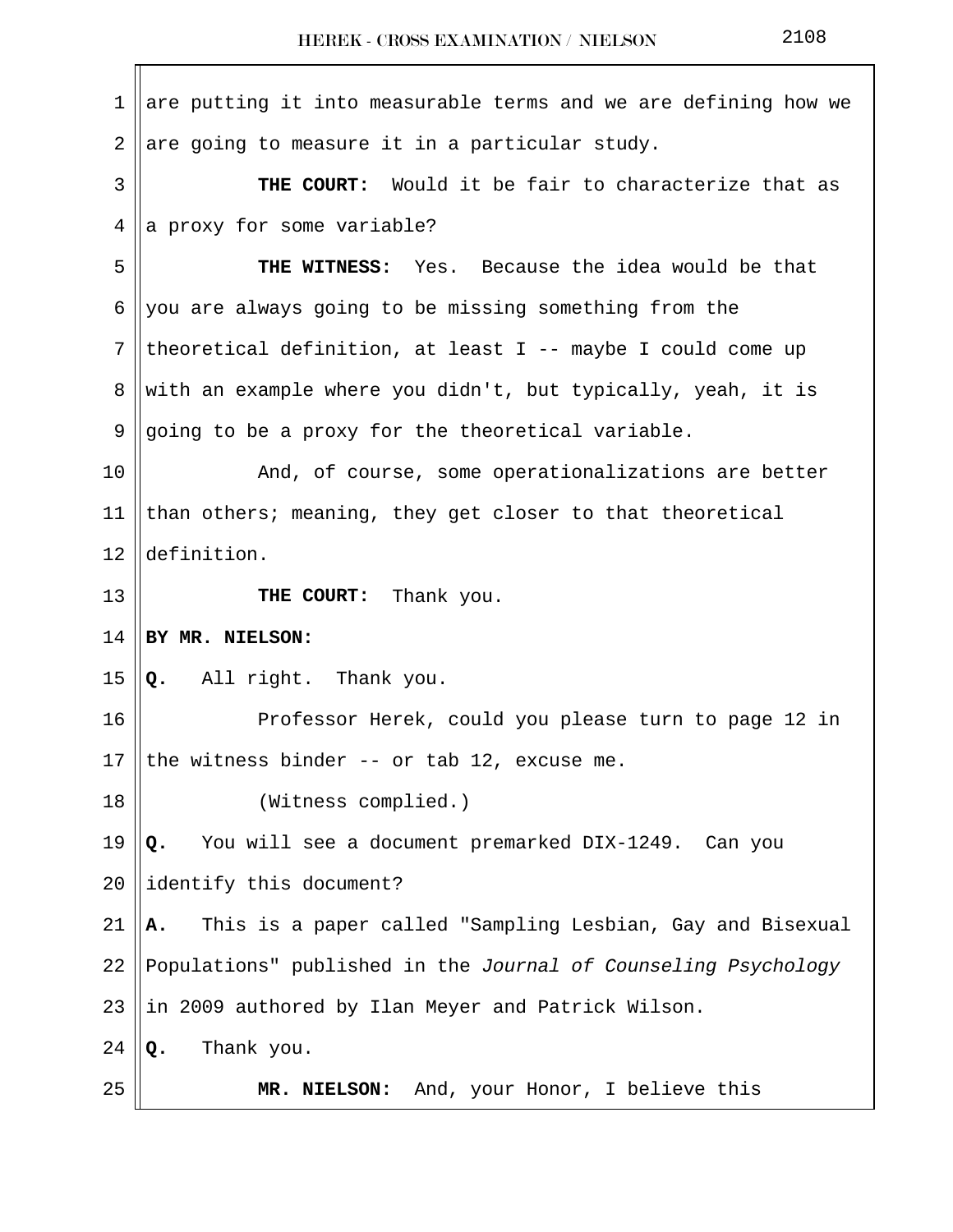|--|--|--|--|--|--|

| 1      | document has already been admitted into evidence.               |
|--------|-----------------------------------------------------------------|
| 2      | BY MR. NIELSON:                                                 |
| 3      | Are you familiar with this document?<br>Q.                      |
| 4      | I am reasonably certain I have read this paper. I haven't<br>А. |
| 5      | read it recently, but I'm pretty sure I read it.                |
| 6      | And you're familiar with Professor Meyer, of course,<br>Q.      |
| 7      | correct?                                                        |
| 8      | I'm familiar with Professor Meyer and his work, yes.<br>А.      |
| 9      | And he is one of the plaintiffs' experts in this case,<br>Q.    |
| 10     | correct?                                                        |
| 11     | A. I believe so.                                                |
| 12     | All right. Thank you.<br>Q.                                     |
| 13     | On page 24 -- and I'm using the internal pagination             |
| 14     | of the article. There is a -- the first full paragraph          |
| 15     | starting with the second sentence it reads:                     |
| 16     | "Researchers have distinguished among sexual                    |
| $17\,$ | identity, sexual behavior and attraction."                      |
| 18     | And we have discussed that. And going on:                       |
| 19     | "Although these overlap -- that is, a person                    |
| 20     | who is attracted to same-sex individuals, may                   |
| 21     | also have sex with same-sex individuals --                      |
| 22     | this overlap is not great. Only among                           |
| 23     | 15 percent of women and 24 percent of men do                    |
| 24     | the three categories overlap."                                  |
| 25     | Have you seen those statistics before?                          |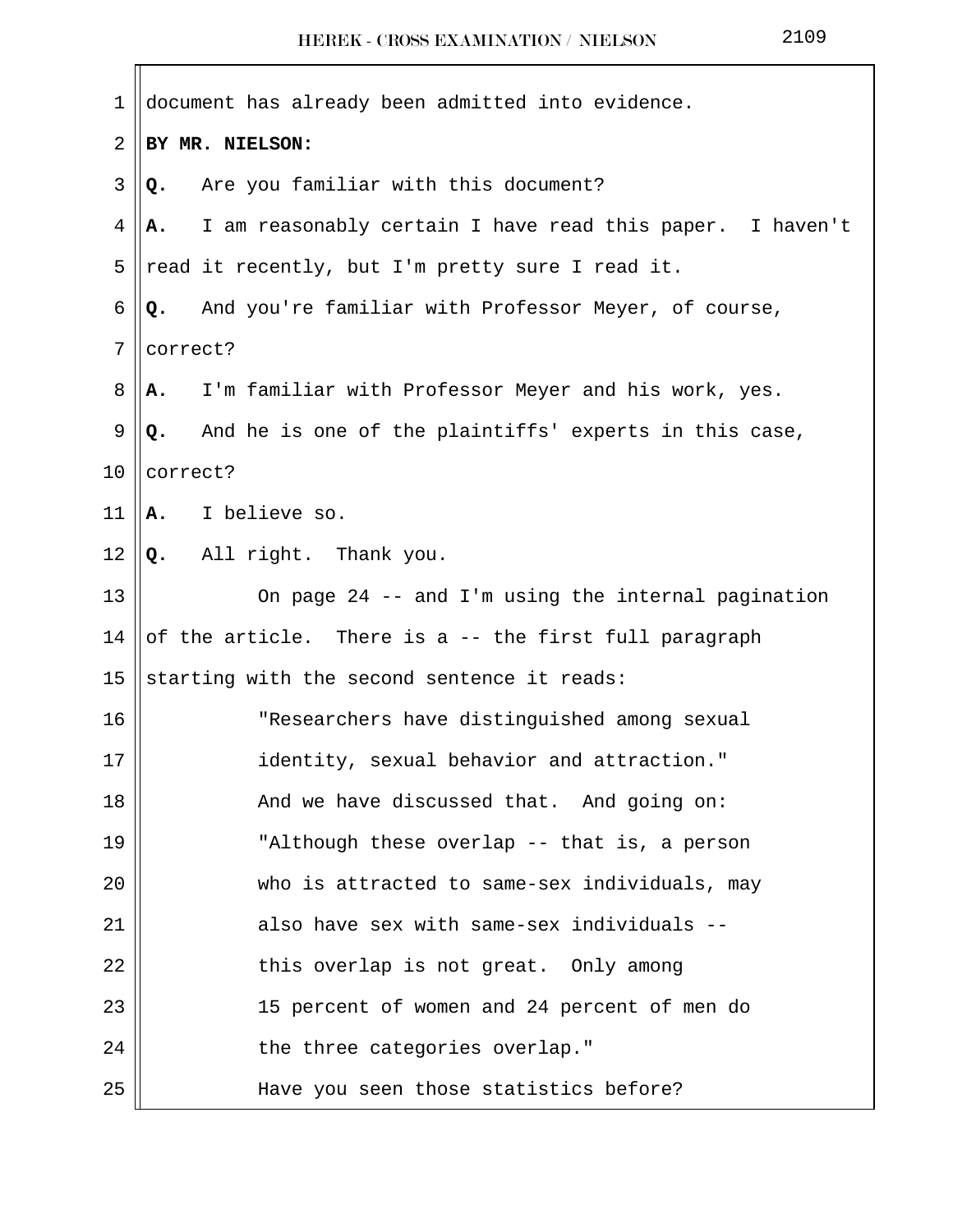1 **A.** Well, those statistics are drawn from the Laumann study 2 that I was describing earlier. And, as I said, what they found  $3 \parallel$  was that there was a core group, and it was typically the 4 people who said that they were lesbian or gay or bisexual for 5 Whom these three categories did overlap substantially.

 6 However, there were many individuals who said --  $7$  well, they were categorized as having some sort of same-sex 8 attraction, and that was based either on their response to a 9 question about whether they were physically or sexually 10  $\parallel$  attracted to people of the same sex or if they even said that 11 || found the idea of sex with another person of the same sex at 12 || least somewhat appealing, they were put into the category of 13 || having some same-sex desire.

14 || And those individuals, it turns out, were among the 15 || largest group in this minority that wasn't heterosexual and 16 || wasn't exclusively lesbian, gay or bisexual. It was those 17 ||individuals who said they had the  $-$ - some attraction or found 18 this idea somewhat appealing.

19 || And then there were other individuals who said that 20 || they'd engaged in behavior with someone of the same sex, but 21 ||were not, themselves, lesbian, gay or bisexual or  $-$  and in 22 Some cases didn't even say that they had attractions. 23 || So that's where these numbers come from.

24 **Q.** So you are familiar with the numbers?

 $25$   $\parallel$  **A.** Yes.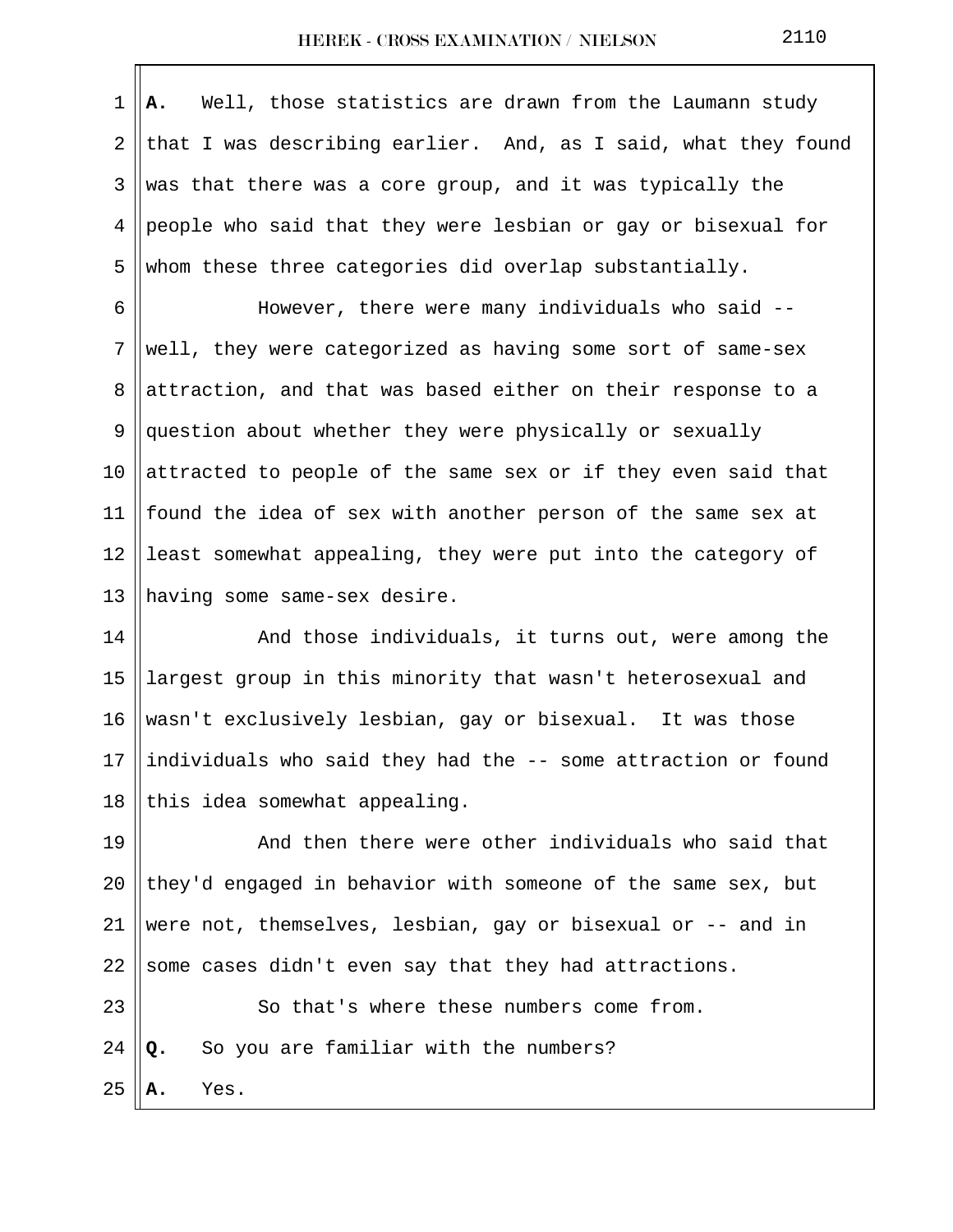| 1  | And do you believe Professor Meyer accurately portrayed<br>Q.      |
|----|--------------------------------------------------------------------|
| 2  | them here?                                                         |
| 3  | Well, you know, $I$ -- I always have trouble remembering the<br>А. |
| 4  | specific percentages, but I'm certainly willing to assume that     |
| 5  | he has stated them accurately here.                                |
| 6  | All right. Thank you.<br>Q.                                        |
| 7  | Now, continuing on, it reads:                                      |
| 8  | "Even within these categories varied groups                        |
| 9  | can be identified. Identity labels (and even                       |
| 10 | whether a person uses an LGB identity label                        |
| 11 | at all) vary across generations, racial                            |
| 12 | ethnic groups, geographical regions,                               |
| 13 | education levels and other group                                   |
| 14 | characteristics."                                                  |
| 15 | Do you agree that identity labels for sexual                       |
| 16 | orientation vary in this manner?                                   |
| 17 | You know, I'm honestly not sure exactly what he means when<br>А.   |
| 18 | he says "identity labels vary."                                    |
| 19 | I am aware in the parenthetical clause there that                  |
| 20 | says, "even whether a person uses an LGB identity label at         |
| 21 | all," that we certainly have seen differences there across         |
| 22 | racial and ethnic groups.                                          |
| 23 | For example, in my -- one of the studies I was                     |
| 24 | talking about earlier which showed that, you know, 95 percent      |
| 25 | of gay men said that they don't experience a choice about their    |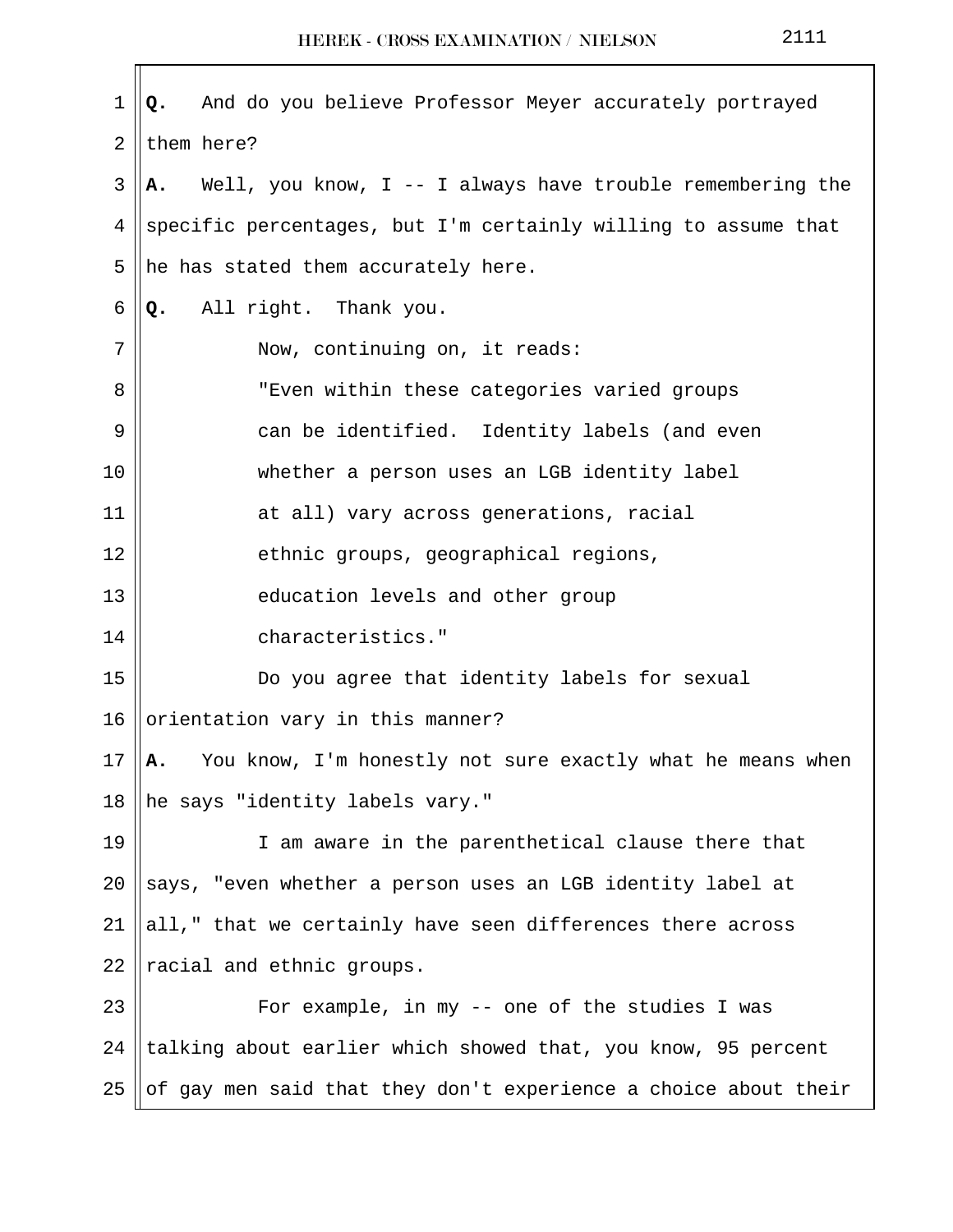1 sexual orientation, that study was based on a nationally 2 || representative sample of lesbian, gay and bisexual adults. And 3 ||one of the patterns that I observed in those data was that the 4  $\parallel$  -- the category of bisexual men, self-described bisexual men,  $5 \parallel$  was much more likely to include Hispanics and non-Hispanic 6 blacks than were the categories of gay men, lesbian or bisexual 7 Women. So we certainly do see variations across racial and  $8$  ethnic groups.

9 || I'm not exactly certain how you interpret the 10 Statement without that parenthetical clause to just say 11 "identity labels vary". Unless, of course, he means something 12 along the lines of what I was referring to earlier. He says 13 || "across generations." Maybe what he means there is, for 14 example, that use of a word like "queer" as a self-descriptor  $15$  is more common among younger individuals than among older 16 lindividuals.

17 || I'm honestly, though, not quite sure about the  $18$  reference to geographical regions and other group 19 || characteristics.

 $20$  || So I would assume -- and, again, I haven't read this 21  $\beta$  paper recently. Perhaps he lays that out in greater detail at 22 || another point in the paper, but I'm not honestly sure, just 23  $\parallel$  taking this sentence out of context, exactly what he means by  $24$  | that.

25  $\|$ **Q.** All right. Thank you.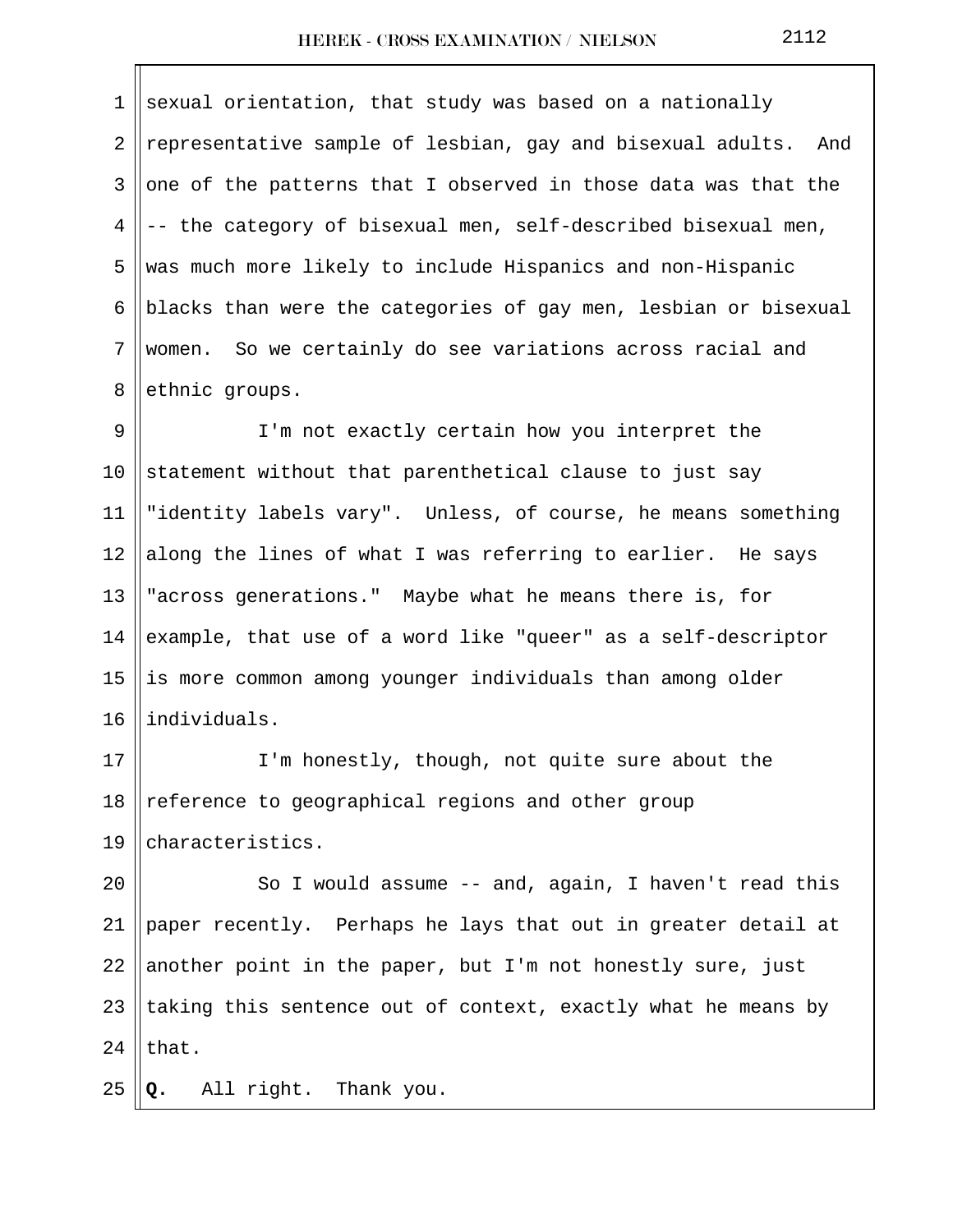| 1  | Now, continuing on, Professor Meyer states:                     |
|----|-----------------------------------------------------------------|
| 2  | "Behavioral definitions, which rely on                          |
| 3  | seemingly objective and clear criteria, often                   |
| 4  | asked as, 'Have you had sexual relationships                    |
| 5  | with men, women, or both men and women' also                    |
| 6  | vary. For example, researchers have referred                    |
| 7  | to different time periods for assessing                         |
| 8  | sexuality; past year, past five years, since                    |
| 9  | age 18 and ever.                                                |
| 10 | "Because more people have had same-sex sex in                   |
| 11 | adolescence, defining sexual orientation as                     |
| 12 | 'sexual behavior ever, ' includes more people                   |
| 13 | than defining it as 'past year.' This can                       |
| 14 | lead to significantly different estimates.                      |
| 15 | "Laumann, et al, found that 42 percent of all                   |
| 16 | men who had ever had sex contact had none                       |
| 17 | after age 18."                                                  |
| 18 | Do you agree that behavioral definitions of sexual              |
| 19 | orientation can vary in this manner?                            |
| 20 | You know, I teach a course on survey and questionnaire<br>Α.    |
| 21 | methodology, and this is something I always explain to my       |
| 22 | students; that whenever you are asking about past behaviors,    |
| 23 | you absolutely have to specify the time period in which you are |
| 24 | asking about.                                                   |
| 25 | Any behavior that is something that might be repeated           |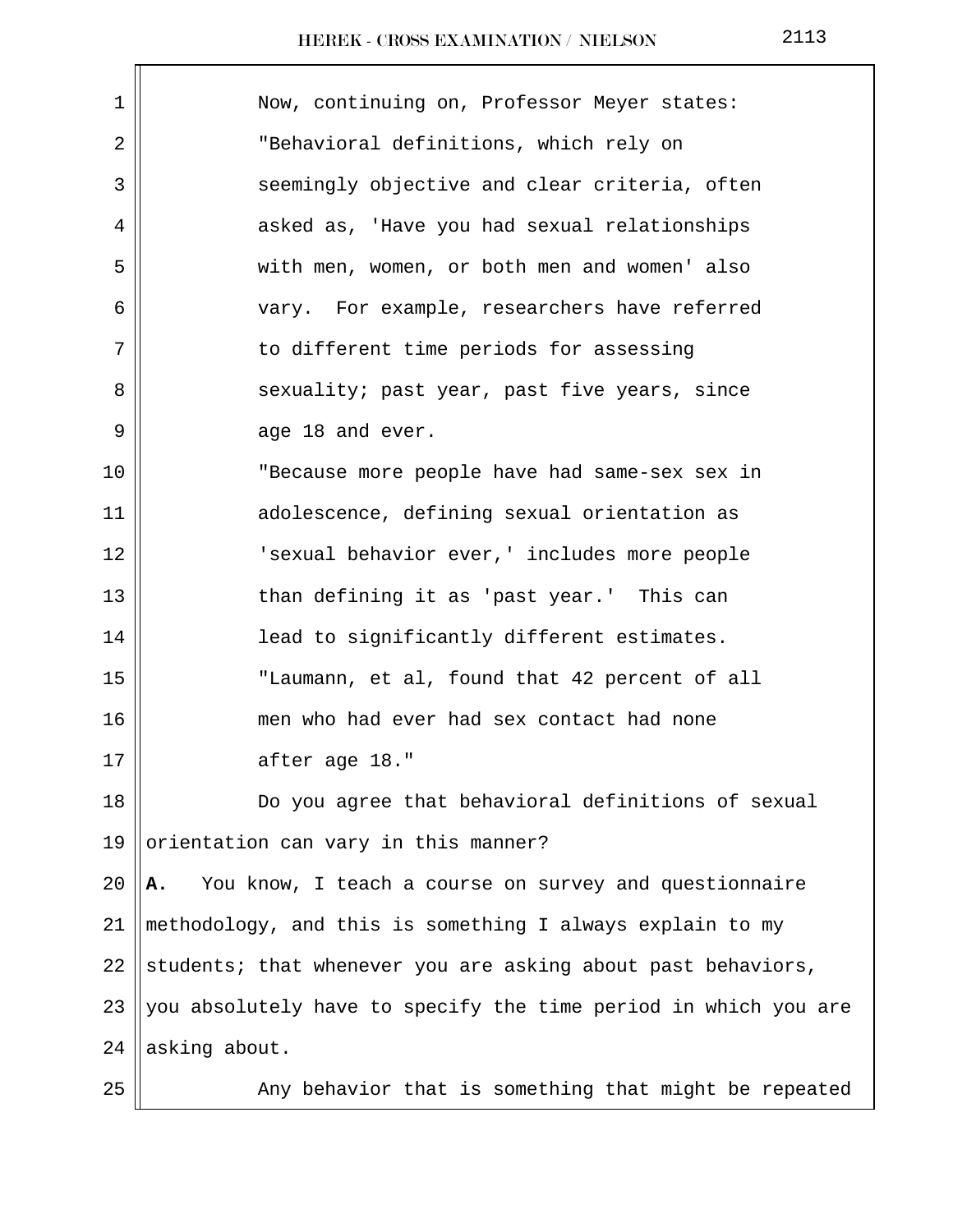| 1              | is going to be more likely to have occurred in -- if you -- I'm |
|----------------|-----------------------------------------------------------------|
| $\overline{2}$ | sorry.                                                          |
| 3              | If you specify a broader range of time, you are going           |
| 4              | to get a higher level of that behavior. So if you ask people,   |
| 5              | Have you done such-and-such in the past year, and you also ask  |
| 6              | them, Have you done such-and-such in the past 20 years, or how  |
| 7              | often, you are likely to get a higher number if you ask about   |
| 8              | 20 years than if you ask about one year.                        |
| 9              | All right. Thank you.<br>Q.                                     |
| 10             | Now, please turn to tab 13 in the witness binder, if            |
| 11             | you would, sir?                                                 |
| 12             | (Witness complied)                                              |
| 13             | You will find a document premarked DIX-1248.<br>Q.              |
| 14             | And I apologize, Professor Herek, the exhibit appears           |
| 15             | to be missing it's title page, but I'll represent to you that   |
| 16             | this is a copy of an article entitled "Lesbian, Gay, Bisexual   |
| 17             | and Transgender Health, Findings and Concerns," written by a    |
| 18             | group of scholars including Lara Dean, Ilan Meyer, and          |
| 19             | published in the Journal of Gay and Lesbian Medical Association |
| 20             | in 2000.                                                        |
| 21             | MR. NIELSON: And, your Honor, this DIX-1248 has                 |
| 22             | already been admitted.                                          |
| 23             | BY MR. NIELSON:                                                 |
| 24             | But are you familiar with this article?<br>Q.                   |
| 25             | I'm honestly not sure if I have seen this article before.<br>А. |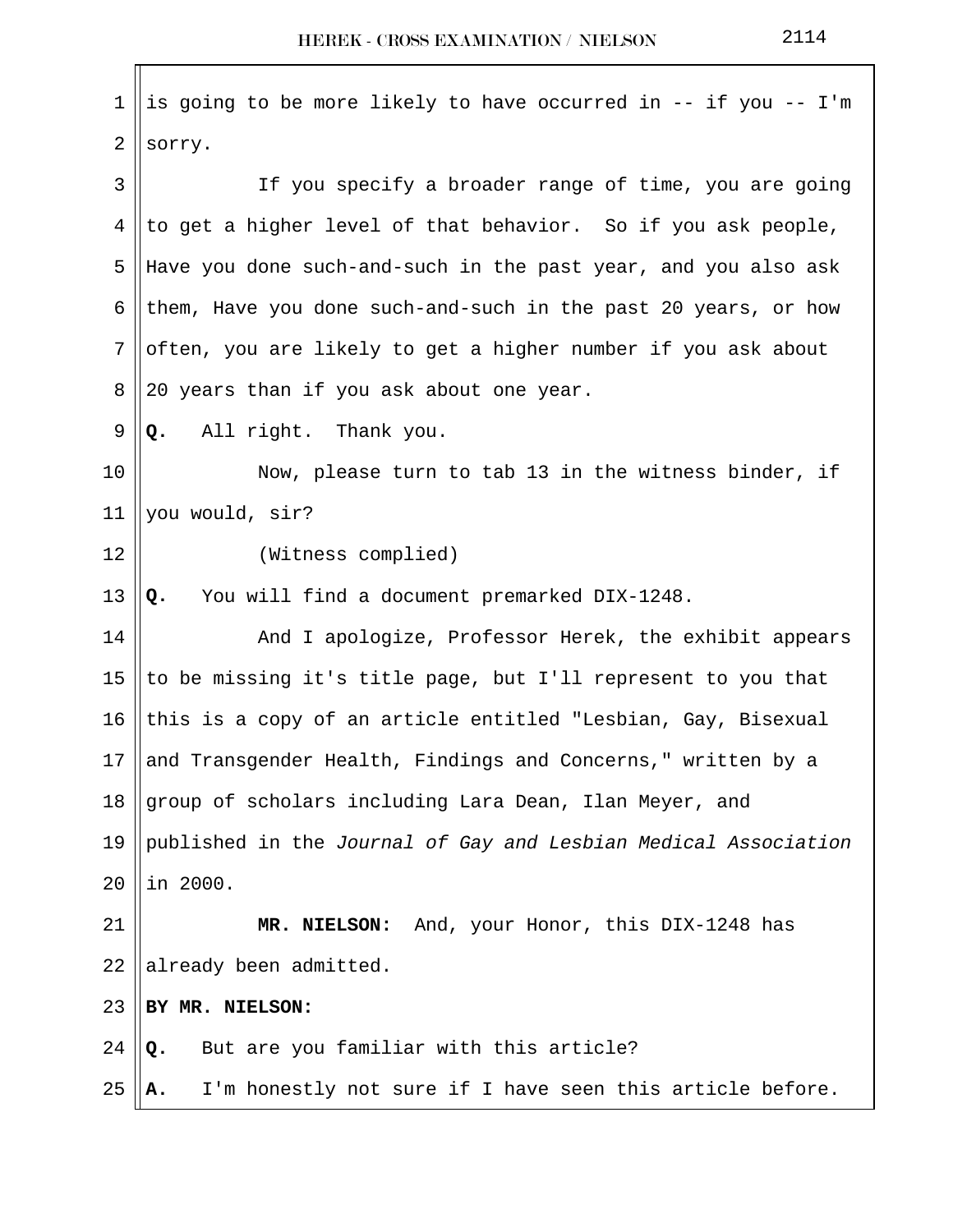| 1              | Q. | Are you familiar with Lara Dean?                               |
|----------------|----|----------------------------------------------------------------|
| $\overline{2}$ | А. | I know Lara Dean, and I know some of her research.             |
| 3              | Q. | All right. Thank you.                                          |
| 4              |    | And you're familiar with Professor Miller, correct?            |
| 5              | А. | Professor who?                                                 |
| 6              | Q. | Meyer.                                                         |
| 7              | А. | Meyer?<br>Yes.                                                 |
| 8              | Q. | Thank you.                                                     |
| 9              |    | All right. Please look at page 102.                            |
| 10             |    | (Witness complied.)                                            |
| 11             | Q. | In the second paragraph the second sentence reads:             |
| 12             |    | "The degree to which sexual orientation or                     |
| 13             |    | gender identity is central to one's                            |
| 14             |    | self-definition, the level of affiliation                      |
| 15             |    | with other LGBT people and the rejection or                    |
| 16             |    | acceptance of societal stereotypes and                         |
| 17             |    | prejudice vary greatly among individuals."                     |
| 18             |    | Do you agree that the degree to which sexual                   |
| 19             |    | orientation is central to one's self-definition varies greatly |
| 20             |    | among individuals?                                             |
| 21             | А. | I'm sorry. I'm just trying to catch up with you here.          |
| 22             | Q. | The question is: Do you agree that the degree to which         |
| 23             |    | sexual orientation is central to one's self-definition varies  |
| 24             |    | greatly among individuals?                                     |
| 25             | А. | I would say that, yes, in the context of this sentence.        |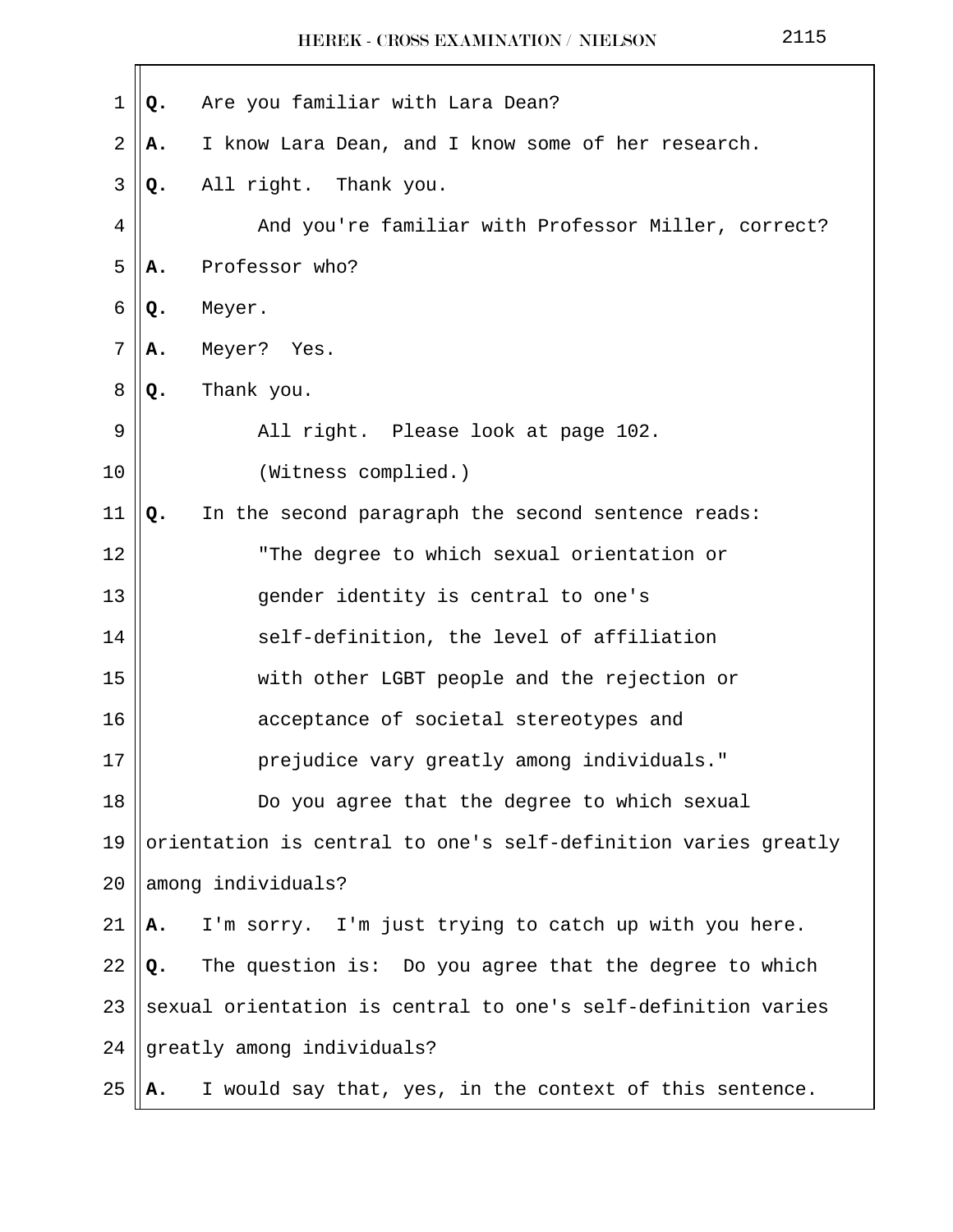| 1  | In the same way that rejection or acceptance of stereotypes and |
|----|-----------------------------------------------------------------|
| 2  | prejudice also varies greatly, I would say that all of those    |
| 3  | things do show variability from one individual to another.      |
| 4  | Q. All right. And on the same page underneath the next          |
| 5  | heading it says:                                                |
| 6  | "Lesbian, gay and bisexual (LGB) people are                     |
| 7  | defined by their sexual orientation."                           |
| 8  | I'm sorry. Where are we?<br>Α.                                  |
| 9  | It's same page, same column. It's under "Lesbian, Gay and<br>Q. |
| 10 | Bisexual Population," that next paragraph.                      |
| 11 | Okay. Thank you.<br>Α.                                          |
| 12 | Do you see that?<br>Q.                                          |
| 13 | Yes.<br>Α.                                                      |
| 14 | Okay.<br>Q.                                                     |
| 15 | "Lesbian, gay and bisexual (LGB) people<br>are                  |
| 16 | defined by their sexual orientation, a                          |
| 17 | definition that is complex and variable.                        |
| 18 | Throughout history and among cultures the                       |
| 19 | definition of sexual orientation shifts and                     |
| 20 | changes."                                                       |
| 21 | Do you agree that the definition of sexual                      |
| 22 | orientation is complex and variable?                            |
| 23 | Well, I think we've been discussing the fact that it's<br>Α.    |
| 24 | complex. And variable here, I think, is making the point that   |
| 25 | I made earlier; that, for example, it seemed as though the      |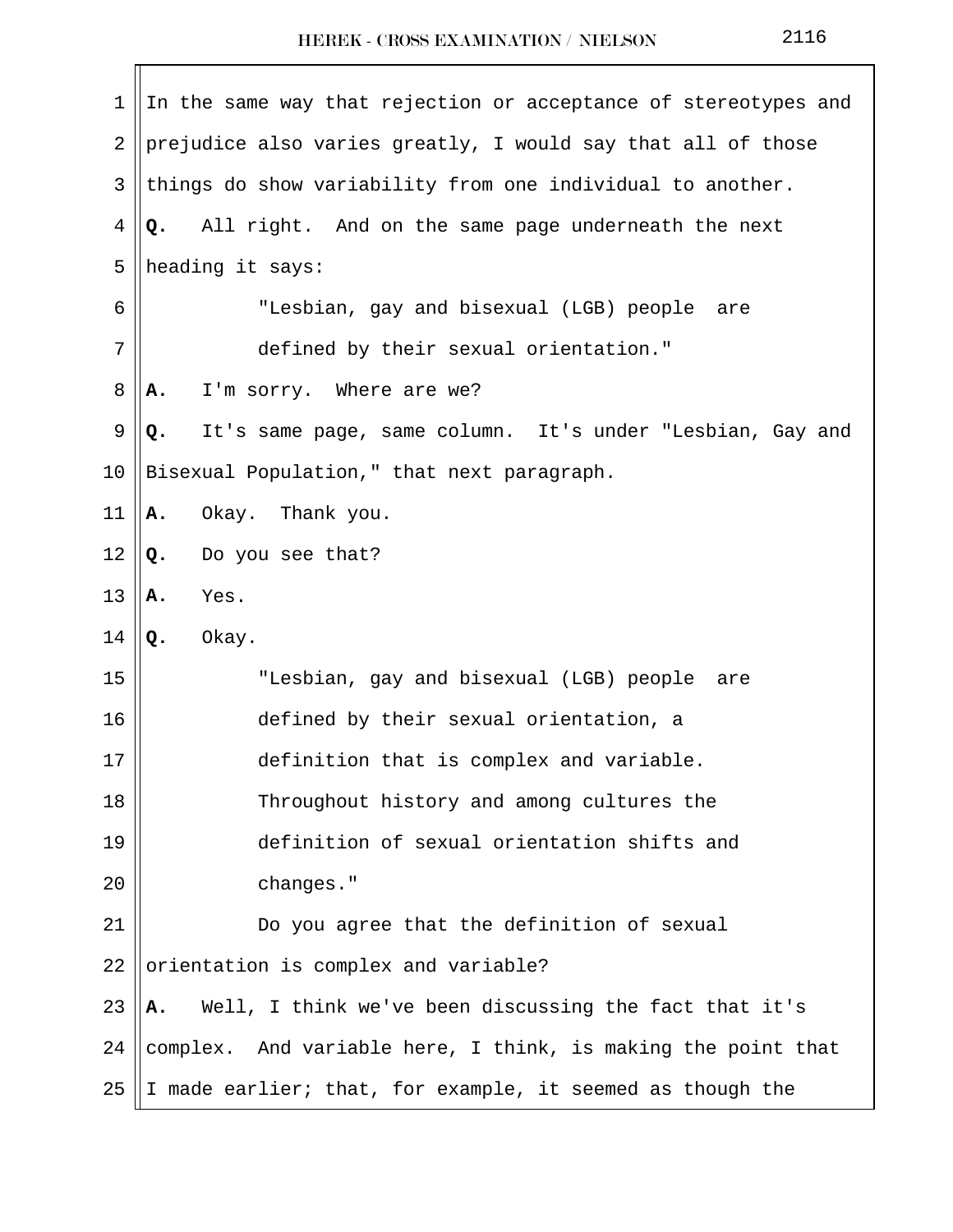| 1      | emergence of some of the categories of homosexual and           |
|--------|-----------------------------------------------------------------|
| 2      | heterosexual are evident in the medical literature only since   |
| 3      | the nineteenth century.                                         |
| 4      | So I assume that that's what they are meaning, when             |
| 5      | they say, "Throughout history and among cultures the definition |
| 6      | of sexual orientation shifts and changes."                      |
| 7      | All right. Thank you.<br>Q.                                     |
| 8      | And do you agree that throughout history and among              |
| 9      | cultures the definition does shift and change?                  |
| 10     | I would say that it has changed.<br>Α.                          |
| 11     | Has shifted, has changed?<br>Q.                                 |
| 12     | Yes.<br>Α.                                                      |
| 13     | Okay. Thank you.<br>Q.                                          |
| 14     | MR. DETTMER: Your Honor, I'm sorry to interrupt.                |
| 15     | Just as a matter of completeness the quotation does go on to    |
| 16     | say that:                                                       |
| $17\,$ | "While sexual orientation is not easily                         |
| 18     | defined, the generally-accepted definition of                   |
| 19     | an LGB person is one with an orientation                        |
| 20     | toward people of the same gender and sexual                     |
| 21     | behavior, affection or attraction and/or                        |
| 22     | self-identity as gay, lesbian or bisexual."                     |
| 23     | Just as a matter of completeness, your Honor.                   |
| 24     | MR. NIELSON: Your Honor, I believe comments of that             |
| 25     | sort would be better reserved for redirect.                     |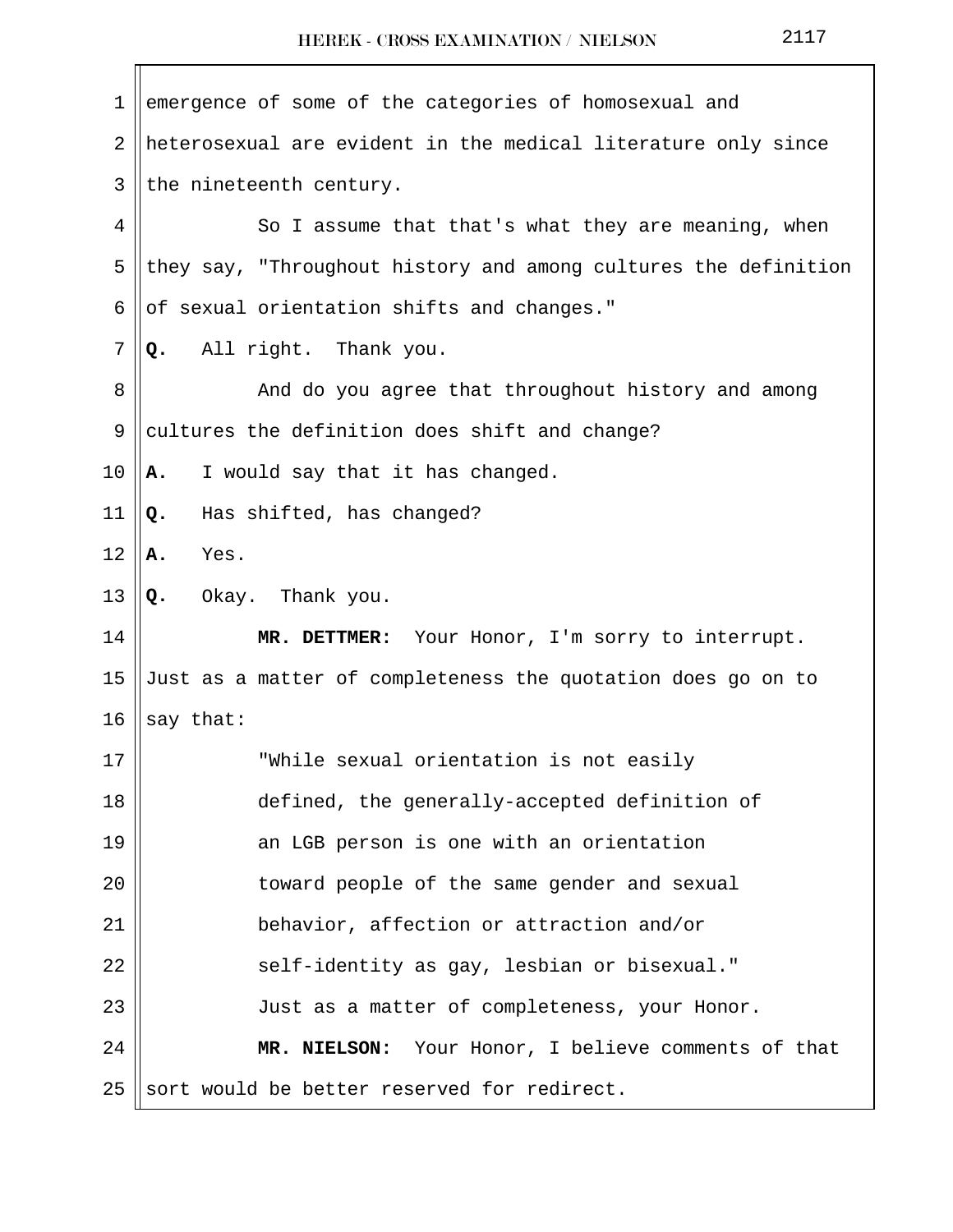| 1              | THE COURT: I agree.                                            |
|----------------|----------------------------------------------------------------|
| $\overline{2}$ | BY MR. NIELSON:                                                |
| 3              | All right. Please turn to page 135?<br>Q.                      |
| 4              | Page? I'm sorry.<br>А.                                         |
| 5              | 135. Again, I'm using the internal pagination of the<br>Q.     |
| 6              | article.                                                       |
| 7              | (Witness complied.)                                            |
| 8              | And I'm going to start with the second sentence in the<br>Q.   |
| 9              | paragraph under "Defining the Populations."                    |
| 10             | Do you see that, Professor Herek?                              |
| 11             | Yes.<br>Α.                                                     |
| 12             | It says:                                                       |
| 13             | "In fact, many different terms were used to                    |
| 14             | label sexual orientations before the terms                     |
| 15             | heterosexual, homosexual, bisexual, gay and                    |
| 16             | lesbian solely came into widespread use from                   |
| 17             | the 1920's through the 1960's."                                |
| 18             | Do you agree with that?                                        |
| 19             | That there were different terms? Well, yes. I think,<br>Α.     |
| 20             | actually, when they say "widespread use," I assume that they   |
| 21             | mean in common parlance.                                       |
| 22             | The term "homosexual" and -- well, the term                    |
| 23             | "homosexual," I believe, started to appear in medical          |
| 24             | literature in the late 1800's and "heterosexual" followed soon |
| 25             | after that.                                                    |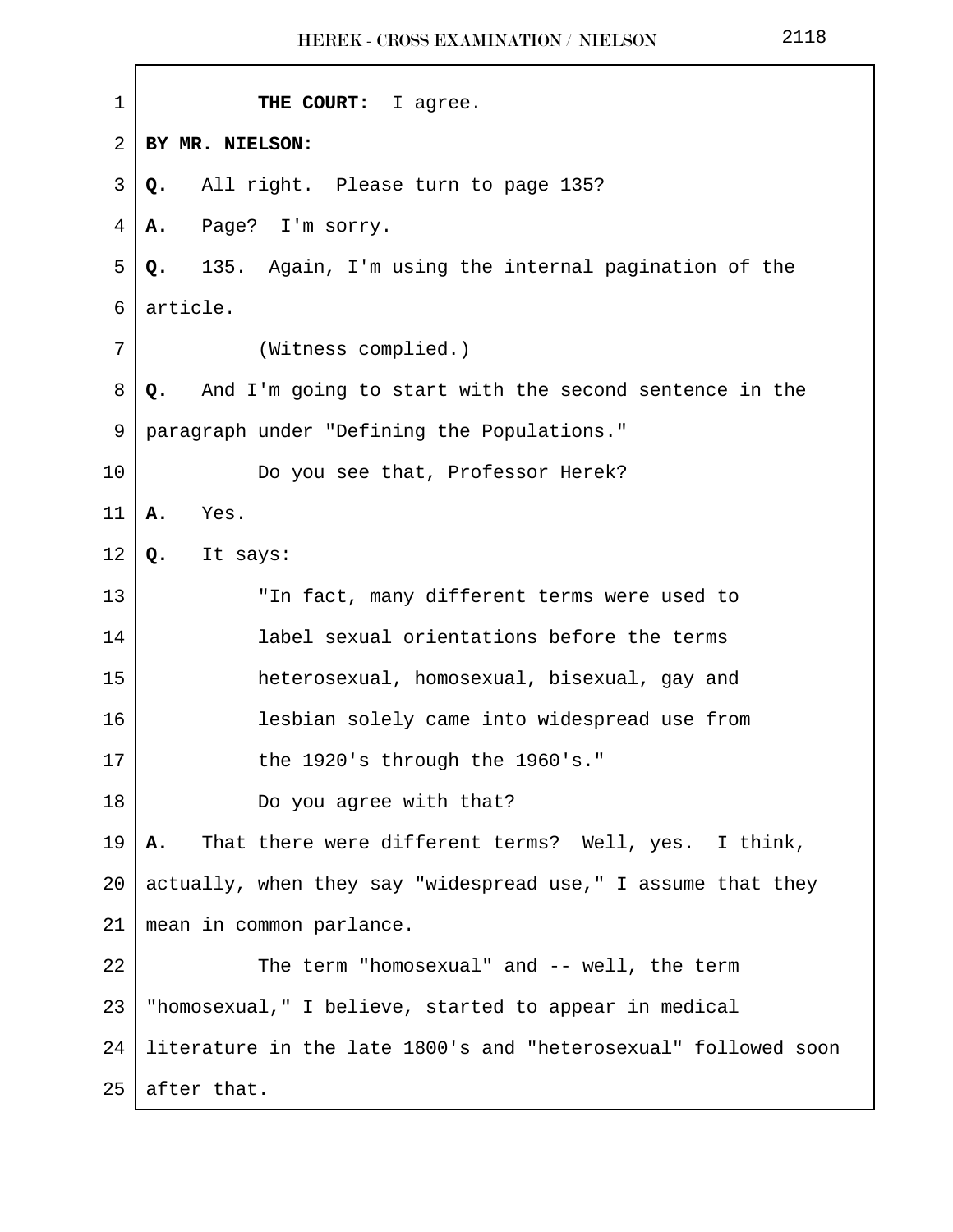| $\mathbf 1$    | "Gay" and "lesbian" as terms to describe lesbians and           |
|----------------|-----------------------------------------------------------------|
| $\overline{2}$ | gay men are more recent and have become popular in the general  |
| 3              | culture, I think, really, since the 1960's.                     |
| 4              | So -- and prior to that there were other terms that             |
| 5              | were used to describe these phenomena of sexual orientation.    |
| 6              | All right. Thank you.<br>Q.                                     |
| 7              | And they go on to write, the authors go on to write             |
| 8              | in the next sentence:                                           |
| 9              | "Unfortunately, there is still no general                       |
| 10             | consensus on the definition of these terms,                     |
| 11             | although each includes components of at least                   |
| 12             | one of three dimensions. One, sexual                            |
| 13             | orientation identity; two, sexual behavior;                     |
| 14             | and/or, three, sexual attraction."                              |
| 15             | Now, we have discussed those three dimensions, but do           |
| 16             | you agree with Professor Meyer and Professor Dean's statement,  |
| 17             | that there is, quote, still no general consensus, close quote,  |
| 18             | on the meaning of those terms, which would include homosexual,  |
| 19             | gay and lesbian?                                                |
| 20             | Well, I'm not exactly sure what they mean by "consensus,"<br>А. |
| 21             | but I think that what they are getting at is that these terms   |
| 22             | are used in different ways, depending upon the -- and we are    |
| 23             | talking about researchers here -- depending upon the study.     |
| 24             | So, for example -- well, in fact, continuing the                |
| 25             | paragraph they say:                                             |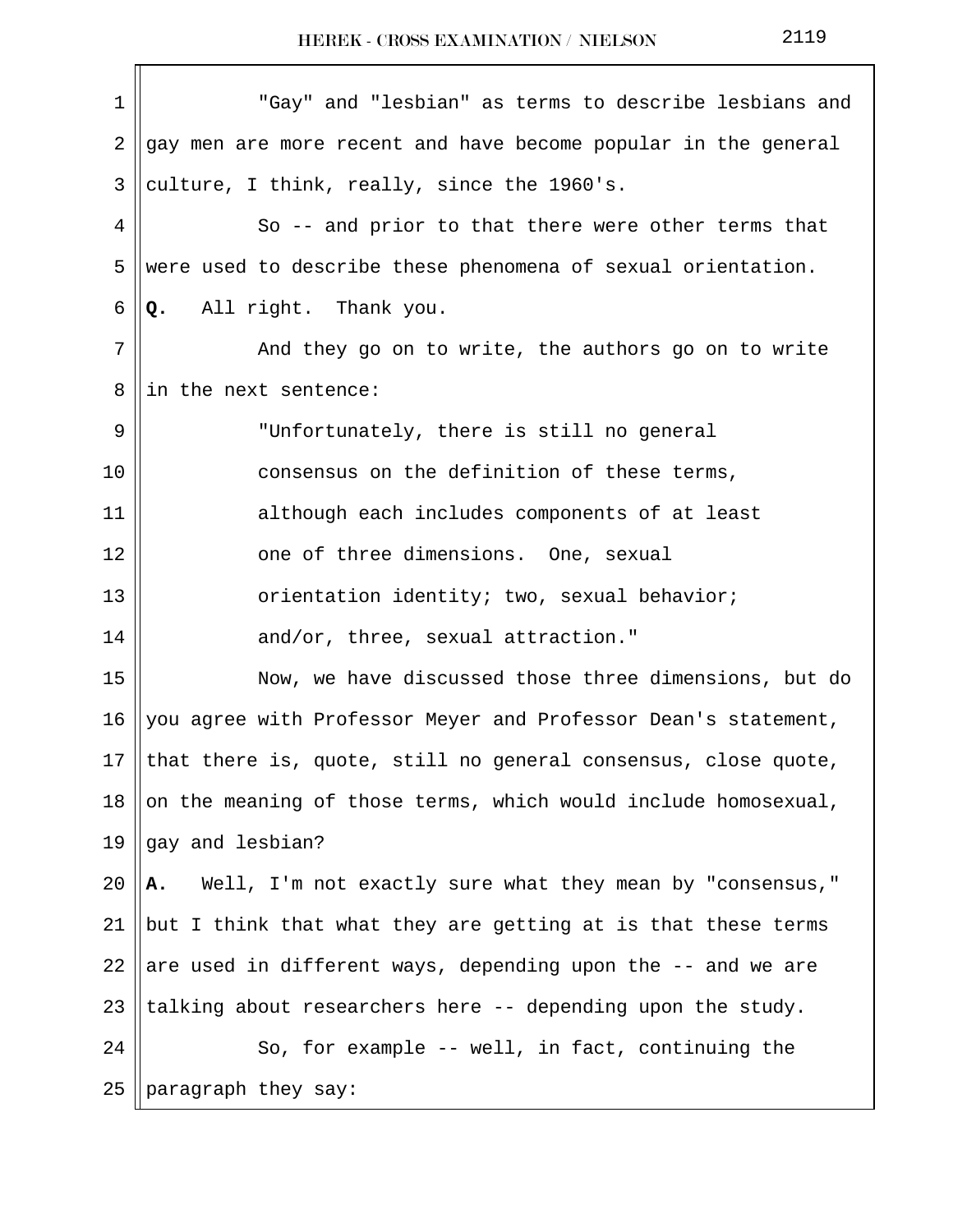| 1              | "For example, one study might define sexual                      |
|----------------|------------------------------------------------------------------|
| $\overline{2}$ | orientation as a form of identity as                             |
| 3              | self-identified heterosexual, homosexual,                        |
| 4              | bisexual, gay or lesbian, while another                          |
| 5              | defines it as a gender choice in sexual                          |
| 6              | partners and, yet, another as the gender of                      |
| 7              | those to whom one is sexually attracted."                        |
| 8              | So what they are saying is some studies might define             |
| 9              | it in terms of identity, some in terms of attraction, some in    |
| 10             | terms of behavior.                                               |
| 11             | In that sense, you know, as I think we have been                 |
| 12             | saying, researchers end up using different operational           |
| 13             | definitions of the term depending upon their research needs and  |
| 14             | depending sometimes on the data set.                             |
| 15             | So I'm -- I don't know that I would phrase it as                 |
| 16             | saying there is no consensus. I think there is consensus that    |
| 17             | these are the different ways that we use these terms.            |
| 18             | It's just that depending upon the research needs, you            |
| 19             | sometimes define it one way, say, in terms of behavior; other    |
| 20             | times you define it in terms of identification; other times in   |
| 21             | terms of the patterns of attraction.                             |
| 22             | Now, do you believe that -- now, you said you wouldn't say<br>Q. |
| 23             | it that way, but do you believe that the statement, "There is    |
| 24             | still no general consensus on the definition of these terms" is  |
| 25             | an unreasonable statement?                                       |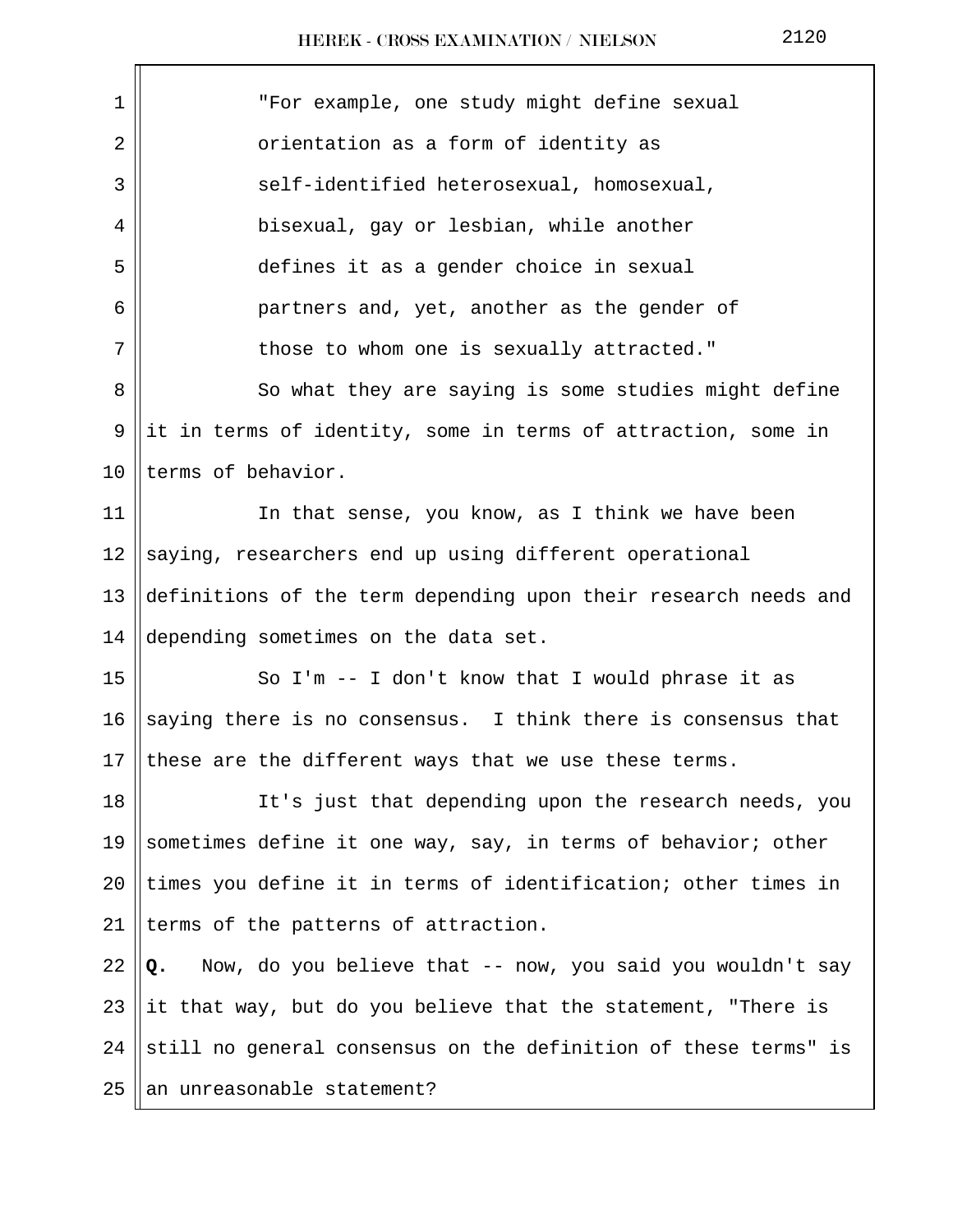| 1              | Well, if by "consensus" they mean that there is no single<br>Α.  |
|----------------|------------------------------------------------------------------|
| $\overline{2}$ | definition that is always used by all researchers, if that's     |
| 3              | what they mean by "no consensus," then I would agree with that.  |
| 4              | I would say if -- if what -- if we are interpreting              |
| 5              | that to mean that there is no agreement that these three         |
| 6              | dimensions are the main ones of sexual orientation, then I       |
| 7              | would disagree with that.                                        |
| 8              | This, of course, makes me tend to think that what                |
| 9              | they mean is that people use these terms in different ways       |
| 10             | depending upon the research context, rather than having one      |
| 11             | single definition that is always used throughout all research    |
| 12             | studies.                                                         |
| 13             | Q. So you believe that if they used it in the second sense,      |
| 14             | that would be unreasonable?                                      |
| 15             | I think I just said that --<br>A.                                |
| 16             | You said you disagreed with it. I'm asking whether you<br>Q.     |
| 17             | think that would be unreasonable?                                |
| 18             | Well, by the second sense -- I may be forgetting which was<br>Α. |
| 19             | the second sense.                                                |
| 20             | I thought that the idea that different researchers               |
| 21             | define it differently depending upon the study. And if that's    |
| 22             | what they mean by there not being consensus, then, of course,    |
| 23             | that's accurate.                                                 |
| 24             | The other one. The other one you said, if they mean it $-$<br>Q. |
| 25             | That there is a single definition that is used uniformly<br>А.   |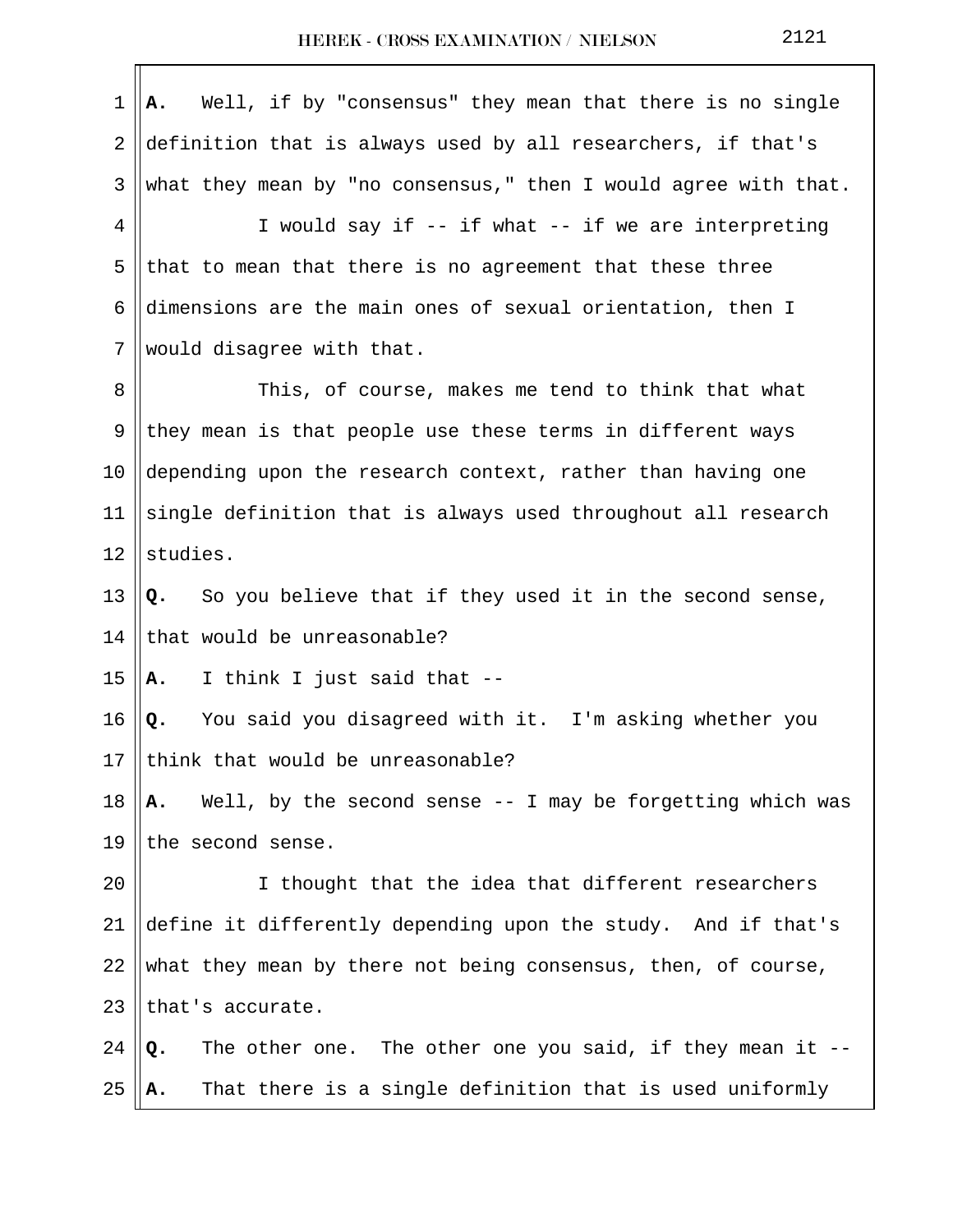| 1  | by all researchers in every situation, and that that's how the            |
|----|---------------------------------------------------------------------------|
| 2  | term is -- that's how the construct is always operationalized,            |
| 3  | I would say there is not that sort of consensus.                          |
| 4  | And you believe if they used the term more broadly, just<br>$Q_{\bullet}$ |
| 5  | to mean that there is no general consensus without the                    |
| 6  | qualifications you gave, that it would be an unreasonable                 |
| 7  | statement?                                                                |
| 8  | Well, I have got to admit, I'm a little bit lost.<br>А.                   |
| 9  | I think it would be a reasonable statement to say                         |
| 10 | that there is no one definition that is always used                       |
| 11 | consistently in every research study by every researcher.<br>And          |
| 12 | so if that's the meaning of "there is no consensus," then I               |
| 13 | would agree with that and say that's an accurate statement.               |
| 14 | If they mean -- and I think this is probably not what                     |
| 15 | they mean $-$ to say that $-$ well, now I'm getting lost myself.          |
| 16 | As I've been saying, the term is defined differently                      |
| 17 | in different research studies depending upon the operational              |
| 18 | meanings of the study. And if that's what they mean by there              |
| 19 | being -- well, I don't think that's what they meant. I just               |
| 20 | can't imagine that that's what they were thinking of here.                |
| 21 | All right. Let's move on to the next -- skip a paragraph<br>Q.            |
| 22 | to the paragraph that starts, "Recent National Studies."<br>We            |
| 23 | are still on the same page. And it says:                                  |
| 24 | "Recent national studies estimating the                                   |
| 25 | percentage of the population that falls into                              |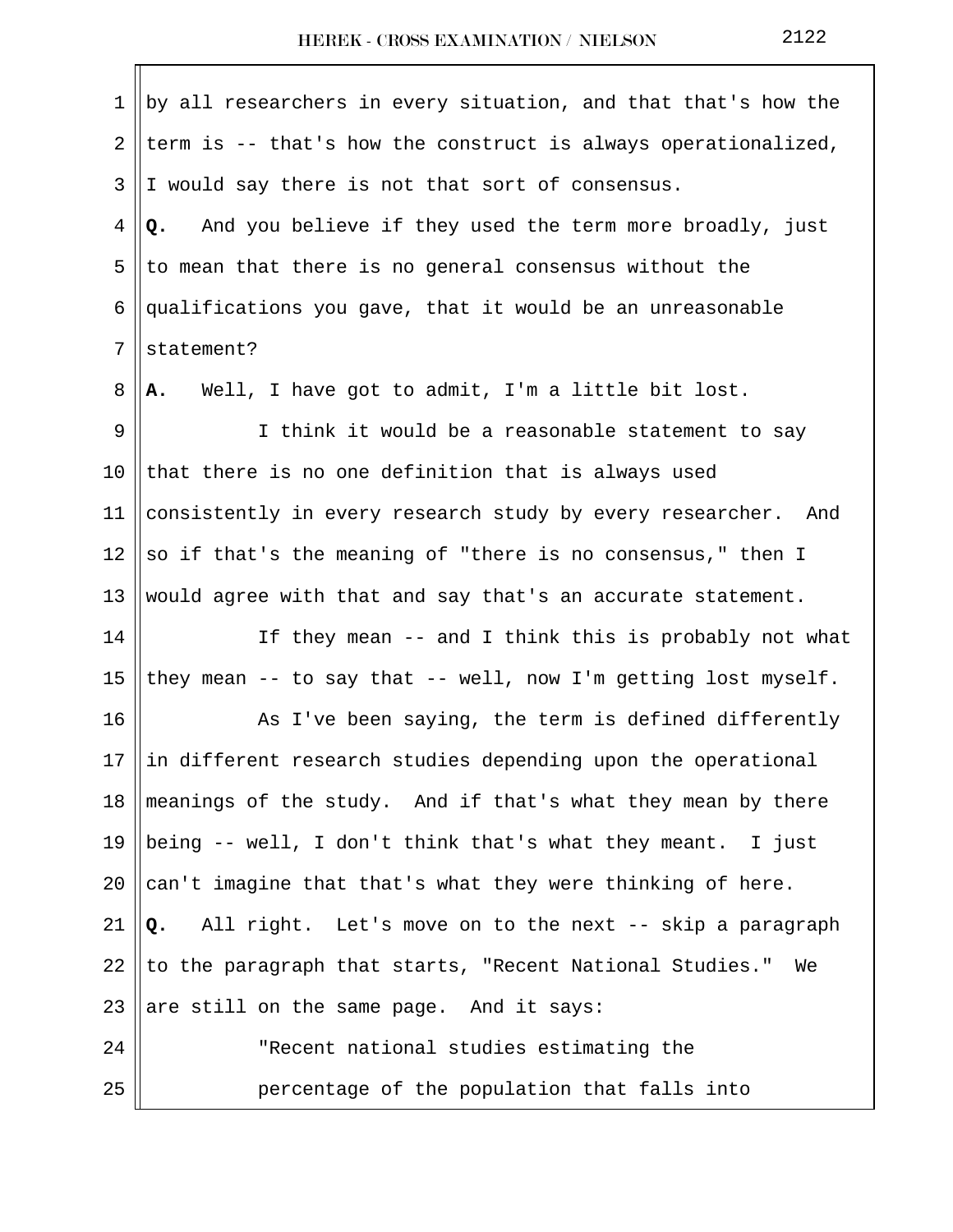| 1  | each of the three broad dimensions of                            |
|----|------------------------------------------------------------------|
| 2  | identity, behavior and attraction show that                      |
| 3  | one to four percent of the population                            |
| 4  | identifies as lesbian or gay; two to                             |
| 5  | six percent of the policies reports some                         |
| 6  | same-sex behavior in the previous five years;                    |
| 7  | and up to 21 percent of the population                           |
| 8  | reports same-sex attraction at least once in                     |
| 9  | adulthood."                                                      |
| 10 | And then there is a series of citations.                         |
| 11 | "Therefore, depending upon how it is defined                     |
| 12 | and measured, 1 to 21 percent of the                             |
| 13 | population could be classified as lesbian or                     |
| 14 | gay to some degree, with the remainder                           |
| 15 | classified as bisexual or heterosexual to                        |
| 16 | some degree."                                                    |
| 17 | Are familiar with those statistics, Professor Herek?             |
| 18 | I think I'm generally familiar with the studies that they<br>Α.  |
| 19 | are citing here. Yeah, I haven't reviewed most of them lately,   |
| 20 | but I think I'm familiar with these studies.                     |
| 21 | But you believe those statistics are fully consistent with<br>Q. |
| 22 | the opinions you've offered in this case, correct?               |
| 23 | Yes. That, in fact, what we see is that if you simply ask<br>Α.  |
| 24 | about same-sex attraction or simply the idea that someone might  |
| 25 | find an interaction -- sexual interaction with someone of the    |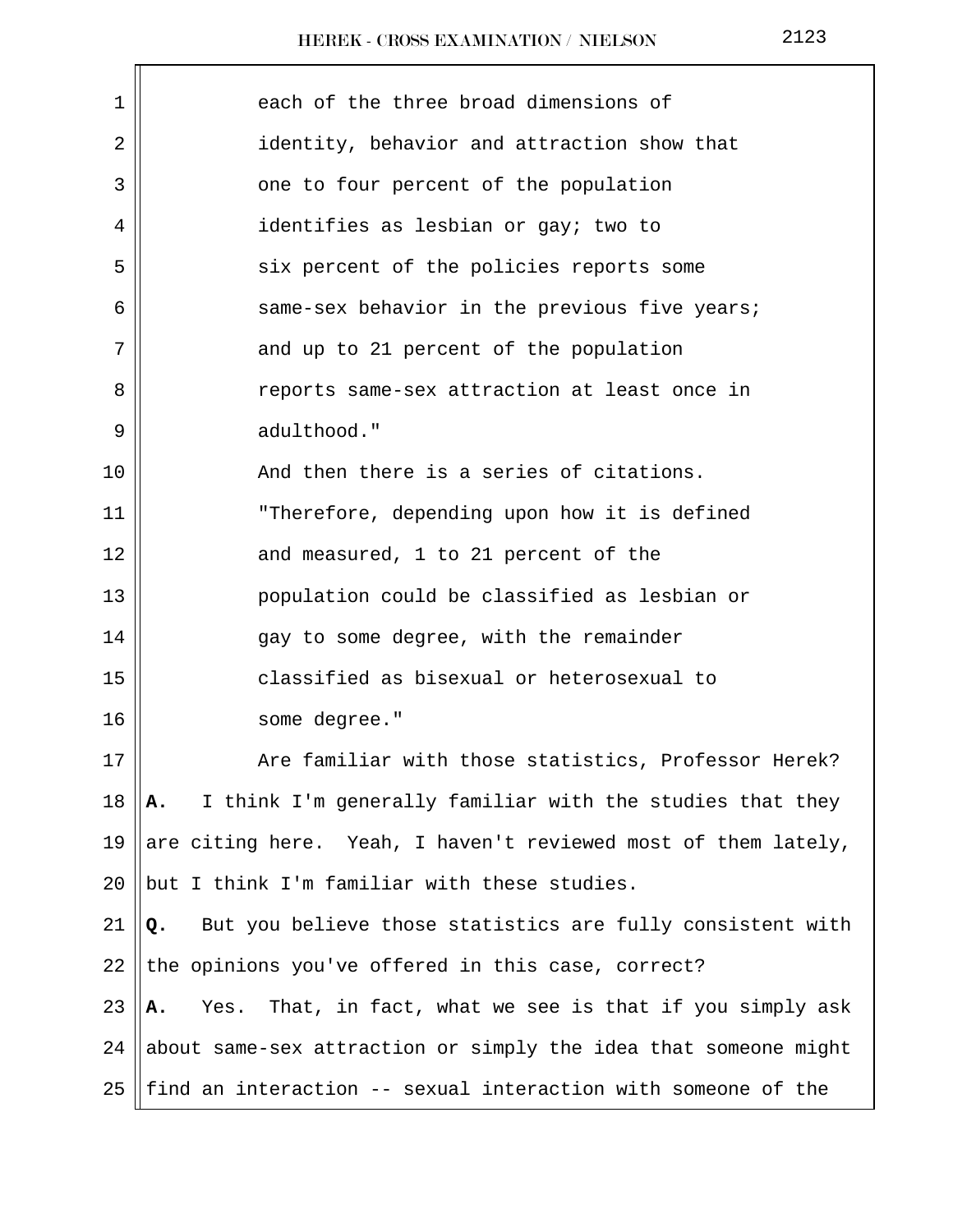| 1      | same sex at least somewhat appealing, you do get a very         |
|--------|-----------------------------------------------------------------|
| 2      | broad -- you get large number of people saying that, who would  |
| 3      | not necessarily also say that they have engaged in same-sex     |
| 4      | behavior or identify as lesbian, gay or bisexual.               |
| 5      | So, yes, I would say that those numbers probably are            |
| 6      | accurate.                                                       |
| 7      | All right. Thank you.<br>Q.                                     |
| 8      | And please turn to the next page, 136.                          |
| 9      | (Witness complied.)                                             |
| 10     | I want you to look on that page. The authors have<br>Q.         |
| 11     | switched, as you'll see looking at the back page, from defining |
| 12     | the populations to measuring the populations.                   |
| 13     | Uh-huh. Yes.<br>Α.                                              |
| 14     | And they say:<br>Q.                                             |
| 15     | "Existing measures of sexual orientation                        |
| 16     | range in complexity from simple dichotomous                     |
| $17\,$ | measures in which subjects report that they                     |
| 18     | are or are not heterosexual or homosexual, to                   |
| 19     | more complex scales as developed by Kinsey"                     |
| 20     | and I'll will skip the apparatus --                             |
| 21     | "Kline, Shively, DeCecco and Sell. There                        |
| 22     | exists no consensus and virtually no                            |
| 23     | literature discussing when/where each of                        |
| 24     | these members should be used."                                  |
| 25     | Do you agree that existing measures of sexual                   |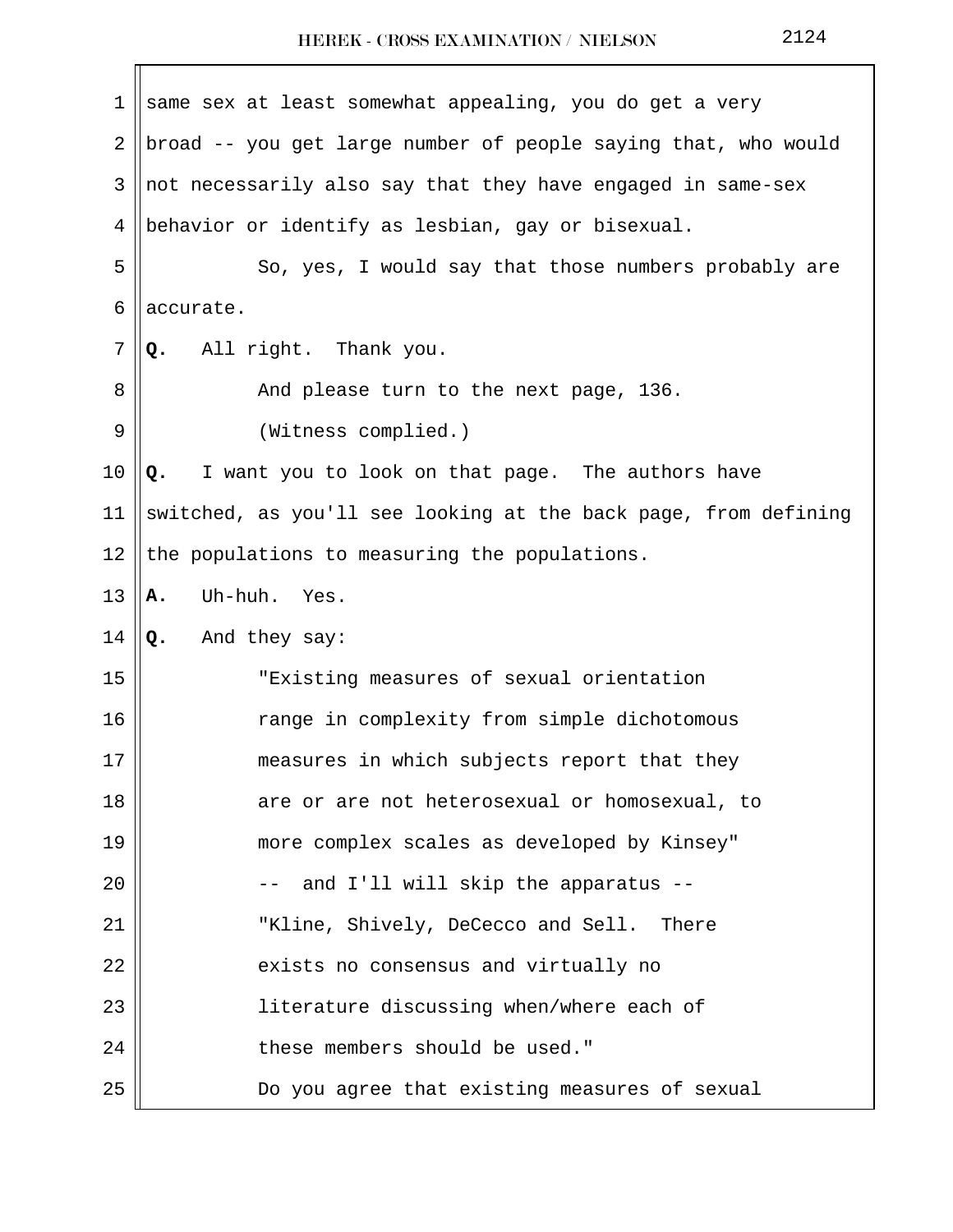| 1              | orientation vary in this manner?                                 |
|----------------|------------------------------------------------------------------|
| $\overline{2}$ | Well, it only makes sense; that if you are defining sexual<br>Α. |
| 3              | orientation in terms of attraction, are you are going to         |
| 4              | measure it differently than if up define it in terms of one's    |
| 5              | sexual behavior history.                                         |
| 6              | So, yes, it is the case that there are a variety of              |
| 7              | different measures.                                              |
| 8              | And I believe that actually the document that you --             |
| $\overline{9}$ | that we were looking at earlier, the one about the best          |
| 10             | practices, contained recommendations for survey researchers on   |
| 11             | the best ways to ask questions about those different facets of   |
| 12             | sexual orientation.                                              |
| 13             | Yes, I believe that's correct.<br>Q.                             |
| 14             | Now, it says:                                                    |
| 15             | "There exists no consensus and virtually no                      |
| 16             | literature discussing when and where each of                     |
| 17             | these measures should be used."                                  |
| 18             | Do you agree with that?                                          |
| 19             | Well, there's that word "consensus" again. I'm not sure<br>Α.    |
| 20             | what they mean by that.                                          |
| 21             | I would say that there certainly is variability in               |
| 22             | how researchers have measured sexual orientation, and that a     |
| 23             | study might very well be criticized on the grounds that the      |
| 24             | measure of sexual orientation that they used was not the best    |
| 25             | one for the purposes of their research study. And so in that     |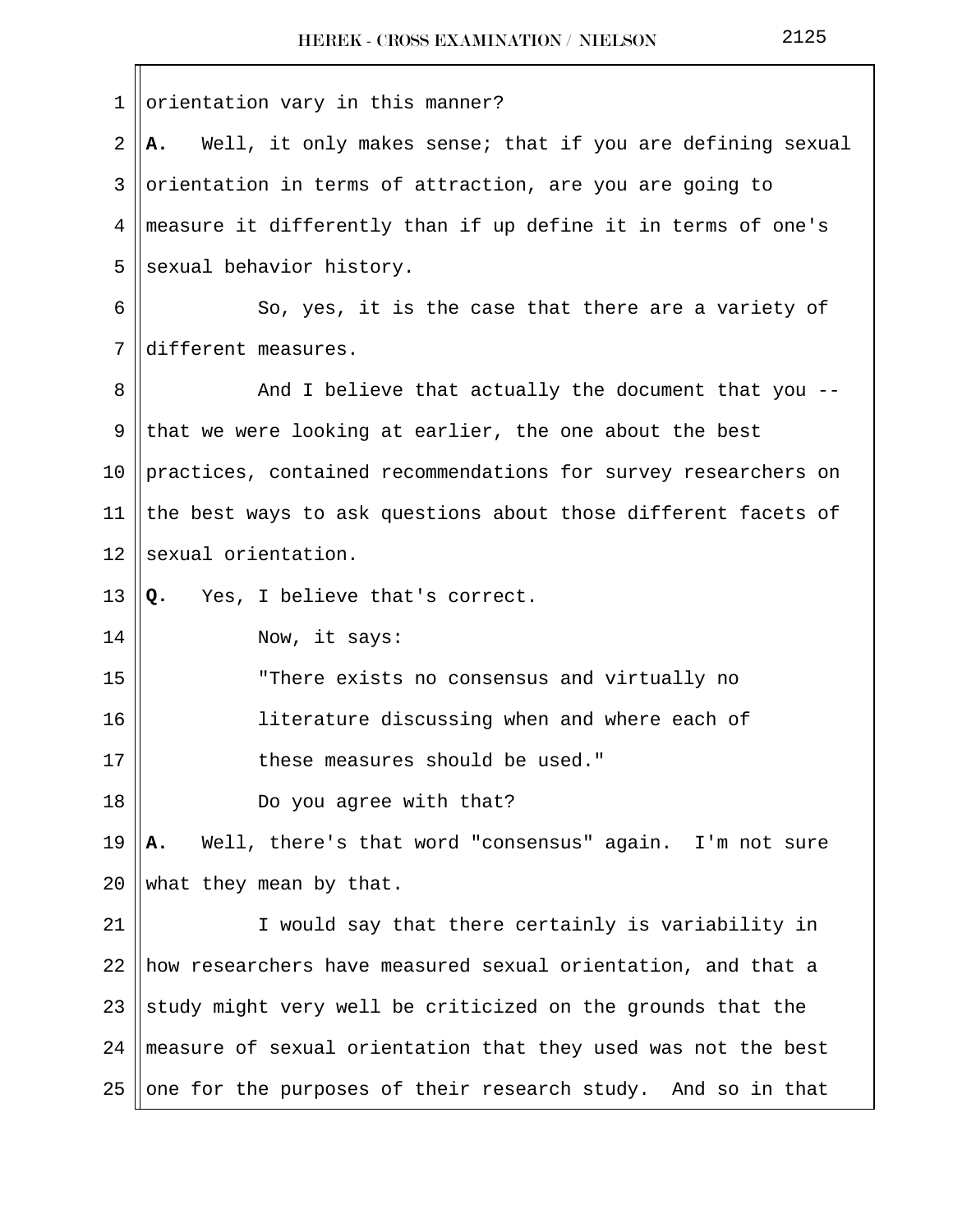| $\mathbf 1$ | sense I guess you can say that there would not be consensus on |
|-------------|----------------------------------------------------------------|
| 2           | when and where each of these measures should be used.          |
| 3           | And I would say, also, that -- I don't know that               |
| 4           | there is virtually no research literature, but there certainly |
| 5           | has not been an extensive research literature on the various   |
| 6           | strategies. You know, specifically discussing the various      |
| 7           | strategies, all in comparison with each other. Certainly,      |
| 8           | these different references that they are citing are all        |
| 9           | instances where researchers were developing ways of measuring  |
| 10          | sexual orientation.                                            |
| 11          | And if we go back to that earlier paragraph where              |
| 12          | they were citing the national studies that came up with these  |
| 13          | different percentages, certainly, all of those researchers     |
| 14          | discussed at some point how they measured sexual orientation.  |
| 15          | So I think what they must be referring to is                   |
| 16          | literature that somehow is putting all of these different      |
| 17          | measures side-by-side and comparing them.                      |
| 18          | And, perhaps, there is not an extensive literature in          |
| 19          | that regard, although I believe that Dr. Sell, who is cited    |
| 20          | here, has published several papers on that topic.              |
| 21          | All right. Thank you.<br>Q.                                    |
| 22          | Please turn to tab 14 in the witness binder. You'll            |
| 23          | find a document premarked DIX-1235.                            |
| 24          | (Witness complied.)                                            |
| 25          | Can you identify this document?<br>Q.                          |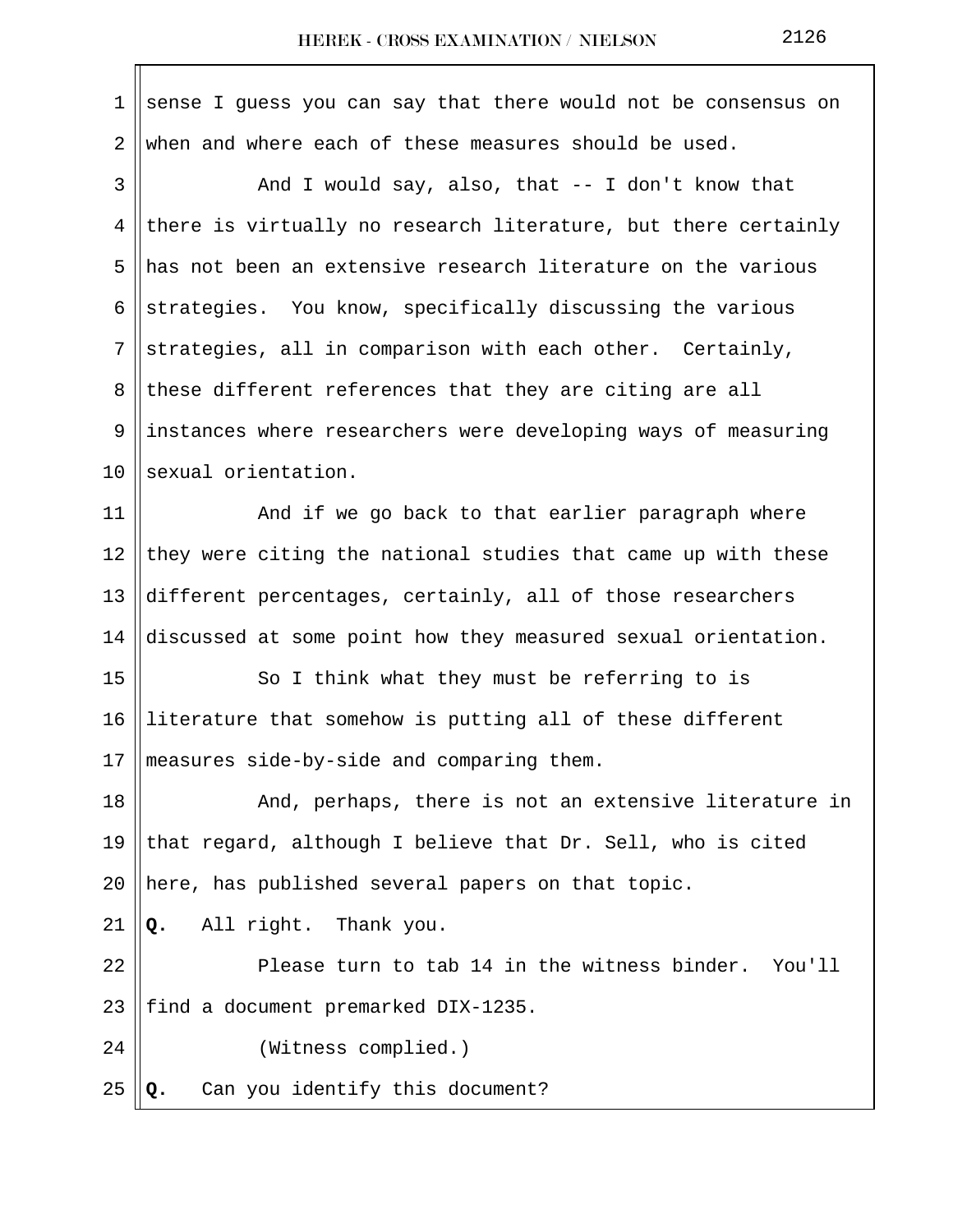| $\mathbf 1$    | This is an article Letitia Anne Peplau and Linda Garnets<br>Α. |
|----------------|----------------------------------------------------------------|
| $\overline{2}$ | titled "A New Paradigm for Understanding Women's Sexuality and |
| 3              | Sexual Orientation," which was published in the Journal of     |
| 4              | Social Issues in 2000.                                         |
| 5              | Thank you.<br>Q.                                               |
| 6              | Are you familiar with this article?                            |
| 7              | Yes.<br>Α.                                                     |
| 8              | And you're familiar with Professor Peplau, correct?<br>Q.      |
| 9              | Yes.<br>Α.                                                     |
| 10             | And she is one of the plaintiffs' experts in this case,<br>Q.  |
| 11             | correct?                                                       |
| 12             | That's my understanding.<br>А.                                 |
| 13             | Yes, thank you.<br>Q.                                          |
| 14             | MR. NIELSON: Your Honor, I would like to offer                 |
| 15             | Exhibit DIX-1235 into evidence.                                |
| 16             | MR. DETTMER: Your Honor, again, we would just object           |
| 17             | to the extent that Professor Peplau was here to answer         |
| 18             | questions about this article when she was on the stand and     |
| 19             | offering it now, we miss the opportunity for her to talk about |
| 20             | that.                                                          |
| 21             | THE COURT: Well, let's see where this goes. I think            |
| 22             | probably you have some questions about some of the comments -- |
| 23             | MR. NIELSON: I do --                                           |
| 24             | THE COURT: Why don't we admit the letter or the                |
| 25             | article.                                                       |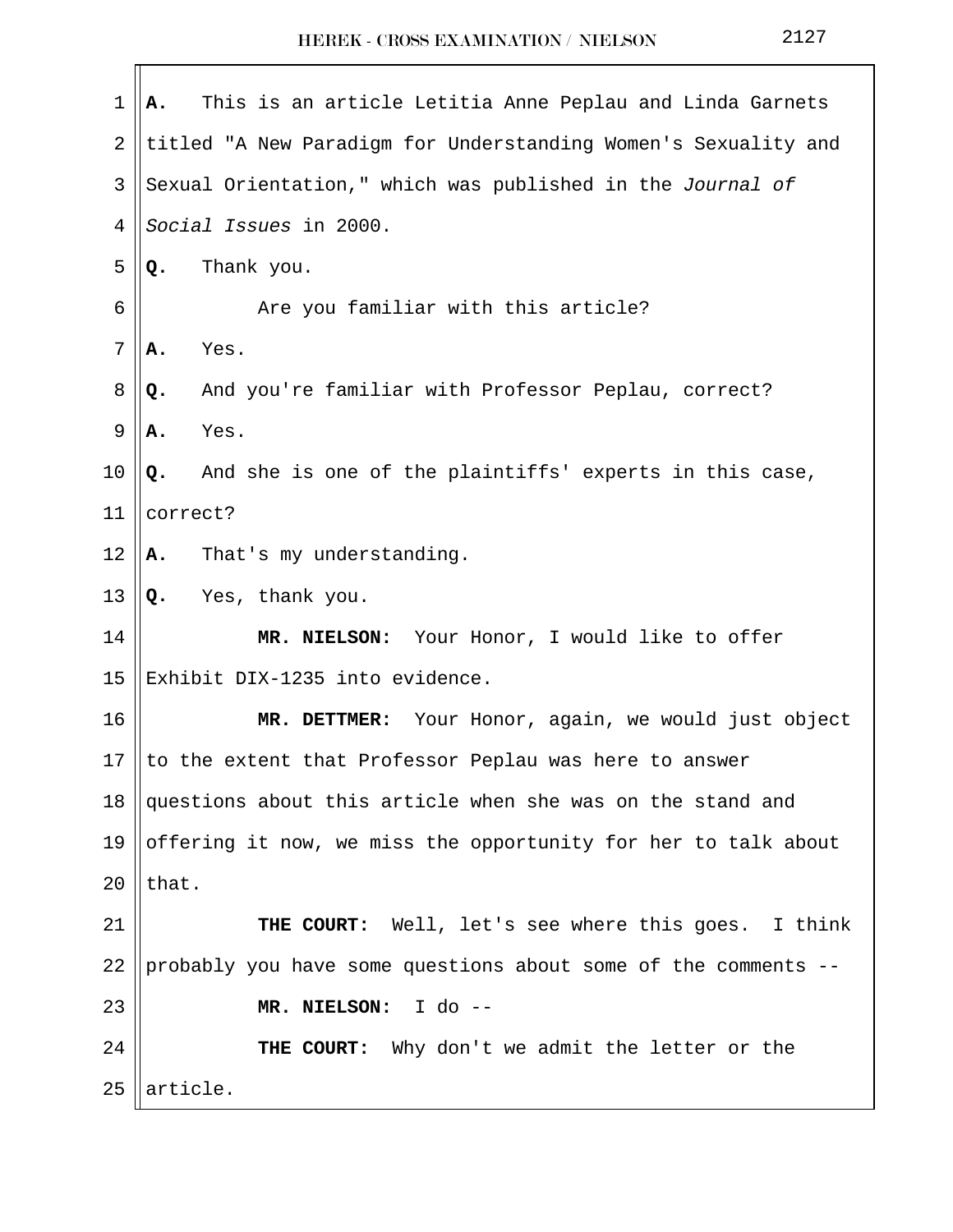| 1  | MR. NIELSON: Thank you.                                              |
|----|----------------------------------------------------------------------|
| 2  | (Defendants' Exhibit 1235 received in evidence)                      |
| 3  | MR. NIELSON: The reason we are using these documents                 |
| 4  | with Professor Herek, rather than Professor Peplau, is that          |
| 5  | they go to the topics of his testimony.                              |
| 6  | THE COURT: It doesn't quite pose the same problem as                 |
| 7  | admitting whole books.                                               |
| 8  | MR. NIELSON: All right. Thank you.                                   |
| 9  | BY MR. NIELSON:                                                      |
| 10 | Q. Please turn to page 342, if you would, Professor Herek.           |
| 11 | You will see a table, table one.                                     |
| 12 | The table is entitled "Comparing Old and New                         |
| 13 | Paradigms For Conceptualizing Women's Sexual Orientation." And       |
| 14 | on the one side, you will see "Old Perspectives;" on the new         |
| 15 | side -- on the right side "New Perspectives."                        |
| 16 | And the second one from the bottom, the authors --                   |
|    | 17   you will see that the authors label it as the "Old Perspective" |
| 18 | -- or the old -- yeah, the "Old perspective."                        |
| 19 | "Sexual identity attractions and behavior                            |
| 20 | form discrete categories, i.e., heterosexual,                        |
| 21 | homosexual, bisexual."                                               |
| 22 | And then as the "New Perspective:"                                   |
| 23 | "Sexual identity, attractions and behavior                           |
| 24 | can be varied, complex and inconsistent."                            |
| 25 | Do you agree with the new perspective, Professor                     |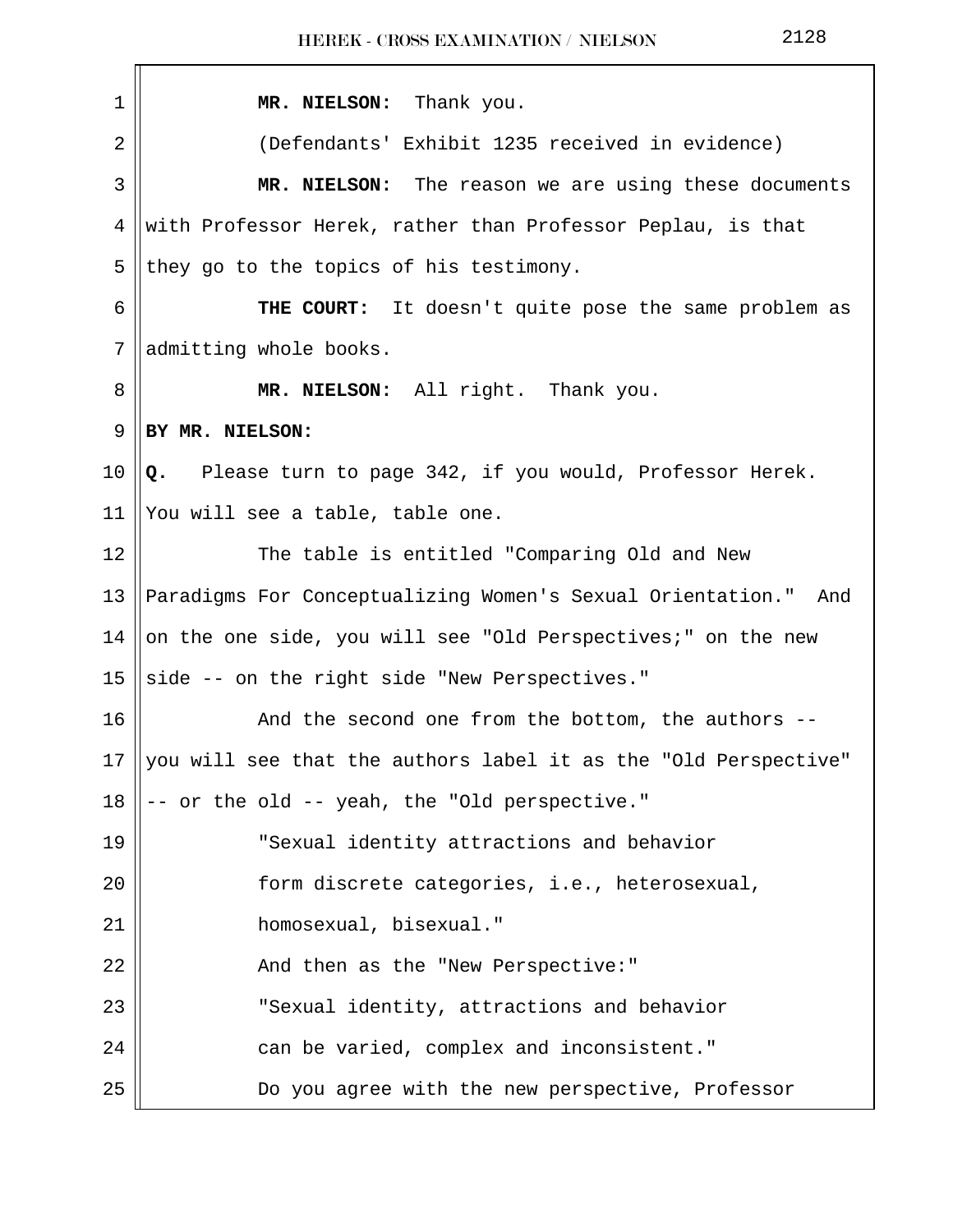| 1              | Herek?                                                           |
|----------------|------------------------------------------------------------------|
| 2              | Well, I that I what Professor Peplau is doing here is<br>Α.      |
| 3              | pointing out that -- just as the old perspective was that        |
| 4              | homosexuals are abnormal and psychologically impaired and        |
| 5              | gender non-conforming, that's really something we know is no     |
| 6              | longer the case.                                                 |
| $7\phantom{.}$ | I think that what she is pointing out here is that               |
| 8              | data, such as that from the Laumann study and others, show       |
| 9              | that, in fact, there are individuals -- even though they may be  |
| 10             | a relative minority of individuals, there are individuals for    |
| 11             | whom their behavioral histories, their attractions and their     |
| 12             | identities don't match up perfectly.                             |
| 13             | All right. Thank you.<br>Q.                                      |
| 14             | And if up could please turn back to page 337?                    |
| 15             | (Witness complied.)                                              |
| 16             | And in the third paragraph on that page she writes, in the<br>Q. |
| 17             | middle of that paragraph:                                        |
| 18             | "More broadly, the phenomena of sexual                           |
| 19             | orientation are not fixed and universal, but                     |
| 20             | rather highly variable across time and                           |
| 21             | place."                                                          |
| 22             | Do you agree with that statement, Professor Herek?               |
| 23             | Well, in the context in which she is saying it, which is<br>Α.   |
| 24             | pointing to cross cultural and historical studies, meaning that  |
| 25             | if we are looking at all human beings throughout all time, it    |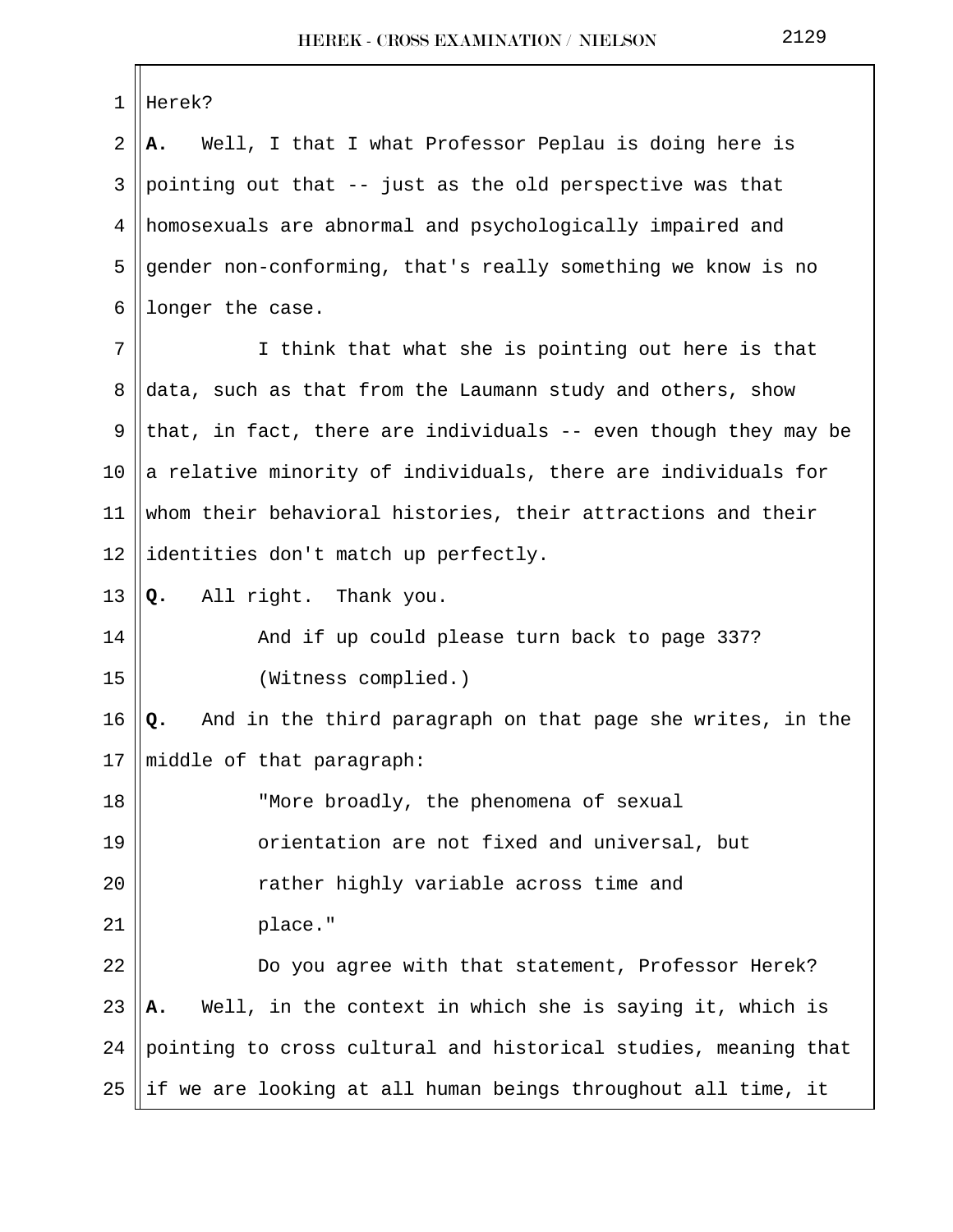| 1              | would be a mistake to say that the experiences of contemporary   |
|----------------|------------------------------------------------------------------|
| $\overline{2}$ | women are universal; that they apply to all women at all         |
| 3              | historical eras and across all cultures.                         |
| 4              | And so certainly $--$ and I would $--$ although this             |
| 5              | article focuses on women, I would say the same is true of men's  |
| 6              | experiences; that you cannot generalize across all cultures and  |
| 7              | all historical eras from our experiences in contemporary         |
| 8              | American society. And I believe that that, that's what she       |
| 9              | says in this sentence here.                                      |
| 10             | All right. And please turn to page 344.<br>Q.                    |
| 11             | (Witness complied.)                                              |
| 12             | And you will see a heading titled "Multiple Pathways" when<br>Q. |
| 13             | you get there.                                                   |
| 14             | Do you see that, Professor Herek?                                |
| 15             | Yes.<br>Α.                                                       |
| 16             | Okay. And the paragraph under that, the last full<br>Q.          |
| 17             | sentence on the page that starts, "In contemporary."             |
| 18             | "In contemporary society a women's assertion                     |
| 19             | that she is heterosexual or lesbian may be                       |
| 20             | based on quite diverse and non-linear                            |
| 21             | developmental trajectories. Women may be                         |
| 22             | drawn to a particular lifestyle for differing                    |
| 23             | Knowing that a woman labels herself<br>reasons.                  |
| 24             | as heterosexual, lesbian or bisexual does not                    |
| 25             | necessarily inform us about the pattern of                       |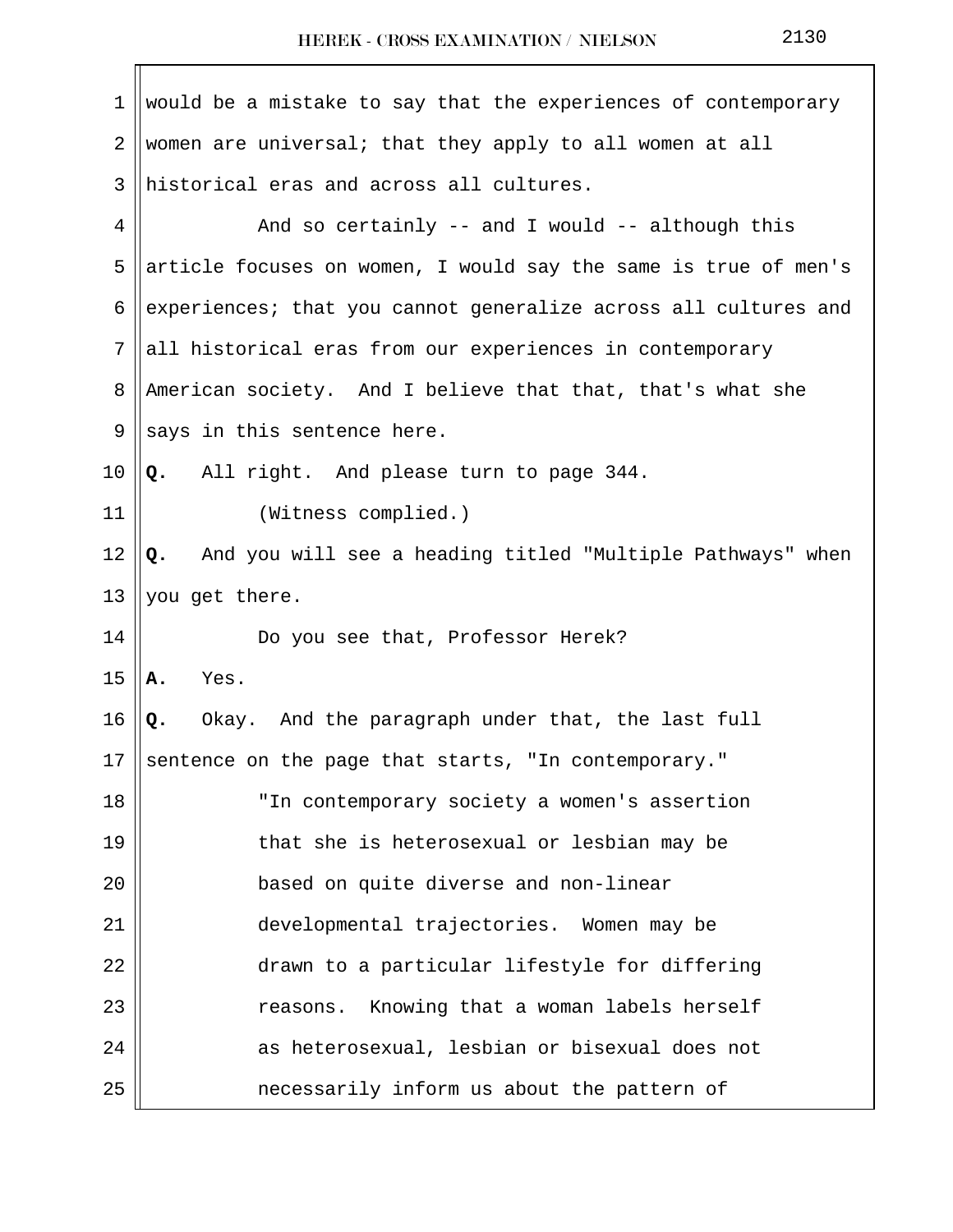| 1  | her life experiences or the nature of her                      |
|----|----------------------------------------------------------------|
| 2  | current erotic thoughts and feelings."                         |
| 3  | Do you disagree with any of those statements?                  |
| 4  | Well, I think that what Professor Peplau and Dr. Garnets<br>Α. |
| 5  | are talking about here is the idea that it has often been      |
| 6  | assumed by people who try to understand the etiology or the    |
| 7  | origins of sexual orientation, that there's simply going to be |
| 8  | a single explanation that's going to apply to everyone.        |
| 9  | And I believe that what she is suggesting here is              |
| 10 | that, in fact, it's more likely to be the case that people     |
| 11 | arrive at their adult sexual orientation through different     |
| 12 | pathways. And so simply because you know that a particular     |
| 13 | woman is heterosexual, doesn't necessarily tell you what her   |
| 14 | developmental history was any more than knowing that she is    |
| 15 | lesbian or bisexual; that there may be, in fact, a variety of  |
| 16 | different experiences and, perhaps, even biological factors    |
|    | 17    that work differently in different individuals.          |
| 18 | And so there is no single pathway to adult sexual              |
| 19 | orientation. It may very well be the case that there are       |
| 20 | multiple pathways.                                             |
| 21 | All right. Thank you.<br>Q.                                    |
| 22 | And what about the last part, where she says:                  |
| 23 | "Knowing that a woman labels herself as                        |
| 24 | heterosexual, lesbian or bisexual does not                     |
| 25 | necessarily inform us about the pattern of                     |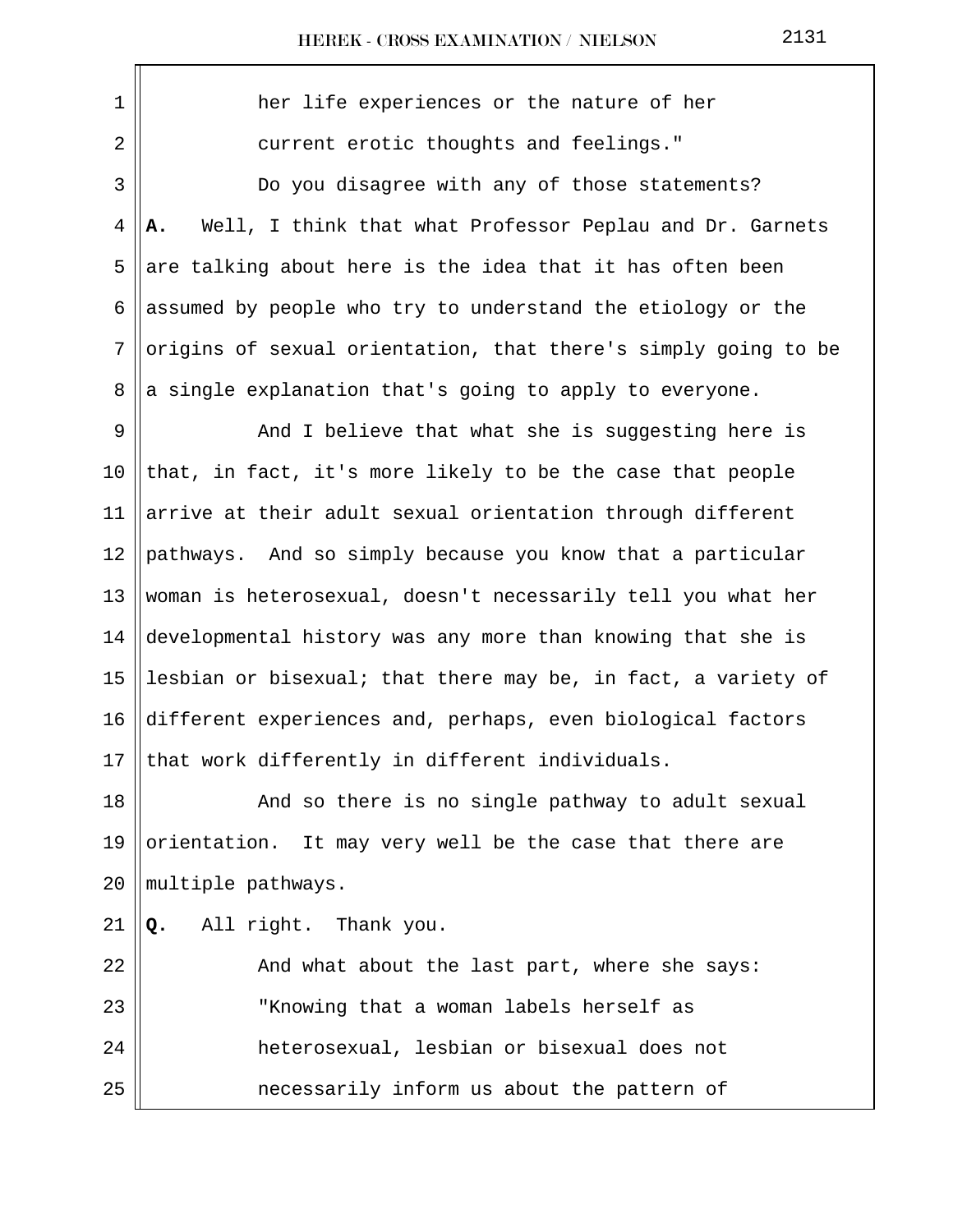| $\mathbf 1$ | her life experiences or the nature of her                       |
|-------------|-----------------------------------------------------------------|
| 2           | current erotic thoughts and feelings."                          |
| 3           | And what you just said, I think, focus more on the              |
| 4           | pattern of her life experiences perhaps, but what about the     |
| 5           | last part? Do you agree that knowing that a woman labels        |
| 6           | herself as heterosexual, lesbian or bisexual does not           |
| 7           | necessarily inform us of the nature of her current erotic       |
| 8           | thoughts and feelings?                                          |
| 9           | A. Well, again, you know, using the example of the Laumann      |
| 10          | study, what we see there is that although most people who label |
| 11          | themselves heterosexual also described different sex            |
| 12          | attractions or said they had different sex attractions; and     |
| 13          | most people who labeled themselves lesbian, gay or bisexual     |
| 14          | said that they had same-sex attractions.                        |
| 15          | There were some people for whom that was not the                |
| 16          | case. So there were some people who labeled themselves          |
| 17          | heterosexual and, yet, said that they had some same-sex         |
| 18          | attractions.                                                    |
| 19          | And so I believe that that's the sort of point that             |
| 20          | she is making here; that you can't assume that because one      |
| 21          | identifies with a particular label, that that necessarily tells |
| 22          | you everything about their sexual attractions or their sexual   |
| 23          | behavior experience. We know that it does in most cases, but    |
| 24          | not in every case.                                              |
|             |                                                                 |

 $25$   $\phi$ . Do you agree with her statement then?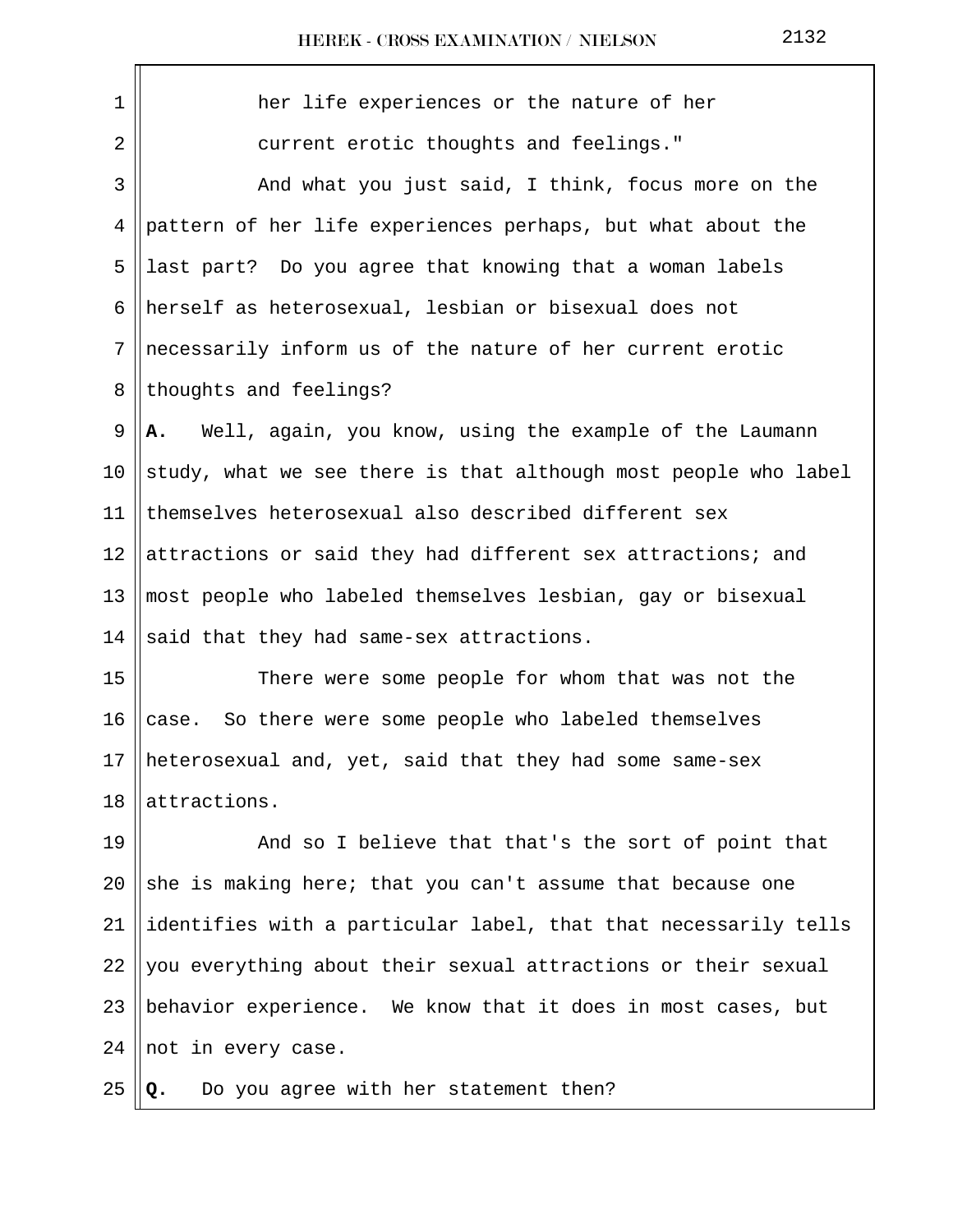| $\mathbf 1$    | I agree with what I just said. And I think that -- I<br><b>A.</b> |
|----------------|-------------------------------------------------------------------|
| $\overline{2}$ | think that --                                                     |
| 3              | Do you agree that knowing that a woman labels herself as<br>Q.    |
| 4              | heterosexual, lesbian or bisexual does not necessarily inform     |
| 5              | us of the nature of her current erotic thoughts and feelings?     |
| 6              | Yeah, in the context of what I just said. I would say it<br>Α.    |
| 7              | does not necessarily inform us about the -- her current           |
| 8              | attractions and behaviors as well.                                |
| 9              | All right. Thank you.<br>Q.                                       |
| 10             | MR. NIELSON: Now, your Honor, I think we have laid                |
| 11             | more than ample foundation for this and I would like to move      |
| 12             | this exhibit into evidence.                                       |
| 13             | THE COURT:<br>That's DIX-1235?                                    |
| 14             | MR. NIELSON: Correct.                                             |
| 15             | THE COURT: Very well.                                             |
| 16             | (Defendants' Exhibit 1235 received in evidence.)                  |
| $17$           | BY MR. NIELSON:                                                   |
| 18             | Please turn to tab 15 in the witness binder, if you would,<br>Q.  |
| 19             | Professor Herek.                                                  |
| 20             | (Witness complied.)                                               |
| 21             | You will find here a document premarked DIX-1239. And,<br>Q.      |
| 22             | Professor Herek, can you identify this document?                  |
| 23             | Well, I can identify the title. I'm not sure of exactly<br>Α.     |
| 24             | where it's from. It's called "The Development of Sexual           |
| 25             | Orientation in Women." The authors are Letitia Anne Peplau,       |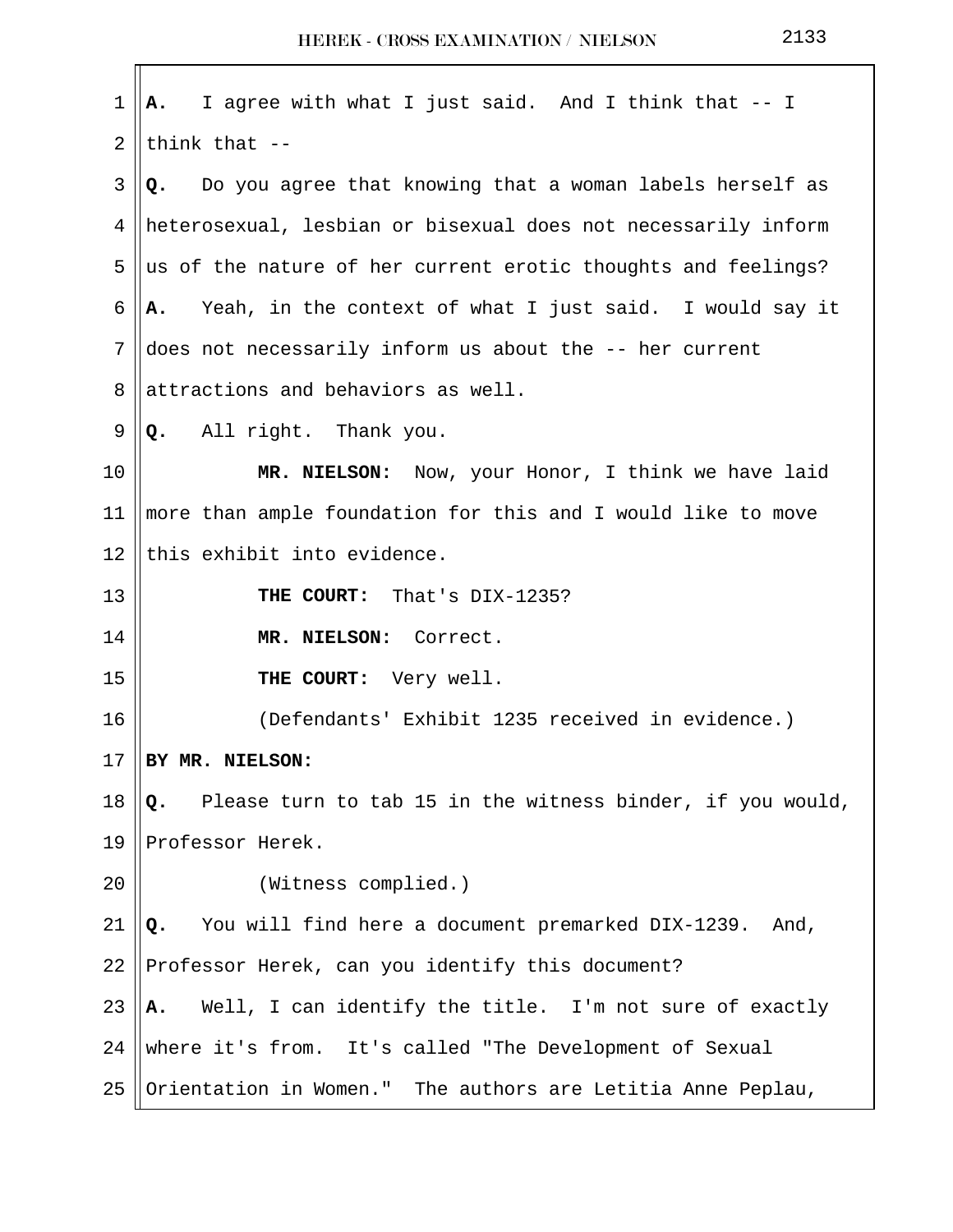| $\mathbf 1$ | Leah Spalding, Terri Conley and Rosemary Veniegas.                  |
|-------------|---------------------------------------------------------------------|
| 2           | I believe this was published in an edited volume, but               |
| 3           | I'm not absolutely certain about that. It's not marked on the       |
| 4           | exhibit.                                                            |
| 5           | Thank you.<br>Q.                                                    |
| 6           | And are you familiar with this document?                            |
| 7           | Well, I believe that I have read it. I haven't $-$ I know<br>А.     |
| 8           | I haven't read it recently, but I believe I have read it at         |
| 9           | some point in the past.                                             |
| 10          | Can you tell me where it's from? That would actually                |
| 11          | help to refresh my memory.                                          |
| 12          | I'm not certain at the moment, as I stand here without<br>Q.        |
| 13          | double checking.                                                    |
| 14          | Is it from a journal or an edited book, do you know?<br>${\bf A}$ . |
| 15          | I believe the answer to that question is yes; but if you<br>Q.      |
| 16          | are asking me which, I don't know.                                  |
| 17          | I meant which.<br>А.                                                |
| 18          | Which one.<br>THE COURT:                                            |
| 19          | BY MR. NIELSON:                                                     |
| 20          | Now<br>Q.                                                           |
| 21          | THE COURT: I don't know want to sustain a compound                  |
| 22          | question objection.                                                 |
| 23          | Exactly.<br>MR. NIELSON:                                            |
| 24          | MR. DETTMER: I wasn't going to object to my                         |
| 25          | witness's question.                                                 |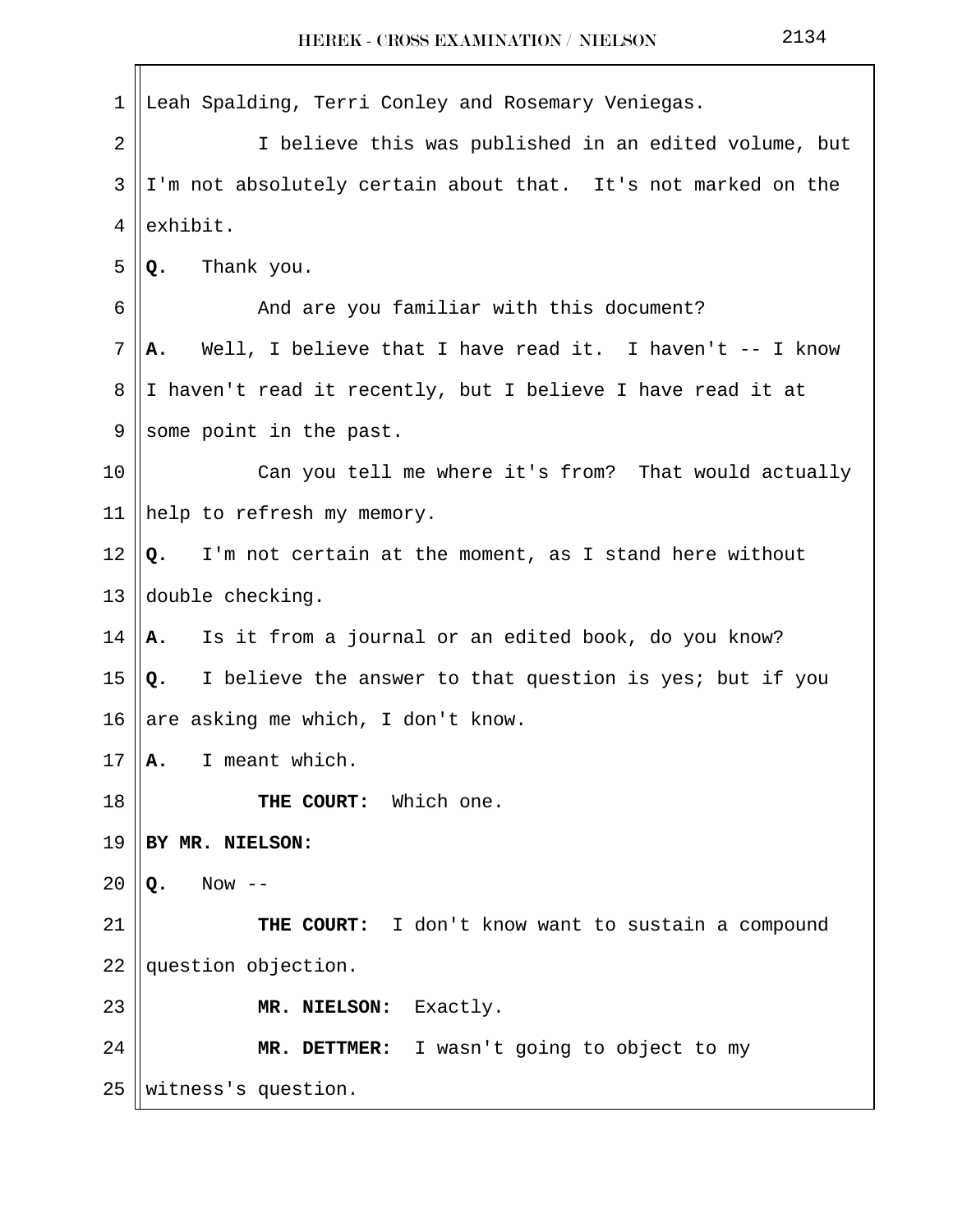| 1              |          | Yes. And I don't think I'm allowed to<br>MR. NIELSON:        |
|----------------|----------|--------------------------------------------------------------|
| $\overline{2}$ |          | object to his questions.                                     |
| 3              |          | (Laughter.)                                                  |
| 4              |          | BY MR. NIELSON:                                              |
| 5              | Q.       | Plaintiffs have indicated that they don't have an            |
| 6              |          | objection to the authenticity of this.                       |
| 7              |          | And you are familiar with respect Professor Peplau,          |
| 8              | correct? |                                                              |
| 9              | А.       | Correct.                                                     |
| 10             | Q.       | And you believe you are familiar with this work?             |
| 11             | Α.       | I believe I have seen it before, yes.                        |
| 12             | Q.       | Please turn to page 83, if you would.                        |
| 13             |          | (Witness complied.)                                          |
| 14             | Α.       | Okay.                                                        |
| 15             | Q.       | The author writes:                                           |
| 16             |          | "Yet, there is" --                                           |
| 17             |          | Well, in page 83 it's around the middle of the page.         |
| 18             |          | It's the first sentence of the paragraph -- second paragraph |
| 19             |          | under the heading there?                                     |
| 20             | А.       | Yes.                                                         |
| 21             | Q.       | It says:                                                     |
| 22             |          | "Yet, there is ample documentation that                      |
| 23             |          | same-sex attractions and behaviors are not                   |
| 24             |          | inevitably or inherently linked to one's                     |
| 25             |          | identity."                                                   |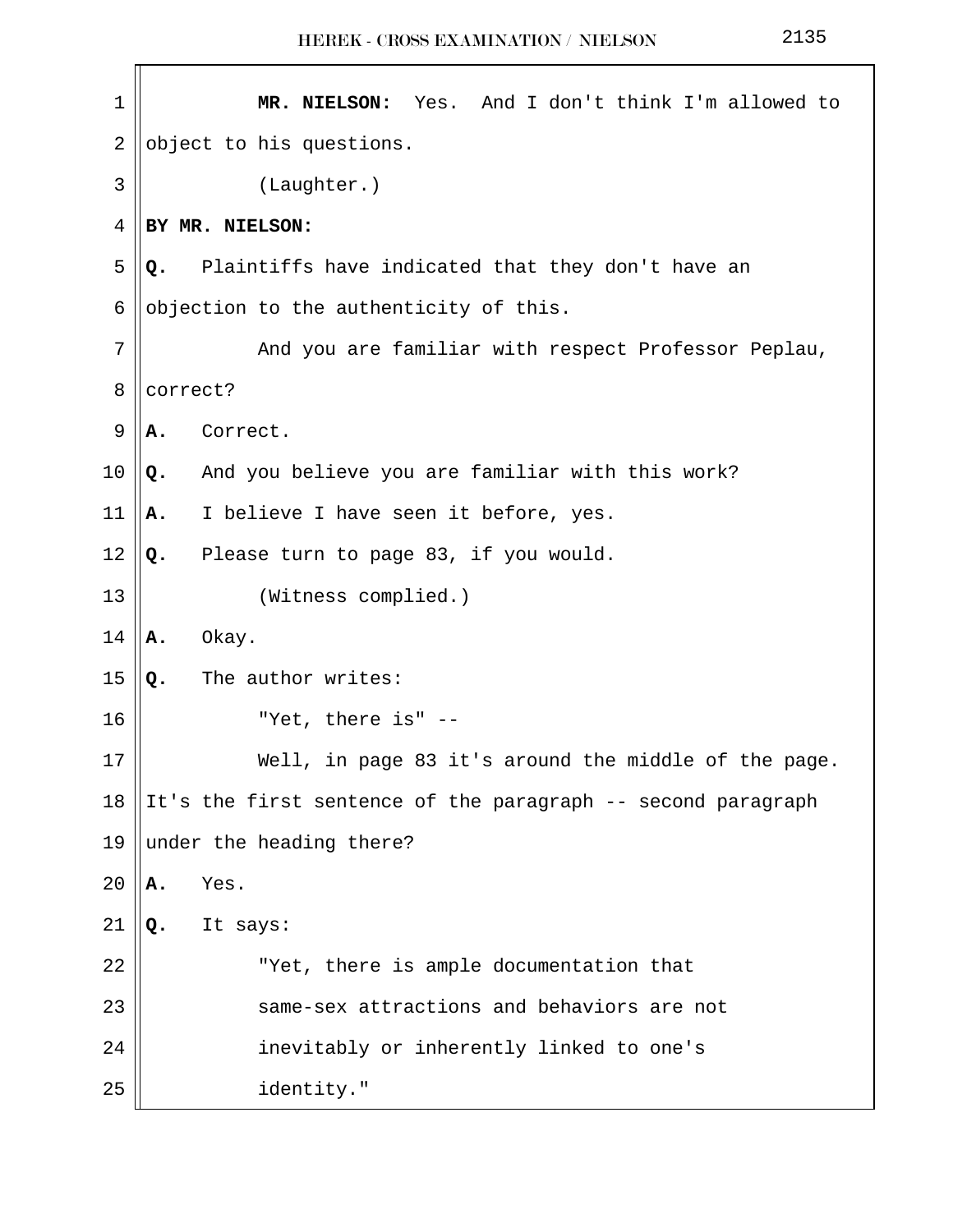| $\mathbf 1$    | Do you agree that same-sex attractions and behaviors            |
|----------------|-----------------------------------------------------------------|
| $\overline{2}$ | are not inevitably linked to one's identity?                    |
| 3              | Well, I think that what they say in the next sentence is<br>А.  |
| 4              | the example of romantic friendships between women in the        |
| 5              | eighteenth and nineteenth centuries that were considered to be  |
| 6              | socially acceptable, but did not have an implication for a      |
| 7              | woman being identified as a lesbian or a homosexual.            |
| 8              | So certainly in that context, I think that that's an            |
| 9              | accurate statement.                                             |
| 10             | Q. Well, what about genderly? Do you believe that there is      |
| 11             | ample documentation that same-sex attractions and behaviors are |
| 12             | not inevitably linked to one's identity?                        |
| 13             | Well, without the benefit of reading the entire article<br>А.   |
| 14             | again to know the exact contents, I would say that I have       |
| 15             | already said that in some cases a person's attractions don't    |
| 16             | match their identity label. Sometimes a person's behaviors      |
| 17             | don't match their identity label.                               |
| 18             | I -- I do think -- just from being able to scan this,           |
| 19             | I think they are specifically talking about historical          |
| 20             | research, but I, you know, certainly would go back to what I    |
| 21             | already said about the idea that sometimes there are            |
| 22             | individuals whose identity label is not completely predictive   |
| 23             | of their behavior or some of their attractions.                 |
| 24             | So you shouldn't have -- so you do agree that there is no<br>Q. |
| 25             | inevitable link, I gather?                                      |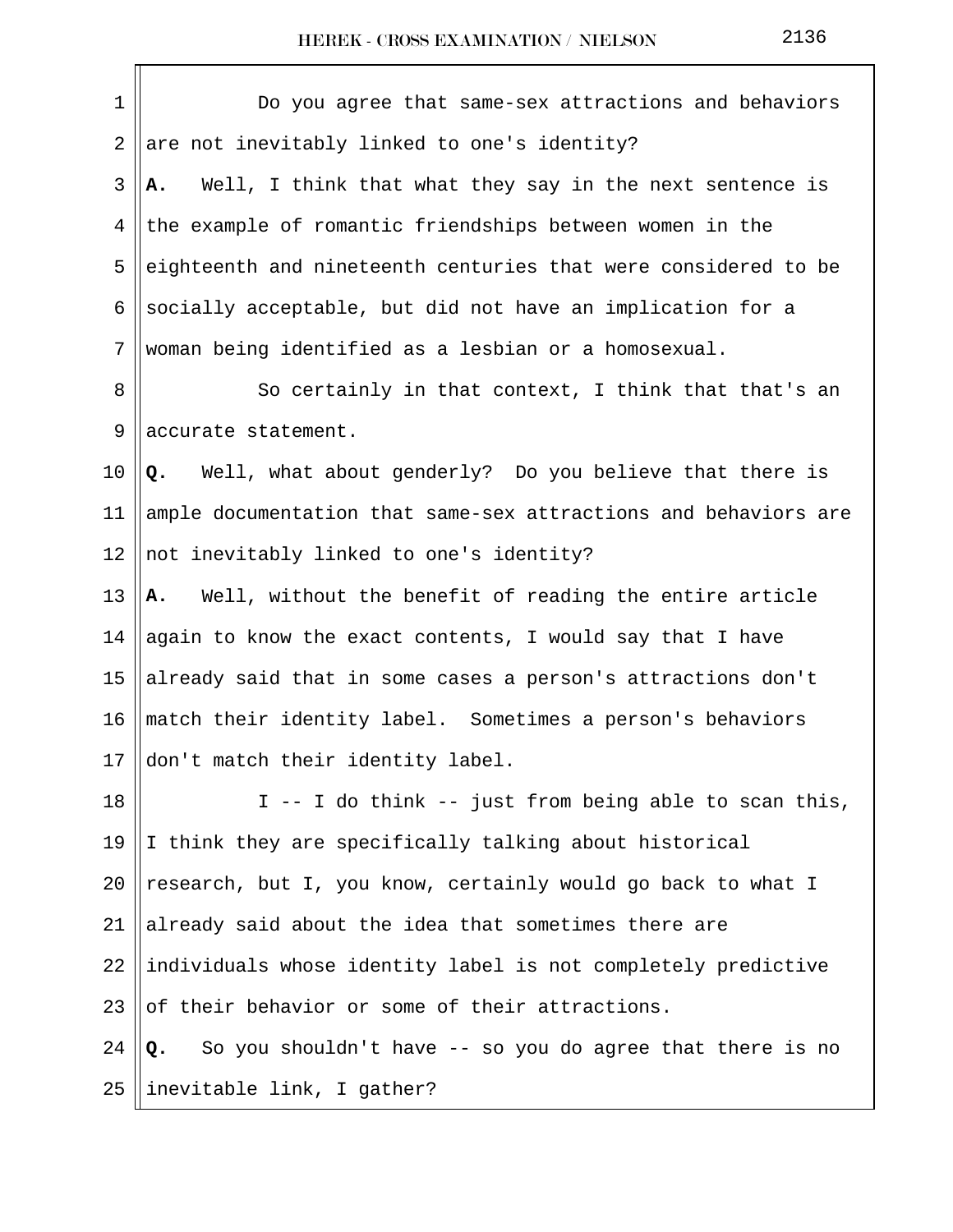| 1  | What about the second half though, that there is no              |
|----|------------------------------------------------------------------|
| 2  | inherent link. Do you agree with that?                           |
| 3  | Well, could you -- I'm honestly not sure what they mean by<br>A. |
| 4  | an inherent link here, so I would have a problem with that.      |
| 5  | I'll go back to how I said it before without using               |
| 6  | the word "inherent," because I'm honestly not quite sure what    |
| 7  | they mean here by that.                                          |
| 8  | It is the case that for most people there is a                   |
| 9  | relationship, a close relationship, but for some people there    |
| 10 | is not. And so if that means there's not an inherent one         |
| 11 | because there are exceptions, then I would agree with that       |
| 12 | term, if that's what they mean by it.                            |
| 13 | Q. Well, you think stated broadly, if someone were to state      |
| 14 | more generally that same-sex attractions and behaviors are not   |
| 15 | inherently linked to one's identity, do you believe that would   |
| 16 | be an unreasonable statement?                                    |
| 17 | Well, I would just want to know what they meant by<br>А.         |
| 18 | "inherently."                                                    |
| 19 | And depending on their meaning, do you think that might be<br>Q. |
| 20 | an unreasonable statement?                                       |
| 21 | I would just want to know what they mean by "inherently."<br>Α.  |
| 22 | As I said, I think if you are a betting person and a             |
| 23 | person tells you that they are heterosexual, the safe bet would  |
| 24 | be that their attractions are to people of the other sex, but    |
| 25 | it is possible that they might say they have same-sex            |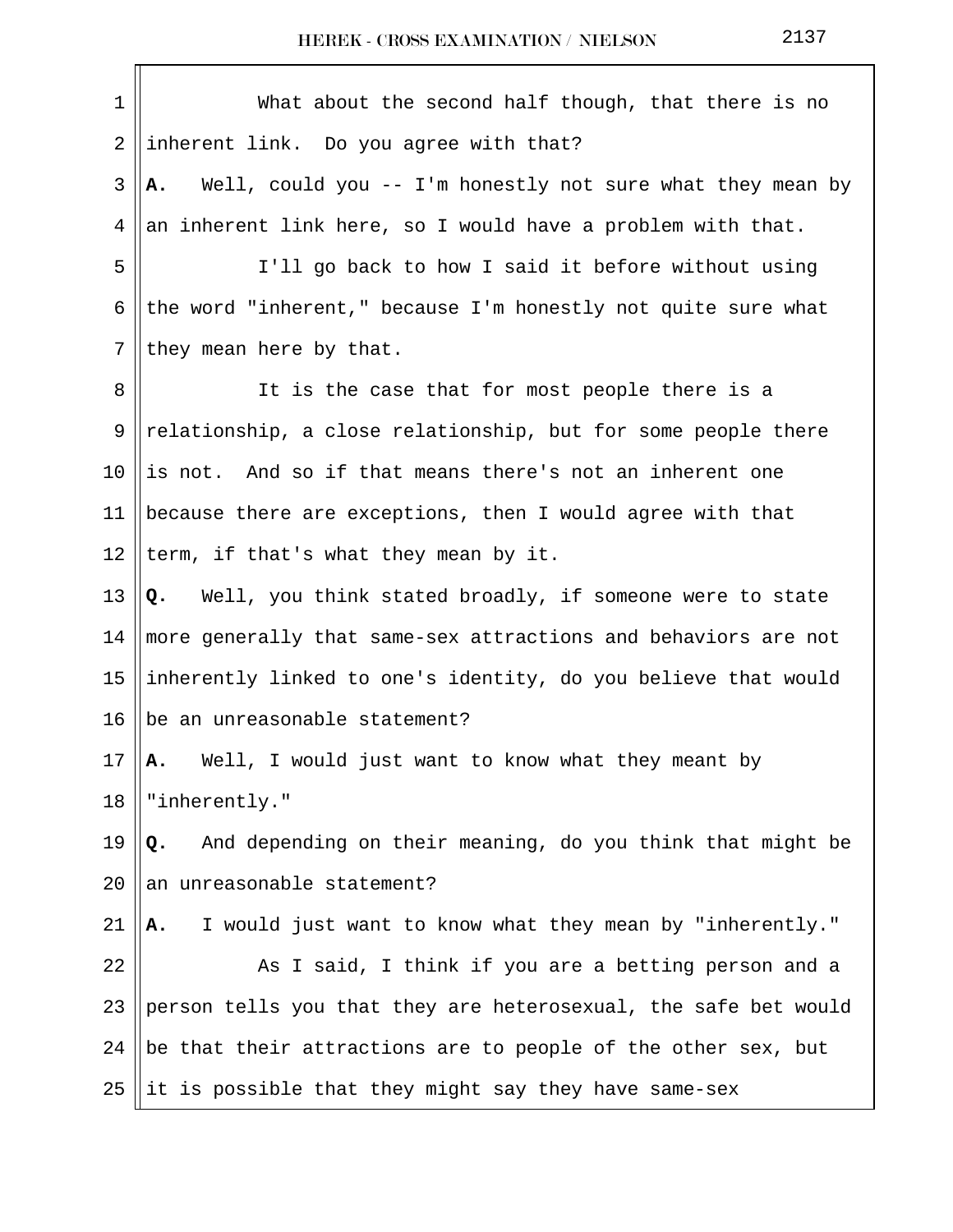| $\mathbf 1$    | attractions as well or even more.                              |
|----------------|----------------------------------------------------------------|
| 2              | But -- but so if what we mean by "inherent" is that            |
| 3              | there is absolutely no overlap, there is never a heterosexual  |
| 4              | person who -- in order for it not to -- in order for it to be  |
| 5              | inherent, it would have to be the case that all heterosexuals  |
| 6              | report exclusively different-sex attractions and exclusively   |
| $7\phantom{.}$ | different-sex behavior, and the flip side of that for lesbians |
| 8              | and gay men. Then I would say that, no, you wouldn't say that  |
| 9              | there is an inherent link between those things.                |
| 10             | Q. All right. Thank you.                                       |
| 11             | MR. NIELSON: And, your Honor, I would like to move             |
| 12             | DIX-1239 into evidence.                                        |
| 13             | MR. DETTMER: Your Honor, we just renew the same                |
| 14             | objection about the author not being here, but understanding   |
| 15             | your Honor's position.                                         |
| 16             | THE COURT: Well, I understand. 1239 is admitted.               |
| 17             | MR. NIELSON: Thank you, your Honor.                            |
| 18             | (Defendants' Exhibit 1239 received in evidence.)               |
| 19             | THE COURT: Take me to the page from which you were             |
| 20             | quoting in 1239.                                               |
| 21             | MR. NIELSON: Yes, your Honor.                                  |
| 22             | THE COURT:<br>85?                                              |
| 23             | MR. NIELSON: It was page 87 that we were quoting               |
| 24             | from, your Honor.                                              |
| 25             | THE WITNESS: No, it was page 83.                               |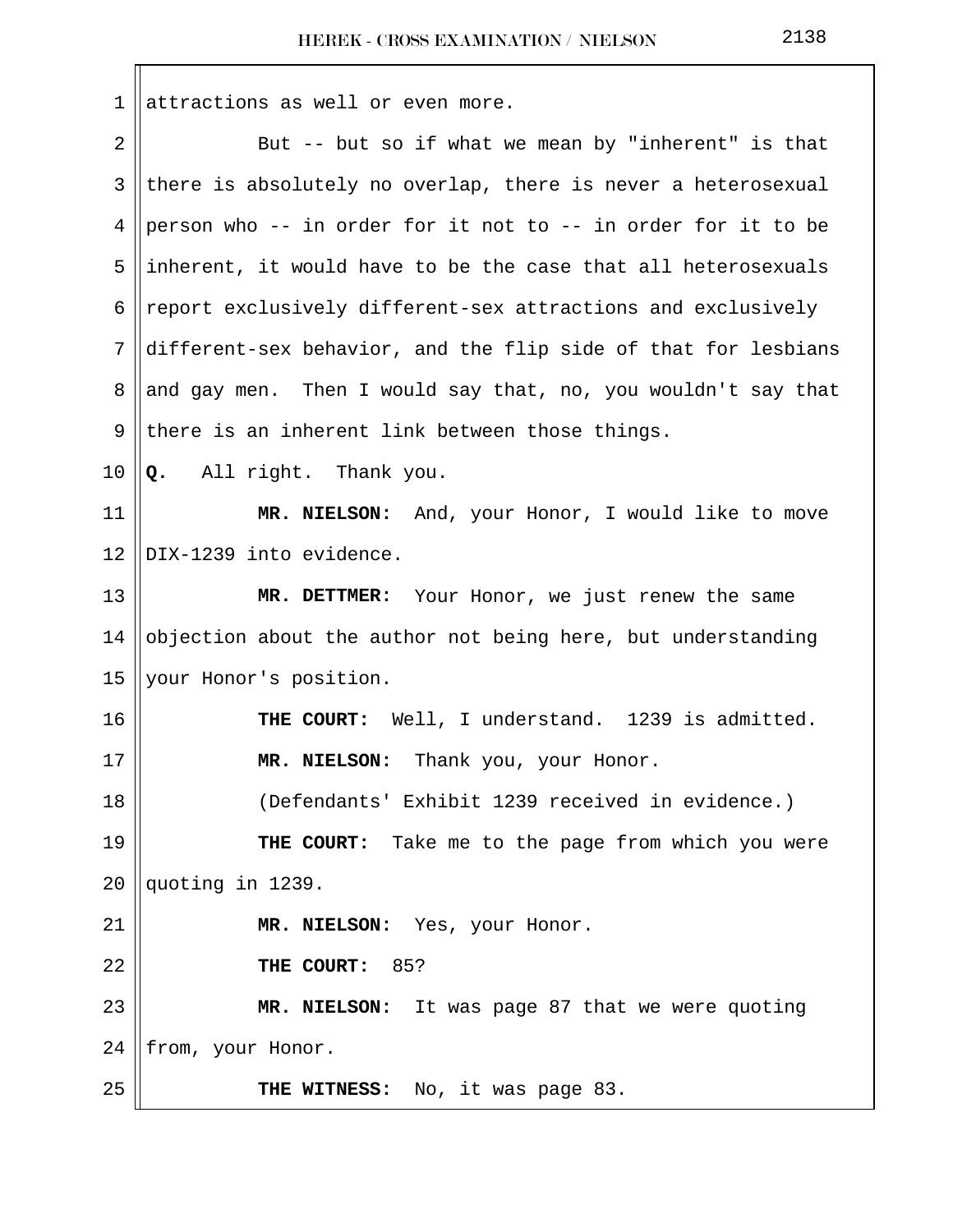| MR. NIELSON: Give me just one moment -- it is page              |
|-----------------------------------------------------------------|
|                                                                 |
| And thank you, Professor Herek, for catching that.              |
|                                                                 |
| MR. NIELSON: It was in the middle of the page, the              |
| paragraph -- the second full paragraph on the page, your Honor. |
|                                                                 |
| MR. NIELSON: No. The next one below that. "Yet,                 |
|                                                                 |
|                                                                 |
|                                                                 |
|                                                                 |
| Q. Professor Herek, could you please turn to tab 16 in your     |
|                                                                 |
|                                                                 |
|                                                                 |
|                                                                 |
| It's a photocopy of the cover of the book describing the        |
| Laumann study that we have been referring to. The title of the  |
| book was The Social Organization of Sexuality, subtitle, Sexual |
| Practices in the United States. And paging ahead it looks as    |
| though it's chapter eight from that book, which was the chapter |
|                                                                 |
|                                                                 |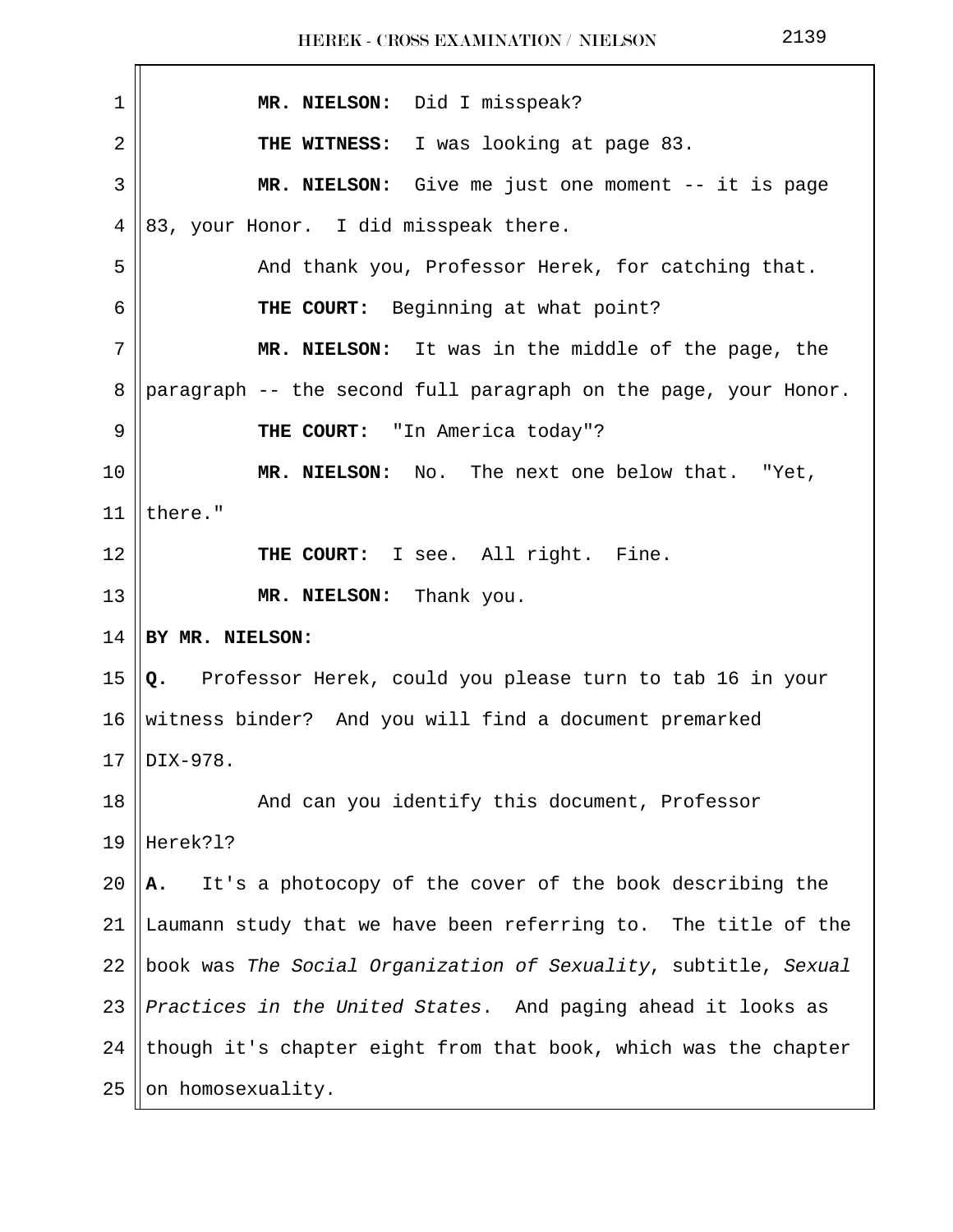| 1      | Correct. And in chapter eight is reproduced in full here.<br>Q. |
|--------|-----------------------------------------------------------------|
| 2      | MR. NIELSON: And I believe, your Honor, that this               |
| 3      | exhibit, 978, DIX-978 is already in evidence.                   |
| 4      | THE COURT: I believe that's correct.                            |
| 5      | MR. DETTMER: Your Honor, it's P-943 as well.                    |
| 6      | MR. NIELSON: It is. I believe that's correct. This              |
| 7      | is one that both sides designated and, honestly, I don't know   |
| 8      | which one it came in as. But it's --                            |
| 9      | THE COURT: If it's in, it's in.                                 |
| 10     | MR. NIELSON: Yes. Thank you, your Honor.                        |
| 11     | BY MR. NIELSON:                                                 |
| 12     | Now, you are familiar with this document, correct?<br>Q.        |
| 13     | Yes, I am.<br>Α.                                                |
| 14     | And you relied on it in forming your expert opinions,<br>Q.     |
| 15     | correct?                                                        |
| 16     | Well, I -- yeah, I relied on some of the data from this.<br>Α.  |
| $17\,$ | Yes. And, in fact, you cited it in your report?<br>Q.           |
| 18     | Yes.<br>Α.                                                      |
| 19     | And this study, the Laumann study, if I may call it that,<br>Q. |
| 20     | it's widely considered to be a very high quality national       |
| 21     | survey with a large probability sample of sexuality, correct?   |
| 22     | Yes. I -- I was only hesitating over "large" because I'm<br>А.  |
| 23     | forgetting exact sample size, but it was a -- it is a respected |
| 24     | national survey on sexuality.                                   |
| 25     | Right. And if -- do you believe that it was not a large<br>Q.   |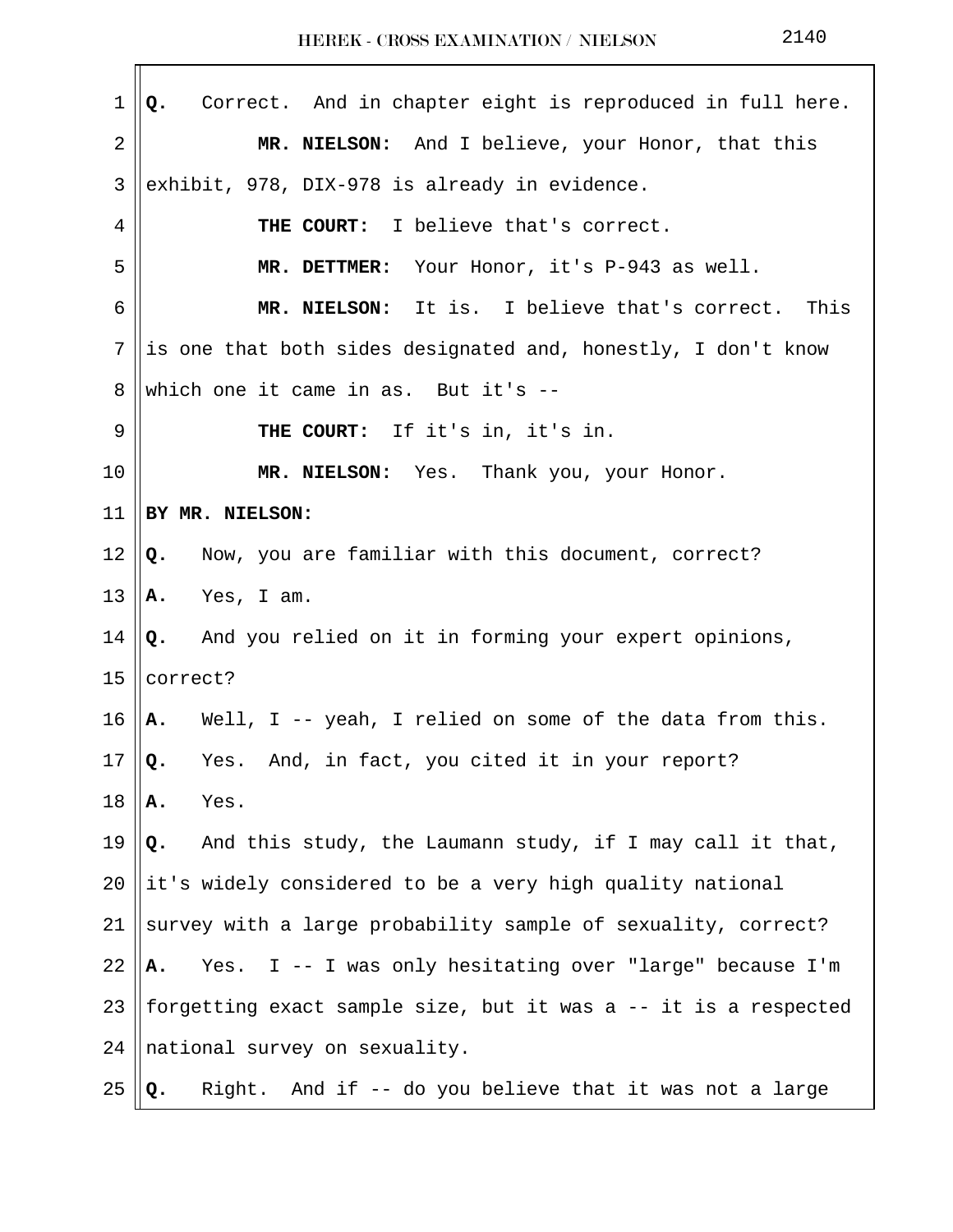| $\mathbf 1$    | probability sample?                                            |
|----------------|----------------------------------------------------------------|
| $\overline{2}$ | Well, "large" is a relative term. I was just trying to<br>А.   |
| 3              | remember the -- I'm remembering that it was somewhere in the   |
| 4              | neighborhood of a couple thousand people or maybe 3200 people, |
| 5              | something like that. And, yeah, that's a good size sample.     |
| 6              | All right. Thank you.<br>Q.                                    |
| 7              | And, in fact, no national study in the United States           |
| 8              | with a large probability sample has addressed questions of     |
| 9              | sexuality in the way that the Laumann study did. It was a very |
| 10             | comprehensive survey and is still considered the authoritative |
| 11             | source for data at this point, correct?                        |
| 12             | I believe I wrote those words.<br>Α.                           |
| 13             | You said them in your deposition, sir.<br>Q.                   |
| 14             | Yes, that's correct.<br>Α.                                     |
| 15             | All right. And please look at page 290.<br>Q.                  |
| 16             | Okay.<br>Α.                                                    |
| 17             | Around the middle of the page, right underneath the 8.3<br>Q.  |
| 18             | subtitle -- subheading. It says:                               |
| 19             | "To quantify or count something requires                       |
| 20             | unambiguous definition of the phenomenon in                    |
| 21             | question and we lack this in speaking of                       |
| 22             | homosexuality."                                                |
| 23             | Do you agree that we lack an unambiguous definition            |
| 24             | of homosexuality?                                              |
| 25             | Well, here what they are talking about is an operational<br>А. |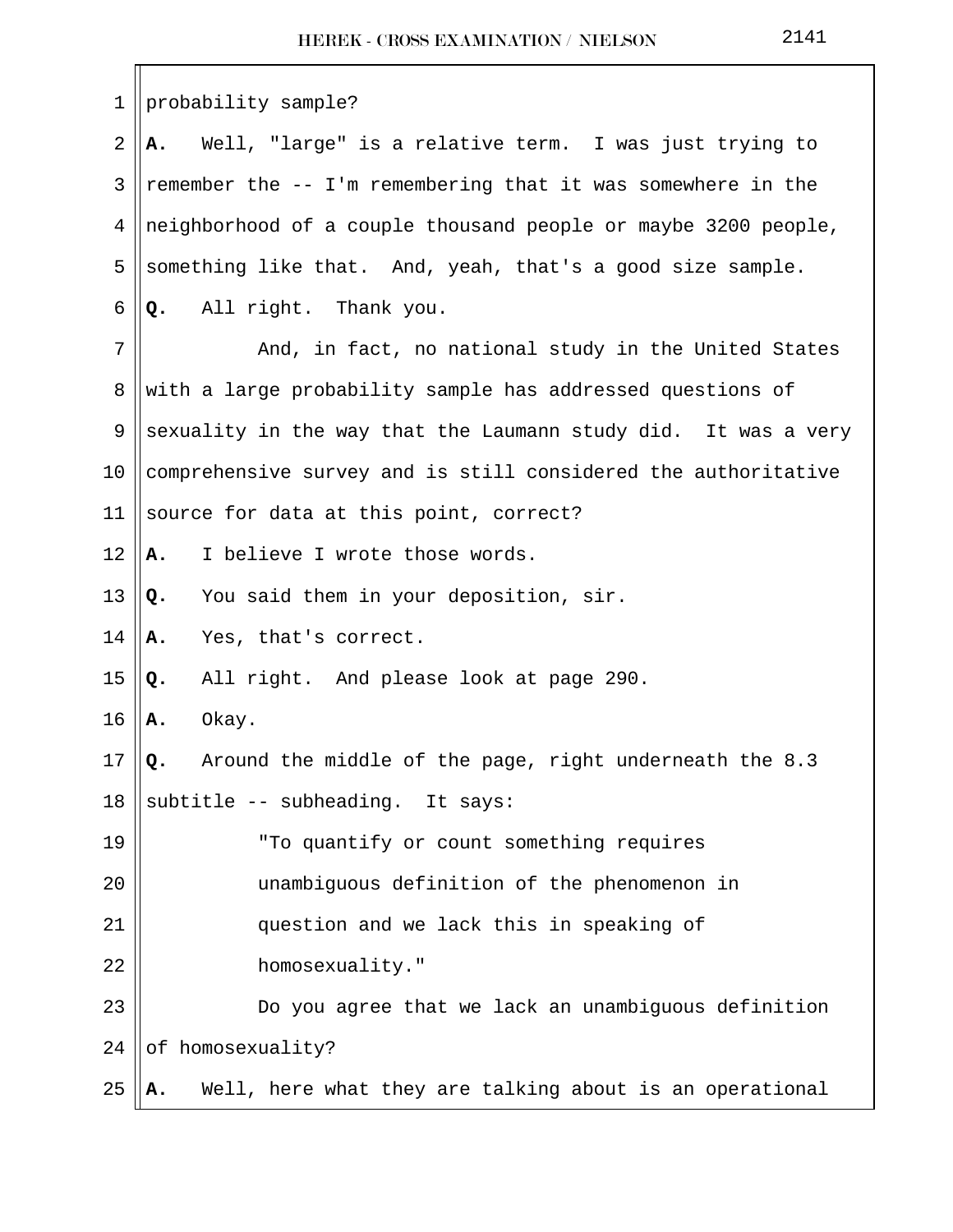| 1  | definition. They are saying to quantify or count something      |
|----|-----------------------------------------------------------------|
| 2  | requires an unambiguous definition.                             |
| 3  | And I think what they were getting at and what                  |
| 4  | they're leading up to is that sometimes people might use        |
| 5  | identity as the -- as a basis for their operational definition. |
| 6  | Sometimes they might use attraction. Sometimes they might use   |
| 7  | one's sexual behavior history. And so that creates problems     |
| 8  | when one is trying to count how many people fit into these      |
| 9  | different categories.                                           |
| 10 | And do you believe that if you pick one of those<br>Q.          |
| 11 | definitions -- attraction, behavior or identity -- at that      |
| 12 | point you have an unambiguous definition, Professor Herek?      |
| 13 | Well, if you pick it and you specify it and it's not<br>А.      |
| 14 | ambiguous, then you have an unambiguous definition.             |
| 15 | That's tautological, isn't it, sir?<br>Q.                       |
| 16 | Yes, it is.<br>Α.                                               |
| 17 | But is saying, "I'm going to pick attraction," at that<br>Q.    |
| 18 | point it's still ambiguous, correct?                            |
| 19 | I think what they are saying is, if you say we are going<br>Α.  |
| 20 | to measure homosexuality and heterosexuality, that's where the  |
| 21 | ambiguity is and that you have to specify exactly what it is    |
| 22 | that you are measuring.                                         |
| 23 | So if you say you're going to measure homosexuality             |
| 24 | and heterosexuality in the American population, what these      |
| 25 | researchers did was to look at behavior and attraction and      |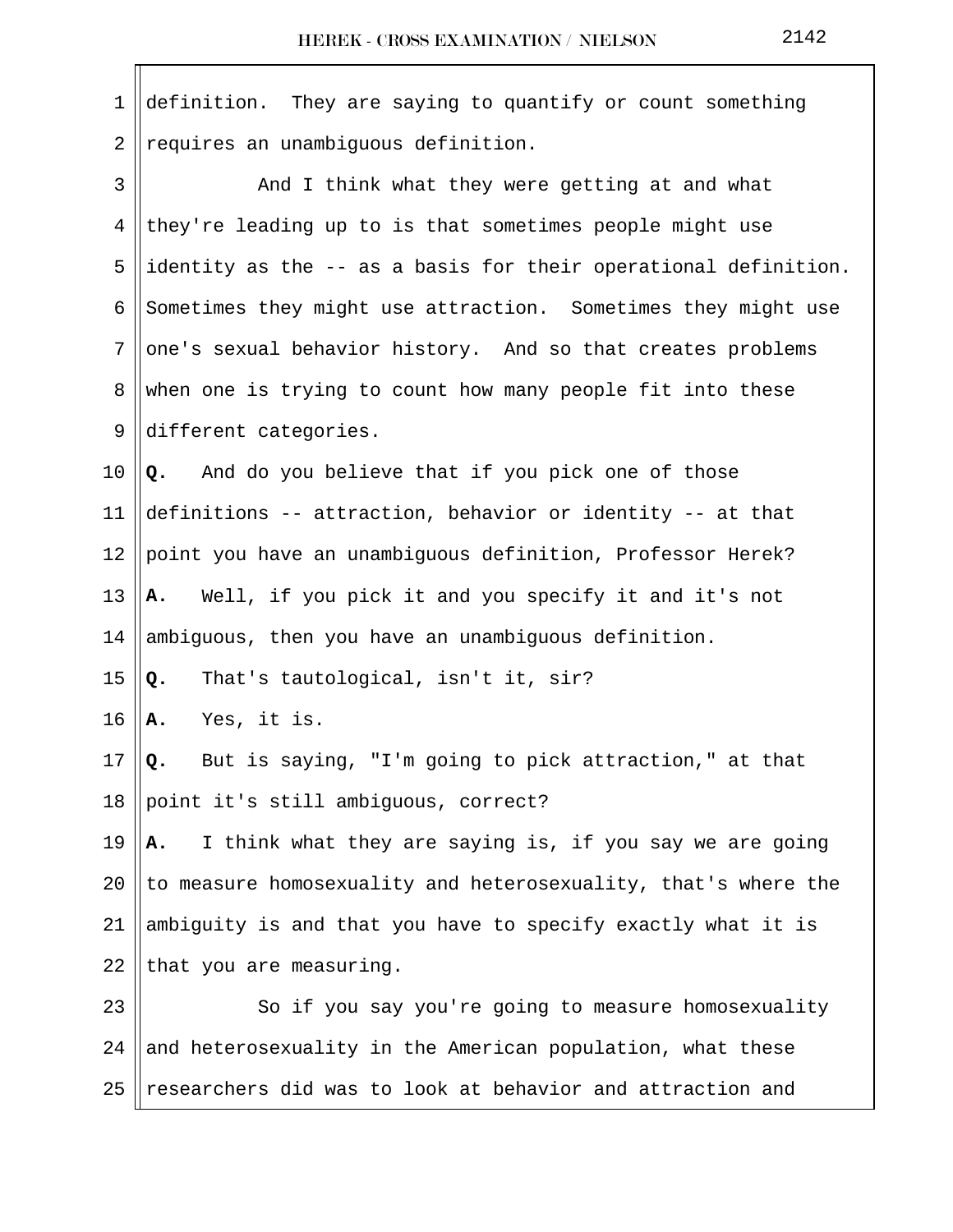| 1              | identity, and they explain in great detail how they asked those |
|----------------|-----------------------------------------------------------------|
| $\overline{2}$ | questions and they report their data accordingly.               |
| 3              | So I think where they are saying the ambiguity                  |
| 4              | emerges is if you use these broad terms, like homosexuality or  |
| 5              | heterosexuality, without specifying exactly what it is that you |
| 6              | are measuring.                                                  |
| 7              | Let's just go back to exactly what they wrote.<br>Q.            |
| 8              | Okay.<br>Α.                                                     |
| 9              | As opposed to what they may or may not have meant, which<br>Q.  |
| 10             | is:                                                             |
| 11             | "To quantify or count something requires                        |
| 12             | unambiguous definition of the phenomenon in                     |
| 13             | question and we lack this in speaking of                        |
| 14             | homosexuality."                                                 |
| 15             | Do you agree that we lack an unambiguous definition             |
| 16             | of homosexuality?                                               |
| 17             | Well, certainly in terms of doing what they say they are<br>А.  |
| 18             | doing, to quantify or count. You can't just say homosexuality.  |
| 19             | That would be an ambiguous term. There would not be a single    |
| 20             | operational definition for that.                                |
| 21             | What about unoperational? Do you think there is a single<br>Q.  |
| 22             | definition for homosexuality?                                   |
| 23             | Well, as I said earlier -- or you can derive from what I<br>Α.  |
| 24             | said earlier, homosexuality can be understood as an ongoing     |
| 25             | enduring pattern of attraction and desire or romantic           |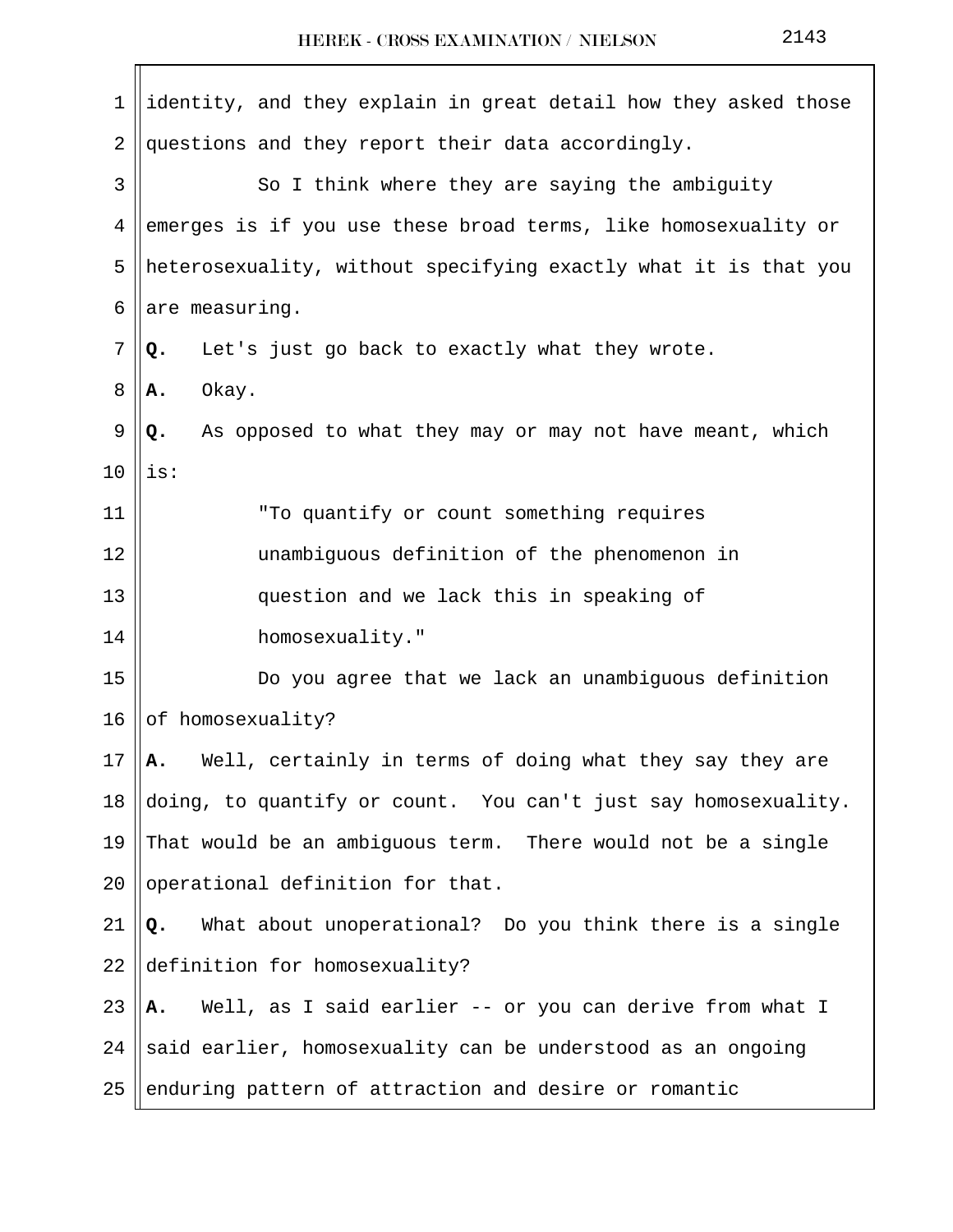| 1              | attraction, sexual attraction or desire for people of the same   |
|----------------|------------------------------------------------------------------|
| $\overline{2}$ | It can be defined as an ongoing pattern of sexual<br>sex.        |
| 3              | behavior with people with the same sex. It can be defined as     |
| 4              | an identifies of one's self as gay or lesbian or belonging to    |
| 5              | the gay or lesbian community.                                    |
| 6              | So I would say there you have a definition of                    |
| 7              | homosexuality that is not ambiguous.                             |
| 8              | It sounded like three definitions, Professor Herek.?<br>Q.       |
| 9              | Well, again, I think that that encompasses the phenomenon.<br>Α. |
| 10             | What they show in this, in this report is that for               |
| 11             | most people who say they are gay, lesbian or bisexuality, the    |
| 12             | three definitions coincide.                                      |
| 13             | Let's actually turn to page 299, if you would.<br>Q.             |
| 14             | (Witness complied.)                                              |
| 15             | And there are two Venn diagrams, one for women and one for<br>Q. |
| 16             | men.                                                             |
| 17             | MR. NIELSON: And I would actually like to put those              |
| 18             | up on the screen, if I could. I will wait a moment until that    |
| 19             | happens.                                                         |
| 20             | The figures on page 299 -- and can we zoom in on                 |
| 21             | those a little bit?                                              |
| 22             | (Document displayed)                                             |
| 23             | MR. NIELSON: All right. Yes.                                     |
| 24             | BY MR. NIELSON:                                                  |
| 25             | For women, now you'll see it has -- this diagram indicates<br>Q. |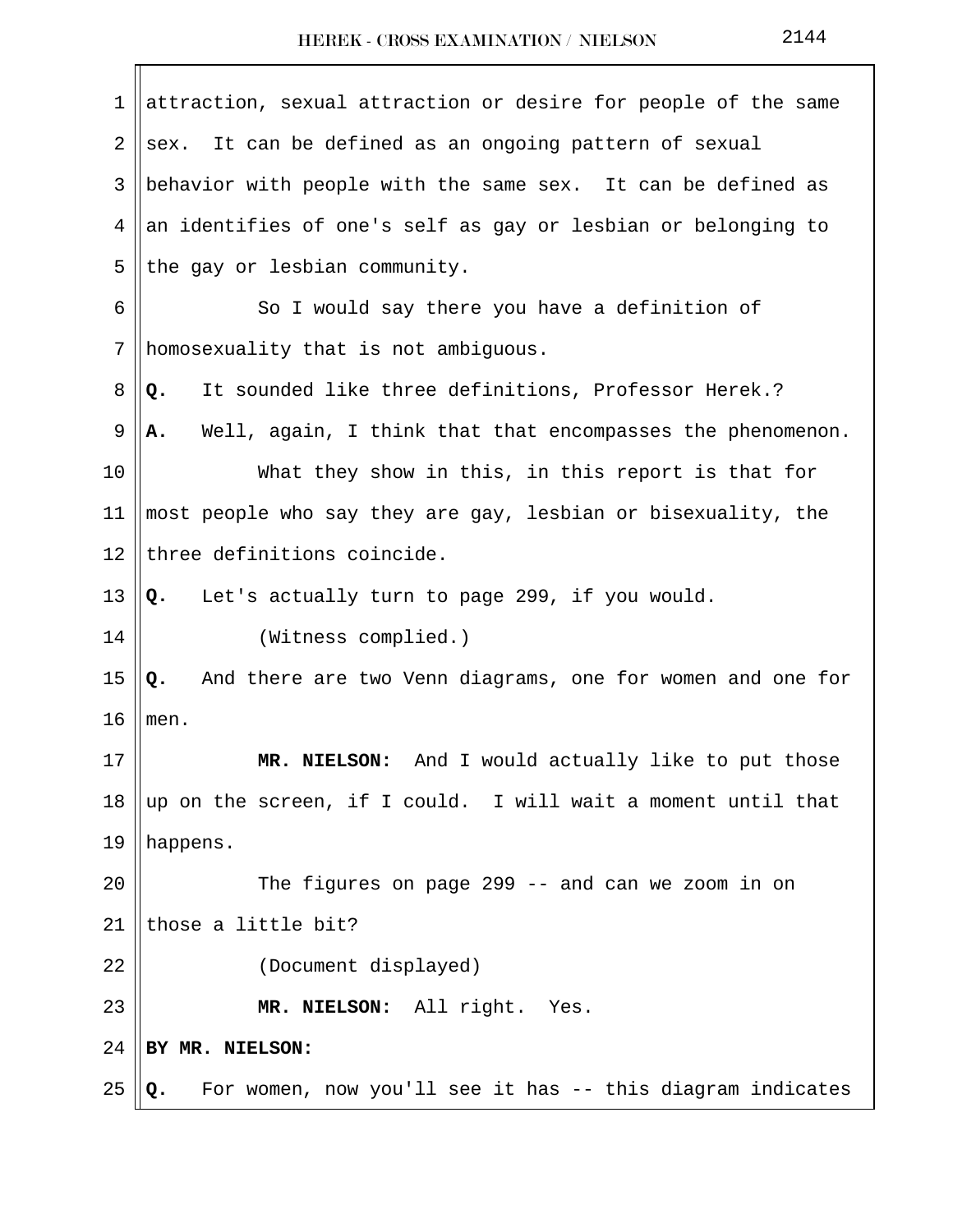| 1  | a circle for desire, a circle for behavior and a circle for      |
|----|------------------------------------------------------------------|
| 2  | identity.                                                        |
| 3  | And it indicates that for women same-sex desire,                 |
| 4  | behavior and identity overlap for only 15 percent of the         |
| 5  | individuals studied, correct?                                    |
| 6  | What it shows is that for the women who said that they had<br>Α. |
| 7  | a lesbian or bisexual identity, all of them also said that they  |
| 8  | had same-sex desire and all but one said that they had same-sex  |
| 9  | sexual behavior.                                                 |
| 10 | All right. And it also shows that of the women who had<br>Q.     |
| 11 | same-sex desire, 59 percent had neither same-sex identity or     |
| 12 | same-sex behavior, correct?                                      |
| 13 | Right. And as I said earlier, these included women who<br>A.,    |
| 14 | simply said that they found the idea of possibly having sex      |
| 15 | with someone of the same sex at least somewhat appealing.        |
| 16 | So this is a very broad inclusive sort of definition             |
| 17 | of attraction, which I believe that the authors of the book      |
| 18 | explain in some detail.                                          |
| 19 | And it also finds that 13 percent of the women who had<br>Q.     |
| 20 | desire engaged in same-sex behavior, but did not have same-sex   |
| 21 | identity, correct?                                               |
| 22 | No. It's not 13 percent of the women who had desire.<br>Α.       |
| 23 | It's 13 percent of the entire group of women who are             |
| 24 | represented in this diagram.                                     |
| 25 | In the samples. In the samples size, correct.<br>I<br>Q.         |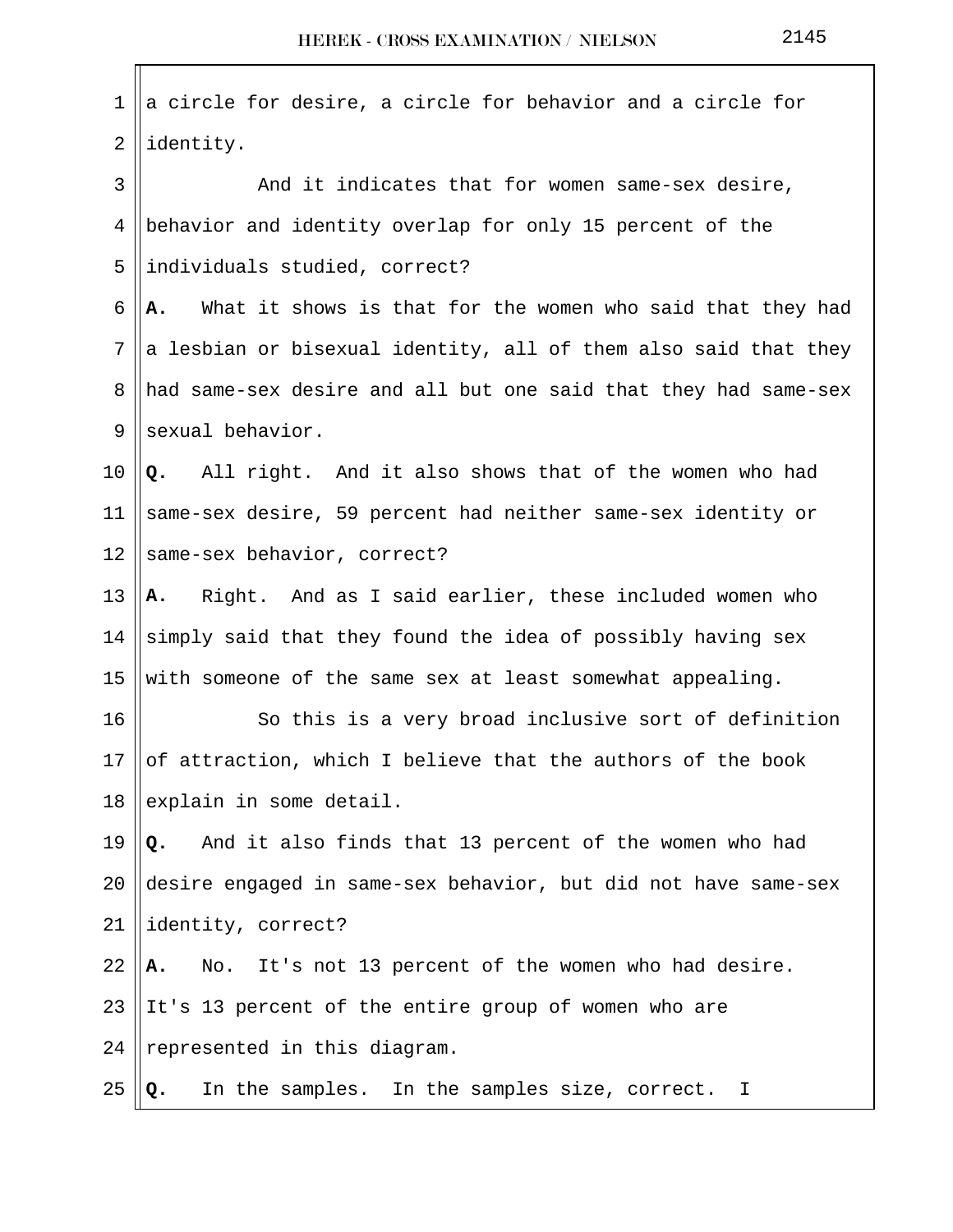1 || apologize for that. 2 **A.** It's 19 women basically.  $3 \parallel Q$ . So 13 percent of the sample  $-$  4 **A.** No. I'm sorry. I didn't mean to interrupt. 5 **Q.** Thirteen percent of the sample of the women had same-sex 6 desire and same-sex behavior, but not same-sex identity, 7 || correct? 8 **A.** Thirteen percent of this subsample; not of the entire 9 Survey sample, but of the 150 women who are diagrammed here,  $10$  | yes. 11 || So 19 of those women -- that's why I sometimes find 12 ||it easier to just use the numbers rather than the percentages. 13  $\parallel$  But 19 of those women said that they experienced same-sex 14  $\parallel$  desire and had engaged in sexual behavior with another woman, 15  $\parallel$  but did not identify themselves as being lesbian or bisexual. 16 **Q.** All right. As opposed to the 23 women who had all three, 17  $|$  correct? If we are talking about numbers as opposed to 18 | percentages. 19 **A.** Right. Twenty-three women had all three, and then another 20 ||one identified as lesbian other gay and, also, expressed 21  $\parallel$  same-sex desire, but said that she had not engaged in same-sex 22 behavior. 23 And, you know, we have to say that there are a number 24  $\vert\vert$  of reasons why people might have attractions or identities, but 25 || not necessarily act upon them in the sense of actually having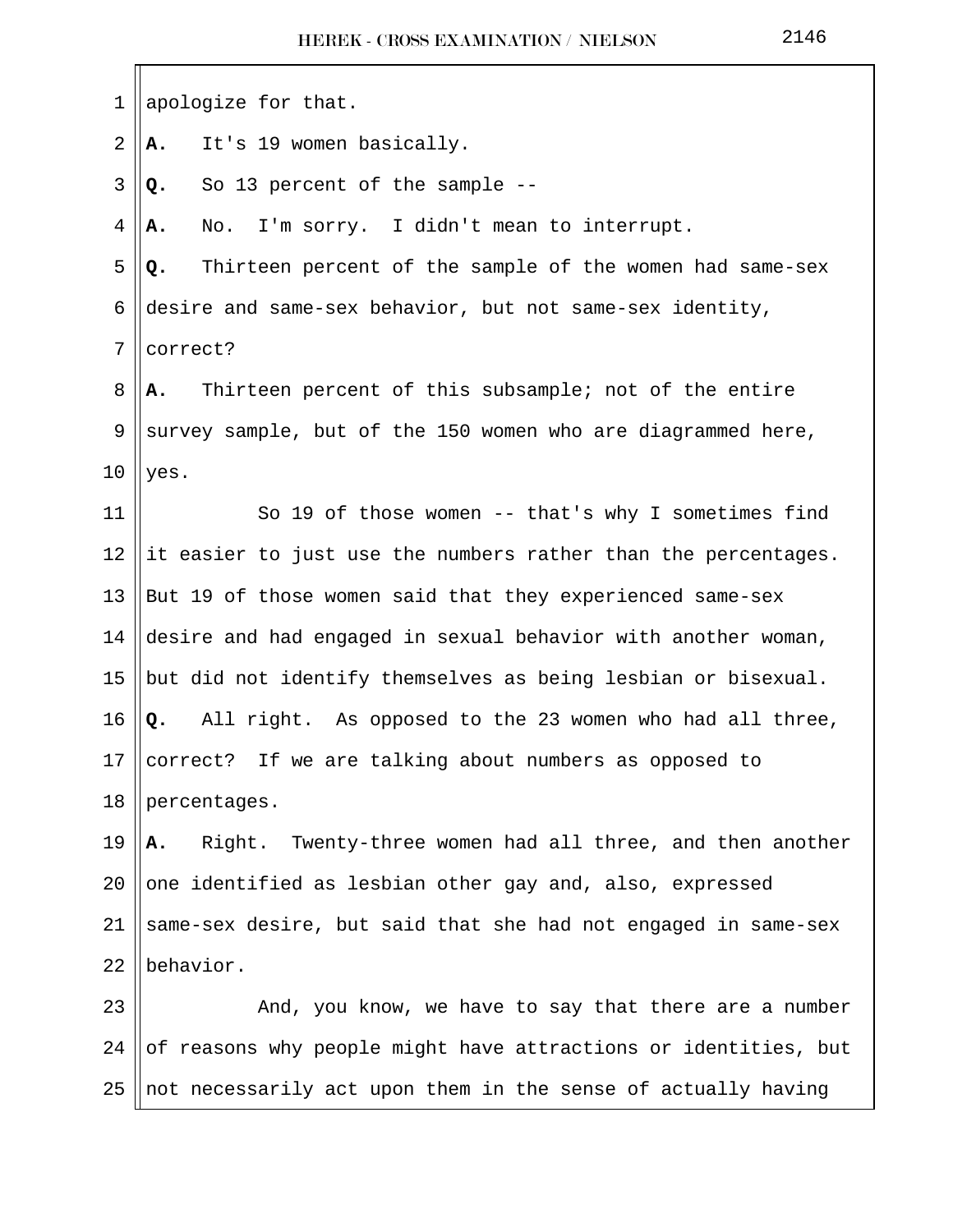| 1  | sex with someone.                                               |
|----|-----------------------------------------------------------------|
| 2  | Right. As you talk about the subsample here, this is a<br>Q.    |
| 3  | subsample drawn from this large population survey of all the    |
| 4  | women who indicated any of the three, correct?                  |
| 5  | This subsample consists of people who indicated any of<br>Α.    |
| 6  | those three involving same-sex desire, attraction or behavior.  |
| 7  | All right. Thank you.<br>Q.                                     |
| 8  | And let's turn to the diagram for men, if we could?             |
| 9  | MR. NIELSON: Can you focus in on that? Thank you.               |
| 10 | (Document displayed)                                            |
| 11 | BY MR. NIELSON:                                                 |
| 12 | Now, for men, if you look at these diagrams, you'll see<br>Q.   |
| 13 | that same-sex desire, behavior and identity overlap for only    |
| 14 | 24 percent of the individuals studied, correct?                 |
| 15 | A. And here, again, yeah, there were 34 men for whom they       |
| 16 | overlapped. Two men, additional men who said that they          |
| 17 | identified as gay or lesbian -- I'm sorry, as gay or bisexual   |
| 18 | and who also had same-sex desire, but not behavior.             |
| 19 | And then there are those three men who said that they           |
| 20 | identified as gay or bisexual, but had no desire or behavior    |
| 21 | with the same sex.                                              |
| 22 | And interestingly in a footnote in this chapter,                |
| 23 | Laumann and his colleagues explained that they actually believe |
| 24 | that those three men made a mistake when they filled out the    |
| 25 | questionnaire, because they thought it was such an anomalous    |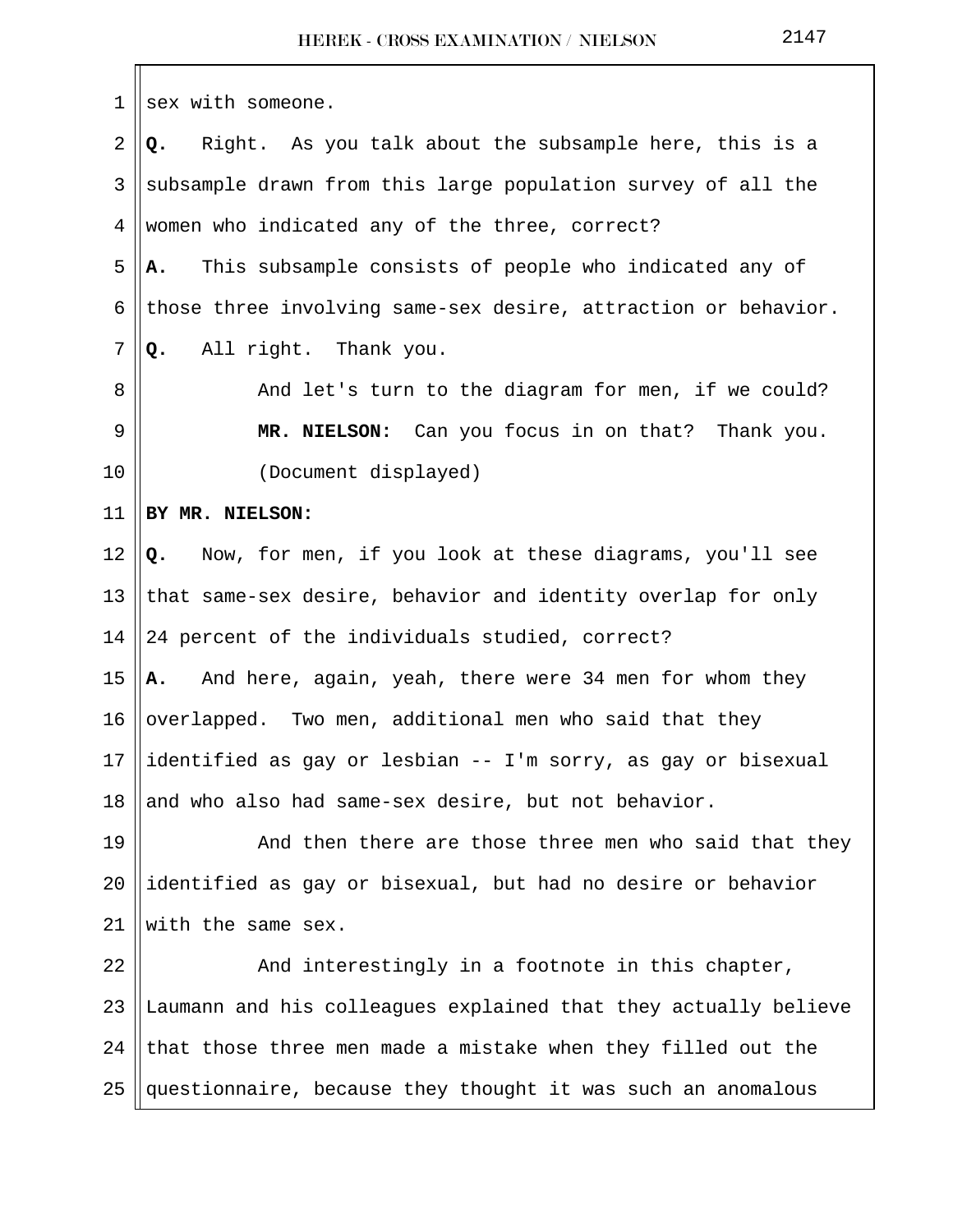1 ||result, that they believed it was -- it reflected error on the  $2$  ||part of the respondents.  $3 \parallel$  So here, again, if you accept the researcher's  $4$  interpretation of the data, it would be the case that all of 5 || the men, except those three, who identified as gay or bisexual 6 also exhibited same-sex desire, and all but two of them also  $7$  || had engaged in same-sex behavior. 8 **Q.** Let me ask you some questions about -- do you agree that 9 it would be impossible that those three people did not make a 10 mistake, those two percent? 11 **A.** I would not want to say anything that is impossible, but 12 || having done a great deal of survey research, I do know that 13 people sometimes make mistakes when they're filling out 14 ||questionnaires. 15 **Q.** All right. And we also see that 44 percent of the survey 16 sample had desire, but neither identity nor behavior. 17 || That six percent had desire and behavior, but not 18 identity. That 22 percent had same-sex behavior, but not 19 Same-sex desire or same-sex identity. Correct? 20 **A.** Correct. And none of those individuals overlapped with 21 the identity category. So these were not individuals who 22 didentified as gay, lesbian or bisexual. 23  $\mathbf{Q}$ . Correct. But they  $-$  that they did engage in same-sex 24  $\parallel$  behavior or had same-sex desire depending on which group they  $25$  ||fell in, correct?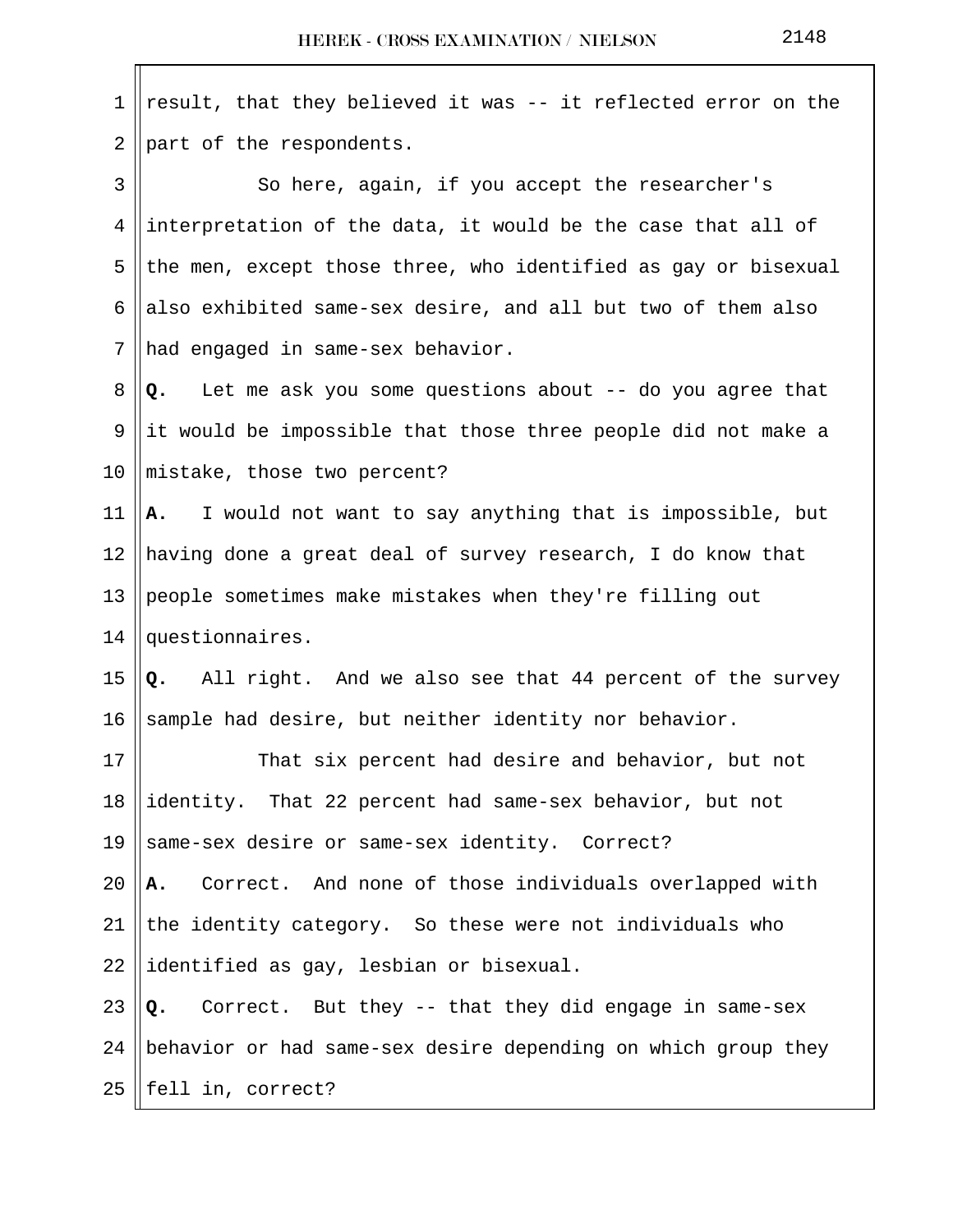| $\mathbf 1$    | Right. And I believe that the behavior in this case was<br>Α.   |
|----------------|-----------------------------------------------------------------|
| $\overline{2}$ | lifetime, or at least since age 18, any same-sex sexual         |
| 3              | behavior.                                                       |
| 4              | And the desire was a question, again as with the                |
| 5              | women, that included anyone who said that they were at least -- |
| 6              | they found the idea of same-sex contact at least somewhat       |
| 7              | appealing. They would have been included in the desire          |
| 8              | category.                                                       |
| 9              | Right. All right. Thank you.<br>Q.                              |
| 10             | And let's turn to page 300.                                     |
| 11             | Okay.<br>Α.                                                     |
| 12             | MR. NIELSON: And I don't need it any more on the                |
| 13             | screen.                                                         |
| 14             | BY MR. NIELSON:                                                 |
| 15             | Just the text, the last paragraph on the page reads:<br>Q.      |
| 16             | "This analysis demonstrates the high degree                     |
| 17             | of variability in the way that differing                        |
| 18             | elements of homosexuality are distributed in                    |
| 19             | the population. This variability relates to                     |
| 20             | the way that homosexuality is both organized                    |
| 21             | as a set of behaviors and practices and                         |
| 22             | experienced subjectively. It raises quite                       |
| 23             | provocative questions about the definition of                   |
| 24             | homosexuality."                                                 |
| 25             | Do you disagree with any of these statements?                   |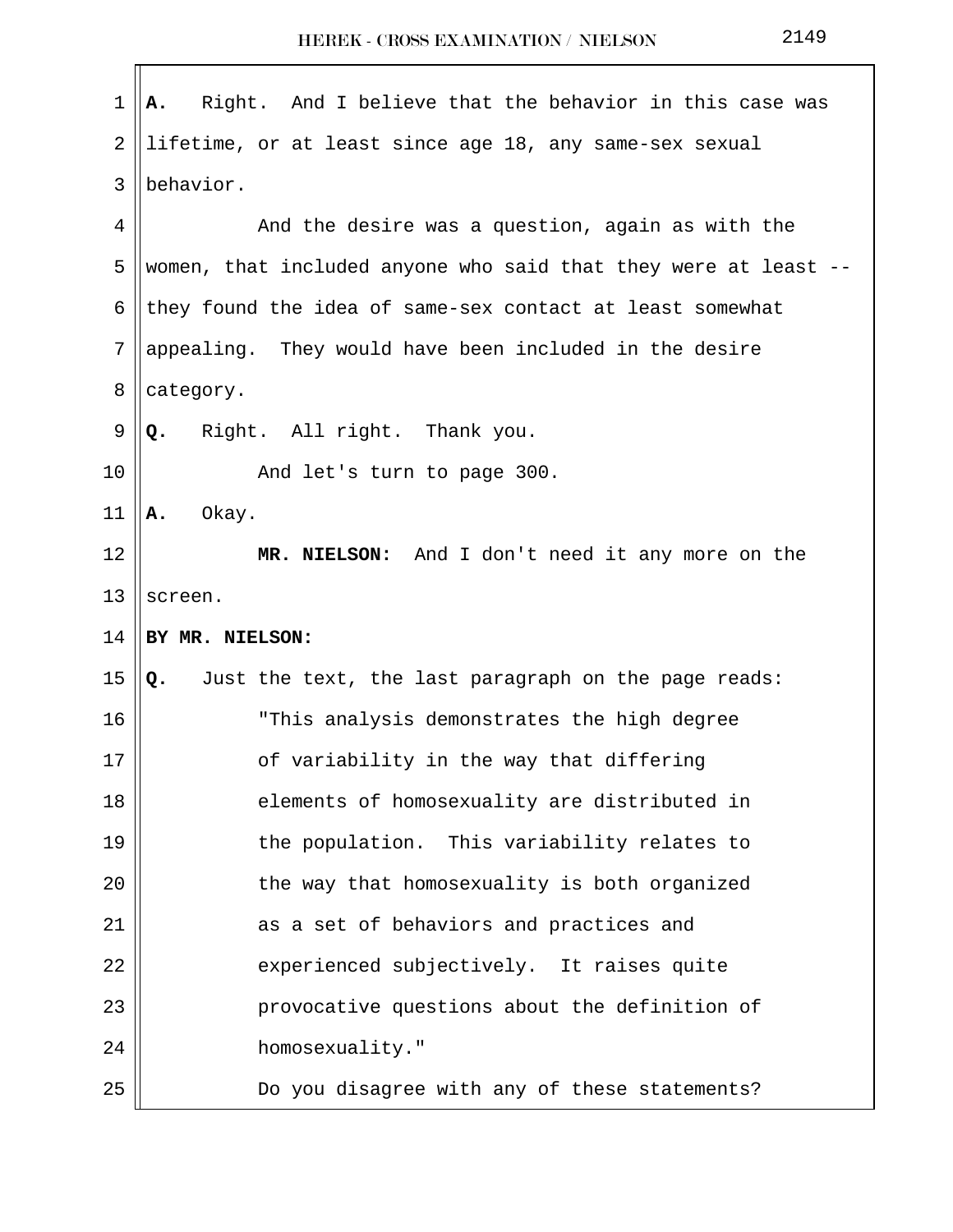| $\mathbf 1$    | He says:<br>Α.                                                  |
|----------------|-----------------------------------------------------------------|
| $\overline{2}$ | "While there is a core group, about 2.4                         |
| 3              | percent of the total men and about                              |
| 4              | 1.3 percent of the total women, in our survey                   |
| 5              | who define themselves as homosexual or                          |
| 6              | bisexual, have same-gender partners and                         |
| 7              | express homosexual desires, there are also                      |
| 8              | sizeable groups who do not consider                             |
| 9              | themselves to be either homosexual or                           |
| 10             | bisexual, but have had adult homosexual                         |
| 11             | experiences or express some degree of                           |
| 12             | desire."                                                        |
| 13             | Okay. It does say that.<br>Q.                                   |
| 14             | Do you disagree that there is a high degree -- that             |
| 15             | this analysis demonstrates a high degree of variability in the  |
| 16             | way that differing elements of homosexuality are distributed in |
| 17             | the population?                                                 |
| 18             | Well, you know, I guess, as I have already said, it shows<br>Α. |
| 19             | that there are certainly this core group. There is this core    |
| 20             | group for whom the identity, the attraction and the behavior    |
| 21             | are consistent; but there are also individuals who -- who       |
| 22             | engage in same-sex behavior, but don't experience attraction or |
| 23             | identity. Also, individuals who say that they at least find     |
| 24             | the idea of same-sex sex somewhat appealing.                    |
| 25             | So it -- it does say that there are those sorts of              |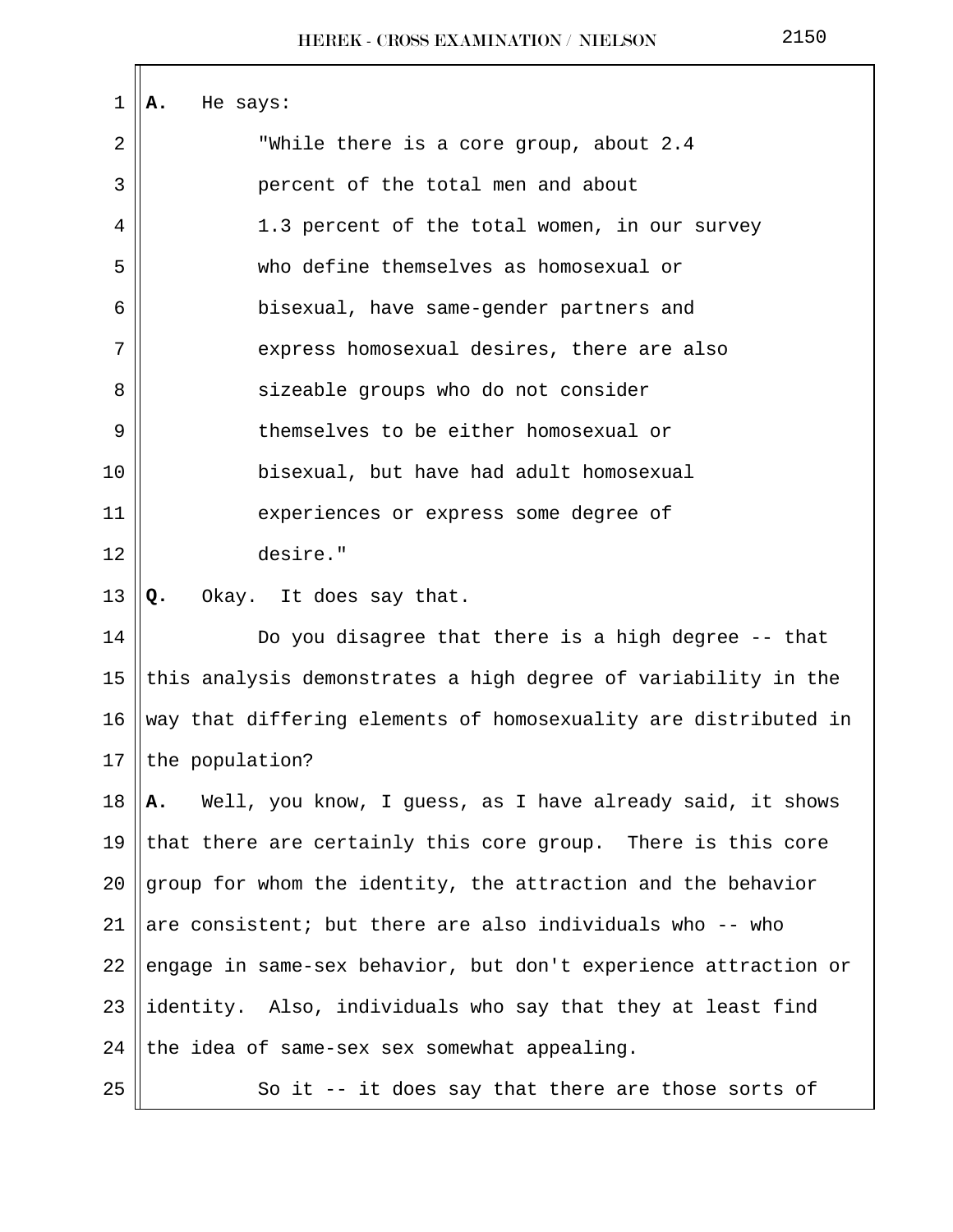| 1              | individuals for whom these various dimensions don't overlap.   |
|----------------|----------------------------------------------------------------|
| $\overline{2}$ | All right. And then let's read the end of the paragraph,<br>Q. |
| 3              | since we were reading on.                                      |
| 4              | The author is right. "This preliminary" -- well,               |
| 5              | let's start at the sentence right where you ended.             |
| 6              | Okay.<br>Α.                                                    |
| 7              | I can't remember where you ended actually. Let's start:<br>Q.  |
| 8              | "While the measurement of same-gender                          |
| 9              | practices and attitudes is crude at best,                      |
| 10             | with unknown level of underreporting for                       |
| 11             | each, this preliminary analysis provides                       |
| 12             | unambiguous evidence that no single number                     |
| 13             | can be used to provide an accurate and valid                   |
| 14             | characterization of the incidence and                          |
| 15             | prevalence of homosexuality in the population                  |
| 16             | at large.                                                      |
| $17\,$         | "In sum, homosexuality is fundamentally a                      |
| 18             | multi-dimensional phenomenon that has                          |
| 19             | manifold meanings and interpretations                          |
| 20             | depending on context and purpose."                             |
| 21             | Do you agree that homosexuality is fundamentally a             |
| 22             | multi-dimensional phenomenon that has manifold meanings and    |
| 23             | interpretations?                                               |
| 24             | Depending on context and purpose.<br>А.                        |
| 25             | All right.                                                     |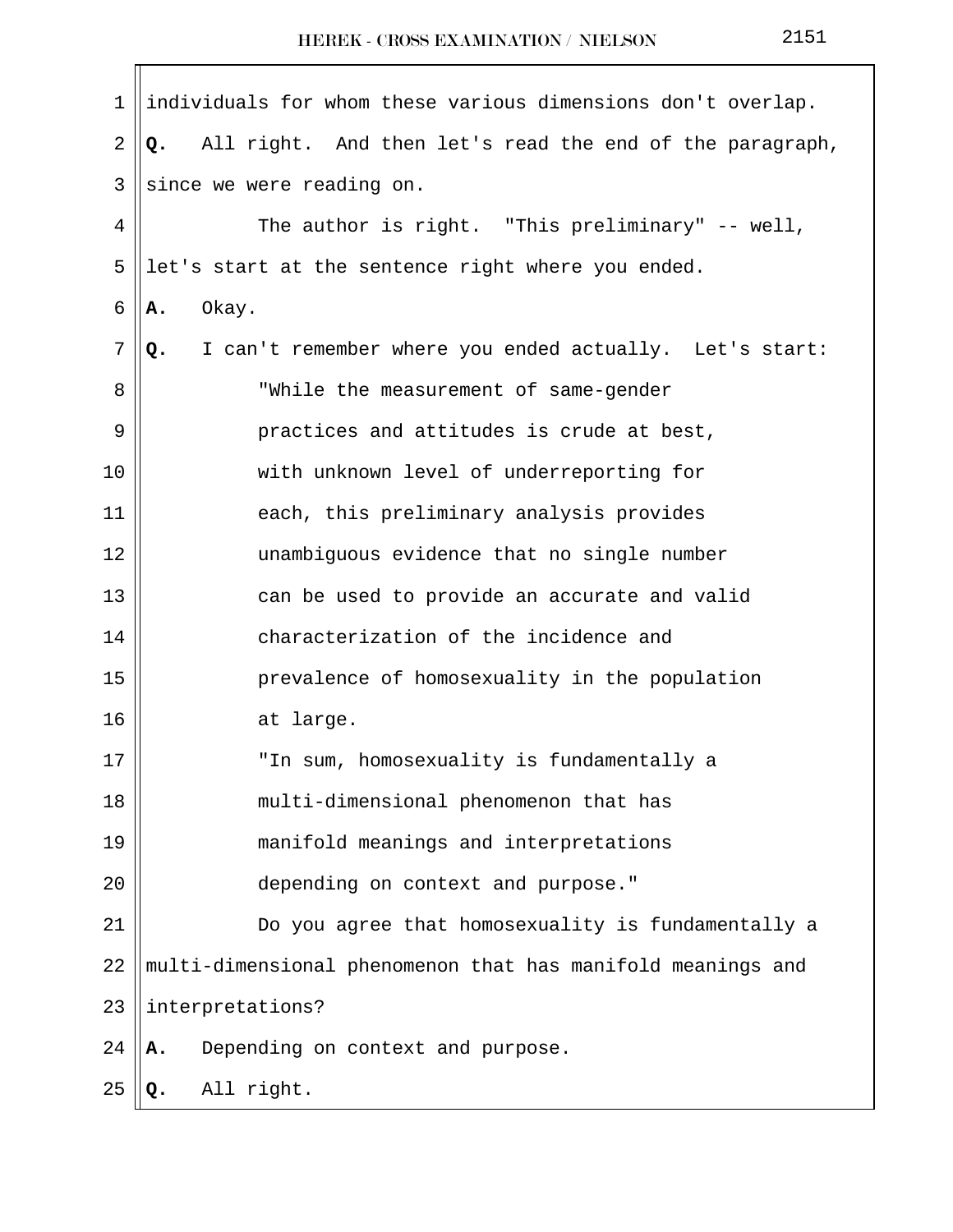| 1  | Yeah. And I think it's key that they are using the term<br>Α.    |
|----|------------------------------------------------------------------|
| 2  | "homosexuality" here. Because as I have said, homosexuality      |
| 3  | can be understood in terms of attraction or behavior or          |
| 4  | identity. Am I think what they're doing is affirming that        |
| 5  | statement and pointing to their data to illustrate how,          |
| 6  | although it overlaps in many people -- especially people who     |
| 7  | identify as lesbian, gay or bisexual -- that's not the case for  |
| 8  | everyone.                                                        |
| 9  | Q. All right. So do you agree that it's a multi-dimensional      |
| 10 | phenomenon?                                                      |
| 11 | That's what I think I have been saying for the last few<br>Α.    |
| 12 | hours.                                                           |
| 13 | Q. All right. Thank you.                                         |
| 14 | Please turn to of tab 18 in the witness binder, if               |
| 15 | you would.                                                       |
| 16 | (Witness complied.)                                              |
| 17 | You will see a document -- actually, for some reason it is<br>Q. |
| 18 | not premarked, but it is the same document as PX-940.            |
| 19 | And are you familiar with this -- can you identify               |
| 20 | this document, Professor Herek?                                  |
| 21 | Well, this is the title page to the book Sexual Behavior<br>Α.   |
| 22 | in the Human Male, authored by Alfred Kinsey, Wardell Pomeroy,   |
| 23 | and Clyde Martin. I believe it was published in 1948.            |
| 24 | All right. Thank you.<br>Q.                                      |
| 25 | MR. NIELSON: And, your Honor, I believe this is                  |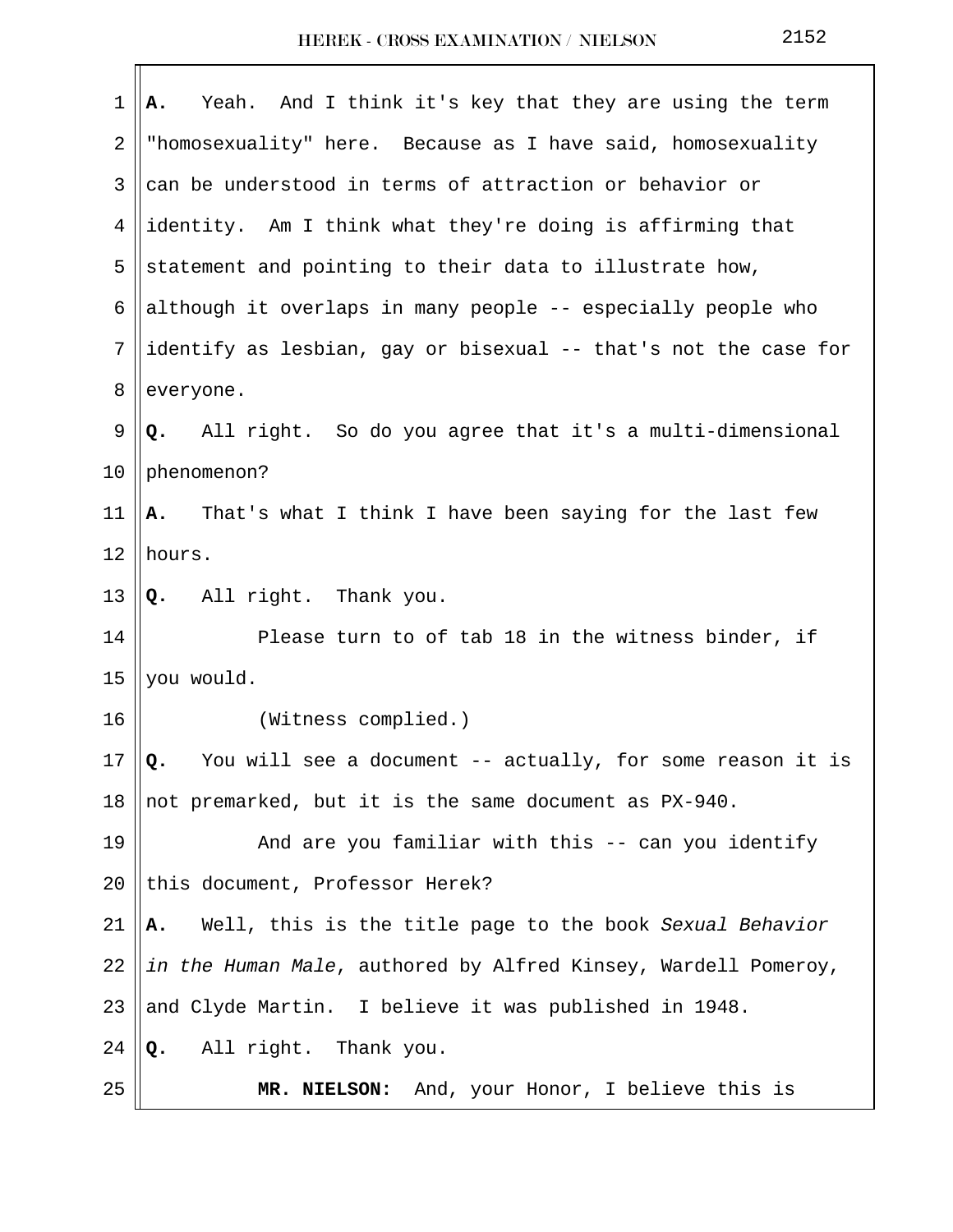| 1              | the -- the same material that was in PX-940, which was admitted  |
|----------------|------------------------------------------------------------------|
| $\overline{2}$ | into evidence this morning.                                      |
| 3              | MR. DETTMER: That's correct, your Honor.                         |
| 4              | BY MR. NIELSON:                                                  |
| 5              | Now, and you relied on this document in your expert report<br>Q. |
| 6              | in forming your opinions in this case, correct?                  |
| 7              | Yes. Well, at least on portions of it.<br>А.                     |
| 8              | Yes. Thank you.<br>Q.                                            |
| 9              | It's a very massive document.<br>Α.                              |
| 10             | Yes, it is.<br>Q.                                                |
| 11             | Please turn to page 639, if you would, Professor                 |
| 12             | Herek. And around the middle of the page you will find what I    |
| 13             | gather is a pretty famous quote, and I will read that. It's:     |
| 14             | "Males do not represent two discrete                             |
| 15             | populations, heterosexual and homosexual.                        |
| 16             | The world is not to be divided into sheep and                    |
| 17             | goats. Not all things are black, nor all                         |
| 18             | things white. It is a fundamental of                             |
| 19             | taxonomy that nature rarely deals with                           |
| 20             | discrete categories. Only the human mind                         |
| 21             | invents categories and tries to force facts                      |
| 22             | into separated pigeonholes. The living world                     |
| 23             | is a continuum in each and every one of its                      |
| 24             | aspects. The sooner we learn this concerning                     |
| 25             | human sexual behavior, the sooner we shall                       |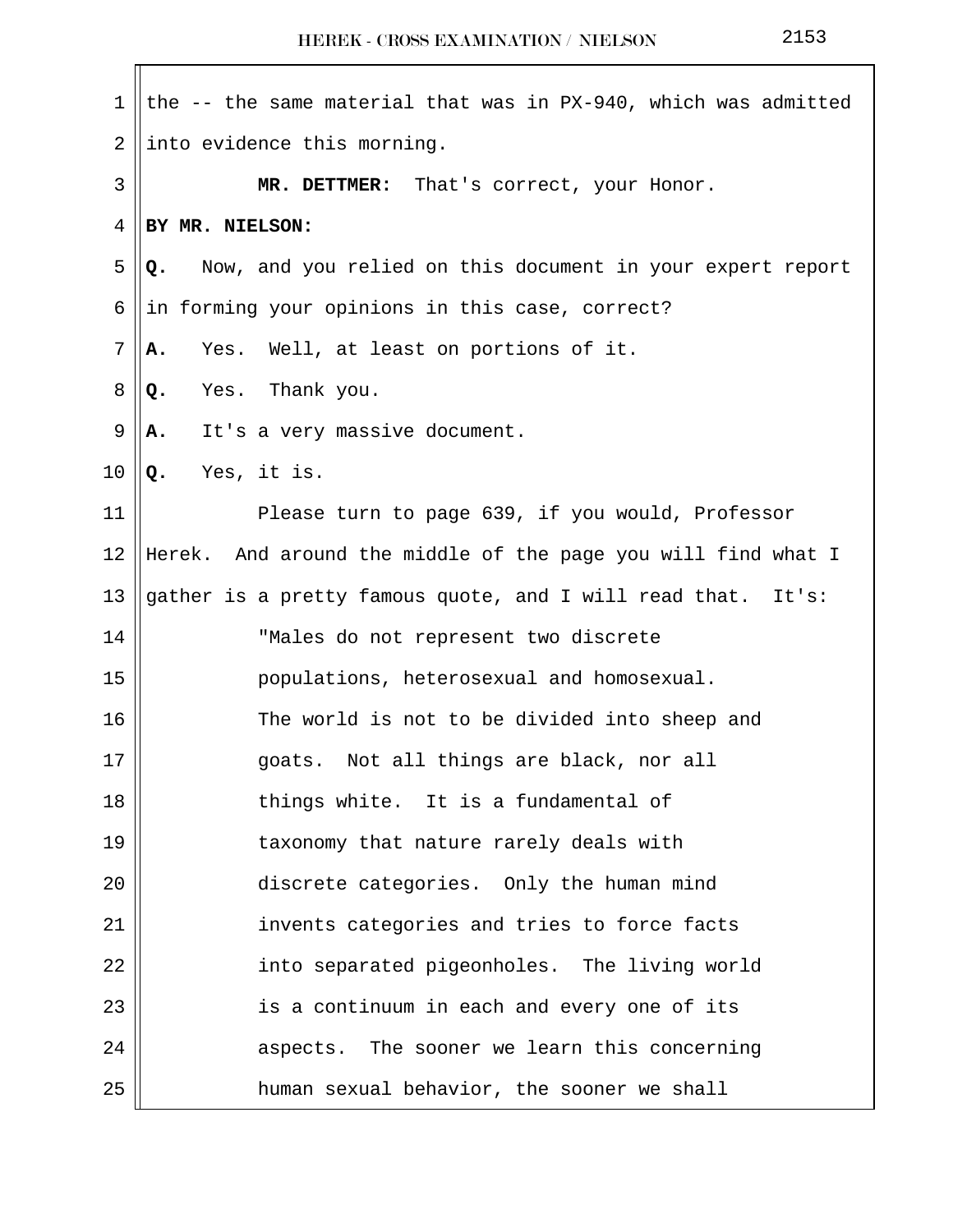| 1  | reach a sound understanding of the realities                   |
|----|----------------------------------------------------------------|
| 2  | of sex."                                                       |
| 3  | And I believe you said earlier that you agree that             |
| 4  | sexual orientation ranges along a continuum, correct?          |
| 5  | Yes, that's how we generally understand it. And as I<br>Α.     |
| 6  | said, that idea was elaborated by Kinsey in this book.         |
| 7  | And if you look earlier on that page, on page 639 --<br>Q.     |
| 8  | excuse me. We are there already.                               |
| 9  | But in the first paragraph, the one that's a                   |
| 10 | carryover from the last page, it says:                         |
| 11 | "But the record also shows that there is a                     |
| 12 | considerable portion of the population whose                   |
| 13 | members have combined, within their                            |
| 14 | individual histories, both homosexual and                      |
| 15 | heterosexual experience and/or psychic                         |
| 16 | responses. There are some whose heterosexual                   |
| 17 | experience predominates. There are some                        |
| 18 | whose homosexual experiences predominate.                      |
| 19 | There are some who have had quite equal                        |
| 20 | amount of both types of experiences."                          |
| 21 | And I -- I gather you agree with that, correct?                |
| 22 | Well, the only thing I would qualify is that Kinsey will<br>Α. |
| 23 | be speaking here about the proportions of men in his sample,   |
| 24 | and this book was just about sexual behavior in men.           |
| 25 | And we now know that Kinsey's sample was certainly             |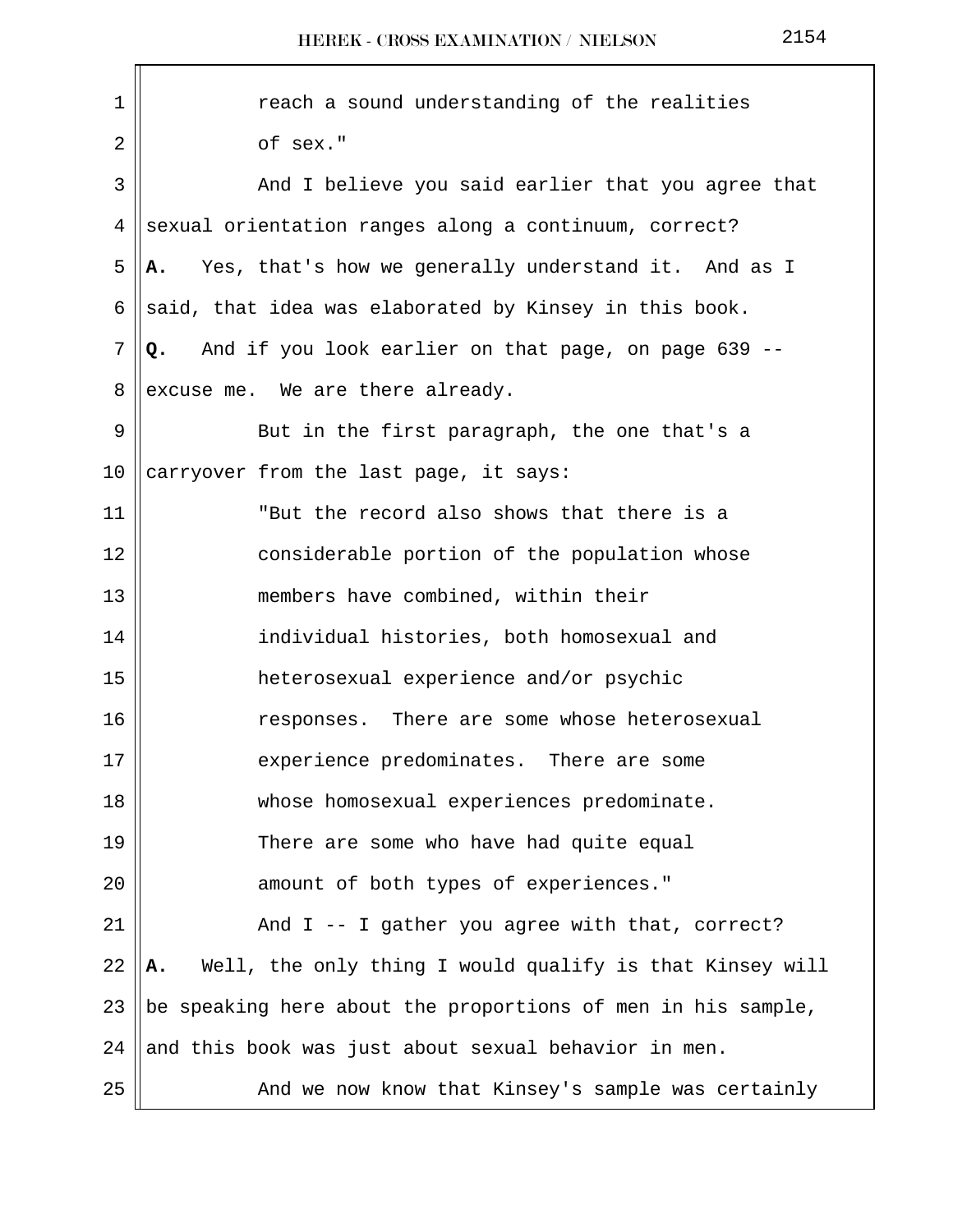1 || problematic in the sense that it couldn't be assumed to be 2 || representative of the population at large, just because of the  $3$  | various techniques he used.

 4 He was a very skilled researcher. He was amazing in 5 getting people to talk about their own sexual experiences at a 6 time when that was not commonly done.

 $7 \parallel$  So -- but the problem is that his sample, it's very 8 difficult to generalize to the entire population because if you 9  $\parallel$  do, what you would say is that roughly half of all men either 10 have homosexual experiences or desires. And that's quite 11 ||inconsistent with data that we have from other surveys.

 $12$   $\parallel$  So I would just say that it's important to look at 13 ||Kinsey as a source of numbers. He shows that there are large 14 numbers of people with various patterns of experiences, but not 15 ||to look at them in terms of proportions, which I think he was 16 suggesting in this paragraph.

17 **Q.** So in other words, we should be cautious of precise 18 || numbers or proportions from Kinsey, correct?

19 **A.** Well, you shouldn't generalize to the larger population, 20 Which is why when I talk about Kinsey, I tend to focus just on 21  $\parallel$  just the number of people that he found manifesting this. We 22  $\parallel$  don't know to what extent that would translate into a 23 || population proportion that's generalizable.

24 **Q.** Right. But that doesn't go to his analysis or his

25 constructs, correct; that goes to the numbers?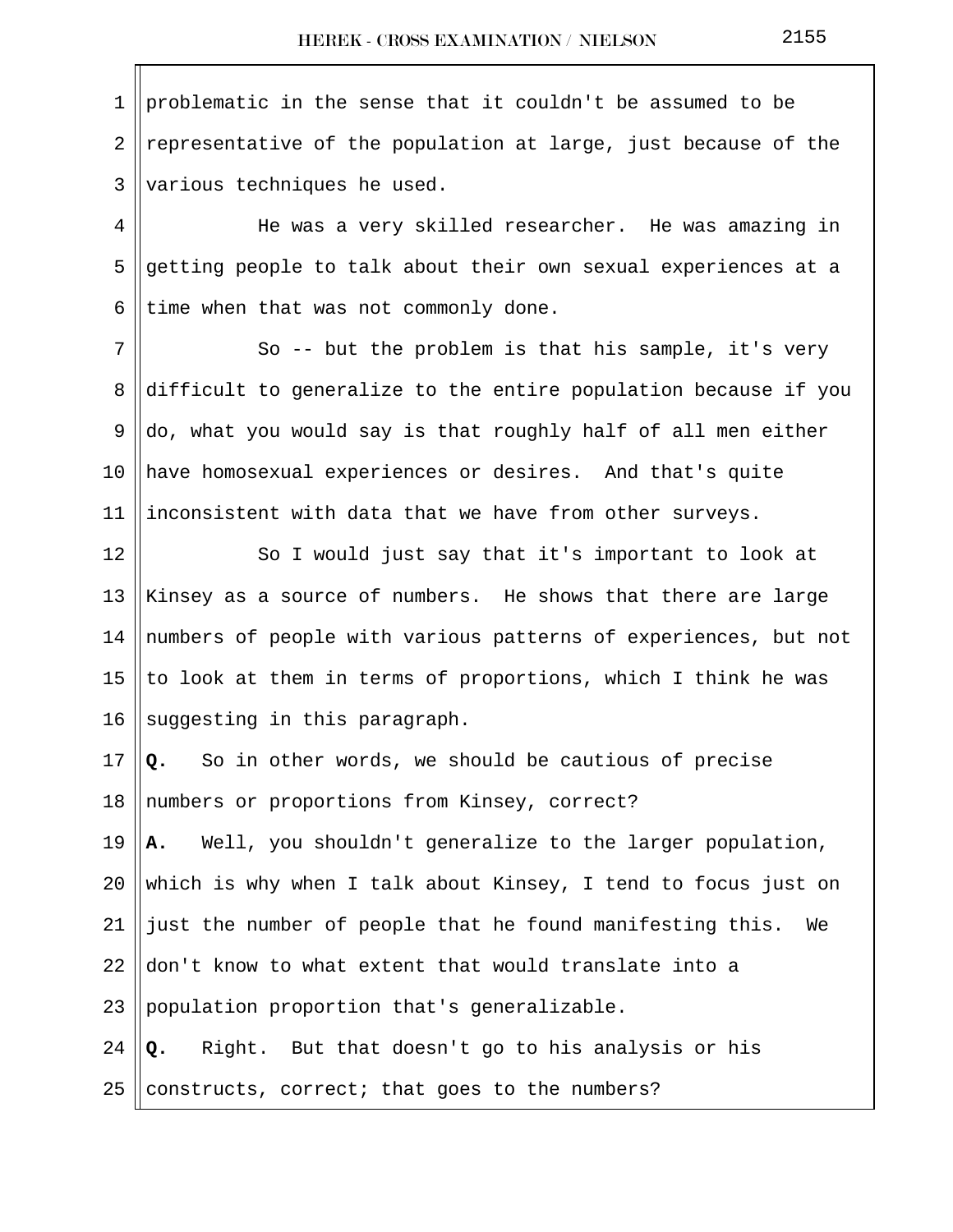| 1              | Right. It goes to the numbers.<br>Α.                            |
|----------------|-----------------------------------------------------------------|
| $\overline{2}$ | All right. And on page 638, if you turn back, there is<br>Q.    |
| 3              | Kinsey's "Heterosexual/Homosexual Rating Scale."                |
| 4              | MR. NIELSON: And I would like to pull this up on the            |
| 5              | screen, too.                                                    |
| 6              | (Document displayed)                                            |
| 7              | MR. NIELSON: I want the table of numbers underneath.            |
| 8              | Well, all right. We will work with it at this level.            |
| 9              | BY MR. NIELSON:                                                 |
| 10             | Q. All right. First of all, you see this graph that says        |
| 11             | zero through six along the bottom and then this line which, I   |
| 12             | gather, reflects a sampling.                                    |
| 13             | No. I'm sorry. That's not -- I don't think that's what<br>А.    |
| 14             | it reflects.                                                    |
| 15             | Okay. It doesn't reflect his sampling. It just reflects<br>Q.   |
| 16             | the degree of heterosexuality or homosexuality for each metric, |
| 17             | correct?                                                        |
| 18             | I believe so.<br>Α.                                             |
| 19             | Thank you. I believe that's correct, too. I apologize<br>Q.     |
| 20             | for that misstatement.                                          |
| 21             | MR. NIELSON: Now, please go down -- shift this down             |
| 22             | to the numbers underneath. And can you zoom in on the numbers   |
| 23             | from -- yes. Thank you.                                         |
| 24             | BY MR. NIELSON:                                                 |
| 25             | So this is his scale. It's based on both psychologic            |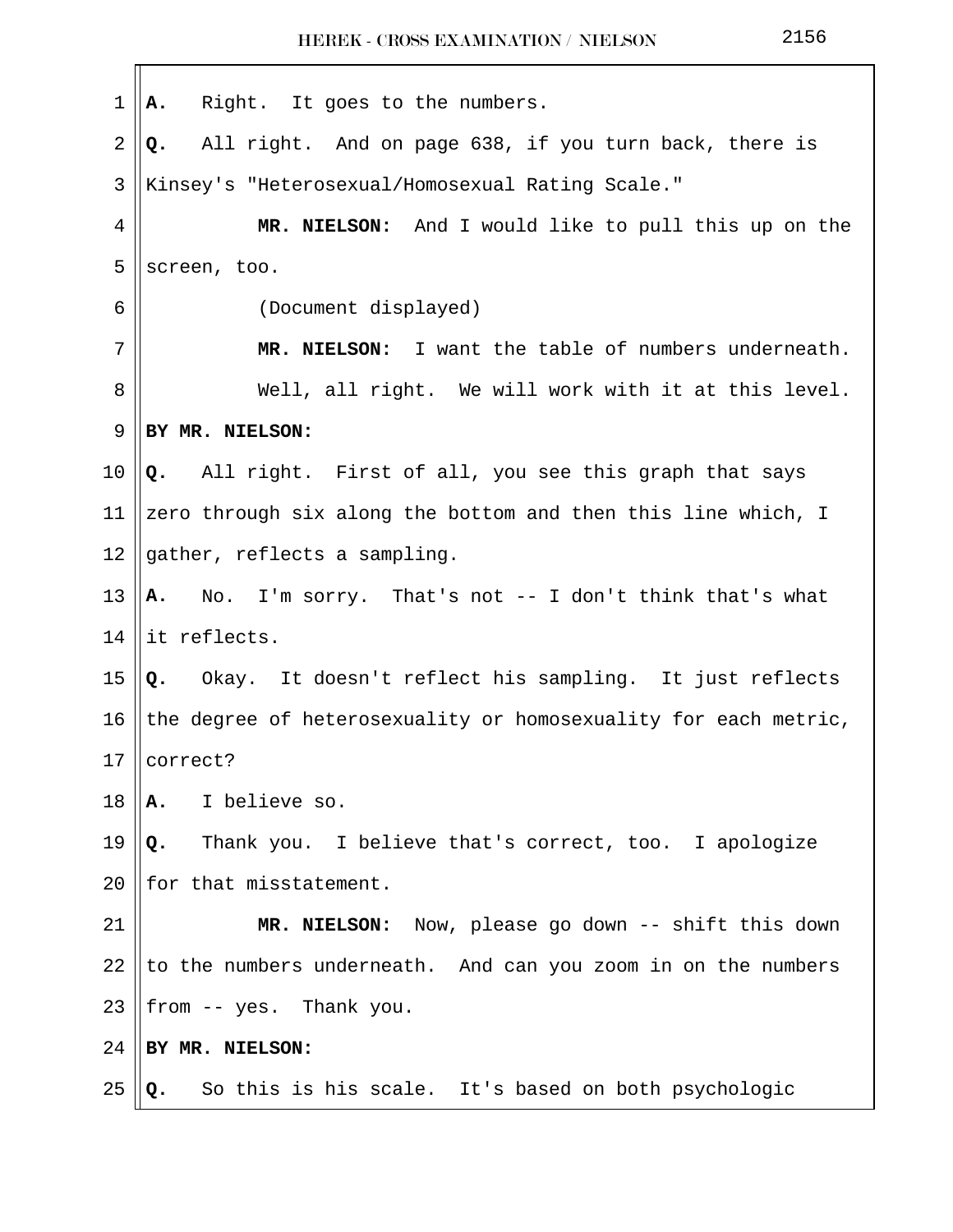| 1  | reactions and overt experiences individuals rate as follows:    |
|----|-----------------------------------------------------------------|
| 2  | Zero, exclusively heterosexual with no homosexual.              |
| 3  | One, predominantly heterosexual, only incidentally              |
| 4  | homosexual.                                                     |
| 5  | And they continue on through three, which is equally.           |
| 6  | And then gradually working up to six, which is exclusive        |
| 7  | homosexual. Correct?                                            |
| 8  | Correct.<br>Α.                                                  |
| 9  | And do you believe this is a reasonable way to measure --<br>Q. |
| 10 | to measure sexual orientation?                                  |
| 11 | Well, Kinsey never wanted to measure sexual orientation.<br>Α.  |
| 12 | Kinsey was out explicitly to measure behavior and experience.   |
| 13 | I -- I don't think you will would find Kinsey --                |
| 14 | well, as he said earlier, he doesn't think the world can be     |
| 15 | divided into heterosexuals and homosexuals. And if you look at  |
| 16 | the study, you will find that he never asked people whether     |
| 17 | they were heterosexual or gay or lesbian or bisexual.           |
| 18 | So this scale has been used to define or to measure             |
| 19 | the components of sexual orientation that we have been          |
| 20 | discussing in terms of attraction and behavior, but not in      |
| 21 | terms of identity.                                              |
| 22 | Attraction and behavior are also definitions of sexual<br>Q.    |
| 23 | orientation that are used, correct?                             |
| 24 | They are, yeah, components of sexual orientation, and<br>Α.     |
| 25 | that's what this has been used to measure.                      |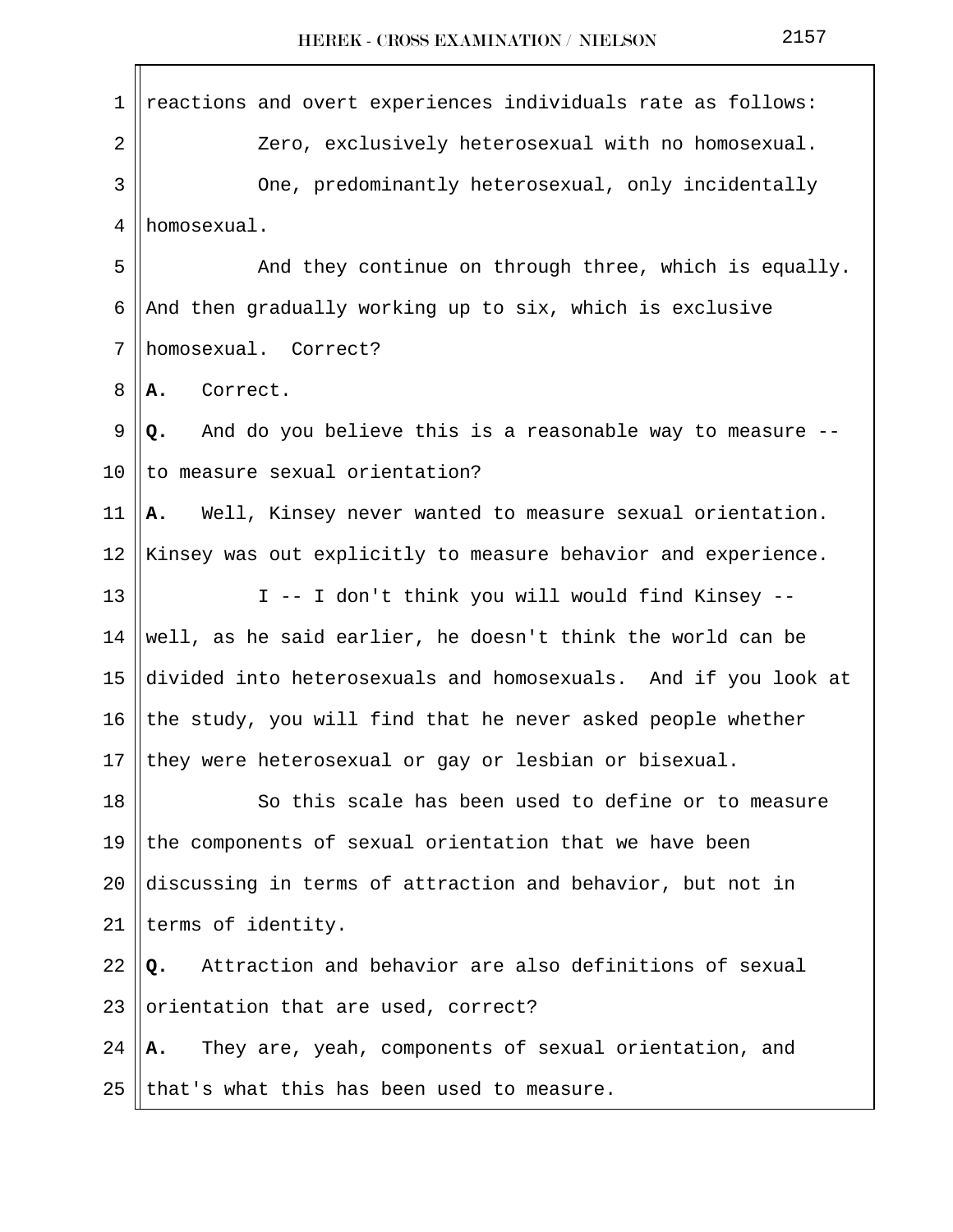| 1              | Correct. Thank you. Thank you.<br>Q.                            |
|----------------|-----------------------------------------------------------------|
| $\overline{2}$ | Now, please turn to tab 18-A in the witness binder.             |
| 3              | It's -- you will see an 18 and then after that you will see an  |
| 4              | $18 - A.$                                                       |
| 5              | I see, okay.<br>А.                                              |
| 6              | And you will see a document premarked DIX-1272.<br>Q.           |
| 7              | Yes.<br>Α.                                                      |
| 8              | And can you identify this document?<br>Q.                       |
| 9              | This is a paper that was published in 1977 in the Journal<br>А. |
| 10             | of Homosexuality titled "Components of Sexual Identity" by      |
| 11             | Michael Shively and John DeCecco.                               |
| 12             | And are you familiar with this document?<br>Q.                  |
| 13             | I am familiar with it. I have to say I haven't looked at<br>Α.  |
| 14             | it for awhile, but $I - I$ have looked at it in the past, why.  |
| 15             | All right. Thank you.<br>Q.                                     |
| 16             | Please turn to page 45 using the internal pagination.           |
| 17             | And under "Sexual Orientation," in the second                   |
| 18             | paragraph under that heading, you'll see that he writes:        |
| 19             | "Sexual orientation can be viewed as having                     |
| 20             | two aspects. One is physical preference and                     |
| 21             | the other is affectional preference.                            |
| 22             | Physical preference refers to the                               |
| 23             | individual's preference for male and/or                         |
| 24             | female sexual partners. Affectional                             |
| 25             | preference refers to an individual's                            |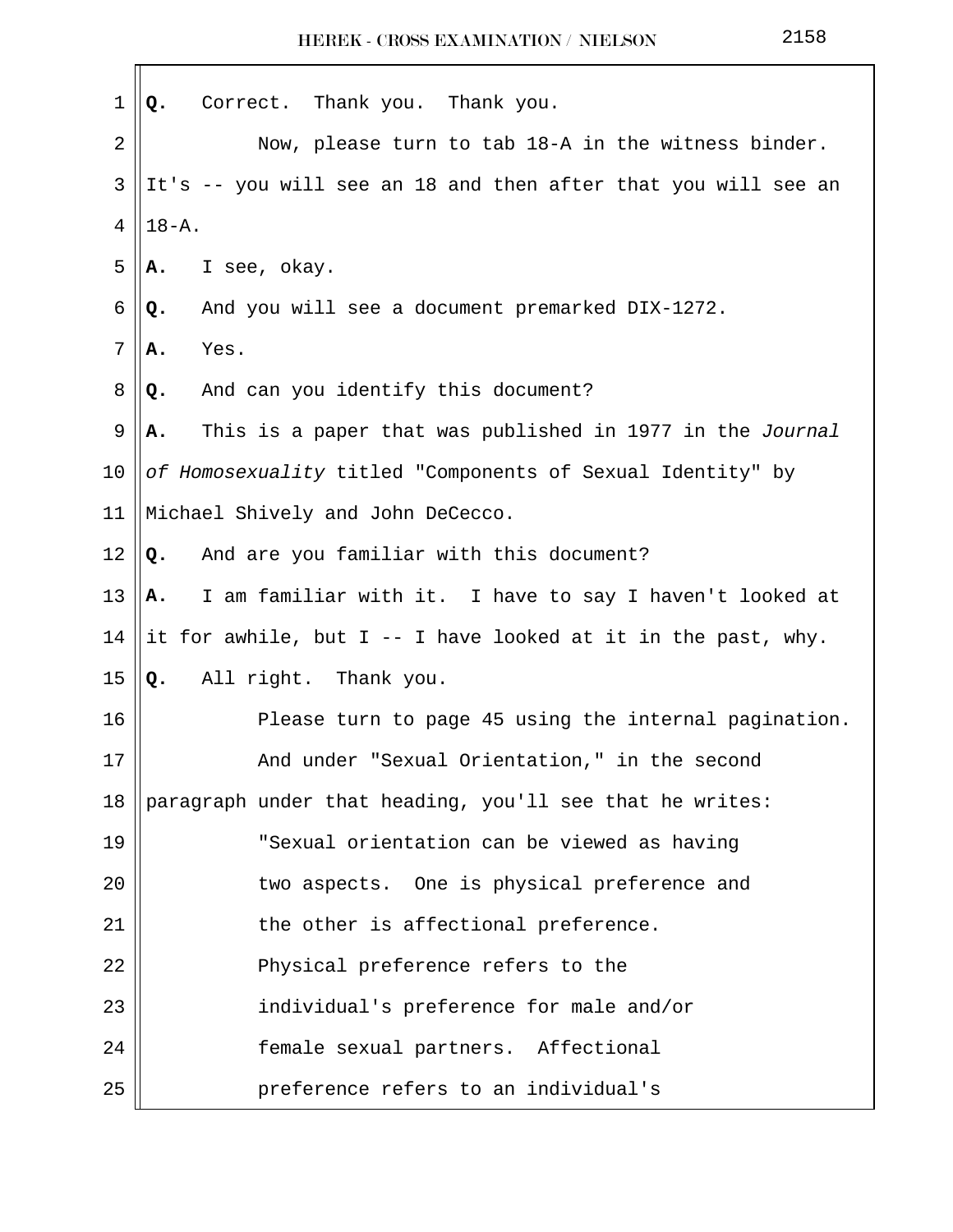| 1  |    | preference for male and/or female emotional          |
|----|----|------------------------------------------------------|
| 2  |    | partners."                                           |
| 3  |    | Correct?                                             |
| 4  |    | And then -- that's what it says. And then the author |
| 5  |    | continues on:                                        |
| 6  |    | "Physical preference can be viewed as two            |
| 7  |    | independent continua of heterosexuality and          |
| 8  |    | homosexuality. For each individual there is          |
| 9  |    | one continuum for the physical                       |
| 10 |    | heterosexuality and another for physical             |
| 11 |    | homosexuality. Qualitatively individuals can         |
| 12 |    | be seen as heterosexual, homosexual or both          |
| 13 |    | heterosexual and homosexual. Quantitatively          |
| 14 |    | individuals can be seen as having                    |
| 15 |    | heterosexuality and homosexuality ranging            |
| 16 |    | from very much to very little."                      |
| 17 |    | And he depicts this in figure three, I believe.      |
| 18 | А. | No.                                                  |
| 19 | Q. | Or figure -- figure four, excuse me. I apologize.    |
| 20 |    | MR. NIELSON:<br>Could you zoom up on figure four?    |
| 21 |    | (Document displayed)                                 |
| 22 |    | BY MR. NIELSON:                                      |
| 23 | Q. | Correct?                                             |
| 24 | А. | That's figure four?                                  |
| 25 | Q. | Yeah. And then he writes, continuing on in the next  |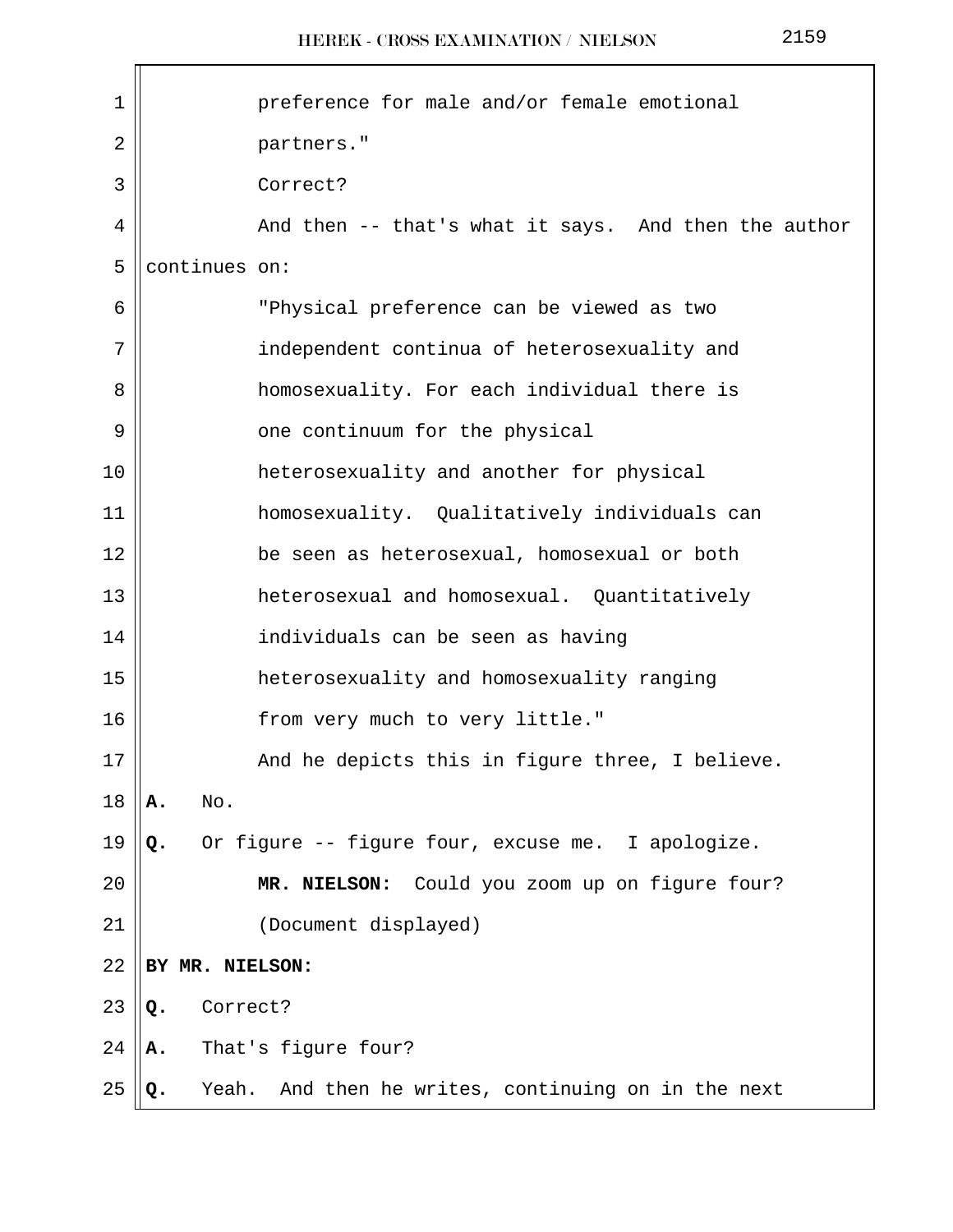| 1              | paragraph -- not after the figure, but after where we were     |
|----------------|----------------------------------------------------------------|
| $\overline{2}$ | reading, he writes:                                            |
| 3              | "Affectional preference in similar fashion                     |
| 4              | can be viewed as two independent continua of                   |
| 5              | affectional heterosexuality and affectional                    |
| 6              | homosexuality."                                                |
| 7              | And then this is indicated in figure five on page 47.          |
| 8              | MR. NIELSON: If we could zoom in on that?                      |
| 9              | (Document displayed)                                           |
| 10             | BY MR. NIELSON:                                                |
| 11             | All right. And the reason Kline has two metrics each for<br>Q. |
| 12             | physical and affectional preference is stated on page 46, and  |
| 13             | that is -- he writes that:                                     |
| 14             | "The bipolar view of sexual orientation is                     |
| 15             | restricted to physical expression and                          |
| 16             | suggests that homosexuality is expressed at                    |
| 17             | the expense of heterosexuality or                              |
| 18             | heterosexuality is expressed at the expense                    |
| 19             | of homosexuality."                                             |
| 20             | And he rejects that bipolar view. So that's why he             |
| 21             | has these two separate continua each for physical and          |
| 22             | affectional heterosexual -- homosexuality and heterosexuality. |
| 23             | And let's put those together. I have a demonstrative           |
| 24             | that I'm going to put on the screen, and it just combines      |
| 25             | these graphs together, figure four and figure five, so we can  |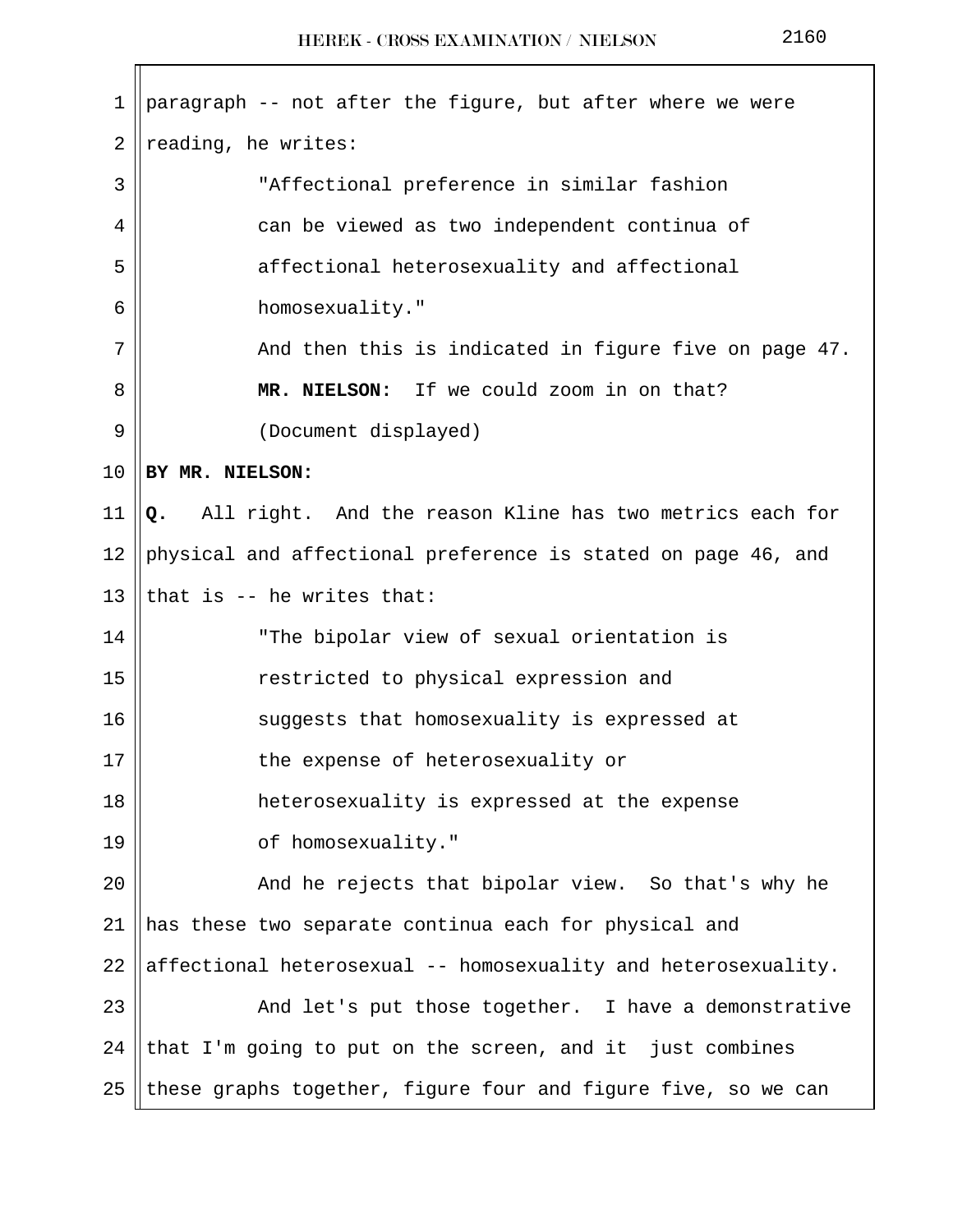| 1  | look at them.                                                    |
|----|------------------------------------------------------------------|
| 2  | MR. NIELSON: Can we get that up so we see the whole              |
| 3  | thing?                                                           |
| 4  | Not the figure, the All right. I guess we don't                  |
| 5  | have a demonstrative showing them both together.                 |
| 6  | BY MR. NIELSON:                                                  |
| 7  | But, in essence, we end up with looking at figure four and<br>Q. |
| 8  | figure five together, we end up having four graphs essentially.  |
| 9  | We have for physical preference a scale of -- ranging from not   |
| 10 | at all heterosexual to very heterosexual, with numbers from one  |
| 11 | to five.                                                         |
| 12 | From not at all homosexual to very homosexual, with              |
| 13 | numbers from one to five.                                        |
| 14 | Then for affectional preference, we have the same                |
| 15 | We have two graphs. One ranging from not at all<br>thing.        |
| 16 | heterosexual to very heterosexual. One ranging from not at all   |
| 17 | homosexual to very homosexual.                                   |
| 18 | Now, do you believe this is an unreasonable way to               |
| 19 | measure sexual orientation?                                      |
| 20 | A. First of all, I got confused because you were saying          |
| 21 | Kline.                                                           |
| 22 | I'm talking about Shively. I misspoke. I apologize.<br>Q.        |
| 23 | This is Shively and DeCecco, correct. And I apologize for        |
| 24 | misspeaking there.                                               |
| 25 | Okay. Yeah, this actually was developed at a time when<br>Α.     |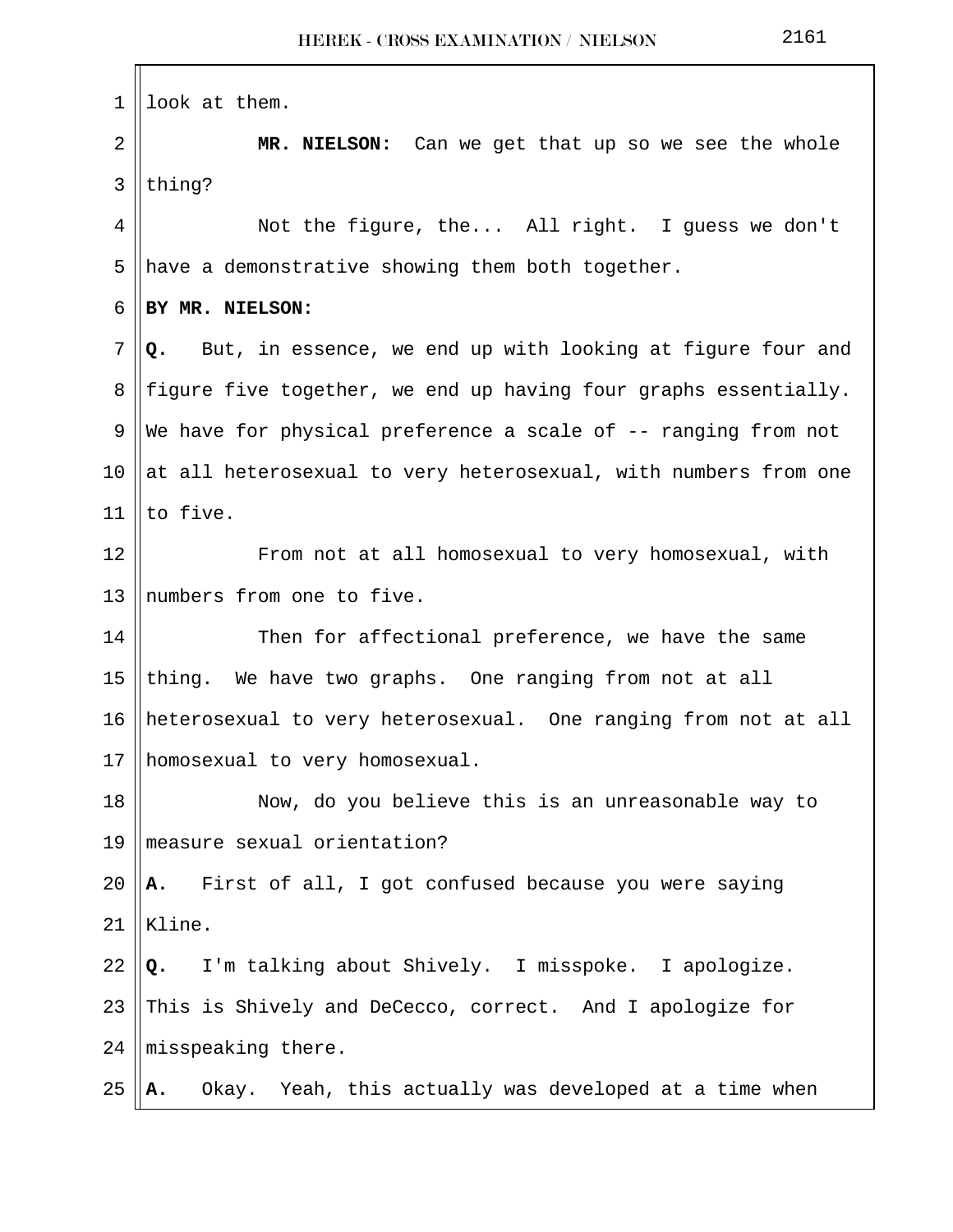1 || psychology was beginning to look at gender and the traits of 2 masculinity and femininity In a new way.

 3 Whereas, masculinity and femininity had previously 4 | been conceptualized as lying at two ends of a bipolar 5 continuum. You are either masculine or feminine and if you are 6 high on masculinity, you necessarily were low on femininity.

7 || Around this time some researchers had proposed that 8 actually you could -- those were independent of each other. 9 Some individuals were high on both masculinity and femininity, 10  $\parallel$  and those individuals were labeled androgenous.

11 || I believe Shively and DeCecco were influenced by that 12 | perspective and what they proposed to do was to take Kinsey's 13  $\parallel$  approach, which had that scale that ranged from exclusively 14 heterosexual to exclusively homosexual, and to apply this new 15 Way of thinking and say that you could possibly be high on 16 ||both, in which case I imagine you would be labeled bisexual; or 17 you could be high on one, low on another, or low on both, in 18 which case you would probably be labeled asexual.

19 || And I think that's a reasonable way of asking about 20 ||it. I -- I think that one thing that's missing from this 21  $\parallel$  approach is that they are looking at physical preference and  $22$  ||affectional preference. They are not asking about a person's 23 || actual identification or a person's behavioral history; but as 24  $\parallel$  far as looking at the idea of physical and affectional 25 || preferences, this is a reasonable way to measure that.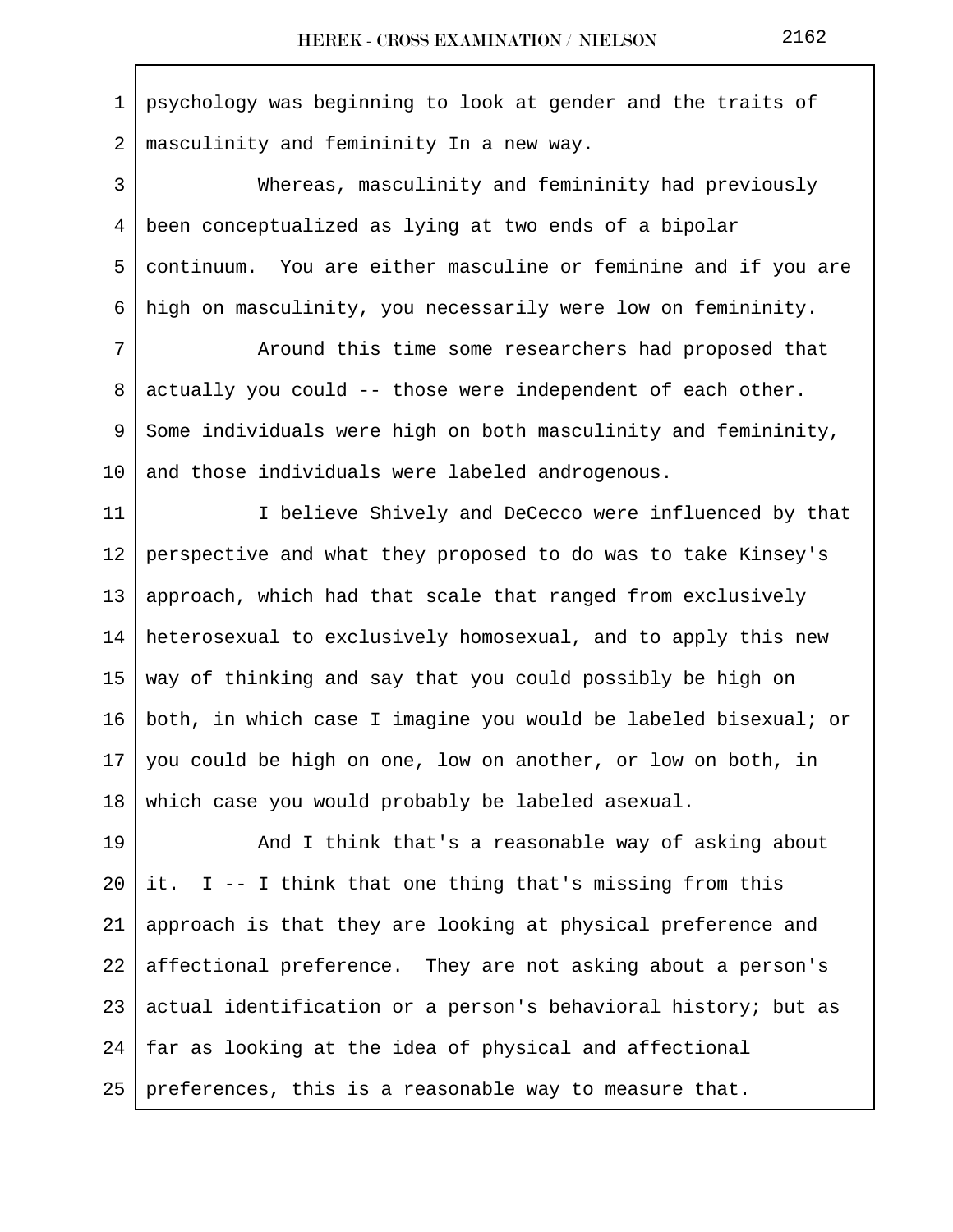| $\mathbf 1$    | Okay. Thank you.<br>Q.                                          |
|----------------|-----------------------------------------------------------------|
| $\overline{2}$ | So this would be an attraction-based theory of -- or            |
| $\mathfrak{Z}$ | definition of -- or measurement of sexual orientation, correct? |
| $\overline{4}$ | I would say that that's where it focuses.<br>Α.                 |
| 5              | All right. Thank you.<br>Q.                                     |
| 6              | MR. NIELSON: Your Honor, I would like to admit this             |
| 7              | DIX-1272 into evidence.                                         |
| 8              | THE COURT: Hearing no objection, 1272 is admitted.              |
| 9              | (Defendants' Exhibit 1272 received in evidence.)                |
| 10             | MR. NIELSON: All right. Thank you.                              |
| 11             | BY MR. NIELSON:                                                 |
| 12             | Q. Now, please turn back to tab 17 in your binder, if you       |
| 13             | would.                                                          |
| 14             | (Witness complied.)                                             |
| 15             | And you will see an exhibit, a document premarked 1275.<br>Q.   |
| 16             | Can you identify this exhibit?                                  |
| 17             | This was an article that was published in 1985 in the<br>А.     |
| 18             | Journal of Homosexuality. And the title is "Sexual              |
| 19             | Orientation: A Multi-Variable Dynamic Process." And there are   |
| 20             | three authors, the first of whom is Fritz Kline.                |
| 21             | All right. Thank you. And are you familiar with this<br>Q.      |
| 22             | document?                                                       |
| 23             | Yes, I am. I am familiar. I haven't read it recently,<br>Α.     |
| 24             | but I am familiar with the document.                            |
| 25             | All right. Thank you.<br>Q.                                     |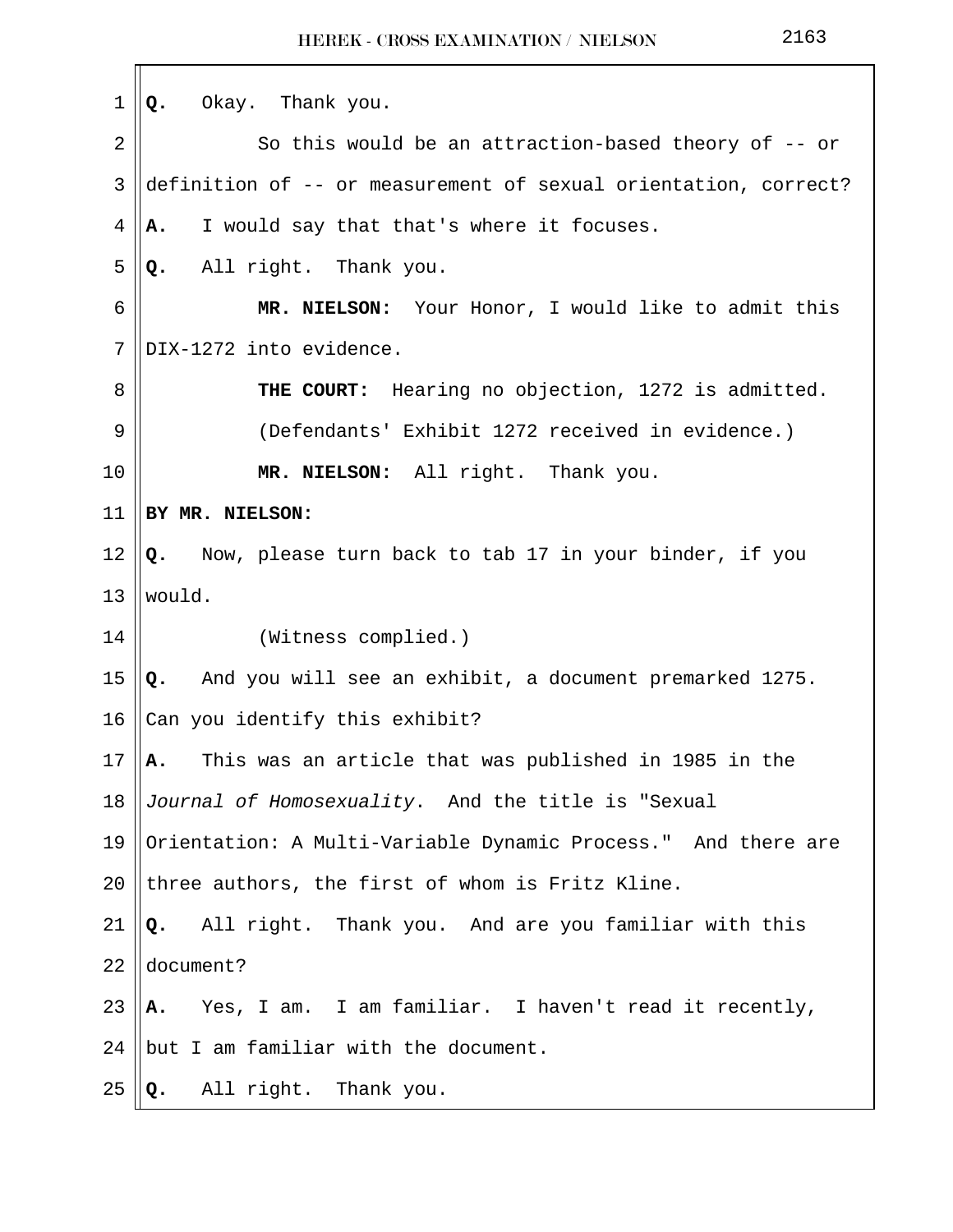| $\mathbf 1$ | And please look at page 35 on the first page, if you            |
|-------------|-----------------------------------------------------------------|
| 2           | would, the first page of the article.                           |
| 3           | Uh-huh.<br>А.                                                   |
| 4           | And the authors -- and I'm going to refer to Kline, with<br>Q.  |
| 5           | the understanding that I'm referring to all of them.            |
| 6           | They write:                                                     |
| 7           | "Researchers have failed operationally or                       |
| 8           | conceptually to define sexual orientation by                    |
| 9           | not providing clear or consistent                               |
| 10          | definitions. The study gives evidence that                      |
| 11          | sexual orientation cannot be reduced to a                       |
| 12          | bipolar or even tripolar process, that must                     |
| 13          | be" $-$ it says "most," but I believe that's a                  |
| 14          | typo and it means "must" -- "that must be                       |
| 15          | recognized within a dynamic and multivariate                    |
| 16          | framework."                                                     |
| 17          | Correct?                                                        |
| 18          | That's what it says.<br>Α.                                      |
| 19          | Do you believe that any of those statements are<br>Q.           |
| 20          | unreasonable?                                                   |
| 21          | Well, you know, they aren't unreasonable to have been<br>Α.     |
| 22          | writing it in 1985 in this paper, but you know what's happened  |
| 23          | is that since this paper came out and Kline introduced this     |
| 24          | sexual orientation grid, researchers have done analysis with it |
| 25          | that suggest that -- although they are very careful in          |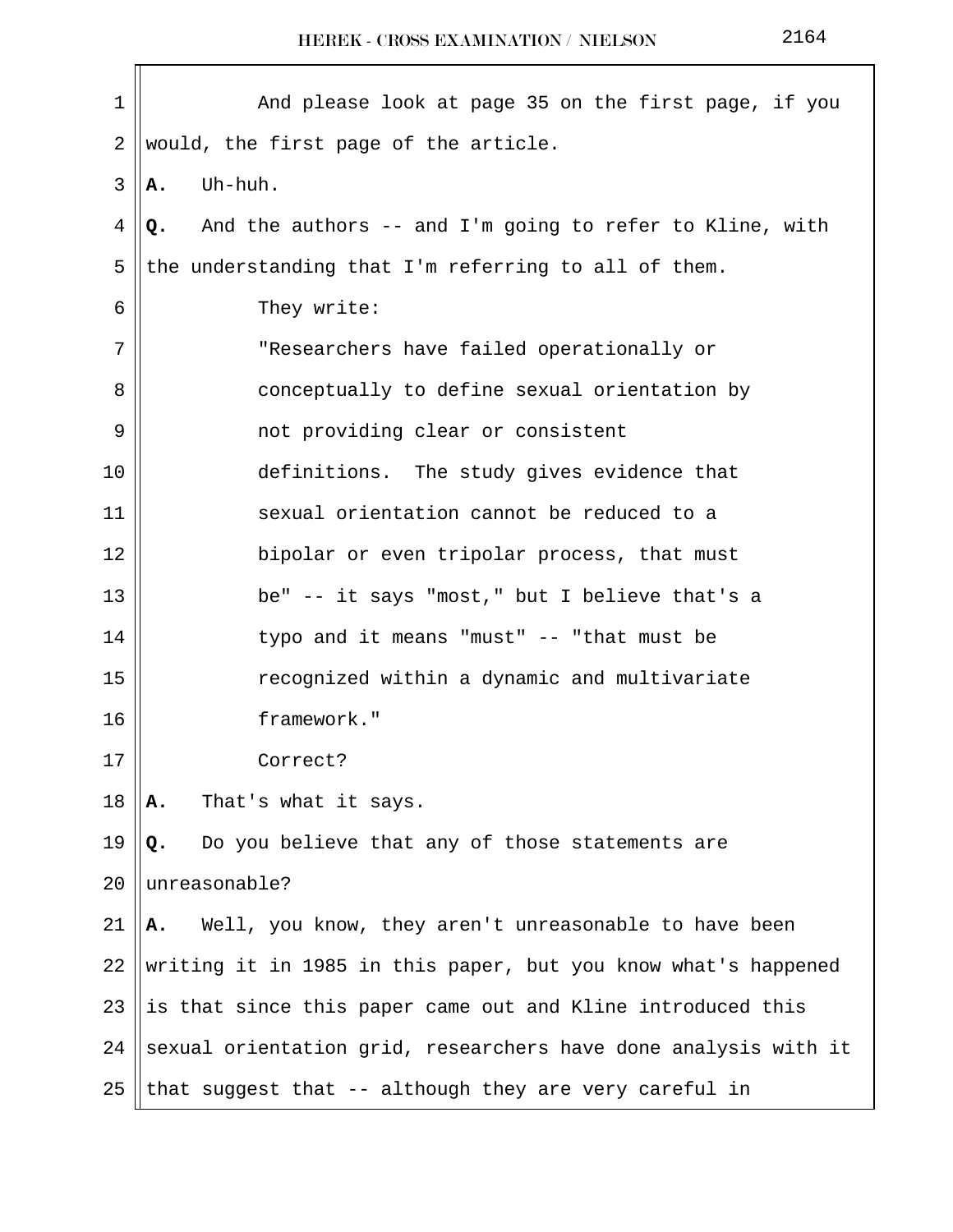1 separating out all of these different dimensions, most of those 2 dimensions end up all clustering together when we do  $3$  statistical analyses of them. 4 || So it turns out that although this Kline sexual  $5$  orientation grid separates out many different components of 6 Sexual orientation and even social orientation, not simply  $7$  things we would think of as sexual, the sexual components of it 8 all seem to boil down to one single underlying dimension in the 9 Way that people actually complete this grid. 10 **Q.** All right. Let's look at the grid a little bit, if we 11 || could. Please look at page 39. 12 (Witness complied.) 13 **Q.** And you'll find that this grid lists several -- it lists 14 self variables on the left: Sexual attraction, sexual 15 || behavior, sexual fantasies, emotional preference, social 16  $\beta$  preference, self-identification and heterosexual/gay lifestyle.  $17$  | Correct? 18  $\mathbf{A}$ . That's it. 19 **Q.** And it includes columns that say "Past," "Present" and  $20$  || "Ideal, " correct? 21 **A.** Correct. 22 **Q.** Now, if you look at page 41, you see a figure two. 23 **MR. NIELSON:** I would like to get that up. 24 (Document displayed) 25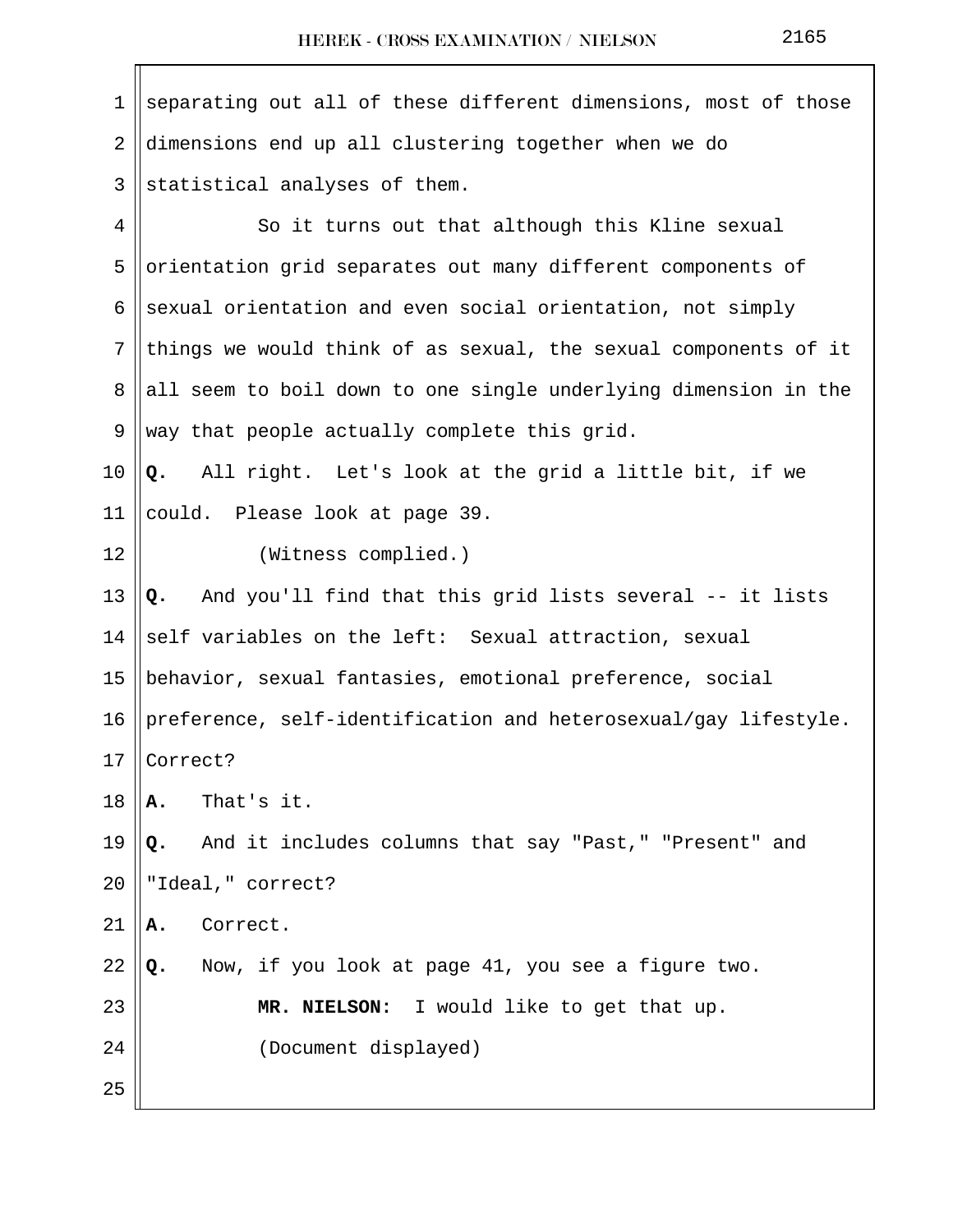| 1  | BY MR. NIELSON:                                                  |
|----|------------------------------------------------------------------|
| 2  | And this is -- this is a matrix ranging from one to seven,<br>Q. |
| 3  | ranging from other sex only to same sex only.                    |
| 4  | And as you will see from the discussion, the                     |
| 5  | appropriate number is placed -- from this box is placed on the   |
| 6  | grid for each of the first five variables: Sexual attraction,    |
| 7  | sexual behavior, sexual fantasies, emotional preference and      |
| 8  | social preference; correct?                                      |
| 9  | Yes.<br>А.                                                       |
| 10 | Q. And then if you look on page 42, you will see figure          |
| 11 | three.                                                           |
| 12 | And this, again, has one to seven, ranging from                  |
| 13 | hetero only to gay only. And the appropriate number is placed    |
| 14 | in each box on the grid for the last two variables, which are    |
| 15 | self-identification and hetero/gay lifestyle, correct?           |
| 16 | Yeah, I believe so.<br>Α.                                        |
| 17 | And let's put this all together. I have a demonstrative,<br>Q.   |
| 18 | I believe -- if this one works -- that combines the three        |
| 19 | together.                                                        |
| 20 | (Brief pause.)                                                   |
| 21 | Apparently, we don't have the right set of<br>Okay.              |
| 22 | demonstratives.                                                  |
| 23 | But in short, putting them together, you have this               |
| 24 | grid --                                                          |
| 25 | Well, let's bring the grid up at least.<br>MR. NIELSON:          |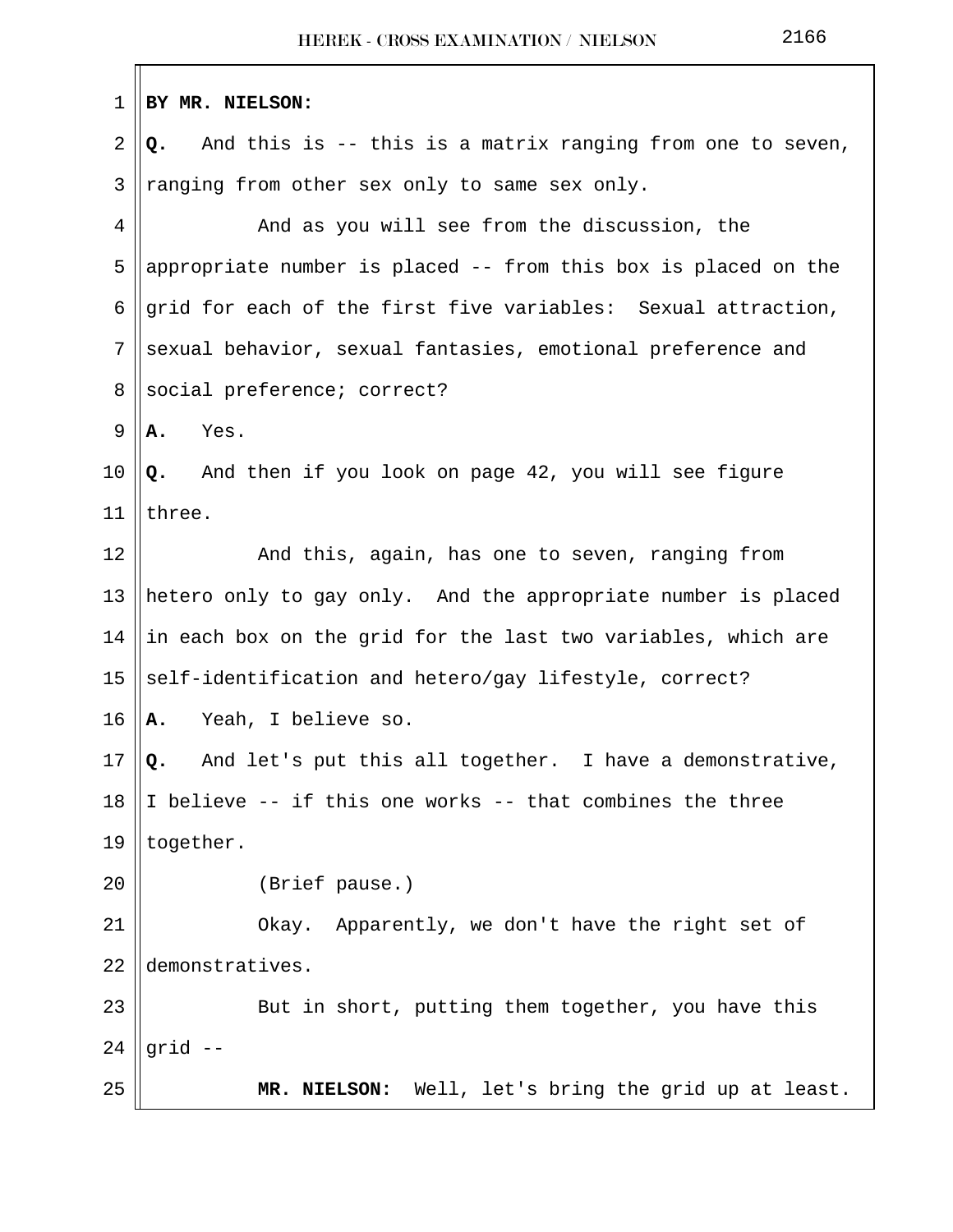| 1  | (Document displayed)                                                 |
|----|----------------------------------------------------------------------|
| 2  | BY MR. NIELSON:                                                      |
| 3  | And using these two separate tables, you enter numbers<br>Q.         |
| 4  | into these 21 squares, correct?                                      |
| 5  | Yes.<br>А.                                                           |
| 6  | Now, you said you don't believe -- you believe this is --<br>Q.      |
| 7  | is or is not an unreasonable way to measure sexual orientation;      |
| 8  | which was it?                                                        |
| 9  | Well, it turns out that it's proved to be too burdensome<br>А.       |
| 10 | because individuals are expected to provide 21 different             |
| 11 | ratings of their sexual orientation or some aspect at least          |
| 12 | somewhat related to it in this grid.                                 |
| 13 | And as I said, in subsequent research the researchers                |
| 14 | have found that when they do statistical analyses to see how         |
| 15 | the data actually come out, you know, how people actually rate       |
| 16 | themselves, that on most of these variables -- especially for        |
|    | 17    the past and the present, on most of these variables they have |
| 18 | all basically correlate very highly with each other, suggesting      |
| 19 | that underlying the grid there is one unified conception of a        |
| 20 | sexual orientation based on attraction, behavior and identity.       |
| 21 | All right. And the authors wrote on page 38 -- right<br>Q.           |
| 22 | before "Sample Characteristics" they write:                          |
| 23 | "In the present study it was postulated that                         |
| 24 | the individual's sexual orientation is                               |
| 25 | composed of sexual and non-sexual variables                          |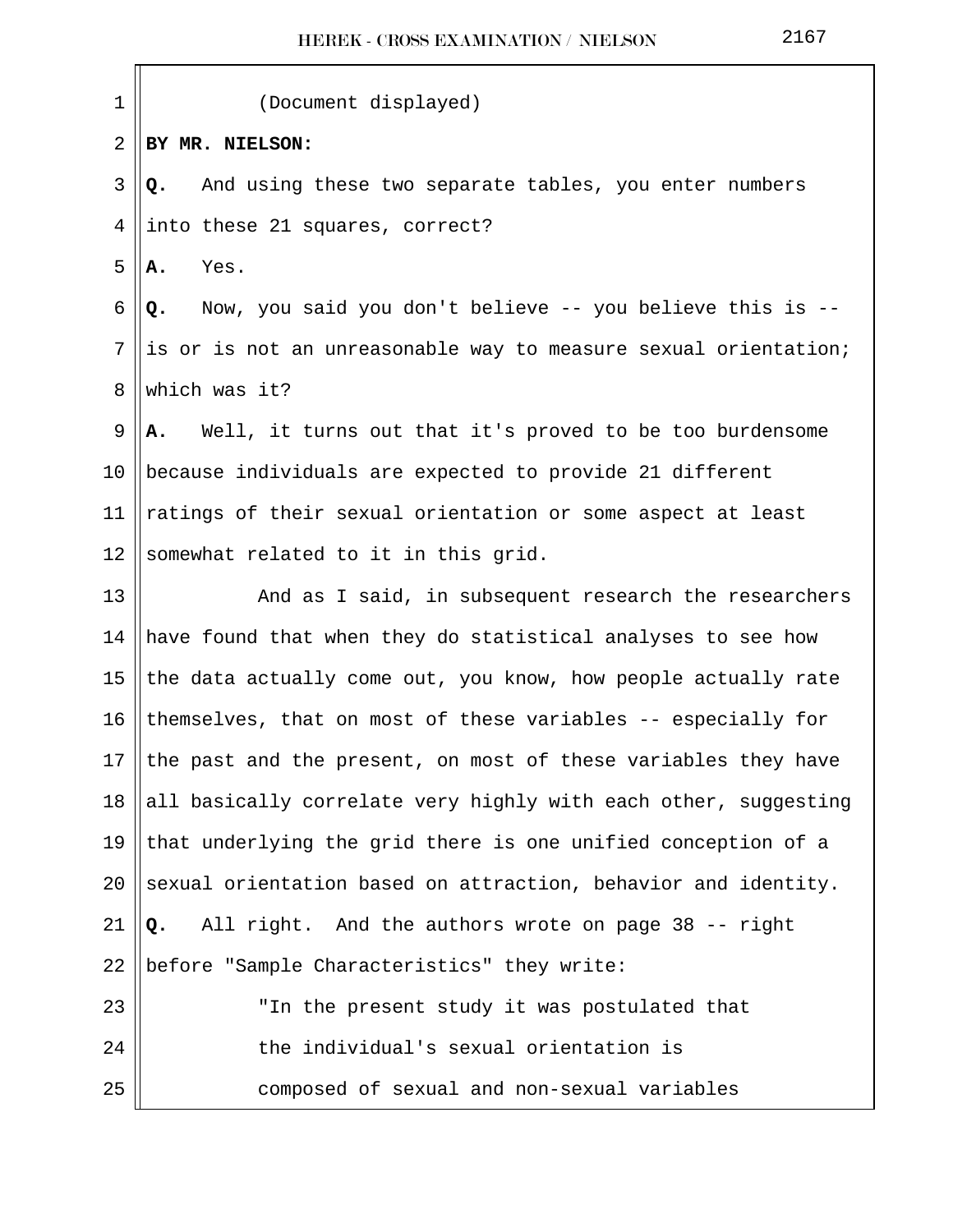| $\mathbf 1$ | which differ over time. By studying a large                      |
|-------------|------------------------------------------------------------------|
| 2           | group of individuals, this study validated                       |
| 3           | the theoretical model of sexual orientation                      |
| 4           | as multi-varied and dynamic."                                    |
| 5           | I'm sorry. Where are you reading?<br>А.                          |
| 6           | It's the last two sentences of the last paragraph before<br>Q.   |
| 7           | "Sample Characteristics."                                        |
| 8           | Okay, okay. I'm there.<br>Α.                                     |
| 9           | Okay. If you could just quickly read those two sentences<br>Q.   |
| 10          | so I won't read them again.                                      |
| 11          | Okay.<br>Α.                                                      |
| 12          | They say that their study validated the theoretical model<br>Q.  |
| 13          | of sexual orientation as multi-variate and dynamic.              |
| 14          | Do you believe that they mischaracterized the results            |
| 15          | of their study?                                                  |
| 16          | Well, I don't believe they mischaracterized their results.<br>Α. |
| 17          | It's just that, you know, in subsequent studies where they have  |
| 18          | done factor analyses, which is a particular statistical          |
| 19          | technique of responses to the Kline grid, those studies have     |
| 20          | shown that, as I said, there seems to be one core underlying     |
| 21          | dimension here.                                                  |
| 22          | It's not to say that they were misrepresenting their             |
| 23          | data, but it just -- whenever anyone proposes something, a       |
| 24          | measure or whatever, it is constantly subjected to subsequent    |
| 25          | empirical tests.                                                 |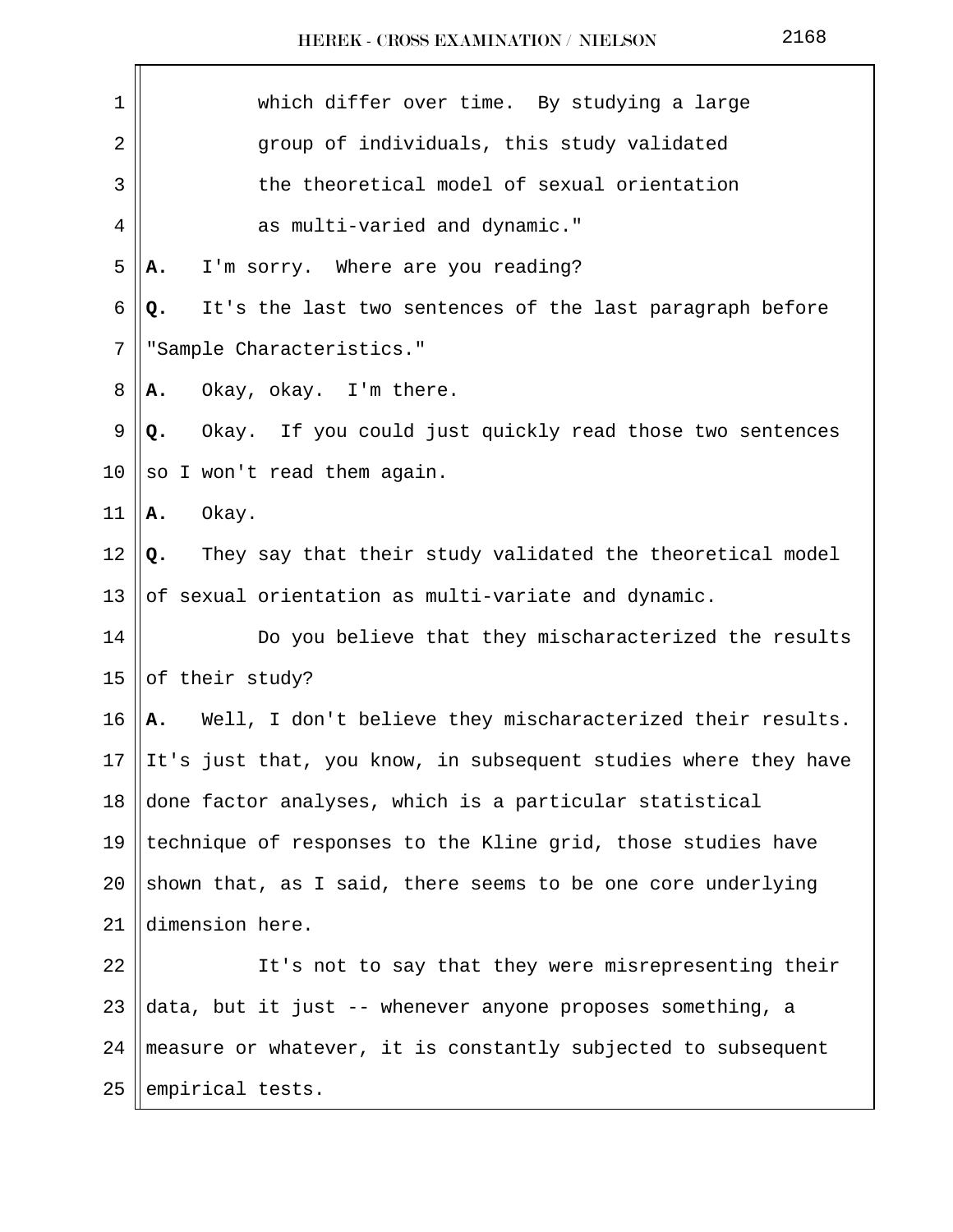| 1  | And so the -- the empirical testing that I have seen            |
|----|-----------------------------------------------------------------|
| 2  | of the Kline grid has come up with that pattern. And I think    |
| 3  | that it's widely assumed by sexual orientation researchers or   |
| 4  | sexuality researchers that, depending upon what you are looking |
| 5  | for, it might be useful to administer the Kline grid, but it's  |
| 6  | very burdensome to the respondent. It requires all of these     |
| 7  | questions to be answered. And it probably doesn't get you very  |
| 8  | far, or much further than by simply asking simple questions     |
| 9  | about attraction, behavior and identity.                        |
| 10 | So 21 boxes is too many, is that --<br>Q.                       |
| 11 | Well, it's more than is necessary.<br>Α.                        |
| 12 | All right. Thank you.<br>Q.                                     |
| 13 | Well, okay. Well, we will move on from that. Please             |
| 14 | turn to tab nine in the witness binder.                         |
| 15 | MR. NIELSON: First, your Honor, I would like to                 |
| 16 | offer that, DIX-1265, into evidence.                            |
| 17 | THE COURT: Hearing no objection, 1265 is admitted.              |
| 18 | (Defendants' Exhibit 1265 received in evidence.)                |
| 19 | THE COURT: And when we get a good place to break for            |
| 20 | luncheon, you might let me know.                                |
| 21 | MR. NIELSON: I would be happy to break at the                   |
| 22 | Court's pleasure. If now is a good time, we can break now.      |
| 23 | THE COURT: I don't want to interrupt your                       |
| 24 | examination.                                                    |
| 25 | MR. NIELSON: It's as good a time as any. Thank you,             |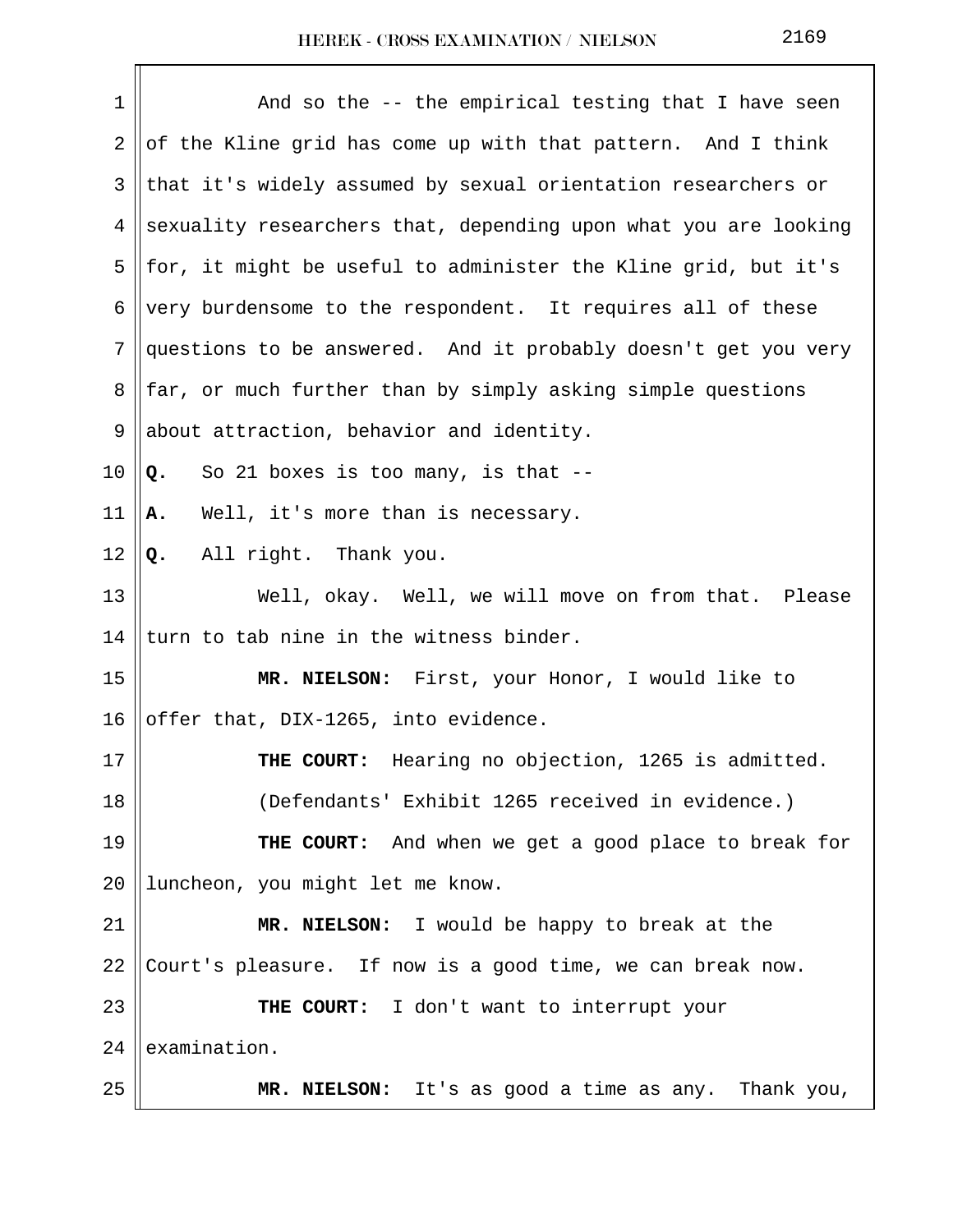| $\mathbf{1}$   | your Honor.                                                 |
|----------------|-------------------------------------------------------------|
| $\sqrt{2}$     | THE COURT: Why don't we resume then, ladies and             |
| $\mathbf{3}$   | gentlemen, let's come back -- see if we can come back at 20 |
| $\overline{4}$ | minutes avenue 1:00 o'clock. Is that all right?             |
| 5              | MR. NIELSON: Thank you very much, your Honor.               |
| $\epsilon$     | (Whereupon at 12:21 p.m. proceedings                        |
| 7              | were adjourned for noon recess.)                            |
| $\,8\,$        |                                                             |
| 9              |                                                             |
| 10             |                                                             |
| 11             |                                                             |
| 12             |                                                             |
| 13             |                                                             |
| 14             |                                                             |
| 15             |                                                             |
| 16             |                                                             |
| 17             |                                                             |
| 18             |                                                             |
| 19             |                                                             |
| 20             |                                                             |
| 21             |                                                             |
| 22             |                                                             |
| 23             |                                                             |
| 24             |                                                             |
| 25             |                                                             |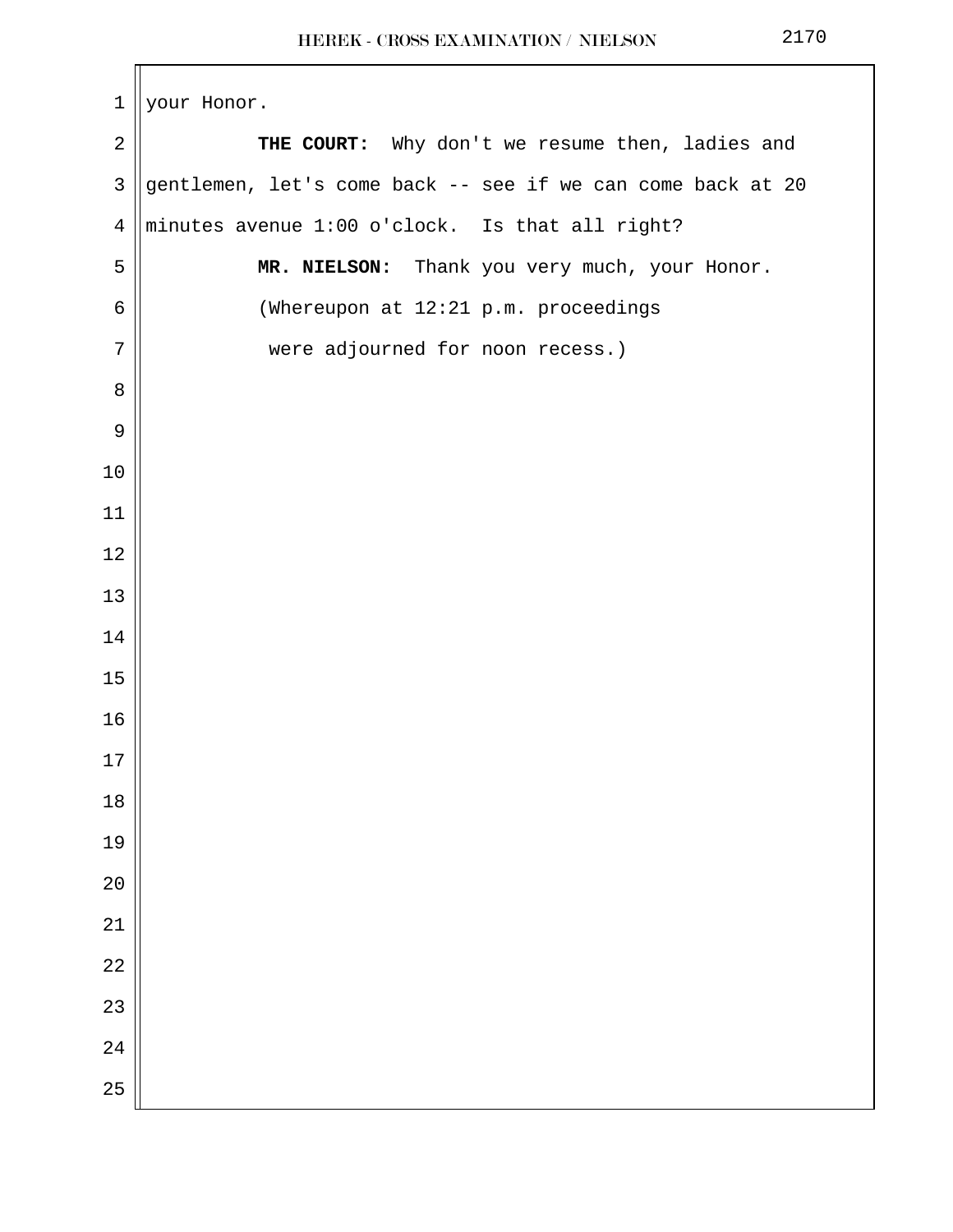| 1  |                                                                 |
|----|-----------------------------------------------------------------|
| 2  |                                                                 |
| 3  | PROCEEDINGS                                                     |
| 4  | <b>JANUARY 22, 2010</b><br>$1:24$ P.M.                          |
| 5  |                                                                 |
| 6  | THE COURT: Yes, Mr. Boutrous.                                   |
| 7  | MR. BOUTROUS: Yes, Your Honor. I wanted to just                 |
| 8  | give the Court a progress report and, for scheduling purposes,  |
| 9  | a prognosis on the exhibit issue.                               |
| 10 | The two sides have been talking and working through             |
| 11 | the exhibits. We think that it will prob- -- in terms of        |
| 12 | introducing exhibits, some of the arguments about the exhibits  |
| 13 | that -- where we haven't reached agreement, playing some        |
| 14 | videotape depositions in order to lay the foundation and put    |
| 15 | the exhibits in, and then to play several of the excerpts of    |
| 16 | videos, it would probably take about 90 minutes.                |
| 17 | And that would be the last thing we do before we                |
| 18 | rest. And so I just wanted to give the Court a sense of it for  |
| 19 | planning today. I'm not sure how much more cross-examination    |
| 20 | there is left, but we were thinking we would be resting our     |
| 21 | case today.                                                     |
| 22 | THE COURT: So if the witness finishes his testimony             |
| 23 | 90 minutes or so ahead of 4 o'clock, you will be done with your |
| 24 | case.                                                           |
| 25 | MR. BOUTROUS:<br>That's correct, Your Honor.                    |
|    |                                                                 |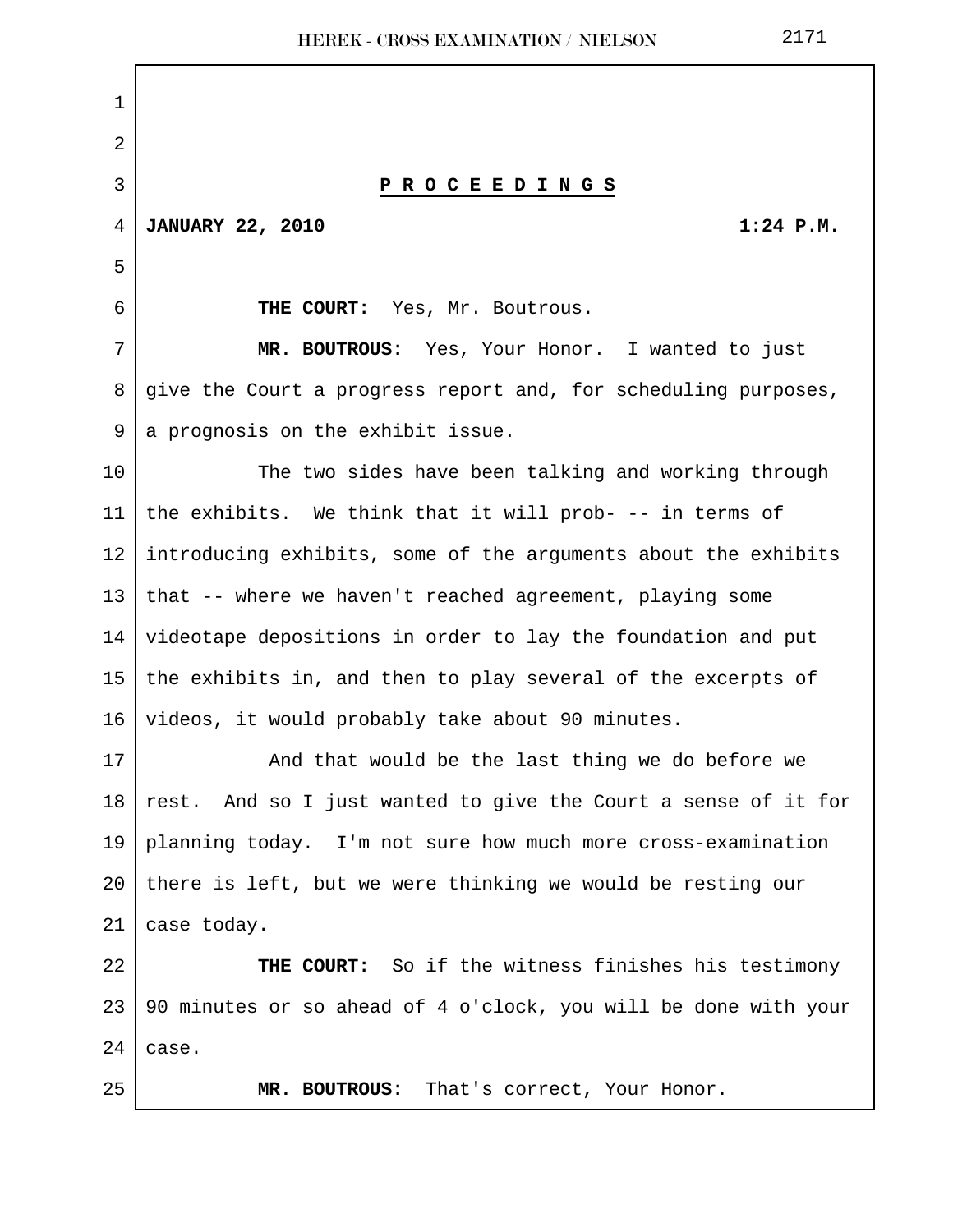| $\mathbf 1$<br>$\overline{2}$ | THE COURT: Well, that gives us a target to shoot<br>for.      |
|-------------------------------|---------------------------------------------------------------|
| 3                             | MR. BOUTROUS: Thank you, Your Honor.                          |
| 4                             | THE COURT: Mr. Nielson.                                       |
| 5                             | MR. NIELSON: Thank you, Your Honor.                           |
| 6                             | And I appreciate that target, though I think it may           |
| 7                             | be unlikely, Your Honor.                                      |
| 8                             |                                                               |
|                               | THE COURT: Well, we can always be hopeful.                    |
| 9                             | MR. NIELSON: Hope springs eternal, Your Honor.                |
| 10                            | THE COURT:<br>Yes.                                            |
| 11                            | MR. NIELSON: All right.                                       |
| 12                            | CROSS-EXAMINATION RESUMED                                     |
| 13                            | BY MR. NIELSON:                                               |
| 14                            | Good afternoon, Professor Herek.<br>Q.                        |
| 15                            | Good afternoon.<br>Α.                                         |
| 16                            | Could you turn to tab 19 in your witness binder.<br>Q.        |
| 17                            | Can you identify -- well, you'll find a document              |
| 18                            | premarked DIX1266. Can you identify this document?            |
| 19                            | Uhm, this is a -- well, this is the text of an article.<br>А. |
| 20                            | It's not actually a copy of the article in its original form. |
| 21                            | But it's the text of an article titled "Definition and        |
| 22                            | measurement of sexual orientation" by John Gonsiorek, Randall |
| 23                            | Sell, and James Weinrich, that was published in a journal     |
| 24                            | called Suicide & Life-Threatening Behavior, in 1995.          |
| 25                            | All right. Thank you.<br>o.                                   |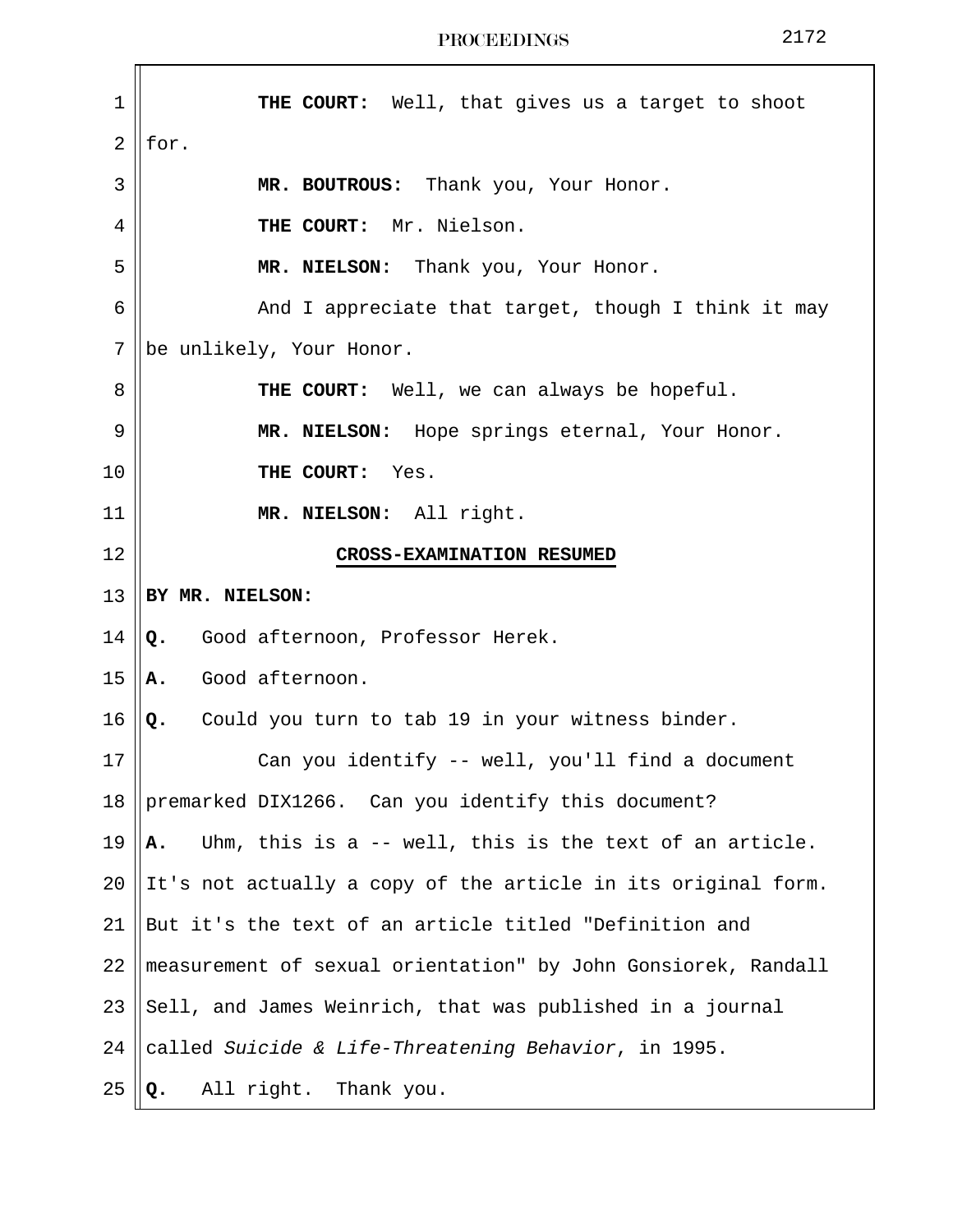| 1  | And are you familiar with this document?                       |
|----|----------------------------------------------------------------|
| 2  | I believe I read this document some time ago, probably<br>А.   |
| 3  | close to the time it was published.                            |
| 4  | All right. Thank you.<br>Q.                                    |
| 5  | And the first -- the authors discuss a number of               |
| 6  | difficulties with measuring sexual orientation. And then if    |
| 7  | you could turn to page 4 of the exhibit. And at the start of   |
| 8  | the bottom paragraph the authors write, quote:                 |
| 9  | "Given such significant measurement problems,                  |
| 10 | one could conclude there is serious doubt                      |
| 11 | whether sexual orientation is a valid concept                  |
| 12 | at all."                                                       |
| 13 | Do you believe that is an unreasonable statement,              |
| 14 | that one could seriously doubt whether sexual orientation is a |
| 15 | valid concept at all?                                          |
| 16 | THE COURT: Where do you see that?                              |
| 17 | The top of the paragraph that starts at<br>MR. NIELSON:        |
| 18 | the bottom of the fourth page, Your Honor.                     |
| 19 | THE COURT: Ah, yes.                                            |
| 20 | MR. NIELSON: Thank you.                                        |
| 21 | THE WITNESS: I'm sorry. Could you repeat the                   |
| 22 | question.                                                      |
| 23 | BY MR. NIELSON:                                                |
| 24 | Well, the -- the first sentence says:<br>Q.                    |
| 25 | "Given such significant measurement problems,                  |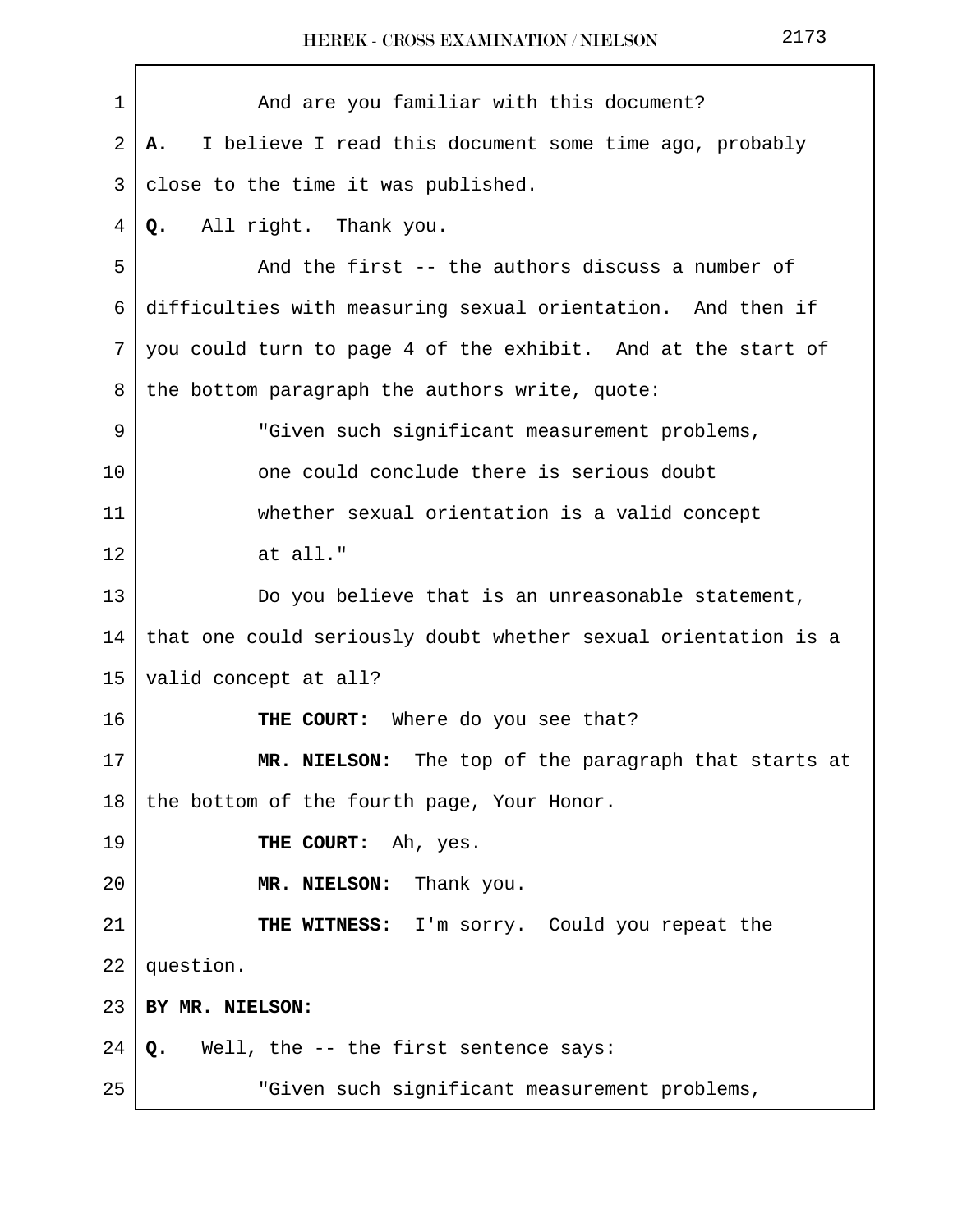| 1  | one could conclude there is serious doubt                       |
|----|-----------------------------------------------------------------|
| 2  | whether sexual orientation is a valid concept                   |
| 3  | at all."                                                        |
| 4  | Do you believe that one could conclude that there is            |
| 5  | serious doubt whether sexual orientation is a valid concept at  |
| 6  | all?                                                            |
| 7  | Well, I think that they're raising that as mostly a<br>А.       |
| 8  | rhetorical device in the article. Because if you read down a    |
| 9  | few sentences, to the end of that paragraph, you see them       |
| 10 | saying:                                                         |
| 11 | "Regardless of these philosophical debates,                     |
| 12 | most present-day North Americans tend to                        |
| 13 | label themselves as homosexual, heterosexual,                   |
| 14 | or bisexual, despite the fact that these                        |
| 15 | labels do not capture the full range of                         |
| 16 | complexity of sexual orientation and sexual                     |
| 17 | identity."                                                      |
| 18 | So characterizing it as a philosophical debate, I               |
| 19 | think that they're raising it, you know, as a way of discussing |
| 20 | some different positions with social constructionists and the   |
| 21 | essentialists, for example; that they seem to come down to the  |
| 22 | idea that apart from the philosophical debates, it seems real   |
| 23 | to most people.                                                 |
| 24 | All right. And let's read about the philosophical<br>Q.         |
| 25 | debates, as you call them. The next sentence says:              |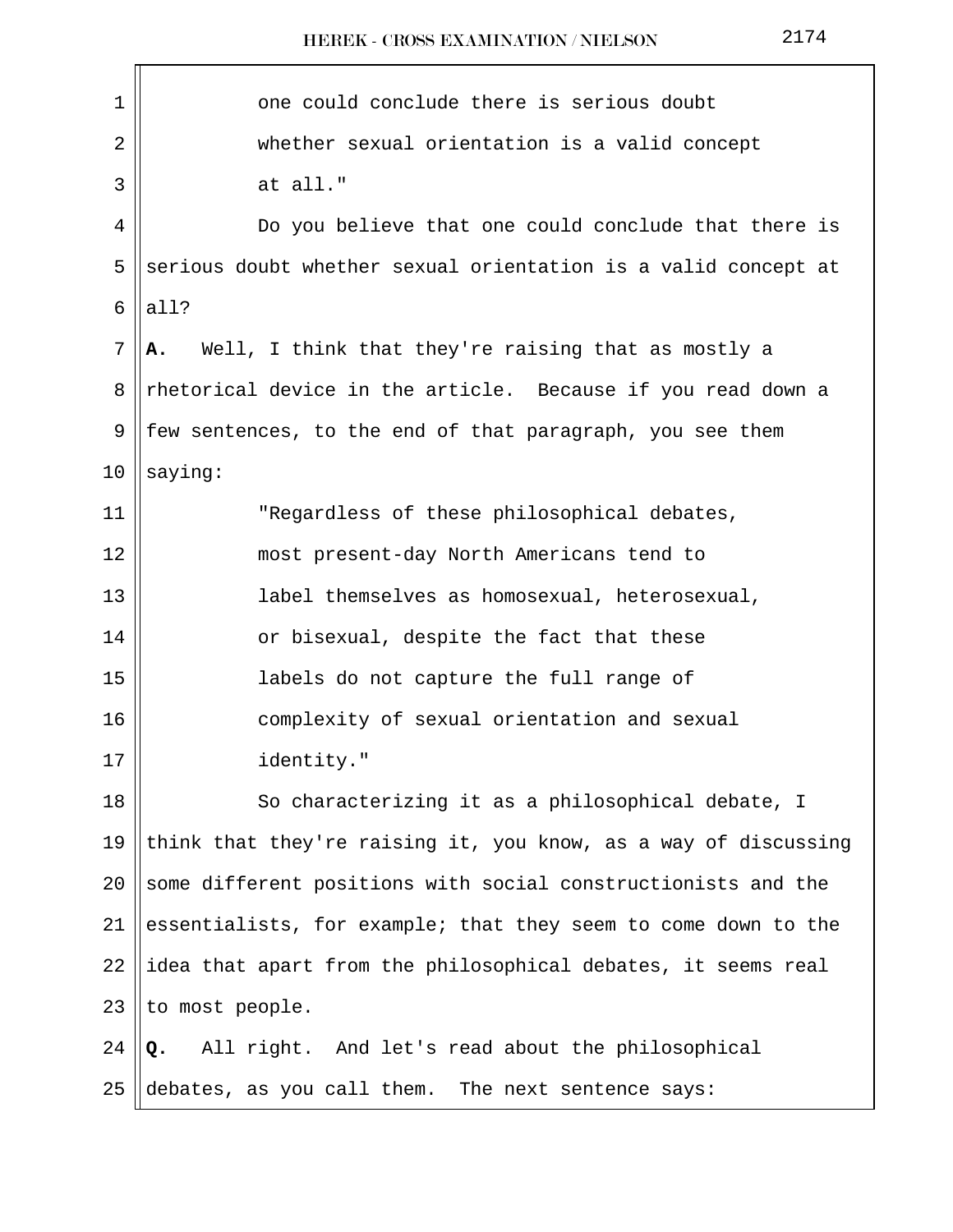| 1  | "Social constructionism suggests that there                      |
|----|------------------------------------------------------------------|
| 2  | is nothing real about sexual orientation                         |
| 3  | except as society's construction of it.                          |
| 4  | Essentialism suggests that homosexual desire,                    |
| 5  | identity, and persons exist as real in some                      |
| 6  | form in different cultures and historical                        |
| 7  | Not surprisingly, social<br>eras.                                |
| 8  | constructionists generally reject the                            |
| 9  | possibility of biological factors in sexual                      |
| 10 | orientation, while essentialists can accept                      |
| 11 | but do not necessarily require biological                        |
| 12 | factors," since we were looking to context.                      |
| 13 | Do you believe that -- first of all, do you believe              |
| 14 | that it would be reasonable to doubt whether sexual orientation  |
| 15 | is a valid concept as all?                                       |
| 16 | Well, what would you mean by "valid"?<br>Α.                      |
| 17 | Just the words of the authors here.<br>Q.                        |
| 18 | Well, do you mean is there such a thing as sexual<br>Α.          |
| 19 | orientation? Does it actually exist?                             |
| 20 | I guess is that what -- is that your interpretation of<br>Q.     |
| 21 | what they mean?                                                  |
| 22 | I'm not sure. As I said, I haven't read this article for<br>А.   |
| 23 | quite a long time. I think they come down saying that -- as I    |
| 24 | said, they refer to these philosophical debates. That's their    |
| 25 | And they say most Americas, or North Americans, tend to<br>term. |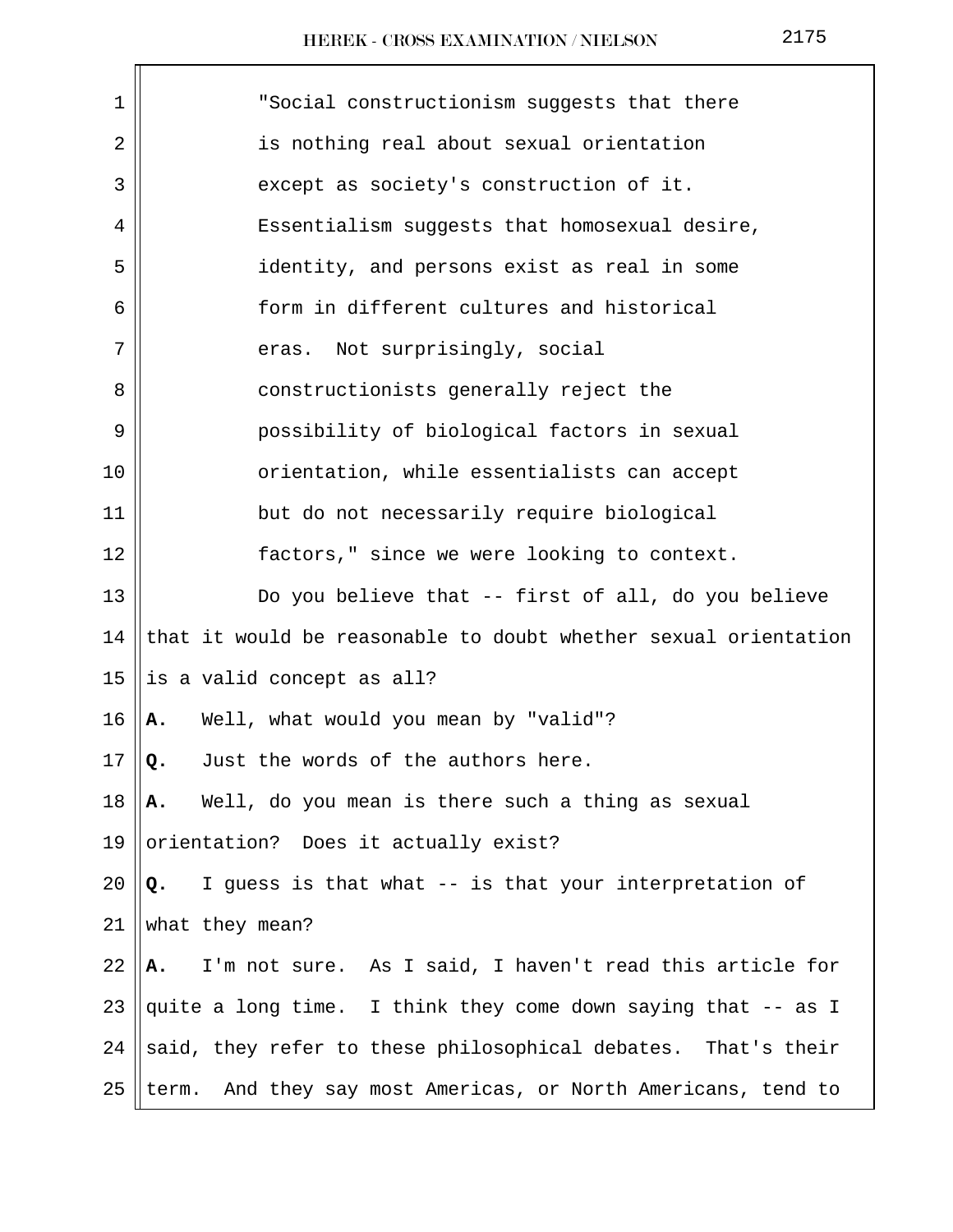1 || label themselves according to sexual orientation.  $2 \parallel$  So, in that sense, I think you would have to say it  $3 \parallel$  is a real construct. I mean, it's something that people 4 actually experience and believe and can report about  $5$  lthemselves. 6  $\|$ **Q.** Do you believe that the position that they describe as  $7$  social constructionism, do you believe that is an unreasonable 8 | position? 9 **A.** Well, you know, I think that they've -- I realize they 10 Were doing this in a very summary fashion. But, in a way, this 11  $\parallel$  is a -- this is a statement of social constructionism that I 12 think escapes or avoids some of the nuance to the 13 Heonstructionist view. 14 To say that the social constructionists would suggest 15  $\parallel$  that there's nothing, quote, real about sexual orientation 16 except as society's construction of it is really to minimize 17 the importance of that construction. 18 When social constructionists are talking about this, 19  $\parallel$ I think, for most of them  $-$  and, of course, there are many 20  $\text{differential}$  schools within that philosophical camp, but I think, 21  $\beta$  generally, when they are talking about this they are referring 22 to the cultural level. 23 || They are talking about the construction of these 24 concepts at the cultural level, in the same way that we have 25  $\|$  cultural constructions of race and ethnicity and social class.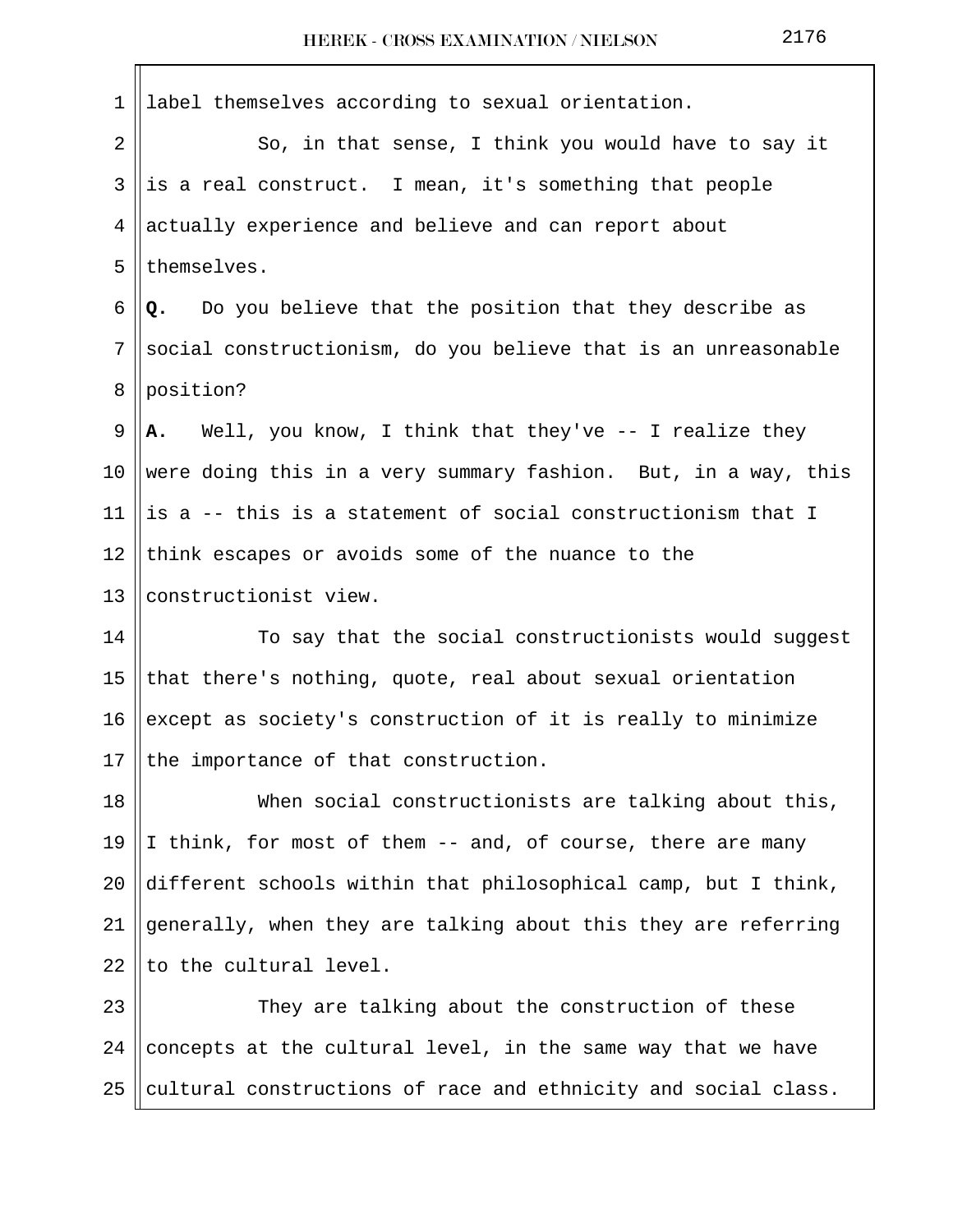| 1              | All of those are constructed socially.                           |
|----------------|------------------------------------------------------------------|
| 2              | But -- and so, in a sense, you can say there's                   |
| 3              | nothing real about them in that these are not things that might  |
| 4              | be argued to exist in nature except for society's creation of    |
| 5              | them.                                                            |
| 6              | But to say there's no such thing as class or race or             |
| $7\phantom{.}$ | ethnicity or sexual orientation is to, I think, minimize the     |
| 8              | importance of that.                                              |
| 9              | And, again, the social constructionists are really               |
| 10             | speaking at that broad cultural level. They are not saying --    |
| 11             | or, I would say, at least most of them are not saying that this  |
| 12             | is a process of the individual's construction of sexual          |
| 13             | orientation. Rather, they are talking about the way in which     |
| 14             | the culture essentially defines how people view reality.         |
| 15             | All right. And it goes on to say that:<br>Q.                     |
| 16             | "Not surprisingly, social constructionists                       |
| 17             | generally reject the possibility of                              |
| 18             | biological factors in sexual orientation."                       |
| 19             | Do you believe that the -- you said that for social              |
| 20             | constructionists it's the same thing as race or ethnicity.<br>Do |
| 21             | you think social constructionists would deny the possibility of  |
| 22             | the biological factors in race or ethnicity?                     |
| 23             | Well, I think that most social constructionists would say<br>Α.  |
| 24             | for all of these things, including sexuality, that culture       |
| 25             | builds on the raw material.                                      |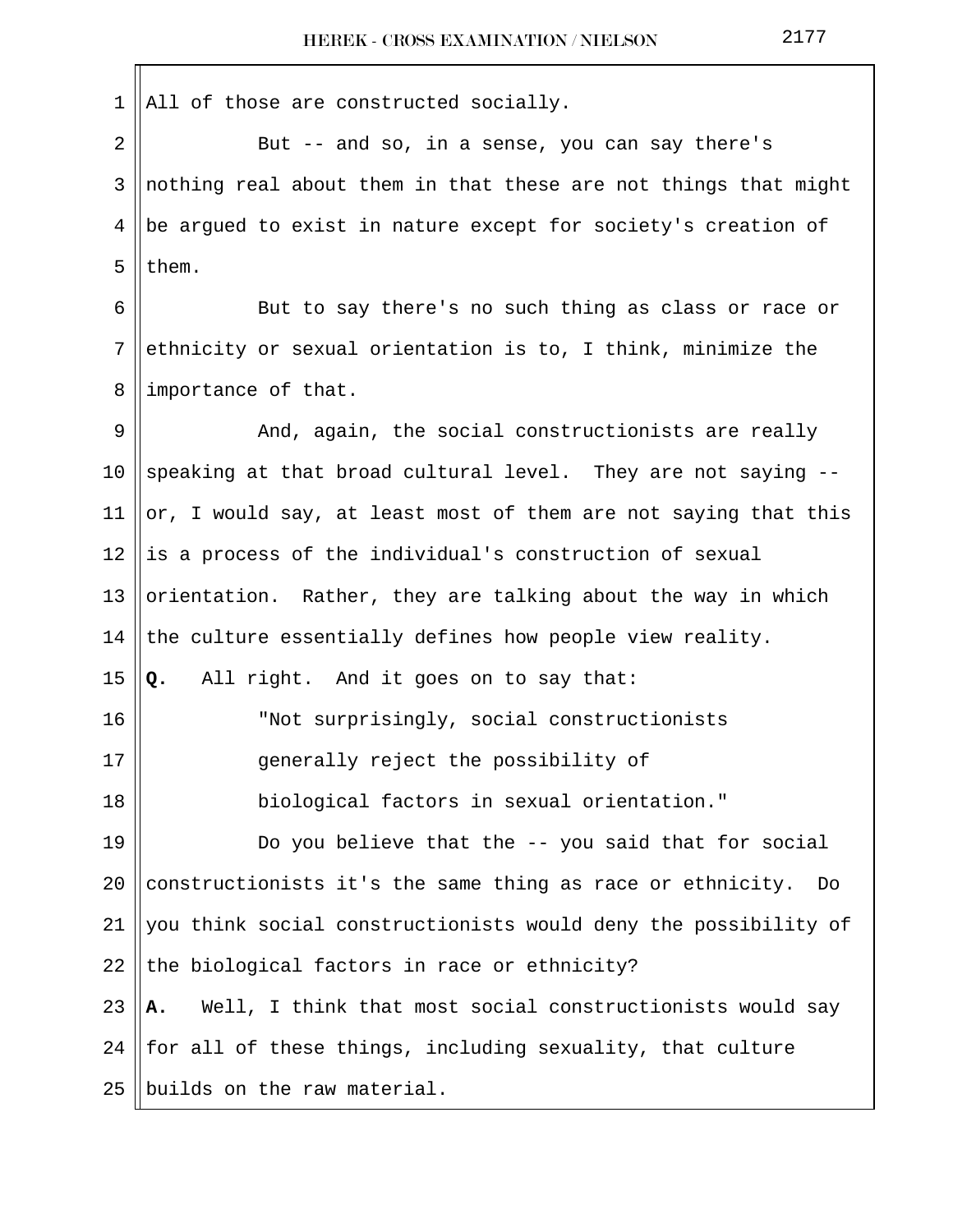| $\mathbf 1$ | So -- and I'm, you know, trying to characterize this            |
|-------------|-----------------------------------------------------------------|
| 2           | very broad, complicated philosophical point of view. But I      |
| 3           | would say that social constructionists would say race is an     |
| 4           | entirely constructed category; although, it is based on some    |
| 5           | physical characteristics. But the definition of which races     |
| 6           | are which, which ones are separate from each other, what type   |
| 7           | of skin coloring or what type of ancestry involves a person     |
| 8           | being of a particular race, all of those things are socially    |
| 9           | constructed. And I think they would say a similar thing about   |
| 10          | sexual orientation.                                             |
| 11          | Again, it doesn't mean that that individual                     |
| 12          | personally constructs her or his racial identity or her or his  |
| 13          | sexual orientation in the sense of just making it up and it has |
| 14          | no reality and it could change tomorrow.                        |
| 15          | But I think that's -- that's more consistent with               |
| 16          | what the social constructionists would argue.                   |
| 17          | Q. All right. Let's turn to the next page, if we could, page    |
| 18          | five of the printout. And the -- under the -- a number of       |
| 19          | specific ideas are recommended at the bottom.                   |
| 20          | Uh-huh.<br>Α.                                                   |
| 21          | And number 1, it says:<br>Q.                                    |
| 22          | "At this point in time it seems to make the                     |
| 23          | most sense to: a) measure behavior and                          |
| 24          | attraction/fantasy separately; b) inquire                       |
| 25          | about change/evolution of erotic interests                      |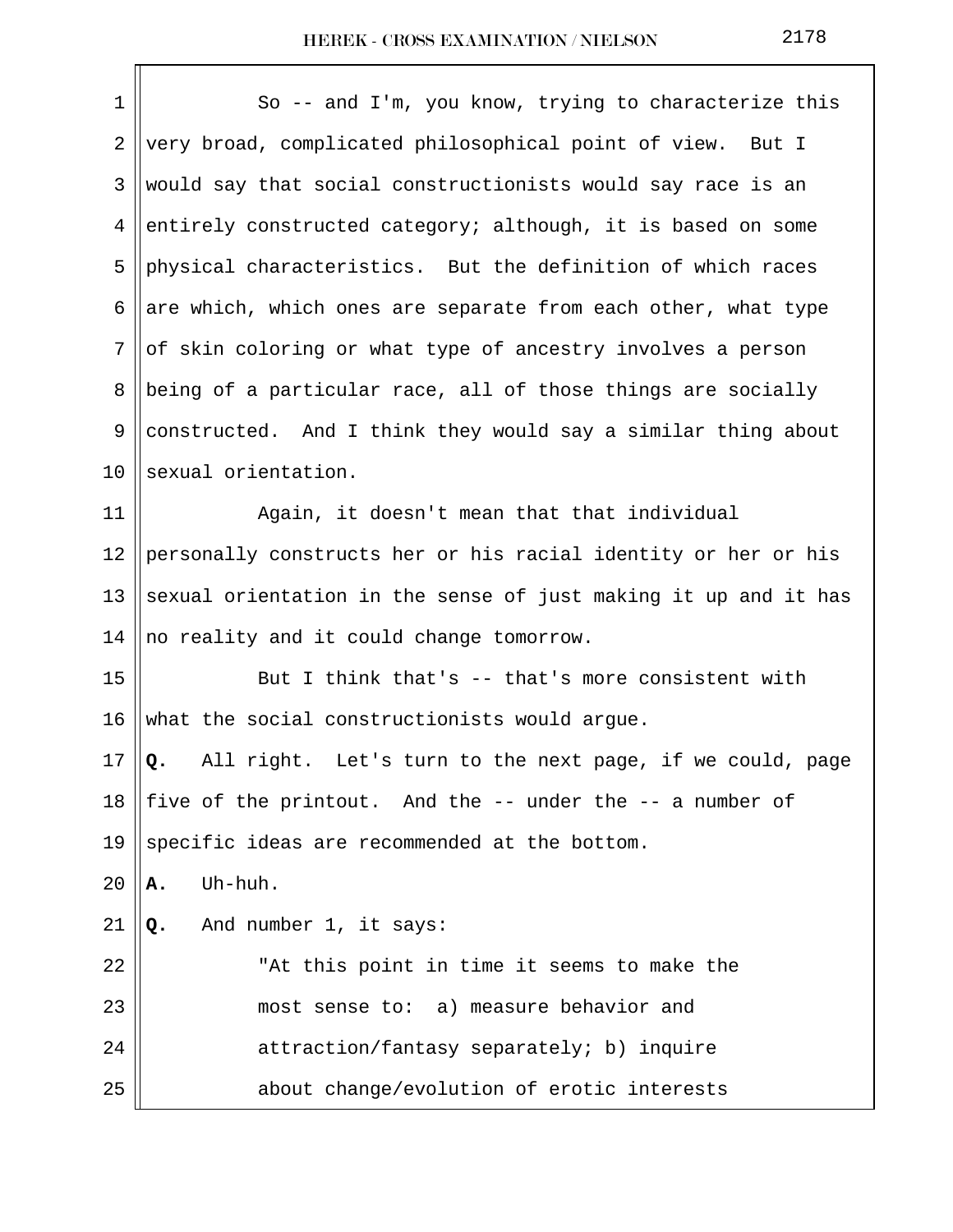1 || over time; and c) measure same- and 2 || opposite-sex orientations separately, not as 3 || one continuous variable." 4 Do you believe that's an unreasonable statement? 5 **A.** Do I believe it's unreasonable to follow that -- to do  $6$  that?  $7 \parallel \mathbf{Q}$ . Yes. 8 **A.** To measure? No, I think those are reasonable suggestions 9 for conducting empirical research on sexual orientation. 10 || One of the limitations that -- you know, that happens 11  $\parallel$  in the real world is, sometimes you can't ask that many 12 ||questions all at once in a particular survey. So it's not 13  $\parallel$  always feasible to do that. 14 || But I would say that, depending upon the purpose of 15 || the study, these could be very relevant approaches to take in 16 measuring sexual orientation. 17 **Q.** All right. And please turn to page 7. And you will see 18  $\parallel$  at the bottom there is something called "The Sell Scale of 19  $\parallel$  Sexual Orientation." And it starts on page 7, and continues 20 || through page 11. I believe we have a 4-and-a-half page, 21 17-part, multiple subpart test for measuring sexual 22 | orientation. 23 || Are you familiar with this test, The Sell Scale of 24 Sexual Orientation?  $25$   $\parallel$ **A.** I've read about it.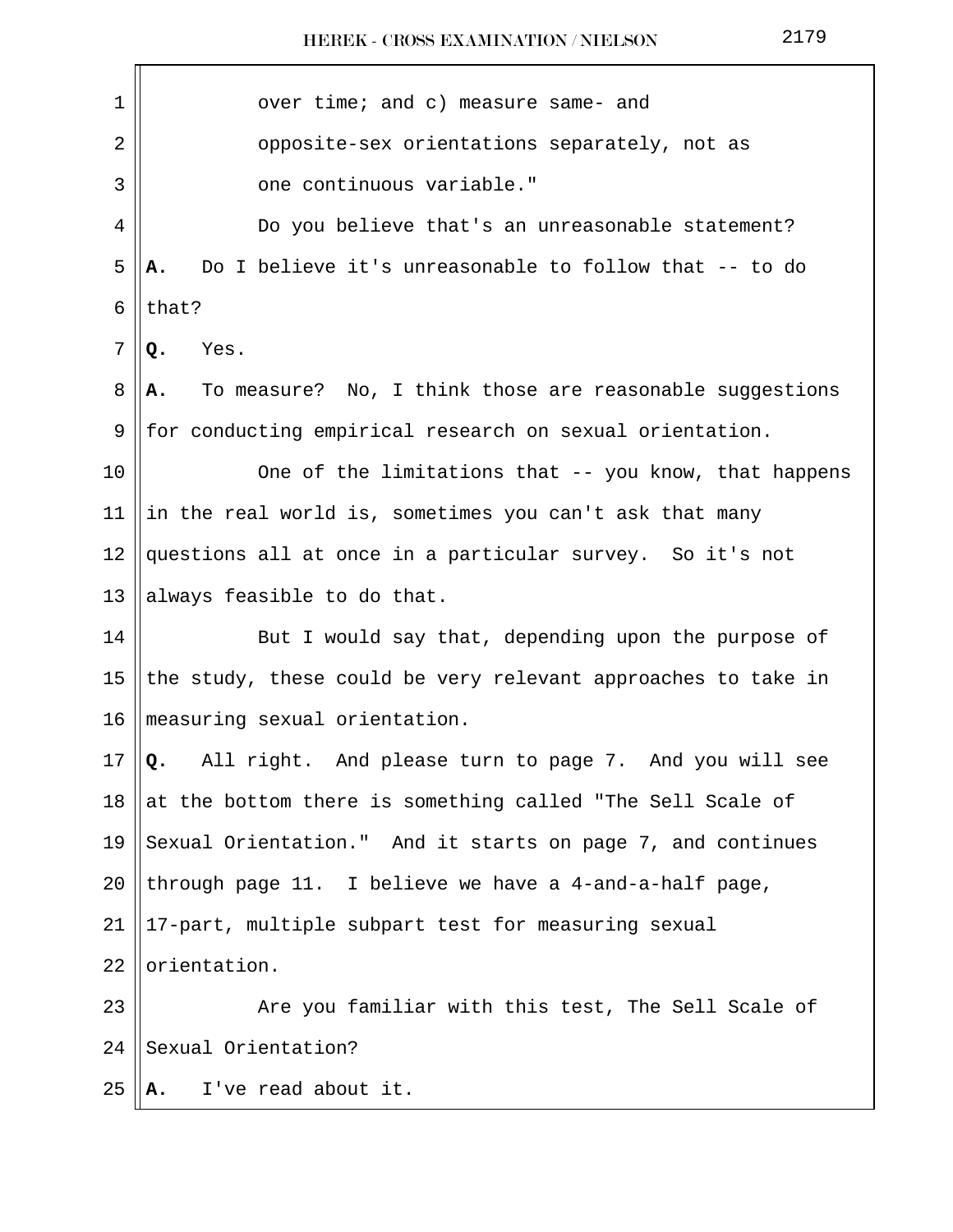| 1  | Do you believe it's a reasonable way to measure sexual<br>Q.    |
|----|-----------------------------------------------------------------|
| 2  | orientation?                                                    |
| 3  | I don't think very many people have actually used this<br>A.,   |
| 4  | because, as you said, it's an incredibly long instrument. I     |
| 5  | don't believe it's proved to be a practical approach to actual  |
| 6  | using in research.                                              |
| 7  | Do you believe it's reasonable?<br>Q.                           |
| 8  | Well, part of reasonableness is accuracy -- is -- I'm<br>А.     |
| 9  | sorry, not accuracy, but just whether it's feasible, whether -- |
| 10 | you know, if it works, whether it's possible to do it.          |
| 11 | So I don't think it's unreasonable to think that in             |
| 12 | an ideal sense it would be good to ask all of these questions.  |
| 13 | But I don't think very many researchers have actually used it   |
| 14 | in their -- in their on-the-ground research.                    |
| 15 | Do you think that's because they think it would be<br>Q.        |
| 16 | inaccurate, or just impractical?                                |
| 17 | A. I think it's because -- and I have to say, $I - - I'm$ not a |
| 18 | scholar on this -- this scale. I haven't reviewed it            |
| 19 | intensively.                                                    |
| 20 | But I believe it's because it's just, typically, too            |
| 21 | unwieldy to administer in a real-world setting.                 |
| 22 | All right. Thank you.<br>Q.                                     |
| 23 | MR. NIELSON: And, Your Honor, I would like to                   |
| 24 | introduce DIX1266, which is the document we've been discussing, |
| 25 | into evidence it.                                               |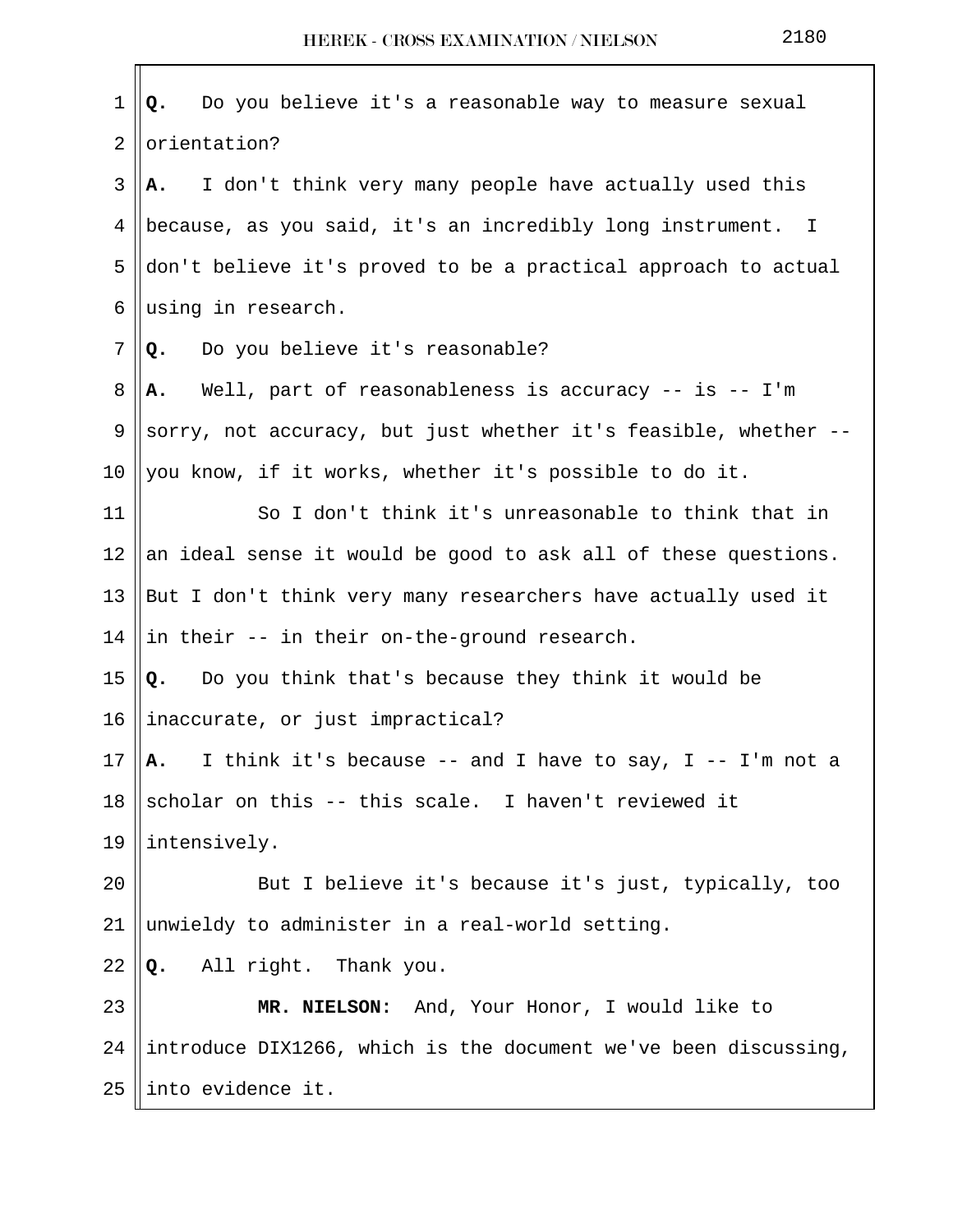| 1              |      | MR. DETTMER: No objection, Your Honor.                         |
|----------------|------|----------------------------------------------------------------|
| $\overline{2}$ |      | THE COURT: 1266 is admitted.                                   |
| 3              |      | (Defendants' Exhibit 1266 received in evidence.)               |
| 4              |      | MR. NIELSON: All right. Thank you.                             |
| 5              |      | BY MR. NIELSON:                                                |
| 6              | Q.   | Please turn to tab 20 in the witness binder, if you would.     |
| 7              |      | Can you identify this document?                                |
| 8              | Α.   | Well, it's the title page from the Handbook of Applied         |
| 9              |      | Developmental Science Volume 1.                                |
| 10             | Q.   | And if you could look inside, can you -- which I gather is     |
| 11             |      | a collection of works. And if you could look at the next page. |
| 12             | А.   | Uh-huh.                                                        |
| 13             | Q.   | Can you identify that?                                         |
| 14             | Α.   | This is Chapter 5, by Lisa Diamond and Ritch                   |
| 15             |      | Savin-Williams, titled "Gender and Sexual Identity."           |
| 16             | Q.   | Thank you. Are you familiar with this document?                |
| $17\,$         | А.   | I don't believe I have ever read this before.                  |
| 18             | Q.   | Are you familiar with Lisa Diamond?                            |
| 19             |      | I certainly know who Lisa Diamond is, yes.                     |
| 20             | Q.   | She is a well-respected researcher, correct?                   |
| 21             |      | Yes.                                                           |
| 22             | Q.   | Thank you.                                                     |
| 23             |      | What about Ritch Savin-Williams, are you familiar              |
| 24             | with |                                                                |
| 25             |      | Ritch Savin-Williams, like Lisa Diamond, is a                  |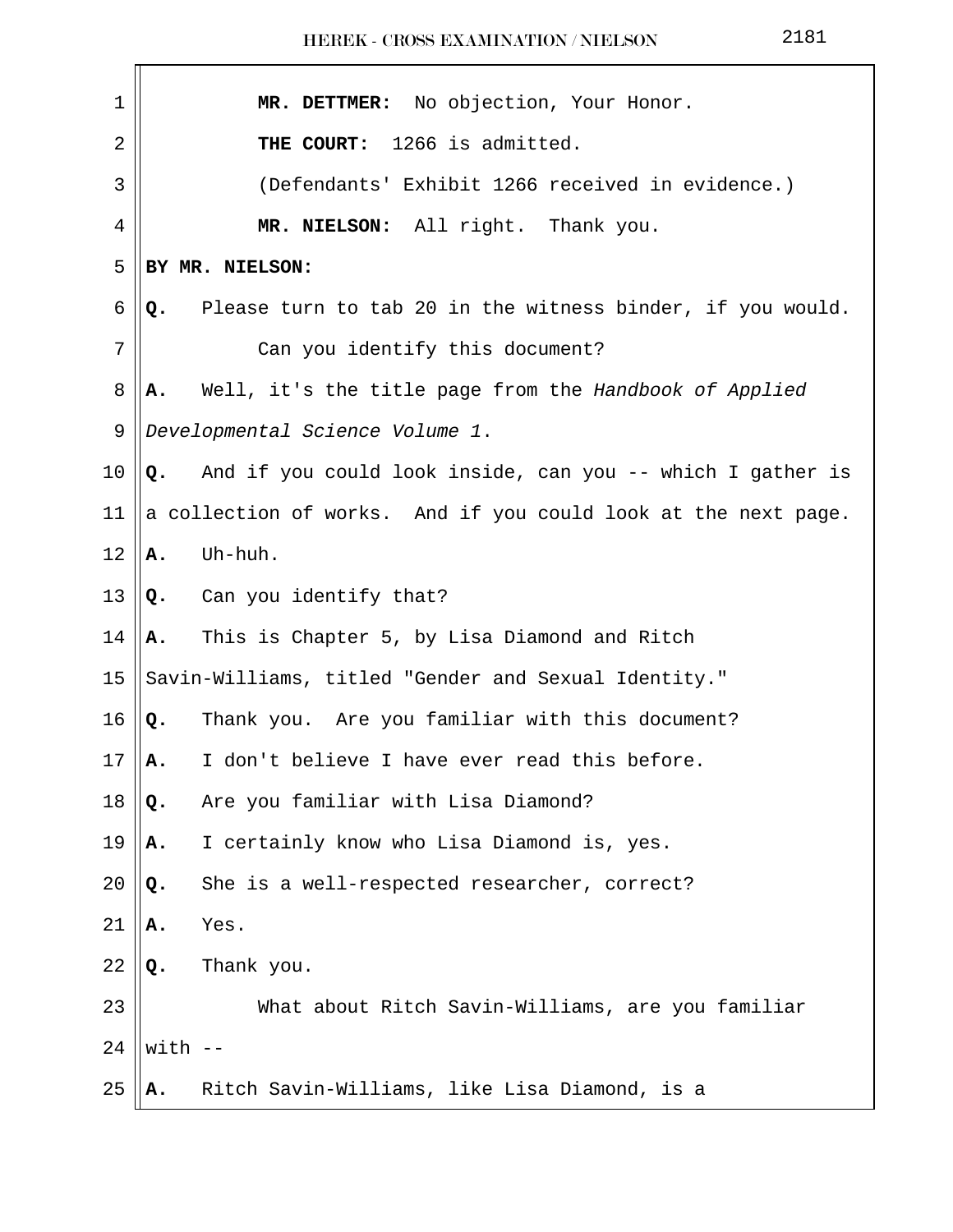| 1  | developmental psychologist.                                      |
|----|------------------------------------------------------------------|
| 2  | With a good reputation?<br>Q.                                    |
| 3  | I think that he is held in good repute, yes.<br>А.               |
| 4  | All right. Thank you.<br>Q.                                      |
| 5  | Please look at page 102. That's the next page.<br>And            |
| 6  | please look in the second column. You'll see in the first full   |
| 7  | paragraph there, and starting with the second sentence, it       |
| 8  | reads:                                                           |
| 9  | "There is currently no scientific or popular                     |
| 10 | consensus on the exact constellation of                          |
| 11 | experiences that definitively qualify an                         |
| 12 | individual as lesbian, gay, or bisexual,                         |
| 13 | rather than confused, curious, or                                |
| 14 | maladjusted."                                                    |
| 15 | Do you agree with this statement?                                |
| 16 | Well, you know, I think we have gone over this a number of<br>Α. |
| 17 | times, that there are these various approaches that we take to   |
| 18 | understanding sexual orientation in terms of attraction          |
| 19 | behavior and identity.                                           |
| 20 | I think it's relevant to note that this is a chapter             |
| 21 | that's published in the Handbook of Applied Developmental        |
| 22 | Science. And, in fact, if you look at the beginning of this      |
| 23 | chapter, they are talking about the experiences of very young    |
| 24 | people. A 15-year-old boy who decided he was -- or who started   |
| 25 | fantasizing about males at age 11, or a teenage girl who falls   |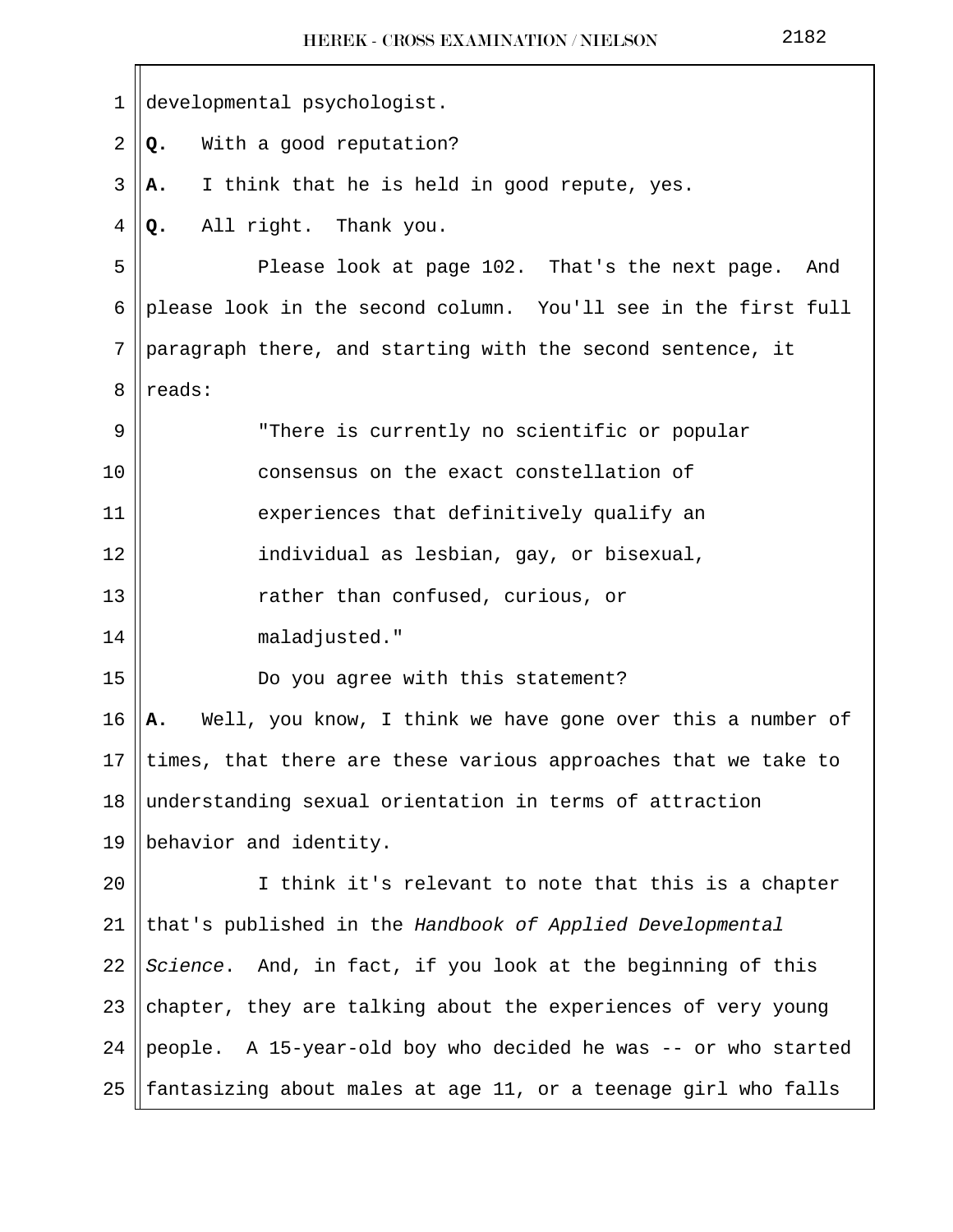| 1  | in love with her best female friend.                             |
|----|------------------------------------------------------------------|
| 2  | So I think that they are especially concerned -- and             |
| 3  | I'm guessing this because I haven't seen this chapter before.    |
| 4  | But knowing both Lisa Diamond's work, and Ritch Savin-Williams'  |
| 5  | work to some extent, I would say that they are probably          |
| 6  | especially talking about the fact that for adolescents who are   |
| 7  | at a phase in their life when they are going through a lot of    |
| 8  | new experiences, and their identities of all sorts are forming,  |
| 9  | including their sexual identities, that it's especially          |
| 10 | difficult to talk about sexual orientation as being clearly      |
| 11 | defined for those adolescents.                                   |
| 12 | All right. Well, what they say is:<br>Q.                         |
| 13 | "There is currently no scientific or popular                     |
| 14 | consensus on the exact constellation of                          |
| 15 | experiences that definitively qualify an                         |
| 16 | individual as lesbian, gay, or bisexual."                        |
| 17 | Do you agree with that?                                          |
| 18 | Well, my understanding of the word "consensus" is that it<br>А.  |
| 19 | means unanimity. And, so, I would agree, there is not            |
| 20 | unanimous agreement on this.                                     |
| 21 | Either popular or scientific?<br>Q.                              |
| 22 | I would be hard-pressed to find anything on which there is<br>А. |
| 23 | popular unanimity.                                               |
| 24 | And in terms of sciences -- we've been discussing                |
| 25 | this already, I think -- there are those different approaches.   |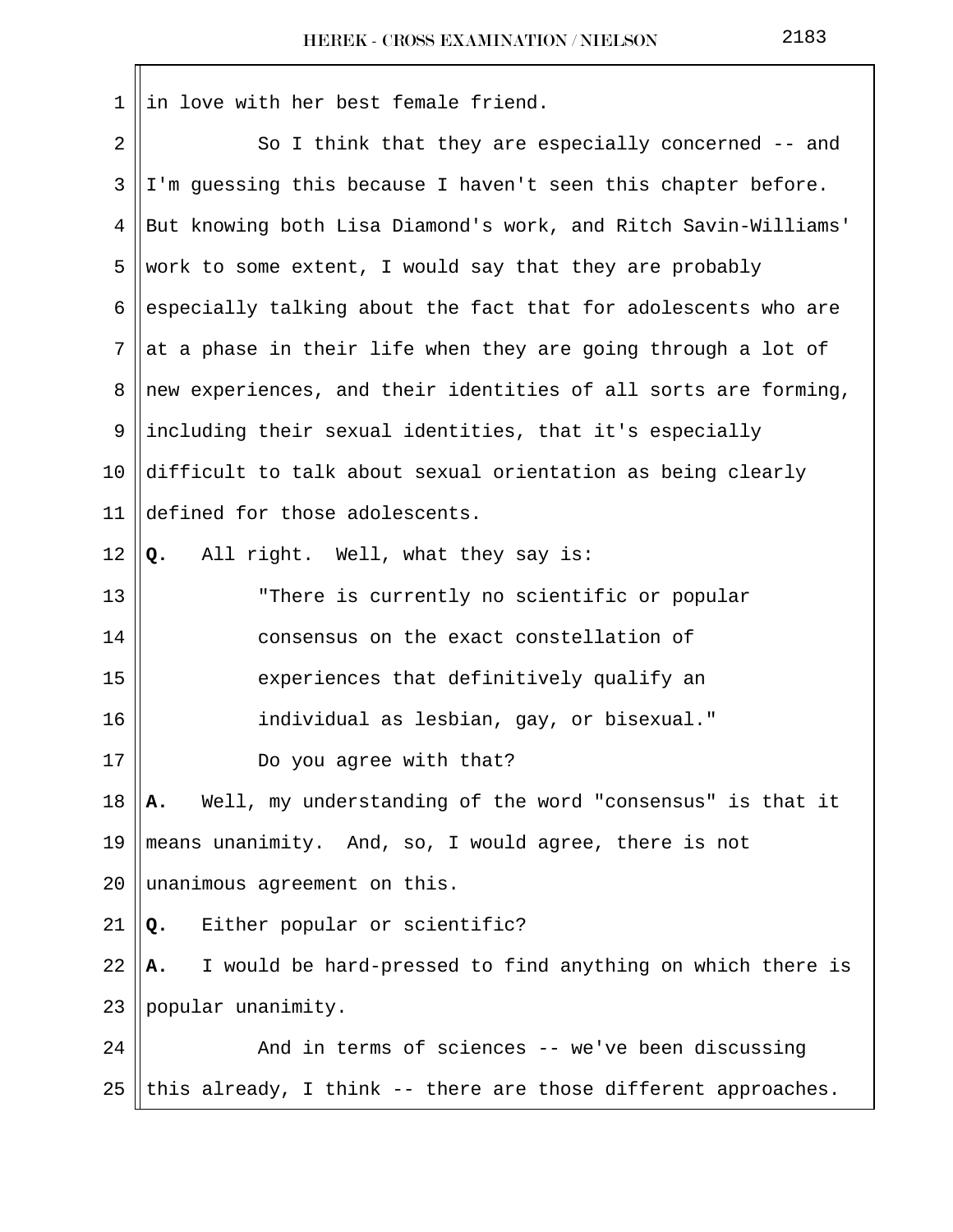| $1\,$          | Okay. Thank you.<br>Q.                                          |
|----------------|-----------------------------------------------------------------|
| $\overline{2}$ | And the next sentence says:                                     |
| 3              | "The more carefully researchers map these                       |
| 4              | constellations, differentiating, for example,                   |
| 5              | between gender identify and sexual identity,                    |
| 6              | desire and behavior, sexual versus                              |
| 7              | affectionate feelings, early-appearing versus                   |
| 8              | late-appearing attractions and fantasies, or                    |
| 9              | social identifications and sexual profiles,                     |
| 10             | the more complicated the picture becomes                        |
| 11             | because few individuals report uniform                          |
| 12             | intercorrelations among these domains."                         |
| 13             | Do you agree with that statement?                               |
| 14             | Well, I would disagree with the statement that few<br>А.        |
| 15             | individuals report uniform -- well, to be honest, the phrase    |
| 16             | "report uniform intercorrelations among these domains" is a bit |
| 17             | confusing to me because you can't compute a correlation with    |
| 18             | just one person. It is something that only works when you are   |
| 19             | looking at groups and patterns in groups.                       |
| 20             | But if what they mean by this is that few individuals           |
| 21             | are consistent across their attractions, their behaviors, and   |
| 22             | their desires, I would go back to what I've said earlier, which |
| 23             | is that we know that the vast majority of individuals are       |
| 24             | consistent in those three areas. But there are some             |
| 25             | individuals who are not.                                        |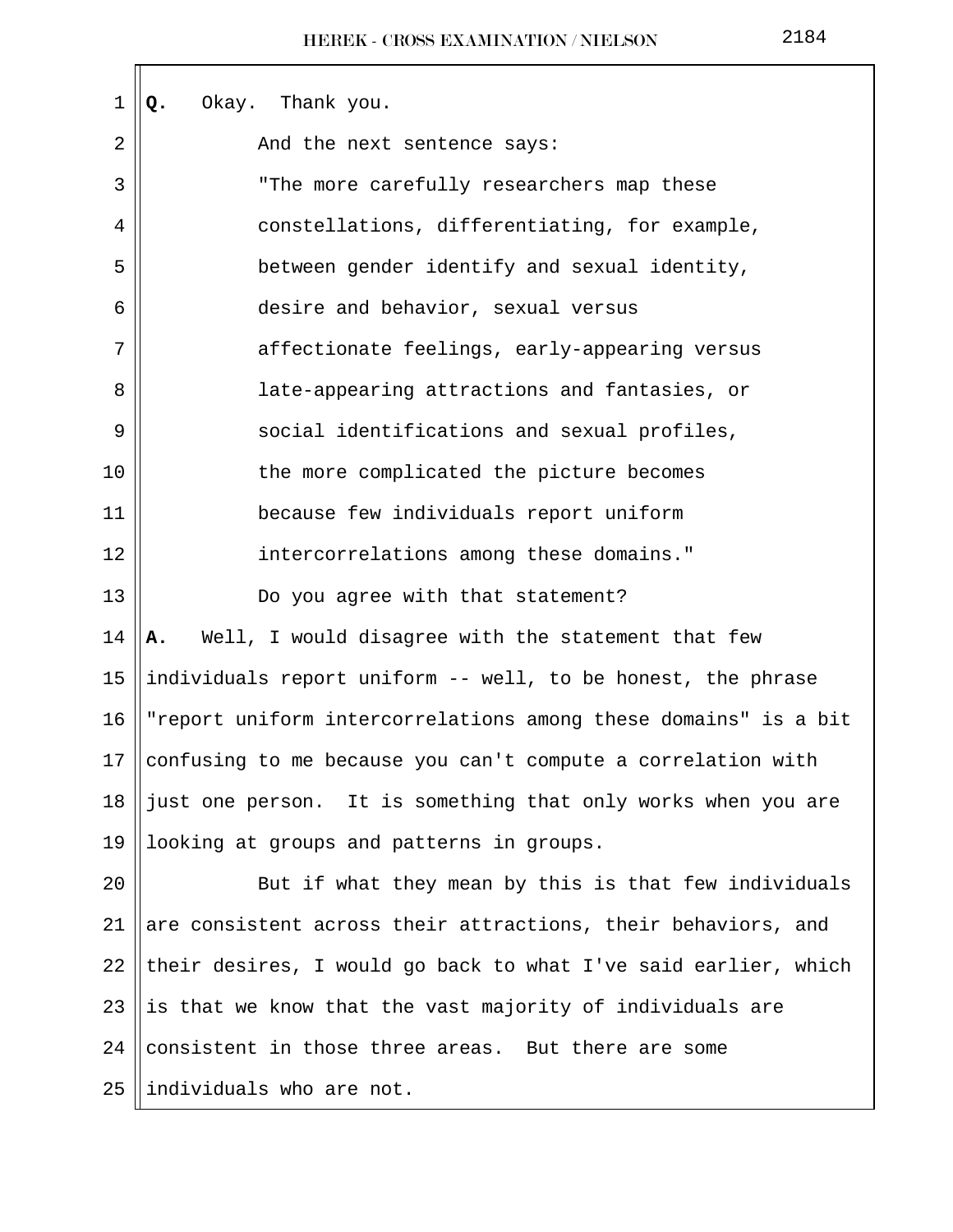| 1  | Do you believe the position that they state here is<br>Q.      |
|----|----------------------------------------------------------------|
| 2  | unreasonable?                                                  |
| 3  | Do I $--$<br>Α.                                                |
| 4  | You said you disagree with it. Do you believe it is<br>Q.      |
| 5  | unreasonable?                                                  |
| 6  | Uhm, I believe that if I'm interpreting it correctly $-$<br>Α. |
| 7  | and I allow for the fact, since I haven't read this whole      |
| 8  | article, there may be qualifications or explanations that I'm  |
| 9  | not familiar with.                                             |
| 10 | But I would say that if what this is intended to mean          |
| 11 | is that very few people demonstrate consistency in their       |
| 12 | attractions, behaviors, and identity, then I would say that    |
| 13 | that's not an accurate statement.                              |
| 14 | Q. I didn't ask you whether it was accurate. I asked you       |
| 15 | whether it was reasonable. Do you believe that's               |
| 16 | unreasonable --                                                |
| 17 | Well, I'm a scientist. I try to think of things accurate<br>А. |
| 18 | being reasonable.                                              |
| 19 | I guess it's not an unreasonable statement if you              |
| 20 | don't have data. But we do have data, so we know that there    |
| 21 | are these large numbers of people who are consistent across    |
| 22 | their identity, their behavior, and their attraction.          |
| 23 | So that's where I'm going with it, is by saying that           |
| 24 | that's what's the accurate statement.                          |
| 25 | All right. And do you believe this is outside of the<br>Q.     |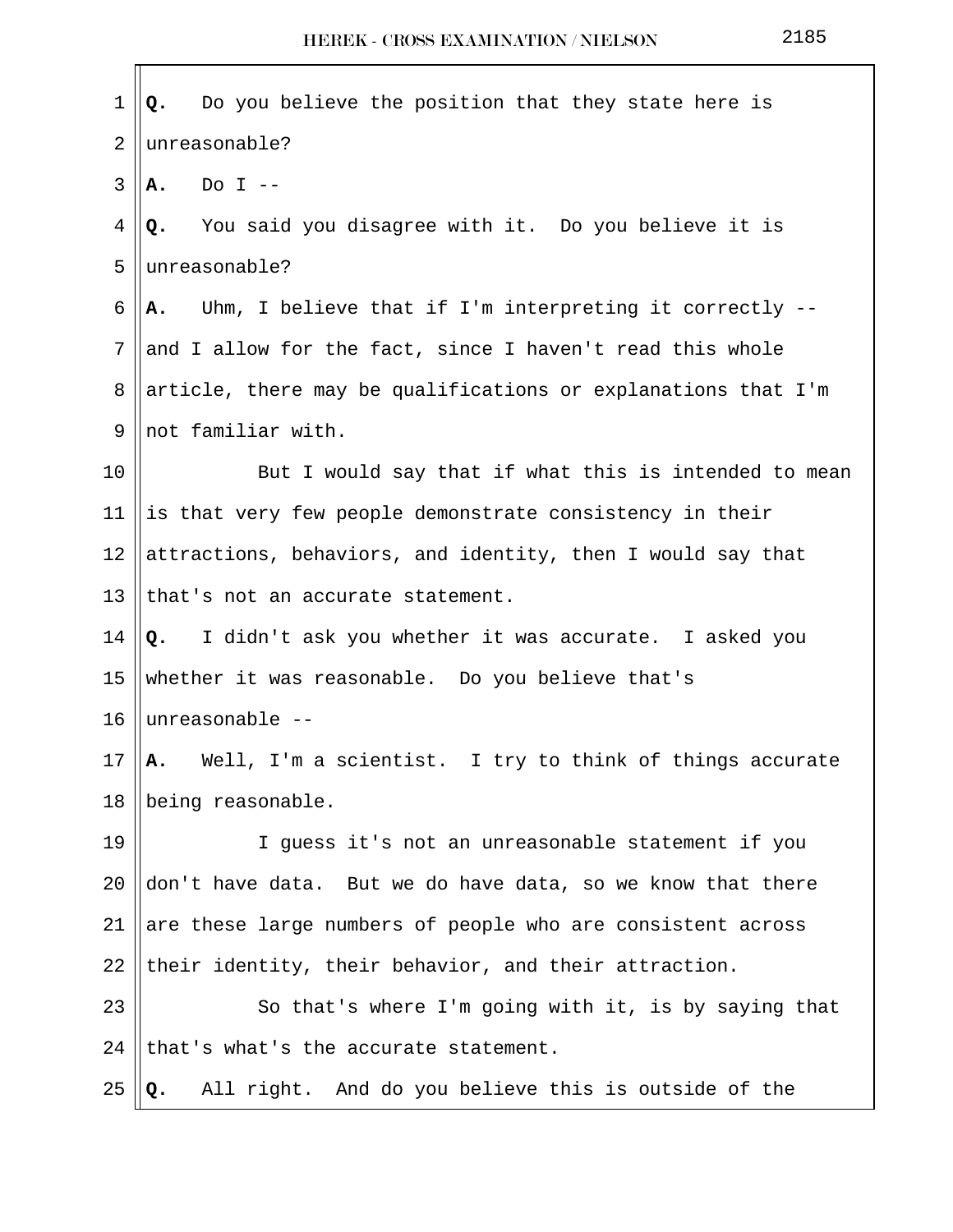| 1              | mainstream of scholarship, that statement?                      |
|----------------|-----------------------------------------------------------------|
| $\overline{2}$ | A. Well, as I said, I haven't read the entire chapter. So       |
| 3              | it's quite possible that they will define some terms, explain   |
| 4              | some of these constructs in ways that I would then understand   |
| 5              | what they mean by this.                                         |
| 6              | So I would be hesitant to judge the statements of               |
| 7              | some of my colleagues, having just read one or two sentences    |
| 8              | out of context.                                                 |
| 9              | All right. Thank you.<br>Q.                                     |
| 10             | MR. NIELSON: Your Honor, I would like to admit -- or            |
| 11             | to offer DIX2682 for admission into evidence.                   |
| 12             | MR. DETTMER: No objection, Your Honor.                          |
| 13             | THE COURT: Very well. It's admitted.                            |
| 14             | (Defendants' Exhibit 2682 received in evidence.)                |
| 15             | BY MR. NIELSON:                                                 |
| 16             | All right. Please turn to tab 22 in the witness binder.<br>Q.   |
| $17$           | And you will find here a document premarked DIX935.             |
| 18             | Can you identify this document?                                 |
| 19             | Uhm, this is the title page of a book by Janice Bohan,<br>Α.    |
| 20             | titled Psychology and Sexual Orientation Coming to Terms, which |
| 21             | was published in 1996.                                          |
| 22             | All right. And are you familiar with this work?<br>Q.           |
| 23             | Well, I am familiar with the book, yes.<br>Α.                   |
| 24             | All right. Thank you.<br>Q.                                     |
| 25             | And please turn to page 13, which is the -- the                 |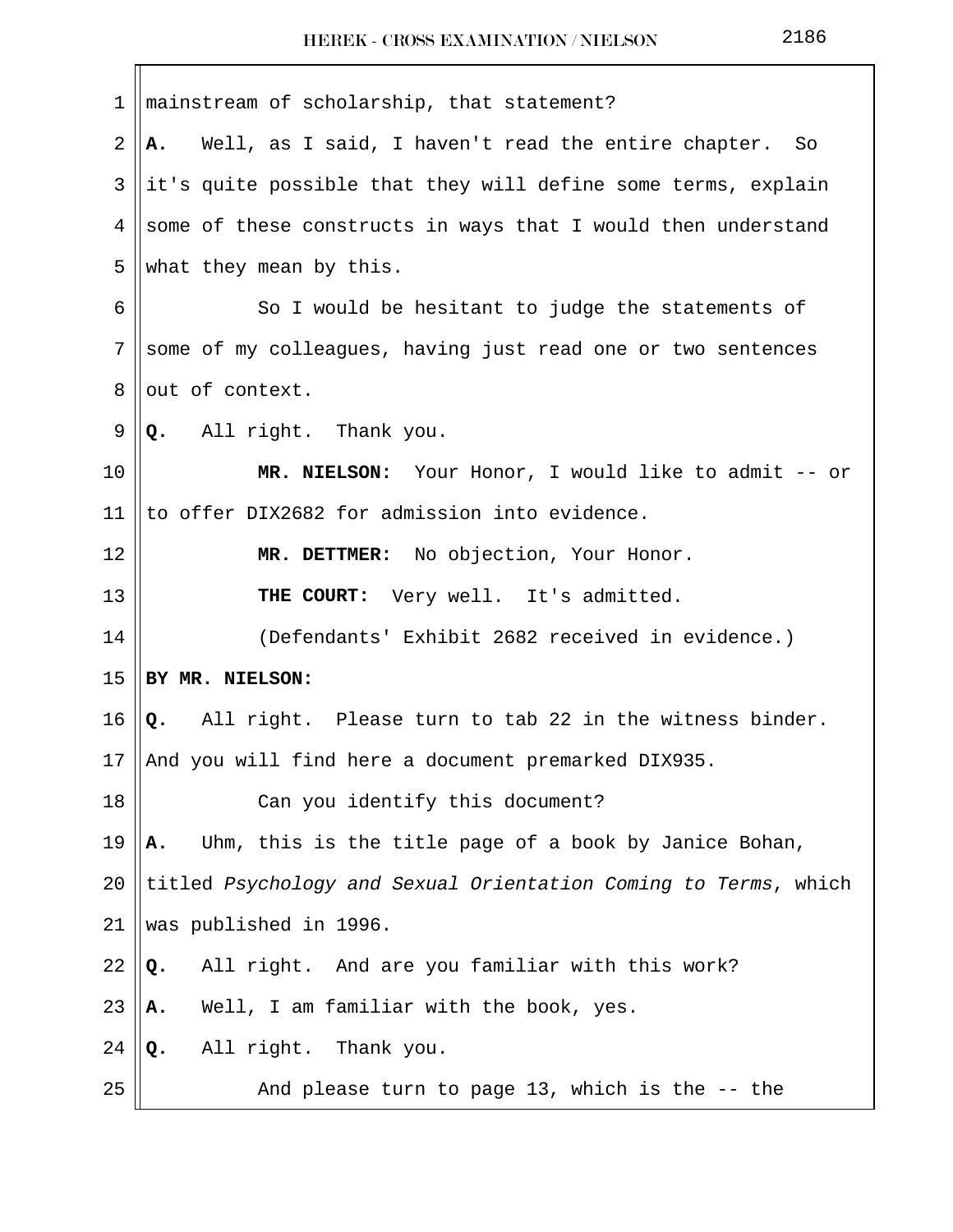| 1  | beginning page.                                                |
|----|----------------------------------------------------------------|
| 2  | I have to say, my copy is not very good. It's rather<br>A.     |
| 3  | faint. I -- I -- just to let you know, it's a little bit       |
| 4  | fuzzy.                                                         |
| 5  | I apologize. Are you able to read it?<br>Q.                    |
| 6  | Well, I think so, but --<br>Α.                                 |
| 7  | I'm only going to read a little bit from this, then, to<br>Q.  |
| 8  | avoid straining your eyes unduly.                              |
| 9  | In the very first line it says:                                |
| 10 | " the concept of sexual orientation is not                     |
| 11 | as straightforward as everyday conversations,                  |
| 12 | media accounts, and political slogans would                    |
| 13 | imply. Rather, the topic is fraught with                       |
| 14 | vagaries, the terminology is ambiguous and                     |
| 15 | ill-defined, and the apparently exclusive and                  |
| 16 | stable categories commonly employed actually                   |
| 17 | disguise complex dimensionality and                            |
| 18 | fluidity."                                                     |
| 19 | Do you believe that's an unreasonable statement?               |
| 20 | Well, I think it's probably reasonable as -- she starts,<br>Α. |
| 21 | off, the first clause of the sentence is, "As suggested in the |
| 22 | introduction."                                                 |
| 23 | And I believe that in the introduction she laid out a          |
| 24 | number of examples that would illustrate what she is referring |
| 25 | to.                                                            |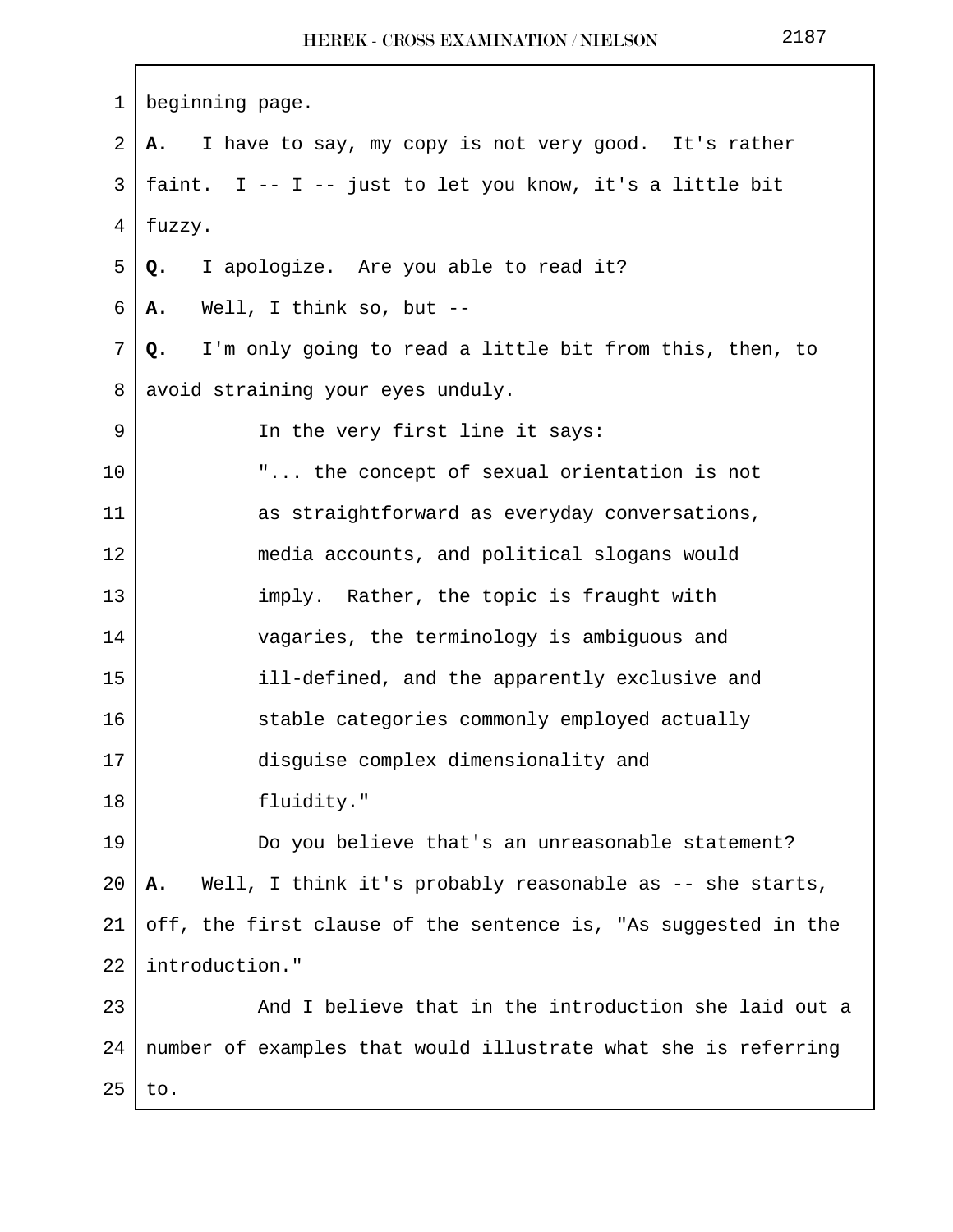| $\mathbf 1$    | And, again, I think that she -- I haven't looked at              |
|----------------|------------------------------------------------------------------|
| $\overline{2}$ | this book for a long time but, as I recall, she probably was     |
| 3              | discussing examples in which there were inconsistencies between  |
| 4              | a person's identity and their behavior, or their identity and    |
| 5              | their attractions, as we have been discussing.                   |
| 6              | And, so, in that context, which I believe is the                 |
| 7              | context in which she wrote this, I would say that that's a       |
| 8              | reasonable statement.                                            |
| 9              | Thank you.<br>Q.                                                 |
| 10             | MR. NIELSON: Your Honor, I would like to offer                   |
| 11             | DIX935 for admission into evidence.                              |
| 12             | No objection.<br>MR. DETTMER:                                    |
| 13             | THE COURT: 935 is admitted.                                      |
| 14             | (Defendants' Exhibit 935 received in evidence.)                  |
| 15             | MR. NIELSON: All right. Thank you.                               |
| 16             | BY MR. NIELSON:                                                  |
| 17             | Please turn to tab 25 in the witness binder, if you would.<br>Q. |
| 18             | Now, you'll find here a document premarked DIX1007.              |
| 19             | And this is a declaration submitted by Dr. Robert                |
| 20             | Galatzer-Levy -- and I apologize if I'm mispronouncing that --   |
| 21             | in a different case. And it was offered as an exhibit in this    |
| 22             | case by the City and County of San Francisco, in their motion    |
| 23             | in support of their motion to intervene.                         |
| 24             | Are you familiar with Dr. Robert Galatzer-Levy?                  |
| 25             | I don't know him. I -- I've seen his name. I don't think<br>А.   |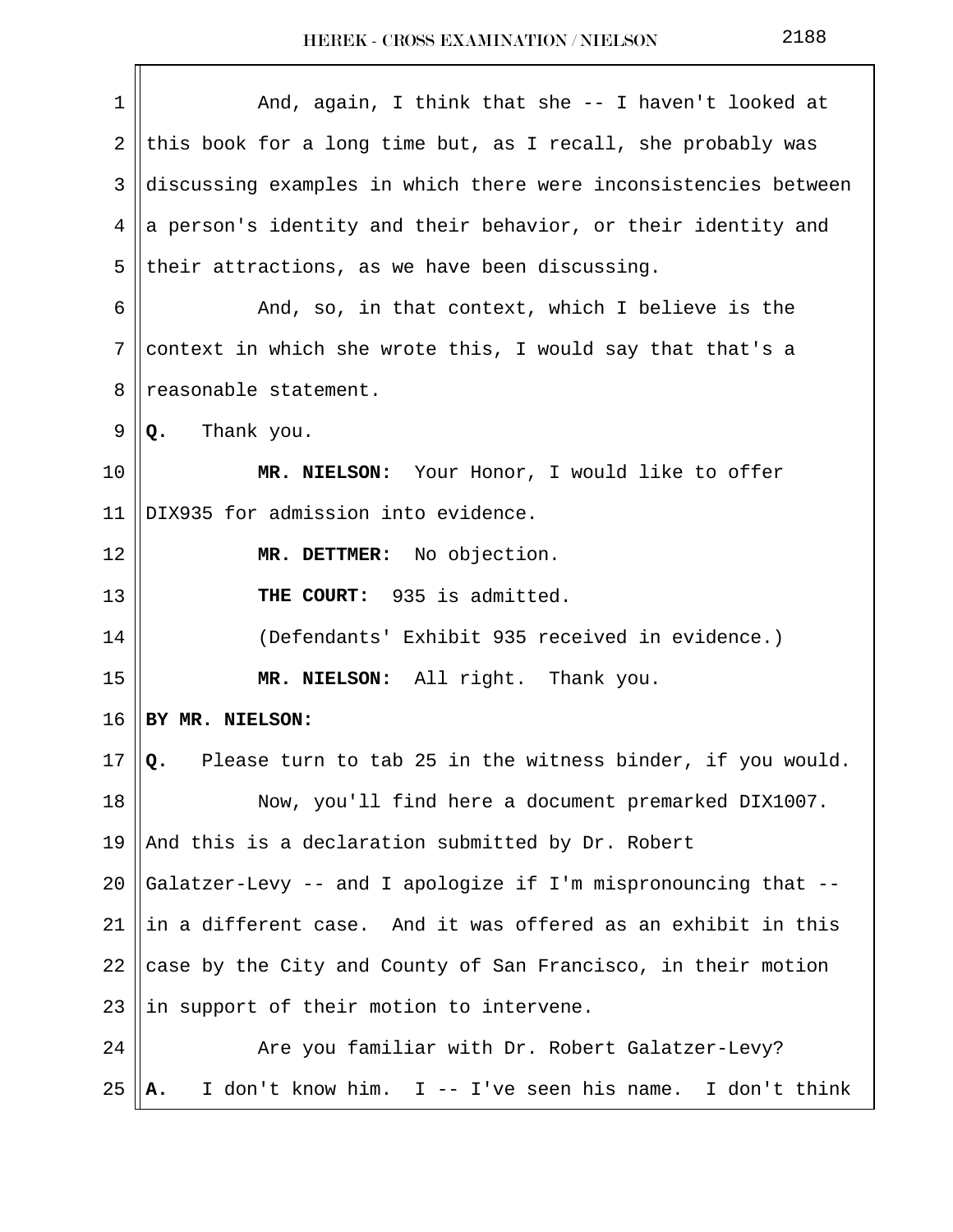| 1  |    | I'm very familiar with his work.                               |
|----|----|----------------------------------------------------------------|
| 2  | Q. | All right. I would like you to turn to page -- it's --         |
| 3  |    | well, there's two sets of pagination. Going by the pages at    |
| 4  |    | the bottom, which are the document's pagination, pages 3 and 4 |
| 5  |    | in paragraph 10.                                               |
| 6  | Α. | Okay.                                                          |
| 7  | Q. | At the bottom of the page 3, Dr. Galatzer-Levy writes:         |
| 8  |    | "The sexual orientation of any given                           |
| 9  |    | individual falls within a spectrum between                     |
| 10 |    | same-gender orientation and opposite-gender                    |
| 11 |    | orientation. Nearly all heterosexual people                    |
| 12 |    | are capable of some homosexual response, and                   |
| 13 |    | nearly all homosexual people are capable of                    |
| 14 |    | some heterosexual response. Hence, no sharp                    |
| 15 |    | line distinguishes homosexuality and                           |
| 16 |    | heterosexuality."                                              |
| 17 |    | Do you agree with that statement?                              |
| 18 | A. | $Well1$ --                                                     |
| 19 | Q. | Let's take them apart.                                         |
| 20 | Α. | Okay.                                                          |
| 21 | Q. | That's kind of compound. Let's take the first one.             |
| 22 |    | "The sexual orientation of any given                           |
| 23 |    | individual falls within a spectrum between                     |
| 24 |    | same-gender orientation and opposite-gender                    |
| 25 |    | orientation."                                                  |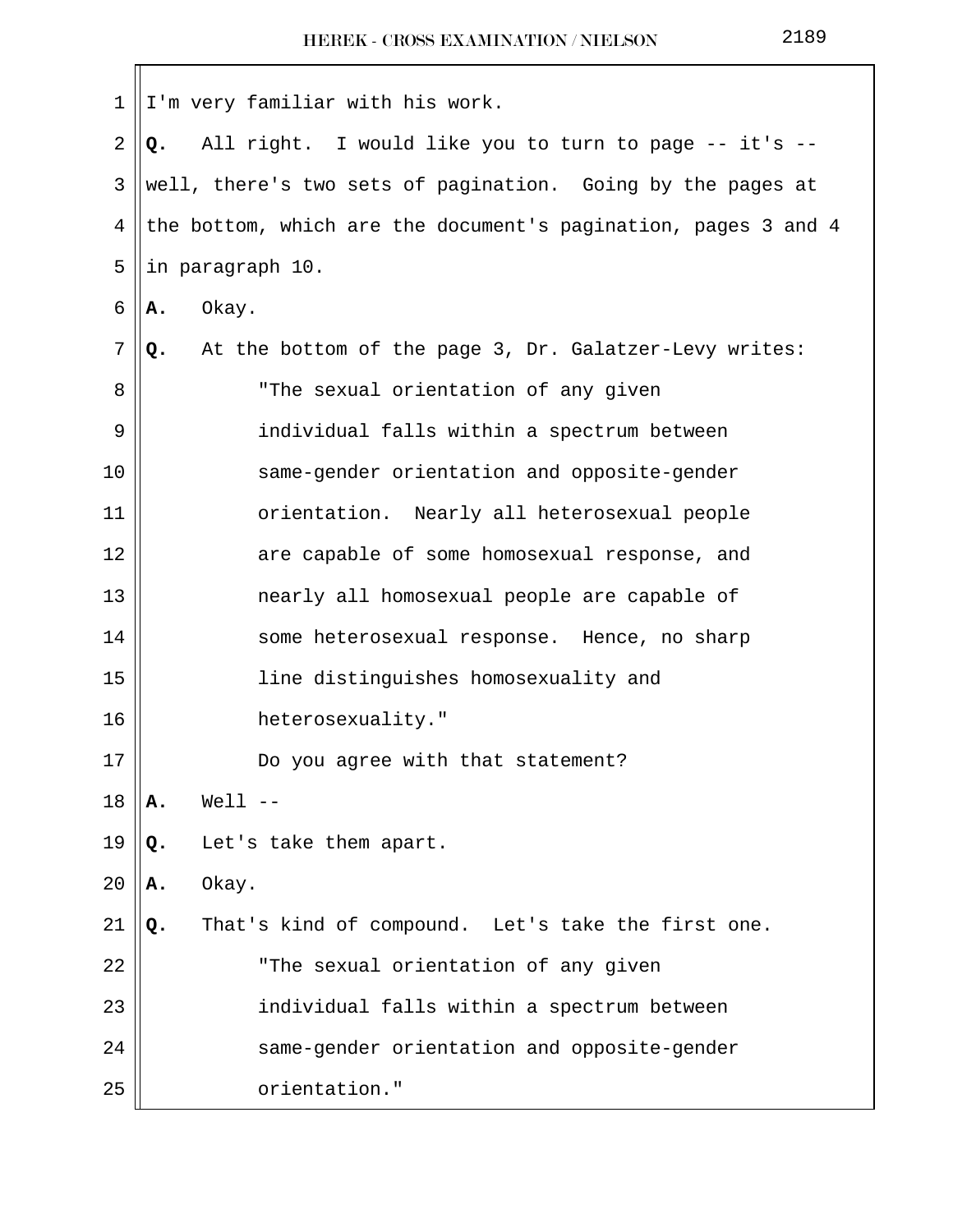| 1  | Do you agree with that?                                          |
|----|------------------------------------------------------------------|
| 2  | Well, I think there he's referring to the Kinsey continuum<br>Α. |
| 3  | that we've discussed already, that it is possible to think of    |
| 4  | sexuality as a continuum ranging from exclusive heterosexuality  |
| 5  | to exclusive homosexuality.                                      |
| 6  | All right. And then he says:<br>Q.                               |
| 7  | "Nearly all heterosexual people are capable                      |
| 8  | of some homosexual response, and nearly all                      |
| 9  | homosexual people are capable of some                            |
| 10 | heterosexual response."                                          |
| 11 | Do you agree with that statement?                                |
| 12 | Well, the term $-$ - I think the important term there is<br>А.   |
| 13 | "capable," meaning that it's at least theoretically possible     |
| 14 | for all heterosexual people to have some homosexual response,    |
| 15 | and nearly all homosexual people to have some heterosexual       |
| 16 | response.                                                        |
| 17 | And I can certainly allow that that seems like a                 |
| 18 | reasonable assumption to make. I don't know what specific        |
| 19 | research he would have been relying on to make that statement.   |
| 20 | I do know that when we look at studies like, for                 |
| 21 | example, the Laumann study it would suggest that most people     |
| 22 | would say that they don't experience -- and here, again, the     |
| 23 | word is "response." Does that mean attraction? Does that mean    |
| 24 | behavior? It's a little bit unclear.                             |
| 25 | But I think in studies like the Laumann study, we                |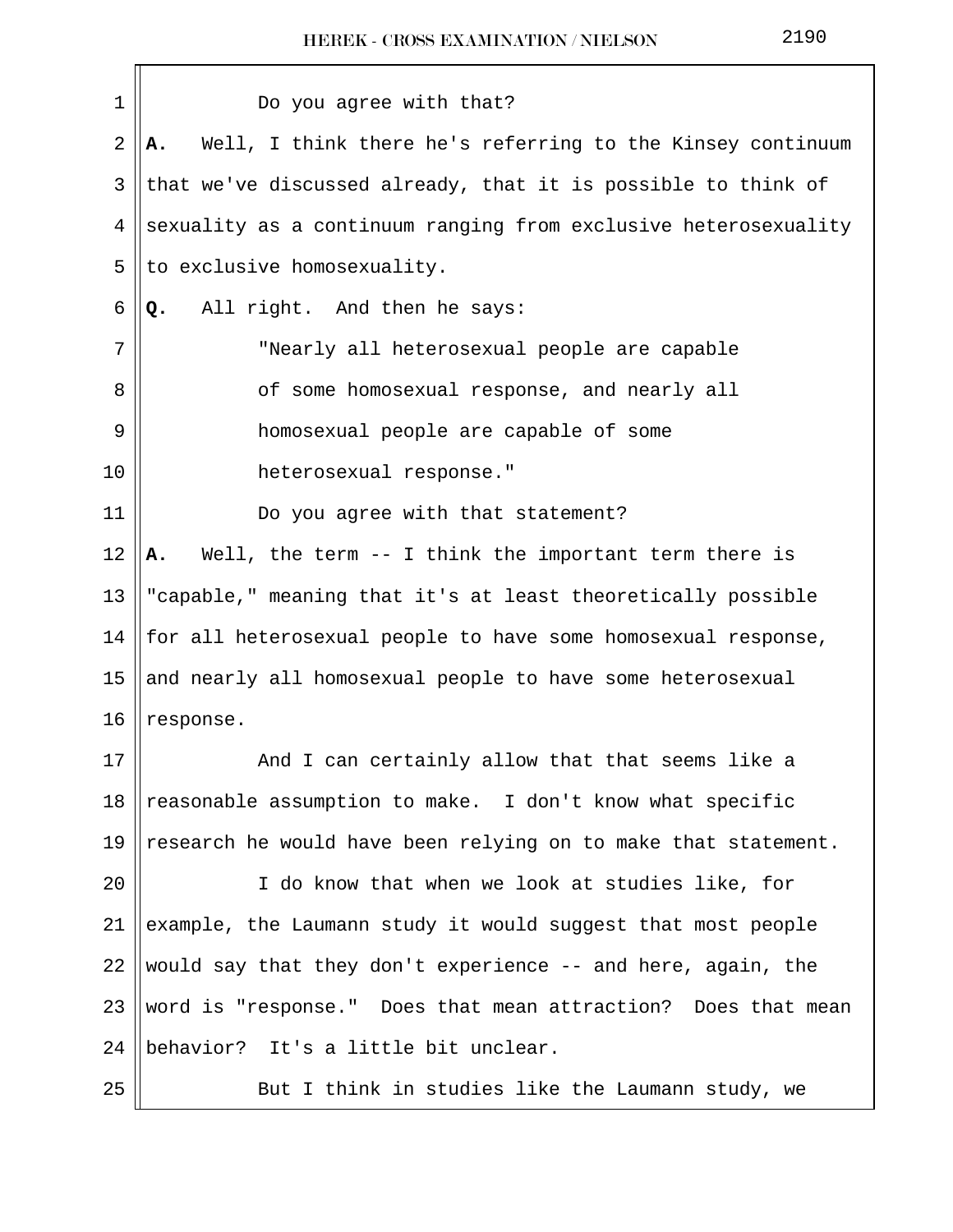| 1              | would say that many people would say that they don't             |
|----------------|------------------------------------------------------------------|
| 2              | experience, for example, attraction to people of their same      |
| 3              | sex. So I'm not completely certain what is meant here by a       |
| 4              | "homosexual response" or a "heterosexual response."              |
| 5              | Then what about the last sentence:<br>Q.                         |
| 6              | "Hence, no sharp line distinguishes                              |
| $7\phantom{.}$ | homosexuality and heterosexuality"?                              |
| 8              | Well, I think that the key, again $-$ I may have mentioned<br>Α. |
| 9              | something like this earlier, but he's using the words            |
| 10             | "homosexuality" and not het- -- I'm sorry, "homosexuality" and   |
| 11             | "heterosexuality."                                               |
| 12             | And so while there may be $-$ it is the case that                |
| 13             | people who consider themselves to be heterosexual do consider    |
| 14             | there to be a clear line between their own sexual orientation    |
| 15             | and their attractions to, behaviors with, and identity based on  |
| 16             | those attractions toward people of the other sex.                |
| 17             | And, whereas, people who define themselves as gay or             |
| 18             | lesbian may very well see a very clear line between who they     |
| 19             | are attracted to and are in relationships with versus people of  |
| 20             | the other sex.                                                   |
| 21             | The general construct of heterosexuality and                     |
| 22             | homosexuality, when conceptualized along this continuum, the     |
| 23             | nature of a continuum is that there is no clear, sharp line      |
| 24             | that separates it at any particular point.                       |
| 25             | All right. Thank you.<br>Q.                                      |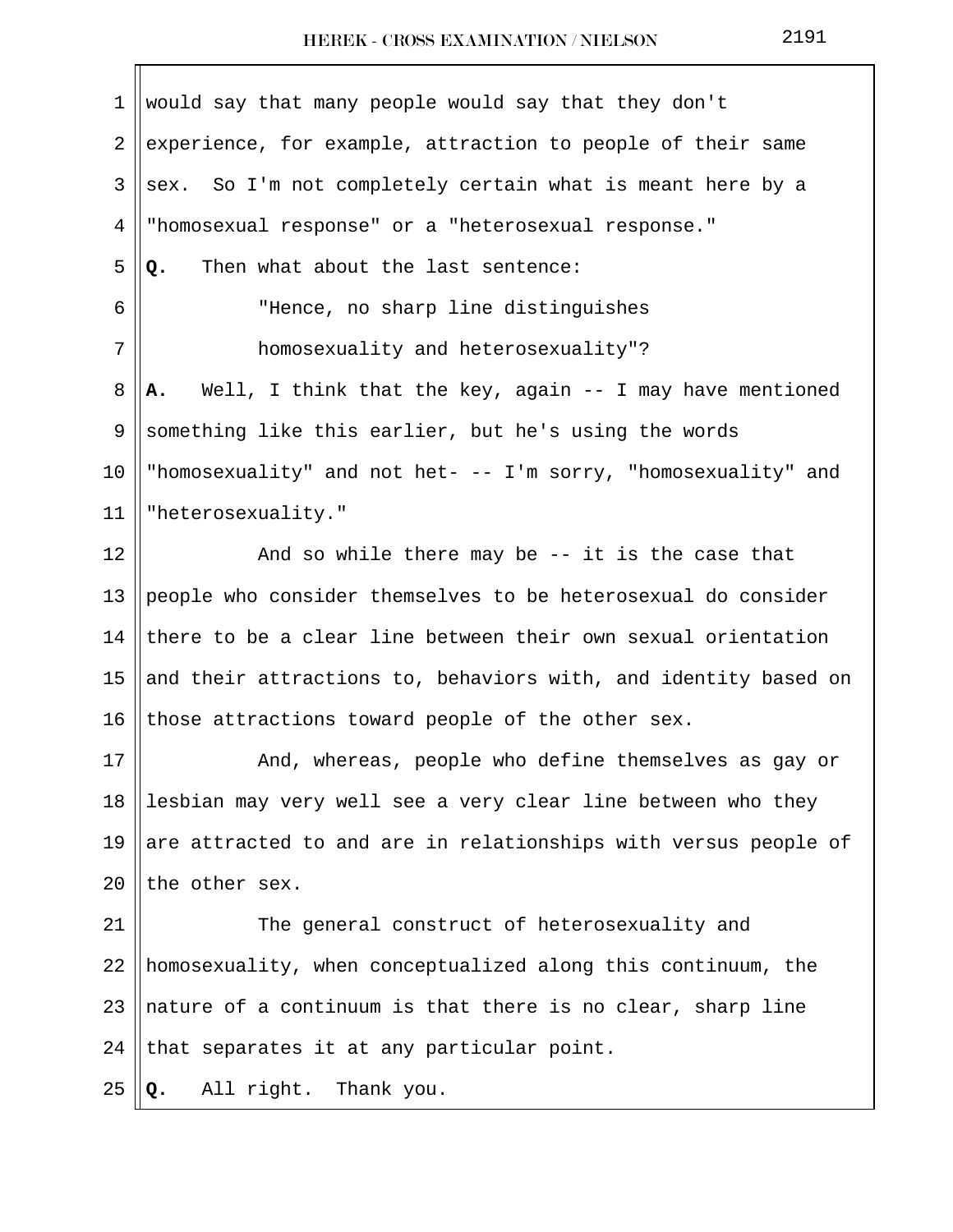$\blacksquare$ 

| $\mathbf 1$ | And, please, turn to tab 26 in the witness binder, if                       |
|-------------|-----------------------------------------------------------------------------|
| 2           | you would. You'll find here a document premarked DIX1268.                   |
| 3           | Can you identify this document?                                             |
| 4           | Uhm, this is titled "Lesbian Health, Current Assessment<br>Α.               |
| 5           | and Directions for the Future." Edited by Andrea Solarz, and                |
| 6           | published by the Committee on Lesbian Health Research                       |
| 7           | Priorities at the Institute of Medicine.                                    |
| 8           | Thank you. Are you familiar with this document?<br>Q.                       |
| 9           | I'm familiar with it. I have not read this document. I<br>Α.                |
| 10          | know I have not read the entire document. I believe I may have              |
| 11          | read portions of the document. It was released about ten years              |
| 12          | ago. And I believe that sometime back around the time it was                |
| 13          | released, I may have read portions of it.                                   |
| 14          | All right. Thank you.<br>Q.                                                 |
| 15          | Please turn to page 23 of the document, if you would.                       |
| 16          | In the introductory -- there's a section called "Introduction,"             |
|             | 17 $\parallel$ you'll see on that page. And in the second paragraph, around |
| 18          | the middle of the paragraph, there's a sentence that says:                  |
| 19          | "Lesbians do not constitute an identifiable                                 |
| 20          | homogeneous population for research study."                                 |
| 21          | Do you agree with that statement?                                           |
| 22          | Excuse me. I'm just trying to read the paragraph that<br>Α.                 |
| 23          | it's in.                                                                    |
| 24          | Well, I think that their point is that the lesbian                          |
| 25          | population is not a homogeneous population. As they say:                    |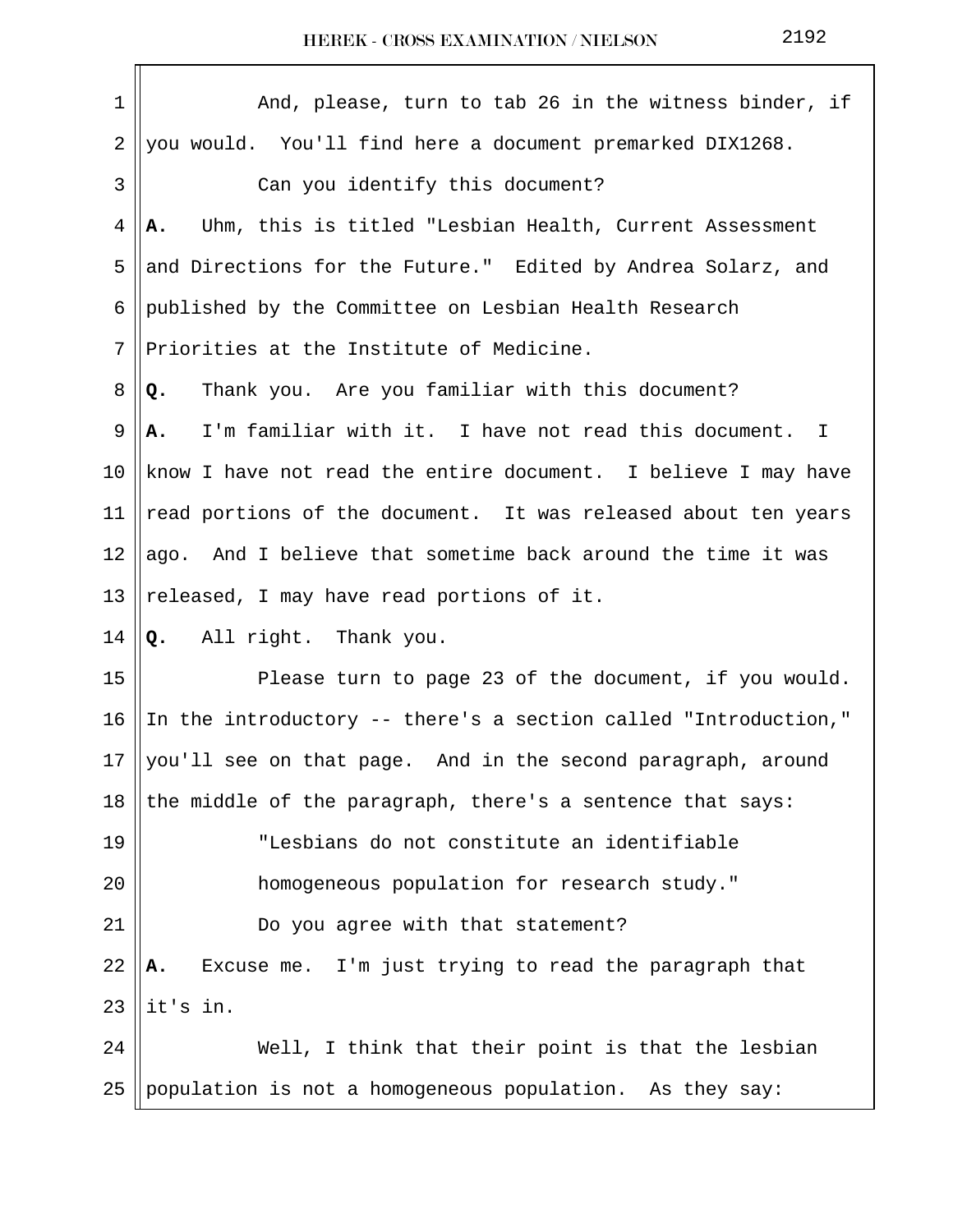| 1              | "Some lesbians may belong to a community of                      |
|----------------|------------------------------------------------------------------|
| $\overline{2}$ | women who self-identify as lesbians. Others                      |
| 3              | may fear identifying as a lesbian, despite                       |
| 4              | having emotional and sexual partnerships with                    |
| 5              | women, owing to the potential stigma or                          |
| 6              | negative consequences of that."                                  |
| 7              | And it goes on. And they also say:                               |
| 8              | "Diversity among lesbians also occurs along                      |
| 9              | dimensions of race and ethnicity,                                |
| 10             | socioeconomic status, age, whether or not                        |
| 11             | they have children," and so on.                                  |
| 12             | And so, in that sense, I think it is perfectly                   |
| 13             | appropriate to say that lesbians do not constitute an            |
| 14             | identifiable homogeneous population for research study.          |
| 15             | Right. Now, they didn't just say homogenous or<br>Q.             |
| 16             | homogeneous. They said "identifiable," as well.                  |
| 17             | Do you agree with the sentence as written with both              |
| 18             | of those adjectives?                                             |
| 19             | Well, as I said, if I've read this, it's been a long time.<br>Α. |
| 20             | And so I'm not sure, perhaps, if they have spoken earlier about  |
| 21             | what they mean in terms of "identifiable."                       |
| 22             | I believe that they may have talked about the                    |
| 23             | difficulties of -- and this was, again, written in the late      |
| 24             | '90s, but the difficulties of believing that survey research     |
| 25             | will -- that all women who are lesbian will report that fact to  |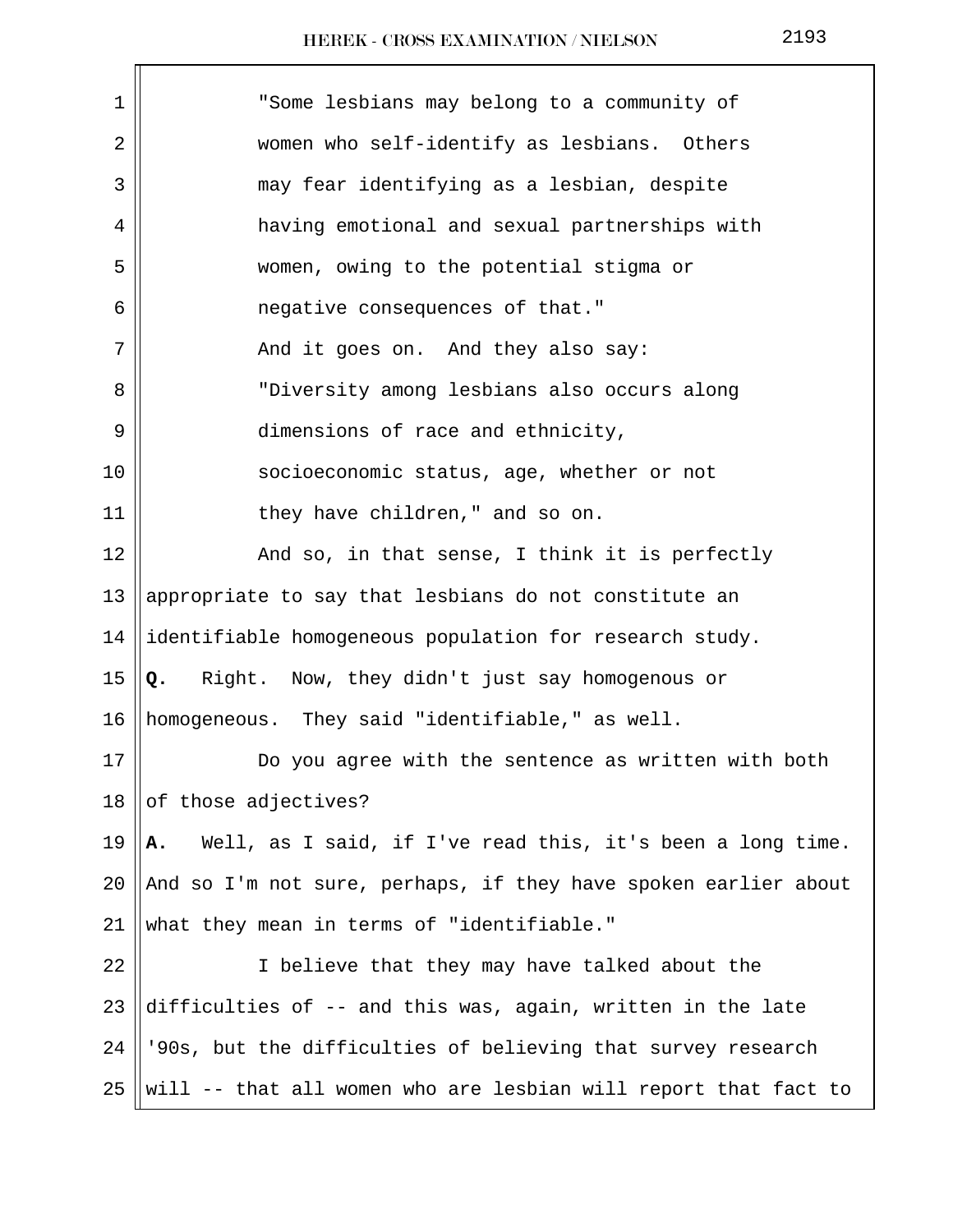| 1              | a survey researcher, because of the stigma and prejudice        |
|----------------|-----------------------------------------------------------------|
| $\overline{2}$ | associated with being homosexual.                               |
| 3              | And so it's possible that this is what they mean by             |
| 4              | the difficulty of identifying lesbians. It may also go back to  |
| 5              | that different -- differing components of sexual orientation    |
| 6              | that we've been discussing over and over.                       |
| 7              | So, you know, with that qualification, I would say              |
| 8              | that, you know, that that certainly would make sense.           |
| 9              | All right. Thank you.<br>Q.                                     |
| 10             | And, please, read the first paragraph of the next               |
| 11             | section at the bottom of the page. Well, I'll read it to you.   |
| 12             | It's:                                                           |
| 13             | "Views of sexual identity and sexual behavior                   |
| 14             | can vary significantly across cultures and                      |
| 15             | among racial and ethnic groups. So it should                    |
| 16             | not be assumed that a lesbian's sexual                          |
| $17\,$         | identity is the same for lesbians of                            |
| 18             | different racial, ethnic, or cultural                           |
| 19             | backgrounds. In particular, it should not be                    |
| 20             | assumed that racial and ethnic minority                         |
| 21             | cultures share views of lesbian sexual                          |
| 22             | orientation identical with the dominant                         |
| 23             | culture."                                                       |
| 24             | Do you agree with that?                                         |
| 25             | Well, again, it's probably useful to go on further and to<br>А. |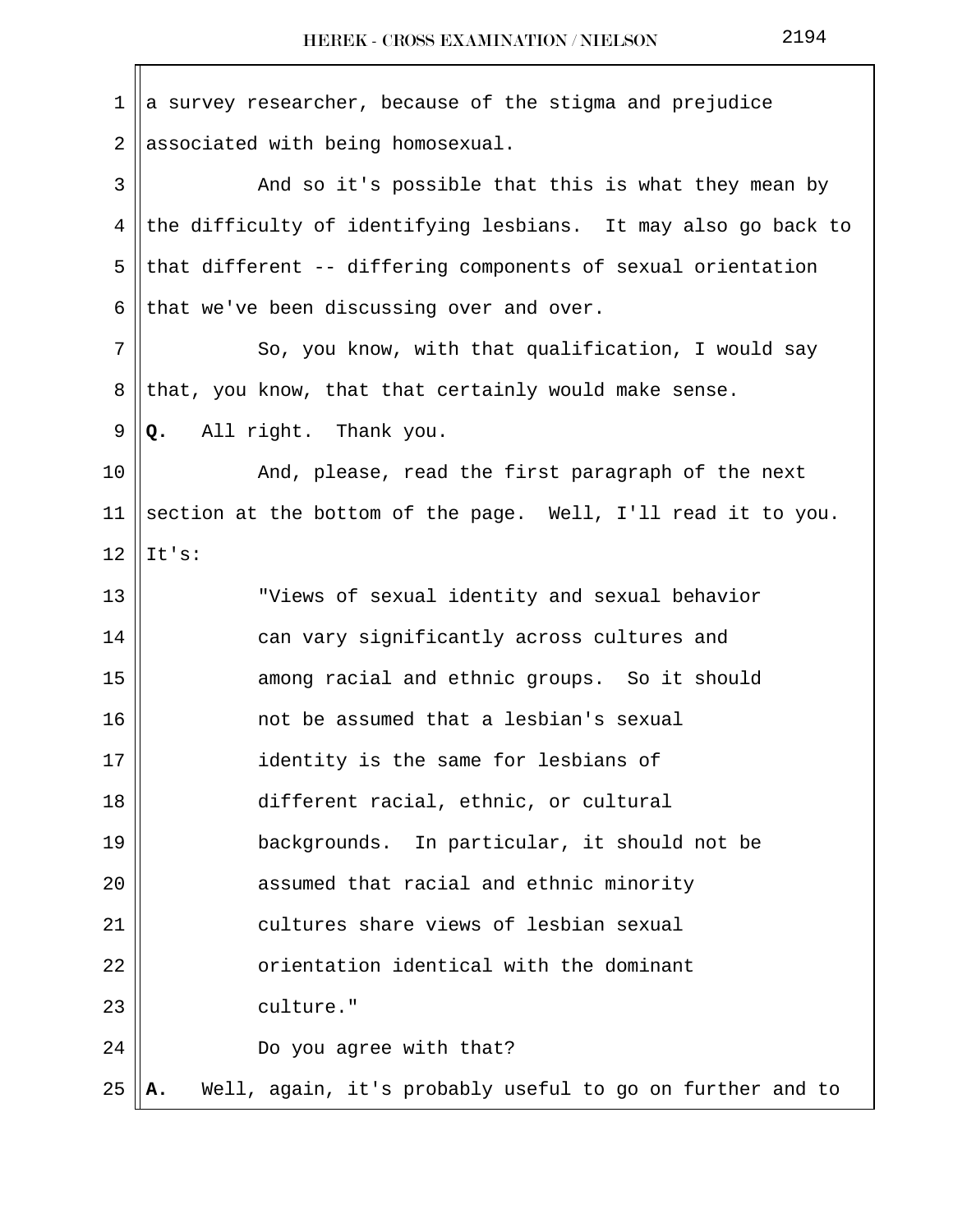| 1  | see that they're talking about the fact that within different   |
|----|-----------------------------------------------------------------|
| 2  | racial and ethnic minority cultures, views about what is the    |
| 3  | family, the traditional views of family, predominant religions, |
| 4  | traditional gender roles, all of these are things that are      |
| 5  | likely to vary across different cultures.                       |
| 6  | And, so, all of those things -- I assume what they              |
| 7  | are getting to is that all of those things, since they vary     |
| 8  | across these different groups, and all of those institutions    |
| 9  | and traditions, might be related to how one understands what a  |
| 10 | lesbian identity would mean.                                    |
| 11 | That's how you could have variation among racial,               |
| 12 | ethnic, and cultural backgrounds, in terms of understanding     |
| 13 | what it means to be a lesbian.                                  |
| 14 | All right. And please turn to page 25, where it says,<br>Q.     |
| 15 | "How the Committee Defines Lesbian."                            |
| 16 | And -- well, the first sentence I'll skip. It says              |
| 17 | that numerous definitions have been suggested. And you can      |
| 18 | read that and see what it says. But starting with the second    |
| 19 | sentence, it says:                                              |
| 20 | "In general, sexual orientation is most often                   |
| 21 | described as including behavioral, affective                    |
| 22 | (i.e., desire or attraction), and cognitive                     |
| 23 | (i.e. identity) dimensions that occur along                     |
| 24 | continua. That is, women may exhibit                            |
| 25 | differing degrees of same-sex sexual                            |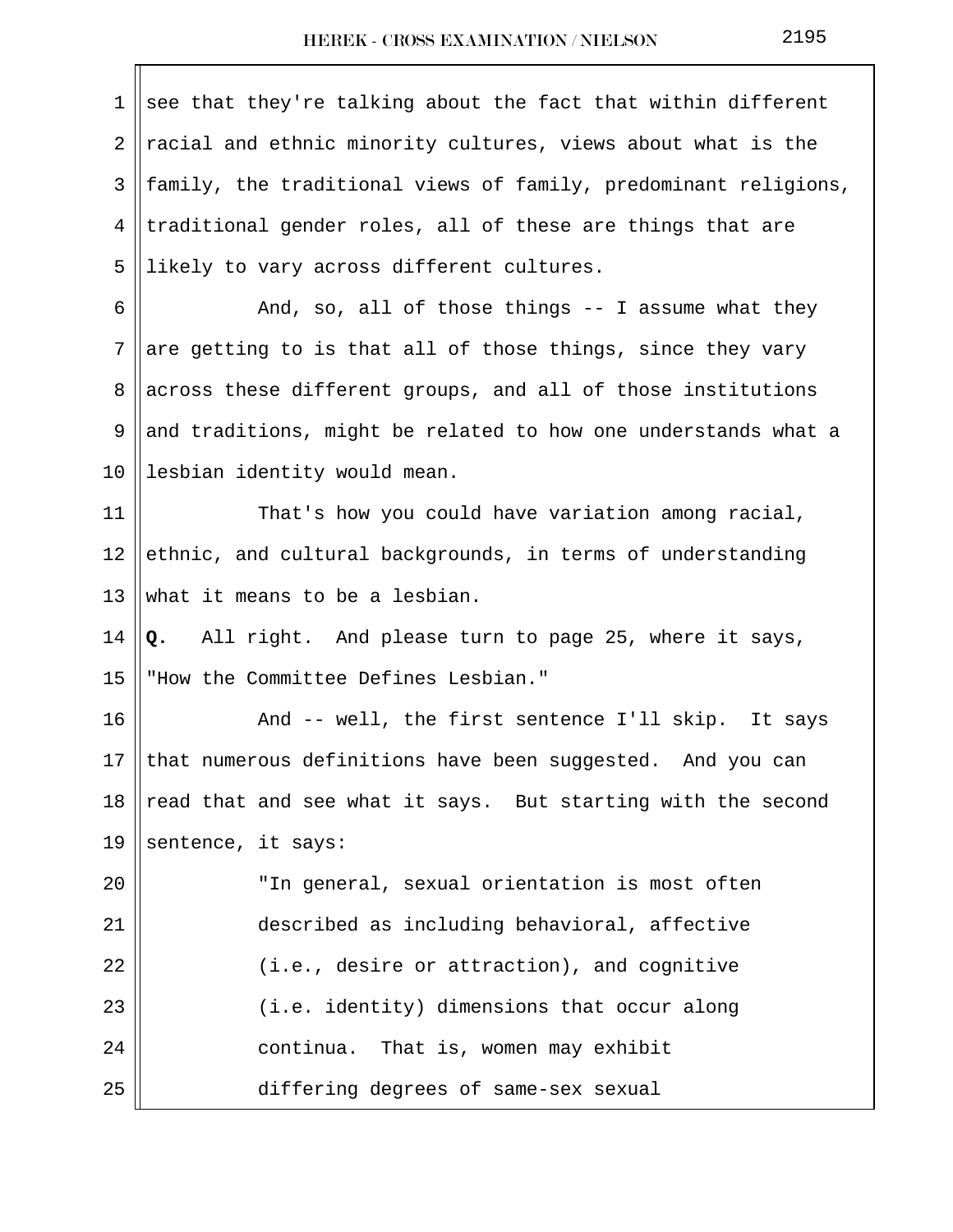|                | 2196<br>HEREK - CROSS EXAMINATION / NIELSON                   |
|----------------|---------------------------------------------------------------|
| $\mathbf{1}$   | behavior, desire, or identity in combinations                 |
| 2              | that vary from person to person."                             |
| 3              | Now, we've talked about these different components.           |
| 4              | Here, it says each of those components "occurs along a        |
| 5              | continua, and that women may exhibit differing degrees of     |
| 6              | same-sex sexual behavior, desire, or identity in combinations |
| 7              | that vary from person to person."                             |
| 8              | Do you agree with that?                                       |
| $\overline{9}$ | And, you know, who they cite here is Laumann, et al. So<br>А. |
| 10             | we are back to those Venn diagrams.                           |
| 11             | And so what they are saying is, I assume $-$ and,             |
| 12             | again, I haven't read this in its entirety. But I assume tha  |
| 13             | where they are going with this is to point to the same thing  |
| 14             | that we were talking about this morning, of there being group |
|                |                                                               |

12 || again, I haven't read this in its entirety. But I assume that 13  $\parallel$  where they are going with this is to point to the same thing 14 that we were talking about this morning, of there being groups 15 || that are consistent, in terms of their identity, attraction, 16 and behavior, but also some individuals that are not.

17 And I would imagine that, for their purposes, they 18 Want to be as inclusive as possible, so they are going to 19 || consider all of these different dimensions in their report. 20 **Q.** All right. Thank you.

21 || The And, please, turn to page 33. And at the beginning 22  $\vert$  of the second full paragraph on the page they write: 23 || The committee strongly believes that there  $24$  || is no one right way to define who is a 25 || lesbian."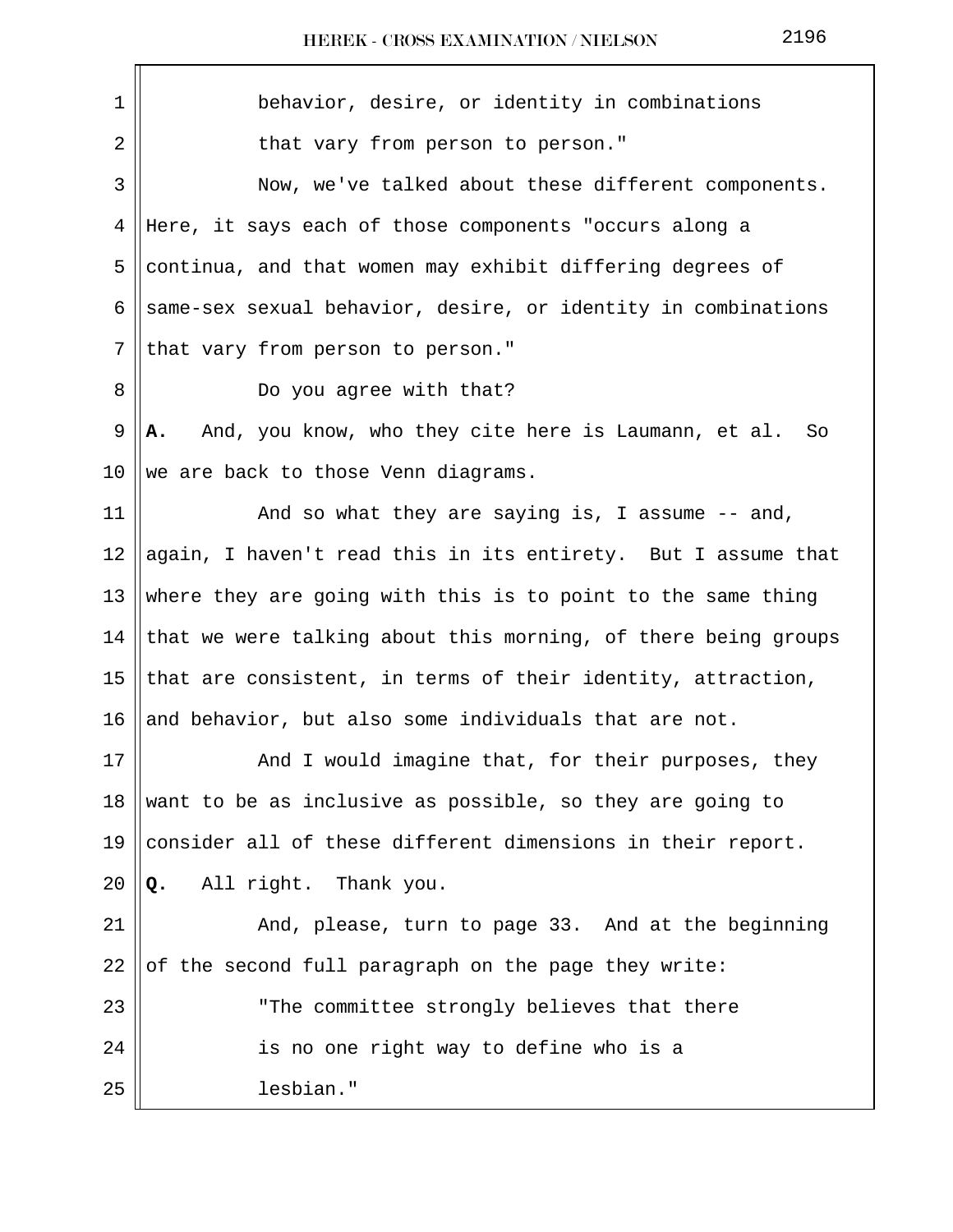| 1  | Do you agree with that?                                         |
|----|-----------------------------------------------------------------|
| 2  | Well, I think this is what I was saying earlier. They go<br>А.  |
| 3  | on to say that the -- it's going to depend on the goal of your  |
| 4  | research study. So they say:                                    |
| 5  | "For a researcher designing a study on                          |
| 6  | lesbian health, the recommended course is to                    |
| 7  | develop measures that gather information                        |
| 8  | about the aspects of lesbian orientation that                   |
| 9  | are relevant to the specific project at                         |
| 10 | hand."                                                          |
| 11 | Okay.<br>Q.                                                     |
| 12 | This is similar to what I was saying earlier. If you are,<br>А. |
| 13 | for example, studying sexually-transmitted diseases, you would  |
| 14 | probably want a definition that focuses on sexual behavior.     |
| 15 | If you are studying the impact of experiences with              |
| 16 | discrimination, you would probably want a definition that       |
| 17 | focuses on identity.                                            |
| 18 | All right. They -- excuse me. Are you done?<br>Q.               |
| 19 | I think so.<br>Α.                                               |
| 20 | I was just going to say, again, I'm at a certain                |
| 21 | disadvantage from not having read the entire thing and being    |
| 22 | able to talk about this in its context.                         |
| 23 | I understand. Thank you.<br>Q.                                  |
| 24 | Now, they do go on to say that sentence that you                |
| 25 | read. But let's read what they say right after that.<br>They    |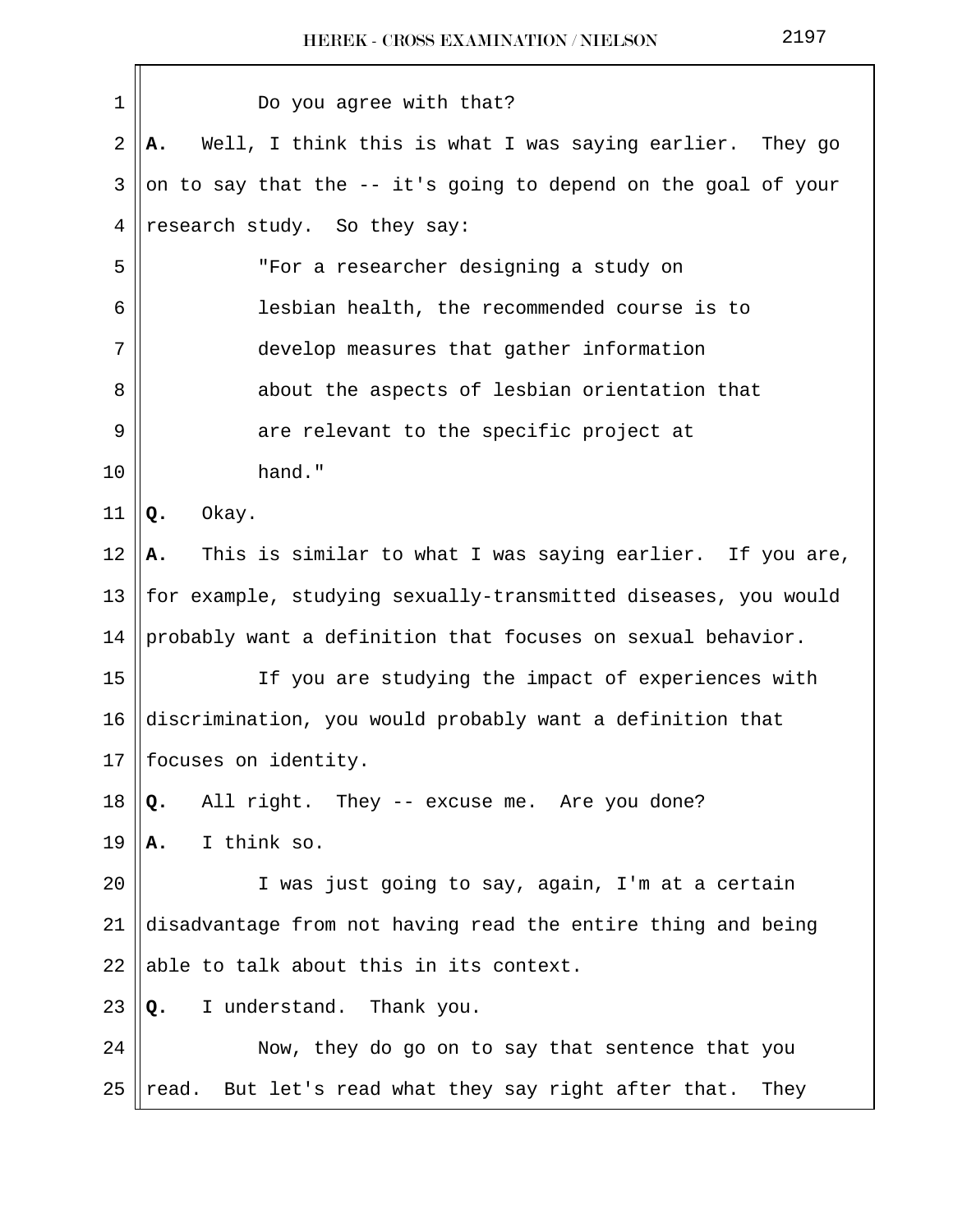| 1  | say:                                                 |
|----|------------------------------------------------------|
| 2  |                                                      |
|    | "Adopting this approach does not avoid the           |
| 3  | issue of lesbian definition. Rather, it              |
| 4  | builds on the need to accept the complexity          |
| 5  | of sexual orientation and the social context         |
| 6  | in which it is embedded."                            |
| 7  | Do you disagree with that?                           |
| 8  | Well, again, I'd say read the next sentence.<br>Α.   |
| 9  | "In essence, lesbians should be defined to           |
| 10 | meet the needs of specific research studies,         |
| 11 | interventions, or programs of care, within           |
| 12 | generally-accepted conceptual boundaries,            |
| 13 | with recognition of the three dimensions             |
| 14 | through which sexual orientation is most             |
| 15 | often defined: Identity, attraction or               |
| 16 | desire, and behavior."                               |
| 17 | And I believe that's consistent with what I've been  |
| 18 | saying.                                              |
| 19 | Okay. Thank you.<br>Q.                               |
| 20 | MR. NIELSON: Your Honor, I would like to admit -- or |
| 21 | offer to admit DIX1268 into evidence.                |
| 22 | MR. DETTMER: No objection, Your Honor.               |
| 23 | THE COURT: 1268 is admitted.                         |
| 24 | (Defendants' Exhibit 1268 received in evidence.)     |
| 25 | MR. NIELSON: All right. Thank you.                   |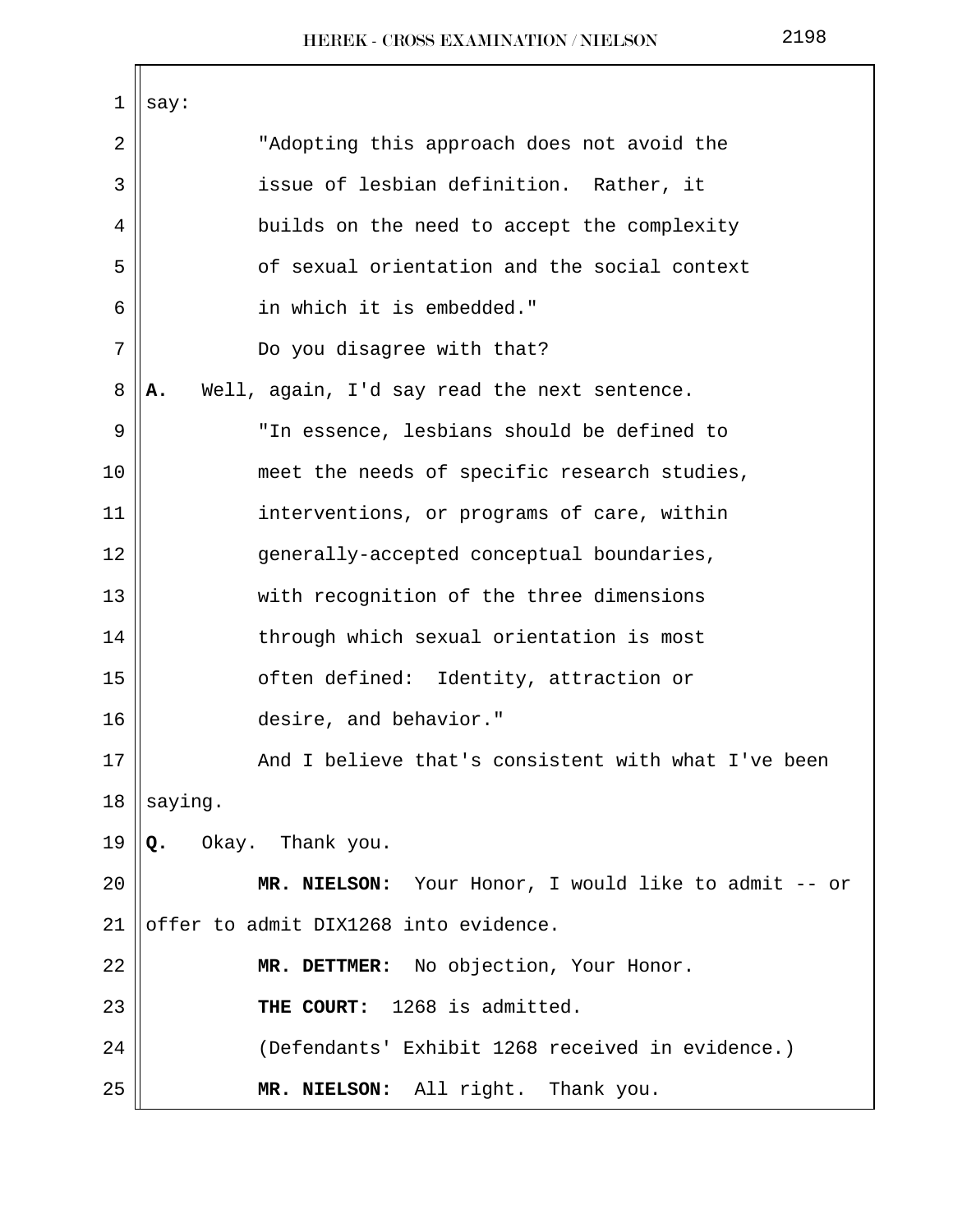| $\mathbf 1$    | BY MR. NIELSON:                                                 |
|----------------|-----------------------------------------------------------------|
| $\overline{2}$ | Please turn to tab 27 in the binder. Can you identify<br>Q.     |
| 3              | this document, Professor Herek?                                 |
| 4              | This is a chapter by John Gonsiorek and James Weinrich,<br>А.   |
| 5              | titled "The Definition and Scope of Sexual Orientation."        |
| 6              | And although it's not -- oh, here it is. And this is            |
| 7              | from a 1991 book titled Homosexuality: Research Implications    |
| 8              | for Public Policy."                                             |
| 9              | Q. All right. Thank you.                                        |
| 10             | MR. NIELSON: And, Your Honor, this is premarked                 |
| 11             | PIX912 -- PX912. And I believe it was on the list of exhibits   |
| 12             | that plaintiffs offered this morning.                           |
| 13             | THE COURT:<br>It is.                                            |
| 14             | MR. NIELSON: Thank you.                                         |
| 15             | BY MR. NIELSON:                                                 |
| 16             | Now, please look at page 2. And you discuss in -- the<br>Q.     |
| 17             | authors, excuse me, discuss in the middle of the first          |
| 18             | column -- there's a discussion about the words "lesbian," "gay" |
| 19             | as opposed to "homosexual."                                     |
| 20             | And then skipping to where it's -- to the sentence,             |
| 21             | the fourth sentence, it says:                                   |
| 22             | "It can be argued that the words 'gay' and                      |
| 23             | 'lesbian' really describe a particular                          |
| 24             | identity that goes beyond mere description,                     |
| 25             | is not accurate for many homosexually                           |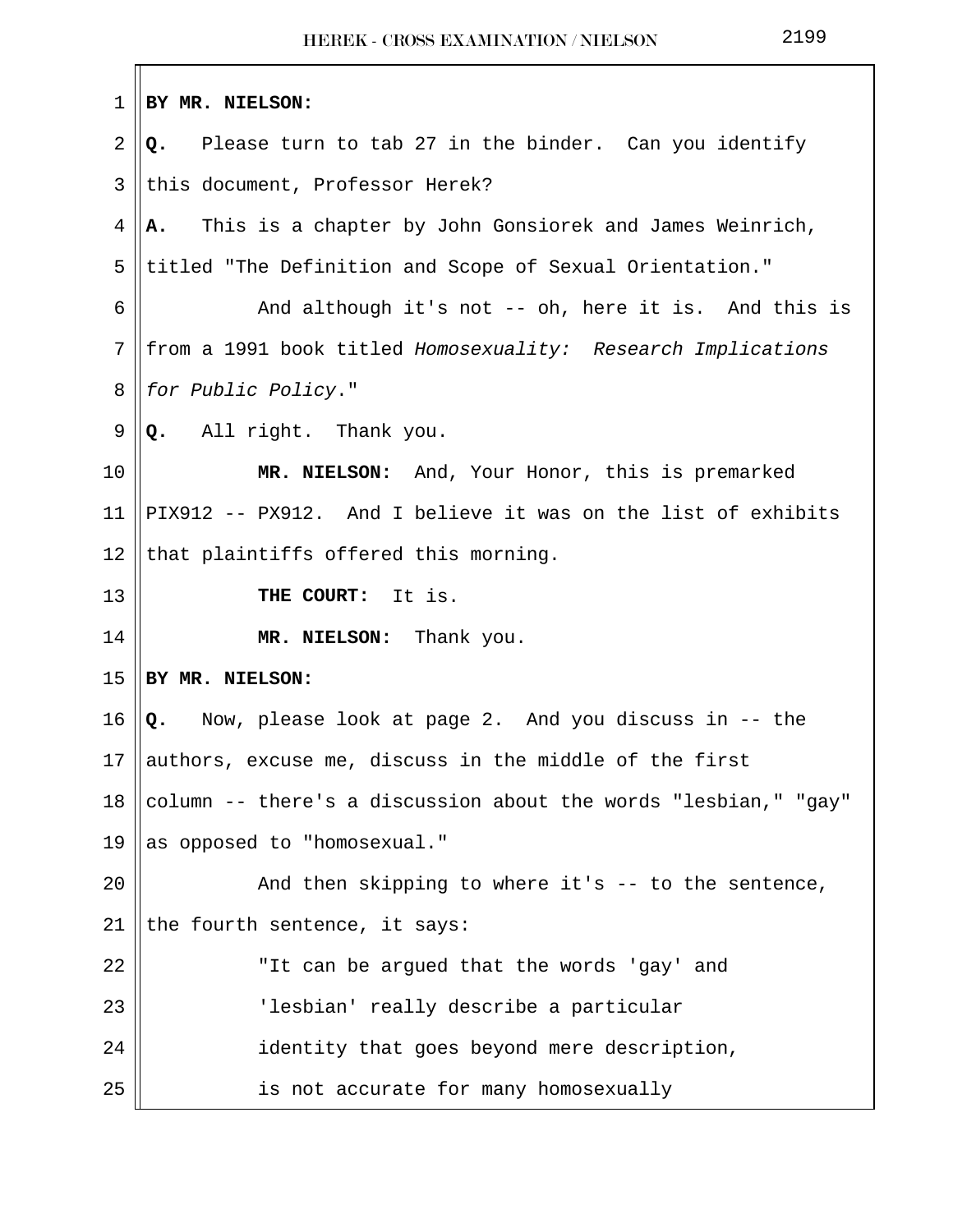| 1       | behaving and desiring individuals, and is                      |
|---------|----------------------------------------------------------------|
| 2       | primarily rooted in the sociopolitical                         |
| 3       | context of the mid- and late-20th century                      |
| 4       | western world."                                                |
| 5       | Do you see that?                                               |
| 6       | Yes.<br>Α.                                                     |
| 7       | Do you believe that's an unreasonable statement?<br>Q.         |
| 8       | Well, you know, I believe this is the same statement,<br>Α.    |
| 9       | almost verbatim, that -- John Gonsiorek, the author of this    |
| 10      | paper, was also one of the authors of the paper we discussed a |
| 11      | few exhibits ago, in Suicide & Life-Threatening Behavior, in   |
| 12      | that journal.                                                  |
| 13      | And I believe that this is roughly the same thing              |
| 14      | that he said there; talking about, you know, concerns about    |
| 15      | terminology. So I -- I would say it is accurate that you can   |
| 16      | make that argument.                                            |
| $17 \,$ | It can be argued that the words "gay" and "lesbian"            |
| 18      | really describe a particular identity that goes beyond mere    |
| 19      | description. Meaning, that it's not simply a descriptive term  |
| 20      | as they would -- I assume, would say the word "homosexual" is  |
| 21      | more of a descriptive term, describing simply a type of sexual |
| 22      | attraction or behavior.                                        |
| 23      | It could be argued that it is not accurate for many            |
| 24      | homosexually behaving and desiring individuals. And we've      |
| 25      | talked about the Laumann and Gagnon study repeatedly. And it's |
|         |                                                                |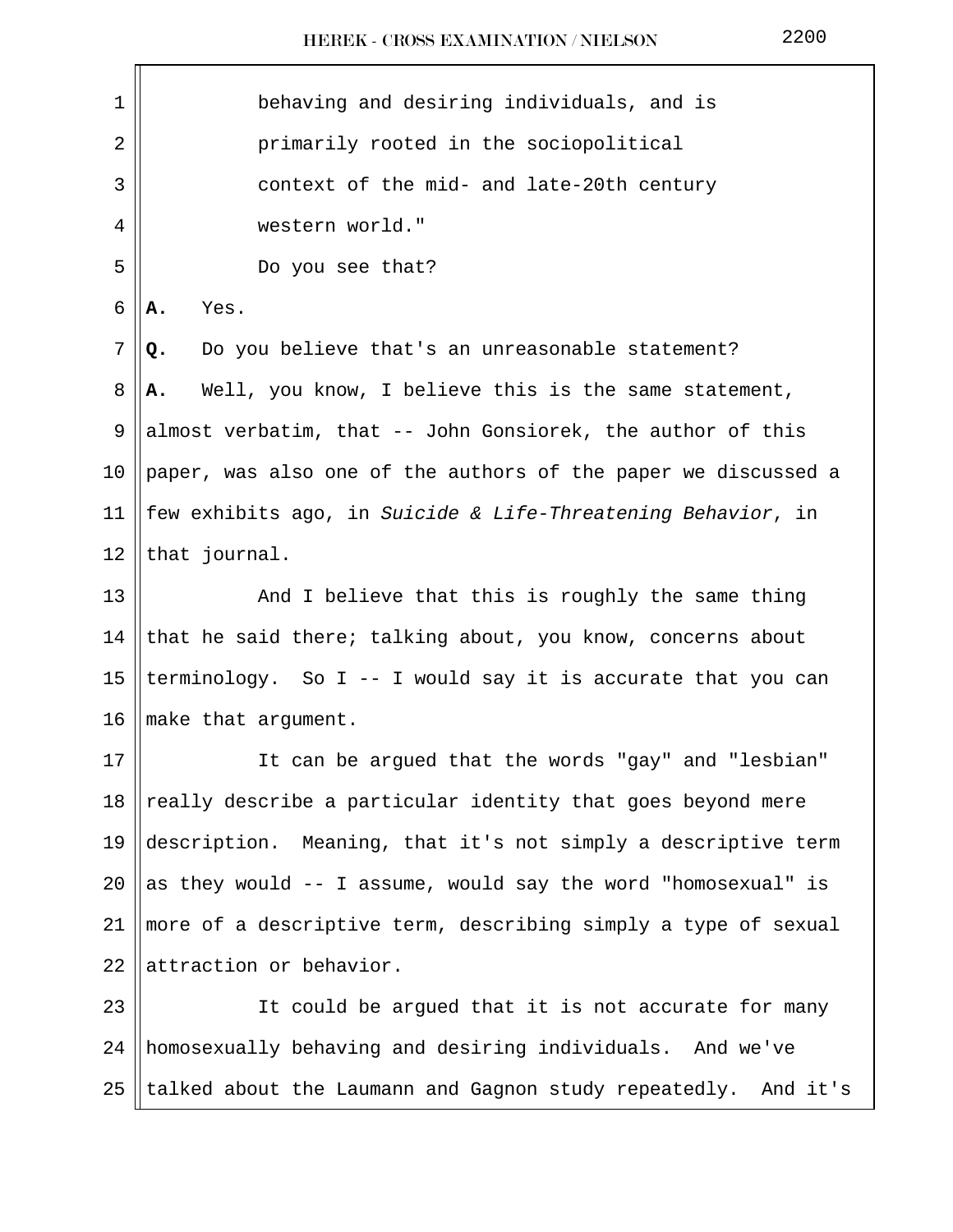| $\mathbf 1$ | primarily rooted in the sociopolitical context of the mid- and |
|-------------|----------------------------------------------------------------|
| 2           | late-20th century Western world, although, the use of both     |
| 3           | words to describe homosexuality has a venerable history. And,  |
| 4           | there again, I think that's consistent with what we've been    |
| 5           | saying all along.                                              |
| 6           | So I would say that the statement that all of those            |
| 7           | positions can be argued is reasonable.                         |
| 8           | All right. Thank you.<br>Q.                                    |
| 9           | And the paragraph at the bottom of that page, again,           |
| 10          | it starts with "bisexual" -- it says:                          |
| 11          | "Bisexual experience is common both                            |
| 12          | historically and currently among individuals                   |
| 13          | who self-identify as less began or gay. A                      |
| 14          | cross-cultural study of male homosexuals in                    |
| 15          | the United States, Holland, and Denmark "                      |
| 16          | I'll skip the citation. You can read that.                     |
| 17          | " found that 36 percent to 59 percent of                       |
| 18          | homosexual individuals studied, depending on                   |
| 19          | the country, had had heterosexual                              |
| 20          | intercourse. Yet these men thought of                          |
| 21          | themselves as gay and were drawn from gay                      |
| 22          | communities."                                                  |
| 23          | Do those statistics surprise you?                              |
| 24          | Well, they cite the Weinberg & Williams 1974 book. And<br>Α.   |
| 25          | it's been a while since I've looked at that book. But my       |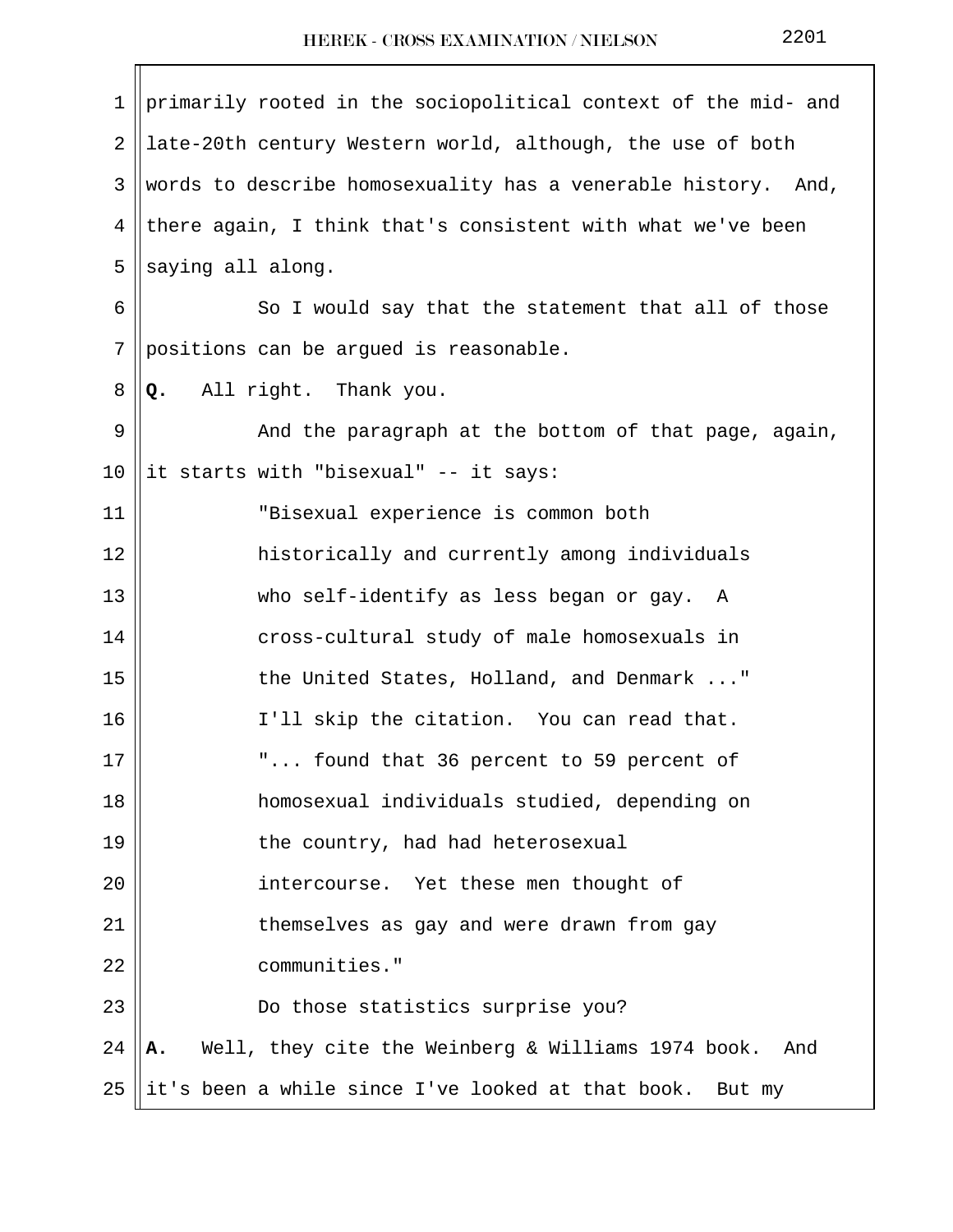| $\mathbf 1$ | recollection is that it was not based on a probability or a    |
|-------------|----------------------------------------------------------------|
| 2           | representative sample in any of those countries; but, rather,  |
| 3           | these were samples -- we sometimes call them convenient        |
| 4           | samples, but samples that are not -- who's represented in this |
| 5           | of the larger population remains unknown.                      |
| 6           | So I would be very careful in looking at the                   |
| 7           | proportions here. But I would also say that it is, I think,    |
| 8           | the case that most people are brought up in society assuming   |
| 9           | that they will be heterosexual.                                |
| 10          | Little boys are taught that they will grow up and              |
| 11          | marry a girl. Little girls are taught they will grow up and    |
| 12          | marry a boy. And growing up with those expectations, it is not |
| 13          | uncommon for people to engage in sexual behavior with someone  |
| 14          | of the other sex, possibly before they have developed their    |
| 15          | real sense of who they are, of what their sexual orientation   |
| 16          | is.                                                            |
| 17          | And I think that's one of the reasons why we do see            |
| 18          | that among lesbians and gay men it is not uncommon for         |
| 19          | individuals to report that, at one point in their lives, they  |
| 20          | did experience heterosexual intercourse. Although; it is not   |
| 21          | part of their identity. It's not part of who they are, and not |
| 22          | indicative of their current attractions.                       |
| 23          | All right. Thank you.<br>Q.                                    |
| 24          | And, indeed, you mentioned lesbians, as well. And              |
| 25          | the next sentence says:                                        |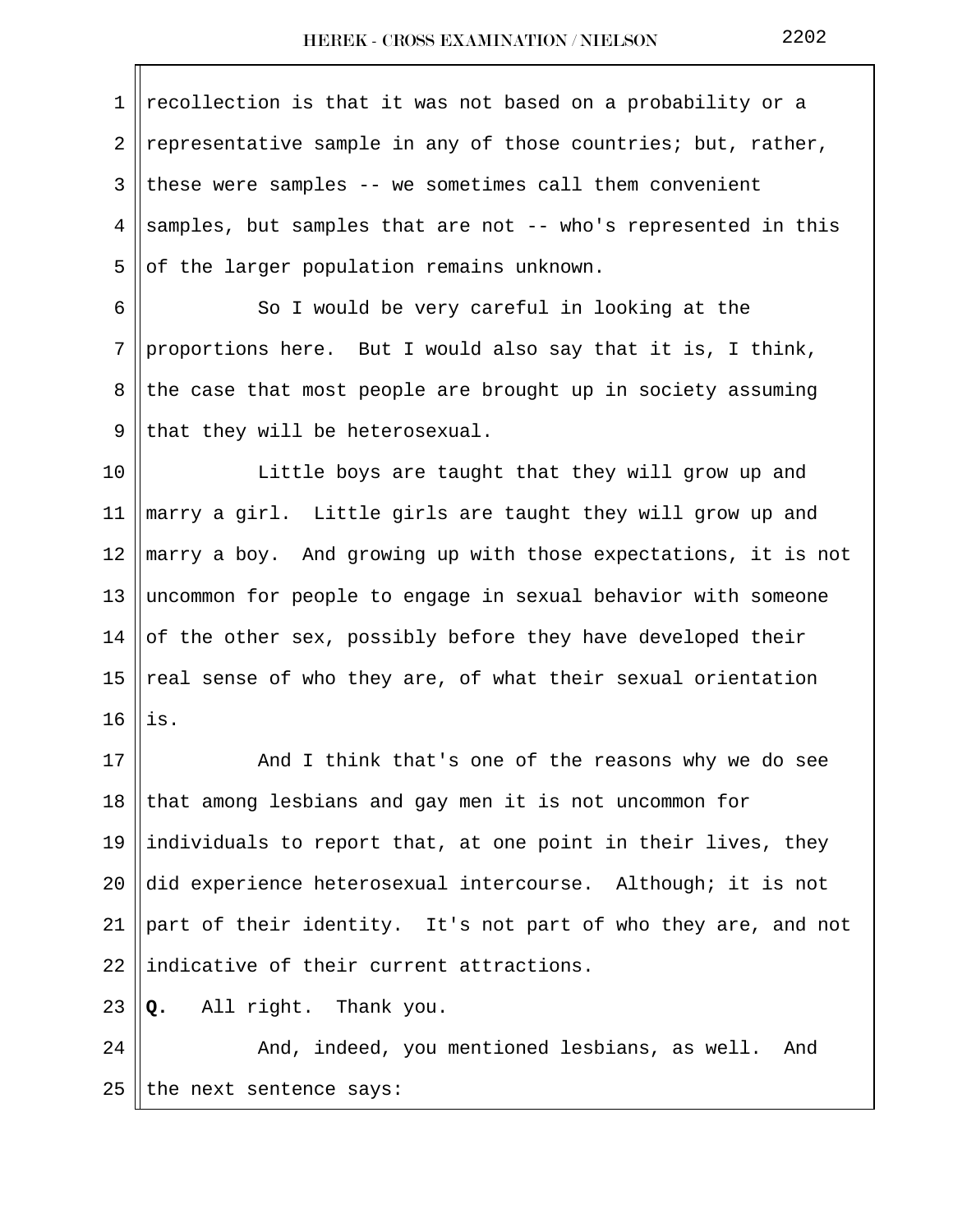| $\mathbf 1$ | "The sexual experience of lesbians is at                       |
|-------------|----------------------------------------------------------------|
| 2           | least as diverse, and probably more so, with                   |
| 3           | estimates of 81% and 74%, respectively" -- and                 |
| 4           | I gather "respectively" because they're                        |
| 5           | citing two studies there -- "of lesbian women                  |
| 6           | who had engaged in heterosexual intercourse."                  |
| 7           | Again, do those statistics surprise you in any way?            |
| 8           | Well, once again, I don't believe they are citing data<br>А.   |
| 9           | from representative samples. So these would be the percentages |
| 10          | of women in those particular samples.                          |
| 11          | And -- oh, I believe, yes, I was puzzled, too, by              |
| 12          | that word "respectively." And I believe that one statistic     |
| 13          | goes with the Bell & Weinberg study; one statistic goes with   |
| 14          | the Reinisch, et al. study.                                    |
| 15          | But, again, I would just point out that the actual             |
| 16          | percentages are not something we can generalize to the larger  |
| 17          | population. But it is certainly consistent with what I was     |
| 18          | saying.                                                        |
| 19          | And, in fact, I would agree with them, that it may be          |
| 20          | even more likely for woman to have experienced heterosexual    |
| 21          | intercourse, partly because of the status of women in society  |
| 22          | and the fact that young women are often pressured in many ways |
| 23          | to marry heterosexually, perhaps before they have really       |
| 24          | developed a sense of their own sexual orientation.             |
| 25          | All right. Thank you.<br>Q.                                    |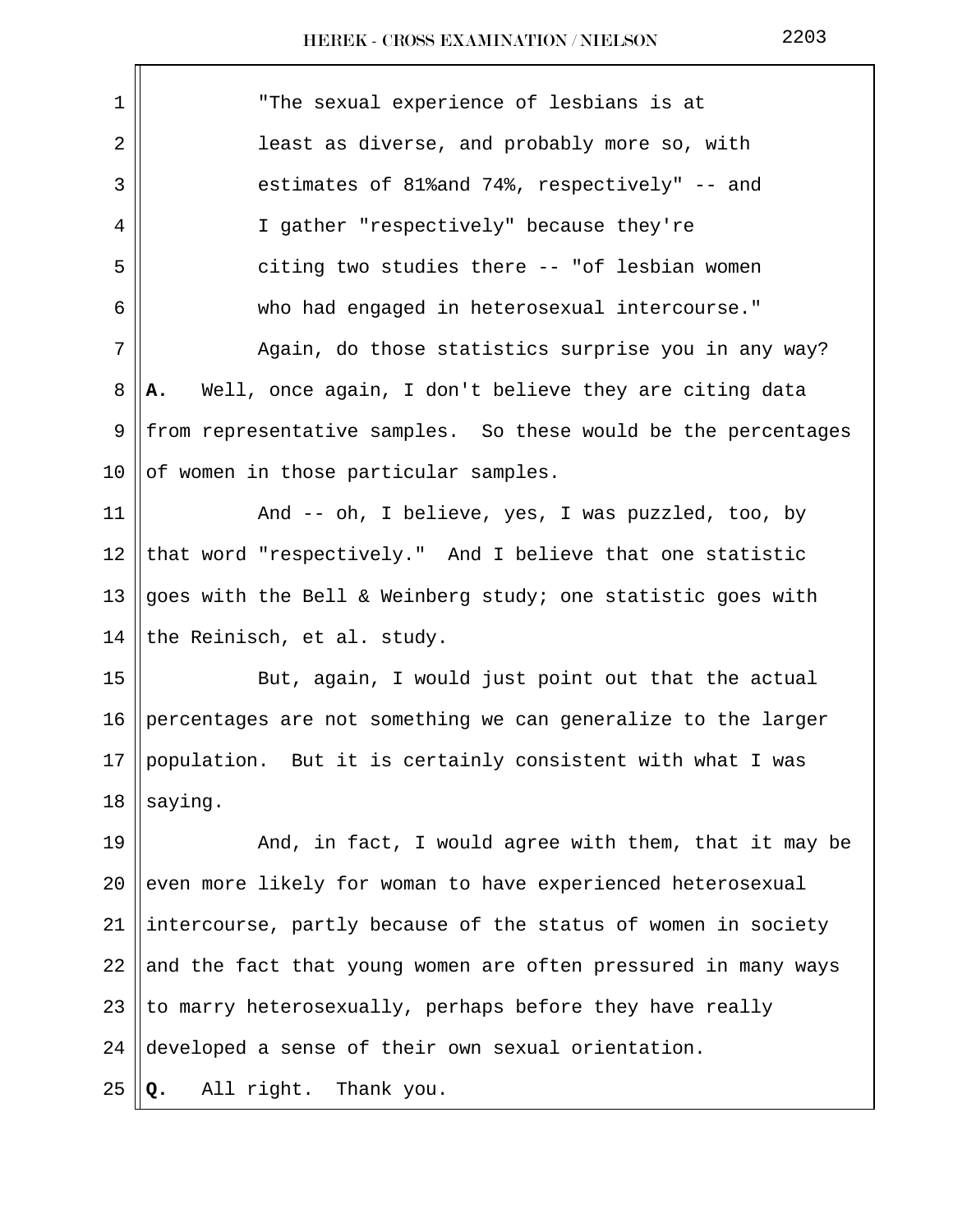| 1  |                 | And on the next page they write, the first full                 |
|----|-----------------|-----------------------------------------------------------------|
| 2  | paragraph:      |                                                                 |
| 3  |                 | "Cultural factors are also relevant.<br>Many                    |
| 4  |                 | societies do not conceptualize diversity in                     |
| 5  |                 | sexual behavior along dimensions of                             |
| 6  |                 | homosexuality/heterosexual at all. In some                      |
| 7  |                 | cultural/ethnic groups both in and outside                      |
| 8  |                 | the Western world, same-sex behavior is not                     |
| 9  |                 | seen as homosexual orientation, which is                        |
| 10 |                 | defined instead by social sex role or                           |
| 11 |                 | participation in specific sexual acts."                         |
| 12 |                 | Do you agree with that?                                         |
| 13 | Α.              | That there are cultures in which engaging in same-sex           |
| 14 |                 | behavior is not seen as equivalent to a homosexual orientation? |
| 15 |                 | Would I agree with that?                                        |
| 16 | Yes.<br>Q.      |                                                                 |
| 17 | А.              | I would agree with that.                                        |
| 18 |                 | All right. Thank you.                                           |
| 19 |                 | MR. NIELSON: And, Your Honor, I would like to                   |
| 20 |                 | offer -- well, actually, this is already in the record.         |
| 21 | BY MR. NIELSON: |                                                                 |
| 22 | Q.              | Please turn to tab 27A in the witness binder.                   |
| 23 |                 | And here you'll find a document premarked DIX658.               |
| 24 | Α.              | Oh, I'm sorry. I'm getting mixed up.                            |
| 25 | 27A.            |                                                                 |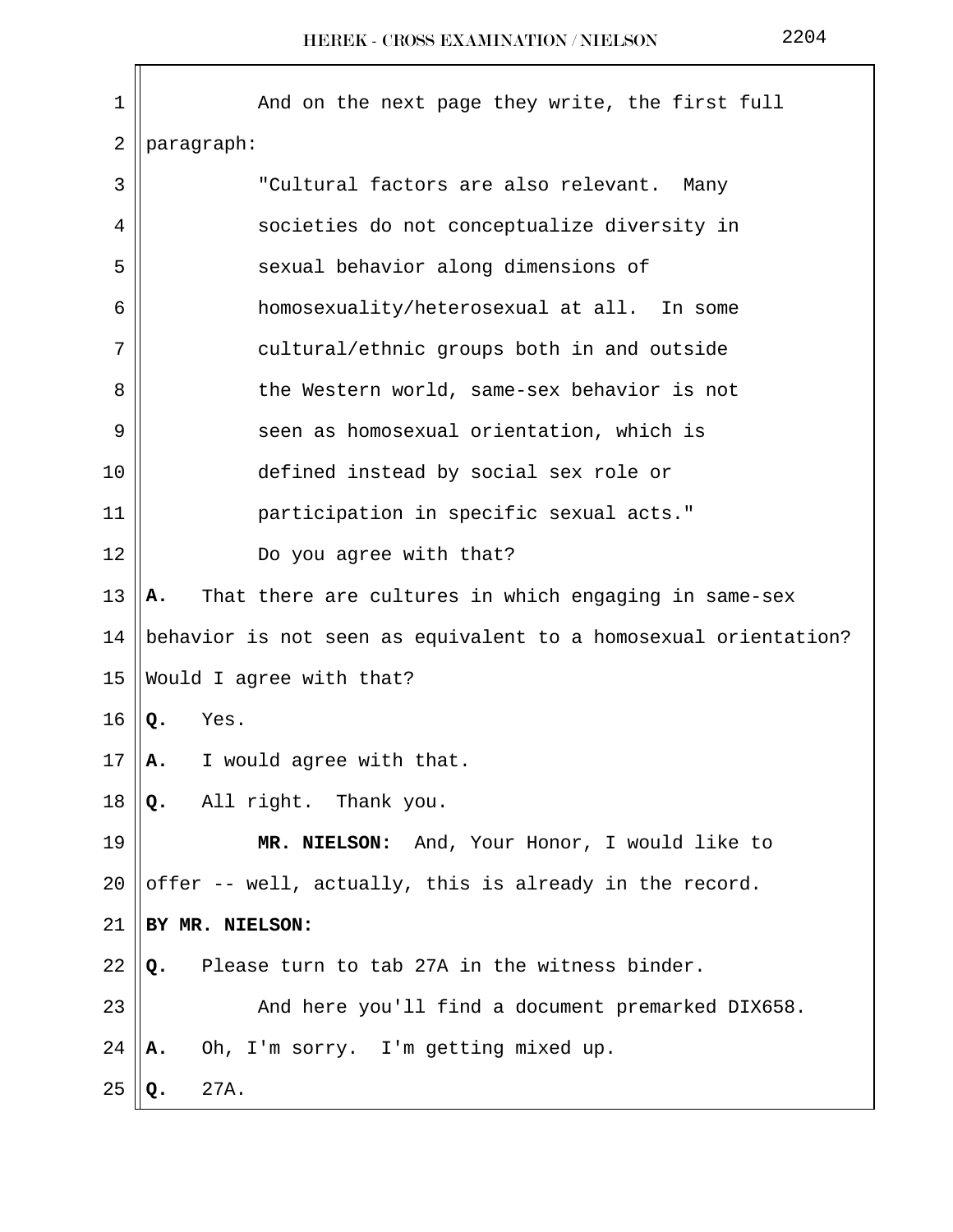| 1              | Α.     | I had it upside down. Okay.                                      |
|----------------|--------|------------------------------------------------------------------|
| $\overline{2}$ | Q.     | Do you see that?                                                 |
| 3              | Α.     | Say the number again, please.                                    |
| 4              | Q.     | It's 27A.                                                        |
| 5              | А.     | Yes.                                                             |
| 6              | Q.     | And it's DIX658.                                                 |
| 7              | Α.     | Yes.                                                             |
| 8              | Q.     | Can you identify this document?                                  |
| 9              | А.     | This is an article from The Journal of Pediatrics, from          |
| 10             |        | 1992, by several authors. The first one is Gary Remafedi.<br>And |
| 11             |        | it is entitled "Demography of Sexual Orientation in              |
| 12             |        | Adolescence."                                                    |
| 13             | Q.     | All right. Thank you.                                            |
| 14             |        | And are you familiar with this?                                  |
| 15             | Α.     | Well, this is another one that I suspect I read back in          |
| 16             |        | the early '90s. I'm not sure if I've looked at it more           |
| 17             |        | recently.                                                        |
| 18             | Q.     | All right. Thank you.                                            |
| 19             |        | Please turn to page 719. And look at the second                  |
| 20             |        | column under the discussion. It reads, the first sentence        |
| 21             | reads: |                                                                  |
| 22             |        | "Sexual orientation has been defined as a                        |
| 23             |        | consistent pattern of sexual arousal towards                     |
| 24             |        | persons of the same and/or opposite gender,                      |
| 25             |        | encompassing fantasy, conscious attractions,                     |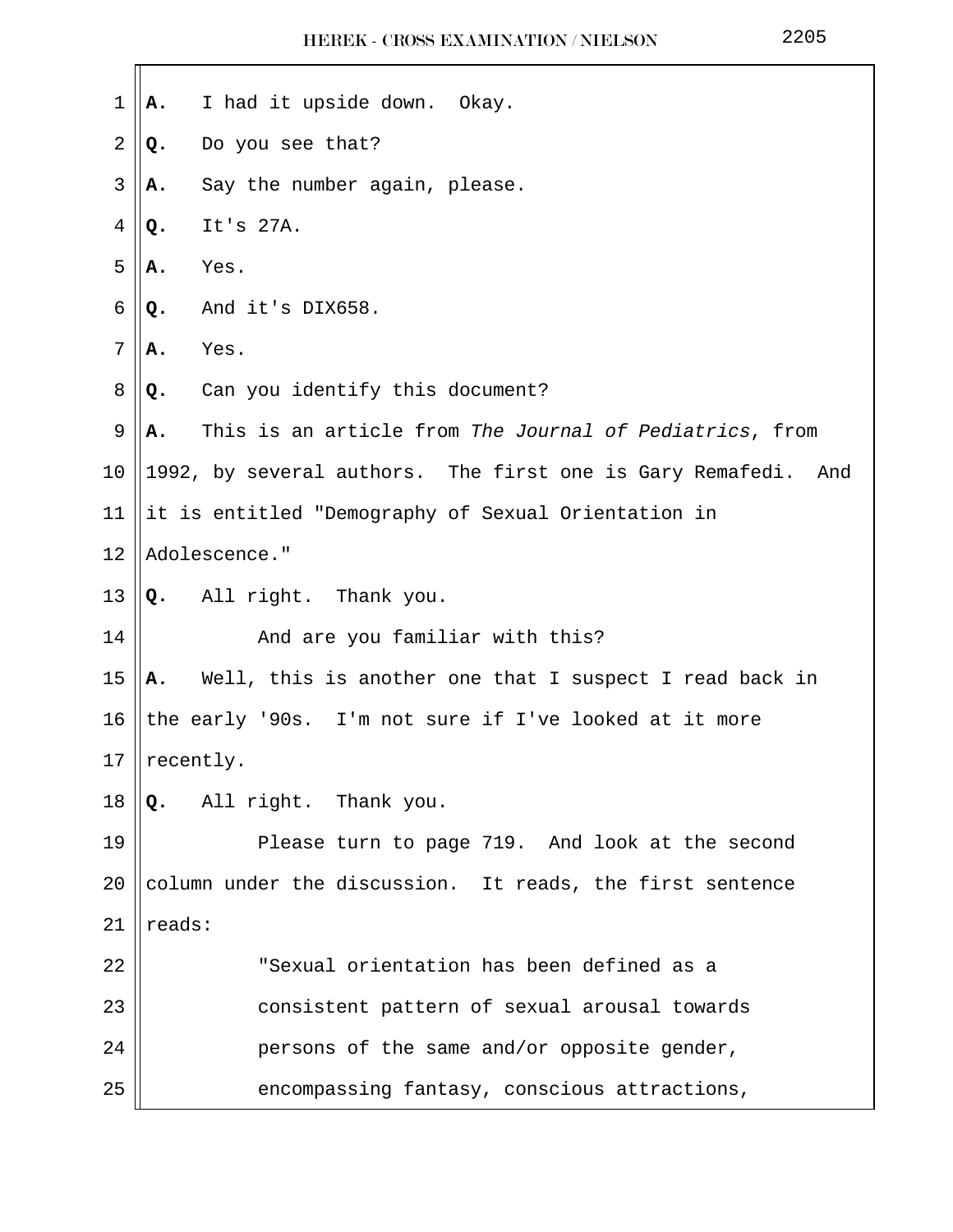| $\mathbf 1$ |    | emotional and romantic feelings, sexual                         |
|-------------|----|-----------------------------------------------------------------|
| 2           |    | behaviors, and possibly other components."                      |
| 3           |    | Then the next sentences goes on to say:                         |
| 4           |    | "Since the heterosexual or homosexual                           |
| 5           |    | direction of the individual events mentioned                    |
| 6           |    | may be at variance with another, numerous                       |
| 7           |    | permutations of orientation are possible and                    |
| 8           |    | probable in human populations."                                 |
| 9           |    | Do you see that?                                                |
| 10          | Α. | Yes.                                                            |
| 11          | Q. | Do you agree that the individual dimensions of sexual           |
| 12          |    | orientation may be at variance with one another for an          |
| 13          |    | individual --                                                   |
| 14          | А. | I'm sorry. I didn't mean to interrupt.                          |
| 15          | Q. | No, go ahead.                                                   |
| 16          | Α. | Well, as I've been saying, the data indicate that for most      |
| 17          |    | $\parallel$ people they are not, but for some people they are   |
| 18          | Q. | Okay. And do you believe that numerous permutations of          |
| 19          |    | orientation are possible and indeed probable in human           |
| 20          |    | populations?                                                    |
| 21          | Α. | Well, I think this is where we might go back to that Klein      |
| 22          |    | grid, where they had the 21 different squares that people could |
| 23          |    | fill in. There's a very complex set of combinations you could   |
| 24          |    | draw from that, those 21 boxes.                                 |
| 25          |    | It turns out that when factor analyses of that grid             |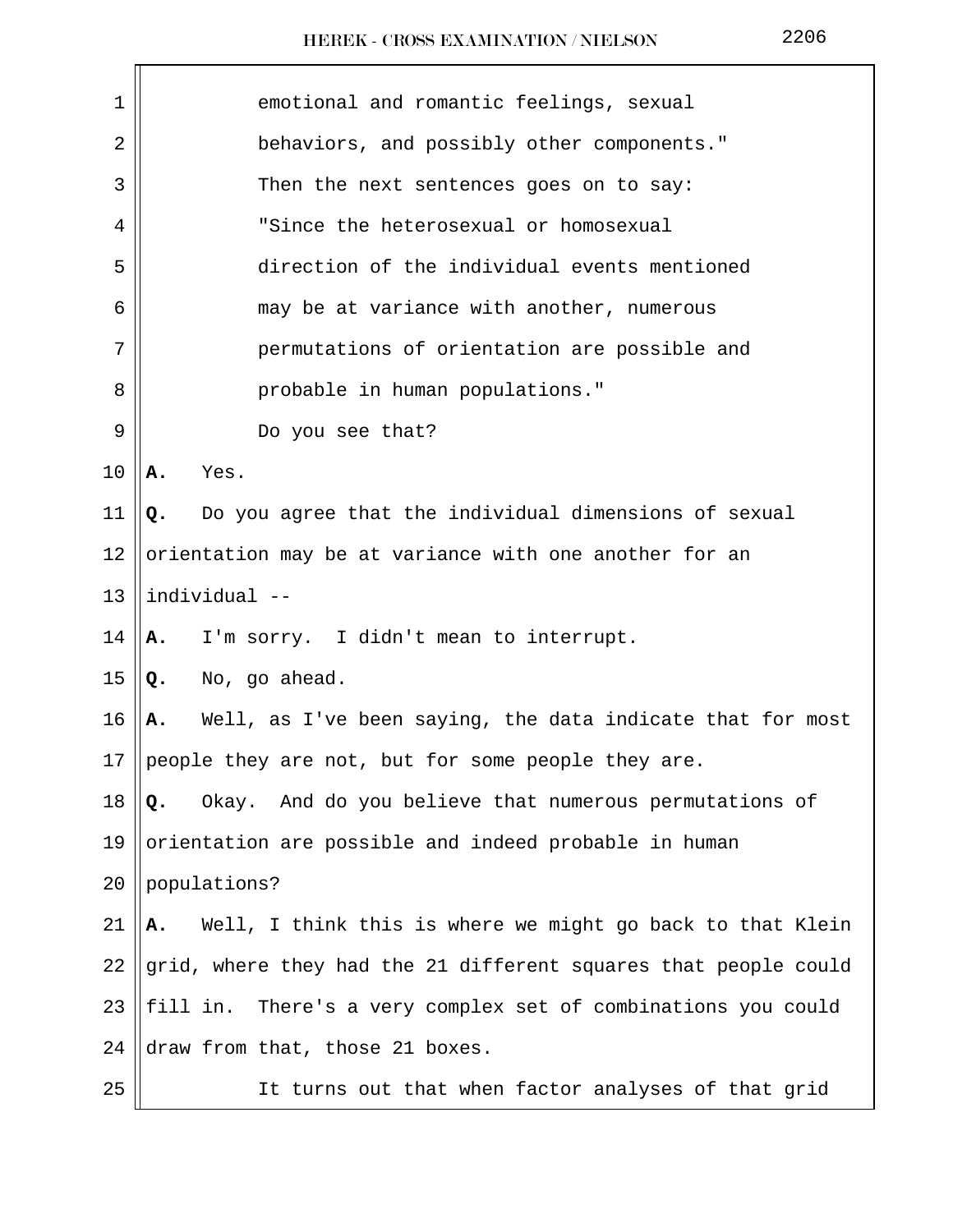| 1  | have been done, they boil down to, in terms of sexuality, at     |
|----|------------------------------------------------------------------|
| 2  | least one major underlying dimension.                            |
| 3  | So I would say that, in theory, it would seem that               |
| 4  | you could have a very large number of permutations and           |
| 5  | combinations. But, in reality, that's probably not very          |
| 6  | common. That most people do, in fact, maintain or do report      |
| 7  | some consistency in these different dimensions of their sexual   |
| 8  | orientation.                                                     |
| 9  | Q. All right.                                                    |
| 10 | MR. NIELSON: Your Honor, I would like to offer                   |
| 11 | DIX658.                                                          |
| 12 | THE COURT: Hearing no objection, 658 is admitted.                |
| 13 | (Defendants' Exhibit 658 received in evidence.)                  |
| 14 | BY MR. NIELSON:                                                  |
| 15 | All right. Now, Professor Herek, I could like to discuss<br>Q.   |
| 16 | whether, as a matter of fact, sexual orientation does change     |
| 17 | over time for some individuals.                                  |
| 18 | And, now, some people do experience considerable                 |
| 19 | fluidity in their sexual orientation throughout their lives,     |
| 20 | correct?                                                         |
| 21 | Some people experience change and fluidity over the course<br>Α. |
| 22 | of their lives. This is something that happens, apparently,      |
| 23 | spontaneously with the individual, as opposed to some            |
| 24 | intervention being done to make the individual change.           |
| 25 | But we do know that these changes do occur in some               |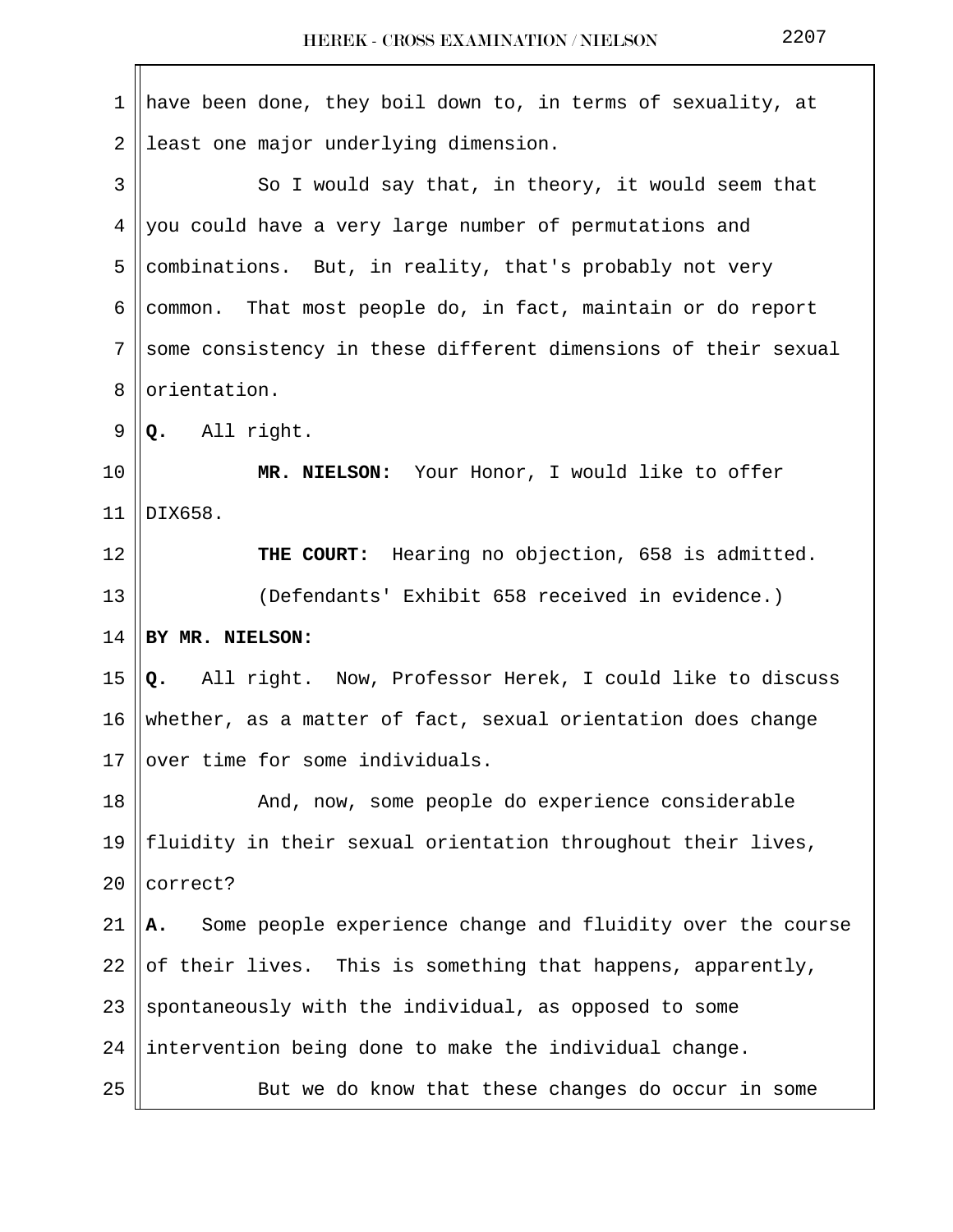| $\mathbf 1$    | peoples' lives.                                                  |
|----------------|------------------------------------------------------------------|
| $\overline{a}$ | All right. Thank you.<br>Q.                                      |
| 3              | And for purposes of right now, I'm not particularly              |
| 4              | interested in discussing the intervention aspect versus other    |
| 5              | causes, but just whether it's a fact changes do occur.           |
| 6              | So some research data suggests that women are                    |
| 7              | somewhat more likely to perceive their sexuality as fluid and    |
| 8              | involving some degree of choice, correct?                        |
| 9              | Yes, I think that when we look at women's histories, we do<br>А. |
| 10             | more often see the idea that their -- their romantic             |
| 11             | relationships and their experiences of sexuality are more        |
| 12             | likely to change, or change in more women than is the case for   |
| 13             | men, over the course of their lives.                             |
| 14             | Q. All right. Thank you.                                         |
| 15             | Now, on your -- in your direct testimony, you                    |
| 16             | discussed studies that you conducted, in which you found that a  |
| 17             | great many gay men and lesbians felt that they experienced       |
| 18             | either no choice at all or very little choice about their        |
| 19             | sexual orientation, correct?                                     |
| 20             | That's correct.<br>Α.                                            |
| 21             | All right. And in these studies, you collected data using<br>Q.  |
| 22             | sexual identity as opposed to sexual attraction or sexual        |
| 23             | behavior, correct?                                               |
| 24             | Well, I'm not sure that I completely understand the<br>А.        |
| 25             | question.                                                        |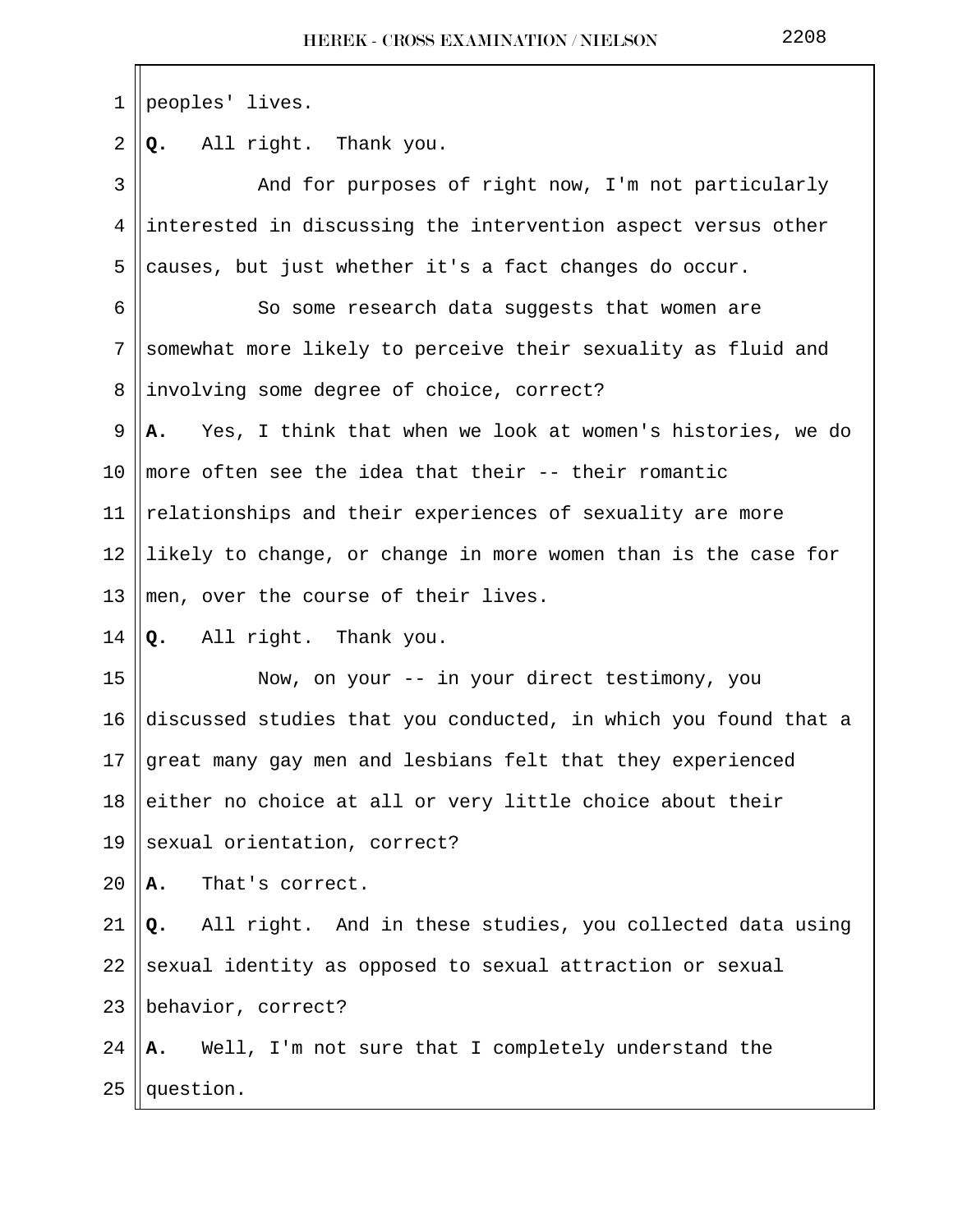| 1              | How did you identify the sample of individuals that you<br>Q.   |
|----------------|-----------------------------------------------------------------|
| $\overline{2}$ | asked the question to? They were based on self-identified,      |
| 3              | were they not?                                                  |
| 4              | I see. Okay. Well, these were -- there was a<br>А.              |
| 5              | multiple-stage process of -- of obtaining the sample. This was  |
| 6              | from a -- a survey organization that has basically recruited a  |
| 7              | very large number of participants to take part in Internet      |
| 8              | research, and has provided them with the equipment to do that   |
| 9              | if they didn't already have it.                                 |
| 10             | They have asked the participants in their panel in              |
| 11             | this large group many demographic questions. One of which was,  |
| 12             | Are you -- I may not be getting the wording exactly right, but  |
| 13             | it was something to the effect of, Are you lesbian, gay, or     |
| 14             | bisexual?                                                       |
| 15             | And so if they had answered yes to that question,               |
| 16             | they were considered eligible for participation in one of the   |
| 17             | studies that I did, the one that I was talking about earlier.   |
| 18             | In that study, there was then an initial series of              |
| 19             | screening questions that asked them about their sexual          |
| 20             | orientation. And in terms of -- it was -- we basically gave     |
| 21             | them five categories. One -- and the questionnaire was          |
| 22             | tailored to the specific sex of the individual.                 |
| 23             | But I'll tell you, for example, the one directed at             |
| 24             | It would ask them which of the following best described<br>men. |
| 25             | Gay or homosexual, bisexual mainly attracted to men,<br>them:   |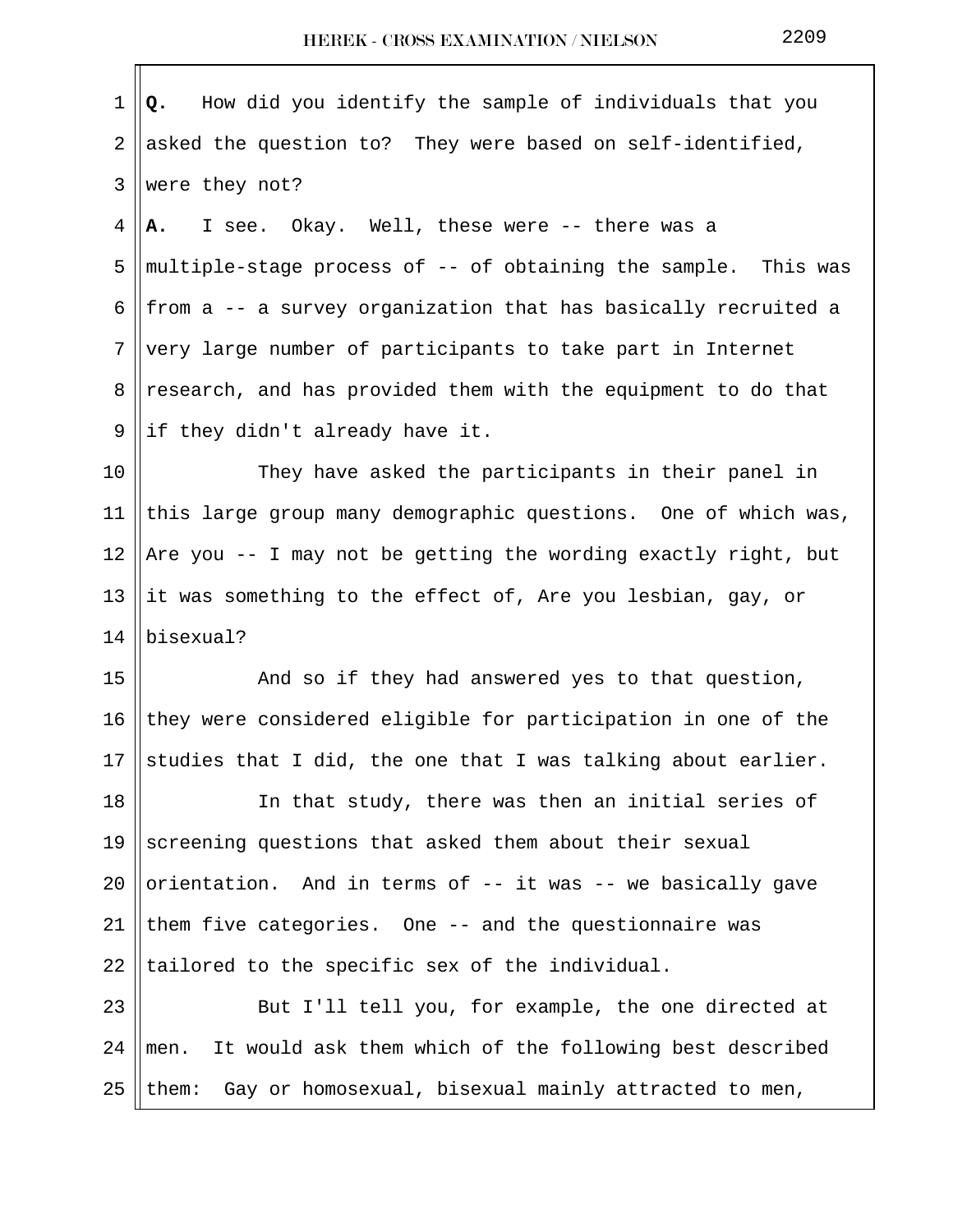| $\mathbf 1$    | bisexual equally attracted to both men and women, bisexual       |
|----------------|------------------------------------------------------------------|
| $\overline{2}$ | mainly attracted to women, heterosexual, or straight. So, in     |
| 3              | that sense, it really was a bit of a combination of identity     |
| 4              | labels and patterns of attraction.                               |
| 5              | Okay. But your initial pool from which you drew were all<br>Q.   |
| 6              | self-identified -- individuals who self-identified as lesbian,   |
| 7              | gay, or bisexual, correct?                                       |
| 8              | They had said yes to the question I described.<br>Α.             |
| 9              | One thing that we came to realize was that,                      |
| 10             | especially for the bisexual individuals, it's possible that      |
| 11             | they interpreted -- they could have interpreted that as a        |
| 12             | question about their patterns of attraction or behavior as well  |
| 13             | as identity.                                                     |
| 14             | Q. Okay. Thank you.                                              |
| 15             | And you relied on self-reporting in these surveys,               |
| 16             | correct?                                                         |
| 17             | That's correct.<br>А.                                            |
| 18             | Thank you.<br>Okay.<br>Q.                                        |
| 19             | And these studies did not ask any questions that went            |
| 20             | to whether people's sexual orientation had changed, correct?     |
| 21             | That's correct.<br>А.                                            |
| 22             | And so these studies do not really shed any light on this<br>Q.  |
| 23             | question, correct?                                               |
| 24             | А.<br>On --                                                      |
| 25             | On the question of whether people's sexual orientation had<br>Q. |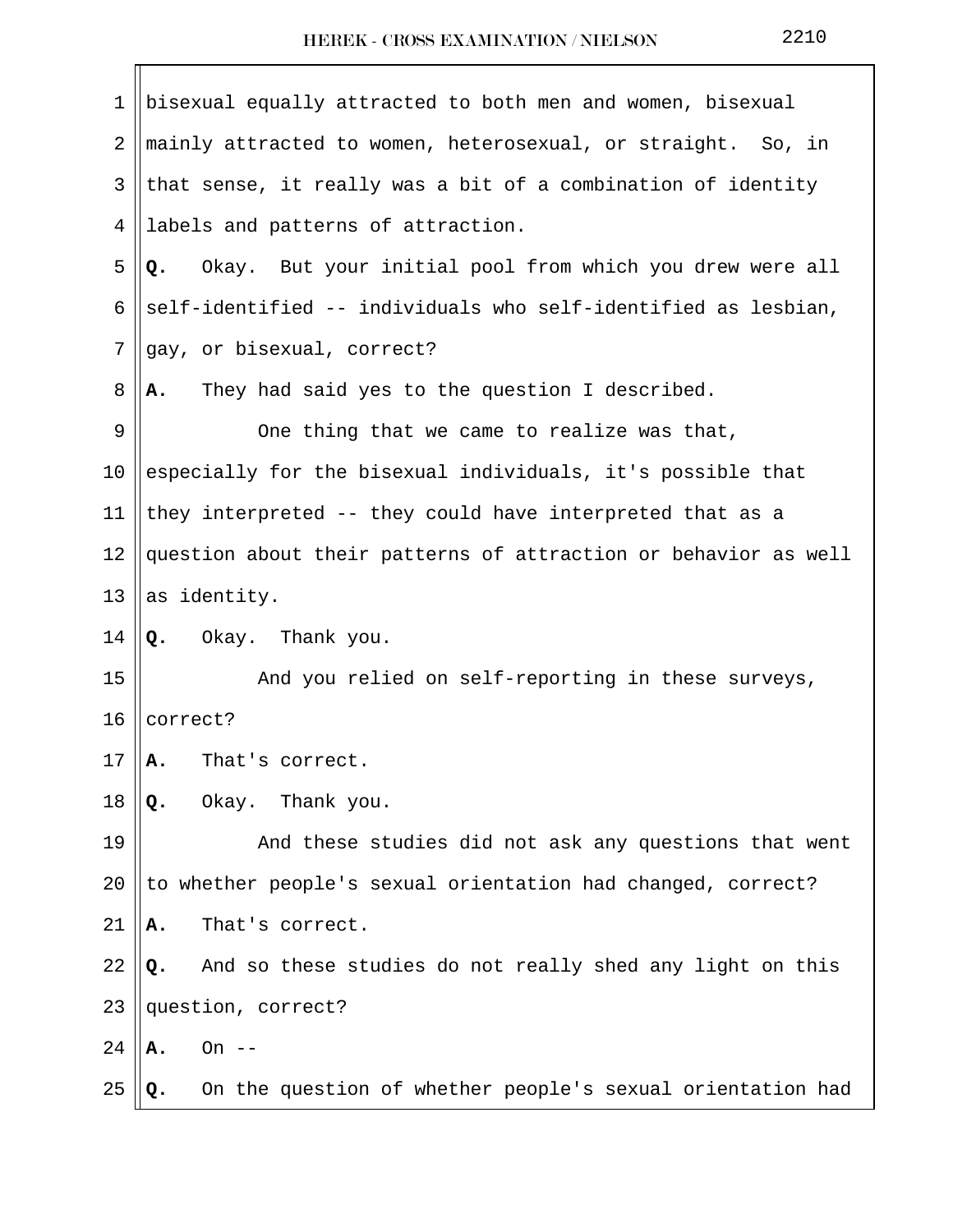$\mathbf{r}$ 

| 1  | changed.                                                       |
|----|----------------------------------------------------------------|
| 2  | No, we did not ask questions about that.<br>Α.                 |
| 3  | Okay. Thank you.<br>Q.                                         |
| 4  | And if you are trying to predict for any specific              |
| 5  | individual whether their identity will predict their sexual    |
| 6  | behavior in the future, that can be problematic, correct?      |
| 7  | I think that if we are talking about general patterns,<br>A.   |
| 8  | again, if I were a betting person, I would say that you would  |
| 9  | do well to bet that their future sexual behavior will          |
| 10 | correspond to their current identity. But you should also      |
| 11 | realize that for some individuals that would not be the case.  |
| 12 | Q. All right. Thank you.                                       |
| 13 | Please turn to tab 2 in your binder. And this is a             |
| 14 | transcript of your deposition. And I'd like you to turn to     |
| 15 | page 105. That's the deposition page. And the page at the      |
| 16 | bottom of the page is 27. There's four pages per page, so it's |
| 17 | a little complicated.                                          |
| 18 | Okay. Say the page again, please.<br>А.                        |
| 19 | The page at the bottom is 27, and the deposition page is<br>Q. |
| 20 | 105.                                                           |
| 21 | Okay.<br>Α.                                                    |
| 22 | And I'd like you to look at lines 15 through 18 on -- on<br>Q. |
| 23 | that page.                                                     |
| 24 | MR. DETTMER:<br>I'm sorry. Did you say 27?                     |
| 25 | MR. NIELSON:<br>It's page 105 in the deposition.<br>The        |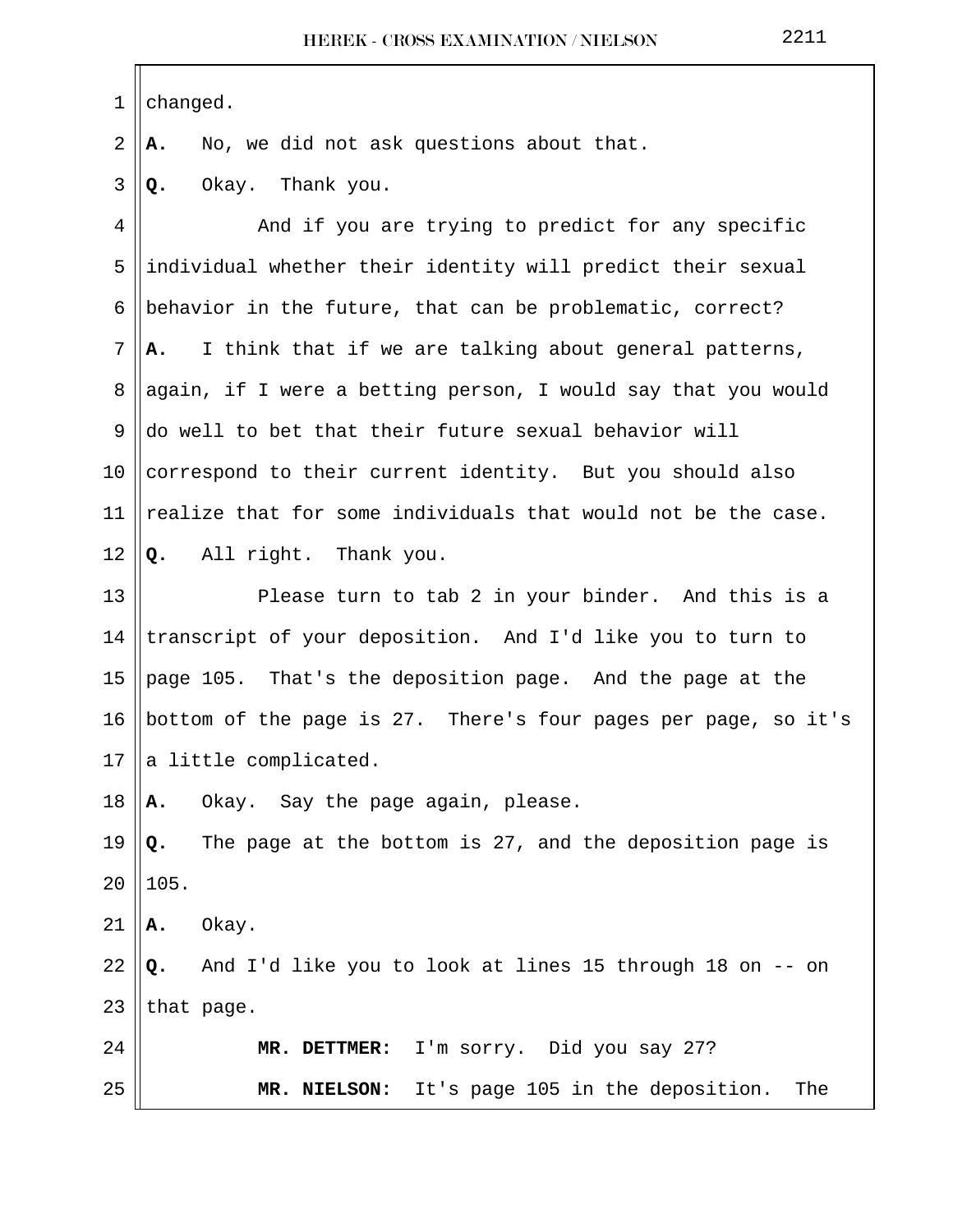| 1              | 27 is just the page at the bottom.                           |  |  |  |
|----------------|--------------------------------------------------------------|--|--|--|
| 2              | BY MR. NIELSON:                                              |  |  |  |
| 3              | All right. Now, have you had a chance to look at those<br>Q. |  |  |  |
| 4              | lines?                                                       |  |  |  |
| 5              | Yes.<br>Α.                                                   |  |  |  |
| 6              | Did you give that testimony at your deposition?<br>Q.        |  |  |  |
| 7              | Yes.<br>Α.                                                   |  |  |  |
| 8              | MR. NIELSON: Okay. And I'd like to read that, Your           |  |  |  |
| $\overline{9}$ | Honor.<br>He said:                                           |  |  |  |
| 10             | "Now, that said, if you are trying to predict                |  |  |  |
| 11             | for any specific individual whether their                    |  |  |  |
| 12             | identity will predict their sexual behavior                  |  |  |  |
| 13             | in the future, especially, that can be                       |  |  |  |
| 14             | problematic."                                                |  |  |  |
| 15             | BY MR. NIELSON:                                              |  |  |  |
| 16             | All right. Thank you.<br>Q.                                  |  |  |  |
| 17             | And we certainly know that people report that they           |  |  |  |
| 18             | have experienced a change in their sexual orientation at     |  |  |  |
| 19             | various points in their life, correct?                       |  |  |  |
| 20             | I'm sorry. Could you say the question one more time.<br>Α.   |  |  |  |
| 21             | Sorry. We certainly know that people report that they<br>Q.  |  |  |  |
| 22             | have experienced a change in their sexual orientation at     |  |  |  |
| 23             | various points in their life, correct?                       |  |  |  |
| 24             | Some people do report that, yes.<br>Α.                       |  |  |  |
| 25             | Okay. Thank you.<br>Q.                                       |  |  |  |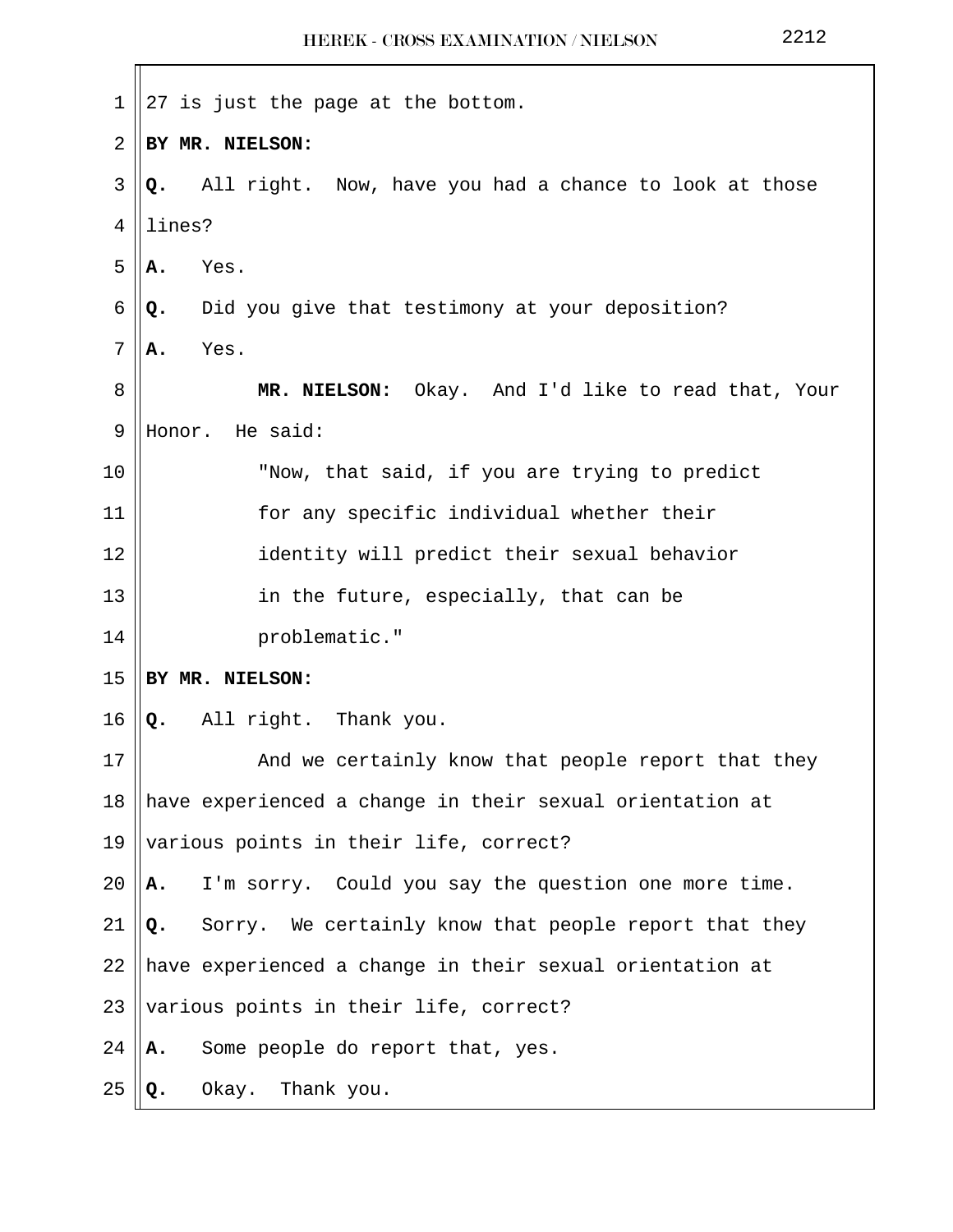| 1              | But we don't know why, in every case, people who have           |  |  |
|----------------|-----------------------------------------------------------------|--|--|
| 2              | experienced a change in their sexual orientation at some point  |  |  |
| 3              | in their life, exactly why that happened in every case,         |  |  |
| 4              | correct?                                                        |  |  |
| 5              | That's correct.<br>А.                                           |  |  |
| 6              | All right. Thank you.<br>Q.                                     |  |  |
| 7              | And people do not always have a knowledge of their              |  |  |
| 8              | mental processes, correct?                                      |  |  |
| $\overline{9}$ | Uhm, that's true.<br>Α.                                         |  |  |
| 10             | We see that especially in social psychological                  |  |  |
| 11             | studies that have looked at prejudice. And it's been            |  |  |
| 12             | repeatedly documented that people are not always aware of their |  |  |
| 13             | prejudices and biases. And so if you ask them about it, they    |  |  |
| 14             | cannot tell you exactly what -- what's going on. But then       |  |  |
| 15             | other -- other measures have shown that they do in fact have    |  |  |
| 16             | those prejudices and biases.                                    |  |  |
| 17             | $ Q.$ All right. Thank you.                                     |  |  |
| 18             | So you agree that people don't always have a                    |  |  |
| 19             | knowledge of mental processes?                                  |  |  |
| 20             | I do.<br>Α.                                                     |  |  |
| 21             | Thank you.<br>Okay.<br>Q.                                       |  |  |
| 22             | Please turn to page 27C in the witness binder.                  |  |  |
| 23             | Tab 27 --<br>Α.                                                 |  |  |
| 24             | 27C.<br>Q.                                                      |  |  |
| 25             | MR. NIELSON: And, Your Honor, I want to bring --                |  |  |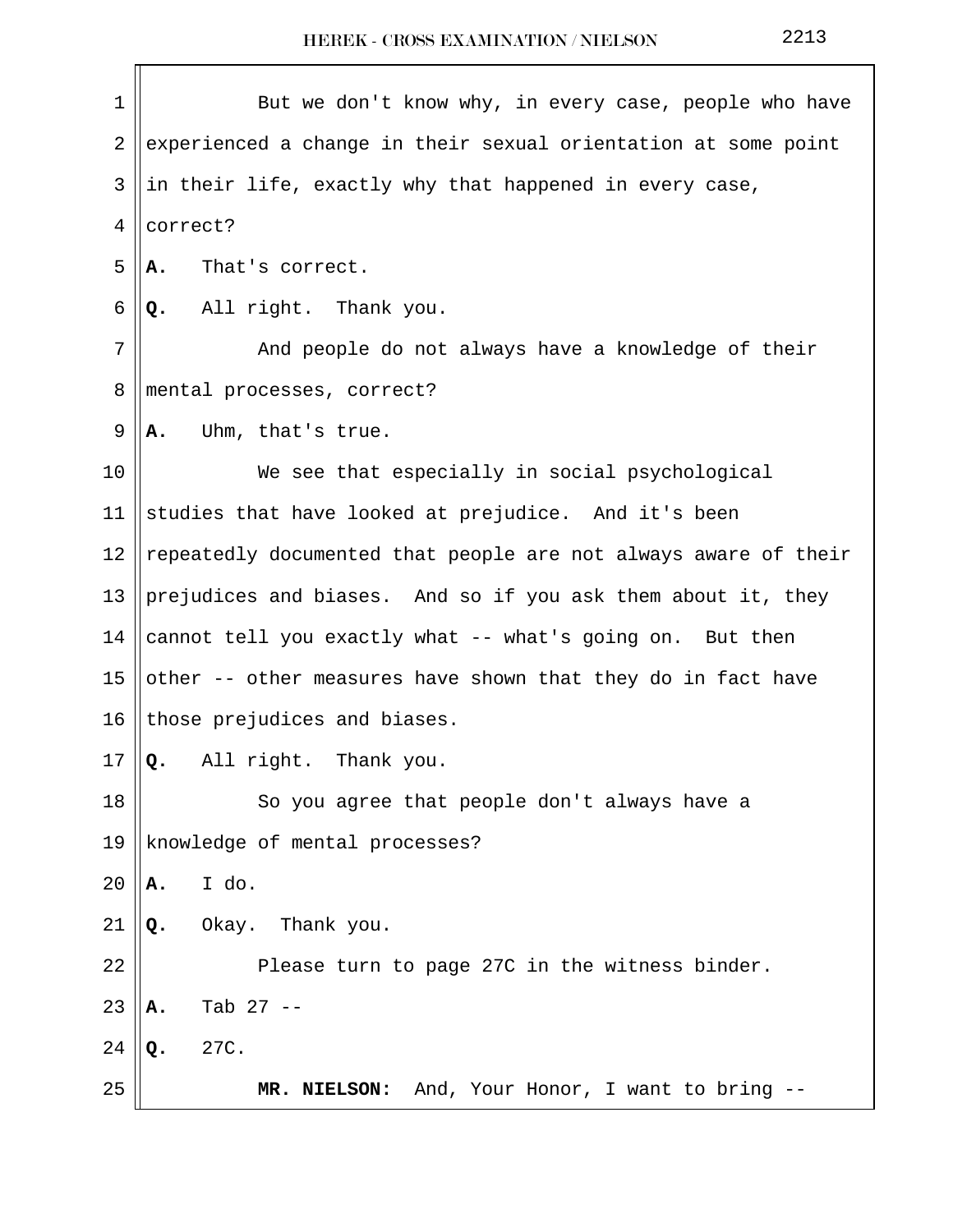| 1              | this is a transcript of portions of the deposition testimony of |  |  |  |
|----------------|-----------------------------------------------------------------|--|--|--|
| $\overline{2}$ | Ms. Stier, the plaintiff in the case. And this deposition was   |  |  |  |
| 3              | provisionally designated as confidential. And plaintiffs had    |  |  |  |
| 4              | 30 days to designate those portions of the deposition that they |  |  |  |
| 5              | wished to retain that classification. And they didn't do so.    |  |  |  |
| 6              | And $I$ -- I would like to read some of this into the           |  |  |  |
| 7              | record, but -- I think the parts I'm planning to read are not   |  |  |  |
| 8              | sensitive.                                                      |  |  |  |
| 9              | But, if there are any concerns, I don't have any                |  |  |  |
| 10             | objection to clearing the courtroom and turning off the camera, |  |  |  |
| 11             | if that's what you would like to do.                            |  |  |  |
| 12             | Could $I$ --<br>MR. DETTMER:                                    |  |  |  |
| 13             | Shall $I$ --<br>MR. NIELSON:                                    |  |  |  |
| 14             | (Simultaneous colloquy.)                                        |  |  |  |
| 15             | Identify which portion you would like to<br>THE COURT:          |  |  |  |
| 16             | read.                                                           |  |  |  |
| 17             | MR. NIELSON: Yes, I would. I'll identify them. The              |  |  |  |
| 18             | lines I'm going to read are page 22, 11 through 15. 24, 5       |  |  |  |
| 19             | through $11$ -- excuse me. 22, 11 through 15. 24, 5 through 11. |  |  |  |
| 20             | And 198, 24 through 199, 3. So there's just three passages.     |  |  |  |
| 21             | Though, I'll break them up a little.                            |  |  |  |
| 22             | THE COURT: Give me the last again, 199.                         |  |  |  |
| 23             | MR. NIELSON: 198, 24 through 199, 3.                            |  |  |  |
| 24             | THE COURT: All right.                                           |  |  |  |
| 25             | MR. NIELSON: Your Honor, if I could ask a question              |  |  |  |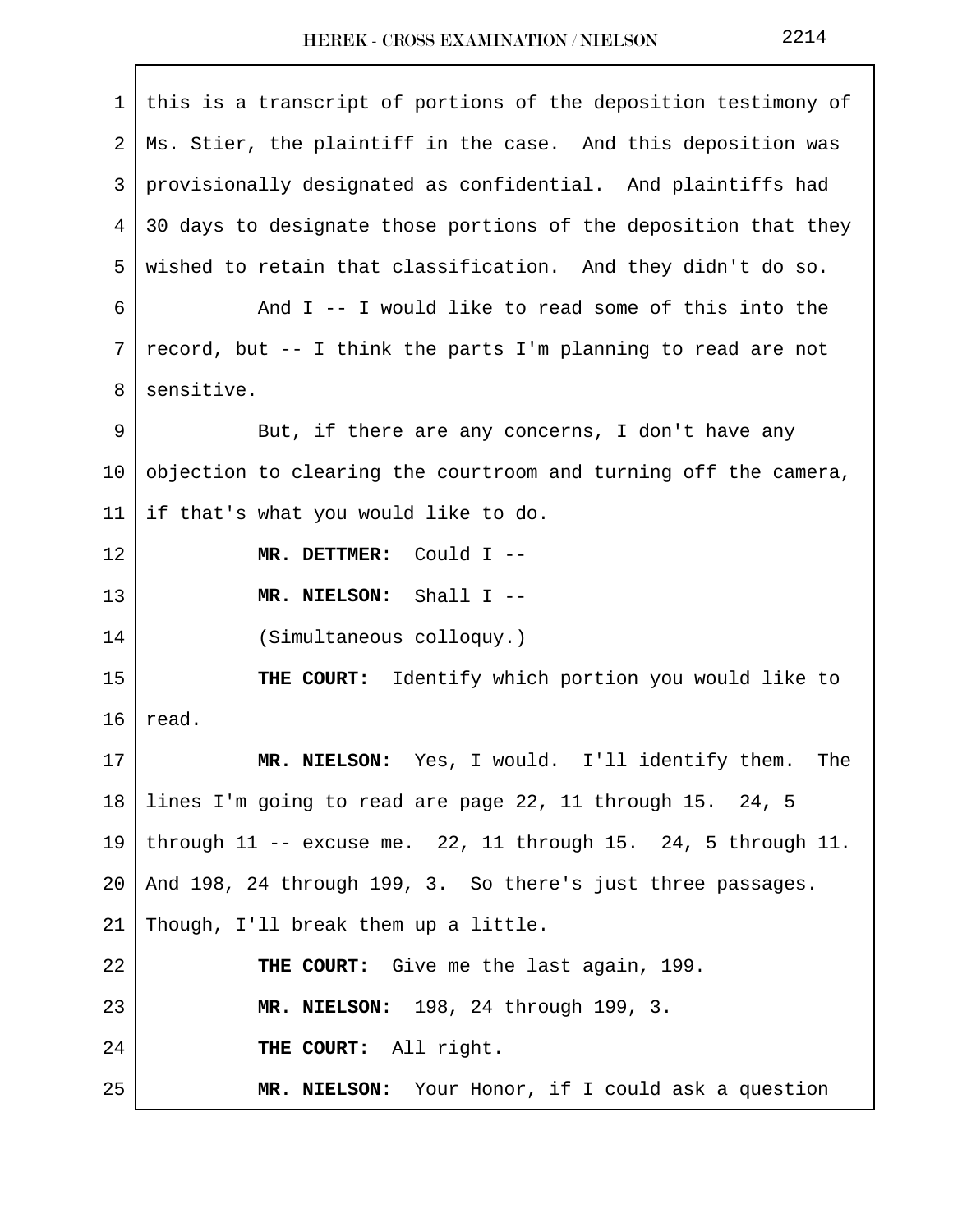| 1              | to opposing counsel, through the Court. Is there any objection  |
|----------------|-----------------------------------------------------------------|
| $\overline{2}$ | to my reading these portions of the transcript?                 |
| 3              | THE COURT: Mr. Dettmer.                                         |
| 4              | MR. DETTMER: If you could give us just one moment to            |
| 5              | look over them.                                                 |
| 6              | MR. NIELSON: All right. And while they are looking,             |
| 7              | I will note, I believe these are not particularly sensitive.    |
| 8              | THE COURT: I beg your pardon?                                   |
| 9              | MR. NIELSON: I said, Your Honor, while they're                  |
| 10             | looking I will note I was careful to try and pick things that I |
| 11             | don't believe are particularly sensitive. And I believe they    |
| 12             | are quite similar to plaintiff's testimony in open court.       |
| 13             | MR. DETTMER: Your Honor, we don't have an objection.            |
| 14             | THE COURT: Fine. You may proceed.                               |
| 15             | MR. NIELSON: Thank you.                                         |
| 16             | BY MR. NIELSON:                                                 |
| 17             | All right. Professor Herek, are you aware that Ms. Stier<br>Q.  |
| 18             | was previously married to a man?                                |
| 19             | Uhm, I believe I was aware of that, yes.<br>Α.                  |
| 20             | All right. Thank you.<br>Q.                                     |
| 21             | And if you look at deposition transcript, page 22,              |
| 22             | 11, at lines 11 and 12 the witness, which is Ms. Stier, says,   |
| 23             | quote:                                                          |
| 24             | "When I married Matthew, I did love him."                       |
| 25             | Does that surprise you?                                         |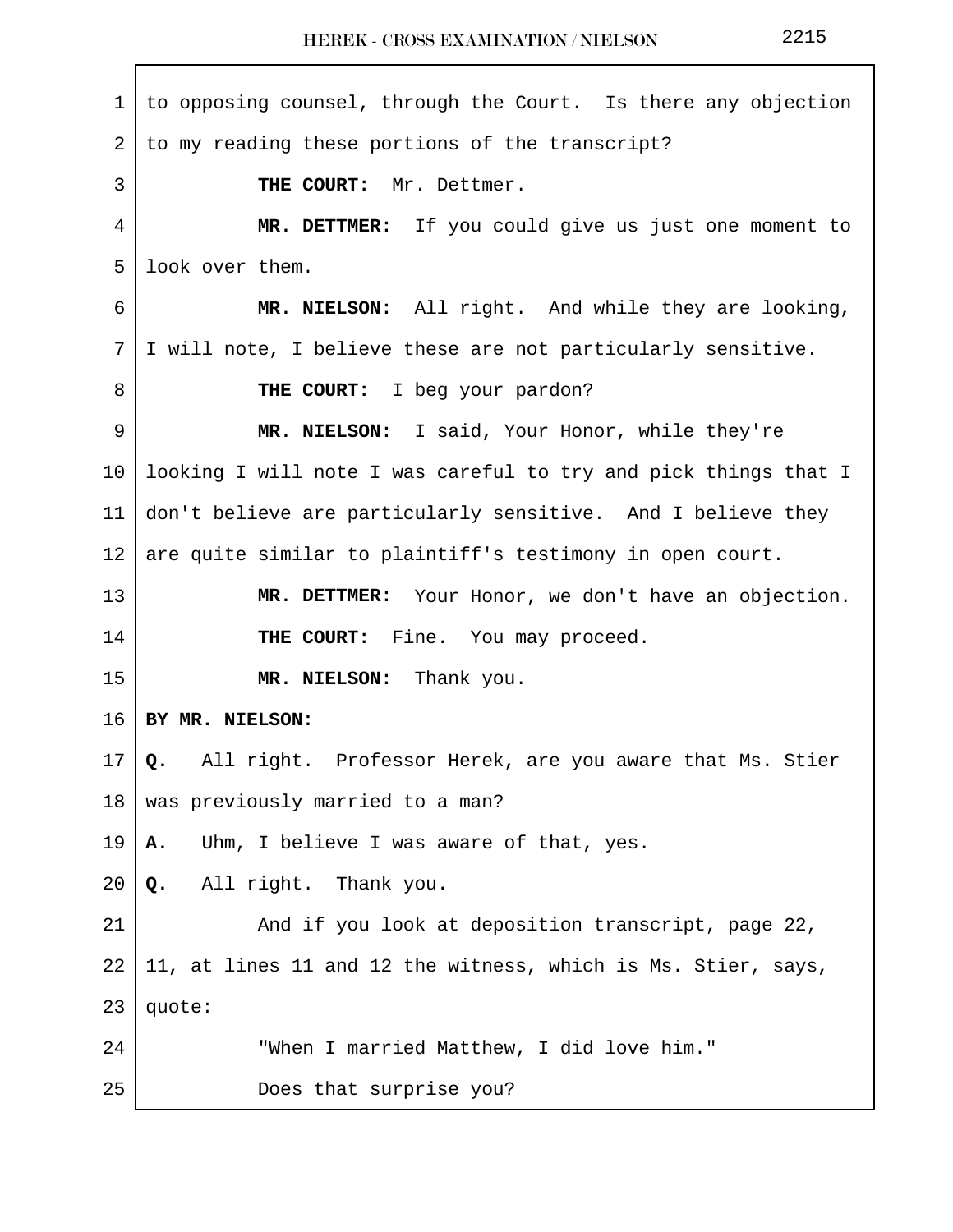| 1              | А.                                          | Uhm, I have no expectations about it, so it doesn't  |  |  |  |  |
|----------------|---------------------------------------------|------------------------------------------------------|--|--|--|--|
| $\overline{2}$ | surprise me.                                |                                                      |  |  |  |  |
| 3              |                                             | (Laughter)                                           |  |  |  |  |
| 4              | Q.                                          | All right. Thank you.                                |  |  |  |  |
| 5              |                                             | And then the next three lines, it says:              |  |  |  |  |
| 6              | "The question is, were you attracted to him |                                                      |  |  |  |  |
| 7              | physically?"                                |                                                      |  |  |  |  |
| 8              | And she responds:                           |                                                      |  |  |  |  |
| 9              |                                             | "I did have an attraction to him."                   |  |  |  |  |
| 10             |                                             | Again, is that something that does not surprise you? |  |  |  |  |
| 11             | Α.                                          | Again, I have no expectations, but -- so I am not    |  |  |  |  |
| 12             | surprised.                                  |                                                      |  |  |  |  |
| 13             | Q.                                          | All right. Thank you.                                |  |  |  |  |
| 14             |                                             | And page 24, lines 5 through -- well, 5 through 7,   |  |  |  |  |
| 15             |                                             | Ms. Stier says:                                      |  |  |  |  |
| 16             |                                             | "In 1987, when we got married in November, we        |  |  |  |  |
| 17             |                                             | both -- I'll speak for myself only. It was           |  |  |  |  |
| 18             |                                             | my goal to have a meaningful marriage."              |  |  |  |  |
| 19             |                                             | And in response to the question:                     |  |  |  |  |
| 20             |                                             | "Did you have a meaningful marriage for any          |  |  |  |  |
| 21             |                                             | period of time up until the time that you            |  |  |  |  |
| 22             |                                             | were separated and eventually divorced?" she         |  |  |  |  |
| 23             |                                             | answered:                                            |  |  |  |  |
| 24             |                                             | "Yes, I did."                                        |  |  |  |  |
| 25             |                                             | And, again, is that something that doesn't surprise  |  |  |  |  |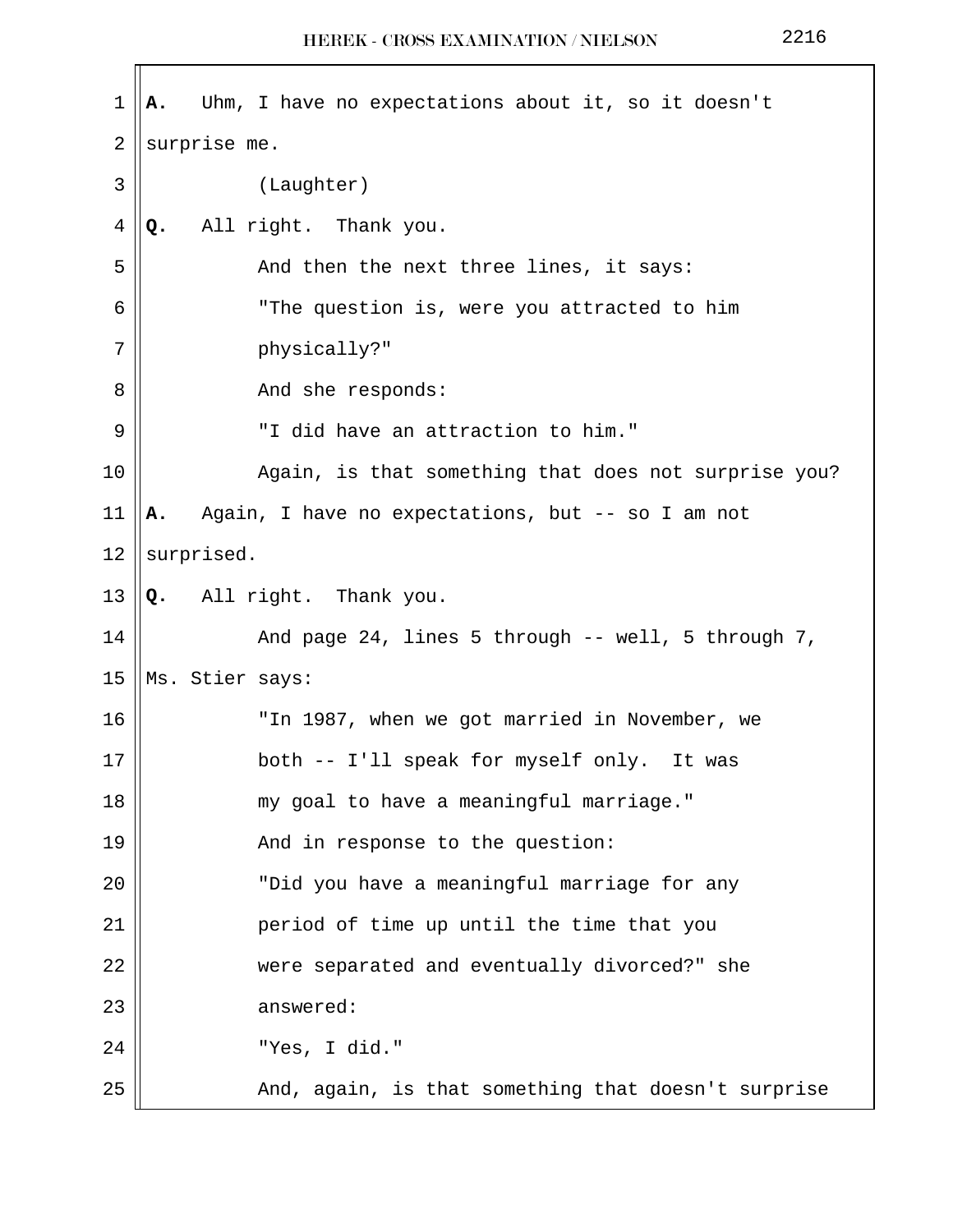| 1    | you?                                                            |
|------|-----------------------------------------------------------------|
| 2    | And I would just give the same response.<br>А.                  |
| 3    | Okay. Thank you.<br>Q.                                          |
| 4    | And then, please, turn to page 198 to 199. And I'm              |
| 5    | going to start reading with line 24. And the question is:       |
| 6    | "Has it always been the case that you've had                    |
| 7    | an enduring pattern or disposition to                           |
| 8    | experience sexual, affectional, or romantic                     |
| 9    | desires for and attractions to women?<br>Has                    |
| 10   | that always been the case in your life?"                        |
| 11   | And the answer is:                                              |
| 12   | "No, it has not."                                               |
| 13   | Does that surprise you?                                         |
| 14   | I would say that that's consistent, in part, with what I<br>Α.  |
| 15   | was saying earlier about the expectation that most people are   |
| 16   | raised with that they will be heterosexual.                     |
| $17$ | And so I think that when you ask people about their             |
| 18   | entire life, you would be including that period for a number of |
| 19   | people who identify as gay or lesbian. And they might very      |
| 20   | well be able to point to a portion of their life in which they  |
| 21   | were at least assuming that they were themselves heterosexual,  |
| 22   | and did experience some sort of attraction for people of the    |
| 23   | other sex, and, at the same time, did not acknowledge or        |
| 24   | experience attractions toward people of the same sex at that    |
| 25   | one point in their lives.                                       |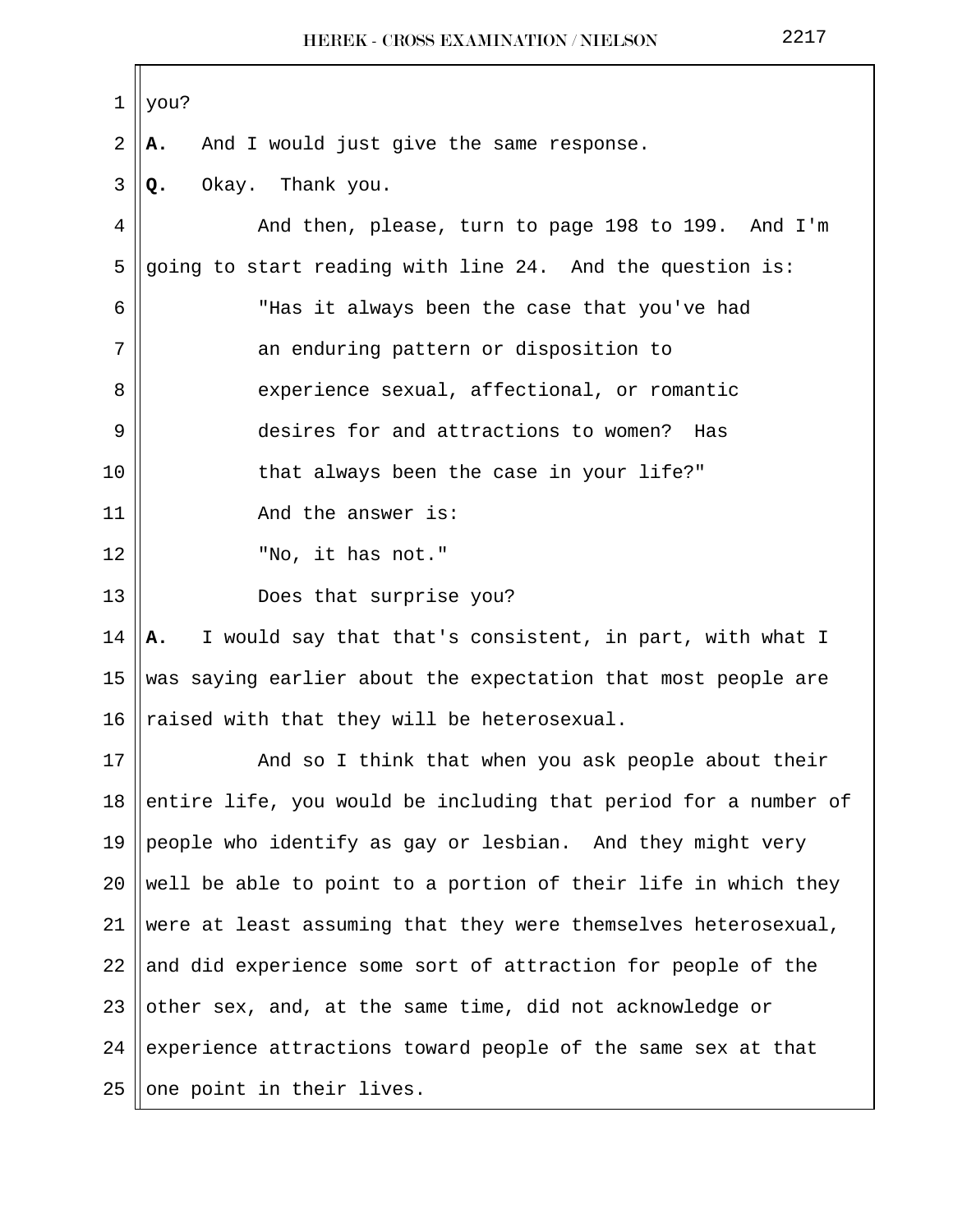| 1  | So that using the "enduring attraction" definition, which<br>Q.  |  |  |  |
|----|------------------------------------------------------------------|--|--|--|
| 2  | is one of the ones you offered, at that point in her life,       |  |  |  |
| 3  | Ms. Stier would not have been gay, correct?                      |  |  |  |
| 4  | Well, you know, when you asked me about what constitutes<br>А.   |  |  |  |
| 5  | an enduring pattern or how long this takes, I said we don't      |  |  |  |
| 6  | have a specific amount of time.                                  |  |  |  |
| 7  | But in this question, you're asking her about that --            |  |  |  |
| 8  | you're defining that time period. It appears to me, anyway, as   |  |  |  |
| 9  | being her entire life.                                           |  |  |  |
| 10 | And I don't think that that's part of the definition,            |  |  |  |
| 11 | that people are this for their entire life, that they            |  |  |  |
| 12 | experience this over the course of their entire life.            |  |  |  |
| 13 | I would say that experiencing it for what the                    |  |  |  |
| 14 | individual perceives to be a significant period of time in       |  |  |  |
| 15 | their life is what's referred to here, not that people have      |  |  |  |
| 16 | been this way for their entire life.                             |  |  |  |
| 17 | All right. Thank you.<br>Q.                                      |  |  |  |
| 18 | Now, a 2003 survey of California adults found that               |  |  |  |
| 19 | approximately 9 percent of gay men and 25 percent of lesbians    |  |  |  |
| 20 | 18 to 59 years of age reported having ever been married.<br>Most |  |  |  |
| 21 | of them presumably to a person of the same [sic] sex, correct?   |  |  |  |
| 22 | Was that the -- was that in the report that the UCLA<br>Α.       |  |  |  |
| 23 | researchers produced from the Williams Institute at UCLA?        |  |  |  |
| 24 | It's something you cited in your expert report, actually.<br>Q.  |  |  |  |
| 25 | Okay. I didn't footnote it, though?<br>А.                        |  |  |  |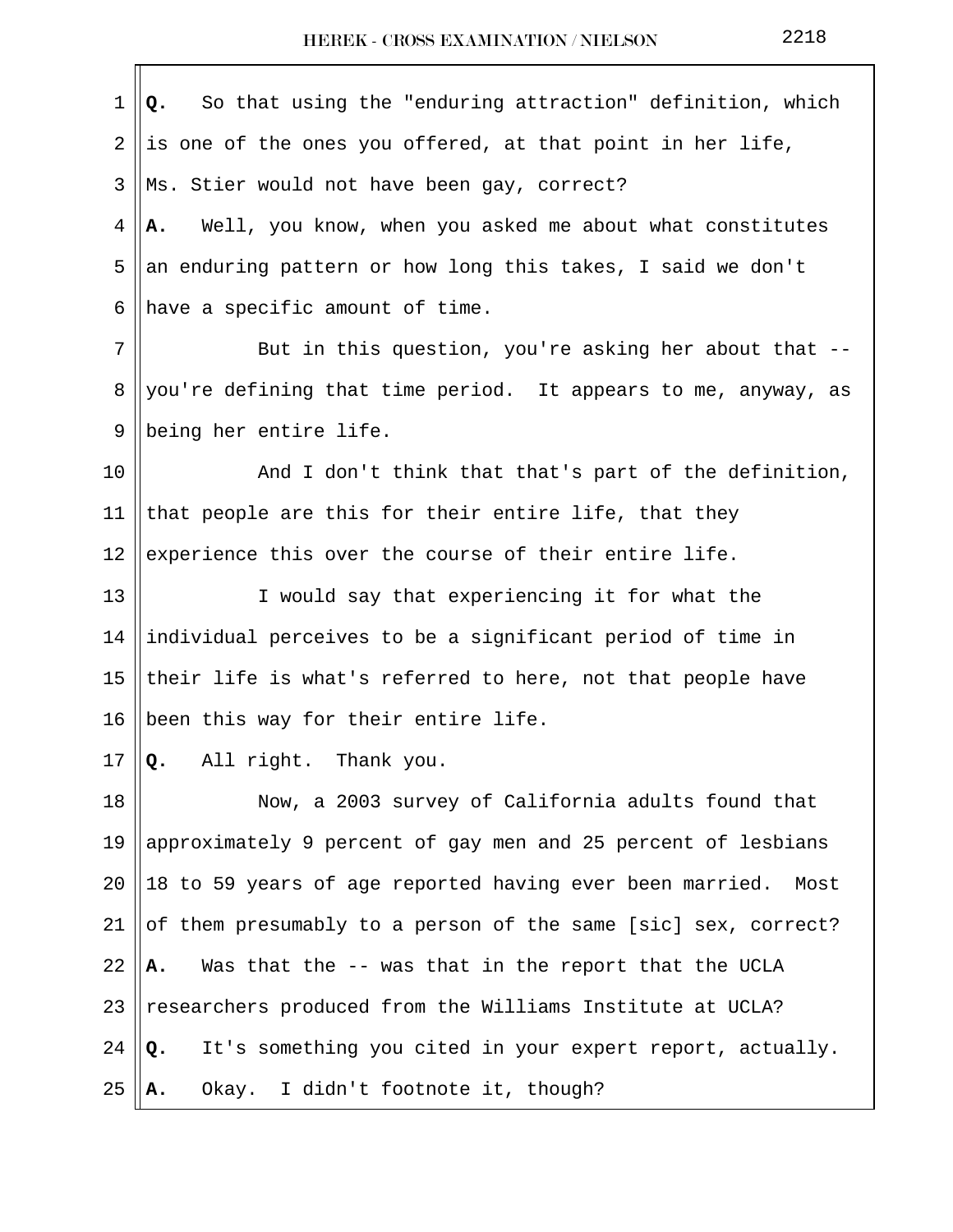| 1              | It's note 37. It's -- if you would like to look at it,<br>Q.   |  |  |  |  |
|----------------|----------------------------------------------------------------|--|--|--|--|
| $\overline{2}$ | it's tab 1 has your expert report.                             |  |  |  |  |
| 3              | I believe that's the UCLA report. It would just help me<br>А.  |  |  |  |  |
| 4              | to know that for sure, if you're going to ask about it.        |  |  |  |  |
| 5              | It's note 37 on page 18, if you want to review that to<br>Q.   |  |  |  |  |
| 6              | refresh your memory. It says, "Carpenter & Gates, 2008, Table  |  |  |  |  |
| 7              | $3)$ ."                                                        |  |  |  |  |
| 8              | Oh, okay. So, yeah, that's a different one than what I<br>А.   |  |  |  |  |
| 9              | was thinking of. Okay.                                         |  |  |  |  |
| 10             | Q. All right. And that's consistent with Ms. Stier's           |  |  |  |  |
| 11             | experience, correct?                                           |  |  |  |  |
| 12             | Well, that -- that some portion of lesbians and gay men<br>А.  |  |  |  |  |
| 13             | report having been married in the past, yes, I believe that is |  |  |  |  |
| 14             | consistent with her experience.                                |  |  |  |  |
| 15             | All right. Thank you.<br>Q.                                    |  |  |  |  |
| 16             | And, please, turn to tab 28 in the witness binder.             |  |  |  |  |
| $17$           | MR. NIELSON: Before I do that, Your Honor, I would             |  |  |  |  |
| 18             | like to offer the portions of the transcript of Ms. Stier's    |  |  |  |  |
| 19             | deposition that I read as -- into evidence as admissions.      |  |  |  |  |
| 20             | THE COURT: Very well. I assume no objection.                   |  |  |  |  |
| 21             | MR. DETTMER: No objection, Your Honor.                         |  |  |  |  |
| 22             | THE COURT: Very well.                                          |  |  |  |  |
| 23             | MR. NIELSON: All right. Thank you.                             |  |  |  |  |
| 24             | BY MR. NIELSON:                                                |  |  |  |  |
| 25             | And, as I said, please turn to tab 28. And you'll find a       |  |  |  |  |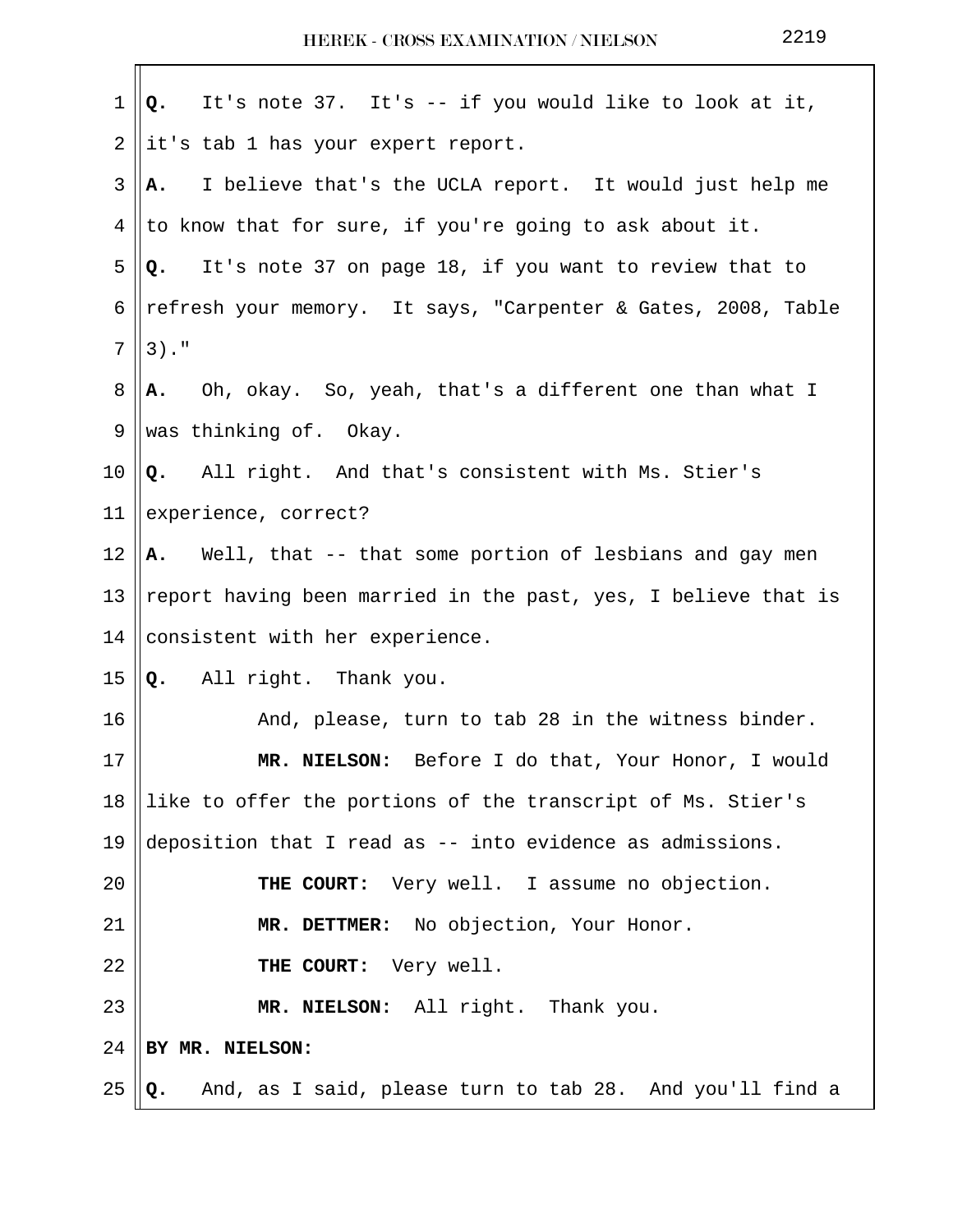| $\mathbf 1$    | document premarked DIX1009.                                     |  |  |  |
|----------------|-----------------------------------------------------------------|--|--|--|
| $\overline{2}$ | 1009 yes.<br>Α.                                                 |  |  |  |
| 3              | Can you identify that document?<br>Q.                           |  |  |  |
| 4              | This is an -- a report from researchers at UCLA, at the<br>А.   |  |  |  |
| 5              | Williams Institute at that university, titled "Marriage,        |  |  |  |
| 6              | Registration and Dissolution by Same-Sex Couples in the U.S., " |  |  |  |
| 7              | published in 2008.                                              |  |  |  |
| 8              | And who are listed as the authors of the report?<br>Q.          |  |  |  |
| 9              | Gary Gates, M.V. Badgett, and Deborah Ho.<br>Α.                 |  |  |  |
| 10             | All right. Thank you.<br>Q.                                     |  |  |  |
| 11             | And, please, look at page 10 in the report. And you             |  |  |  |
| 12             | will see a figure at the bottom that says, "Figure 5." Well,    |  |  |  |
| 13             | it's not just the bottom; it's half of the page.                |  |  |  |
| 14             | "Percent previously married among individuals                   |  |  |  |
| 15             | and couples who seek marriage or legal                          |  |  |  |
| 16             | recognition."                                                   |  |  |  |
| 17             | And from the context, if you read above it, it                  |  |  |  |
| 18             | says -- it's talking of same-sex couples, individuals and       |  |  |  |
| 19             | same-sex couples who have been previously married.              |  |  |  |
| 20             | And you'll see for California the percentage of males           |  |  |  |
| 21             | in couples seeking marriage or legal recognition is 20 percent  |  |  |  |
| 22             | who were previously married, and for women it was 29 percent.   |  |  |  |
| 23             | Correct?                                                        |  |  |  |
| 24             | That's what it shows, yes.<br>А.                                |  |  |  |
| 25             | Yes. Thank you.                                                 |  |  |  |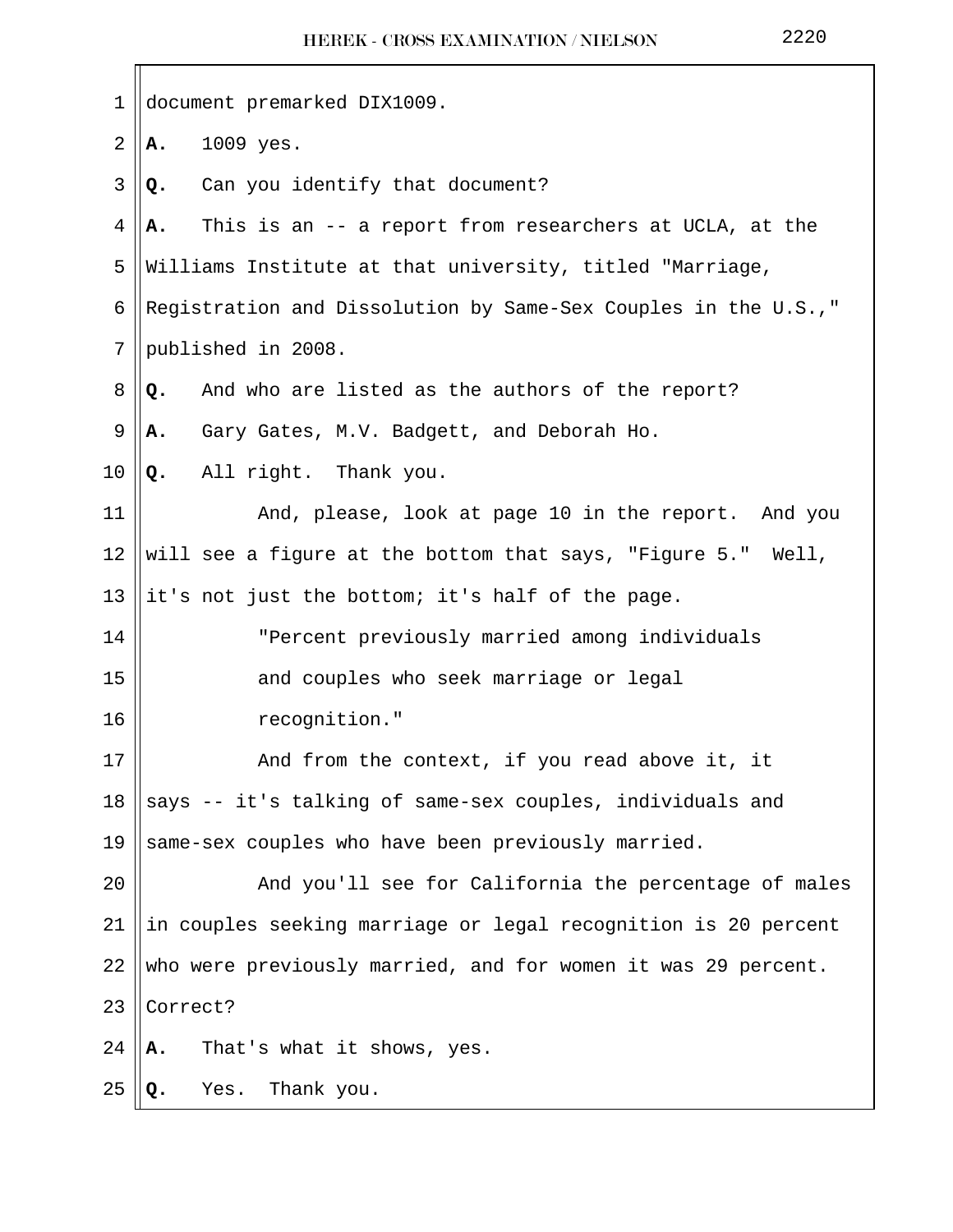| $\mathbf 1$    | And, again, so the fact that Ms. Stier was formerly               |  |  |  |  |
|----------------|-------------------------------------------------------------------|--|--|--|--|
| $\overline{2}$ | married to an opposite-sex spouse is not particularly unusual,    |  |  |  |  |
| 3              | correct?                                                          |  |  |  |  |
| 4              | That's correct.<br>А.                                             |  |  |  |  |
| 5              | All right. Thank you.<br>Q.                                       |  |  |  |  |
| 6              | MR. NIELSON: Your Honor -- excuse me.                             |  |  |  |  |
| 7              | Professor Herek, could you please turn to tab 28A in              |  |  |  |  |
| 8              | the witness binder.                                               |  |  |  |  |
| 9              | And, Your Honor, this is, again, the same thing with              |  |  |  |  |
| 10             | Plaintiff Perry's deposition testimony. And the specific lines    |  |  |  |  |
| 11             | that I would like to read are on page 152, from 7 to 15.<br>And I |  |  |  |  |
| 12             | guess I'd like to ask, through the Court, plaintiffs' counsel     |  |  |  |  |
| 13             | if they have any objection to my reading that.                    |  |  |  |  |
| 14             | MR. DETTMER: Your Honor, if I could just have a                   |  |  |  |  |
| 15             | moment to look at that.                                           |  |  |  |  |
| 16             | THE COURT: Beg your pardon?                                       |  |  |  |  |
| $17$           | MR. NIELSON: It's page 152, line 7 through 15.                    |  |  |  |  |
| 18             | THE COURT: 152, line 7 through?                                   |  |  |  |  |
| 19             | MR. NIELSON: 15, Your Honor.                                      |  |  |  |  |
| 20             | MR. DETTMER: Your Honor, subject to some time to                  |  |  |  |  |
| 21             | obviously supplement with counterdesignations under the rule of   |  |  |  |  |
| 22             | completeness, we won't object.                                    |  |  |  |  |
| 23             | THE COURT: Well, I was -- apropos that, I wondered,               |  |  |  |  |
| 24             | Mr. Nielson, would you object to having the question and then     |  |  |  |  |
| 25             | the entire answer read?                                           |  |  |  |  |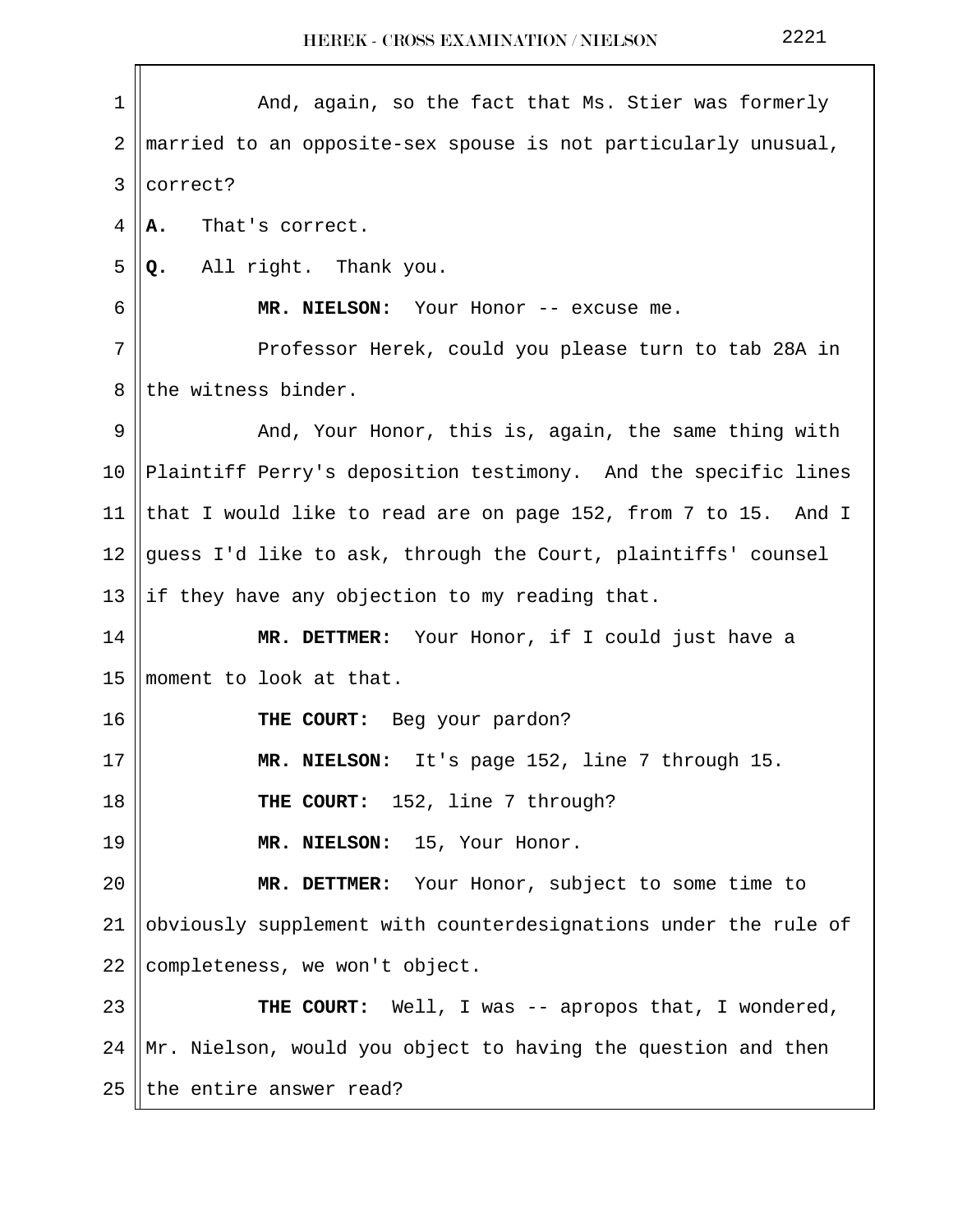| 1  | MR. NIELSON: Not at all.                                         |
|----|------------------------------------------------------------------|
| 2  | THE COURT: All right.                                            |
| 3  | MR. NIELSON: Not at all.                                         |
| 4  | But, Your Honor, I'm not sure that for an admission              |
| 5  | that's the $--$                                                  |
| 6  | THE COURT: What's that?                                          |
| 7  | MR. NIELSON: For an admission, I'm not sure that                 |
| 8  | counterdesignations are appropriate.                             |
| 9  | THE COURT: Well, no, but completeness certainly is.              |
| 10 | And that's why I was suggesting you would read the entire        |
| 11 | answer.                                                          |
| 12 | MR. NIELSON: That would be fine. But I'm just                    |
| 13 | objecting to the idea of some supplemental designation down the  |
| 14 | road.                                                            |
| 15 | All right. And I will read the question and, I                   |
| 16 | guess, the complete answer then. Would that be acceptable?<br>I. |
| 17 | guess I'll be going back to page 151, line 22. Is that           |
| 18 | acceptable, Your Honor?                                          |
| 19 | THE COURT: That's --                                             |
| 20 | MR. NIELSON: Okay.                                               |
| 21 | "Could you explain a little bit as to how                        |
| 22 | that" $-$                                                        |
| 23 | Well, that's a pretty $-$ -                                      |
| 24 | THE COURT: Hold on a second. Maybe you really need               |
| 25 | to go back to line 16, on 151.                                   |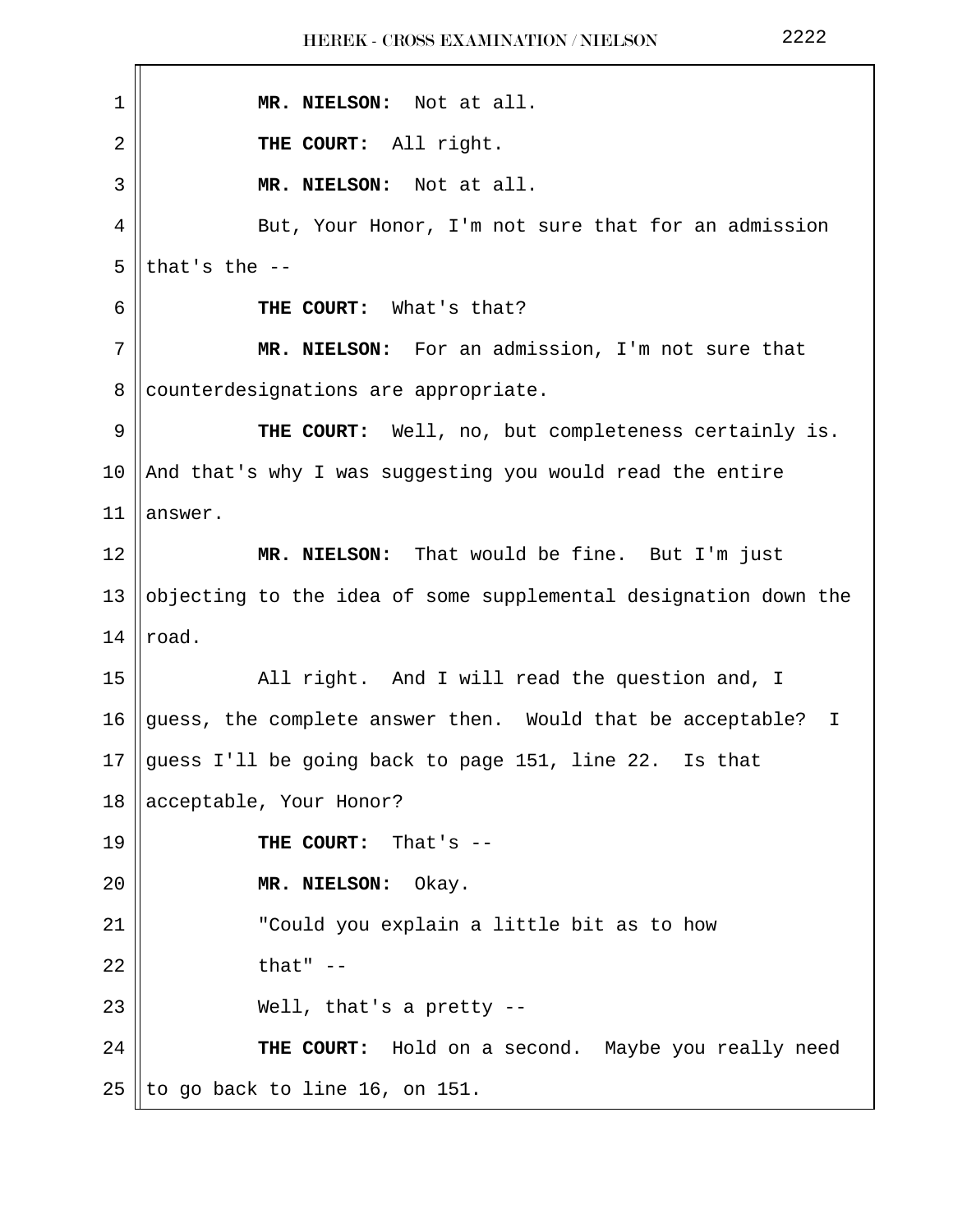| 1  | MR. NIELSON: Yes.                             |
|----|-----------------------------------------------|
| 2  | THE COURT: Sets the context.                  |
| 3  | MR. NIELSON: Yes, Your Honor.                 |
| 4  | "QUESTION: Did you go through a process in    |
| 5  | ultimately arriving at the conclusion that    |
| 6  | you were going to identify as a lesbian? Did  |
| 7  | it take place over time?                      |
| 8  | "ANSWER: It was a process. It took place      |
| 9  | over a period of time.                        |
| 10 | "QUESTION: Could you explain a little bit as  |
| 11 | to how that process took place?               |
| 12 | "ANSWER: Well, I guess for me the earliest    |
| 13 | conscious memory I have wondering if I might  |
| 14 | be a lesbian was when I felt a strong         |
| 15 | attraction to a woman in college. And since   |
| 16 | I wasn't certain that it might just be a      |
| 17 | single incident or event or a single person,  |
| 18 | it took a few years after that point in time  |
| 19 | to continue to date or feel attracted to      |
| 20 | understand maybe this enduring pattern in me. |
| 21 | So I was aware for other people in the world  |
| 22 | they had made that decision. So there were    |
| 23 | people in the world who I might be like that  |
| 24 | were gay or lesbian or heterosexual, but I    |
| 25 | wasn't certain until I had had enough other   |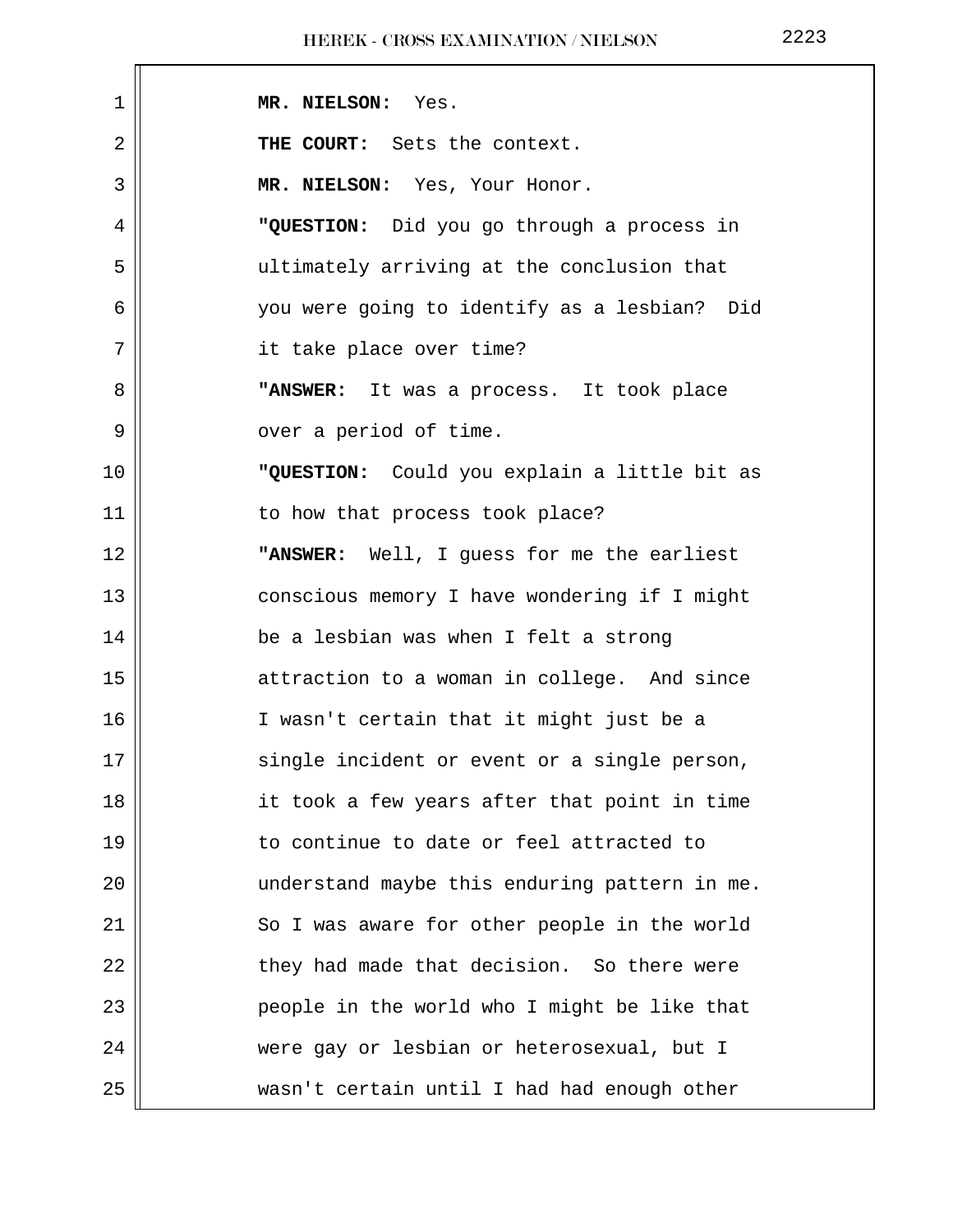| 1           | experiences to know that perhaps most likely                    |
|-------------|-----------------------------------------------------------------|
| 2           | I am a lesbian. And after having a few years                    |
| 3           | of experience, I arrived at that conclusion                     |
| 4           | and adopted that sexual orientation for                         |
| 5           | myself."                                                        |
| 6           | BY MR. NIELSON:                                                 |
| 7           | Does the phrase "I adopted" -- "and adopted that sexual<br>Q.   |
| 8           | orientation for myself," does that surprise you in any way?     |
| $\mathsf 9$ | Well, I think that what she's describing in this entire<br>Α.   |
| 10          | response is that idea that sexual orientation is generally      |
| 11          | understood by not only researchers but by many lay individuals  |
| 12          | as involving an enduring pattern.                               |
| 13          | And so I think what she's describing here is that she           |
| 14          | experienced these attractions as an enduring pattern, and it    |
| 15          | was after recognizing this pattern in herself that she adopted  |
| 16          | the label of "lesbian" or that she decided that that was an     |
| 17          | appropriate way to identify herself.                            |
| 18          | All right. Thank you.<br>Q.                                     |
| 19          | MR. NIELSON: And, Your Honor, I would like to move              |
| 20          | that portion of the transcript that I read into evidence as an  |
| 21          | admission.                                                      |
| 22          | Very well. I assume no objection.<br>THE COURT:                 |
| 23          | MR. DETTMER:<br>(Shakes head.)                                  |
| 24          | BY MR. NIELSON:                                                 |
| 25          | All right. Professor Herek, please, turn to tab 29 in the<br>Q. |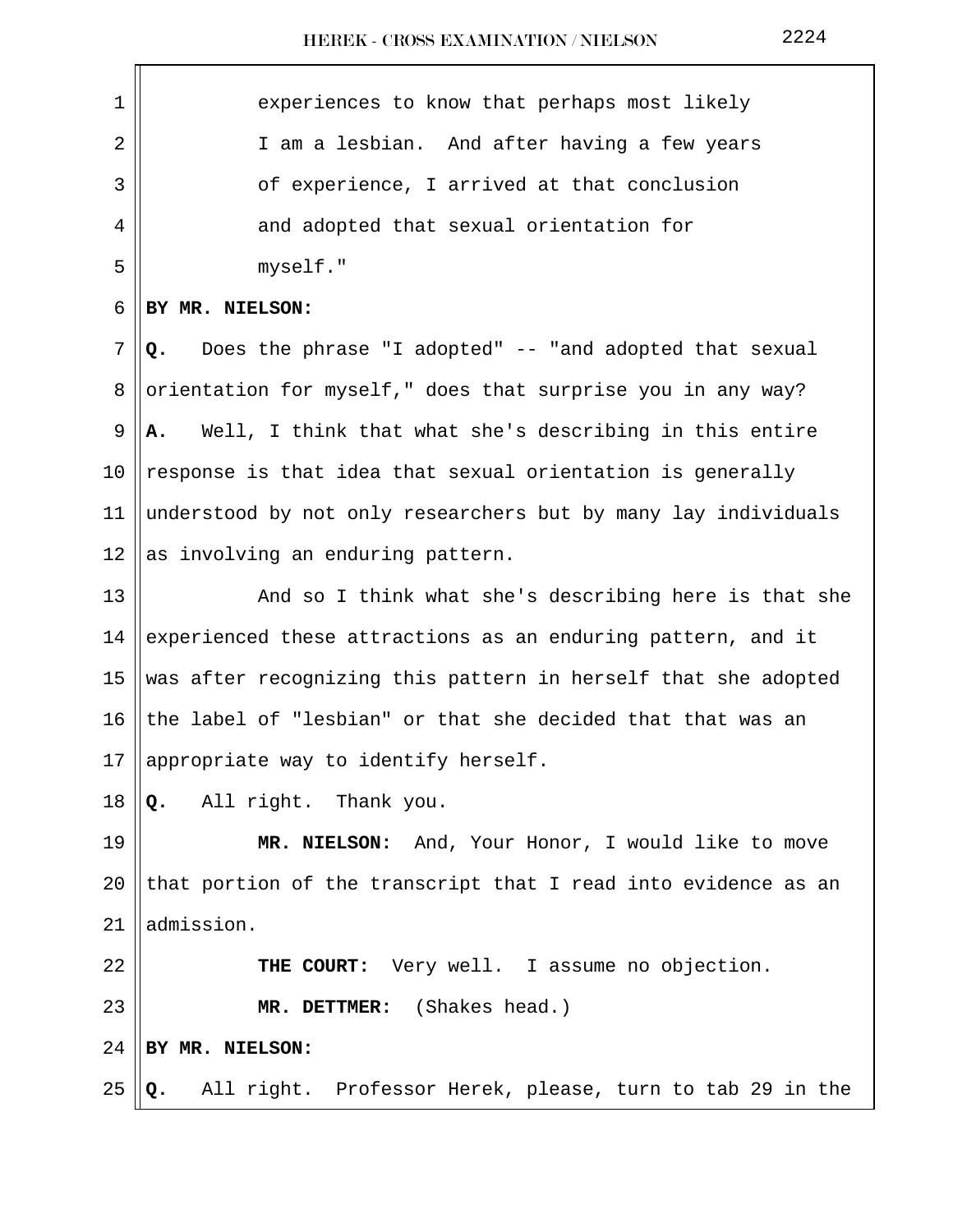| 1  | witness binder. And here you'll find an exhibit premarked        |
|----|------------------------------------------------------------------|
| 2  | DIX1010. Do you see that?                                        |
| 3  | Yes.<br>Α.                                                       |
| 4  | Can you identify this document?<br>Q.                            |
| 5  | It's titled "A New Look at Women's Sexuality & Sexual<br>Α.      |
| 6  | Orientation." The authors are Linda Garnets and Letitia Anne     |
| 7  | Peplau. And it is published in "CSW update."                     |
| 8  | I have to confess, I'm not sure what that is.                    |
| 9  | All right. And you're familiar with Professor Garnets and<br>Q.  |
| 10 | Professor Peplau, correct?                                       |
| 11 | Yes.<br>Α.                                                       |
| 12 | Okay. Thank you.<br>Q.                                           |
| 13 | And, please, look at page 5, with the page numbers.              |
| 14 | And there is a subtitle. That says, "The Fluidity of Women's     |
| 15 | Sexuality & Sexual Orientation."                                 |
| 16 | Α.<br>Yes.                                                       |
| 17 | And I'm going to read starting with the second sentence.<br>Q.   |
| 18 | It says:                                                         |
| 19 | "Scholars for many disciplines have noted                        |
| 20 | that women's sexuality tends to be fluid,                        |
| 21 | malleable, shaped by life experiences, and                       |
| 22 | capable of change over time."                                    |
| 23 | Do you agree with that characterization of women's               |
| 24 | sexuality?                                                       |
| 25 | Well, I would agree with that statement that scholars from<br>А. |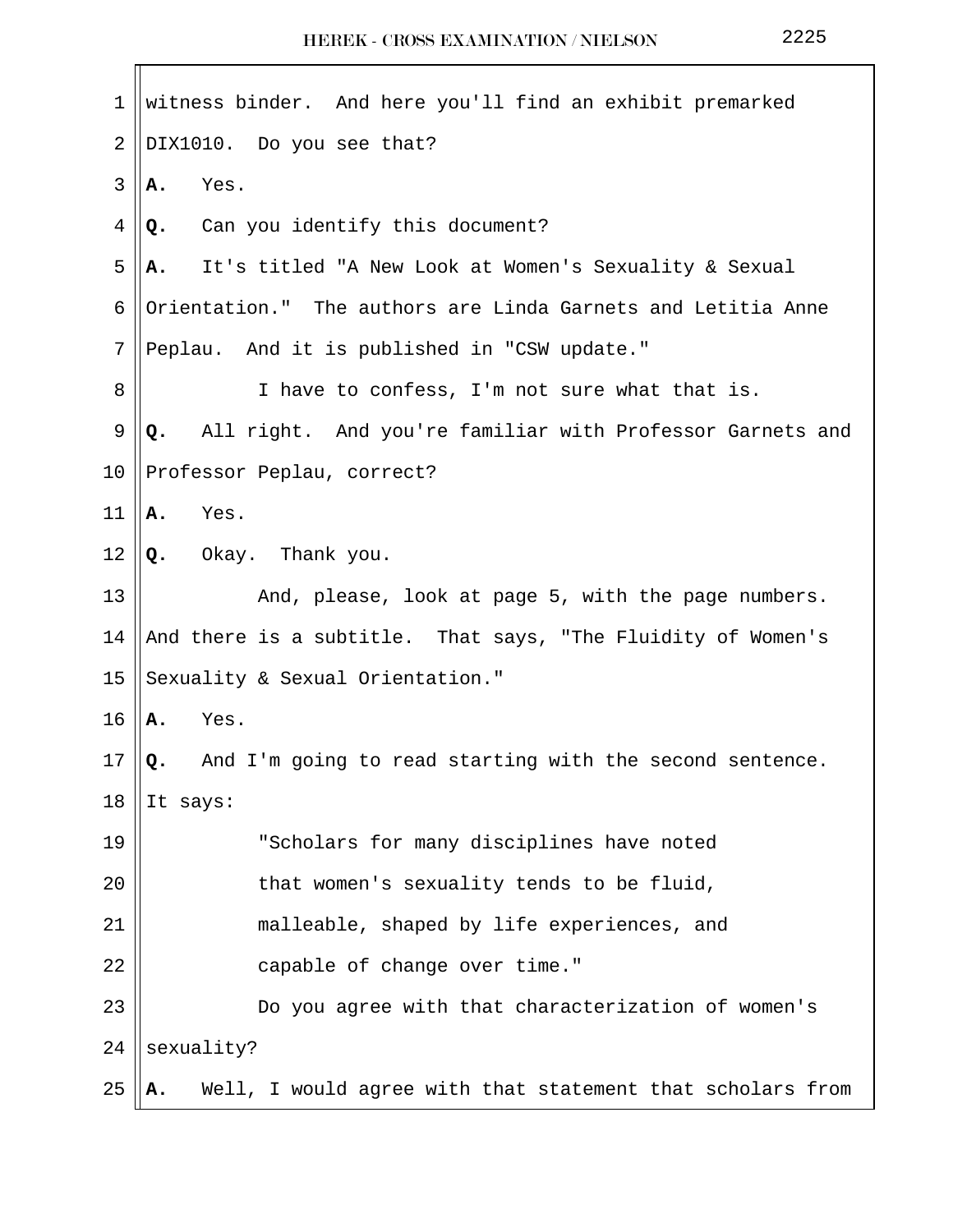| $\mathbf 1$ | many disciplines have noted that many aspects of women's        |
|-------------|-----------------------------------------------------------------|
| 2           | sexuality tends to be very sensitive to environmental cues.     |
| 3           | This is not only related to sexual orientation or the sex of a  |
| 4           | partner, but also the frequency of having sex, the types of     |
| 5           | sexual behavior that are engaged in and enjoyed.                |
| 6           | A number of different aspects of women's sexuality              |
| 7           | have -- the research literature indicates that there is a       |
| 8           | greater sensitivity among women than among men to environmental |
| 9           | influences or situational influences, in many aspects of their  |
| 10          | sexuality.                                                      |
| 11          | All right. And let's read the next sentence. It says:<br>Q.     |
| 12          | "Female sexual development is a potentially                     |
| 13          | continuous, lifelong process in which                           |
| 14          | multiple changes in sexual orientation are                      |
| 15          | possible."                                                      |
| 16          | Do you agree with that statement?                               |
| 17          | Well, I would say that depending upon exactly what you<br>А.    |
| 18          | consider "development," it is a potentially lifelong,           |
| 19          | continuous process.                                             |
| 20          | This is the general view of all kinds of development,           |
| 21          | that people are developing throughout their lives. So in that   |
| 22          | regard, sexual development is also probably a lifelong,         |
| 23          | continuous process.                                             |
| 24          | The idea of multiple changes in sexual orientation              |
| 25          | being possible, I would certainly say that's true.<br>It is     |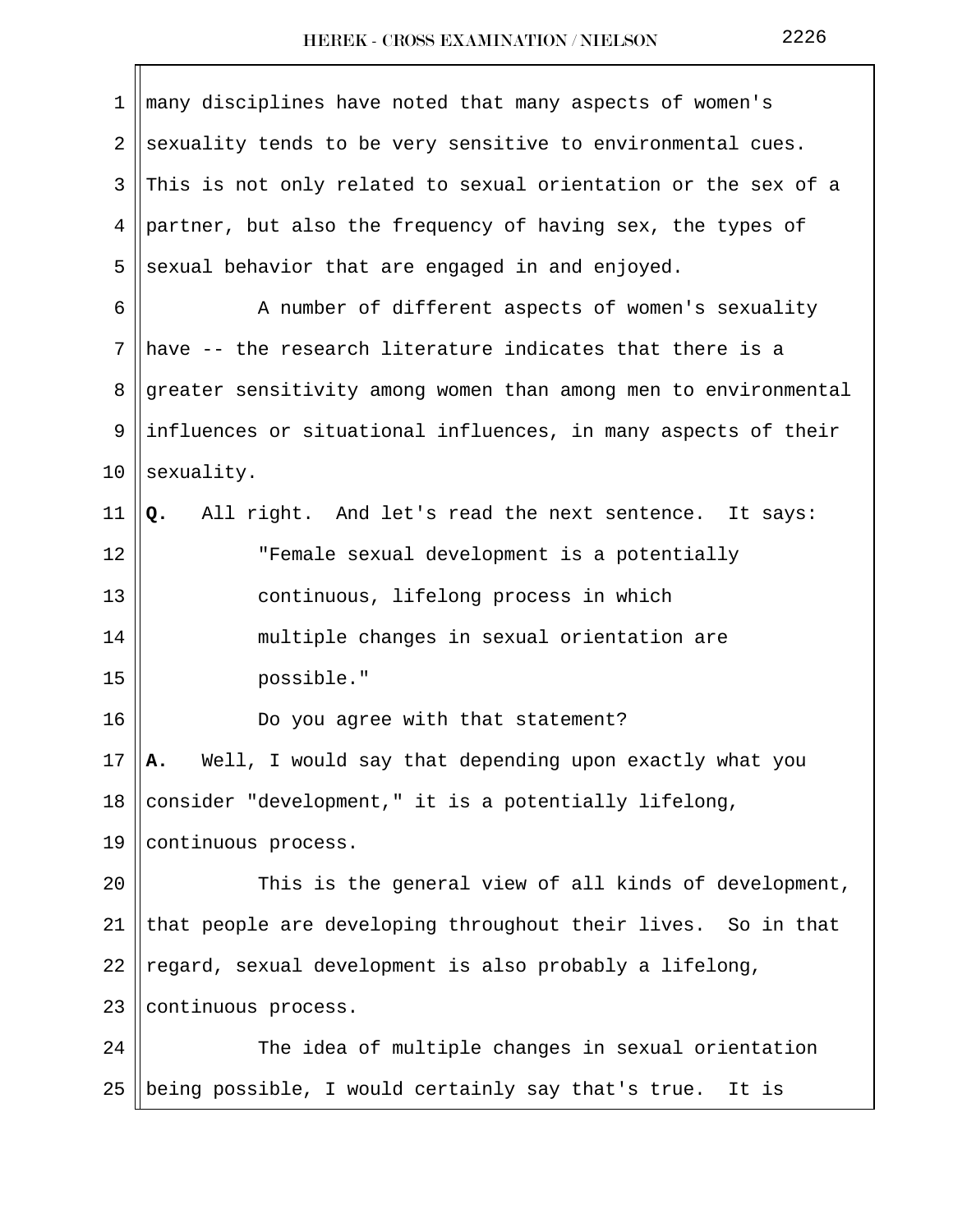| 1              | possible. And in some cases it happens. But as we've           |
|----------------|----------------------------------------------------------------|
| $\overline{2}$ | discussed a number of times, for many people, in fact most     |
| 3              | people, it doesn't seem to happen.                             |
| 4              | All right. Thank you.<br>Q.                                    |
| 5              | Let's continue then. It says:                                  |
| 6              | "Women's sexuality is responsive throughout                    |
| 7              | the lifespan to a wide range of social,                        |
| 8              | cognitive, and environmental influences.                       |
| 9              | Women who have had exclusively heterosexual                    |
| 10             | experiences may develop an attraction to                       |
| 11             | other women and vice versa."                                   |
| 12             | Do you agree with that?                                        |
| 13             | Yes, I think that that's an accurate characterization of<br>Α. |
| 14             | the -- of the literature.                                      |
| 15             | Q. All right. Thank you.                                       |
| 16             | MR. NIELSON: Your Honor, I would like to submit                |
| 17             | DIX1010 into evidence.                                         |
| 18             | MR. DETTMER: Your Honor, subject to the same                   |
| 19             | objection earlier, that Professor Peplau has been here and     |
| 20             | subject to cross examination.                                  |
| 21             | THE COURT: Very well. The witness has been examined            |
| 22             | with respect to the substance of this. I think it's            |
| 23             | appropriate to admit it. At the very least, take judicial      |
| 24             | notice of it under the evidence rule. But you may proceed.     |
| 25             | (Defendants' Exhibit 2292 received in evidence.)               |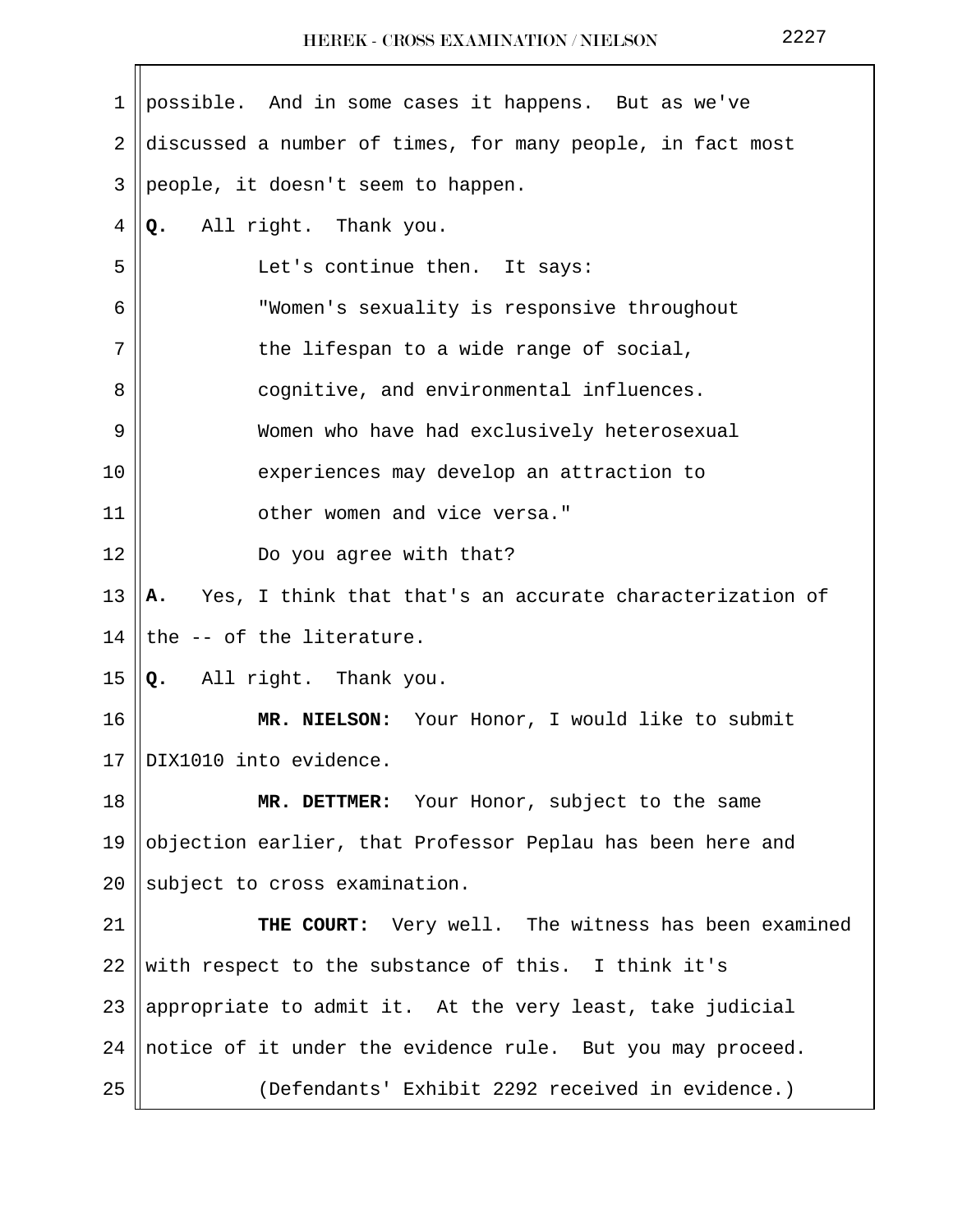| 1  | MR. NIELSON: Thank you very much.                               |
|----|-----------------------------------------------------------------|
| 2  | BY MR. NIELSON:                                                 |
| 3  | Professor Herek, please turn to tab 30 in the witness<br>Q.     |
| 4  | binder. You'll find here a document premarked DIX1229. Could    |
| 5  | you read that. Could you identify that?                         |
| 6  | This is an article characterized as a Distinguished<br>Α.       |
| 7  | Scholar Article in the journal Personal Relationships, from     |
| 8  | 2001. The title is, "Rethinking women's sexual orientation:     |
| 9  | An interdisciplinary, relationship-focused approach." And the   |
| 10 | author is Letitia Anne Peplau.                                  |
| 11 | All right. Thank you.<br>Q.                                     |
| 12 | And are you familiar with this document?                        |
| 13 | No. I've never seen this before.<br>Α.                          |
| 14 | You are familiar with Professor Peplau, correct?<br>Q.          |
| 15 | As I've said, yes, I am.<br>Α.                                  |
| 16 | And you believe she has a good reputation as a scholar in<br>Q. |
| 17 | her field, correct?                                             |
| 18 | I believe she has a very solid reputation.<br>Α.                |
| 19 | All right. Thank you.<br>Q.                                     |
| 20 | Please look at page 5 of this article. And halfway              |
| 21 | down the first column you'll see a -- a subheading,             |
| 22 | "Within-person variability across time and social setting."And  |
| 23 | it reads:                                                       |
| 24 | "Although some may think of sexual                              |
| 25 | orientation as determined early in life and                     |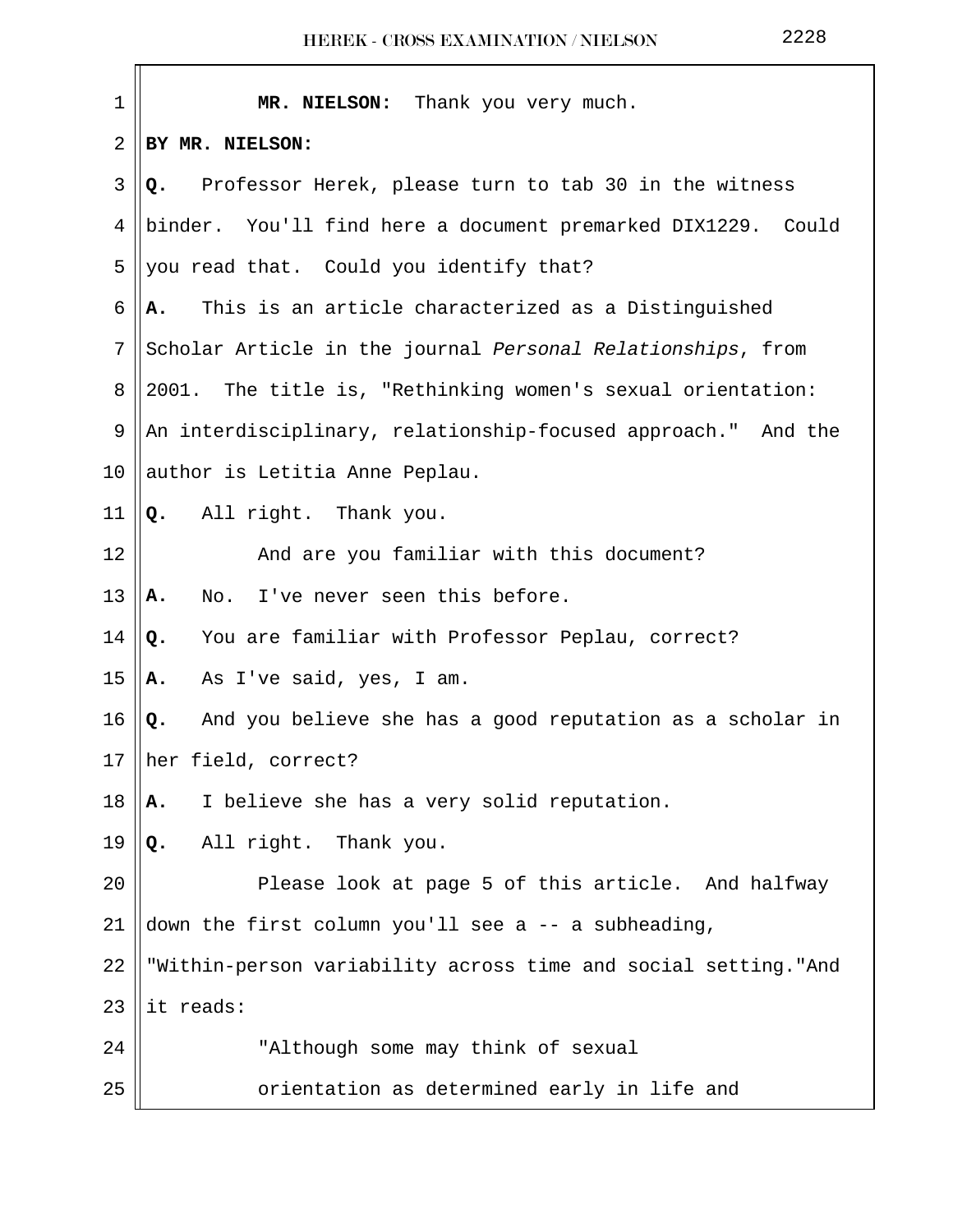| 1              | relatively unchanging from then on, growing                 |
|----------------|-------------------------------------------------------------|
| $\sqrt{2}$     | evidence indicates that the nature of a                     |
| 3              | women's intimate relationships can change                   |
| 4              | throughout her life and differ across social                |
| 5              | settings."                                                  |
| 6              | Do you agree with that statement?                           |
| $7\phantom{.}$ | Again, I think this is consistent with what I've been<br>Α. |
| 8              | saying. This can happen.                                    |
| 9              | All right. Thank you.<br>Q.                                 |
| 10             | And, please, turn to pages 13 and 14. They're               |
| 11             | together. You can open them up, and you'll be able to read. |
| 12             | And in the sentence that starts at the very bottom of       |
| 13             | the second column on page 13, Professor Peplau writes:      |
| 14             | "Hazan and Diamond" -- and, again, I believe                |
| 15             | this is the Professor Diamond that we've                    |
| 16             | discussed -- "Rejected the idea that                        |
| 17             | individuals have specific gender-based images               |
| 18             | of a suitable partner and suggested instead                 |
| 19             | that the 'search image for human mating                     |
| 20             | is  inherently flexible.' Just as infants                   |
| 21             | can form attachments to a wide range of                     |
| 22             | potential caretakers, so too adults can                     |
| 23             | become infatuated and bond with a range of                  |
| 24             | partners."                                                  |
| 25             | Do you agree with that statement? Or let me rephrase        |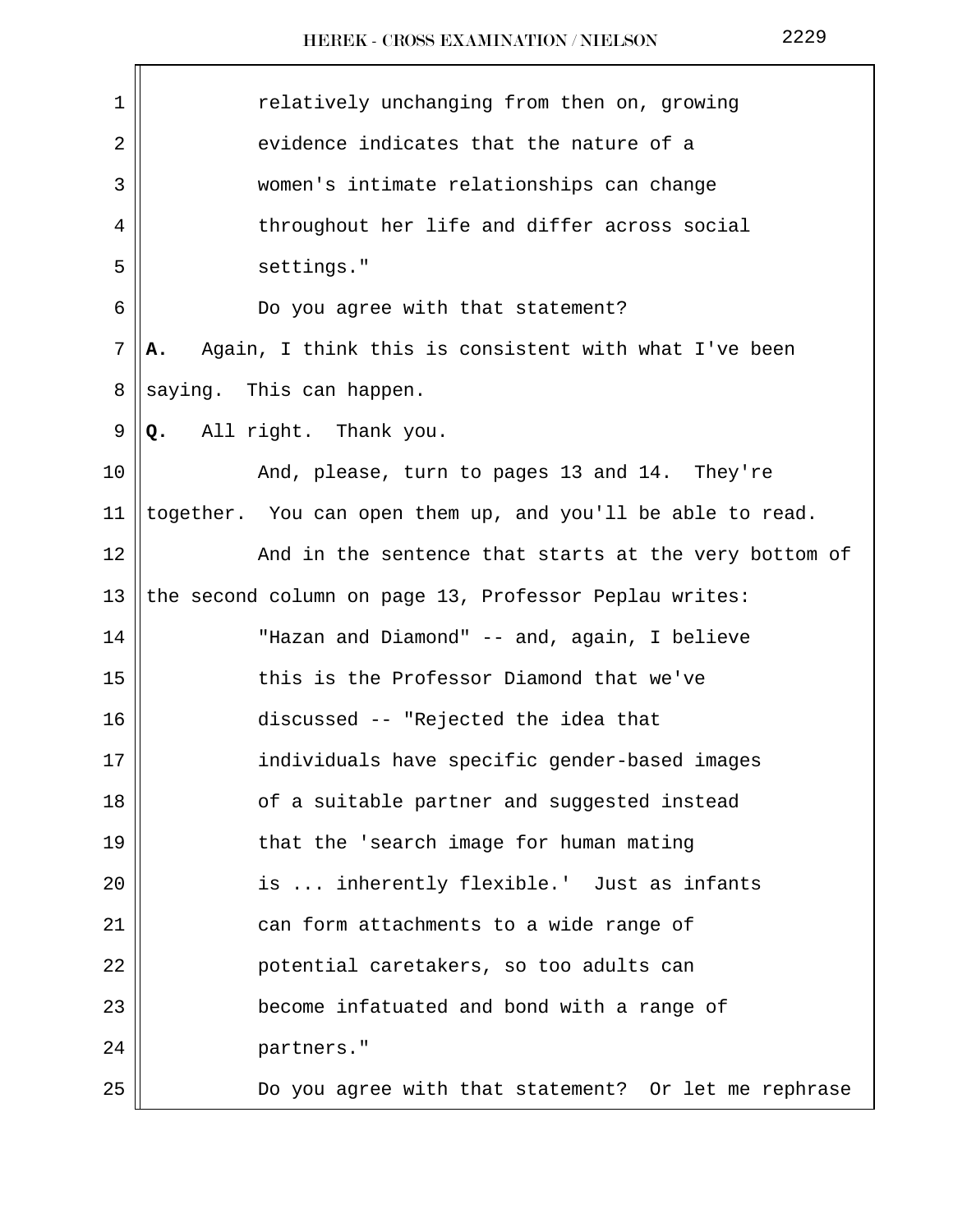1 that. Do you agree with Hazan and Diamond's position as 2 described here by Professor Peplau? 3 **A.** Well, I actually don't believe I have read the article by 4 Hazan and Diamond, so I don't know that I can agree or disagree 5 with it.  $6 \mid \mathbf{Q.}$  You -- $7 \parallel \mathbf{A}$ . I honestly -- I don't believe I've read that article. So 8 || knowing exactly what is involved in  $--$  in this  $--$  I mean, you 9 have Dr. Peplau making a one-sentence characterization of the 10  $\parallel$  article. And it's not that I would suspect her of doing that 11  $\parallel$  inaccurately. But as far as deciding whether this is something 12 I agree with or not, I would really need to read the article to 13 ||get the context for it. 14  $\|$ **Q.** So if I were to ask you, is the idea that  $-$ - okay, that 15 ||individuals have a  $-$  that the search image for human mating is 16  $\parallel$  inherently flexible; and just as infants can form attachments 17 || to a wide range of potential caretakers, so too adults can 18  $\parallel$  become infatuated and bond with a range of partners, if I just 19 Stated it like that, would you disagree with it? 20 **A.** Well, you know, I think that those terms "infatuated" and 21 "bonding" and the use of the terms around attachment, all of 22 this suggests to me -- again, without having read the article, 23  $\parallel$  but this may actually be talking more about the experience of  $24$  ||love, romantic love, or very strong feelings of platonic love, 25 as opposed to sexual attraction.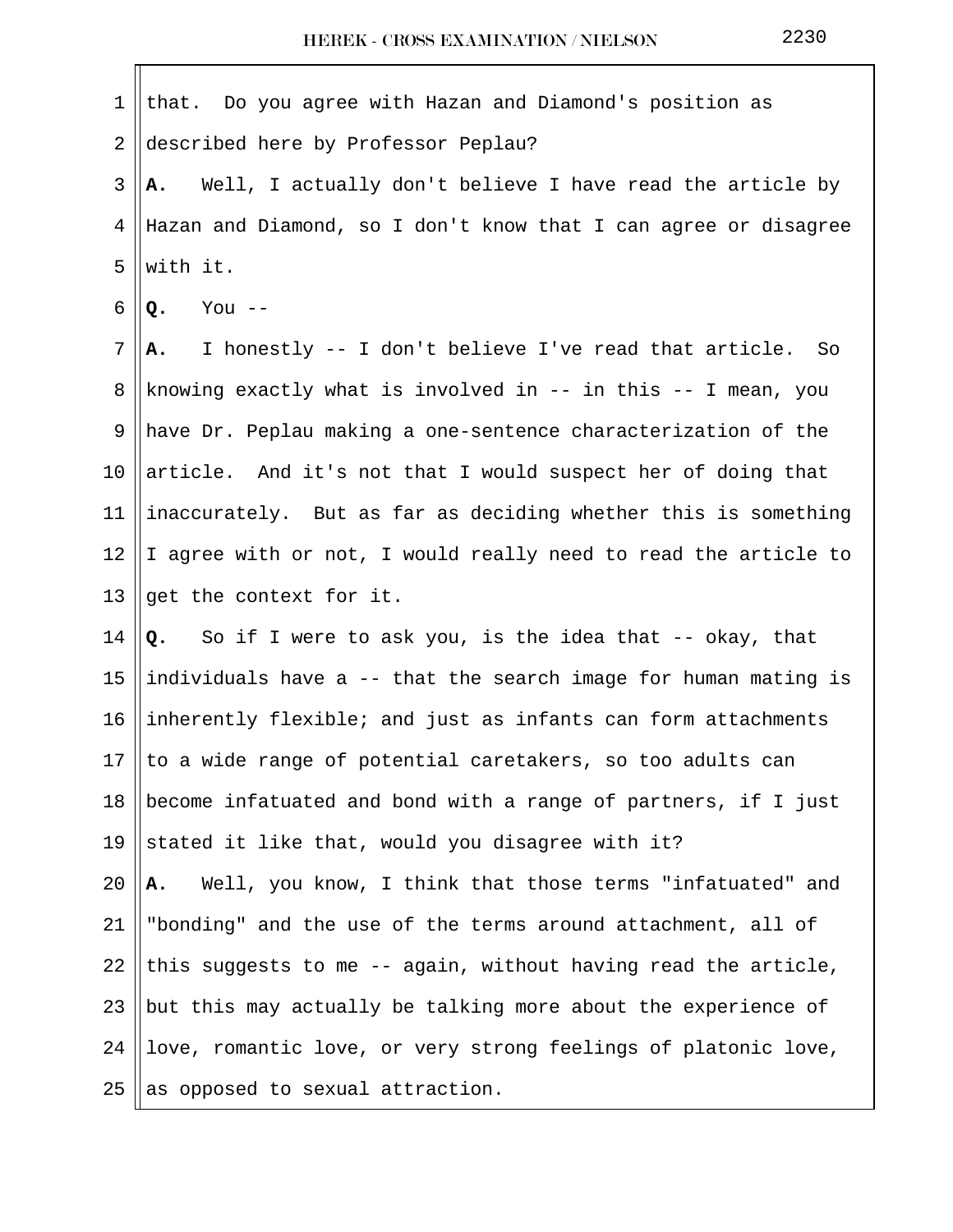| 1  | So, again, I'm just not sure of the context. You                  |
|----|-------------------------------------------------------------------|
| 2  | know, and I haven't read this article by Dr. Peplau, so I'm --    |
| 3  | and then she's quoting from this other article that I haven't     |
| 4  | read. So it's very difficult to try to comment on two things      |
| 5  | for which I don't really have a good context.                     |
| 6  | I'm actually just asking you if you agree with the<br>Q.          |
| 7  | statement that's written there. And is your answer that you       |
| 8  | just can't, one way or the other, without knowing more?           |
| 9  | My answer is that I don't $--$ I don't think I can, without<br>А. |
| 10 | having read the entire article.                                   |
| 11 | All right. Thank you.<br>Q.                                       |
| 12 | MR. NIELSON: And, your Honor, I would like to offer               |
| 13 | DIX1229 into evidence.                                            |
| 14 | MR. DETTMER: Your Honor, again, this is an article                |
| 15 | that this witness hasn't seen, by a witness who was here last     |
| 16 | week. So we'd lodge objections on that.                           |
| 17 | THE COURT: I think it comes in under 803. At least                |
| 18 | under judicial notice. So we'll admit it for the record.          |
| 19 | (Defendants' Exhibit 1229 received in evidence.)                  |
| 20 | MR. NIELSON: Thank you very much.                                 |
| 21 | BY MR. NIELSON:                                                   |
| 22 | Now, please, turn back to tab 14, if you would.<br>And<br>Q.      |
| 23 | you'll see -- here, you'll find a document that we've talked      |
| 24 | about earlier today.                                              |
| 25 | Yes.<br>А.                                                        |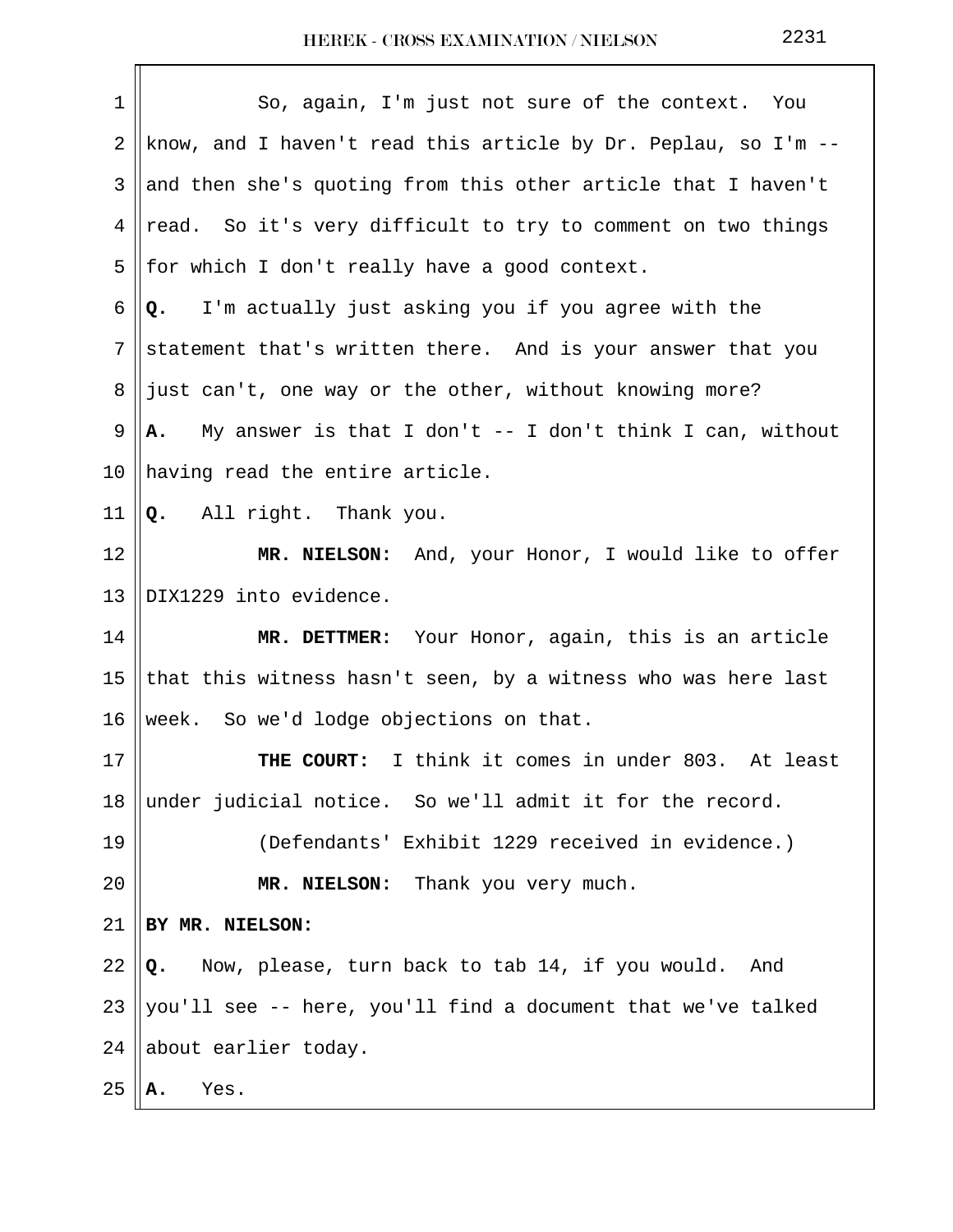$\blacksquare$ 

| $\mathbf 1$ | If you could turn to page 333. And under "Within-Person<br>Q.    |
|-------------|------------------------------------------------------------------|
| 2           | Variation or Change Over Time," the second pull paragraph,       |
|             |                                                                  |
| 3           | you'll see a line that says:                                     |
| 4           | "Further, both women's identification as                         |
| 5           | lesbian, bisexual, or heterosexual and                           |
| 6           | women's actual behavior can vary over time."                     |
| 7           | You agree with that, correct?                                    |
| 8           | I'm sorry. I'm not sure where you are.<br>Α.                     |
| 9           | Page 333.<br>Q.                                                  |
| 10          | I'm there.<br>А.                                                 |
| 11          | The second full paragraph under "Within-Person Variation."<br>Q. |
| 12          | Oh, okay.<br>Α.                                                  |
| 13          | The first sentence says:<br>Q.                                   |
| 14          | "Further, both women's identification as                         |
| 15          | lesbian, bisexual, or heterosexual and                           |
| 16          | women's actual behavior can vary over time."                     |
| 17          | And you agree with that, correct?                                |
| 18          | I think I've said that several times, that that can<br>А.        |
| 19          | happen, yes.                                                     |
| 20          | All right. And page 345, if you could turn there.<br>Q.          |
| 21          | And in the second full paragraph on the page, it's               |
| 22          | quite near the bottom, actually, it's the last full paragraph    |
| 23          | on the page. Part way through it reads, quote:                   |
| 24          | "The factors shaping women's attractions and                     |
| 25          | relationships vary across a life cycle.<br>For                   |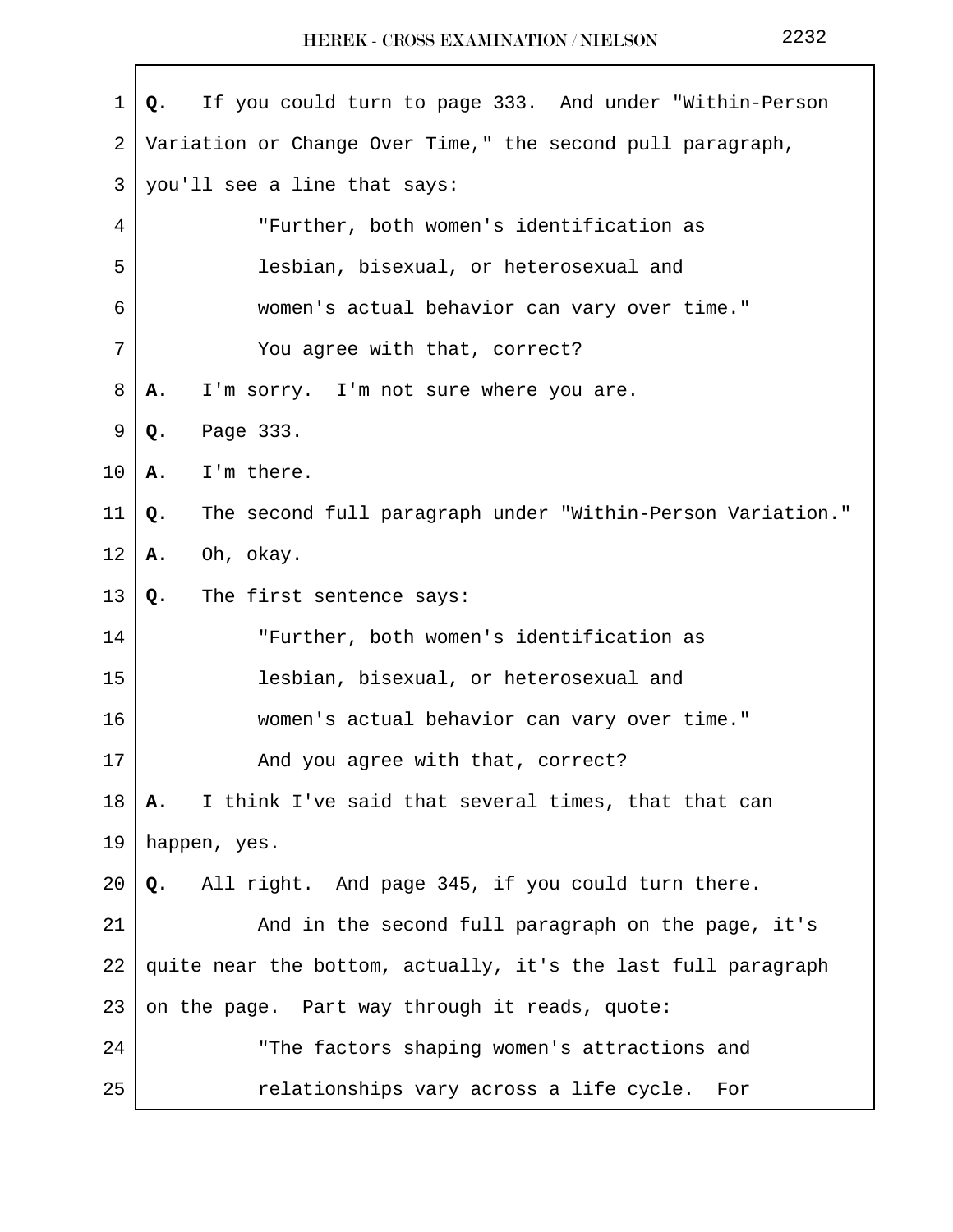| $\mathbf 1$    | example, the role of sexual arousal and                     |
|----------------|-------------------------------------------------------------|
| $\overline{2}$ | passion may be different in the relationships               |
| 3              | of adolescents, middle-aged women and older                 |
| 4              | adults. Although some women remain in the                   |
| 5              | same job throughout their life, other women                 |
| 6              | make major career changes. Similarly,                       |
| 7              | women's erotic and romantic attractions can                 |
| 8              | also shift and change during their                          |
| 9              | lifetimes."                                                 |
| 10             | Do you agree with that statement?                           |
| 11             | With the final statement?<br>Α.                             |
| 12             | Well, let's break it up.<br>Q.                              |
| 13             | Do you agree that the factors shaping women's               |
| 14             | attractions and relationships vary across the life cycle?   |
| 15             | They can.<br>Α.                                             |
| 16             | Okay. Thank you.<br>Q.                                      |
| 17             | And do you agree that women's erotic and romantic           |
| 18             | attractions can shift and change during their lifetimes?    |
| 19             | It can. They can, yes.<br>А.                                |
| 20             | All right. Thank you. And that's already in.<br>Q.          |
| 21             | Please turn to tab 34 in the witness binder.<br>And         |
| 22             | you'll find here a document premarked DIX1270. Can you      |
| 23             | identify that document?                                     |
| 24             | This is the title page from an edited book called The<br>Α. |
| 25             | Psychology of Sexual Orientation, Behavior, and identity. A |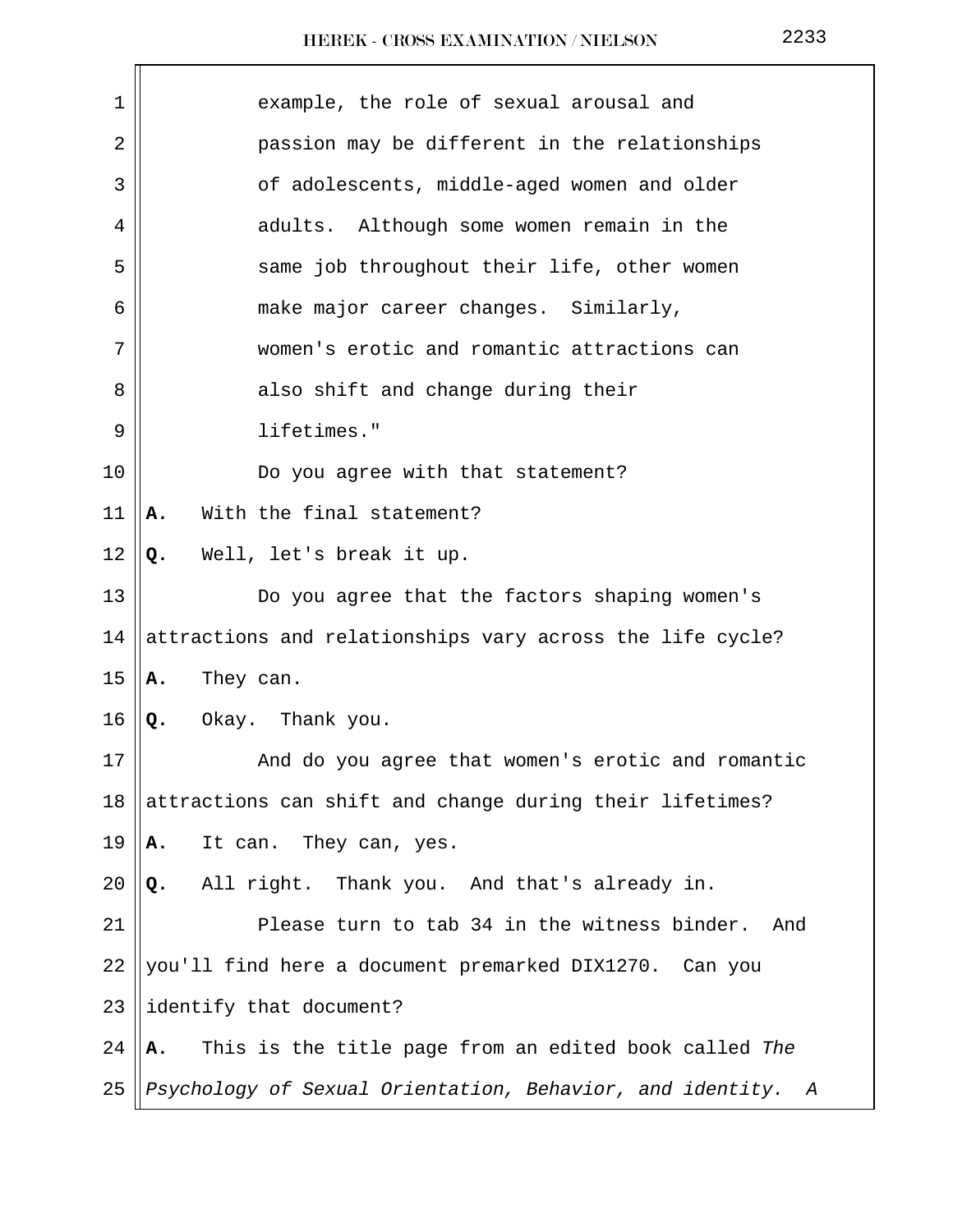$\blacksquare$ 

| 1              | Handbook. Edited by Louis Diamant and Richard McAnulty.       |
|----------------|---------------------------------------------------------------|
| $\overline{2}$ | All right. Thank you.<br>Q.                                   |
| 3              | And if you look inside the document, you'll see that          |
| 4              | there's a specific chapter here. Can you identify that?       |
| 5              | Yes. So this is a chapter in this 1995 book, by Michael<br>Α. |
| 6              | Kauth and Seth Kalichman, titled "Sexual Orientation and      |
| 7              | Development: An Interactive Approach."                        |
| 8              | All right. Thank you.<br>Q.                                   |
| 9              | Now, please turn to page 82 of the -- of the page.            |
| 10             | Of the article. Excuse me.                                    |
| 11             | And you'll see that it -- in the first column --              |
| 12             | well, it's actually just page 82, I guess. It says:           |
| 13             | "By sexual orientation, we mean the                           |
| 14             | cumulative experiences of interaction of                      |
| 15             | erotic fantasy, romantic-emotional feelings,                  |
| 16             | and sexual behavior directed toward one or                    |
| 17             | both genders. These three somewhat                            |
| 18             | independent and parallel dimensions are                       |
| 19             | traditionally conceived as being overlaid on                  |
| 20             | a plane of sexual orientation."                               |
| 21             | And that's similar to what we've discussed, correct?          |
| 22             | I believe so.<br>Α.                                           |
| 23             | And then it says:<br>Q.                                       |
| 24             | "This model suggests that sexual orientation                  |
| 25             | is not static and may vary throughout the                     |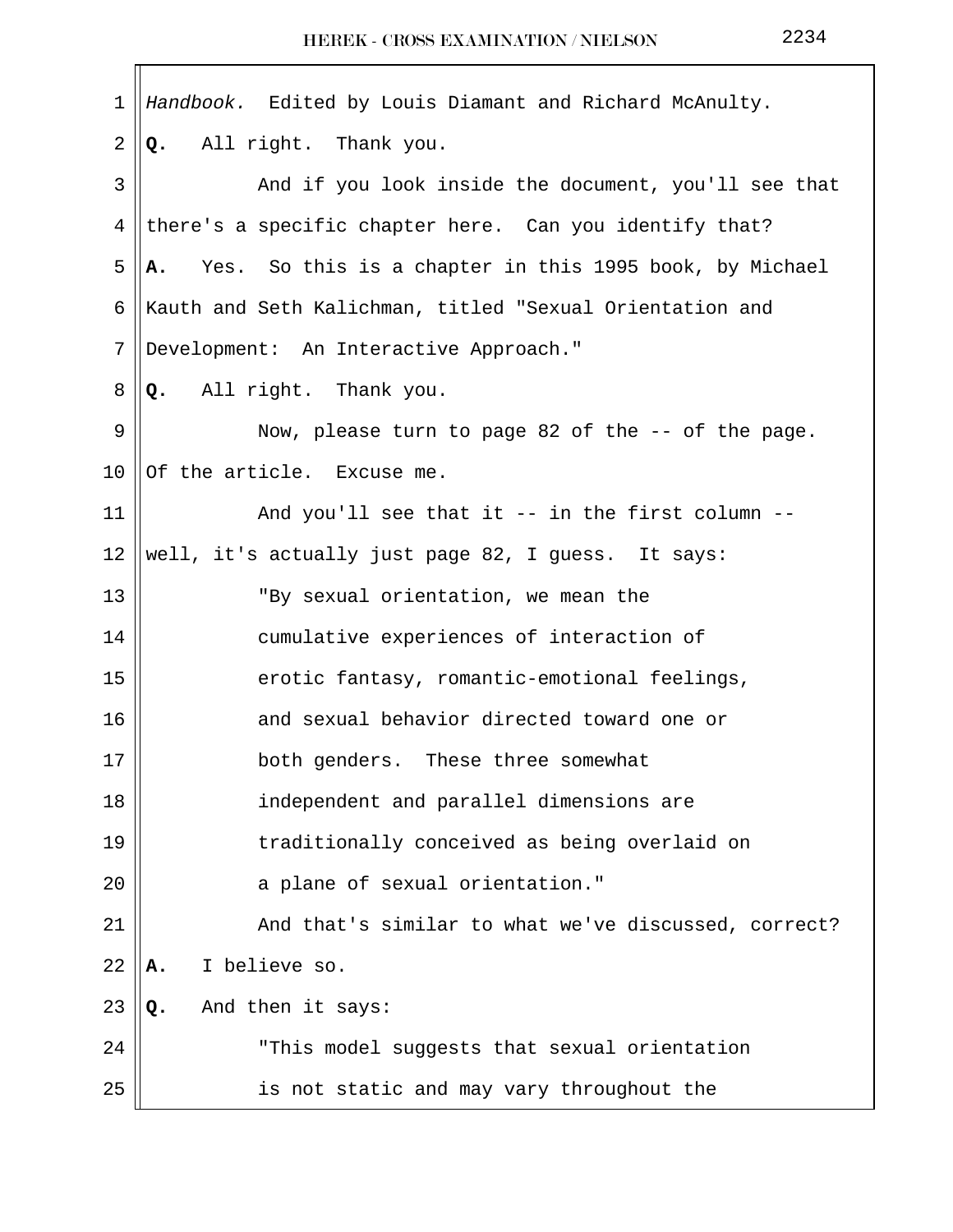| 1              | course of a lifetime."                                          |
|----------------|-----------------------------------------------------------------|
| $\overline{2}$ | Do you agree with that statement?                               |
| 3              | As I said earlier, it is possible. And it may vary, yes.<br>Α.  |
| $\overline{4}$ | All right. Thank you.<br>Q.                                     |
| 5              | MR. NIELSON: Your Honor, I would like to offer                  |
| 6              | DIX1270 into evidence.                                          |
| 7              | Very well. 1270 is admitted.<br>THE COURT:                      |
| 8              | (Defendants' Exhibit 1270 received in evidence.)                |
| 9              | MR. NIELSON: All right. Thank you.                              |
| 10             | BY MR. NIELSON:                                                 |
| 11             | And please turn back to tab 19 in the binder.<br>Q.             |
| 12             | And this is something we discussed earlier today.               |
| 13             | And please turn to page 4 in this printout of this article.     |
| 14             | And please look at the last full paragraph on the bottom of the |
| 15             | page.                                                           |
| 16             | We read a little bit from the paragraph that follows.           |
| 17             | But in the last full paragraph, starting with the second        |
| 18             | sentence, it reads:                                             |
| 19             | "There is essentially no research on the                        |
| 20             | longitudinal stability of sexual orientation                    |
| 21             | over the adult lifespan. In other words,                        |
| 22             | even if one could satisfactorily measure the                    |
| 23             | complex components of sexual orientation as                     |
| 24             | differentiated from other aspects of sexual                     |
| 25             | identity at one point in time, it is still an                   |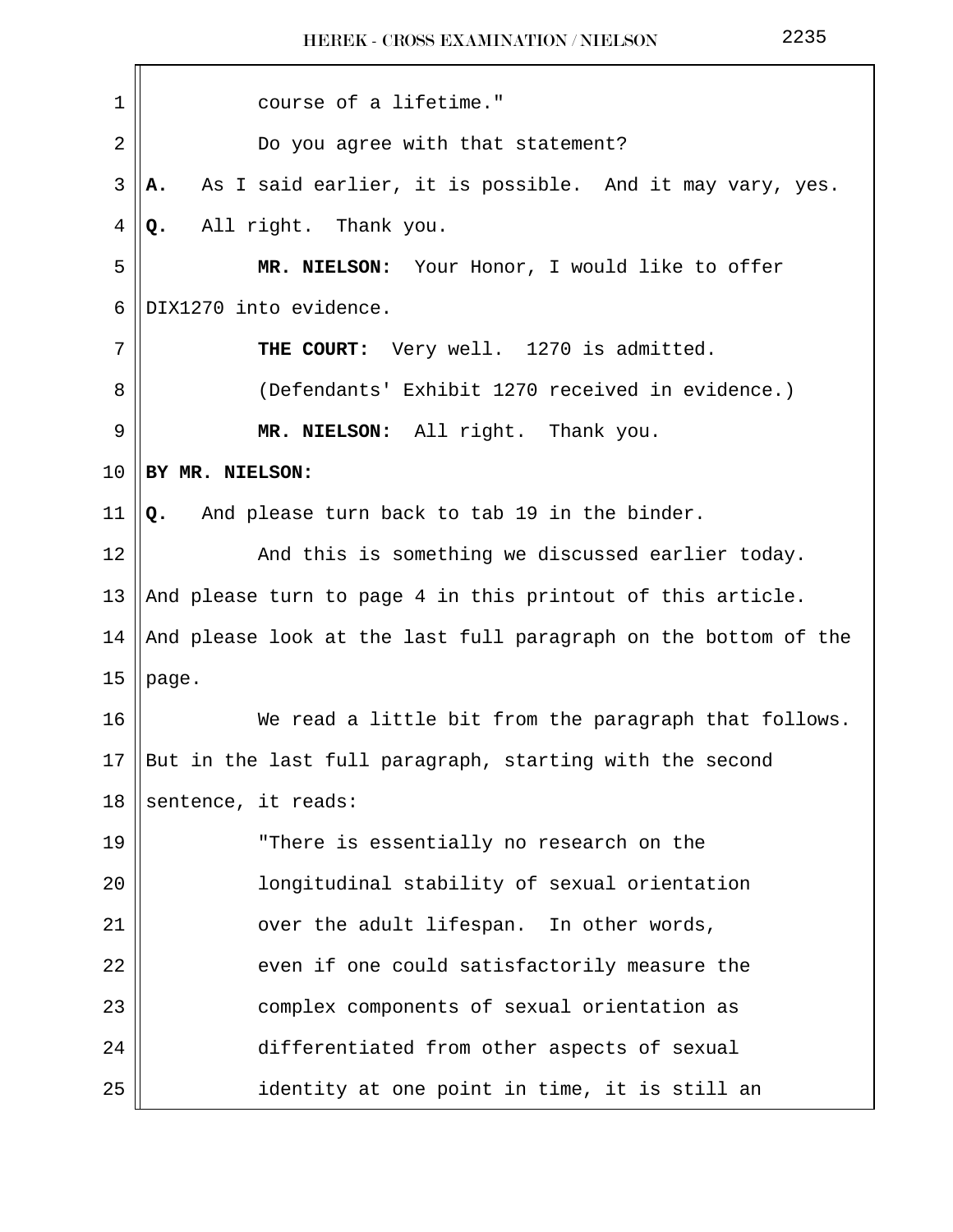| $\mathbf 1$ | unanswered question whether this measure will                      |
|-------------|--------------------------------------------------------------------|
| 2           | predict future behavior or orientation."                           |
| 3           | Do you disagree with that statement?                               |
| 4           | Well, I believe that what they're talking about here is<br>Α.      |
| 5           | the absence of prospective longitudinal research, where the        |
| 6           | same individuals are followed over a long period of their          |
| 7           | lifetime, and where, ideally, you would do this with a large       |
| 8           | representative sample of individuals.                              |
| 9           | I would say that we certainly do have retrospective                |
| 10          | accounts from individuals pointing to consistency over the         |
| 11          | course of their lifetime, in terms of many of these variables.     |
| 12          | And we can go back, yet again, to the Laumann and                  |
| 13          | Gagnon study, which asked about attractions and identity in the    |
| 14          | present, but asked about sexual behavior in the past.              |
| 15          | So this unanswered question about whether the measure              |
| 16          | will predict future behavior or orientation, I would say, given    |
|             | 17    the way they phrase this, it would be an unanswered question |
| 18          | in that they don't even -- are not proposing, I don't think, a     |
| 19          | particular measure that one would even use in this.                |
| 20          | And so, again, I would say, as I said before, that if              |
| 21          | you are trying to predict a person's future sexual behavior,       |
| 22          | especially if this is an adult, someone who has gotten past        |
| 23          | adolescence and maybe even young adulthood, that you would         |
| 24          | probably do best to hypothesize that their behaviors will be       |
| 25          | consistent with their current sexual orientation, if in fact       |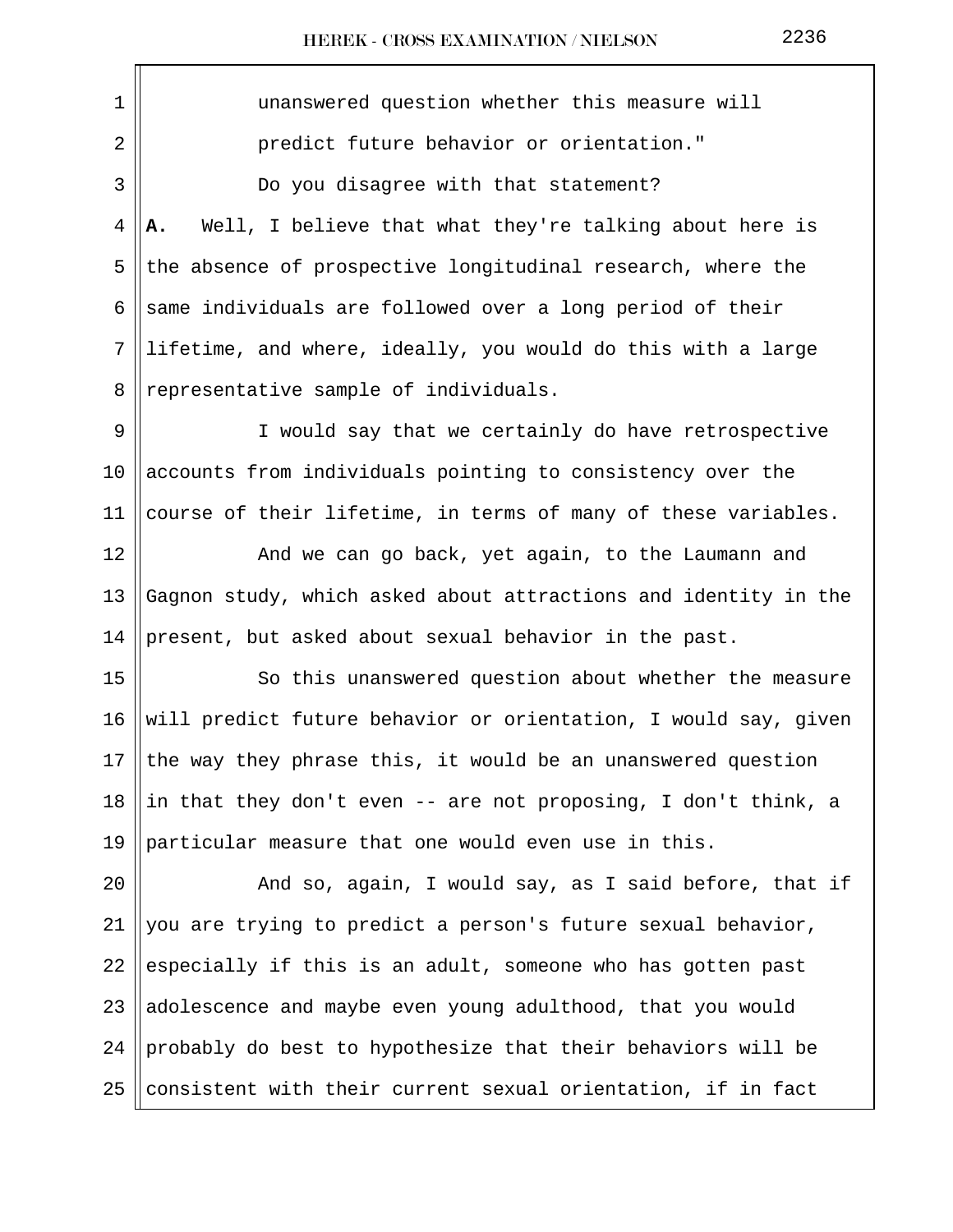| 1       | they engage in sexual behaviors.                                 |
|---------|------------------------------------------------------------------|
| 2       | I believe one of the reservations I had in my                    |
| 3       | deposition was that you might not even know that the individual  |
| 4       | is going to engage in any sexual behavior. So people end up      |
| 5       | being celibate or asexual for various reasons.                   |
| 6       | Sure.<br>Q.                                                      |
| 7       | A. But I would just say that, again, we do have these            |
| 8       | retrospective accounts. The prospective study with the large     |
| 9       | representative sample, it's true, we don't have.                 |
| $10 \,$ | All right. Thank you.<br>Q.                                      |
| 11      | And, now, I don't think they are talking about                   |
| 12      | celibacy here. I think they're talking about just, you know,     |
| 13      | if you can satisfactorily -- even if you could satisfactorily    |
| 14      | measure the complex components of sexual orientation, as         |
| 15      | differentiated from other aspects of sexual identity, at one     |
| 16      | point in time it is still an unanswered question whether this    |
| 17      | measure will predict future behavior orientation. Do you         |
| 18      | disagree with that?                                              |
| 19      | Well, you know, it's noteworthy that one of the authors of<br>Α. |
| 20      | this paper is Randall Sell, who proposed that very complicated   |
| 21      | way of measuring sexual orientation.                             |
| 22      | So the statement that even if one could                          |
| 23      | satisfactorily measure the complex components, I think,          |
| 24      | perhaps, he was alluding to what I think was something he was    |
| 25      | going to be publishing in the future. I don't think he had it    |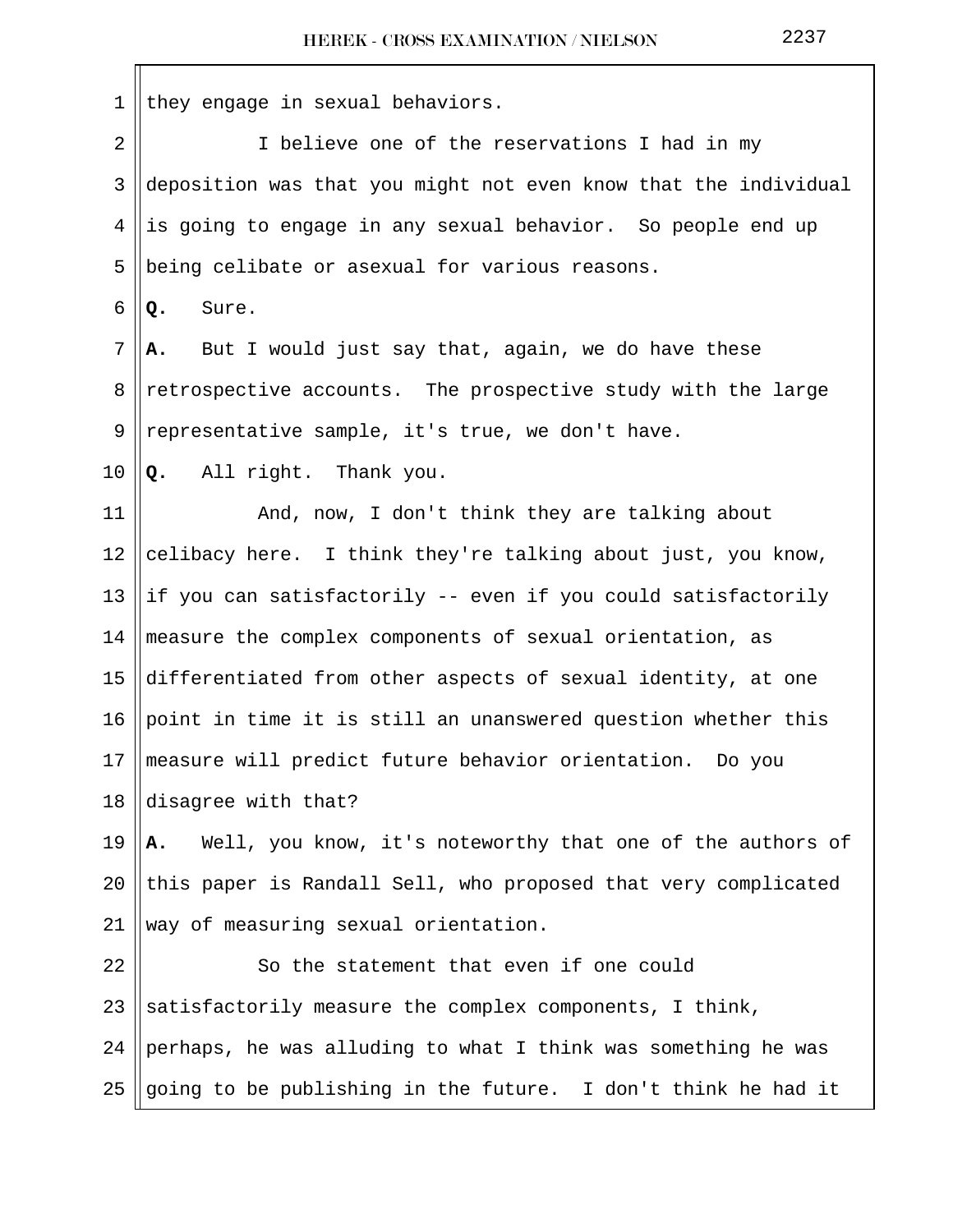| 1              | at the point that this paper was written.                       |
|----------------|-----------------------------------------------------------------|
| $\sqrt{2}$     | But, yes, as far as, you know, predicting future                |
| 3              | behavior or orientation, we don't have that sort of large-scale |
| 4              | prospective study.                                              |
| 5              | All right. Thank you.<br>Q.                                     |
| 6              | Please, look at tab 16. This is the Laumann study               |
| $7\phantom{.}$ | And please turn to page 310.<br>again.                          |
| 8              | And since we're talking about retrospective data,               |
| $\mathsf 9$    | this is not longitudinal, to be sure. Starting at the bottom    |
| 10             | of 310, last full sentence on the page --                       |
| 11             | I'm sorry, 310.<br>Α.                                           |
| 12             | Excuse me. Actually, it's not a full sentence.<br>Q.<br>It's    |
| 13             | starts on -- it's the sentence that starts at the bottom of     |
| 14             | 310, and doesn't finish until -- until the next page.           |
| 15             | "Beginning with the distribution of partners                    |
| 16             | by gender in the last year, we find that 2.7                    |
| $17\,$         | percent of the men had a male partner, and                      |
| 18             | 1.3 percent of the women a female partner.                      |
| 19             | Of these, about three out of four report                        |
| 20             | having only same-gender partners in the past                    |
| 21             | 12 months, while the other quarter had at                       |
| 22             | least one partner of each gender."                              |
| 23             | Are you familiar with those statistics?<br>Okay.                |
| 24             | Yes. I -- I'm generally familiar with this.<br>Those<br>А.      |
| 25             | specific statistics I wouldn't have been able to quote you from |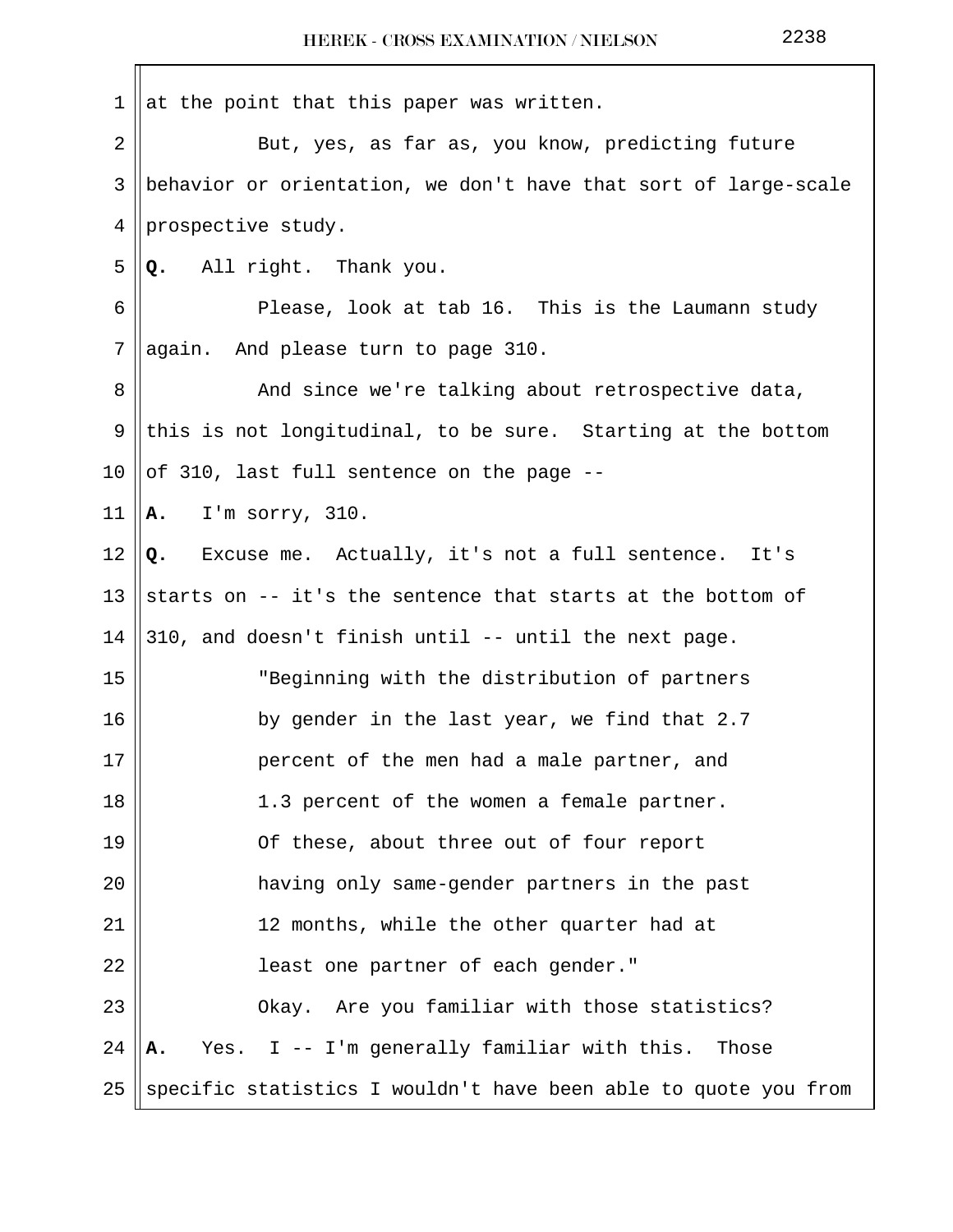| $\mathbf 1$    | memory.                                                       |
|----------------|---------------------------------------------------------------|
| $\overline{2}$ | All right. So that's for the last year. Then it goes on<br>Q. |
| 3              | to say:                                                       |
|                |                                                               |
| 4              | "In the past five years, 4.1 percent of the                   |
| 5              | men and 2.2 percent of the women had at least                 |
| 6              | one same-gender partner. About half these                     |
| 7              | men had both male and female partners in this                 |
| 8              | time period. The women are more likely than                   |
| 9              | the men to have had sex with both men and                     |
| 10             | women than only same-gender partners. Almost                  |
| 11             | two-thirds of the women reporting a female                    |
| 12             | partner in the last five years also report a                  |
| 13             | male partner."                                                |
| 14             | Are you familiar with those statistics,                       |
| 15             | Professor Herek?                                              |
| 16             | Generally, yes.<br>Α.                                         |
| 17             | Okay. Thank you.<br>Q.                                        |
| 18             | "The proportion of the men with male partners                 |
| 19             | since age 18 who report having had only male                  |
| 20             | partners declines to about 20 percent of the                  |
| 21             | total. For women, the comparable figure is                    |
| 22             | about 10 percent."                                            |
| 23             | Are you familiar with those figures?                          |
| 24             | Again, in general, yes.<br>А.                                 |
| 25             | So for one year it was 25 percent of men.<br>And --<br>Q.     |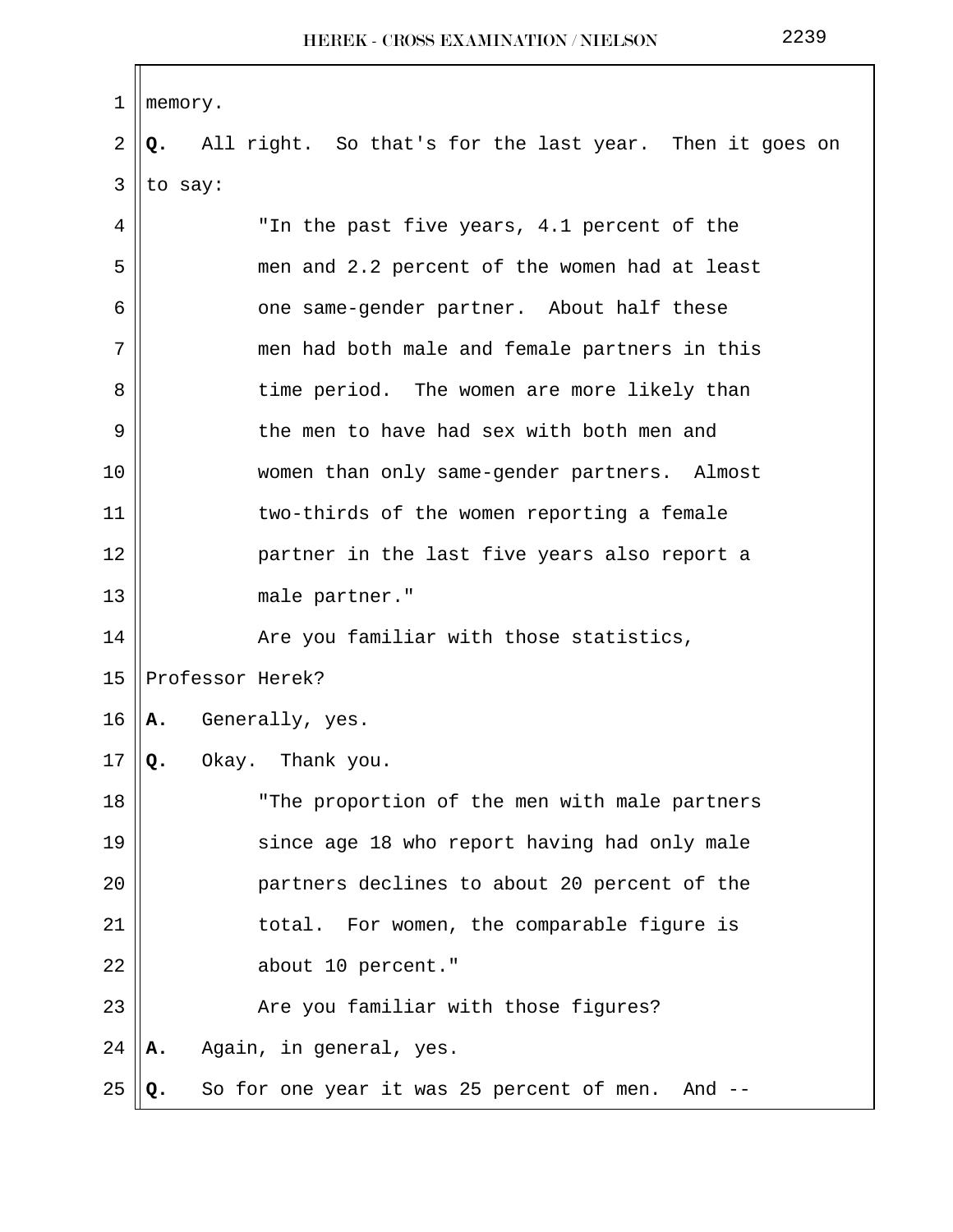| 1  | What?<br>Α.                                                     |
|----|-----------------------------------------------------------------|
| 2  | For both, actually. And then in the past five years, it<br>Q.   |
| 3  | was 50 percent for men and two-thirds for women. Since 18 it    |
| 4  | was 20 percent for men and 10 percent for women, who had had    |
| 5  | exclusively same-sex partners, correct?                         |
| 6  | No, I don't think you said that correctly.<br>Α.                |
| 7  | All right. Let's do it one at a time.<br>Q.                     |
| 8  | Okay.<br>А.                                                     |
| 9  | For the past year, for both men and women, of the<br>Q.         |
| 10 | individuals who had same-sex partners or a same-sex partner,    |
| 11 | 75 percent had only same-sex partners; whereas, 25 percent had  |
| 12 | at least one opposite-sex partner, correct?                     |
| 13 | Correct.<br>А.                                                  |
| 14 | Q. For the past five years, for all -- for men who had had a    |
| 15 | same-sex partner during that period, 50 percent had also had an |
| 16 | opposite sex partner, correct?                                  |
| 17 | Yes.<br>Α.                                                      |
| 18 | And for women during the five-year period -- of the women<br>Q. |
| 19 | who had had a same-sex partner during that period, two-thirds   |
| 20 | had also had a male partner, correct?                           |
| 21 | Correct.<br>Α.                                                  |
| 22 | And looking since age 18, of men who had male partners<br>Q.    |
| 23 | since 18, 80 percent had also had opposite-sex partners,        |
| 24 | correct?                                                        |
| 25 | Apparently, at least one opposite-sex partner.<br>Yes.<br>А.    |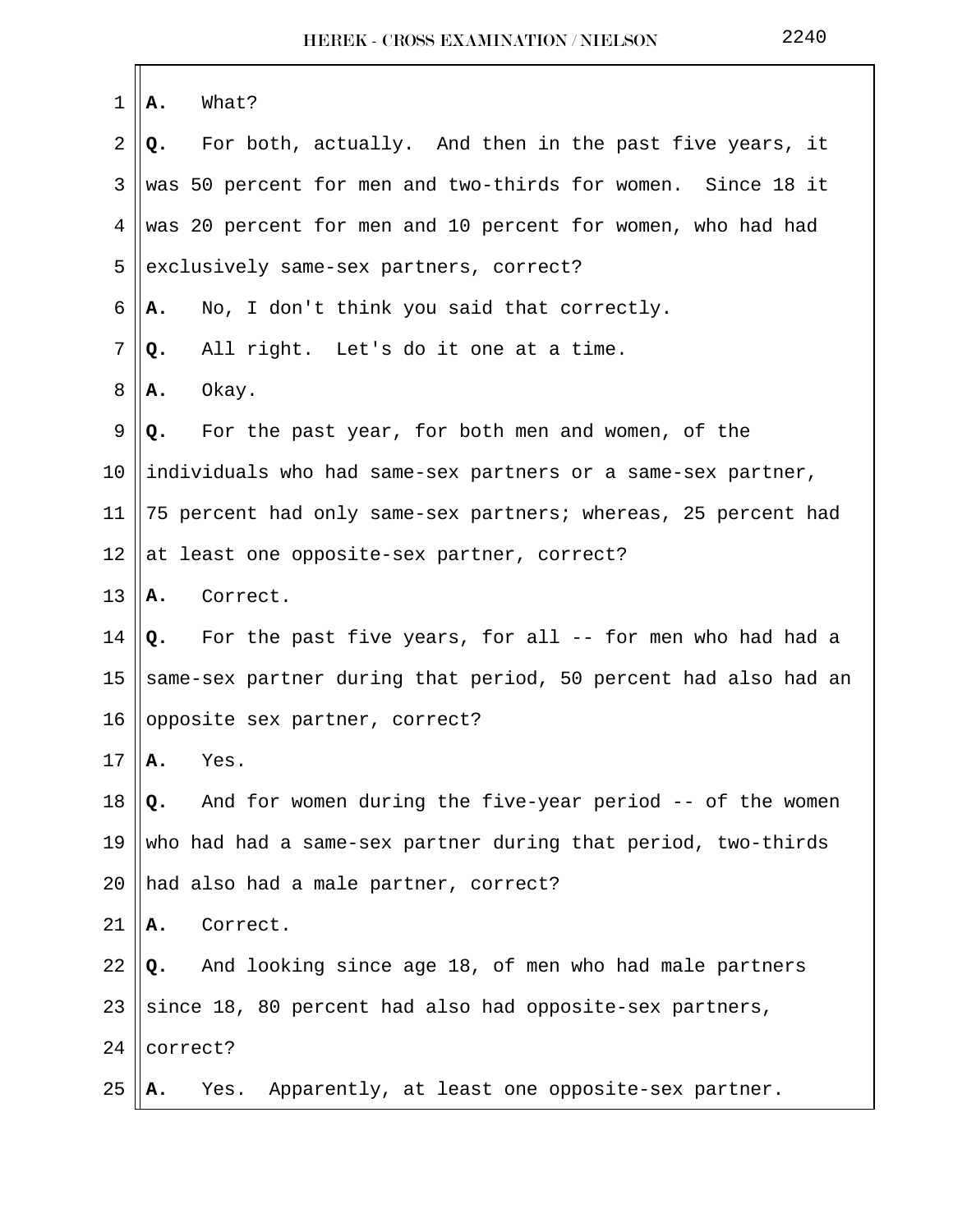| 1              | Q.   | And for women, that comparable figure since 18 is 10<br>Yes.   |
|----------------|------|----------------------------------------------------------------|
| $\overline{2}$ |      | percent. So only 10 percent of the women who had had a         |
| 3              |      | same-sex partner since 18, had had exclusively same-sex        |
| 4              |      | partners, correct?                                             |
| 5              | А.   | Yes.                                                           |
| 6              | Q.   | And then it says:                                              |
| 7              |      | "When the time period under consideration is                   |
| 8              |      | extended to all partners since puberty, the                    |
| 9              |      | proportion of men with only male partners                      |
| 10             |      | declines again, to 10 percent of the men with                  |
| 11             |      | any male partners."                                            |
| 12             |      | Correct?                                                       |
| 13             | Α.   | That's what it says.                                           |
| 14             | Q.   | All right. And are you -- again, you're familiar with          |
| 15             |      | those statistics, correct?                                     |
| 16             | Α.   | Yes. And, as I said, it's not terribly surprising that         |
| 17             |      | many lesbians and gay men, at some point in their life, do end |
| 18             |      | up having sexual relationships with the person of the other    |
| 19             | sex. |                                                                |
| 20             | Q.   | And not just at some point in their life. In the past          |
| 21             |      | five years, at least half -- though, I guess, this is not --   |
| 22             |      | this is in terms of behavior, though?                          |
| 23             | А.   | Yeah, yeah. This is just talking about all the men and         |
| 24             |      | women who reported any instance of same-sex behavior, or of    |
| 25             |      | same-sex attraction or interest, or of being lesbian, gay, or  |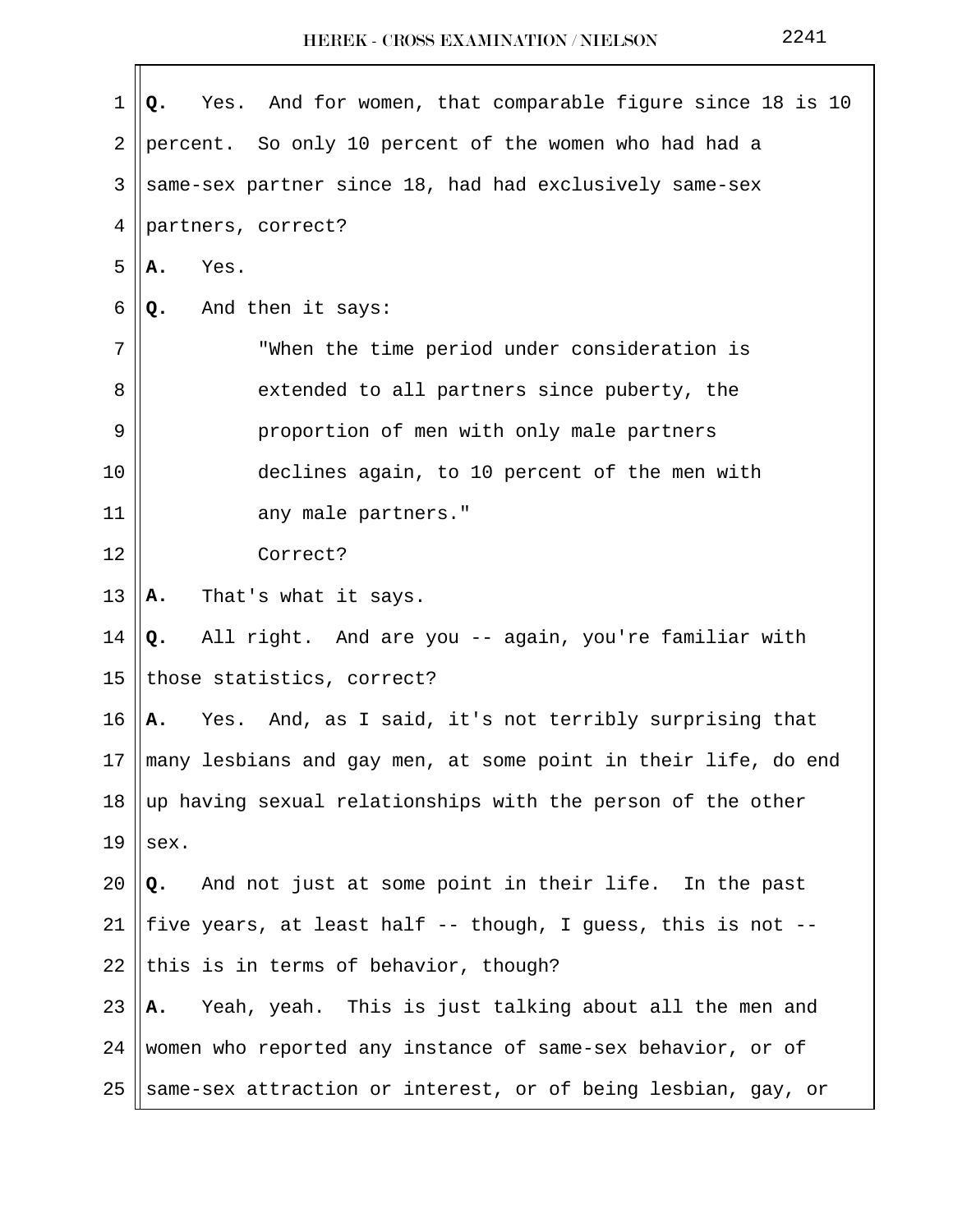| 1              | bisexual.                                                       |
|----------------|-----------------------------------------------------------------|
| $\overline{2}$ | And, again, I think it's just important to keep in              |
| 3              | mind that in this study the people who identified as lesbian,   |
| 4              | gay, or bisexual, tended to be very consistent in reporting     |
| 5              | their current attractions as being to the same sex, and as      |
| 6              | reporting having partners of the same sex.                      |
| 7              | Although, it is the case that -- that some of them              |
| 8              | earlier in life did have partners of the other sex, or at least |
| 9              | one partner of the other sex.                                   |
| 10             | This is specifically talking about same-sex partners, not<br>Q. |
| 11             | just attraction, correct? This is conduct.                      |
| 12             | This is about sexual behavior.<br>Α.                            |
| 13             | Yes. Thank you.<br>Q.                                           |
| 14             | All right. And that is already admitted.                        |
| 15             | Please turn to tab --                                           |
| 16             | MR. NIELSON: Well, actually, the bad news, Your                 |
| 17             | Honor, is I have another binder. The good news is, it's much    |
| 18             | thinner than this one.                                          |
| 19             | It's what?<br>THE COURT:                                        |
| 20             | MR. NIELSON: It's much thinner than this one.                   |
| 21             | THE COURT: I see. So we can put this one aside, can             |
| 22             | we?                                                             |
| 23             | MR. NIELSON: I may come back to it, so don't put it             |
| 24             | too far off to the side.                                        |
| 25             | THE COURT:<br>I see.                                            |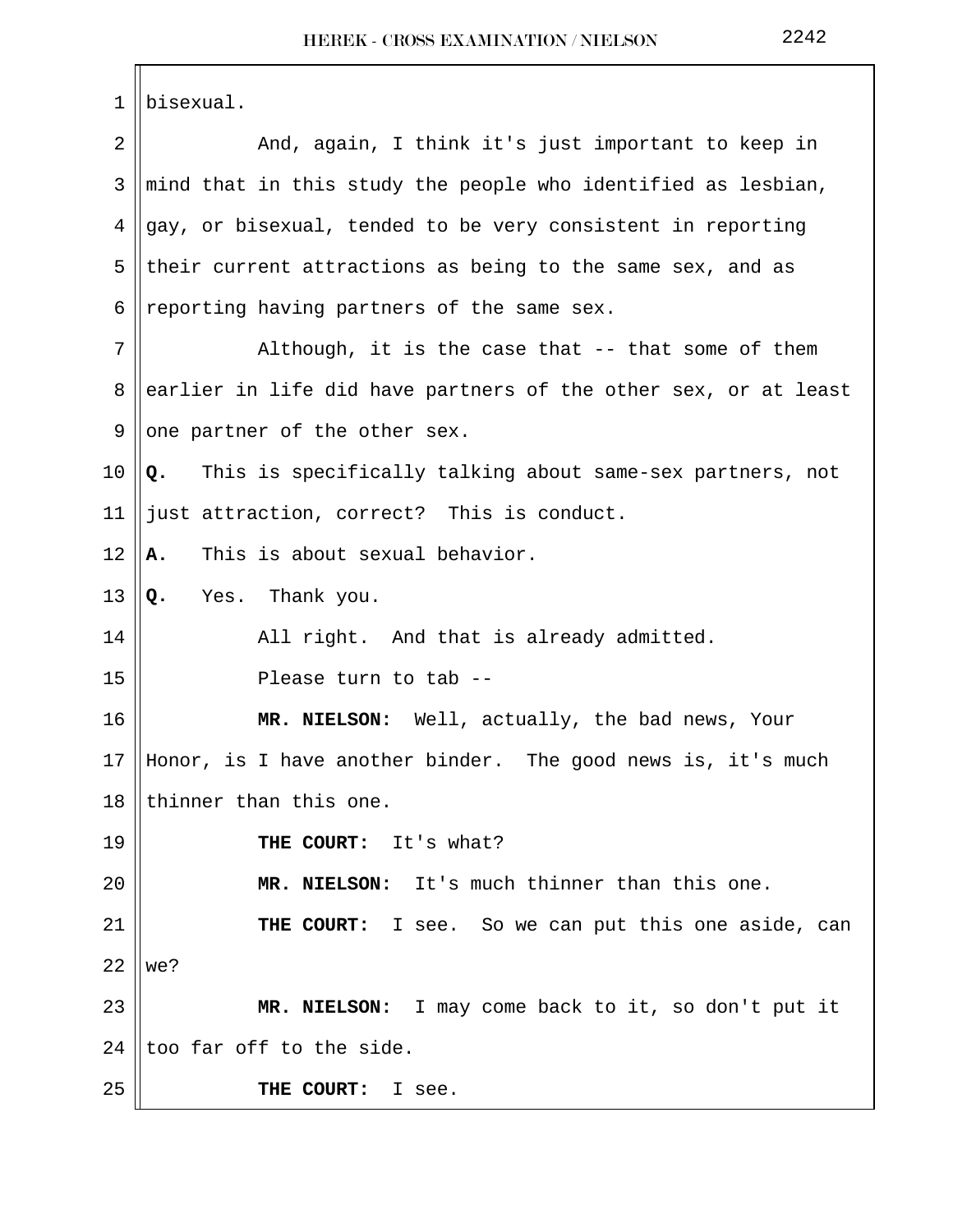|  | × |  |
|--|---|--|

| 1        | MR. NIELSON: Your Honor, permission to approach.                 |
|----------|------------------------------------------------------------------|
| 2        | THE COURT:<br>Yes.                                               |
| 3        | MR. NIELSON: Thank you.                                          |
| 4        | THE WITNESS: Small. Very small.                                  |
| 5        | MR. NIELSON: Very small.                                         |
| 6        | THE COURT: Is this the last binder with this                     |
| 7        | witness?                                                         |
| 8        | MR. NIELSON: It is the last binder, Your Honor.                  |
| 9        | THE COURT: All right.                                            |
| 10       | MR. NIELSON: I am happy to report, it is the last                |
| 11       | binder.                                                          |
| 12       | BY MR. NIELSON:                                                  |
| 13<br>Q. | Okay. And in the second witness binder, if you could turn        |
| 14       | to tab 35.                                                       |
| 15<br>Α. | Okay.                                                            |
| 16<br>Q. | And you'll find here a document premarked DIX856.                |
| 17<br>А. | Yes.                                                             |
| 18<br>Q. | And can you identify this document?                              |
| 19<br>Α. | Uhm, this is an article from the journal Developmental           |
| 20       | From 2008. The author is Lisa Diamond.<br>Psychology.<br>And the |
| 21       | title is "Female Bisexuality from Adolescence to Adulthood:      |
| 22       | Results from a 10-Year Longitudinal Study."                      |
| 23<br>Q. | Thank you.                                                       |
| 24       | Are you familiar with this study?                                |
| 25<br>А. | I am familiar with this study, yes.                              |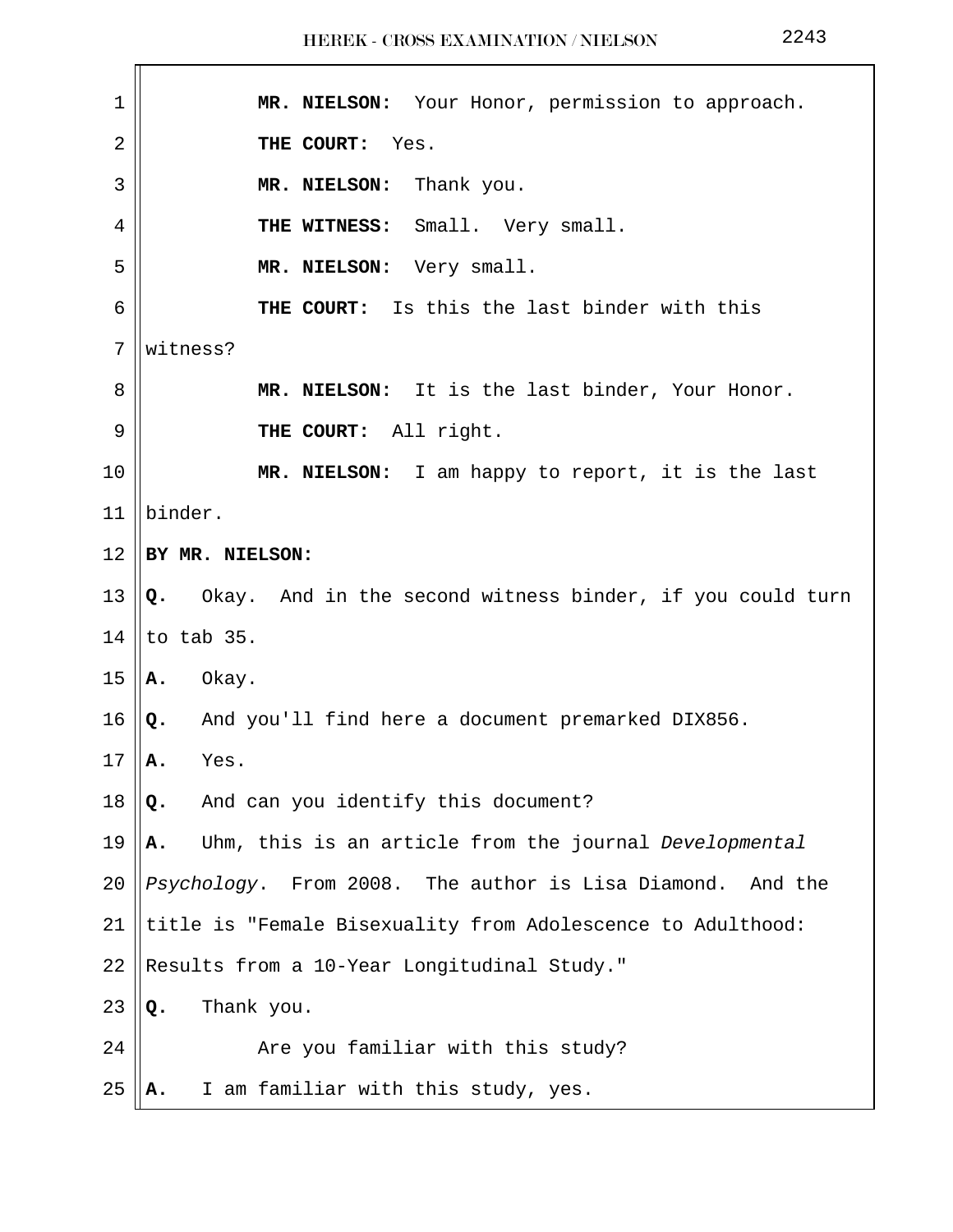| $\mathbf 1$    | Thank you.<br>Q.                                               |
|----------------|----------------------------------------------------------------|
| $\overline{2}$ | And, again, you are familiar with Professor Diamond?           |
| 3              | I am still familiar with Professor Diamond, yes.<br>Α.         |
| 4              | (Laughter)                                                     |
| 5              | THE COURT: You haven't forgotten her yet.                      |
| 6              | THE WITNESS: Not yet.                                          |
| 7              | BY MR. NIELSON:                                                |
| 8              | Right. Thank you.<br>Q.                                        |
| 9              | All right. Now, this is a 10-year longitudinal study           |
| 10             | of a group of non-heterosexual women, correct?                 |
| 11             | This particular article, I believe, only focuses on<br>Α.      |
| 12             | non-heterosexual women. In her larger study, there were some   |
| 13             | heterosexual women. But I don't believe she reports on them in |
| 14             | this paper.                                                    |
| 15             | All right. Thank you.<br>Q.                                    |
| 16             | And, please, turn to page 9. You'll see under                  |
| $17$           | results in the -- well, just reading under "Change in          |
| 18             | Identity," starting with the second line:                      |
| 19             | "In all, 32 percent of women changed                           |
| 20             | identities from T1 to T2, 25 percent from T2                   |
| 21             | to T3, 30 percent from T3 to T4, and                           |
| 22             | 28 percent from T4 to T5."                                     |
| 23             | And those are different points along the 10 years.             |
| 24             | And then the next section says:                                |
| 25             | "By the 10-year point, 67 percent of                           |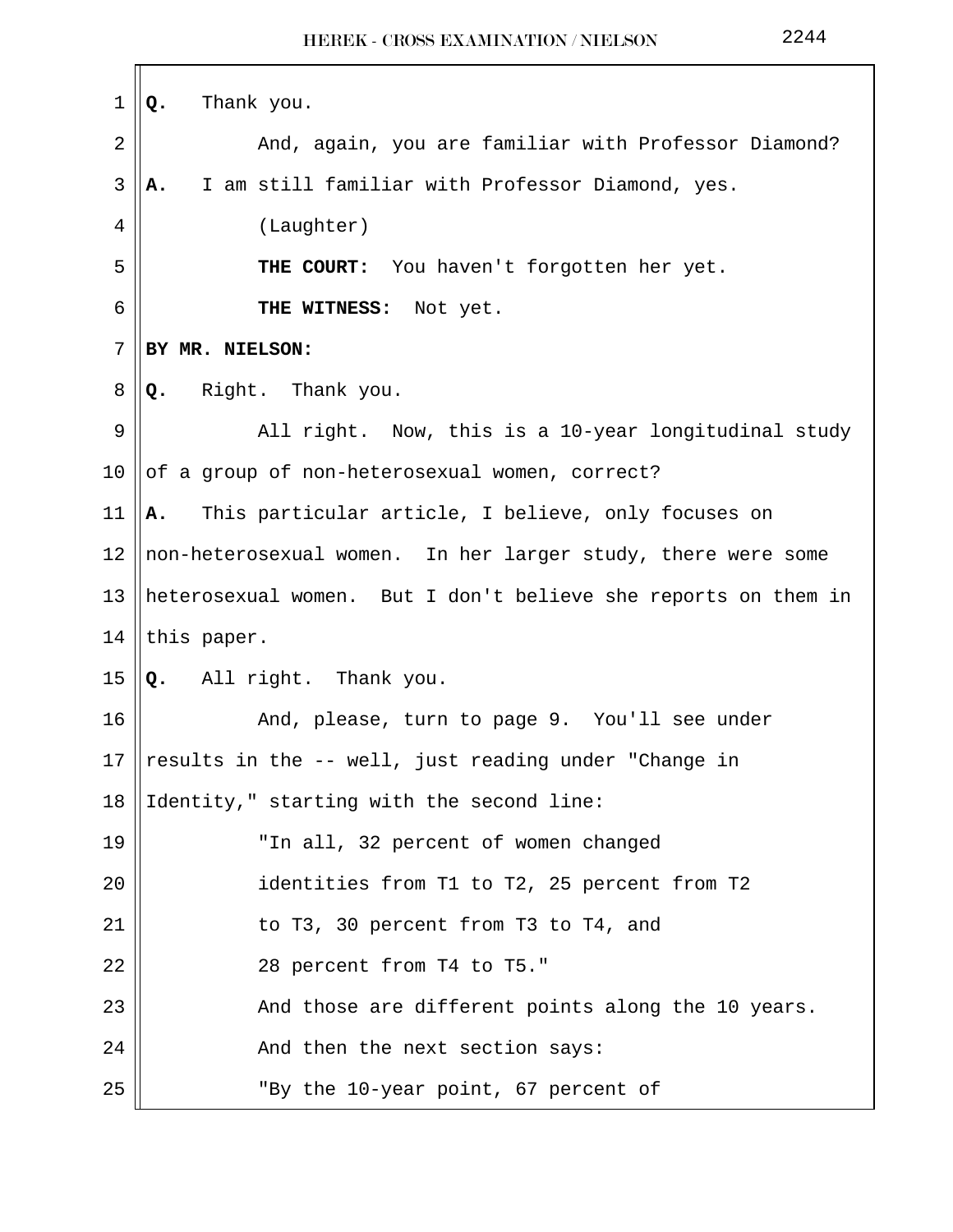| 1  | participants had changed their identities at                     |
|----|------------------------------------------------------------------|
| 2  | least once since T1, and 36 percent had                          |
| 3  | changed identities more than once."                              |
| 4  | So only 33 percent of the women she studied retained             |
| 5  | the same sexual orientation across the 10-year period, correct?  |
| 6  | Uhm, you know, in this study, she began by recruiting<br>Α.      |
| 7  | about 89 women who did not identify as being heterosexual.       |
| 8  | And so she recruited women who called themselves                 |
| 9  | lesbians, women who called themselves bisexuals, and also women  |
| 10 | who said that they were uncertain about their sexuality or were  |
| 11 | questioning their sexuality. And so what she found were these    |
| 12 | patterns of women changing the labels that they attached to      |
| 13 | their sexuality.                                                 |
| 14 | She, in her book, makes the point that, in her view,             |
| 15 | this did not reflect a change in the women's sexual              |
| 16 | orientation. And if you read her articles for this -- this       |
| 17 | study as -- on a whole, what you see is that the patterns of     |
| 18 | sexual attraction reported by the women tended to remain fairly  |
| 19 | stable.                                                          |
| 20 | And it was the case that most of the change in                   |
| 21 | labeling was among the women who were initially calling          |
| 22 | themselves bisexual or those who were initially unlabeled.<br>So |
| 23 | there was movement back and forth between those two categories.  |
| 24 | Some bisexual women came to call themselves lesbians.<br>Some    |

25 bisexual women came to call themselves heterosexual.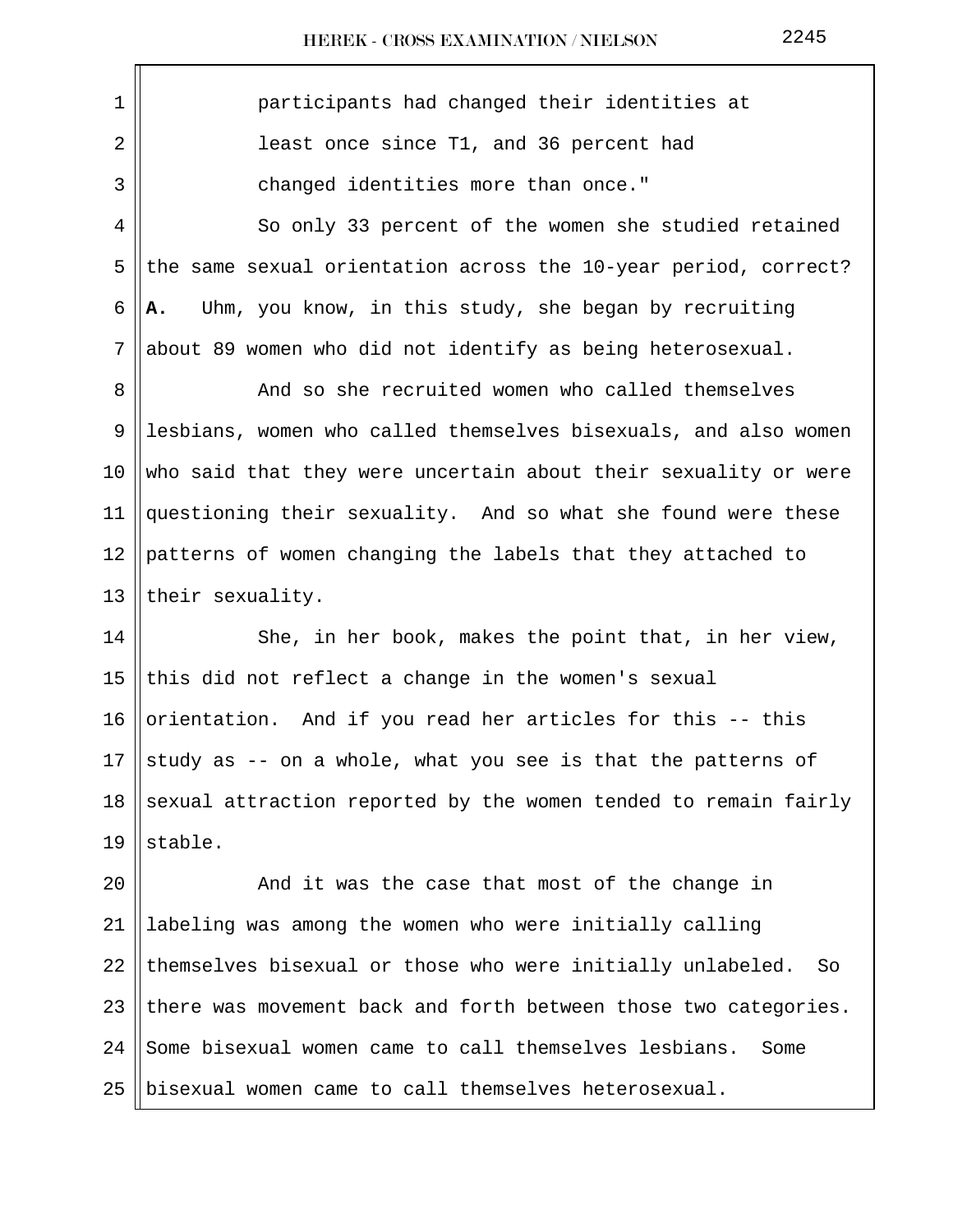| $\mathbf 1$ | As I understand it, there were very few women who               |
|-------------|-----------------------------------------------------------------|
| $\sqrt{2}$  | called themselves lesbian in the first place who called         |
| 3           | themselves heterosexual at the end. I honestly don't know if    |
| 4           | there were any who did that.                                    |
| 5           | But there were some women who identified as lesbian             |
| 6           | at the beginning who subsequently, after this study went on for |
| 7           | ten years and they had gotten out of college and had -- were in |
| 8           | their later 20s, adopted a label of bisexual for themselves.    |
| 9           | Q. All right. Thank you.                                        |
| 10          | And so this is a case where the identity was                    |
| 11          | changing, but not the attraction; is that what you are saying?  |
| 12          | A. Well, I think -- yeah. Actually, I think that she often      |
| 13          | focuses more on the word labeling more so than identity. But,   |
| 14          | yes.                                                            |
| 15          | Q. All right.                                                   |
| 16          | MR. NIELSON: Your Honor, I would like to                        |
| 17          | introduce -- I would like to offer DIX-856.                     |
| 18          | MR. DETTMER: No objection, your Honor.                          |
| 19          | THE COURT: All right. 856 is admitted.                          |
| 20          | (Defendants' Exhibit 856 received in evidence)                  |
| 21          | BY MR. NIELSON:                                                 |
| 22          | All right. Please turn to tab 35-A.<br>Q.                       |
| 23          | (Witness complied.)                                             |
| 24          | And here you'll will find an exhibit premarked DIX-626.<br>Q.   |
| 25          | Can you identify that document?                                 |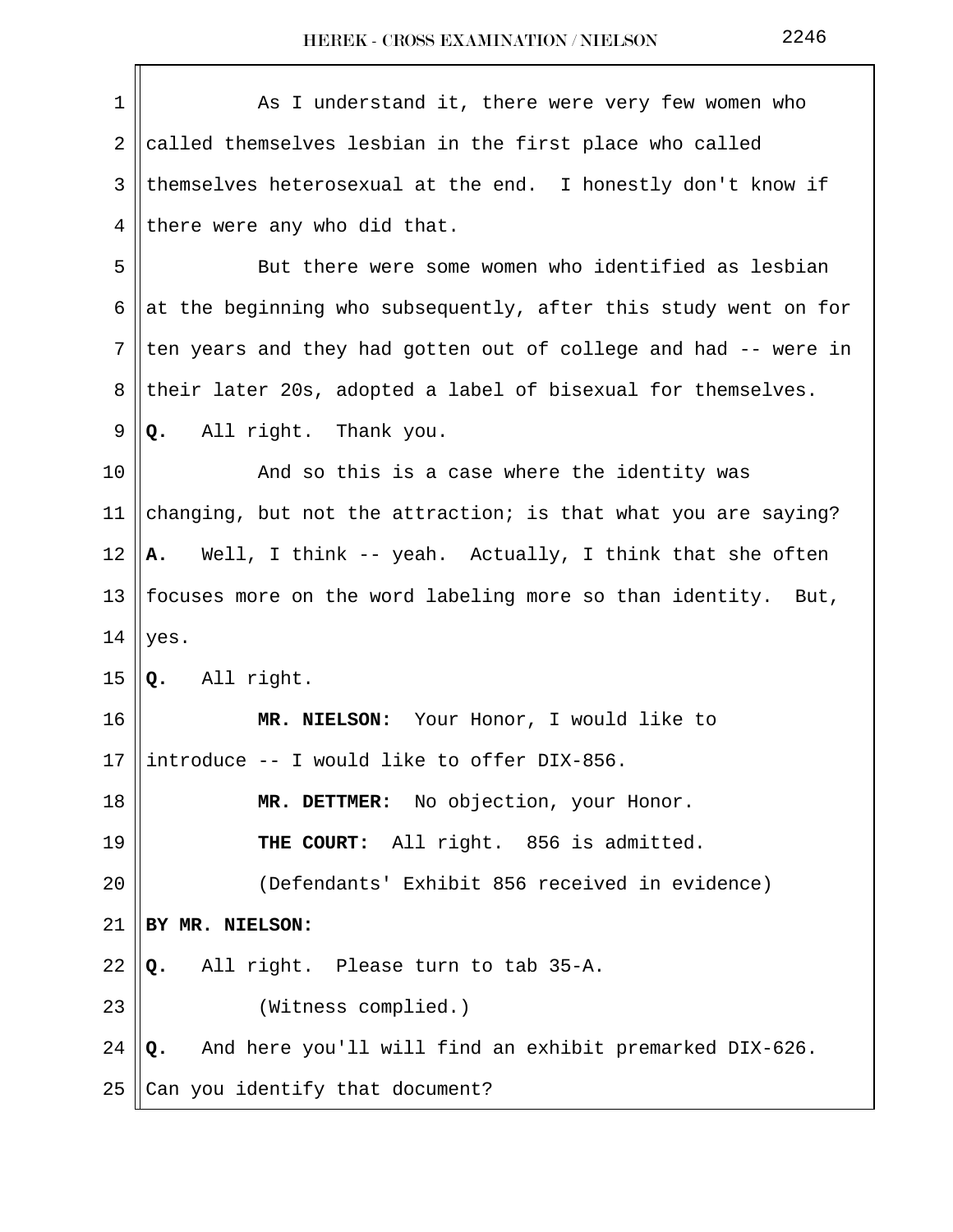$\mathbf{r}$ 

| $\mathbf 1$ | This is an article with several authors. The first author<br>А.      |
|-------------|----------------------------------------------------------------------|
| 2           | is Nigel Dickson, D-I-C-K-S-O-N. It's titled "Same-Sex               |
| 3           | Attraction in a Birth Cohort: Prevalence and Persistence in          |
| 4           | Early Adulthood."                                                    |
| 5           | It was published in 2003 in the journal Social                       |
| 6           | Science and Medicine.                                                |
| 7           | If you will look at page 1611, you will see this is a<br>Q.          |
| 8           | longitudinal study that looked at 451 men and 436 women who          |
| 9           | reported their current sexual attraction at both ages 21 and         |
| 10          | 26, correct?                                                         |
| 11          | I'm sorry. Could you say what page you are on again?<br>Α.           |
| 12          | It's on page 1611.<br>Q.                                             |
| 13          | Oh, okay.<br>Α.                                                      |
| 14          | And you will see under "Sexual attraction at ages 21 and<br>Q.       |
| 15          | $26.$ "<br>You will see this is an a longitudinal study with the 451 |
| 16          | men and 436 women who reported their current sexual attractions      |
| 17          | $\vert$ at both ages 21 and 26.                                      |
| 18          | And then on page 1612, under the discussion in the                   |
| 19          | second paragraph, you see some fairly complex figures over that      |
| 20          | showing the various permutations of change. But it says:             |
| 21          | "The findings also reveal a surprising degree                        |
| 22          | of change over time. Ten percent of men and                          |
| 23          | nearly a quarter of the women reported                               |
| 24          | same-sex attraction at any time, but this                            |
| 25          | nearly halved for current attraction at age                          |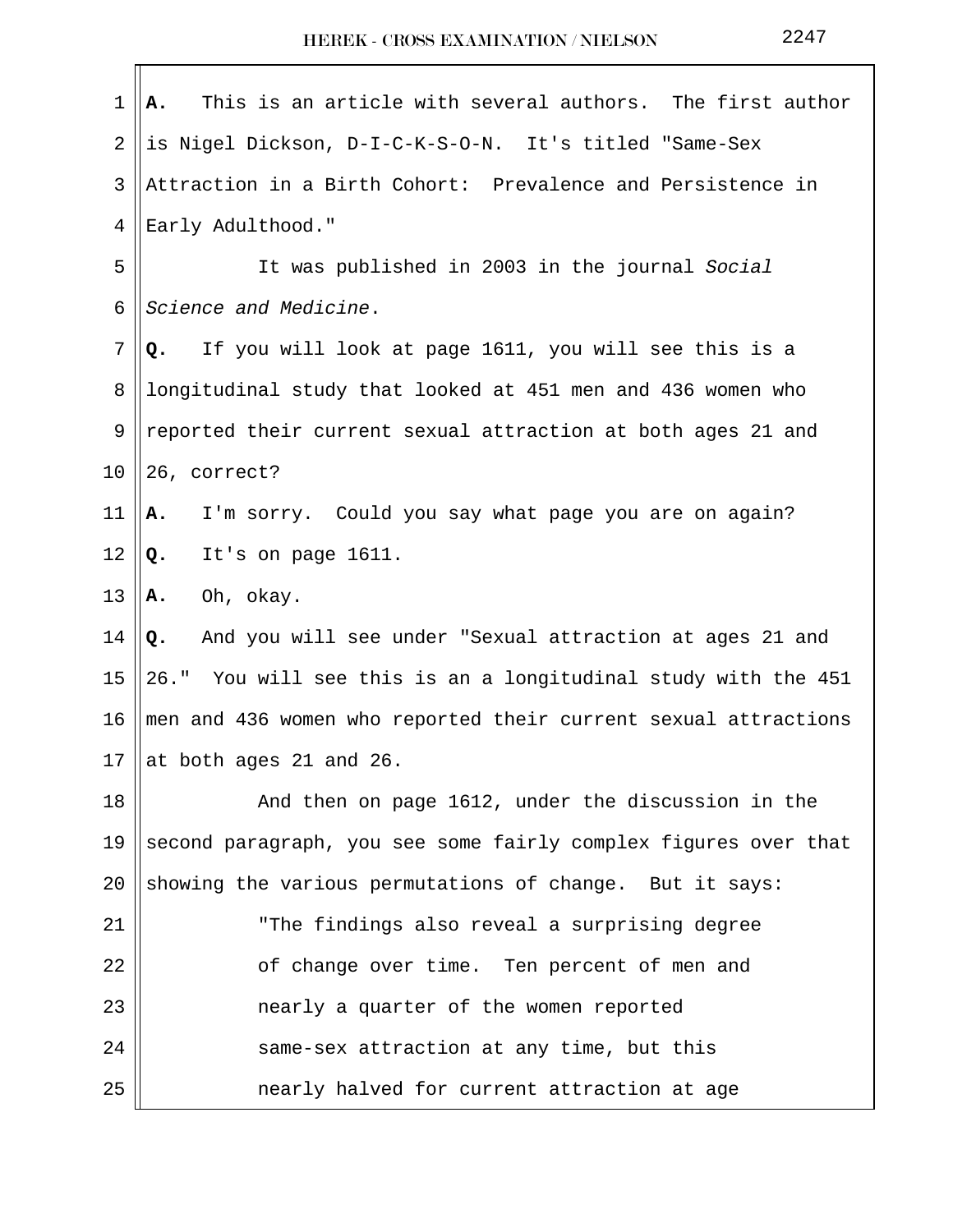| $\mathbf 1$    | 26.<br>The changes were not just in one                           |
|----------------|-------------------------------------------------------------------|
| $\overline{2}$ | direction. The instability was most marked                        |
| 3              | for women, with a greater movement away from                      |
| 4              | exclusively heterosexual attraction from age                      |
| 5              | 21 to 26 than among men."                                         |
| 6              | I'm sorry. Could you tell me again where you are reading<br>А.    |
| 7              | from? I apologize.                                                |
| 8              | It's the first full paragraph from the first column on<br>Q.      |
| 9              | 1612.                                                             |
| 10             | Oh, okay.<br>А.                                                   |
| 11             | I will give you just a moment.<br>Q.                              |
| 12             | I'm there now. Yeah, I found you.<br>Α.                           |
| 13             | Do those changes in any way surprise you?<br>Q.                   |
| 14             | Well, as I -- I don't believe I'm familiar with this<br>А.        |
| 15             | paper, but I am familiar with earlier papers that came from       |
| 16             | this study.                                                       |
| 17             | And my recollection from the -- one of the earlier                |
| 18             | papers was that I was concerned because in this rather large      |
| 19             | sample, there were only nine males and I believe 11 women, 11     |
| 20             | females, who identified as being lesbian, gay or bisexual.<br>And |
| 21             | so there were problems with generalizing from such small          |
| 22             | numbers.                                                          |
| 23             | But as I said earlier, adolescence and even into                  |
| 24             | early adulthood are times of identity formation and development   |
| 25             | for many people, most people. And so in that sense I wouldn't     |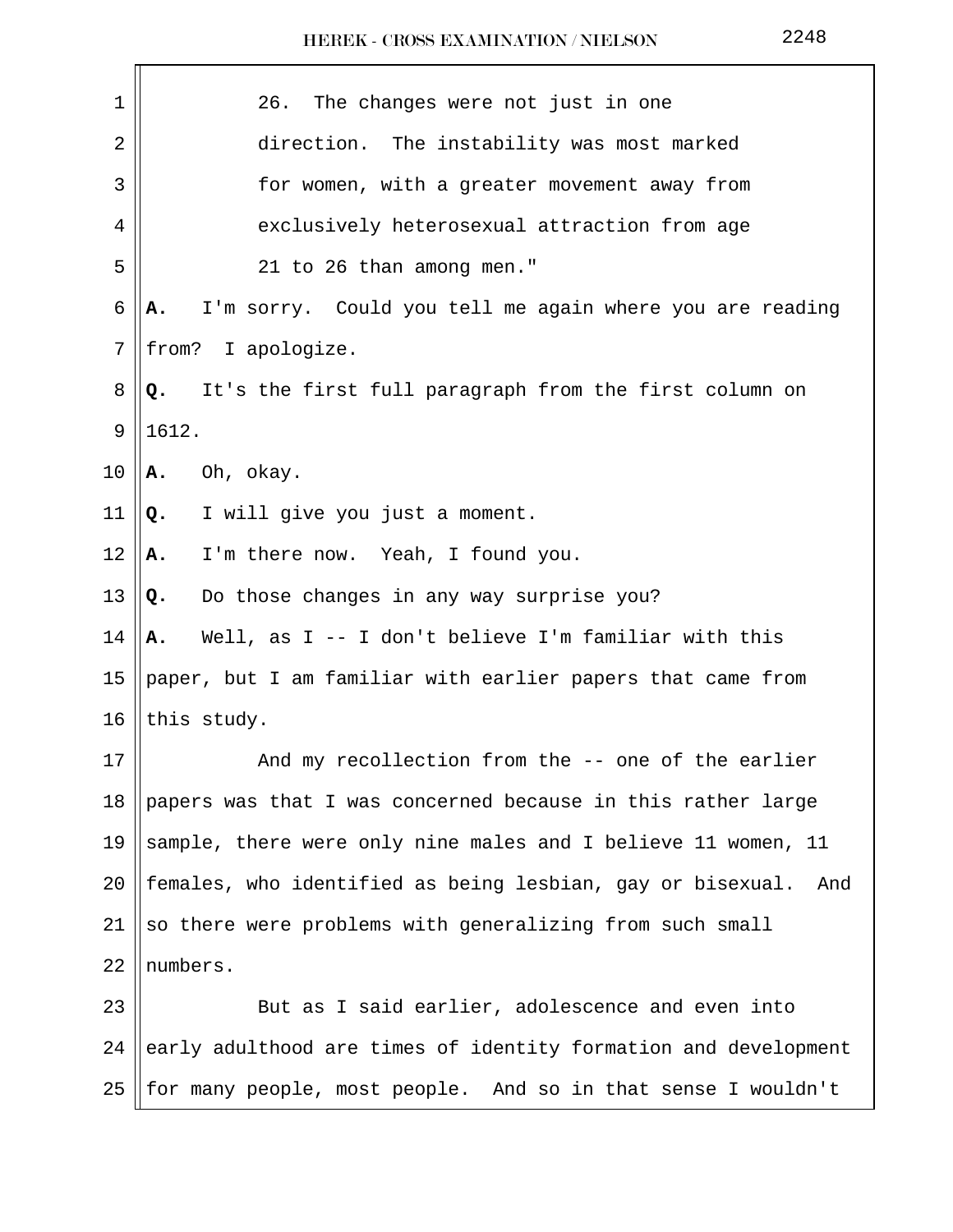| $\mathbf 1$    | be surprised to see some changes in how people understand their |
|----------------|-----------------------------------------------------------------|
| $\overline{2}$ | sexuality as they progress through their teens and into their   |
| 3              | early twenties.                                                 |
| $\overline{4}$ | All right. Thank you.<br>Q.                                     |
| 5              | MR. NIELSON: And, your Honor, I would like to offer             |
| 6              | DIX-626.                                                        |
| 7              | MR. DETTMER: No objection, your Honor.                          |
| 8              | THE COURT: Very well.                                           |
| 9              | (Defendants' Exhibit 626 received in evidence.)                 |
| 10             | BY MR. NIELSON:                                                 |
| 11             | All right. Please turn to tab 35-B, if you would.<br>Q.         |
| 12             | (Witness complied.)                                             |
| 13             | Can you -- and here you will find a document premarked<br>Q.    |
| 14             | DIX-666. And can you identify that?                             |
| 15             | I'm sorry. 666?<br>Α.                                           |
| 16             | DIX-666. It's at 35-B.<br>Q.                                    |
| $17$           | Okay.<br>А.                                                     |
| 18             | Can you on identify that document?<br>Okay.<br>Q.               |
| 19             | Yes.<br>Α.                                                      |
| 20             | All right. Could --<br>Q.                                       |
| 21             | I'm sorry. Would I? You asked me -- never mind.<br>Α.<br>I.     |
| 22             | misheard you.                                                   |
| 23             | No, that's all right. Go ahead.<br>Q.                           |
| 24             | This is an article published in the Journal of Sex<br>Α.        |
| 25             | Research in 1997, multiple authors, the first them is Joseph    |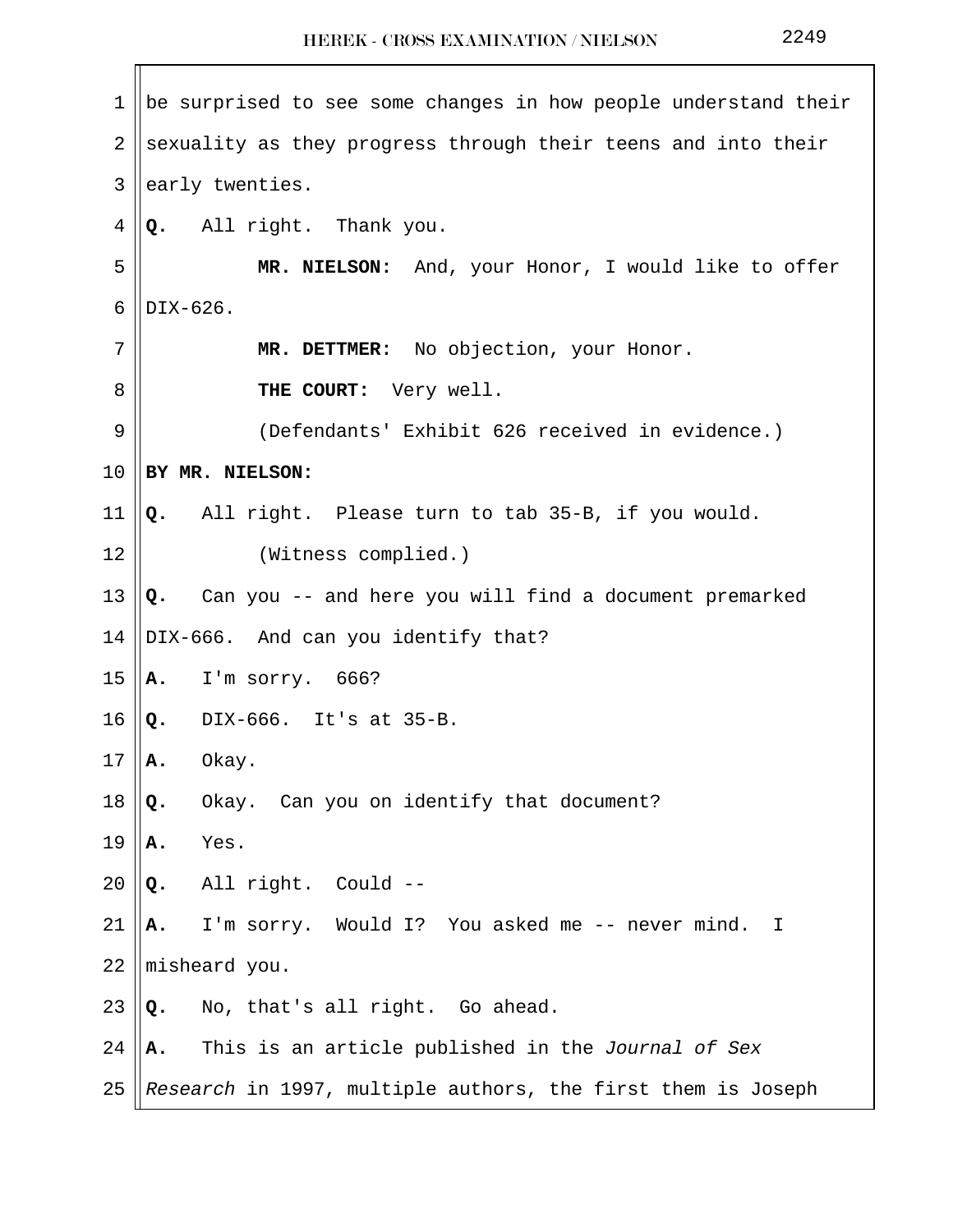| 1              | Stokes, and it's titled "Predictors of Movement Toward         |
|----------------|----------------------------------------------------------------|
| $\overline{2}$ | Homosexuality: A Longitudinal Study of Bisexual Men."          |
| 3              | All right. Thank you.<br>Q.                                    |
| 4              | And if you look at page 308, in the third column, you          |
| 5              | will find that in this -- this is a one-year longitudinal      |
| 6              | study, I suppose. And it says:                                 |
| 7              | "On a self-rated seven-point sexual                            |
| 8              | orientation scale, 73 respondents moved                        |
| 9              | towards homosexuality (34 percent), 37 moved                   |
| 10             | towards heterosexuality (17 percent), and 106                  |
| 11             | did not change (49 percent) from Time 1 to                     |
| 12             | Time 2."                                                       |
| 13             | Correct?                                                       |
| 14             | And I'm sorry. I'm just trying to catch up to you. Can<br>А.   |
| 15             | you tell me again when you are reading from?                   |
| 16             | From page 308, the top of the third column.<br>Q.              |
| $17$           | Okay. I'm there.<br>А.                                         |
| 18             | And so of this sample, 73 percent moved towards<br>Q.          |
| 19             | homosexuality, 34 percent moved towards heterosexuality, and   |
| 20             | 49 percent did not change. And this is a one-year longitudinal |
| 21             | study of bisexual men.                                         |
| 22             | Do those numbers surprise you at all?                          |
| 23             | Well -- and, of course, it's important to remember that<br>Α.  |
| 24             | this is not a representative sample, but just in looking at it |
| 25             | quickly -- and I believe I may have read this paper at one     |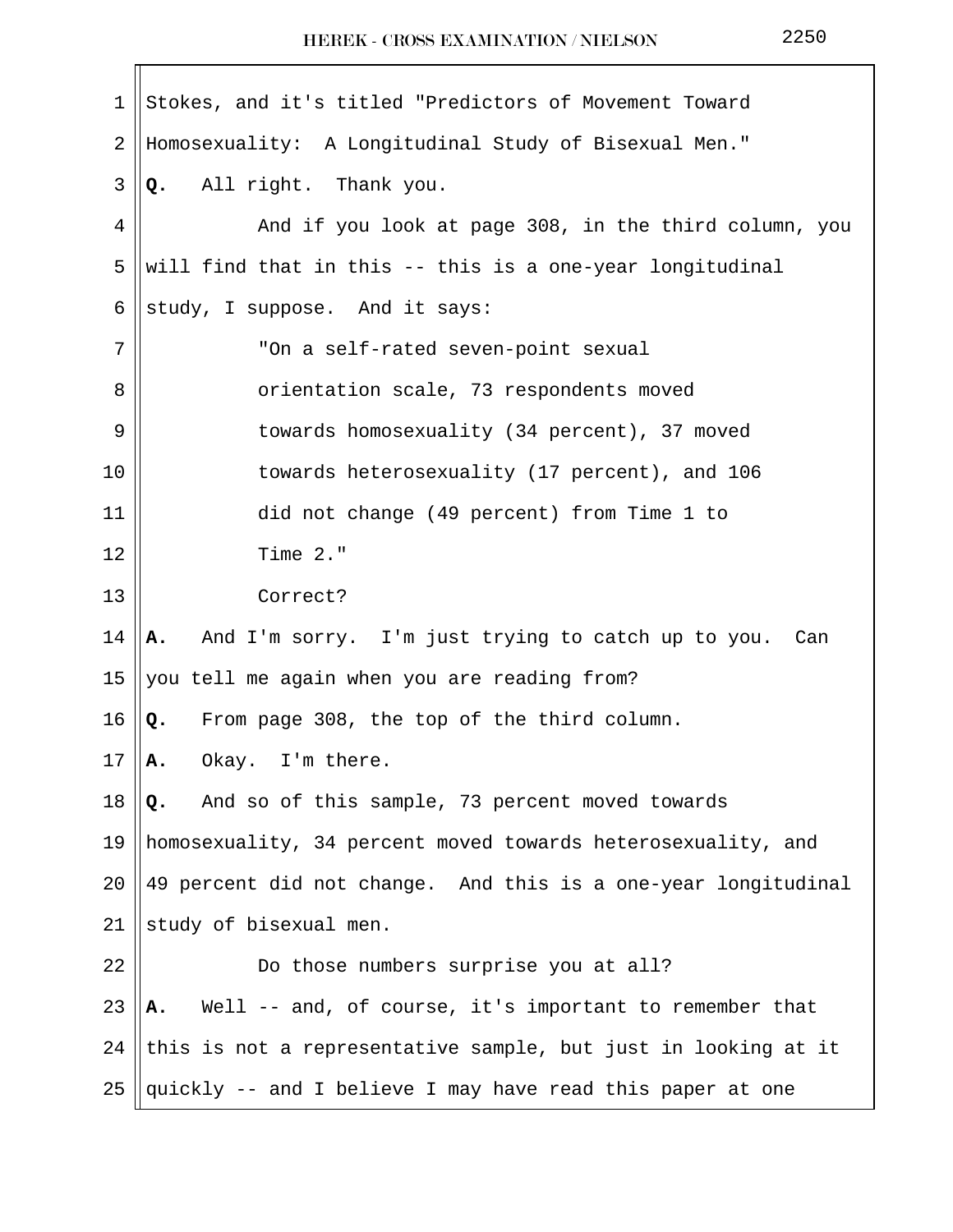| 1              | point, but not for a long time -- they were recruiting, as they |
|----------------|-----------------------------------------------------------------|
| $\overline{2}$ | say, relatively young men, men in their late teens and in their |
| 3              | twenties, who said that they had had sex with a man and, also,  |
| 4              | sex with a woman. They had to meet both of those criteria in    |
| 5              | the past three years.                                           |
| 6              | And so it appeared -- and I'm just doing this very              |
| 7              | quickly as I glance through it, but it would appear that they   |
| 8              | were recruiting people based mainly on their sexual behaviors.  |
| 9              | And so the idea, again, that in early adulthood some            |
| 10             | people who had engaged in sexual behavior with both men and     |
| 11             | women would at some point shift toward being exclusively with   |
| 12             | either men or women does not particularly surprise me, and it   |
| 13             | appears that roughly half of them did not change during that    |
| 14             | time period.                                                    |
| 15             | All right. Thank you.<br>Q.                                     |
| 16             | MR. NIELSON: And, your Honor, I would like to offer             |
| 17             | DIX-666.                                                        |
| 18             | MR. DETTMER: No objection, your Honor.                          |
| 19             | THE COURT: Very well.                                           |
| 20             | (Defendants' Exhibit 666 received in evidence)                  |
| 21             | BY MR. NIELSON:                                                 |
| 22             | We have talked about change, Professor Herek, and no one<br>Q.  |
| 23             | in this case is suggesting that gay men and lesbians should be  |
| 24             | forced to change their sexual orientation or even attempt to do |
| 25             | SO.                                                             |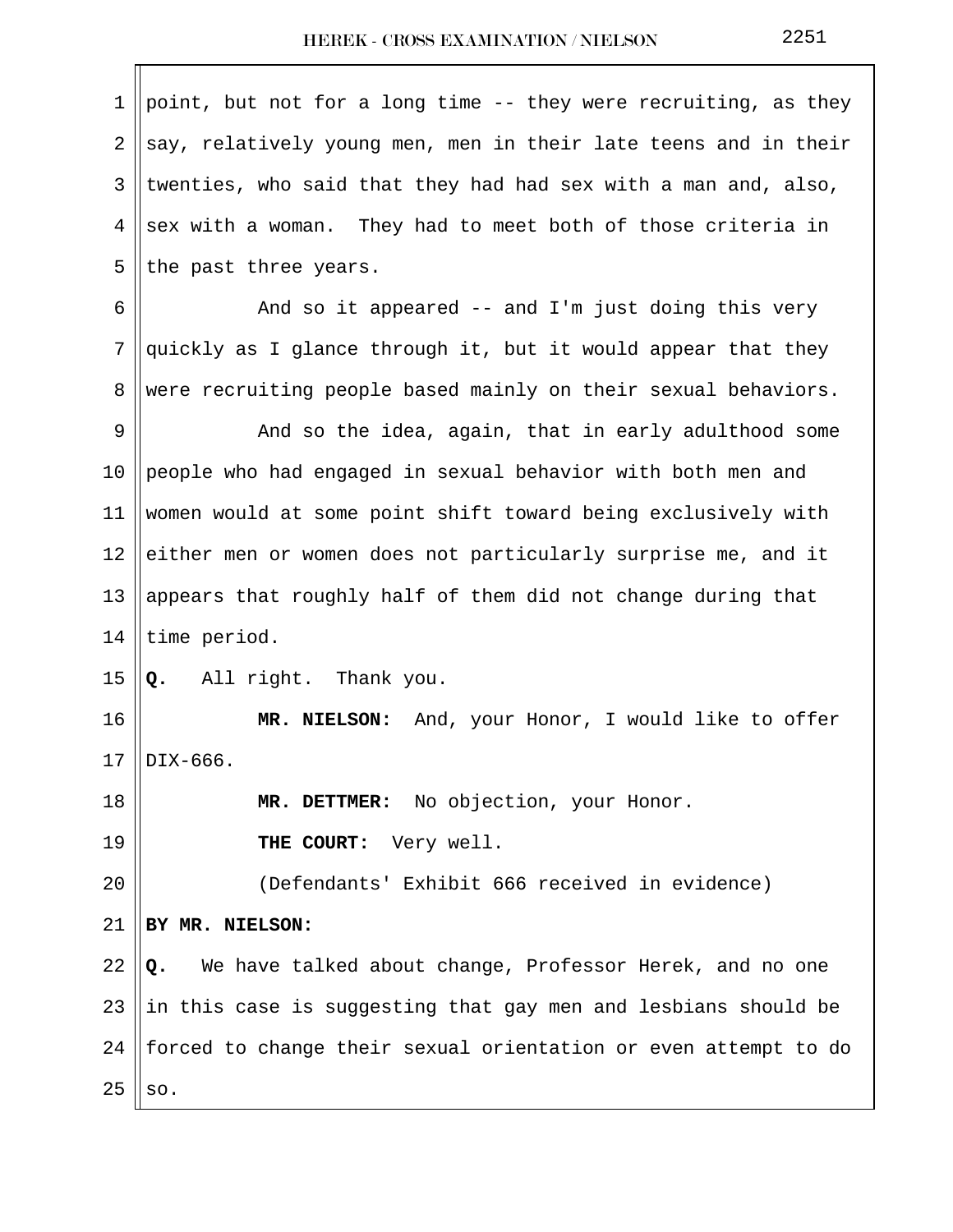| 1  | But is it your opinion that a gay man or lesbian who             |
|----|------------------------------------------------------------------|
| 2  | wishes to change his or her sexual orientation can never do so?  |
| 3  | It's my opinion that the current research does not<br>А.         |
| 4  | indicate that interventions that are designed for that purpose   |
| 5  | have been shown to be effective using the criteria that I        |
| 6  | described this morning.                                          |
| 7  | It certainly is the case that there have been many               |
| 8  | people who, most likely because of societal stigma, wanted very  |
| 9  | much to change their sexual orientation and were not able to do  |
| 10 | SO.                                                              |
| 11 | Whether or not it is something that could possibly               |
| 12 | happen, I don't know. I think that we simply don't have data     |
| 13 | that indicate that any of the interventions that have been       |
| 14 | developed for this purpose are effective or safe.                |
| 15 | All right. And stepping back from the rather technical<br>Q.     |
| 16 | definition of "effective" that you have offered, which involved  |
| 17 | generalizability and absence of harm and a variety of things,    |
| 18 | if I recall, and just speaking in ordinary language, do you      |
| 19 | believe it's impossible for someone to change their sexual       |
| 20 | orientation who wishes to?                                       |
| 21 | I would be reluctant to say that anything is impossible,<br>А.   |
| 22 | so I -- I would not say it's impossible.                         |
| 23 | And there are self-reports of people who say that that has<br>Q. |
| 24 | happened, correct?                                               |
| 25 | There are, indeed, self-reports of people who say that has<br>А. |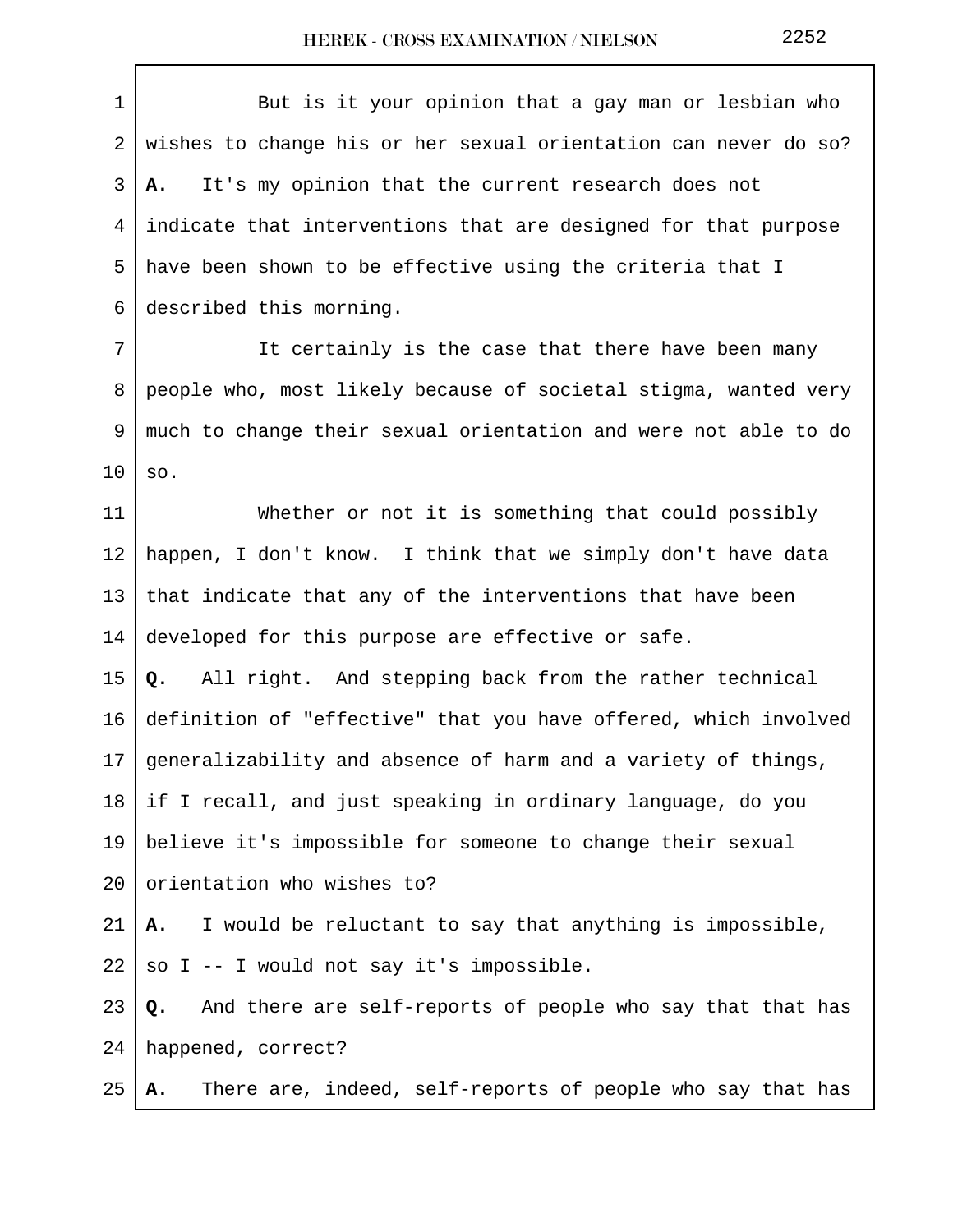| 1              | happened.                                                         |
|----------------|-------------------------------------------------------------------|
| $\overline{2}$ | All right. Thank you.<br>Q.                                       |
| 3              | And is it your opinion that such attempts are always              |
| 4              | harmful?                                                          |
| 5              | That interventions to change people's sexual orientation<br>А.    |
| 6              | are always harmful?                                               |
| 7              | Yes.<br>Q.                                                        |
| 8              | Again, as I said earlier, we don't have experimental<br>No.<br>А. |
| 9              | data on either that would suggest that these treatments are       |
| 10             | effective, nor do we have experimental data showing that they     |
| 11             | are consistently harmful.                                         |
| 12             | We do have some data from experimental studies                    |
| 13             | showing harm to some of the participants, and we do have          |
| 14             | self-reports of people who believed or perceived that they were   |
| 15             | harmed as a result of going through one or more of these          |
| 16             | interventions.                                                    |
| 17             | And you said two things. You said self-reports of harm?<br>Q.     |
| 18             | Yes.<br>Α.                                                        |
| 19             | And you said -- before that you said some data?<br>Q.             |
| 20             | Yes.<br>Α.                                                        |
| 21             | All right. And what -- what particularly do you have in<br>Q.     |
| 22             | mind there?                                                       |
| 23             | Well, if you read the research reports, most of them<br>Α.        |
| 24             | published in the 1970's, 19- -- mostly in the 1970's, I           |
| 25             | believe, what you see is that there are reports in those          |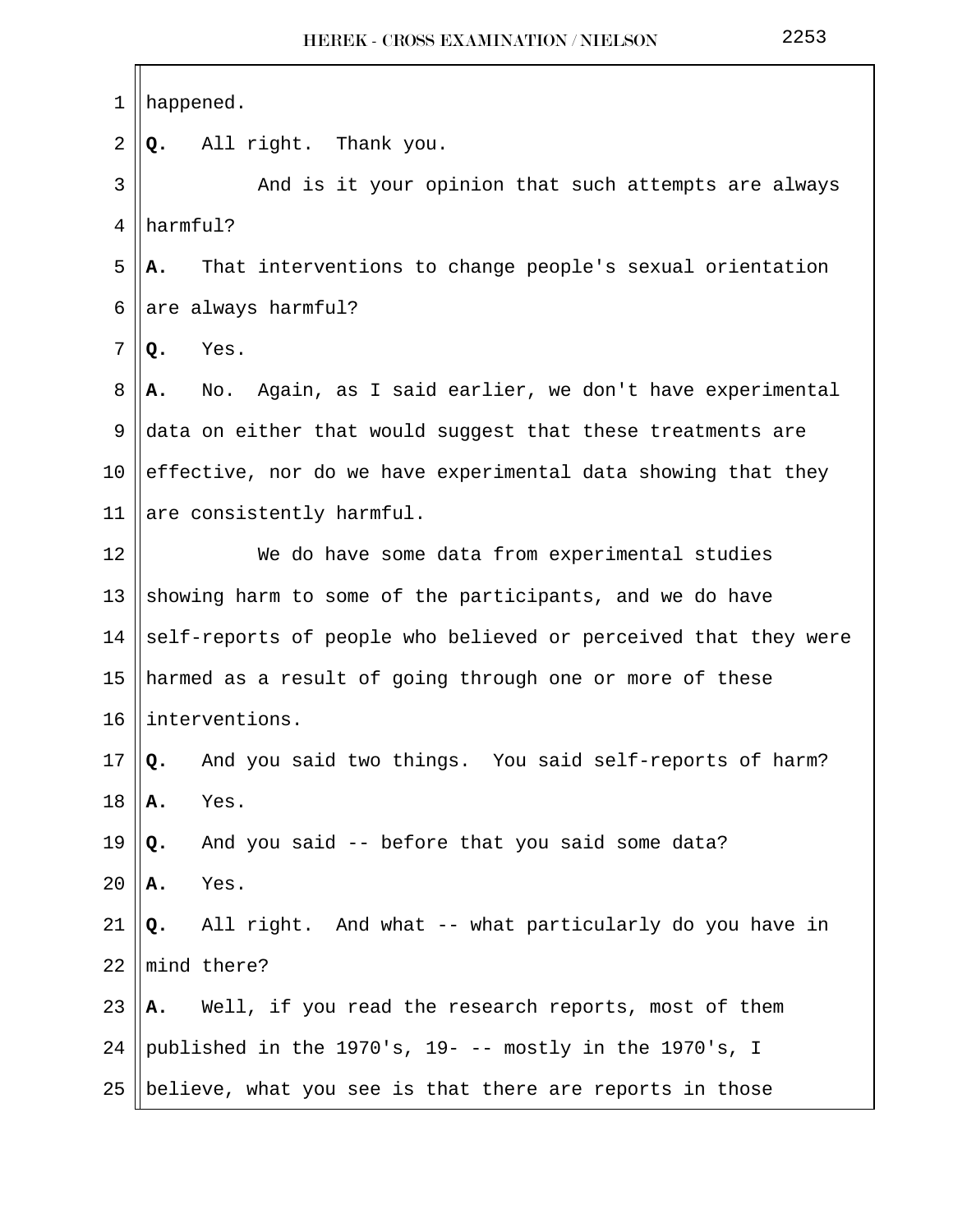| 1  | studies that some people who were experiencing some sort of      |
|----|------------------------------------------------------------------|
| 2  | intervention or therapy or treatment designed to change them     |
| 3  | from homosexual to heterosexual experienced or were observed to  |
| 4  | have clinical depression or anxiety or other sorts of negative   |
| 5  | experiences or negative psychological states, you know, that     |
| 6  | were -- that happened in conjunction with going through these    |
| 7  | treatment programs.                                              |
| 8  | $Q.$ All right. But, again, the data is quite limited,           |
| 9  | correct, in -- both with respect to whether it can happen and    |
| 10 | whether it's $--$ it's harmful, is that correct?                 |
| 11 | Well, the data that are available don't suggest that these<br>Α. |
| 12 | interventions are effective, meaning that they work most of the  |
| 13 | time with the people they are supposed to work with and that     |
| 14 | they do so safely.                                               |
| 15 | Yes. Now, thank you, I believe I understand your<br>Q.           |
| 16 | technical definition of "effective."                             |
| 17 | Let's turn to tab 35-C of the binder.                            |
| 18 | (Witness complied.)                                              |
| 19 | And can you -- you will find here a document premarked<br>Q.     |
| 20 | PX-1503. And can you identify that document?                     |
| 21 | This is an article by Robert Spitzer, published in the<br>Α.     |
| 22 | Archives of Sexual Behavior in 2003. The title is "Can Some      |
| 23 | Gay Men and Lesbians Change Their Sexual Orientation?<br>200     |
| 24 | Participants Reporting a Change From Homosexual to Heterosexual  |
| 25 | Orientation."                                                    |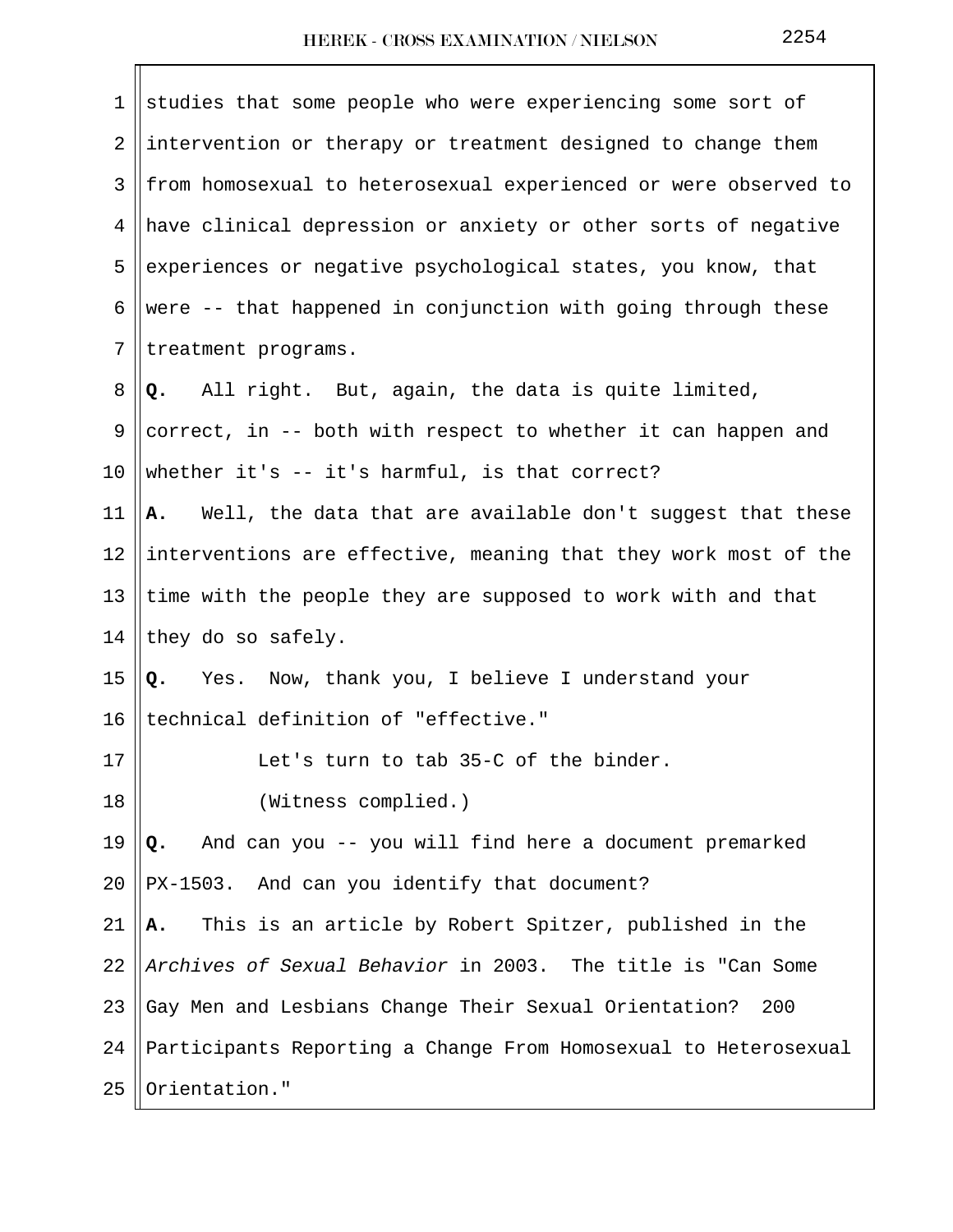| 1              | All right. Thank you.<br>Q.                                      |
|----------------|------------------------------------------------------------------|
| $\overline{2}$ | Now, you are familiar with the author, correct?                  |
| 3              | I don't know the author personally. I know who he is.<br>А.      |
| 4              | Right. And he is a very prominent psychiatrist who is<br>Q.      |
| 5              | certainly considered to be an expert in his field, correct?      |
| 6              | He is a very prominent psychiatrist who is considered to<br>Α.   |
| 7              | be an expert on clinical diagnosis and, in fact, he was          |
| 8              | involved in many of the deliberations surrounding changes to     |
| 9              | the Diagnostic and Statistical Manual of Mental Disorders.       |
| 10             | And by that you mean the decision to remove homosexuality<br>Q.  |
| 11             | as a disorder, correct?                                          |
| 12             | Well, he was involved in many other aspects of the DSM as<br>Α.  |
| 13             | well.                                                            |
| 14             | Thank you.<br>Q.                                                 |
| 15             | And he was very closely involved in the process that             |
| 16             | led to the removal of homosexuality from the Diagnostic and      |
| 17             | Statistical Manual, correct?                                     |
| 18             | I believe that he was chairing or was at least a prominent<br>Α. |
| 19             | member of the committee of the American Psychiatric Association  |
| 20             | convened on that question.                                       |
| 21             | And please turn to page 413?<br>Q.                               |
| 22             | (Witness complied.)                                              |
| 23             | And please look in the second column, the first full<br>Q.       |
| 24             | paragraph. And it writes:                                        |
| 25             | "This study indicates that some gay men and                      |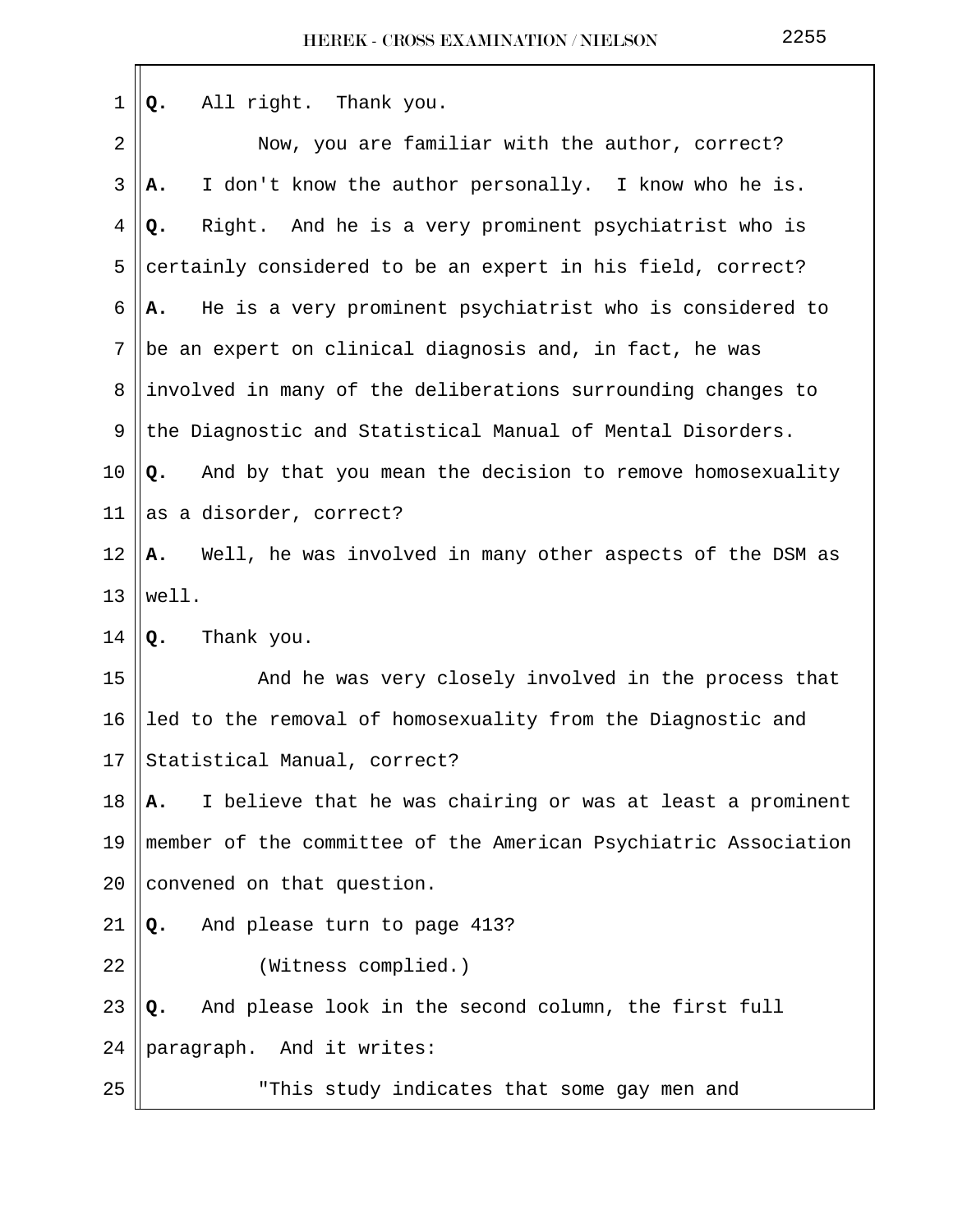| 1  | lesbians following reparative therapy report                    |
|----|-----------------------------------------------------------------|
| 2  | that they have made major changes from a                        |
| 3  | predominantly homosexual orientation to a                       |
| 4  | predominantly heterosexual orientation."                        |
| 5  | Now, I understand in your work you have raised                  |
| 6  | questions about whether that finding can be generalized in any  |
| 7  | meaningful way, correct?                                        |
| 8  | Well, you know, that sentence, I think, accurately states<br>А. |
| 9  | what he found, which is that some gay men and lesbians report   |
| 10 | that they made major changes and they did that after they had   |
| 11 | been through one of these reparative therapy interventions. So  |
| 12 | I wouldn't take issue with that statement.                      |
| 13 | What I would take issue with is going beyond that               |
| 14 | statement to say that this study actually shows that it was     |
| 15 | those interventions that brought about this self-perceived      |
| 16 | change in sexual orientation and that these same individuals,   |
| 17 | who were highly religious and, in fact, belonged to various     |
| 18 | organizations that were promoting the idea of behavior change   |
| 19 | for homosexuals, that they wouldn't have changed simply on      |
| 20 | their own without this intervention. The study doesn't show     |
| 21 | that.                                                           |
| 22 | All right. Thank you.<br>Q.                                     |
| 23 | But you don't question the specific findings that we            |
| 24 | just read, correct?                                             |
| 25 | People reported to him that they felt they had changed.<br>Α.   |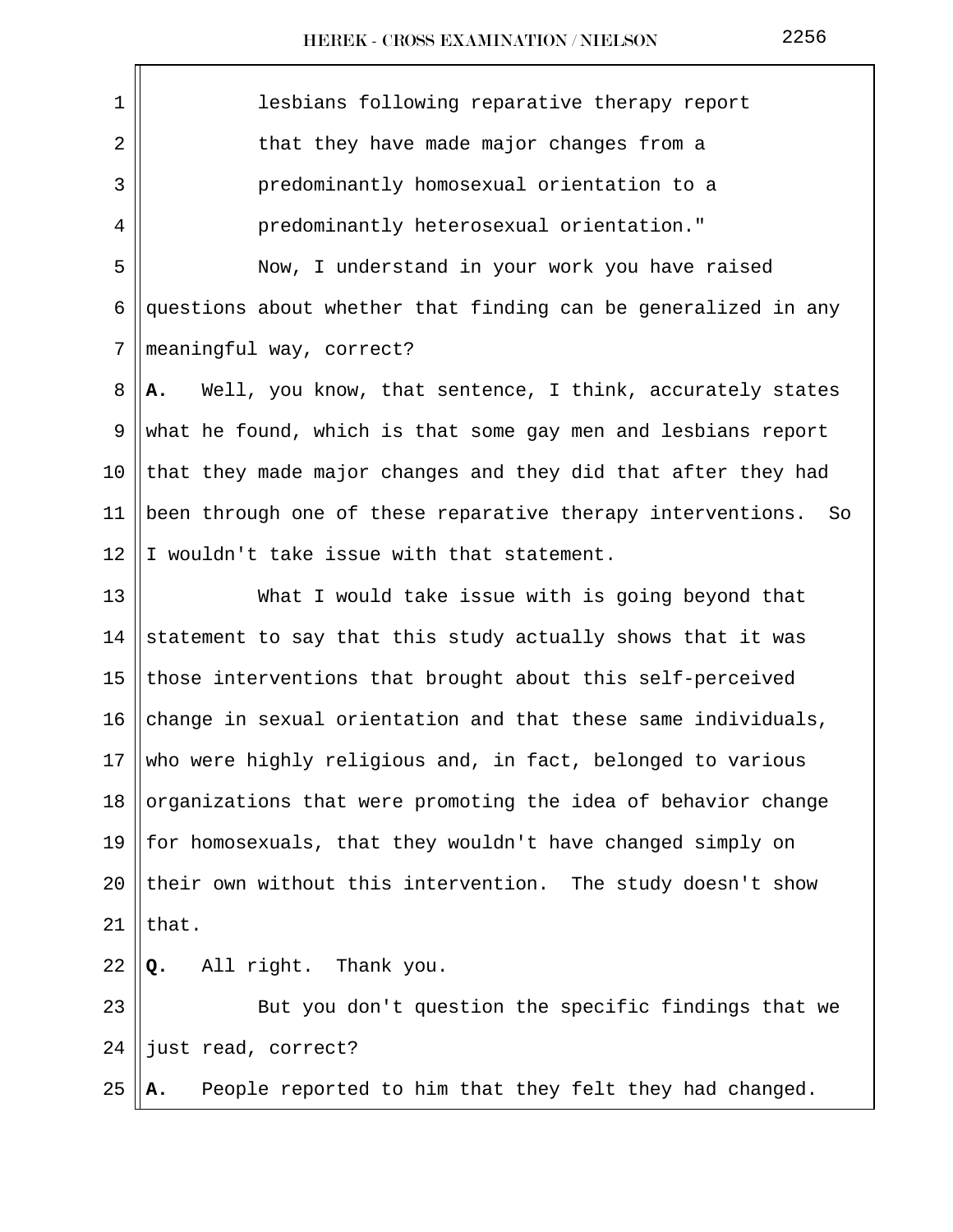$\mathbf{r}$ 

| 1  | All right. Thank you.<br>Q.                                     |
|----|-----------------------------------------------------------------|
| 2  | MR. NIELSON: And, your Honor, I would like to offer             |
| 3  | PX-1503 into evidence.                                          |
| 4  | MR. DETTMER: No objection, your Honor.                          |
| 5  | THE COURT: Very well.                                           |
| 6  | (Plaintiffs' Exhibit 1503 received in evidence.)                |
| 7  | BY MR. NIELSON:                                                 |
| 8  | And, now, do you question whether those reports from the<br>Q.  |
| 9  | individuals were accurate?                                      |
| 10 | Well, the problem is that we know that people are not<br>Α.     |
| 11 | always aware of their mental processes and they are not always  |
| 12 | aware of why things happen or why they do things.               |
| 13 | This is the reason why when we are trying to test the           |
| 14 | effectiveness of a treatment or a drug, we use an experimental  |
| 15 | design, which means that we randomly assign people to various   |
| 16 | groups and we then observe, before and after their              |
| 17 | participation in the group, exactly what has happened on the    |
| 18 | variable of interest.                                           |
| 19 | We also, I think, are generally familiar with things            |
| 20 | such as the placebo effect; that people will sometimes in a     |
| 21 | pharmaceutical study get a sugar pill and they will feel better |
| 22 | or some of their symptoms will go away, but they didn't         |
| 23 | actually receive the drug. They just received a placebo.        |
| 24 | So this is just an illustration of how people are not           |
| 25 | really necessarily able to tell you why things have happened to |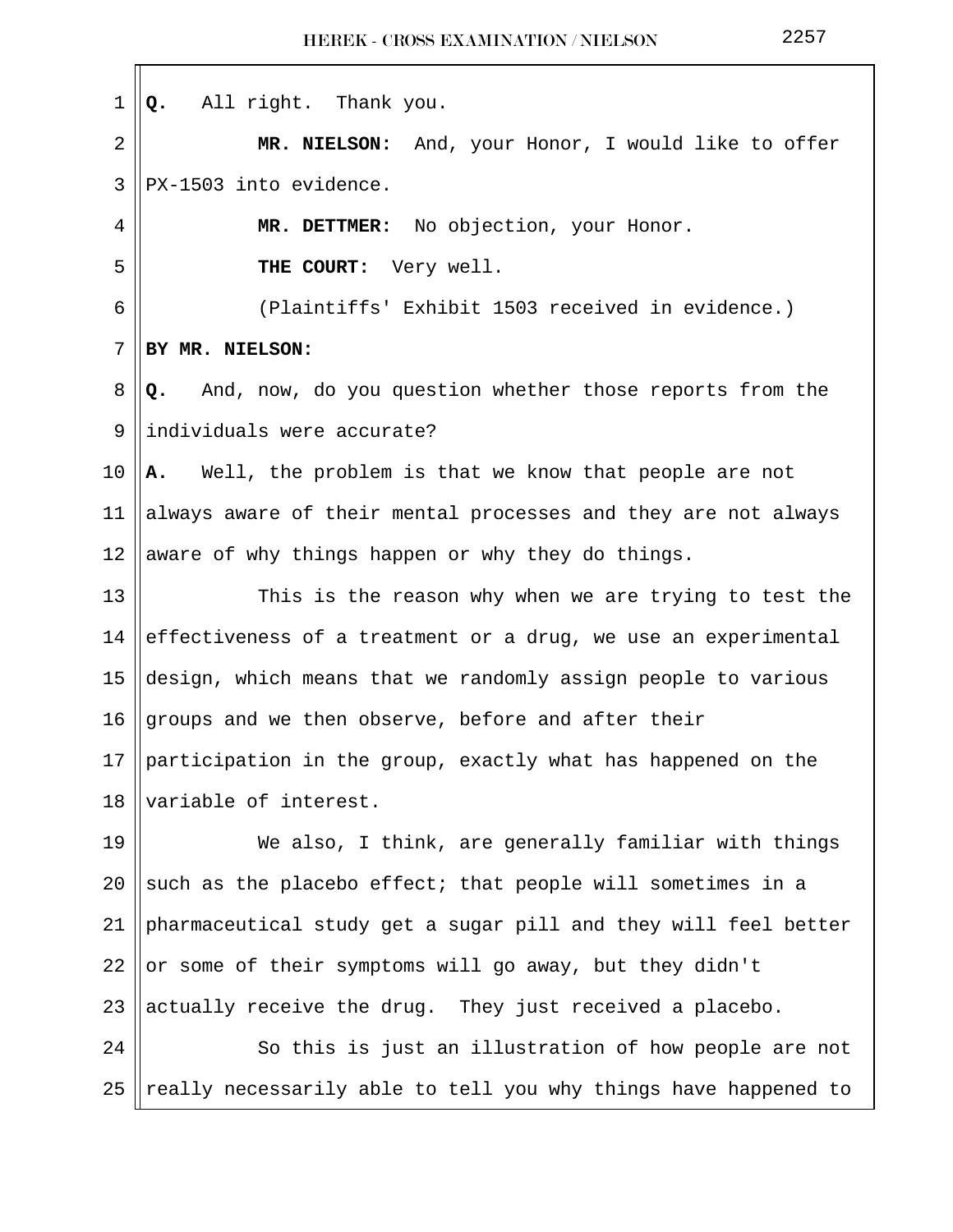| 1  | them or why things have changed sometimes.                       |
|----|------------------------------------------------------------------|
| 2  | All right. Now, in your studies haven't you relied on<br>Q.      |
| 3  | self-reporting?                                                  |
| 4  | Yes.<br>Α.                                                       |
| 5  | And do you take individuals at their word, correct?<br>Q.        |
| 6  | Well, I try not to, usually anyway, ask questions that<br>Α.     |
| 7  | would require people to report things that they're not capable   |
| 8  | of reporting.                                                    |
| 9  | But I would say that in my research where -- in                  |
| 10 | situations where I have tried to show cause and effect, I have   |
| 11 | tried to use an experimental design for that purpose.            |
| 12 | All right. For example, when you ask individuals whether<br>Q.   |
| 13 | they experience little or no choice with respect to their        |
| 14 | sexual orientation, you take them at their word, correct?        |
| 15 | Umm, I take them at their word, that they experience<br>Α.       |
| 16 | little or no choice, yes.                                        |
| 17 | I -- I don't think that's a matter of them saying,               |
| 18 | for example, how they became lesbian or gay or bisexual.<br>It's |
| 19 | rather just simply asking them, have they experienced conscious  |
| 20 | choice in this regard. And what most of the lesbians and gay     |
| 21 | men said was that, no, they didn't experience conscious choice.  |
| 22 | All right. Thank you.<br>Q.                                      |
| 23 | Please turn to tab 35-D in the witness binder.                   |
| 24 | (Witness complied.)                                              |
| 25 | And you will find a document premarked DIX-1014. I'm sure<br>Q.  |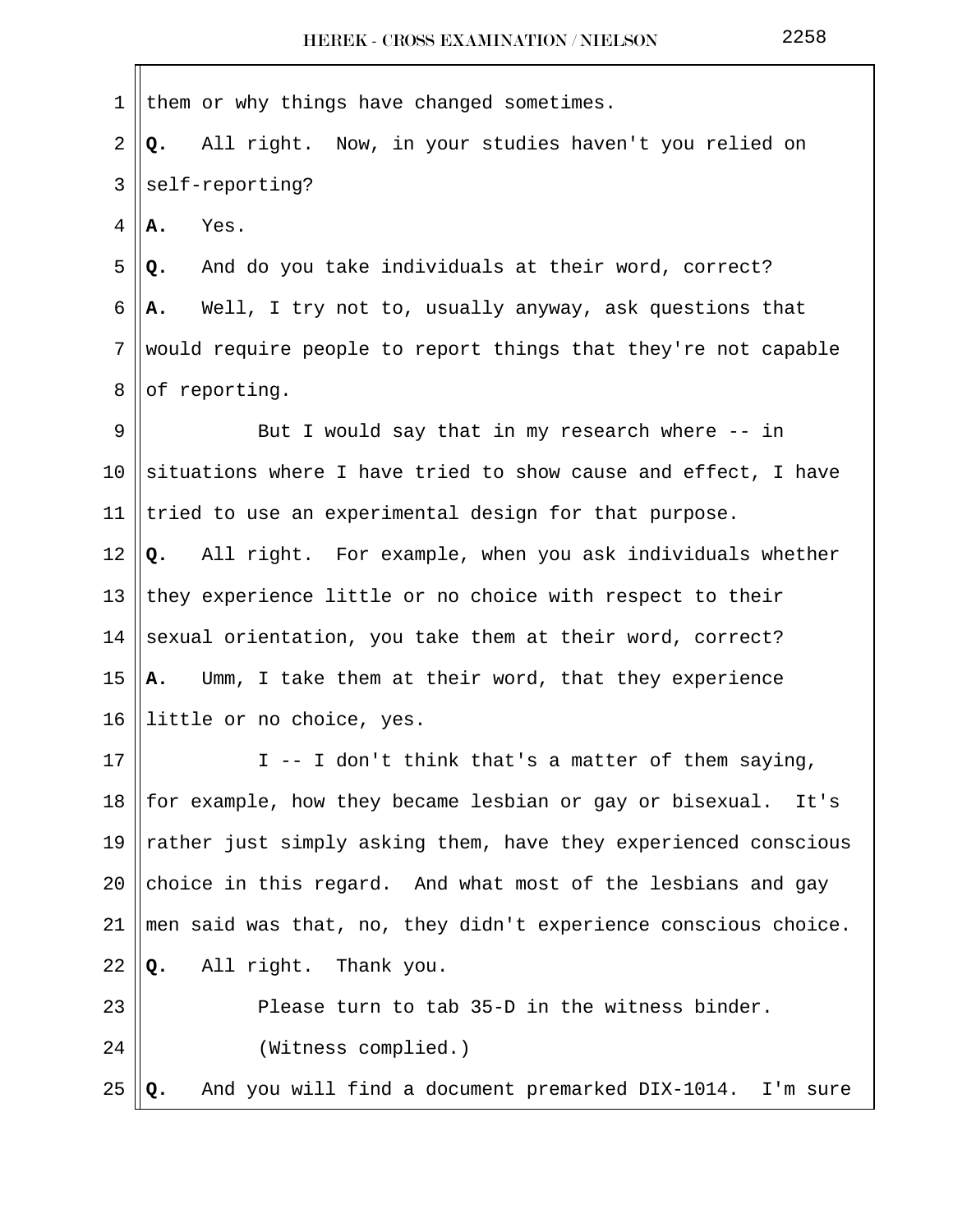| 1  | you will be able -- you can identify this document, correct?    |
|----|-----------------------------------------------------------------|
| 2  | A. Well, this is -- actually, it's not on here. This appears    |
| 3  | to me to be an actual copy of a letter that Sigmund Freud wrote |
| 4  | to a woman from the United States that had written to him about |
| 5  | her son being homosexual, and it's often referred to as The     |
| 6  | Letter to an American Mother.                                   |
| 7  | I believe this was published quite a long time ago in           |
| 8  | a psychiatric journal, but I don't remember which one and the   |
| 9  | reference is not -- it's not here.                              |
| 10 | Q. Thank you.                                                   |
| 11 | And, fortunately, for us there's a -- a typewritten             |
| 12 | copy of the letter, if you look to -- on page 787. So we don't  |
| 13 | have to try and read the handwriting.                           |
| 14 | Now, please look at -- reading from the typewritten             |
| 15 | version, the first full paragraph on page 787. And this is      |
| 16 | Freud responding to an America Mother, as you said.             |
| 17 | Yes.<br>А.                                                      |
| 18 | (As read)<br>Q.                                                 |
| 19 | "By asking me if I can help, you mean, I                        |
| 20 | suppose, if I can abolish homosexuality and                     |
| 21 | make normal heterosexuality take its place.                     |
| 22 | The answer is, in a general way, we cannot                      |
| 23 | promise to achieve it. In a certain number                      |
| 24 | of cases we succeed in developing the                           |
| 25 | blighted germs of heterosexual tendencies                       |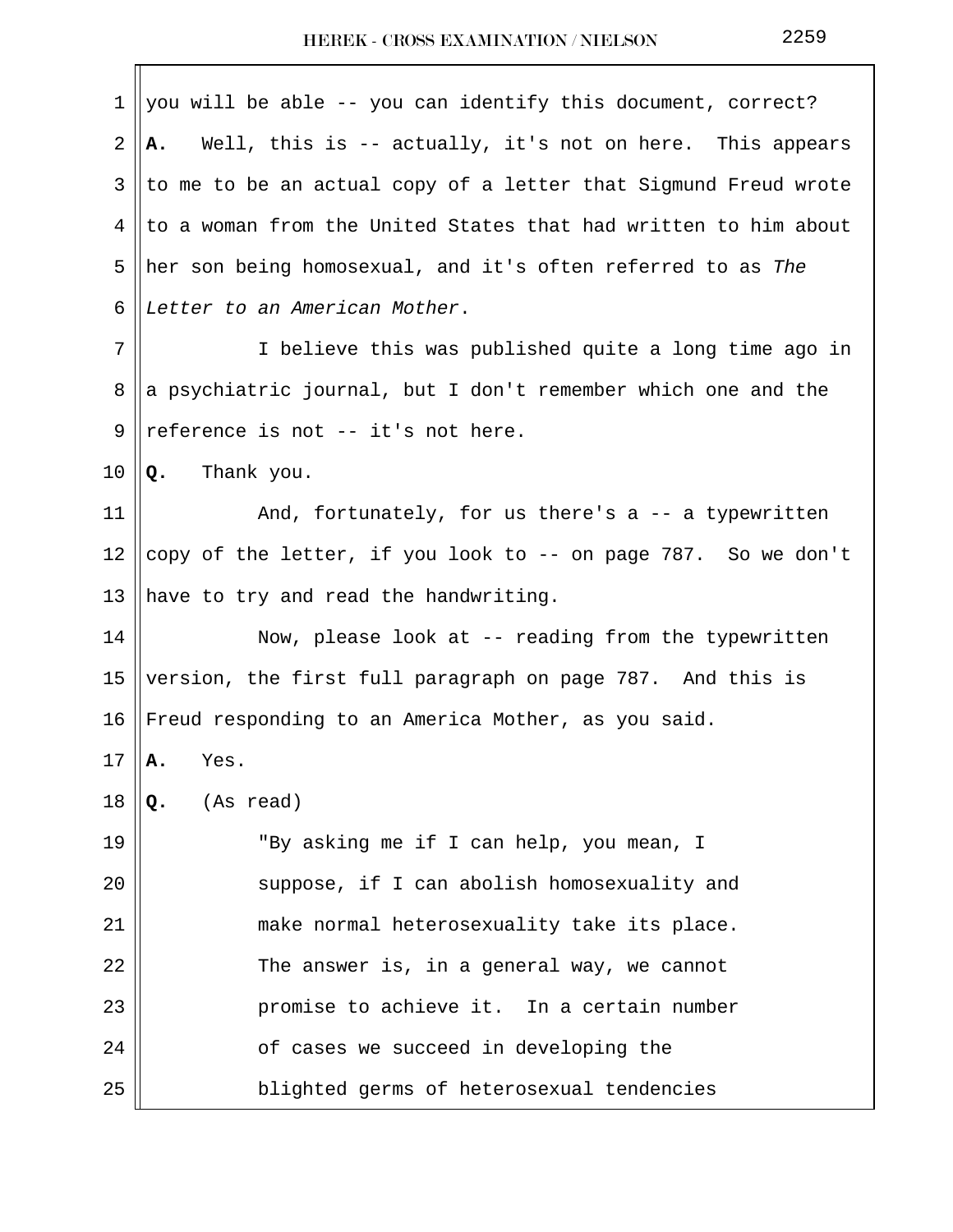| $\mathbf 1$    | which are present in every homosexual, in the                   |
|----------------|-----------------------------------------------------------------|
| $\overline{2}$ | majority of cases there is no more possible.                    |
| 3              | It is a question of the quality and the age                     |
| 4              | of the individual. The result of treatment                      |
| 5              | cannot be predicted."                                           |
| 6              | Now, do you believe Freud was mistaken when he said             |
| 7              | that in a certain number of cases we succeed in developing what |
| 8              | he described as the blighted germs of heterosexual tendencies?  |
| 9              | Well, you know, Freud was writing this in 1935, and at<br>Α.    |
| 10             | that time there were certainly psychoanalysts who attempted to  |
| 11             | cure homosexuality.                                             |
| 12             | Although it's -- I think it's relevant to note that             |
| 13             | in this letter in the first paragraph Freud said:               |
| 14             | "Homosexuality is assuredly no advantage, but                   |
| 15             | it is nothing to be ashamed of, no vice, no                     |
| 16             | degradation, it cannot be classified as an                      |
| $17\,$         | illness; we consider it to be a function -- a                   |
| 18             | variation of the sexual function produced by                    |
| 19             | a certain arrest of sexual development."                        |
| 20             | He goes on to list people like Michelangelo and                 |
| 21             | Leonardo, who were homosexuals, and says:                       |
| 22             | "It is a great injustice to persecute                           |
| 23             | homosexuality as a crime and cruelty too."                      |
| 24             | In the context of him -- oh, I'm sorry.                         |
| 25             | So Freud plainly did not have animus towards homosexuals,<br>Q. |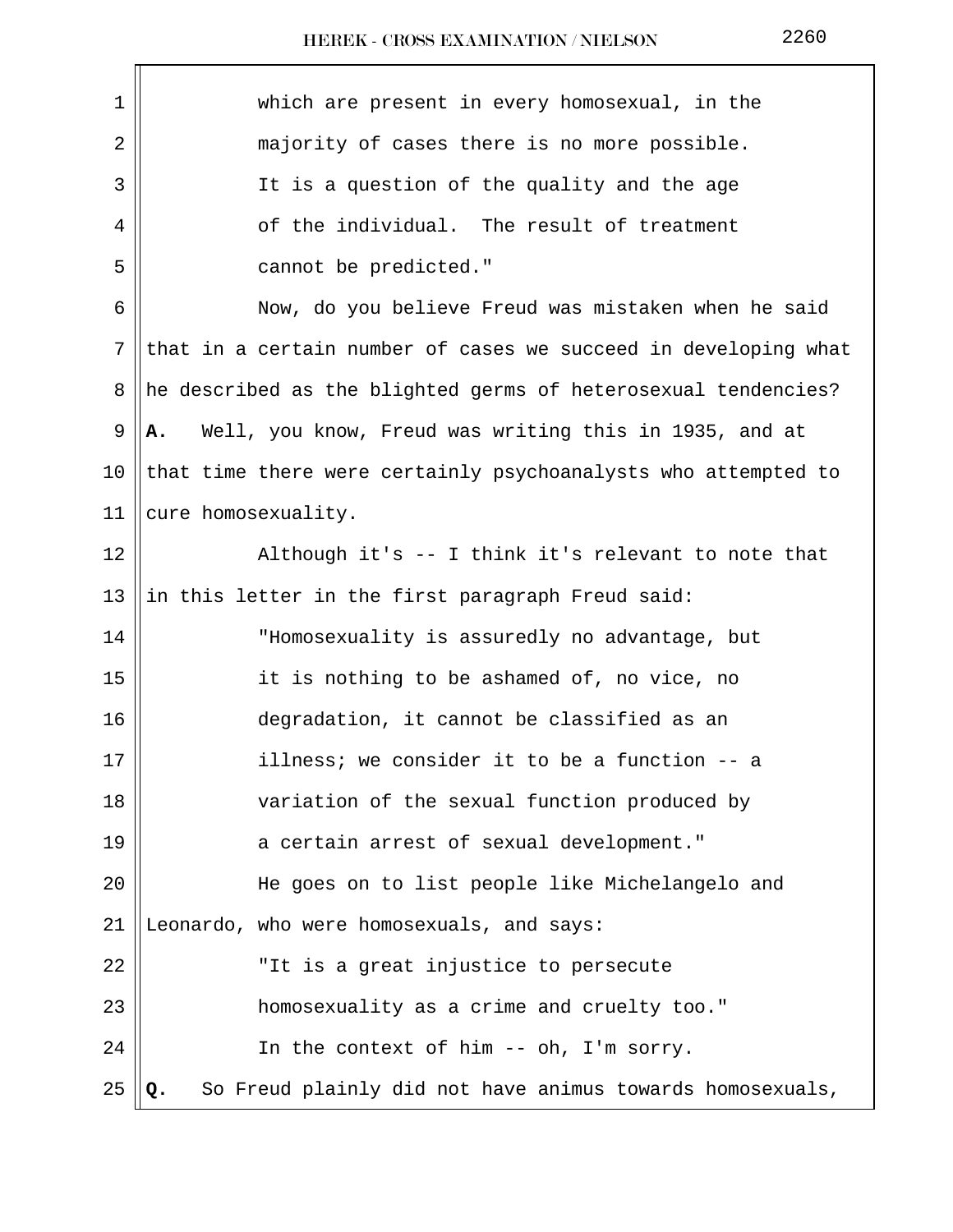| 1              | correct?                                                        |
|----------------|-----------------------------------------------------------------|
| $\overline{2}$ | Right. And what he was telling the mother who wrote this<br>А.  |
| 3              | was that -- in the last paragraph:                              |
| 4              | "What analysis can do for your son runs in a                    |
| 5              | different line. If he is unhappy, neurotic,                     |
| 6              | torn by conflicts, inhibited in his social                      |
| 7              | life, analysis may bring him harmony, peace                     |
| 8              | of mind, full efficiency, whether he remains                    |
| 9              | a homosexual or gets changed."                                  |
| 10             | Freud, I believe -- I'm not a Freud scholar, but I              |
| 11             | believe that Freud actually very pessimistic about the          |
| 12             | likelihood of psychoanalysis being able to change a person's    |
| 13             | sexual orientation.                                             |
| 14             | His comment there about the germs of heterosexuality            |
| 15             | are consistent with Freud's general view of human sexuality.    |
| 16             | His theory was that all people are inherently bisexual and that |
| 17             | they become heterosexual or homosexual only in the course of    |
| 18             | their development.                                              |
| 19             | All right. Thank you.<br>Q.                                     |
| 20             | But -- and that is certainly the other parts of the             |
| 21             | letter and I -- but he specifically says, "In a certain number  |
| 22             | of cases we succeed."                                           |
| 23             | Do you believe he was mistaken, misrepresenting?                |
| 24             | You know, there is a real problem with looking at<br>А.         |
| 25             | intervention attempts by psychoanalysts; not just Freud, but by |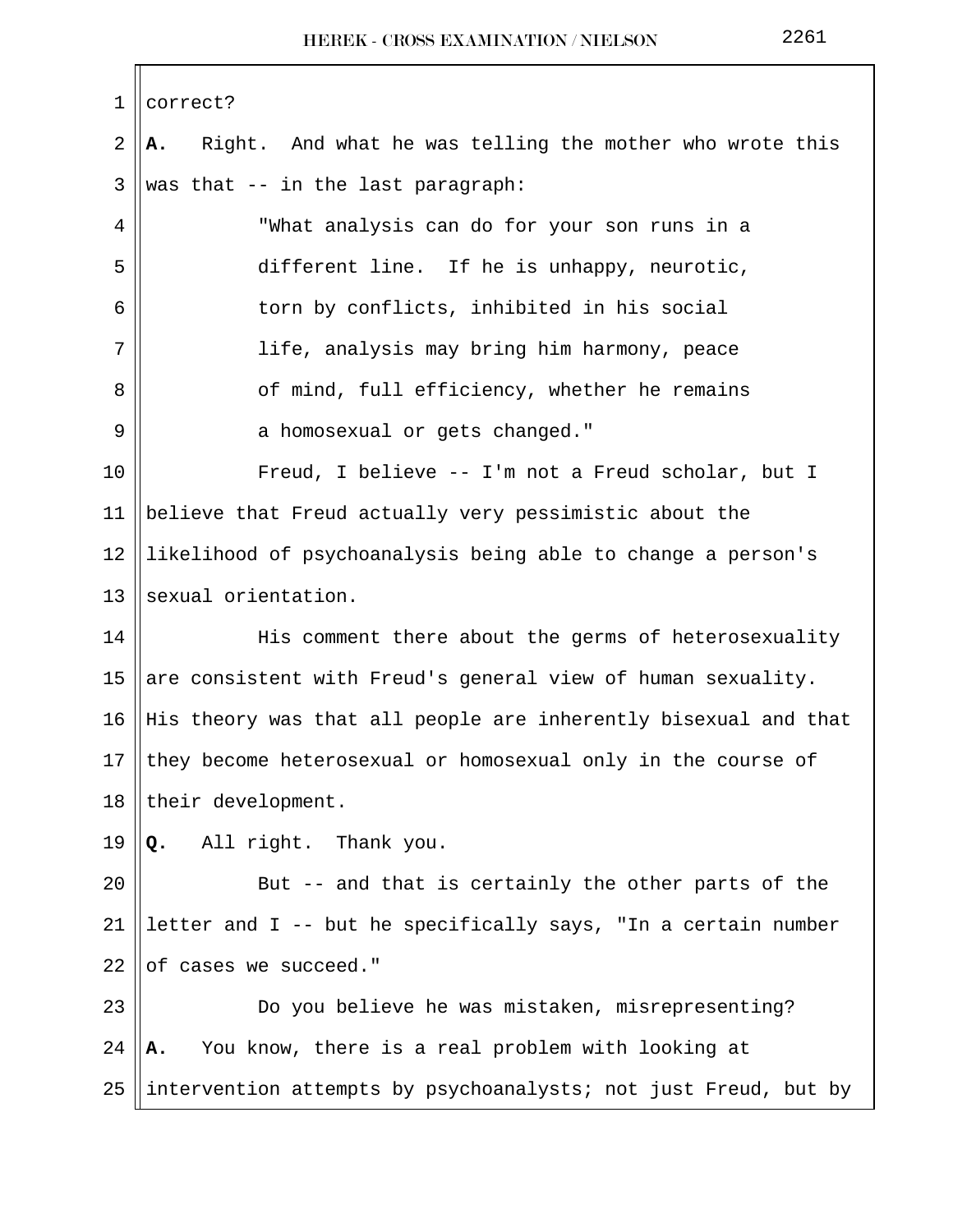| 1              | other psychoanalysts. Because typically you have a situation    |
|----------------|-----------------------------------------------------------------|
| $\overline{2}$ | in which the analyst is the person who's, if you will, both     |
| 3              | administering the treatment and monitoring its success. And so  |
| 4              | the analyst wants very much for it to succeed. Often the        |
| 5              | patient wanted very much for this to succeed. And in that sort  |
| 6              | of situation there is a great possibility for the patient to    |
| $7\phantom{.}$ | indicate to the analyst, either consciously or unintentionally, |
| 8              | that he or she is changing and that may not, in fact, be        |
| 9              | happening.                                                      |
| 10             | So the standards for how we evaluate the                        |
| 11             | effectiveness of an intervention are -- were not followed by    |
| 12             | Freud or by other analysts to whom he might have been referring |
| 13             | in that letter.                                                 |
| 14             | All right. Thank you.<br>$Q_{\bullet}$                          |
| 15             | So do you think it's impossible that he might have              |
| 16             | been both accurate and honest in making that statement?         |
| 17             | Well, I didn't mean to imply that Freud was dishonest in<br>А.  |
| 18             | any way.                                                        |
| 19             | (Laughter.)                                                     |
| 20             | In terms of accuracy, I would say that he might have<br>А.      |
| 21             | perceived this as being an effective change, but whether or not |
| 22             | that would pass muster with current standards of experimental   |
| 23             | research would be an open question.                             |
| 24             | All right. Thank you.<br>Q.                                     |
| 25             | MR. NIELSON: Now, your Honor, I have a little bit               |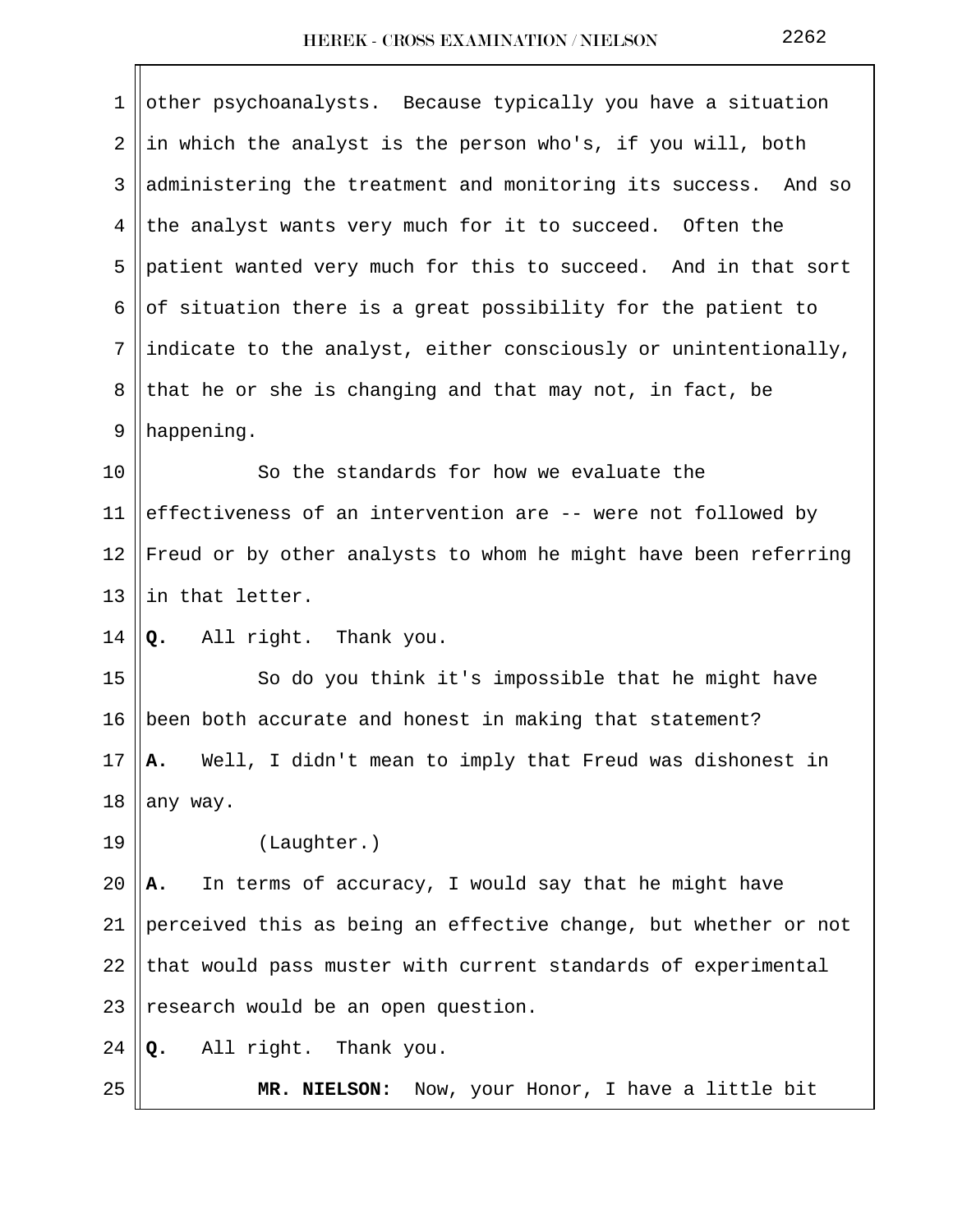$\mathbf{r}$ 

| $\mathbf 1$ | more, though it's a fairly good breaking point, if --         |
|-------------|---------------------------------------------------------------|
| 2           | THE COURT: Why don't we plow on?                              |
| 3           | MR. NIELSON: Yes, your Honor.                                 |
| 4           | THE WITNESS: Your Honor --                                    |
| 5           | THE COURT: Let's ask the witness.                             |
| 6           | <b>THE WITNESS:</b> I was wondering how long we were likely   |
| 7           | to plow on. I may request a break otherwise.                  |
| 8           | THE COURT: That's a good question. How much longer            |
| 9           | do you think you have?                                        |
| 10          | MR. NIELSON: It depends, in part, of the length of            |
| 11          | the answers, to be honest, but I think probably between --    |
| 12          | probably about a half hour to 45 minutes.                     |
| 13          | THE COURT: Okay. Do you want a break?                         |
| 14          | THE WITNESS: I'll stay pat for the moment.                    |
| 15          | <b>THE COURT:</b> If the situation changes, we will be        |
| 16          | happy to take a break. Why don't we just stand up anyway and  |
| 17          | stretch.                                                      |
| 18          | MR. DETTMER: Your Honor, I obviously will have some           |
| 19          | redirect. I will keep it as brief as possible, but just for   |
| 20          | our planning purposes. I'm thinking no more than a half hour. |
| 21          | THE COURT: I understand.                                      |
| 22          | (Brief pause.)                                                |
| 23          | THE COURT: Counsel, we are going to take a break.             |
| 24          | Five minutes.                                                 |
| 25          | THE WITNESS: Much appreciated, your Honor.                    |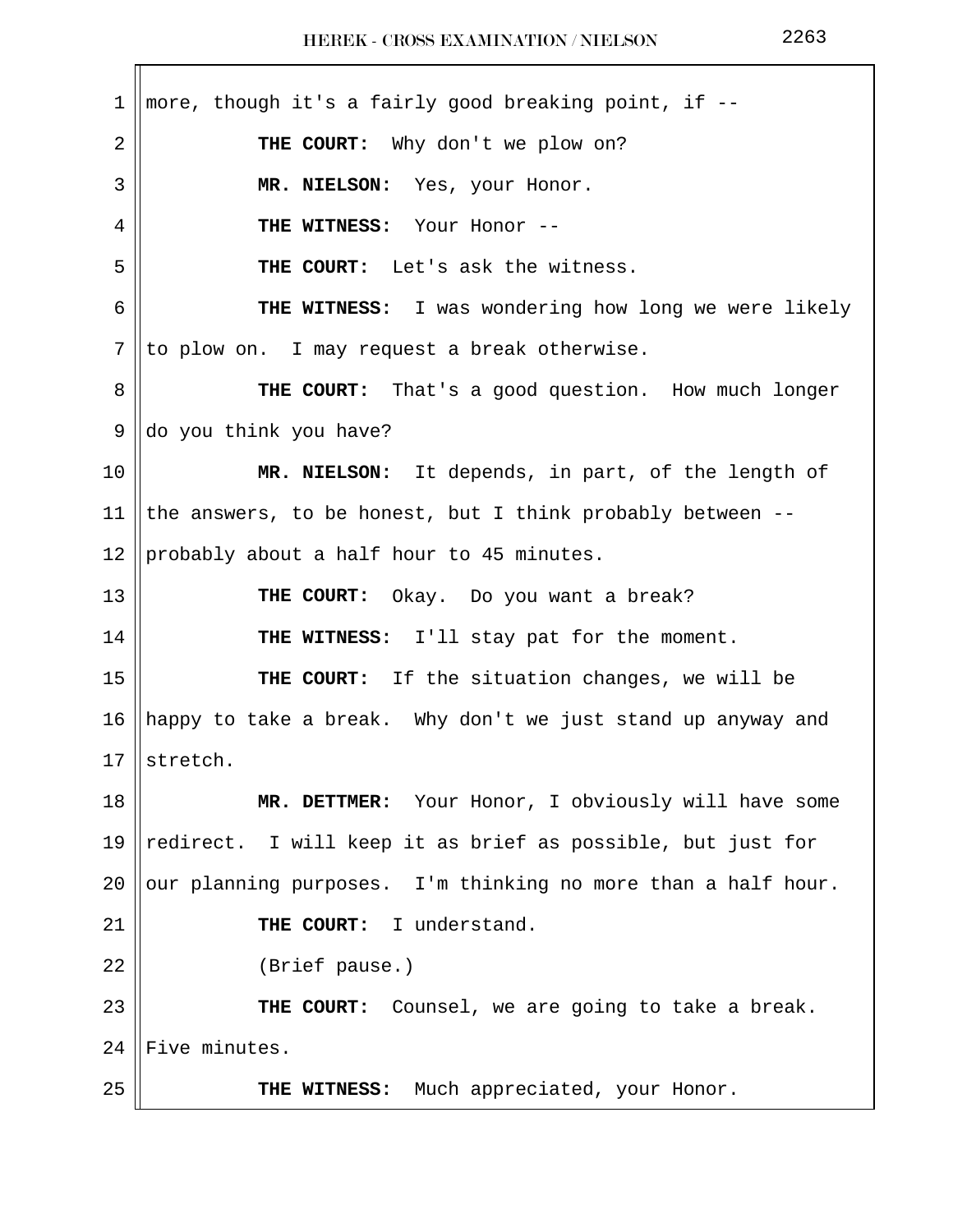| 1  | (Whereupon there was a recess in the proceedings                 |
|----|------------------------------------------------------------------|
| 2  | from $3:26$ p.m. until $3:35$ p.m.)                              |
| 3  | THE COURT: Very well, Mr. Nielson. Carry on.                     |
| 4  | BY MR. NIELSON:                                                  |
| 5  | Now, Professor Herek, I would like to turn to the<br>Q.          |
| 6  | development and origins of sexual orientation.                   |
| 7  | Now, because the term "homosexuality" encompasses                |
| 8  | many distinct phenomenon, attempting to identify the origins of  |
| 9  | homosexuality and, more broadly, sexual orientation is a         |
| 10 | difference task, correct?                                        |
| 11 | What I have said in my expert report and elsewhere is that<br>A. |
| 12 | there are many different theories about the origins of sexual    |
| 13 | orientation in general; not just homosexuality, but also         |
| 14 | heterosexuality. And there really is no consensus on what the    |
| 15 | origins are of a person's sexual orientation.                    |
| 16 | Q. Please turn to tab five in the witness binder, if you         |
|    | $17$ would.                                                      |
| 18 | I'm sorry?<br>Α.                                                 |
| 19 | Please turn to tab five in the witness binder.<br>Q.             |
| 20 | This is back in the old -- the bigger one?<br>Α.                 |
| 21 | Yes.<br>Q.                                                       |
| 22 | (Witness complied.)                                              |
| 23 | And please look at page 151 in the second column, and<br>Q.      |
| 24 | please look under "Origins" in the bottom of the first           |
| 25 | paragraph.                                                       |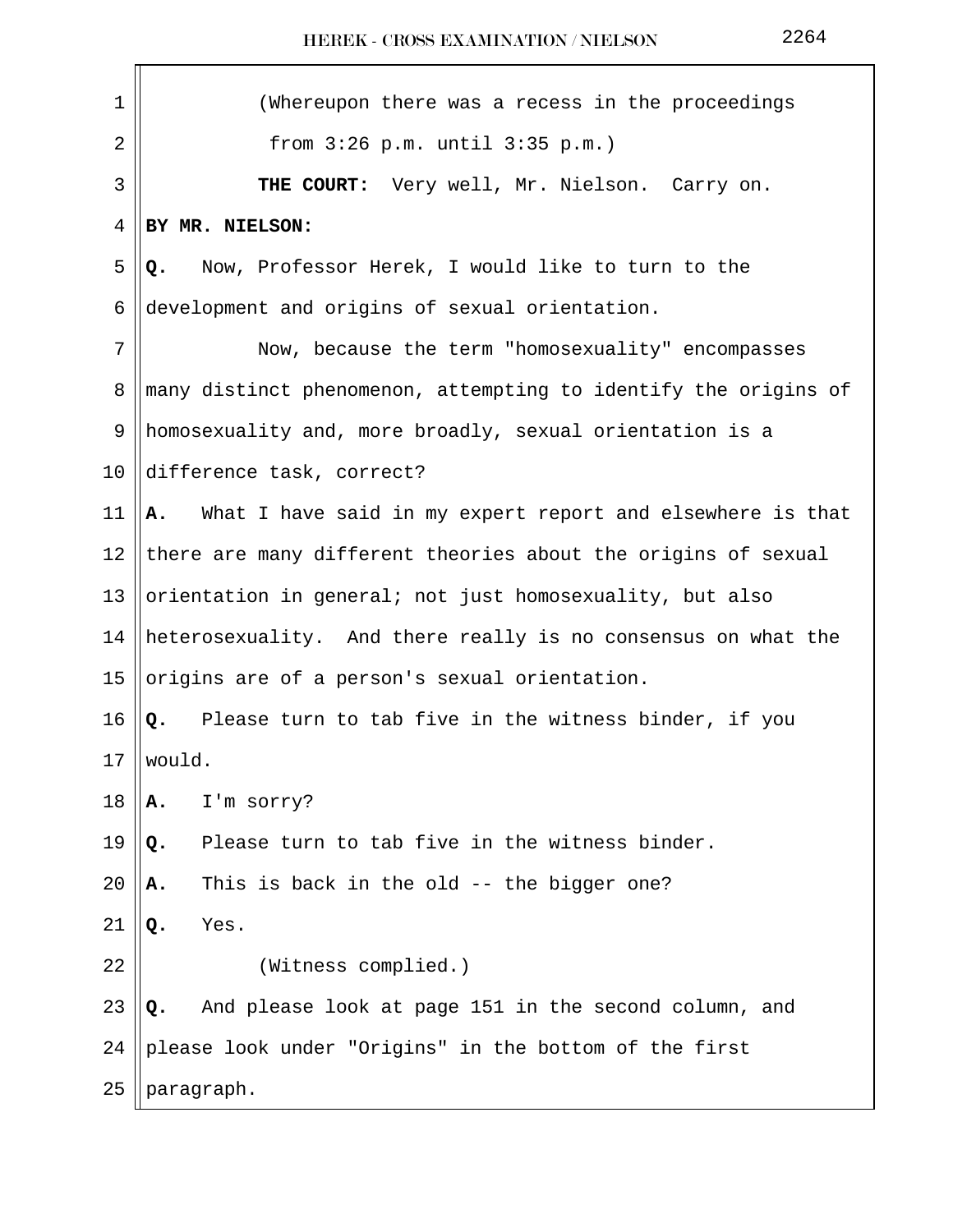| $\mathbf 1$    | Α. | Yes.                                                          |
|----------------|----|---------------------------------------------------------------|
| $\overline{2}$ | Q. | And you are speaking about homosexuality. You say:            |
| 3              |    | "Because the term encompasses many distinct                   |
| 4              |    | phenomenon, however, attempting to identify                   |
| 5              |    | the origins of homosexuality and, more                        |
| 6              |    | broadly, sexual orientation is a difficult                    |
| 7              |    | task."                                                        |
| 8              |    | Correct?                                                      |
| 9              | А. | Yes, yes.                                                     |
| 10             | Q. | And those are your words?                                     |
| 11             | Α. | Correct.                                                      |
| 12             | Q. | The factors that cause an individual to become                |
| 13             |    | heterosexual, homosexual or bisexual are not currently well   |
| 14             |    | understood, correct?                                          |
| 15             | Α. | That is correct.                                              |
| 16             | Q. | And the origins of sexual orientation, why a particular       |
| 17             |    | person becomes heterosexual or gay or lesbian or bisexual, is |
| 18             |    | an area where there has been a lot of discussion, a lot of    |
| 19             |    | dispute, correct?                                             |
| 20             | А. | That's correct.                                               |
| 21             | Q. | No compelling evidence has yet been offered to demonstrate    |
| 22             |    | clearly the origins of adult sexuality, correct?              |
| 23             | Α. | That is correct.                                              |
| 24             | Q. | Widely-differing sources for adult sexual orientation have    |
| 25             |    | been proposed, but no single theory enjoys unequivocal        |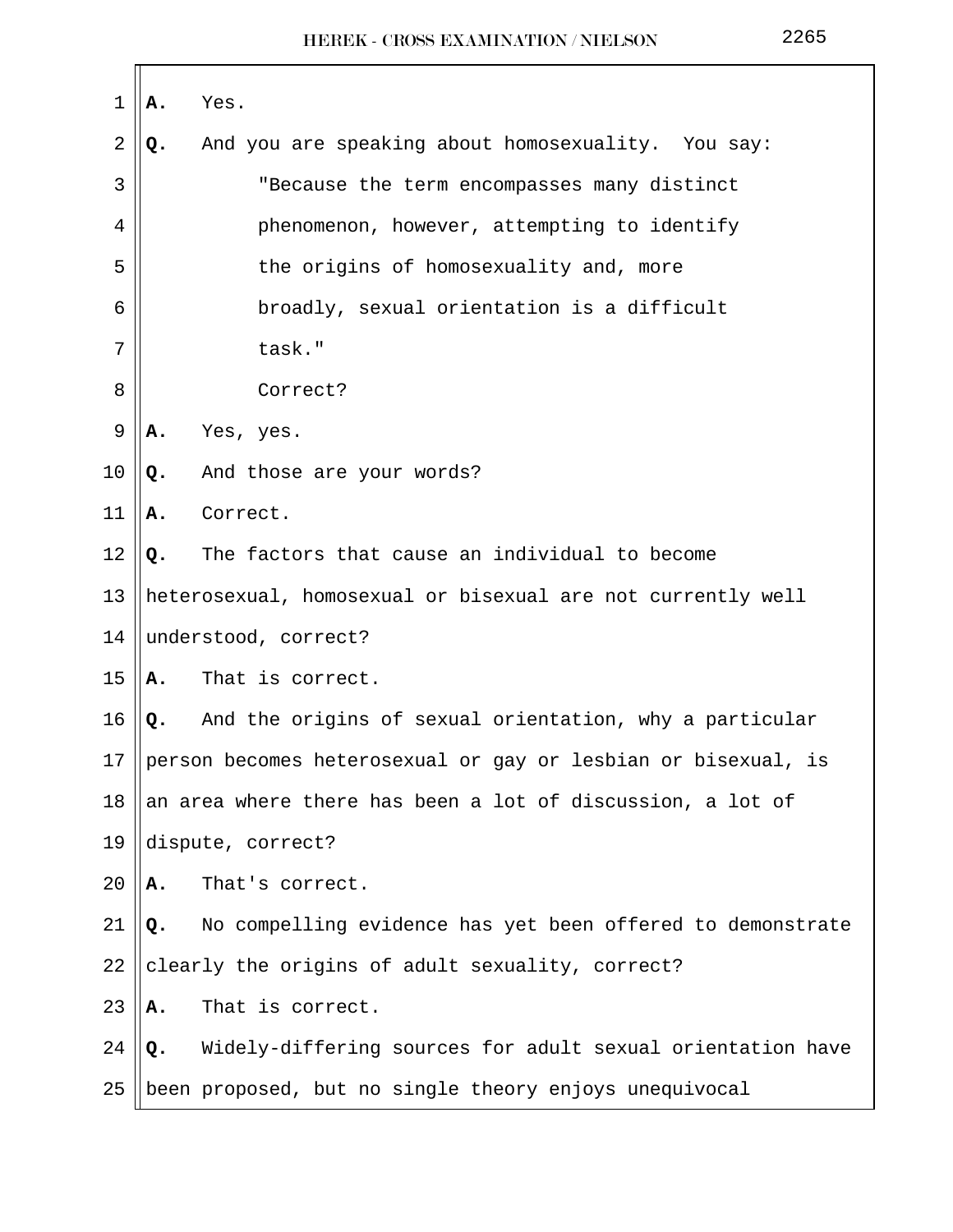| 1              | empirical support, correct?                                     |
|----------------|-----------------------------------------------------------------|
| $\overline{2}$ | That is correct.<br>Α.                                          |
| 3              | Thank you.<br>Q.                                                |
| 4              | It seems likely that a wide variety of biological,              |
| 5              | psychological, social and cultural variables that contribute to |
| 6              | sexual orientation will eventually be identified, with          |
| 7              | different individuals arriving at their adult orientation in    |
| 8              | different ways, correct?                                        |
| 9              | That's my speculation. And I believe it's accurate, but<br>Α.   |
| 10             | it is my speculation.                                           |
| 11             | All right. Thank you.<br>Q.                                     |
| 12             | And so is that your opinion?                                    |
| 13             | Well, it's -- it's my hypothesis, I guess I would say.<br>Α.    |
| 14             | Subject to revision in the light of different data, but at the  |
| 15             | moment, yes, I would say that that's my opinion.                |
| 16             | All right. Based on the data currently available, is<br>Q.      |
| 17             | that $--$                                                       |
| 18             | Correct.<br>Α.                                                  |
| 19             | Okay, thank you.<br>Q.                                          |
| 20             | Debates about the origins of sexual orientation have            |
| 21             | led to a more pluralistic view of human sexuality, correct?     |
| 22             | Are those my words?<br>А.                                       |
| 23             | They are.<br>Q.                                                 |
| 24             | Just can you tell me where they are from, so I have a<br>А.     |
| 25             | context for it?                                                 |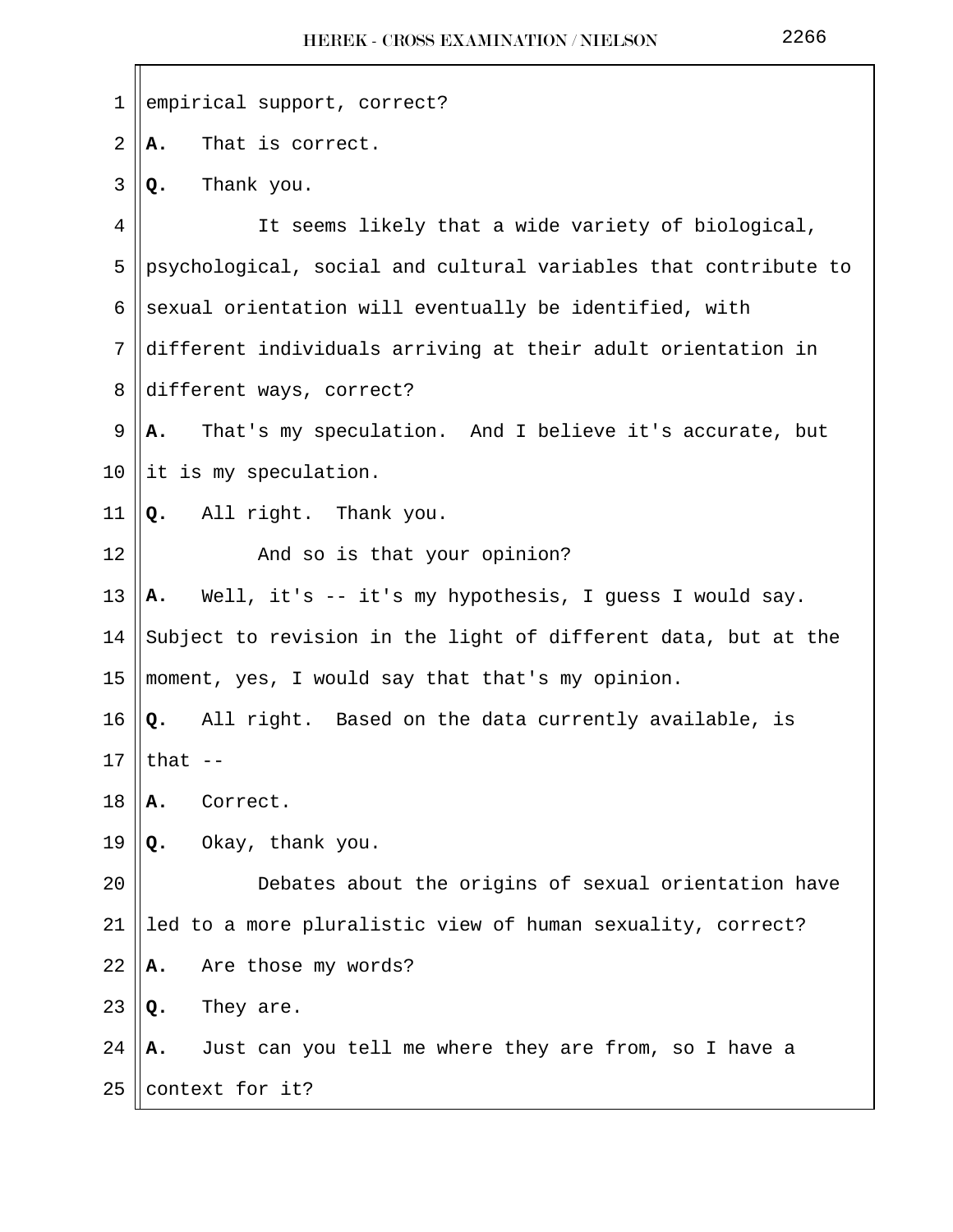| 1              | It's tab six, if you'd like, and it's page 686.<br>Q.           |
|----------------|-----------------------------------------------------------------|
| $\overline{2}$ | Oh, under the "Origins of Sexual Orientation."<br>Α.<br>Okay.   |
| 3              | This is from the Corsini Encyclopedia article, right?           |
| 4              | Correct.<br>Q.                                                  |
| 5              | Okay.<br>А.                                                     |
| 6              | So do you agree with that statement:<br>Q.                      |
| 7              | "Debates about the origins of sexual                            |
| 8              | orientation have led to a more pluralistic                      |
| 9              | view of human sexuality."                                       |
| 10             | Yeah. I'm just trying to find where you are reading from.<br>Α. |
| 11             | I'm sorry. Can you point to me -- point me to the               |
| 12             | place on the page or just which column or which paragraph?      |
| 13             | It's the second column, the second full paragraph. Can<br>Q.    |
| 14             | you find that?                                                  |
| 15             | Oh, the second full paragraph, okay.<br>Α.                      |
| 16             | Yes.<br>Q.                                                      |
| $17$           | Okay. Yes, okay. I see it now okay.<br>А.                       |
| 18             | All right. Thank you.<br>Q.                                     |
| 19             | Scientists are increasingly coming to appreciate that           |
| 20             | homosexuality and heterosexuality are not unitary phenomena and |
| 21             | that even in our own culture, different people develop and      |
| 22             | express their sexual orientation in different ways, correct?    |
| 23             | Yes.<br>Α.                                                      |
| 24             | Based on these insights, no single theory seems likely to<br>Q. |
| 25             | be able to explain the development of heterosexuality or        |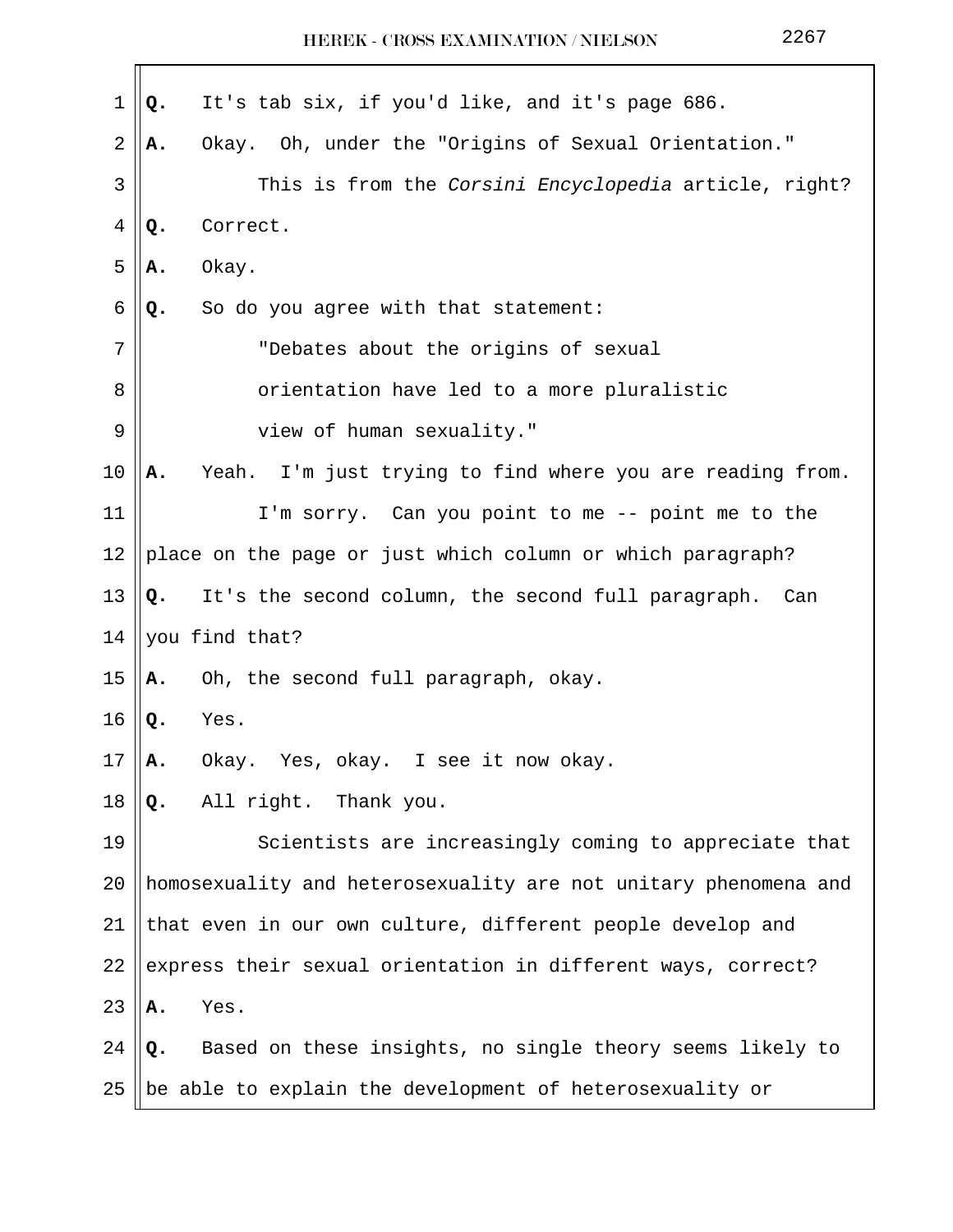| 1              | homosexuality in all people, correct?                           |
|----------------|-----------------------------------------------------------------|
| $\overline{2}$ | Correct.<br>Α.                                                  |
| 3              | Indeed, in --<br>Q.                                             |
| 4              | That is my speculation. I mean, I'm saying that, but I<br>А.    |
| 5              | believe it's accurate.                                          |
| 6              | Okay, thank you.<br>Q.                                          |
| 7              | Indeed, some researchers have emphasized this view by           |
| 8              | framing their work in terms of heterosexualities and            |
| 9              | homosexualities, correct?                                       |
| 10             | Right. And those -- those have been mainly ways of trying<br>А. |
| 11             | to identify this diversity within those groups, along the lines |
| 12             | similar to what we discussed earlier, differences in age, race  |
| 13             | and ethics, location; all sorts of things that contribute to    |
| 14             | differences and experiences of one's sexuality.                 |
| 15             | All right. Thank you.<br>Q.                                     |
| 16             | And in this specific context where you're talking               |
| 17             | about the origins, I assume you are talking about a variety of  |
| 18             | potential causes as well, correct?                              |
| 19             | Well, I do posit that. I think that by the time we got to<br>А. |
| 20             | that last section of that paragraph, I was just pointing out    |
| 21             | that in studying -- in not coming up with a single explanation  |
| 22             | for what causes an individual to have a particular sexual       |
| 23             | orientation, this was generating lots of other questions, as    |
| 24             | well, about sexual orientation and those questions were         |
| 25             | pointing to variations within the population of heterosexual    |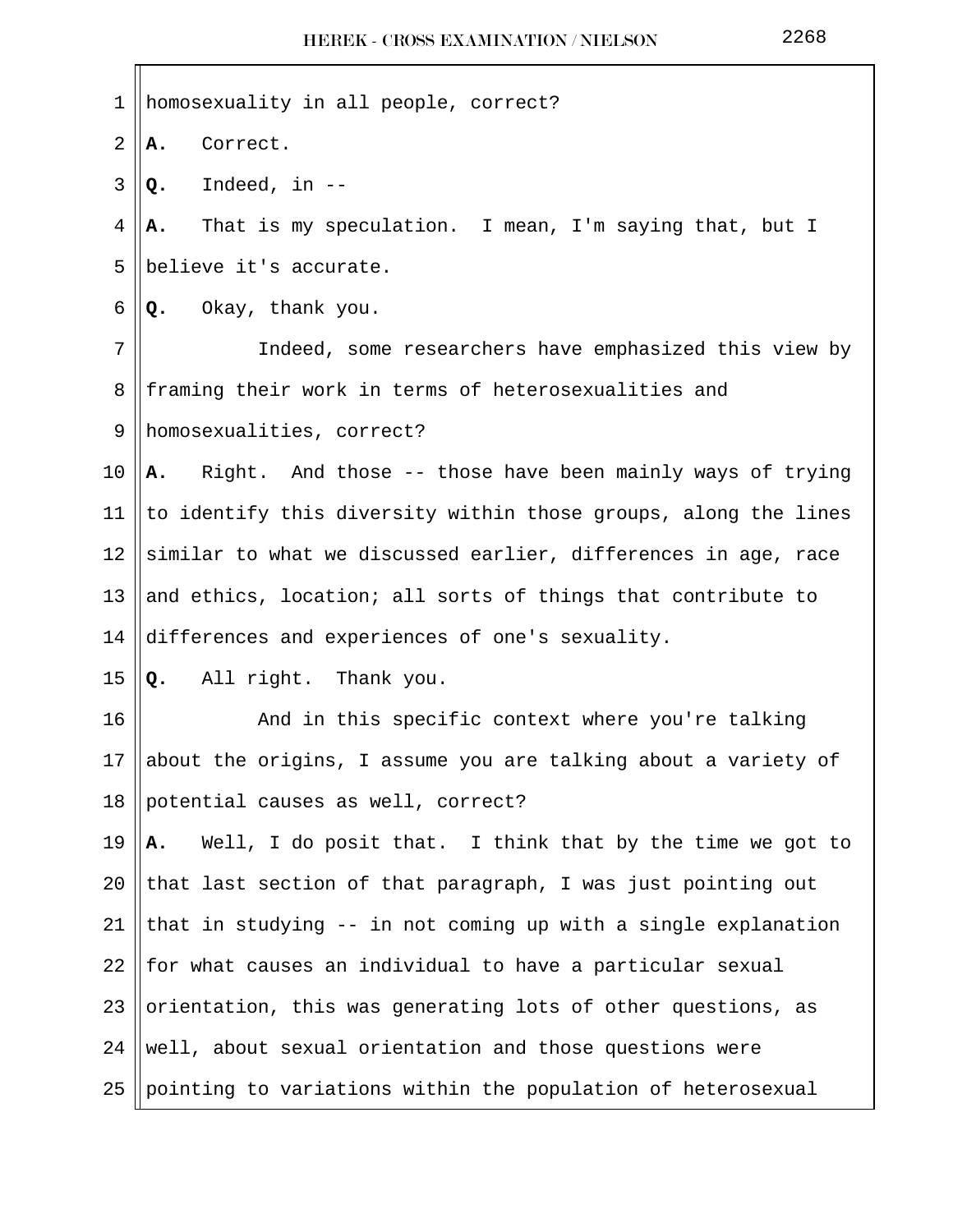| 1              | people and the population of homosexual people.                |
|----------------|----------------------------------------------------------------|
| $\overline{2}$ | And so I believe that was where I was going with that          |
| 3              | comment about increasing pluralism -- or leading to a more     |
| 4              | pluralistic view.                                              |
| 5              | All right. Thank you.<br>Q.                                    |
| 6              | So people arrive at a homosexuality identity through           |
| 7              | various routes, correct?                                       |
| 8              | Well, that's my speculation, but I believe it's probably<br>Α. |
| 9              | true.                                                          |
| 10             | All right. Thank you.<br>Q.                                    |
| 11             | Some individuals, for example, identify as gay only            |
| 12             | after multiple homosexual experiences; whereas, others form a  |
| 13             | gay] identity without having engaged in homosexual behaviors,  |
| 14             | correct?                                                       |
| 15             | That's correct.<br>Α.                                          |
| 16             | Some women develop a lesbian identity primarily on the<br>Q.   |
| 17             | basis of feminist political values rather than erotic          |
| 18             | attractions, correct?                                          |
| 19             | Well, that's a statement that I believe was accurate at<br>Α.  |
| 20             | the time that I wrote this.                                    |
| 21             | I think that that phenomenon, which is sometimes               |
| 22             | referred to as the political lesbian -- a woman who identifies |
| 23             | as a lesbian through a sense of political solidarity with      |
| 24             | lesbians and has an embracing of a feminist ideology -- I      |
| 25             | believe that that was much more common in the 1970's and,      |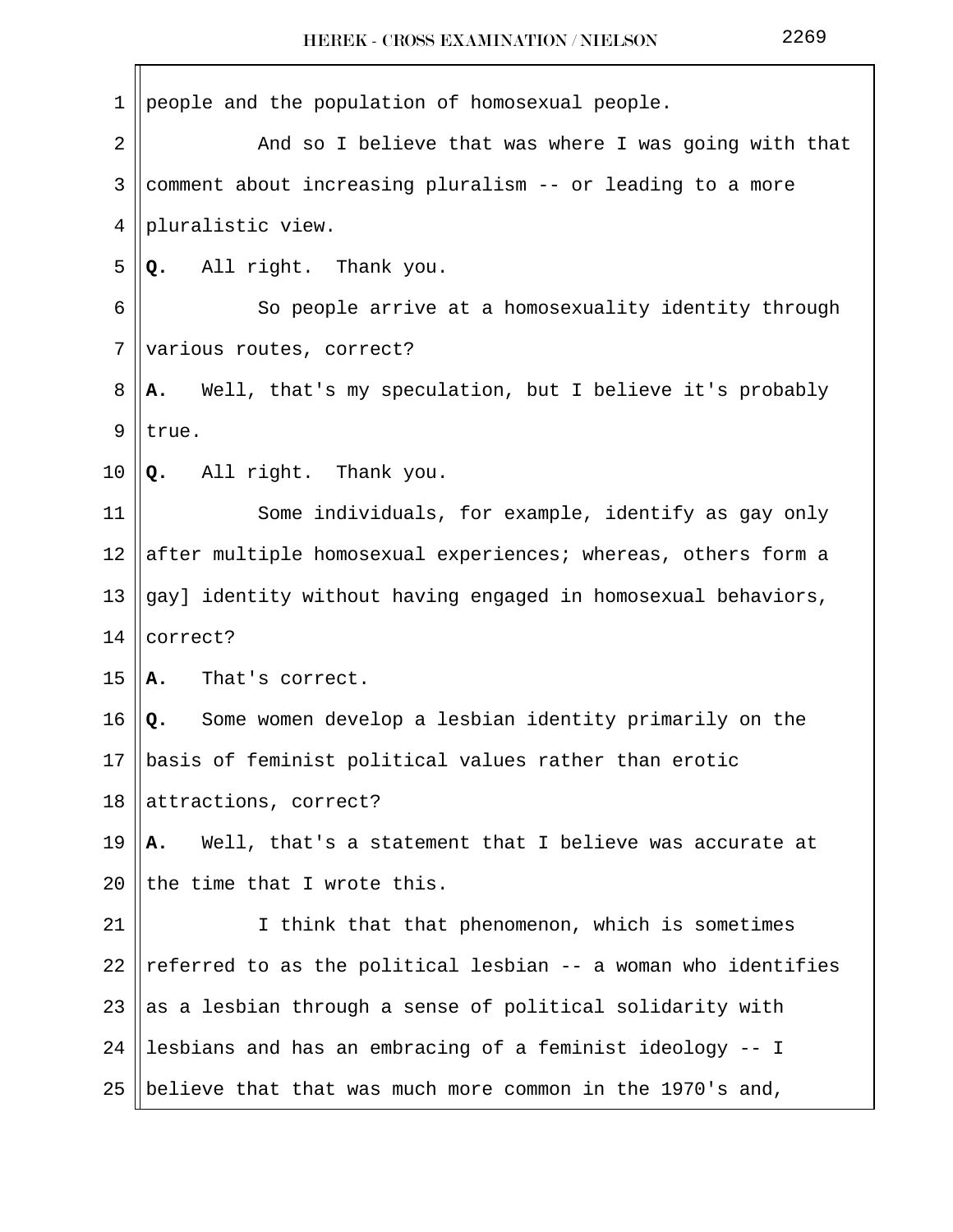| $\mathbf 1$ | perhaps, in the 1980's than it is today.                        |
|-------------|-----------------------------------------------------------------|
| 2           | It probably still does occur, but I don't think it's            |
| 3           | as widespread as it might have once been.                       |
| 4           | Is it a true statement for some women?<br>Q.                    |
| 5           | Well, it was at the time that I wrote this, and I would<br>А.   |
| 6           | imagine that there are still some women today who would         |
| 7           | identify themselves as political lesbians.                      |
| 8           | THE COURT: Why do you believe that's less common                |
| 9           | today than it was 20, 30 years ago.                             |
| 10          | THE WITNESS: Well, I'm not sure, your Honor, but I              |
| 11          | would just say that $I$ -- in a way it's almost because of the  |
| 12          | absence of seeing a lot of research on those sorts of women.    |
| 13          | So at one point that concept, it showed up in a                 |
| 14          | number of places in different research studies or descriptions  |
| 15          | of especially lesbian communities. And I just haven't seen it   |
| 16          | as much in recent times as it -- as was the case in those       |
|             | 17 $ $ earlier times.                                           |
| 18          | So that's the basis for my speculation that it may              |
| 19          | not be as common as it once was.                                |
| 20          | THE COURT:<br>Very well.                                        |
| 21          | MR. NIELSON: Thank you, your Honor.                             |
| 22          | BY MR. NIELSON:                                                 |
| 23          | There is increasing evidence from the research that has<br>Q.   |
| 24          | been done looking at samples, probability samples of lesbian,   |
| 25          | gay and bisexual people, that it may very well be the case that |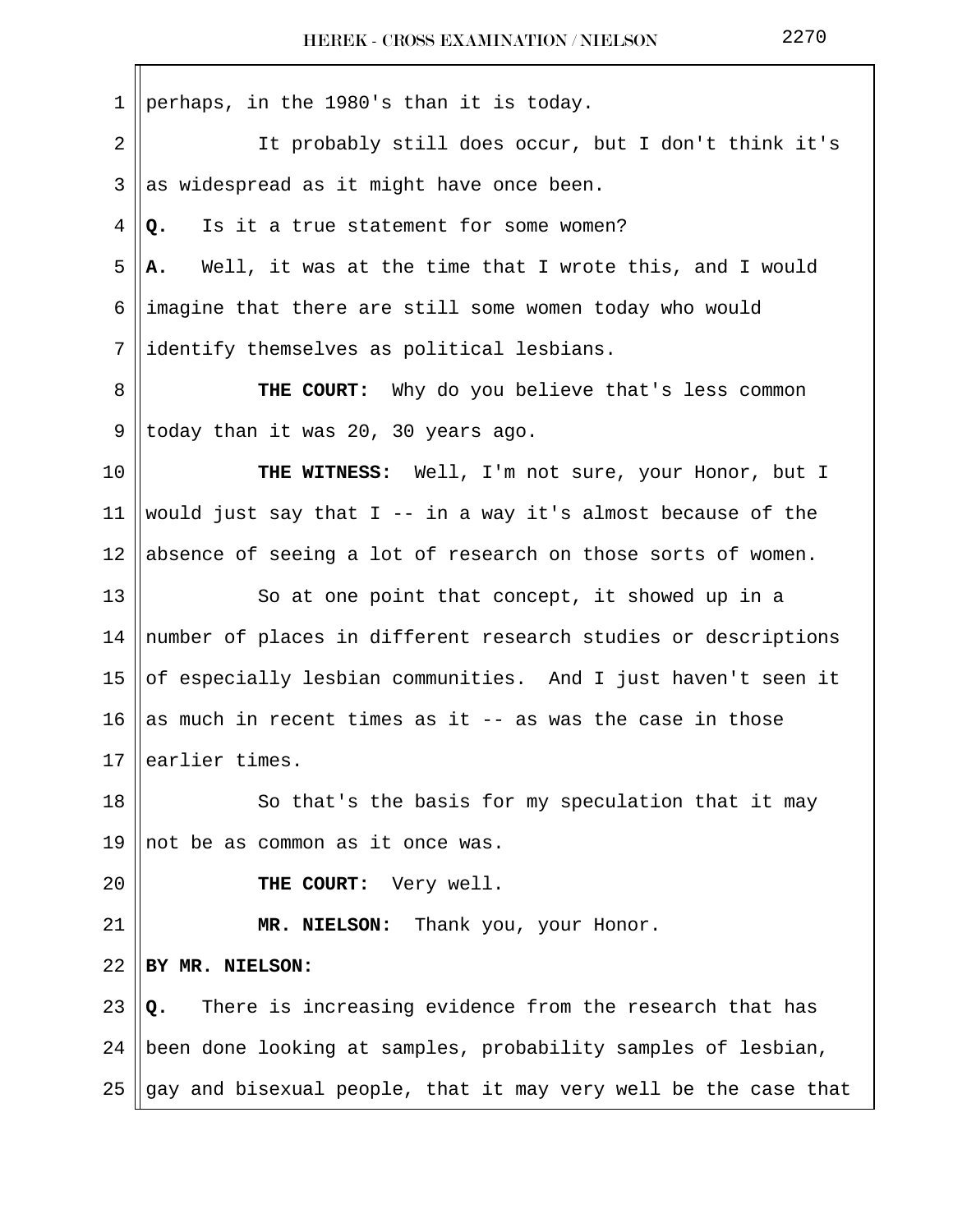| 1  | this is a population that tends to have a higher educational    |
|----|-----------------------------------------------------------------|
| 2  | level on average than heterosexuals, correct?                   |
| 3  | Is this from the same passage?<br>Α.                            |
| 4  | This is from your deposition transcript.<br>No.<br>Q.           |
| 5  | Oh, okay. Okay. Good. I was just getting lost.<br>Α.            |
| 6  | Yeah.<br>It may very well be the case that on average           |
| 7  | lesbians and gay men in the United States have a higher         |
| 8  | educational level than comparable heterosexual men and women.   |
| 9  | Now, you don't know that we have a rally clear<br>Q.            |
| 10 | understanding of this correlation with education, correct?      |
| 11 | Correct. There are reasons that we can speculate.<br>Α.<br>For  |
| 12 | example, it seems likely that many women who marry              |
| 13 | heterosexually may leave school, leave college, or not go to    |
| 14 | college at all in order to do so.                               |
| 15 | Lesbians are less likely to encounter the situation             |
| 16 | where a relationship would mean that they had to leave school,  |
| 17 | move to another part of the country to be with their partner,   |
| 18 | those sorts of things. So that's, at least, one plausible       |
| 19 | explanation why we might see higher educational levels among    |
| 20 | lesbians than among heterosexual women.                         |
| 21 | It's also possible that we might see higher levels of           |
| 22 | education among gay men for a somewhat similar reason in that   |
| 23 | they, perhaps, are not likely to get married at an early age    |
| 24 | and -- at an age where they might have to stop going to school  |
| 25 | in order to take a full-time job or more than one full-time job |
|    |                                                                 |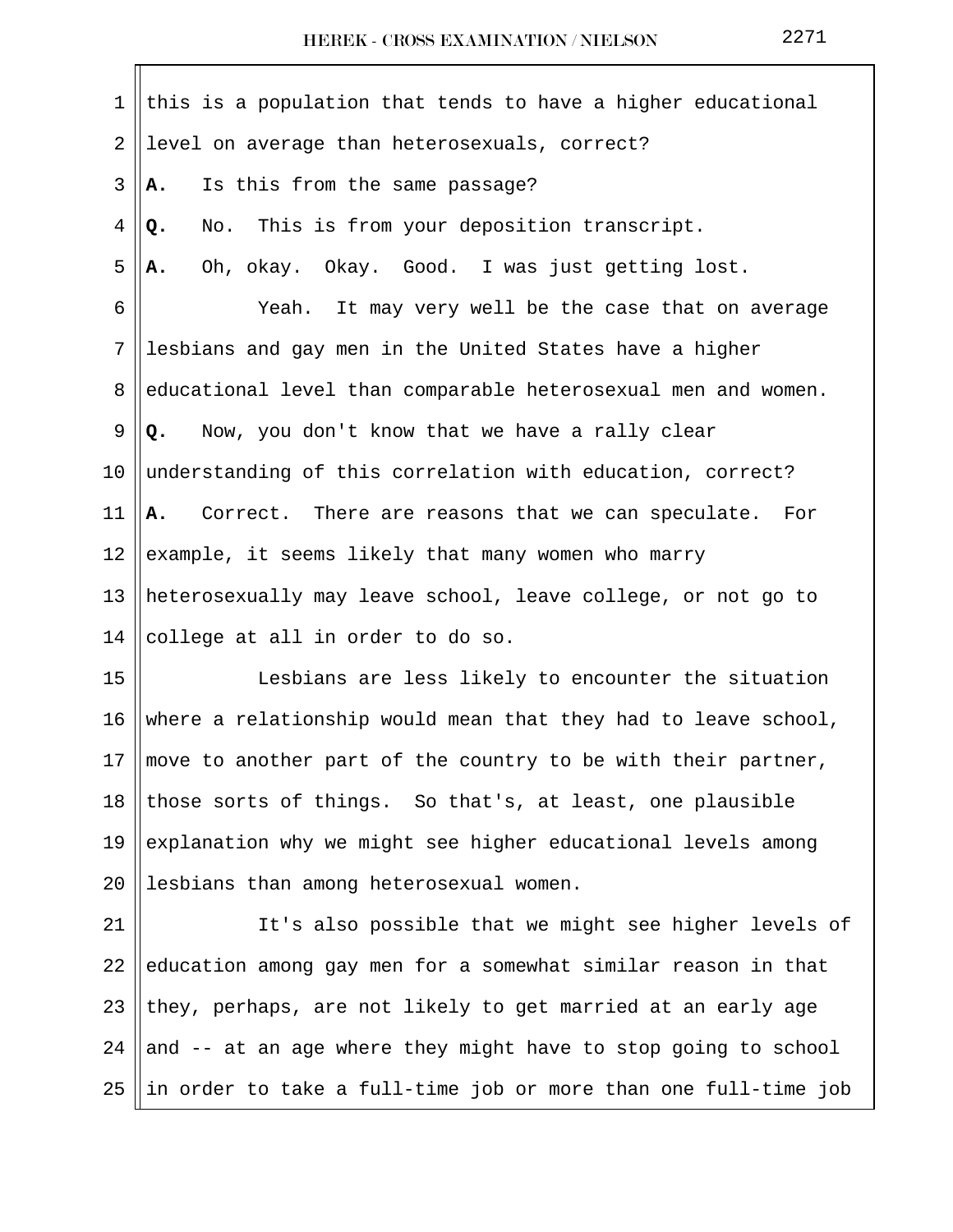| 1  | to support a family. Those are speculations about why there     |
|----|-----------------------------------------------------------------|
| 2  | might be that educational discrepancy.                          |
| 3  | Okay. So those are speculations, correct?<br>Q.                 |
| 4  | Correct.<br>Α.                                                  |
| 5  | But we don't really have a clear understanding of the<br>Q.     |
| 6  | correlation, correct?                                           |
| 7  | Well, I'm not aware of other data that would exist to<br>А.     |
| 8  | explain that.                                                   |
| 9  | But the correlation does seem to be a difference that has<br>Q. |
| 10 | emerged in the number of different studies, so it seems to be a |
| 11 | real difference, correct; the educational?                      |
| 12 | A. Well, it -- it may very well be a real difference, I         |
| 13 | believe. In my study, for example, we found higher educational  |
| 14 | levels than would be expected from comparable heterosexuals     |
| 15 | among lesbians and gay men.                                     |
| 16 | So it seems like it may very well be a real                     |
| 17 | difference, yes.                                                |
| 18 | All right.<br>Thank you.<br>Q.                                  |
| 19 | Please turn to tab 35-E in the witness binder?                  |
| 20 | (Witness complied.)                                             |
| 21 | This is Volume 2, right?<br>А.                                  |
| 22 | Volume 2.<br>Q.                                                 |
| 23 | And this is a transcript of the proceedings in this             |
| 24 | Court in this trial on January 12, and this was testimony given |
| 25 | by Professor Cott.                                              |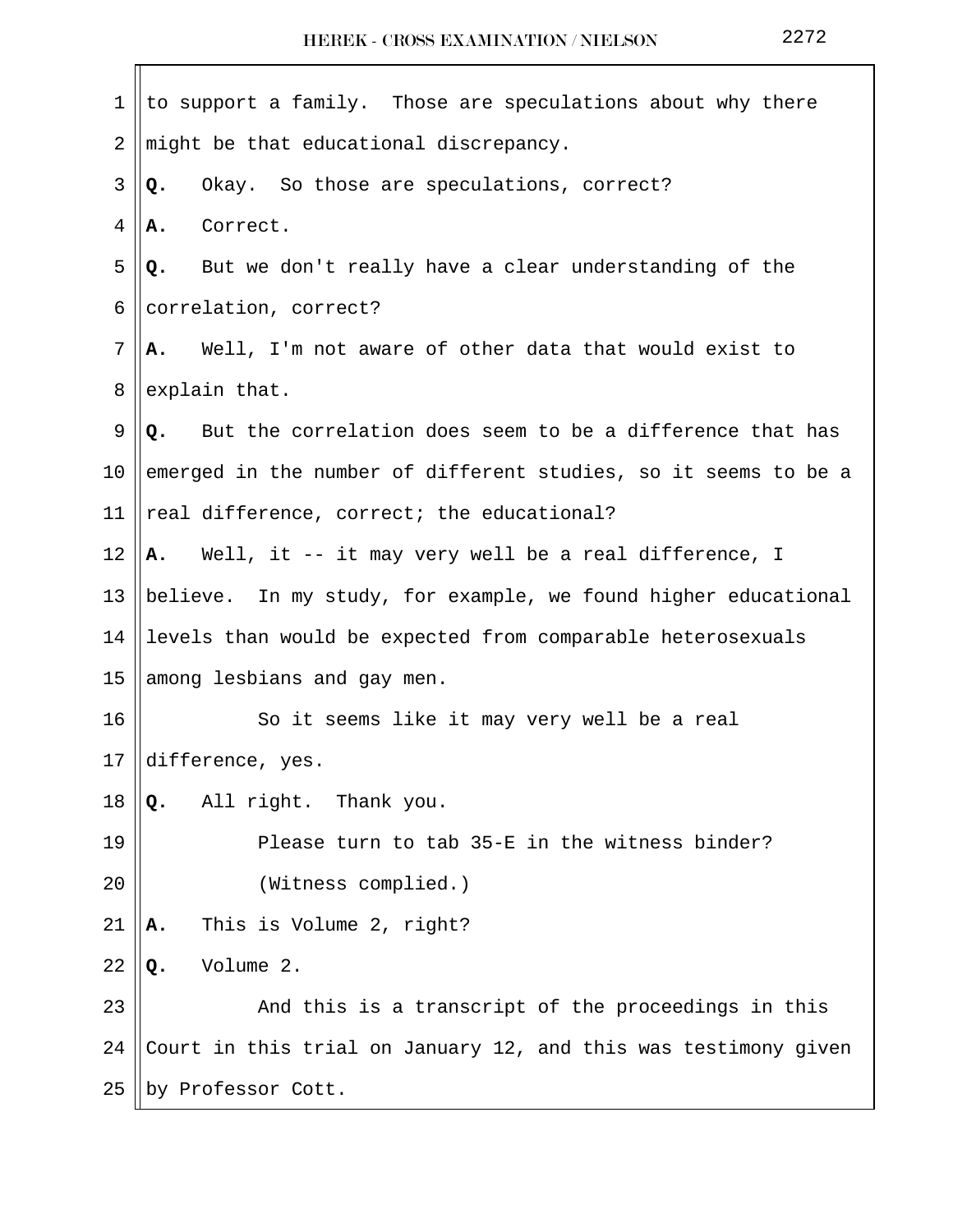| 1          | Are you familiar with Professor Nancy Cott?                    |
|------------|----------------------------------------------------------------|
| $\sqrt{2}$ | I'm not directly familiar with her. I have some sense of<br>Α. |
| 3          | who she is.                                                    |
| 4          | All right. Thank you.<br>Q.                                    |
| 5          | You will see on the page I have reproduced of the              |
| 6          | trial transcript on page 328, line 6 she was asked:            |
| 7          | "QUESTION: Do you believe that behavior is                     |
| 8          | really infinitely malleable by social                          |
| 9          | circumstances and by culture?"                                 |
| 10         | And she answers:                                               |
| 11         | THE WITNESS: Just about infinitely, yes."                      |
| 12         | Do you agree with that statement?                              |
| 13         | That behavior is infinitely malleable by social<br>Α.          |
| 14         | circumstances and by culture?                                  |
| 15         | She qualifies it with "just about infinitely."<br>Q.           |
| 16         | "Just about infinitely." How can you be just about<br>Α.       |
| 17         | infinitely?                                                    |
| 18         | (Laughter.)                                                    |
| 19         | Well, you can go on. The question after that is:<br>Q.         |
| 20         | "QUESTION: With is the sole exception of                       |
| 21         | self-preservation?"                                            |
| 22         | And she says:                                                  |
| 23         | "ANSWER: I think you have to except that,                      |
| 24         | yes."                                                          |
| 25         | So that appears, to me, to be her qualification.               |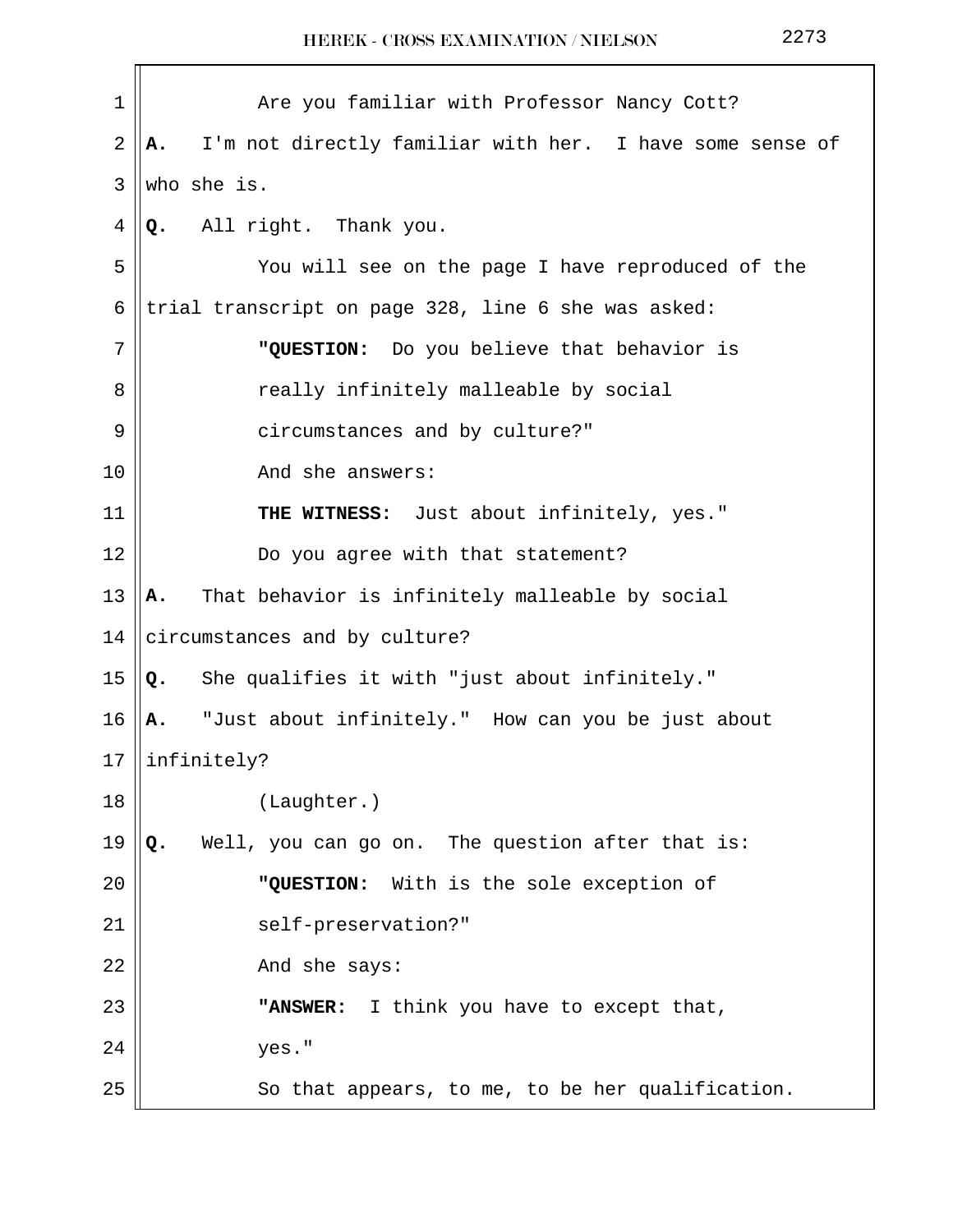$\mathbf{r}$ 

| 1  | A. Well, you know, behavior is certainly a very broad topic,     |
|----|------------------------------------------------------------------|
| 2  | and to say that all aspects of behavior are malleable by social  |
| 3  | circumstances and by culture, I would be -- I personally would   |
| 4  | want to think about that one for awhile before I would say       |
| 5  | "yes" or "no."                                                   |
| 6  | It seems like it's such an all-encompassing                      |
| 7  | statement, and this isn't really something that I have thought   |
| 8  | about this these terms.                                          |
| 9  | All right. As you sit here now, if you are not able to<br>Q.     |
| 10 | say "yes" or "no," are you able to say whether this -- you       |
| 11 | believe that's an unreasonable statement?                        |
| 12 | A. Well, I would assume that Professor Cott had a reason for     |
| 13 | making it. I just would say that if you are asking me if I       |
| 14 | agree with that statement, $I$ -- I would have to think about it |
| 15 | for awhile.                                                      |
| 16 | Q. Fair enough. Thank you.                                       |
| 17 | Please turn to tab 10 in the witness binder.<br>Again,           |
| 18 | this is the big one.                                             |
| 19 | (Witness complied.)                                              |
| 20 | THE COURT: I thought we were done with the big one?              |
| 21 | MR. NIELSON: I'm trying to do this topically, your               |
| 22 | Honor, so I'm having to refer back occasionally to --            |
| 23 | Okay.<br>THE COURT:                                              |
| 24 | BY MR. NIELSON:                                                  |
| 25 | And this is the --<br>Q.                                         |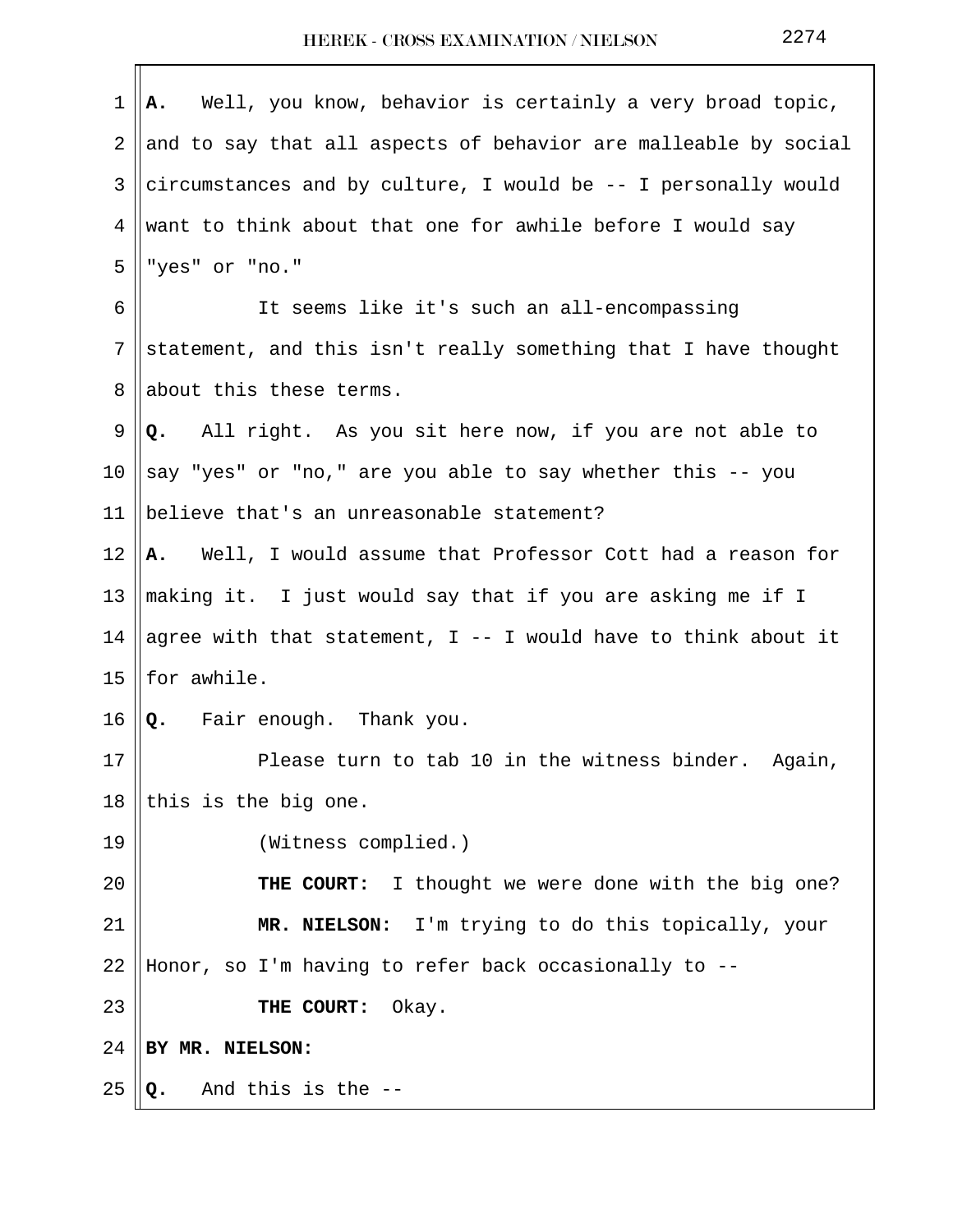1 **A.** This is the article I haven't seen before. 2 **Q.** Yes. This is by Professor Badgett. It's the -- and we  $3$  || have looked at it before, as you said. 4 Please turn to page 23, and the paragraph that's in 5 || the middle of that page, it's the second full paragraph. She 6 writes: 7 || Further complicating matters, sexual 8 behavior and sexual identities might also be 9 related in some way to economic outcomes or 10 || integral to an individual's socioeconomic class 11 background. From a rational choice 12 perspective, à la Richard Posner (1992), the 13 || choice of a same-sex partner is an outcome 14 determined by individual preferences and 15 || budget constraints. According to Posner, 16 || factors like high incomes that reduce search 17 || costs for sexual partners will increase 18 homosexual sex for men." 19 Do you believe that it's possible that Judge Posner's  $20$  | theory is correct? 21 **A.** I actually don't think I understand Judge Posner's theory 22 on the basis of just that sentence.  $23 \parallel Q$ . Okay. As described here  $-$ 24 **A.** Is he saying that men who have strong attractions to other 25  $\parallel$  men, if they have a high level of income, might be able to have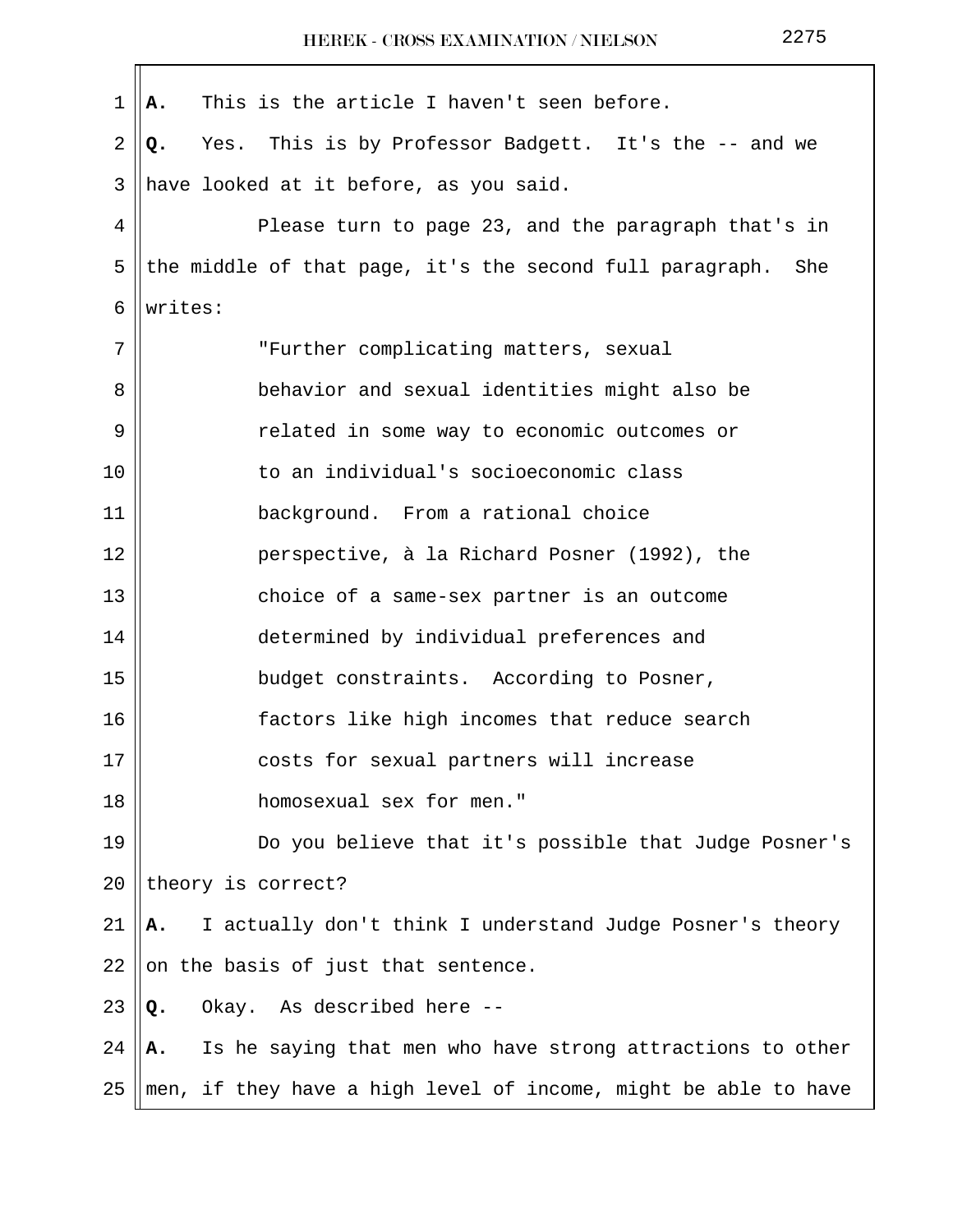| $\mathbf 1$ | more sexual partners because that income allows them to travel         |
|-------------|------------------------------------------------------------------------|
| 2           | to places where they might meet more partners or do other              |
| 3           | things that might let them come into contact with more men who         |
| 4           | are potential partners? Is that what he is saying?                     |
| 5           | What she wrote here is $--$ it just $--$ it's on the page.<br>It<br>Q. |
| 6           | says:                                                                  |
| 7           | "From a rational choice perspective, à la                              |
| 8           | Richard Posner the choice of a same-sex                                |
| 9           | partner is an outcome determined by                                    |
| 10          | individual preferences and budget                                      |
| 11          | constraints. According to Posner, factors                              |
| 12          | like high incomes that reduce search costs                             |
| 13          | for sexual partners will increase homosexual                           |
| 14          | sex for men."                                                          |
| 15          | As written, is your -- are you essentially unable to                   |
| 16          | understand that; is that your testimony?                               |
| 17          | I wouldn't be comfortable commenting on it without<br>А.               |
| 18          | understanding exactly what Judge Posner is saying here.                |
| 19          | Okay. Then she goes on to say:<br>Q.                                   |
| 20          | "A more sociological model of behavior that                            |
| 21          | involves sexual scripts and social networks                            |
| 22          | could have a similar implication. A family's                           |
| 23          | economic status might influence the scripts                            |
| 24          | and networks that individuals eventually                               |
| 25          | operate within and openness to homosexuality                           |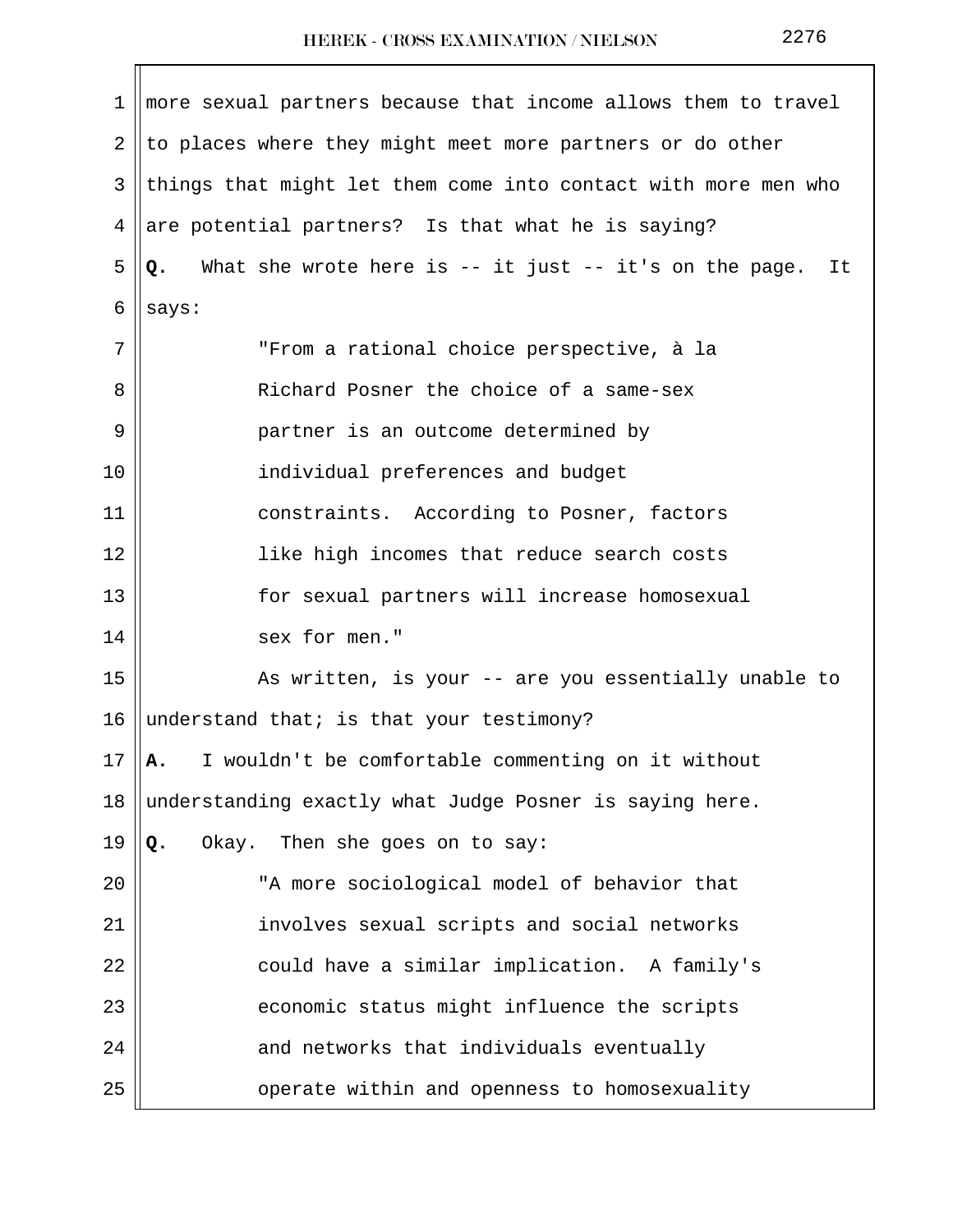| 1  | might vary by economic class or other norms                     |
|----|-----------------------------------------------------------------|
| 2  | correlated with family background."                             |
| 3  | Do you believe that it's possible that that theory              |
| 4  | described there is correct?                                     |
| 5  | Well, yeah. I think, if I'm reading this correctly, in<br>А.    |
| 6  | the next sentence she is talking about that correlation of --   |
| 7  | or the fact that it appears that in the Laumann, et al, study   |
| 8  | that it was the more educated women and men who were more       |
| 9  | likely to have same-sex partners and to identify as lesbian,    |
| 10 | gay or bisexual.                                                |
| 11 | So, I mean, one possibility is that having the higher           |
| 12 | education leads one to identify or have more sexual partners of |
| 13 | the same sex.                                                   |
| 14 | The other possibility is the one that I was                     |
| 15 | suggesting a moment ago, which is that perhaps people who are   |
| 16 | lesbian or gay and perhaps bisexual are more likely to pursue a |
|    | 17    longer term of education.                                 |
| 18 | I think we have a correlation here, and a correlation           |
| 19 | is inherently a relationship in which we cannot determine the   |
| 20 | causal direction without further research.                      |
| 21 | So that could be correct, this theory as well as the one<br>Q.  |
| 22 | you posited; is that what you are saying?                       |
| 23 | The one that's posited here in the Badgett paper or the<br>Α.   |
| 24 | one that I posited?                                             |
| 25 | The one posited in the Badgett paper.<br>Q.                     |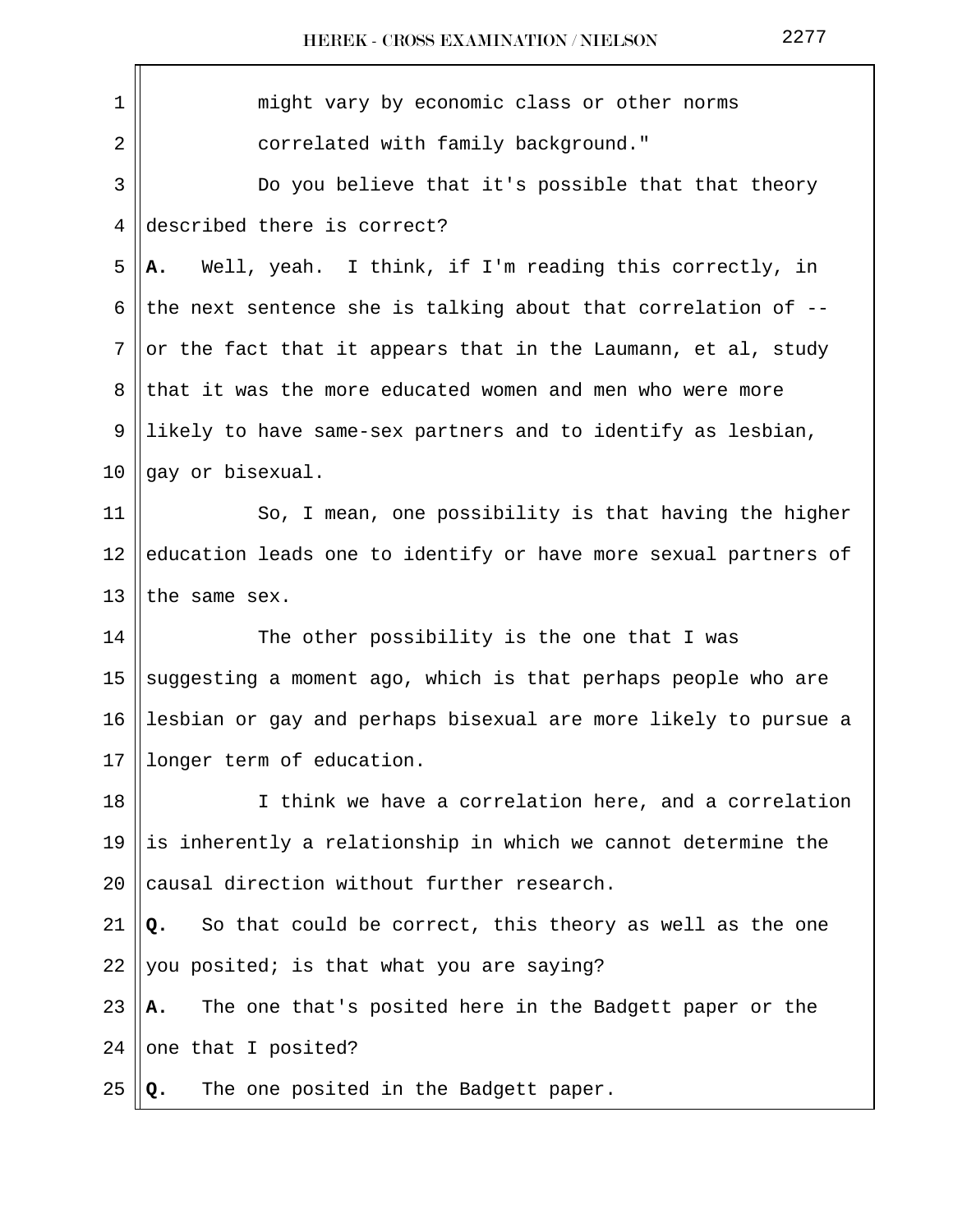| 1              | I guess it is stated as a hypothesis that could be tested.<br>А. |
|----------------|------------------------------------------------------------------|
| $\overline{2}$ | And could it be correct? Do you have any reason, as you<br>Q.    |
| 3              | sit here today, to say that I it -- you believe that could not   |
| 4              | be correct?                                                      |
| 5              | A. Well, you know, again --                                      |
| 6              | MR. DETTMER: Objection, your Honor. Calls for                    |
| 7              | speculation.                                                     |
| 8              | Maybe you could rephrase, Mr. Nielson?<br>THE COURT:             |
| 9              | BY MR. NIELSON:                                                  |
| 10             | Q. As you sit here today, do you have any reason to believe      |
| 11             | that that statement is not -- could not be correct?              |
| 12             | Well, as I sit here today, I have to reiterate that I<br>А.      |
| 13             | haven't read this article and so I'm very reluctant to evaluate  |
| 14             | a particular sentence that's been pulled out of it this way      |
| 15             | without having the benefit of understanding the context in       |
| 16             | which Professor Badgett was offering this hypothesis.            |
| 17             | So I -- I would just say I can't really say whether              |
| 18             | it's plausible or not. It may be, but I would really need to     |
| 19             | have read the entire article to understand exactly what this     |
| 20             | means.                                                           |
| 21             | You know, I'd say, also, this looks to me like an                |
| 22             | economist's argument and I'm not an economist. So I would have   |
| 23             | to -- it would be a challenge, I suspect, for me to fully        |
| 24             | understand this, especially off-the-cuff like this.              |
| 25             | Right. And you read the next sentence that says:<br>Q.           |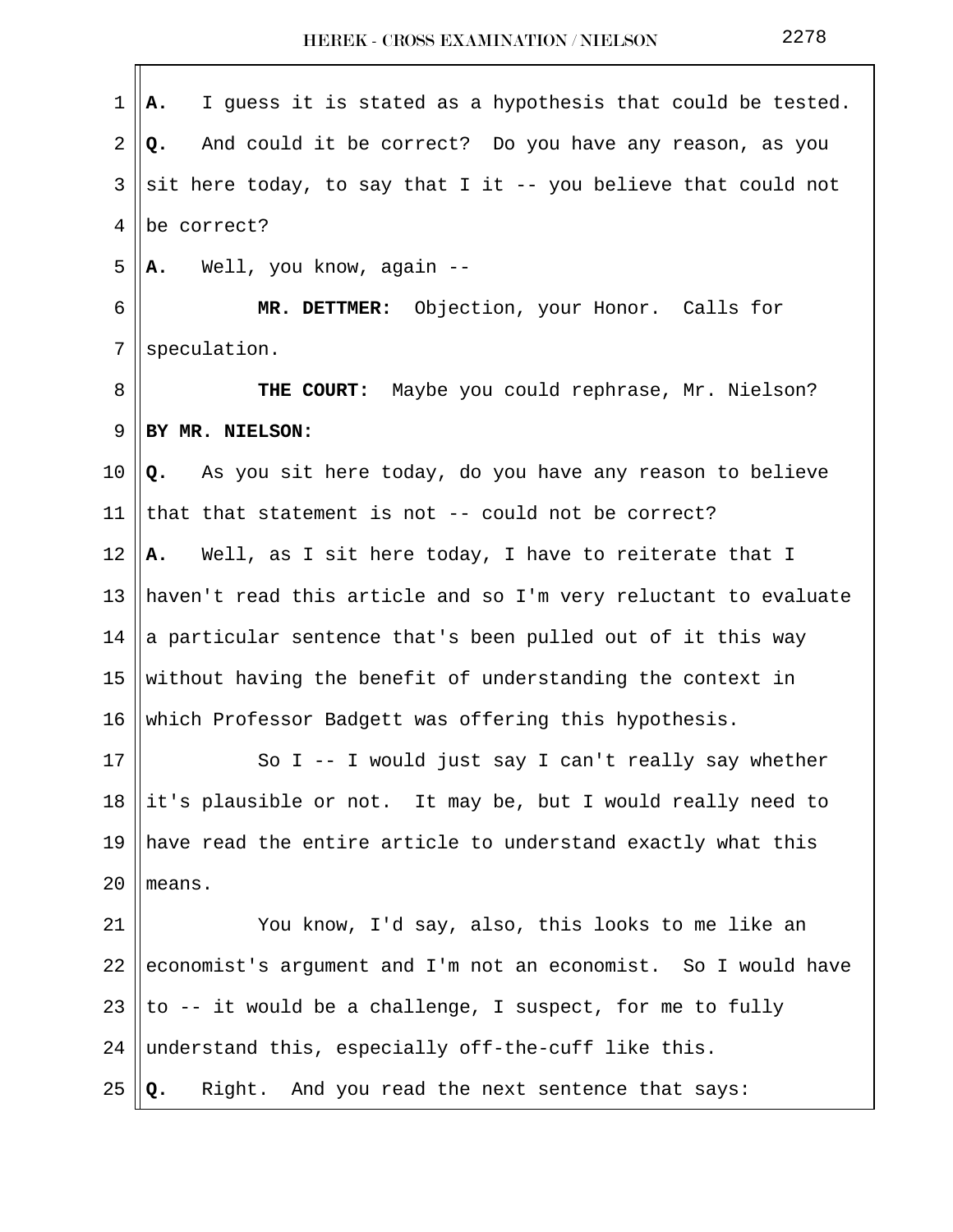| 1  | "The finding by Laumann that more educated                      |
|----|-----------------------------------------------------------------|
| 2  | women and men are more likely to have had                       |
| 3  | same-sex partners and to identify as LGB                        |
| 4  | could fit either theory."                                       |
| 5  | And that's, I guess, referring to the Richard Posner            |
| 6  | theory and the sociological theory, correct?                    |
| 7  | I believe that's what she is saying.<br>Α.                      |
| 8  | All right. Thank you.<br>Q.                                     |
| 9  | Please turn to tab 29 in the witness binder.                    |
| 10 | (Witness complied.)                                             |
| 11 | THE COURT: Where do I find it?                                  |
| 12 | MR. NIELSON: The big one.                                       |
| 13 | So this is back at the Garnets and Peplau article again?<br>Α.  |
| 14 | BY MR. NIELSON:                                                 |
| 15 | Correct, correct. As you point out, we have looked at<br>Q.     |
| 16 | this.                                                           |
| 17 | And let's turn to the bullet points on page four.               |
| 18 | And the fourth bullet point says:                               |
| 19 | "Women's sexual orientation is shaped by such                   |
| 20 | social and cultural factors as women's                          |
| 21 | education, social status and power, economic                    |
| 22 | opportunities and attitudes about women's                       |
| 23 | roles."                                                         |
| 24 | Do you agree with that statement?                               |
| 25 | Well, again, this is another article that I haven't read,<br>А. |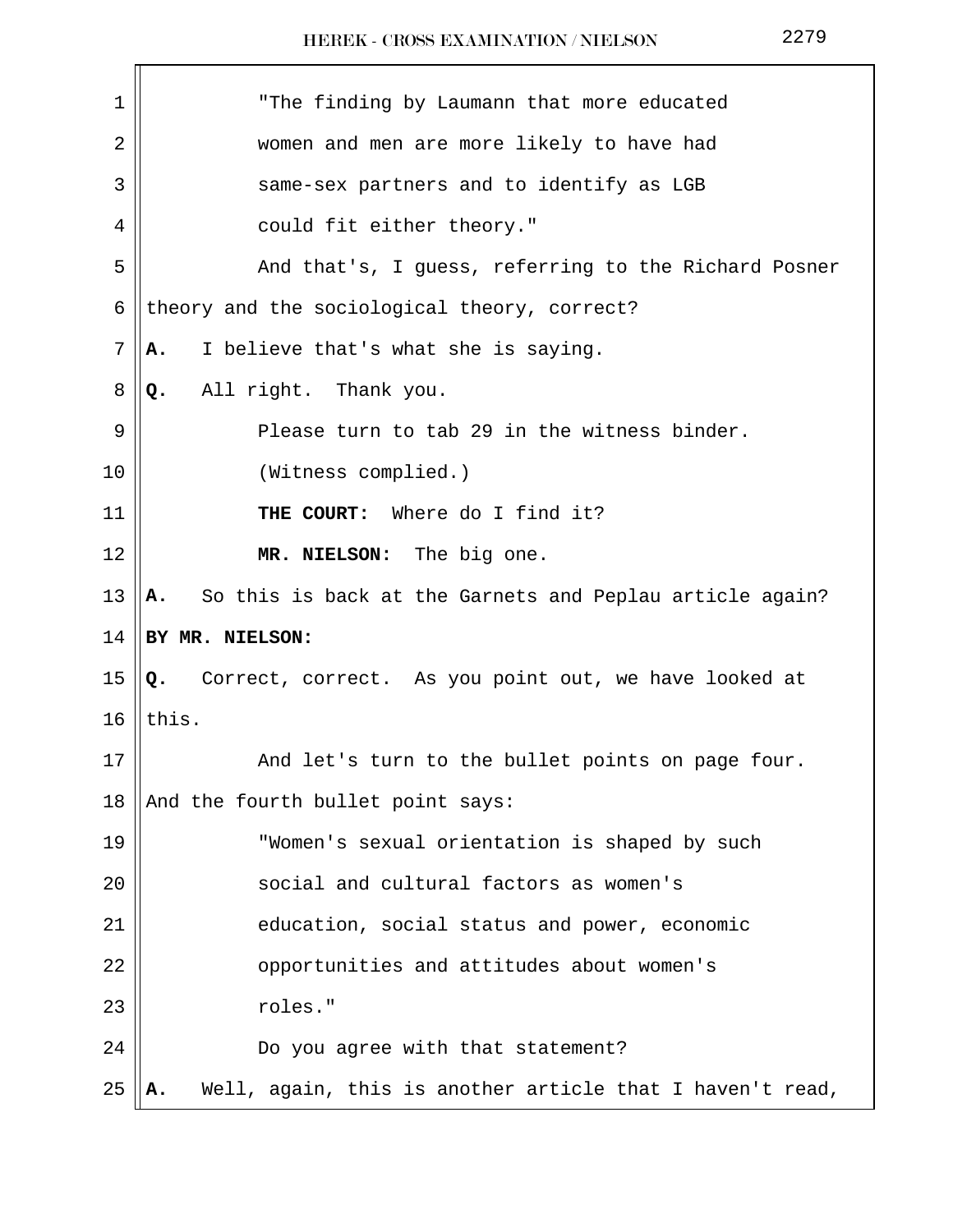| 1               | and it's a very brief one as well.                                |
|-----------------|-------------------------------------------------------------------|
| 2               | I would -- before commenting on that statement, I                 |
| 3               | would want to read it in more detail and be sure that I           |
| 4               | understood what research they are basing that particular          |
| 5               | statement on.                                                     |
| 6               | So, for example, the idea that women's sexual                     |
| 7               | orientation is shaped by such social and cultural factors such    |
| 8               | as women's education, I'm not sure if they are talking about      |
| 9               | that correlation between sexual orientation and level -- length   |
| 10              | of education, or if they are talking about some other aspects     |
| 11              | of education.                                                     |
| 12              | So, again, it's one that I just really would have                 |
| 13              | trouble commenting on without having read something that          |
| 14              | elaborated upon this research.                                    |
| 15              | So as you sit here, you are not able to say whether you<br>Q.     |
| 16              | agree with that statement or not, is that it?                     |
| 17 <sup>1</sup> | <b>A.</b><br>Yeah, I guess I would say that. It may be partly the |
| 18              | hour, but I'm finding that I'm having -- I would need to look     |
| 19              | at this more and ideally look at it in a context where they are   |
| 20              | citing some of the research studies they are talking about.       |
| 21              | All right. Thank you.<br>Q.                                       |
| 22              | And look at the last bullet point underneath it.<br>It            |
| 23              | says:                                                             |
| 24              | "There is no single developmental pathway                         |
| 25              | leading to a heterosexual, bisexual or                            |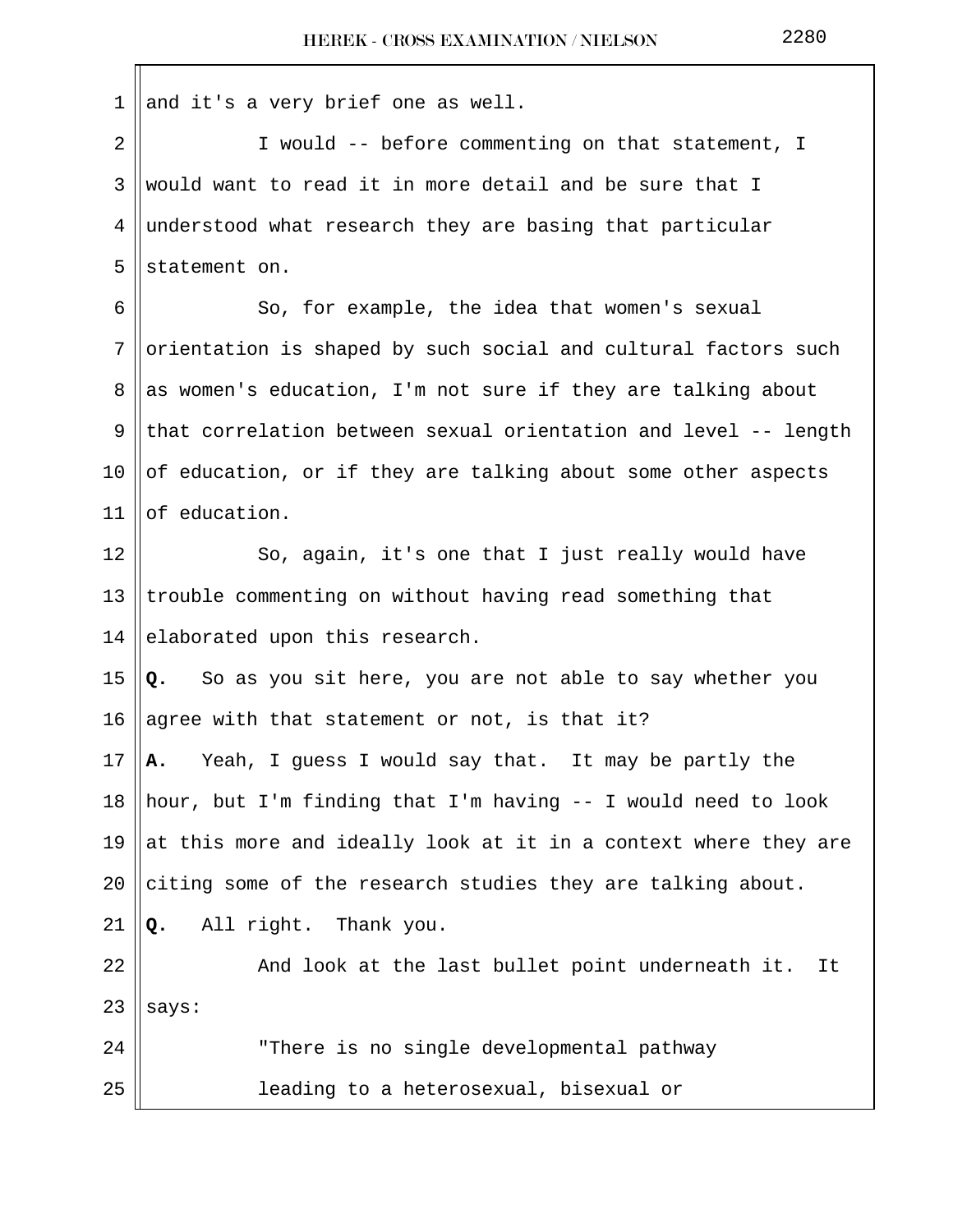| 1          | lesbian outcome."                                             |
|------------|---------------------------------------------------------------|
| $\sqrt{2}$ | Do you agree with that statement?                             |
| 3          | Well, as I said earlier, I think that it's very likely<br>А.  |
| 4          | that we will discover that people have multiple developmental |
| 5          | pathways to their adult sexual orientation.                   |
| 6          | So this is certainly consistent with that hypothesis          |
| 7          | of my own.                                                    |
| 8          | Okay. Thank you.<br>Q.                                        |
| 9          | Please turn to tab 30.                                        |
| 10         | (Witness complied.)                                           |
| 11         | And, again, this is an article by Professor Peplau.<br>Q.     |
| 12         | Yes.<br>А.                                                    |
| 13         | Look at -- please look at page 12, if you would.<br>Q.        |
| 14         | In the first column towards the top of the page, I            |
| 15         | believe it's the first full paragraph, she writes:            |
| 16         | "In summary, the concept of erotic plasticity                 |
| $17$       | is the cornerstone of a new paradigm for                      |
| 18         | understanding women's sexual orientation.                     |
| 19         | Women's sexuality is not tightly scripted by                  |
| 20         | genetic or hormonal" -- hormon- -- excuse me,                 |
| 21         | latest of the hour for me, too -- "or                         |
| 22         | hormonal influences. Rather, it is                            |
| 23         | responsive throughout the lifespan to a wide                  |
| 24         | variety of cognitive, social and                              |
| 25         | environmental influences."                                    |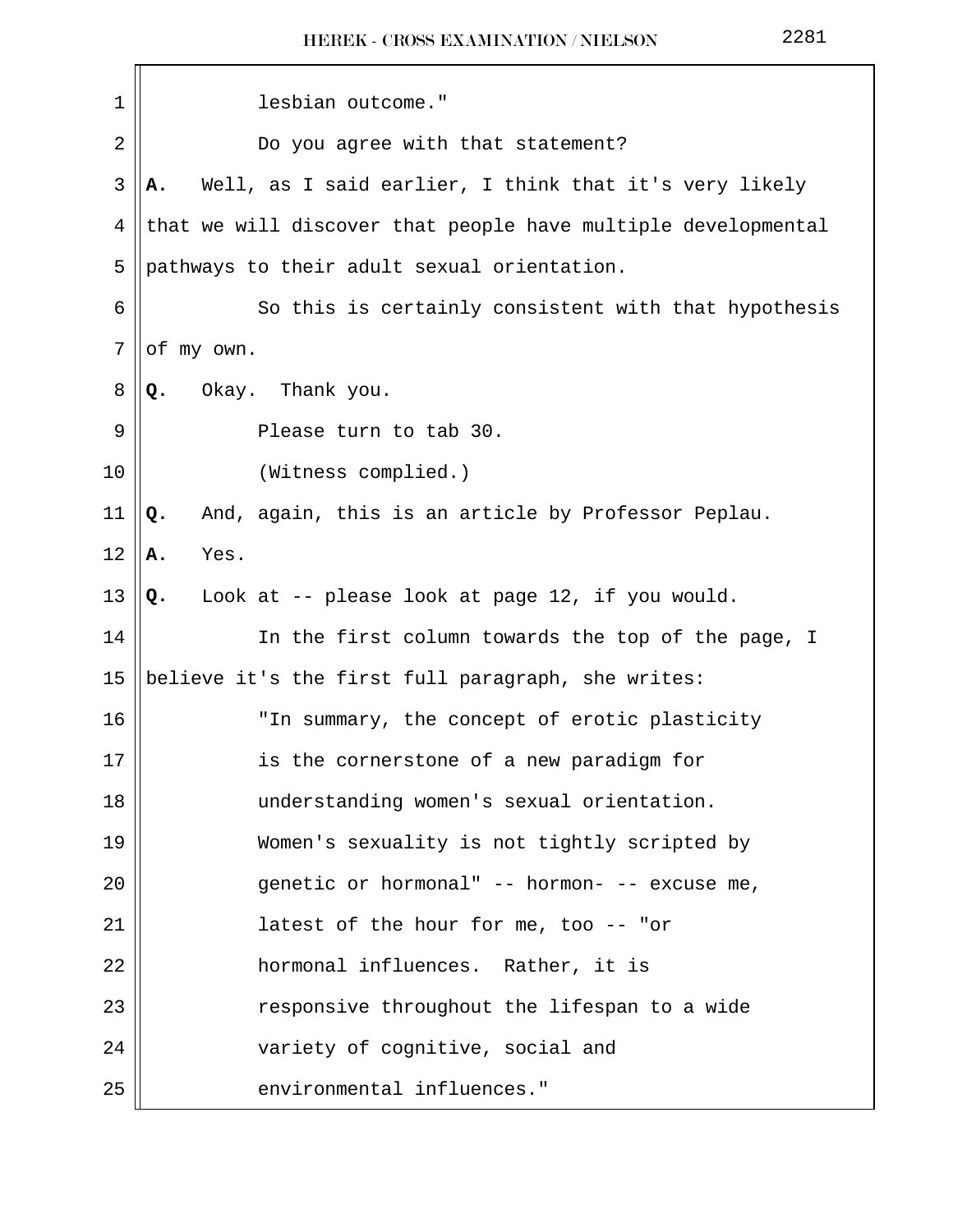| $\mathbf 1$    | Do you agree that women's sexuality is not tightly              |
|----------------|-----------------------------------------------------------------|
| $\overline{2}$ | scripted by genetic or hormonal influences?                     |
| 3              | Well, I believe that this needs to be read in comparison<br>А.  |
| 4              | to men's sexuality, which I'm guessing -- again, I haven't read |
| 5              | this article either, but I'm guessing that Professor Peplau is  |
| 6              | offering that contrast, as she has in some other papers, and    |
| 7              | pointing out that as researchers have found, women's sexuality, |
| 8              | defined broadly -- not only in terms of sexual orientation, but |
| 9              | in many other aspects -- does seem to be more responsive to     |
| 10             | situational and environmental factors than is the case for      |
| 11             | men's sexuality.                                                |
| 12             | So I would say if you are thinking of in that                   |
| 13             | comparison between men and women, that this notion of erotic    |
| 14             | plasticity -- which, again, is broadly defined -- is a more     |
| 15             | applicable notion to men -- I'm sorry, to women than to men, I  |
| 16             | believe that that is accurate based on the research that we     |
| 17             | $\parallel$ have to date.                                       |
| 18             | Right. And she speaks specifically of erotic plasticity<br>Q.   |
| 19             | as a new paradigm for understanding women's sexual orientation; |
| 20             | not just sexuality more broadly understood, correct?            |
| 21             | Well, the erotic plasticity concept is about sexuality<br>Α.    |
| 22             | broadly understood, and I believe she says this is the          |
| 23             | cornerstone of a new paradigm for understanding women's sexual  |
| 24             | orientation.                                                    |
| 25             | All right. Thank you.<br>Q.                                     |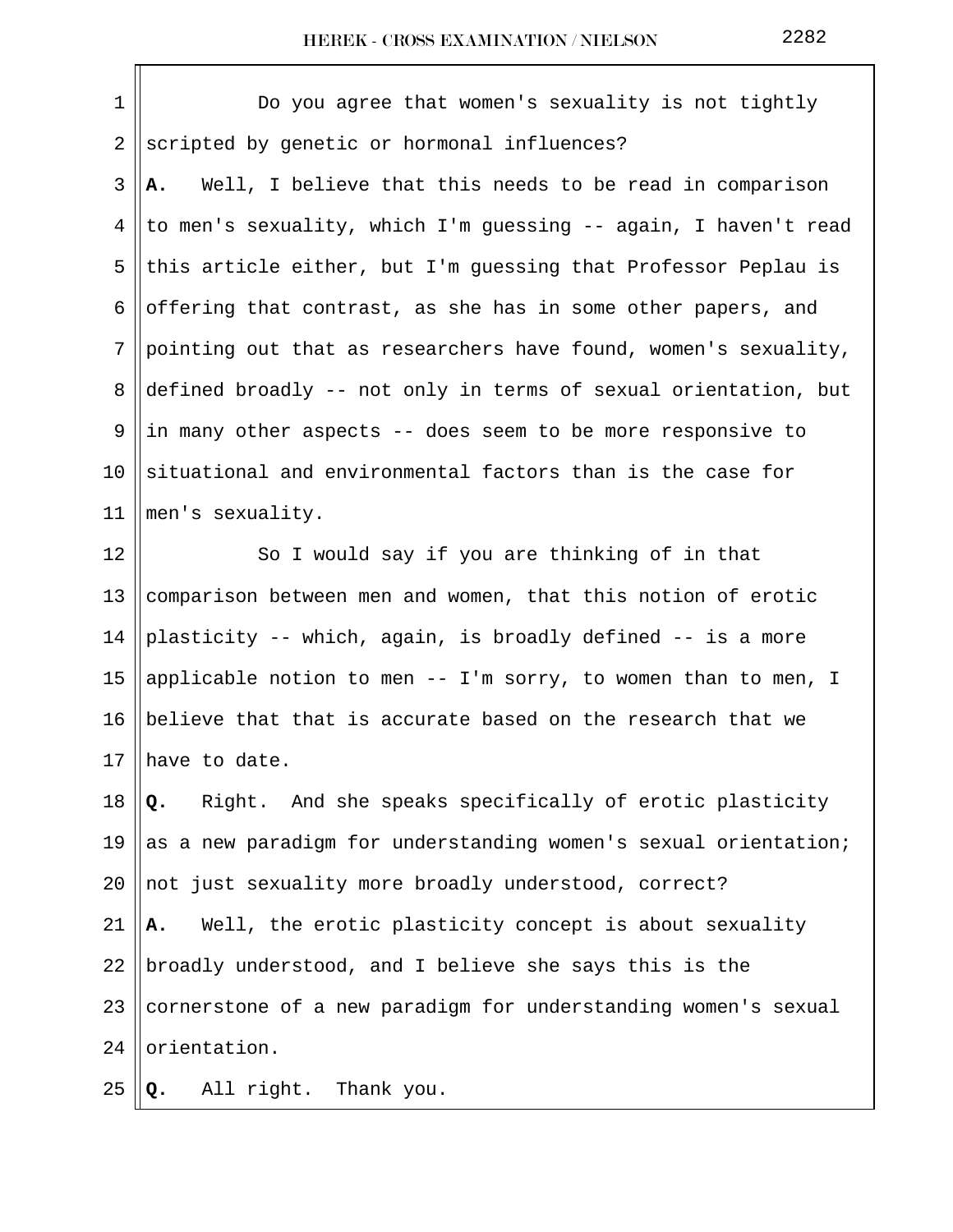| $\mathbf 1$ | Now, she goes on, as you will see, she talks about a            |
|-------------|-----------------------------------------------------------------|
| 2           | variety of -- she talks about the variety and nature of women's |
| 3           | romantic and sexual relationships.                              |
| 4           | And then at the bottom of page 13 in the first column           |
| 5           | she says:                                                       |
| 6           | "One implication of this research is that the                   |
| 7           | very concept of sexual orientation may be                       |
| 8           | misguided."                                                     |
| 9           | Do you think there is any chance that that could be             |
| 10          | correct?                                                        |
| 11          | A. Well, you know, again, I haven't read this paper before,     |
| 12          | so I'm very reluctant to evaluate sentences taken out of        |
| 13          | context.                                                        |
| 14          | I would say in some of her other work, Professor                |
| 15          | Peplau has focused on that word "sexual" in orientation and has |
| 16          | pointed to the concept that I was talking about at the          |
| 17          | beginning of the day, of sexual orientation being very much a   |
| 18          | relational construct.                                           |
| 19          | And so it may very well be the case that in this                |
| 20          | article, where she is going with this is to say the focus on    |
| 21          | sexuality is, perhaps, something that works better when you're  |
| 22          | trying to understand men's experiences than women's; and when   |
| 23          | you are looking at women's experiences, it might be better to   |
| 24          | take this construct of sexual orientation and understand it in  |
| 25          | terms of relationships, and that might be a more helpful view.  |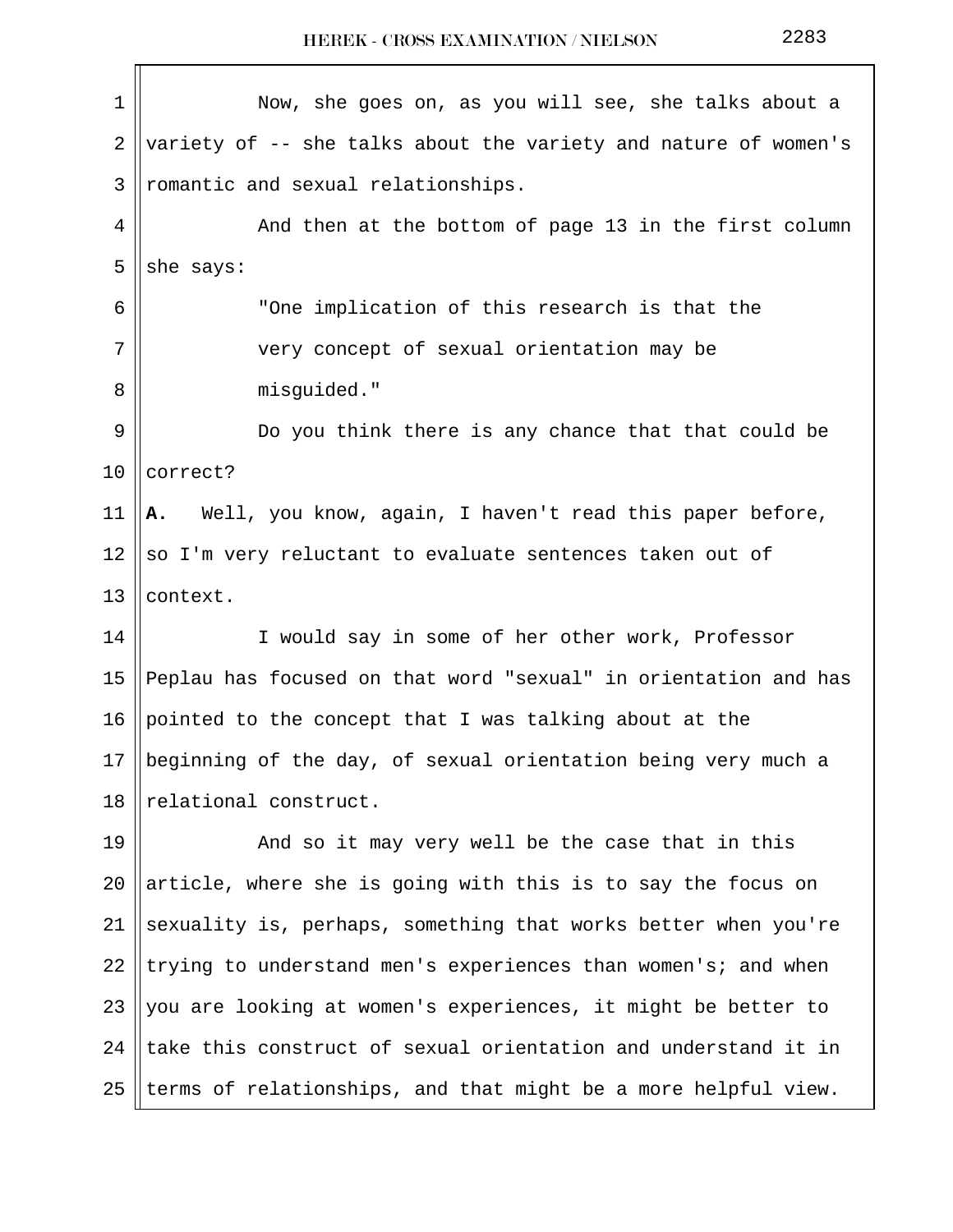| 1            | And I believe what she is trying to do here, and in            |
|--------------|----------------------------------------------------------------|
| $\mathbf{2}$ | some of her other papers, is to offer an alternative way of    |
| 3            | thinking about sexuality that might be useful to researchers.  |
| $\,4\,$      | All right. Thank you.<br>Q.                                    |
| 5            | And please turn to tab 15. Again, this is by                   |
| 6            | Professor Peplau.                                              |
| 7            | THE COURT: In the big one?                                     |
| 8            | MR. NIELSON: In the big book.                                  |
| 9            | BY MR. NIELSON:                                                |
| 10           | And we have looked at this before.<br>Q.                       |
| 11           | And please turn to page 81.                                    |
| 12           | (Witness complied.)                                            |
| 13           | And on page 81 I would like you to look at the bottom of<br>Q. |
| 14           | the first full paragraph and she writes:                       |
| 15           | "Available evidence indicates that biological                  |
| 16           | contributions to the development of sexual                     |
| 17           | orientation in women are minimal."                             |
| 18           | Do you agree with that statement?                              |
| 19           | Well, as she says at the beginning of the paragraph:<br>Α.     |
| 20           | "More than 50 years of research has failed to                  |
| 21           | demonstrate that biological factors are a                      |
| 22           | major influence in the development of women's                  |
| 23           | sexual orientation."                                           |
| 24           | And I would say that we also can say that to some              |
| 25           | extent about the development of men's sexual orientation.      |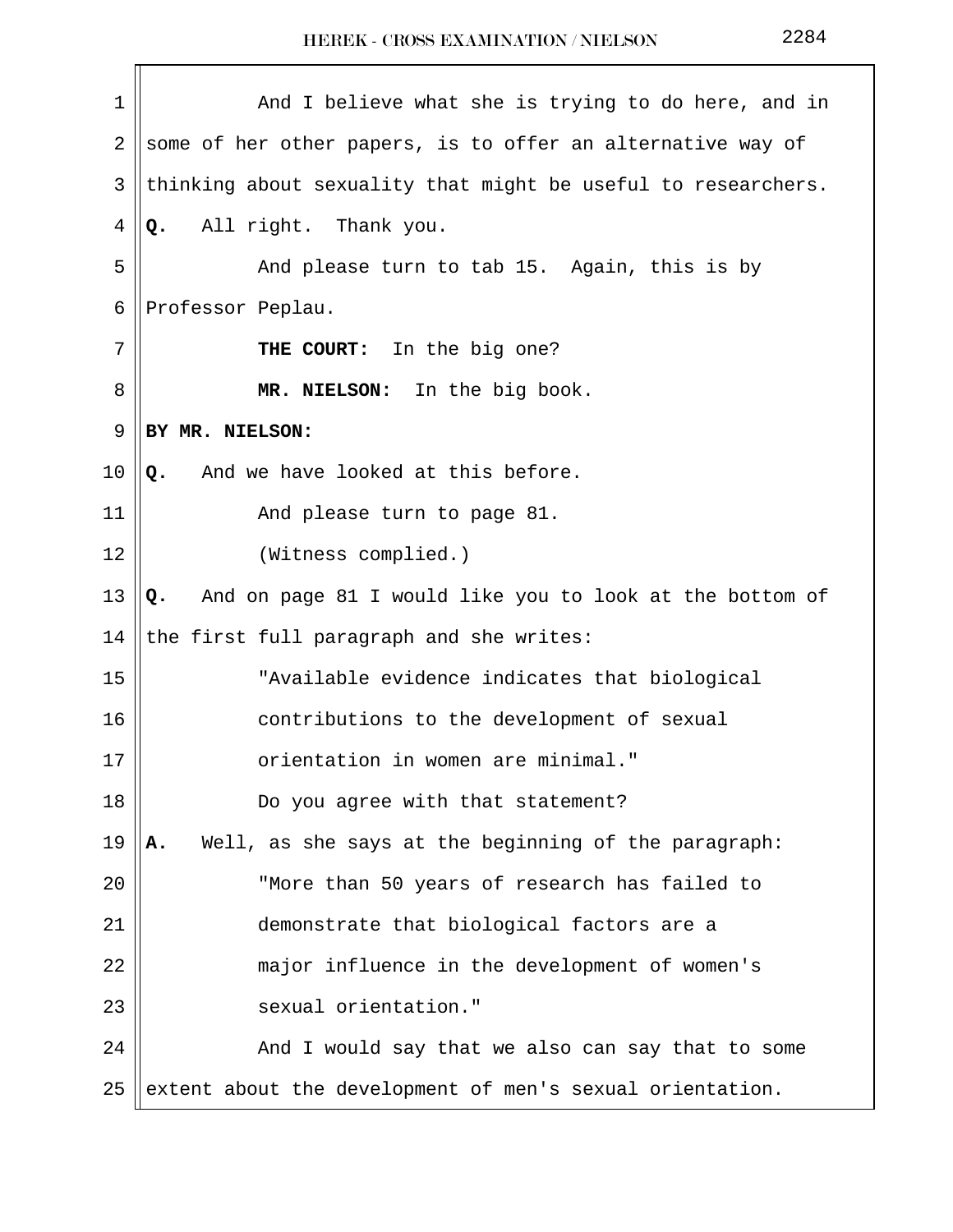| $\mathbf 1$    | As I have said before, we don't really understand the          |
|----------------|----------------------------------------------------------------|
| $\overline{2}$ | origins of sexual orientation in men or in women. There are    |
| 3              | many different competing theories, some biologically based,    |
| 4              | others based more on culture and individual experience.        |
| 5              | So I would say that what she is suggesting is that             |
| 6              | the available evidence doesn't support the idea of there being |
| 7              | a strong biological factor that explains the development of    |
| 8              | sexual orientation in women.                                   |
| 9              | Do you agree with that?<br>Q.                                  |
| 10             | Yes. I would agree that that is the case.<br>Α.                |
| 11             | And I would also say that I don't $--$ I believe that          |
| 12             | it's the case that we simply don't understand the origins of   |
| 13             | sexual orientation in either men or women.                     |
| 14             | Okay. Please turn to page 87 of the same document.<br>Q.       |
| 15             | (Witness complied.)                                            |
| 16             | And under "An Alternative Perspective," that heading, do<br>Q. |
| $17$           | you see that towards the bottom of the page on page 87?        |
| 18             | Yes.<br>Α.                                                     |
| 19             | She writes:<br>Q.                                              |
| 20             | "A comprehensive analysis of women's sexual                    |
| 21             | orientation should begin with empirically                      |
| 22             | grounded generalizations about women's                         |
| 23             | experiences. The cumulative record of                          |
| 24             | research on women's sexual orientation                         |
| 25             | supports three broad conclusions.                              |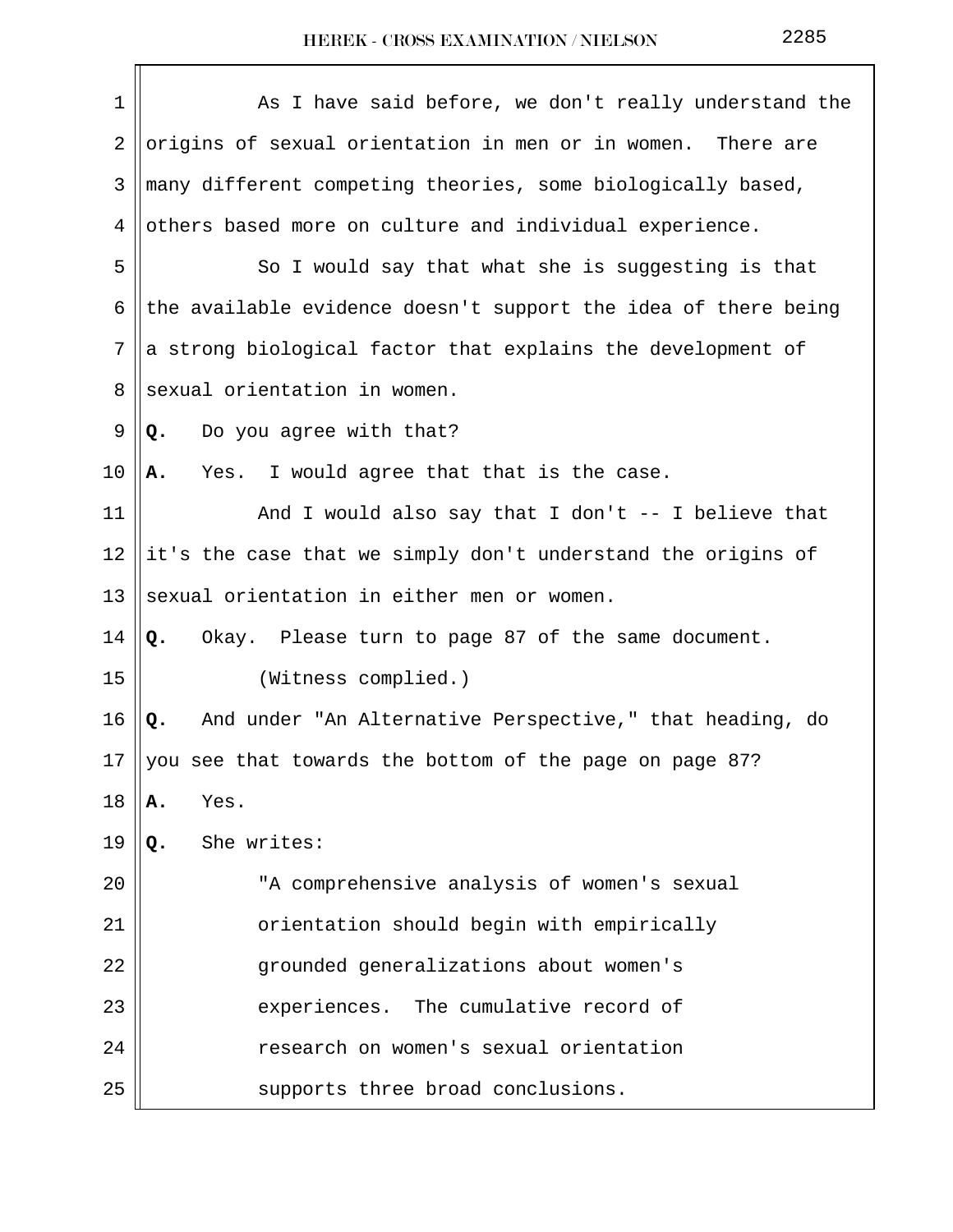| $\mathbf 1$    | "First, there is no inevitable association                    |
|----------------|---------------------------------------------------------------|
| $\overline{2}$ | between masculinity, variously defined in                     |
| 3              | women's sexual orientation. Associations may                  |
| 4              | exist in particular cultural contexts, but                    |
| 5              | are not a necessary component of sexual                       |
| 6              | orientation.                                                  |
| 7              | "Second, the impact of biological factors in                  |
| 8              | determining women's sexual orientation                        |
| 9              | appears to be weak or non-existent.                           |
| 10             | "Third, cross cultural and historical                         |
| 11             | analyses demonstrate that women's erotic and                  |
| 12             | romantic bonds can take diverse forms that                    |
| 13             | are shaped by their social environment."                      |
| 14             | Do you disagree with any of those conclusions?                |
| 15             | Well, we just discussed the second one about the<br>Α.        |
| 16             | biological factors.                                           |
| 17             | Q. Right.                                                     |
| 18             | As I was saying, the evidence there is -- frankly, some<br>Α. |
| 19             | people would not say it's weak, but it is certainly not       |
| 20             | conclusive at all.                                            |
| 21             | Do you have?<br>Q.                                            |
| 22             | The $--$<br>Α.                                                |
| 23             | Sorry.<br>Q.                                                  |
| 24             | I'm just looking at the three statements again.<br>Α.         |
| 25             | And the idea that women's erotic and romantic bonds           |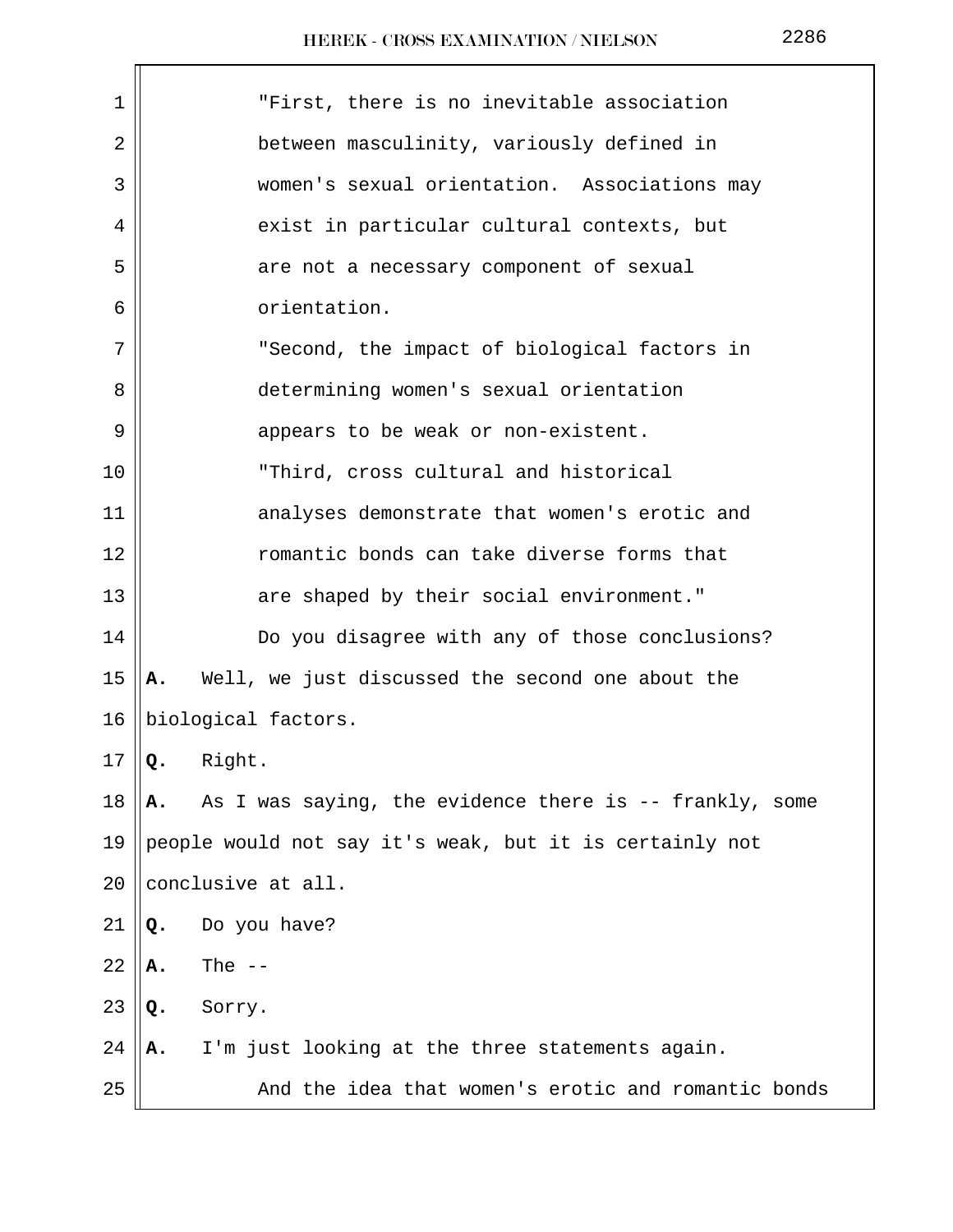| $\mathbf 1$ | can be affected by their social environment, yes, I think we    |
|-------------|-----------------------------------------------------------------|
| 2           | already talked about that.                                      |
| 3           | So, yes, I would say that I -- I would agree with               |
| 4           | these statements.                                               |
| 5           | Okay. Thank you.<br>Q.                                          |
| 6           | And please turn to page 92. Same document.                      |
| 7           | (Witness complied.)                                             |
| 8           | The authors write:<br>Q.                                        |
| 9           | "In the U.S. Gagnon (1990) suggested that the                   |
| 10          | creation of visible urban gay and lesbian                       |
| 11          | communities made the choice of a same-sex                       |
| 12          | lifestyle more attractive to wider                              |
| 13          | audiences."                                                     |
| 14          | I'm sorry where. Are you -- oh, I see you.<br>А.                |
| 15          | And there is quote, which you can read if you like, but<br>Q.   |
| 16          | I'm going to move to right after that.                          |
| 17          | After the quote, they say:                                      |
| 18          | "Gagnon suggested that one consequence may be                   |
| 19          | to increase the demographic and personality                     |
| 20          | diversity of those participating in same-sex                    |
| 21          | relations."                                                     |
| 22          | Do you believe the creation of visible urban gay and            |
| 23          | lesbian communities may have had this effect?                   |
| 24          | Well, I -- I will say it yet again. This is another paper<br>Α. |
| 25          | that if -- I believe I may have read it in the past, but not    |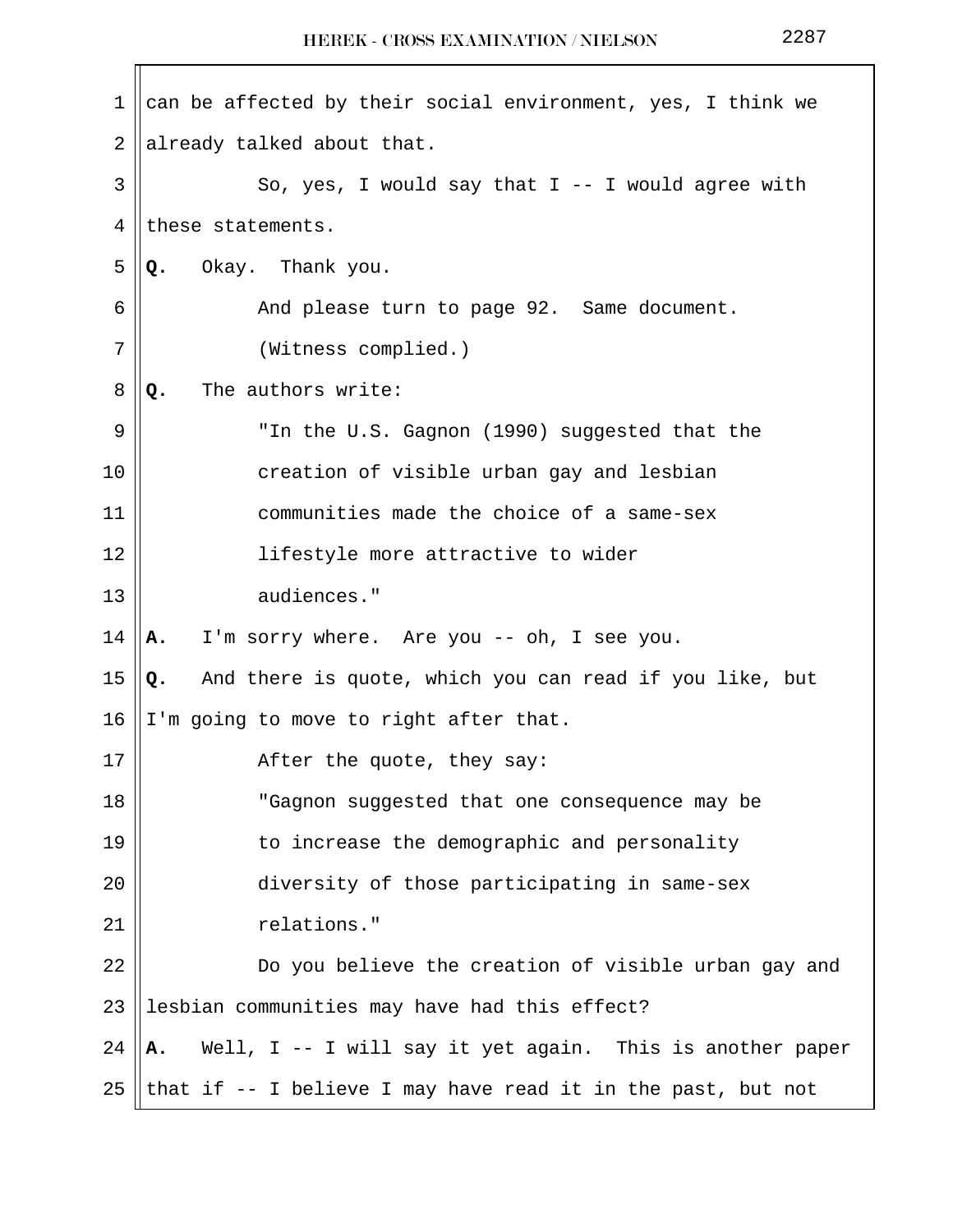|  | $\parallel$ recently |
|--|----------------------|
|--|----------------------|

2 || I believe that what Gagnon might have been saying 3 here is that there may be individuals who have same-sex desires  $4 \parallel$  and attractions and, perhaps, even engage in same-sex sexual 5 || behavior on occasion, but in the time before the emergence of 6 ||visible gay communities in cities, may not have even known that  $7$  there was a label to describe people like themselves and may 8 || not have known that this was -- that there really was such a 9 thing as sexual orientation or that it was possible to be gay. 10 || And so I would speculate -- and I am speculating 11 || because I haven't read this  $-$  that perhaps Professor Gagnon 12 Was saying that for those sorts of individuals, the existence 13  $\parallel$  of visible gay communities would allow those sorts of 14  $\parallel$  individuals to realize that there were other people like them 15 and that it might be possible to find those other people and 16  $\parallel$  develop a community with them. 17  $\|$ **Q.** Okay. Thank you. 18 || Please turn to page -- please turn to tab 14, if you

19 would.

20 (Witness complied.)

21 **Q.** And, again, this is another article by Professor Peplau 22 that we've looked at.

23 **THE COURT:** How are he doing, Mr. Nielson? 24 **MR. NIELSON:** We are getting there, your Honor. 25 **THE COURT:** Oh, good.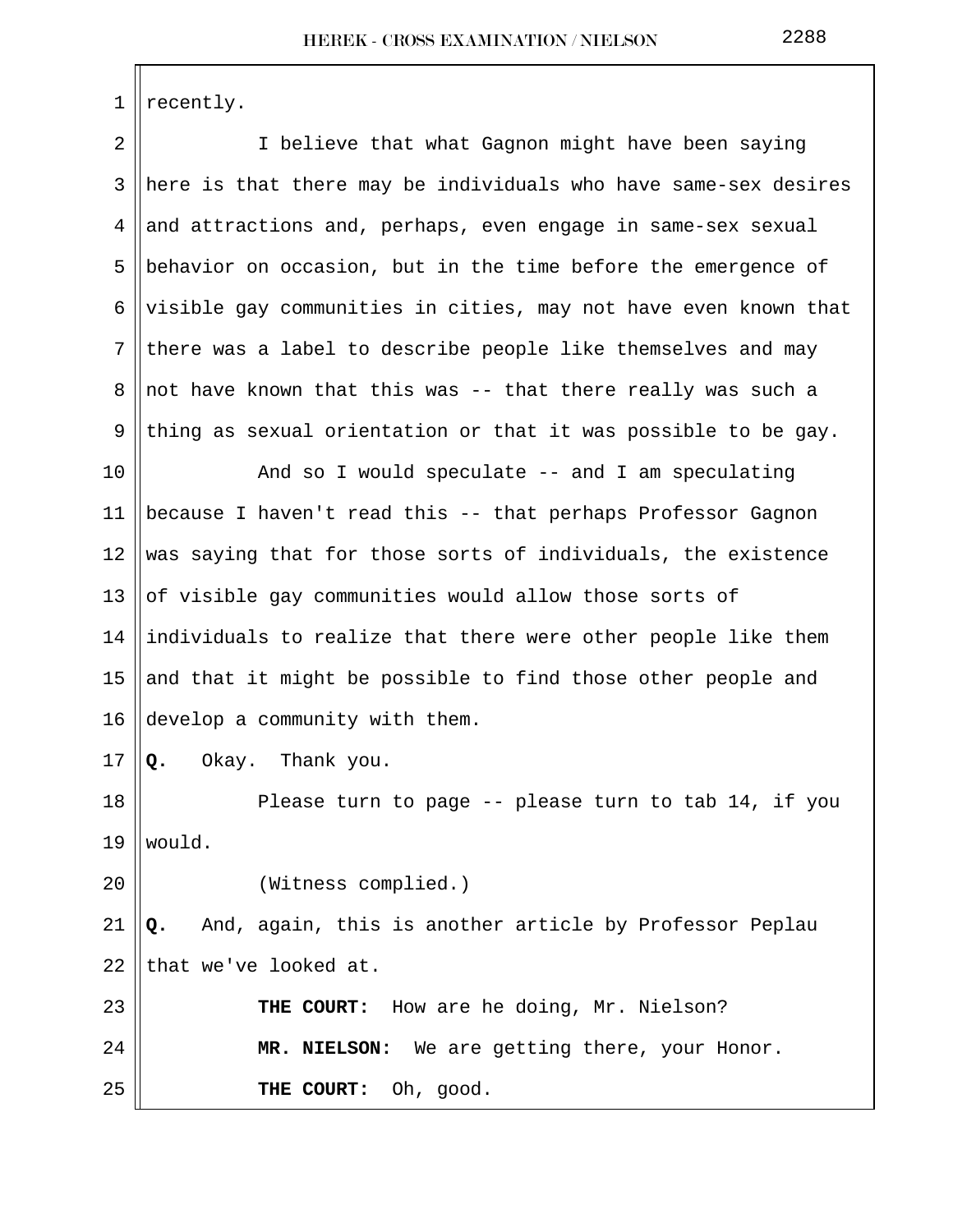| 1    | I'm sorry. Which tab again?<br>Α.                              |
|------|----------------------------------------------------------------|
| 2    | BY MR. NIELSON:                                                |
| 3    | It's tab 14.<br>Q.                                             |
| 4    | Okay.<br>Α.                                                    |
| 5    | And please turn to page 332. And you will find in bold a<br>Q. |
| 6    | heading, "The Fluidity of Women's Sexuality" and italics       |
| 7    | Influence of the Social Environment.                           |
| 8    | And under that, in that last paragraph, you'll find            |
| 9    | part way down it says:                                         |
| 10   | "Consider the link between education and                       |
| 11   | sexual orientation. The National Health and                    |
| 12   | Social Life Survey" -- which again is the                      |
| 13   | Laumann survey we have discussed -- "found                     |
| 14   | that completing college doubled the                            |
| 15   | likelihood that a man identified as gay or                     |
| 16   | bisexual, but was associated with a                            |
| $17$ | 900 percent increase in the percentage of                      |
| 18   | women identifying as lesbian or bisexual."                     |
| 19   | Are you familiar with those statistics?                        |
| 20   | Not with the specific statistics, but this gets back to<br>А.  |
| 21   | the correlation we've been discussing, which indicates that    |
| 22   | lesbians and gay men are likely to have had more years of      |
| 23   | education than comparable heterosexuals.                       |
| 24   | All right. Thank you.<br>Q.                                    |
| 25   | And please turn to page 336.                                   |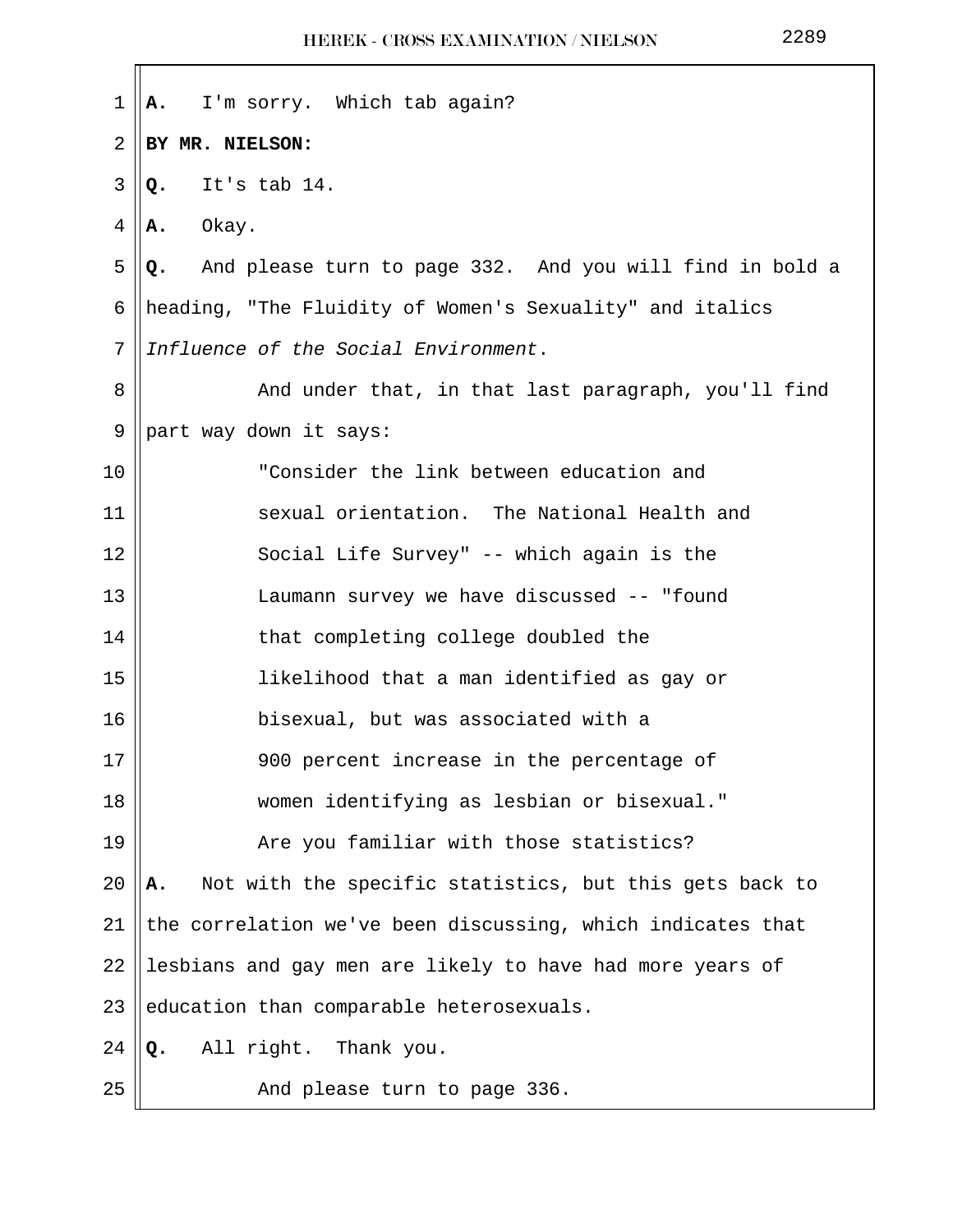| 1              | (Witness complied.)                                             |
|----------------|-----------------------------------------------------------------|
| $\overline{2}$ | And the very first sentence on the page under heading<br>Q.     |
| 3              | "Sociocultural Influences on Women's Sexual Orientation" reads: |
| 4              | "There is mounting research evidence that the                   |
| 5              | patterning of women's sexuality and sexual                      |
| 6              | orientation varies across time and place."                      |
| 7              | Do you agree with that?                                         |
| 8              | I'm taking a moment to read the paragraph.<br>Α.                |
| 9              | (Brief pause.)                                                  |
| 10             | Well, again, I think this is something we have already<br>Α.    |
| 11             | discussed in that she's talking about difference cultures, but, |
| 12             | also, even within our own culture, different racial and ethnic  |
| 13             | groups, socioeconomic groups; the experience of being in those  |
| 14             | different groups having an effect on one's sexuality and how    |
| 15             | one understands one's self as a sexually being. So I would      |
| 16             | agree with it in that sense.                                    |
| 17             | Q. All right. Thank you.                                        |
| 18             | And please turn to page 337, and the second full                |
| 19             | paragraph. Professor Peplau writes:                             |
| 20             | "As another example, living in same-sex                         |
| 21             | institutions also tends to increase the                         |
| 22             | likelihood of romantic and erotic                               |
| 23             | relationships between women."                                   |
| 24             | Do you agree with that statement?                               |
| 25             | Well, as she points out, there was a 1929 study of              |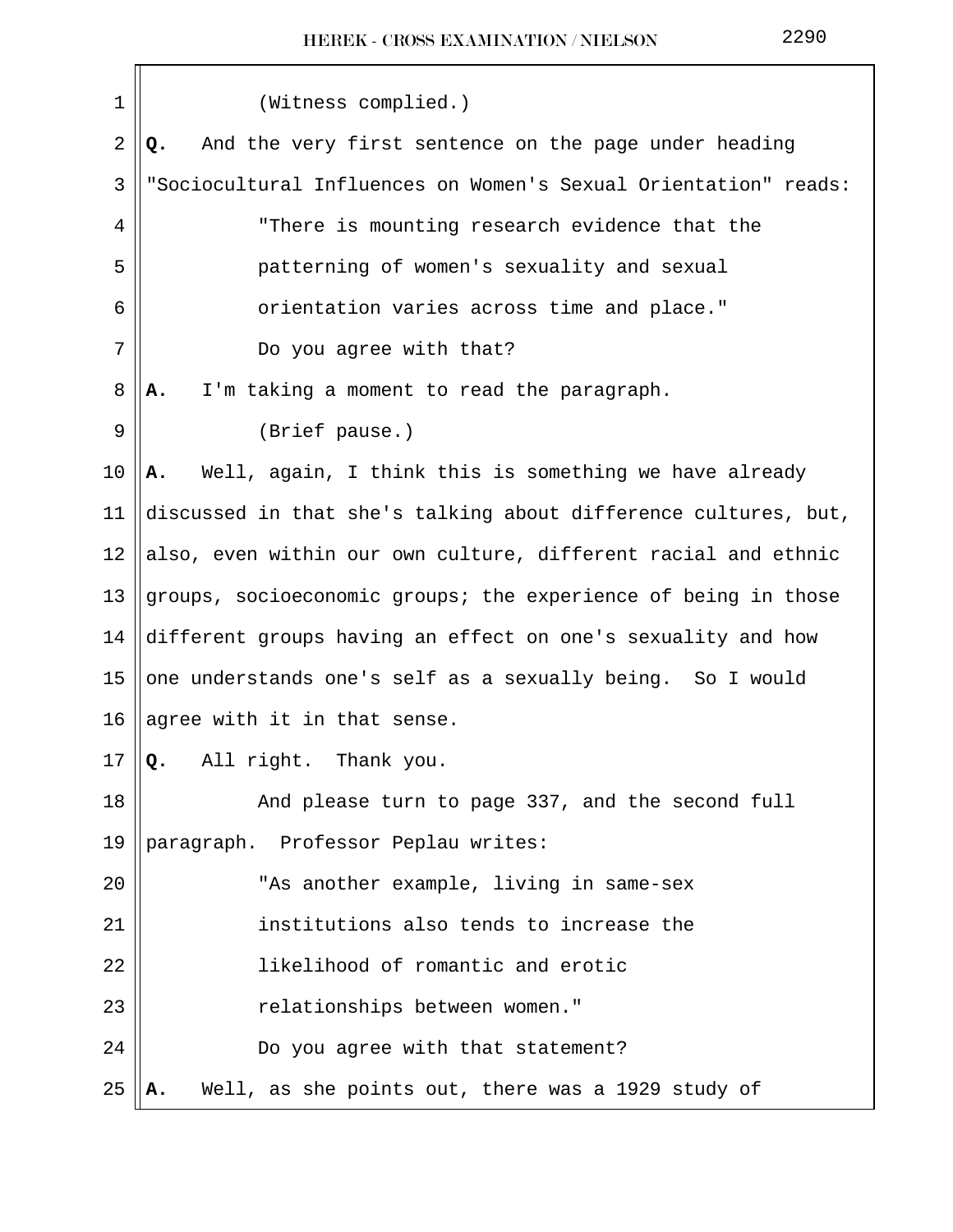| 1              | graduates of women's colleges who -- in which women reported   |
|----------------|----------------------------------------------------------------|
| $\overline{2}$ | that they had had an intense emotional relationship with       |
| 3              | another woman in college.                                      |
| 4              | And she also talks about same-sex relationships                |
| 5              | occurring in prison populations, which are sex segregated.     |
| 6              | So it may very well be the case that in those                  |
| 7              | particular settings, people are more likely to engage in       |
| 8              | same-sex behavior and possibly to form bonds that are based on |
| 9              | that sort of behavior.                                         |
| 10             | All right. Thank you.<br>Q.                                    |
| 11             | And please turn to tab 36 in the little binder.                |
| 12             | (Witness complied.)                                            |
| 13             | Can you identify this document, Professor Herek?<br>Q.         |
| 14             | I haven't got it yet.<br>Α.                                    |
| 15             | Umm, this is an article that was published in the              |
| 16             | Journal of Gay and Lesbian Mental Health in] 2008 titled       |
| 17             | "Masculinity, Femininity and the Development of Sexual         |
| 18             | Orientation in Women."                                         |
| 19             | The authors are Letitia Anne Peplau and Mark Huppin.           |
| 20             | All right. Thank you.<br>Q.                                    |
| 21             | And can you turn to page 156?                                  |
| 22             | (Witness complied.)                                            |
| 23             | And I believe this discusses the survey that you<br>Q.         |
| 24             | referenced there?                                              |
| 25             | Page 156?<br>А.                                                |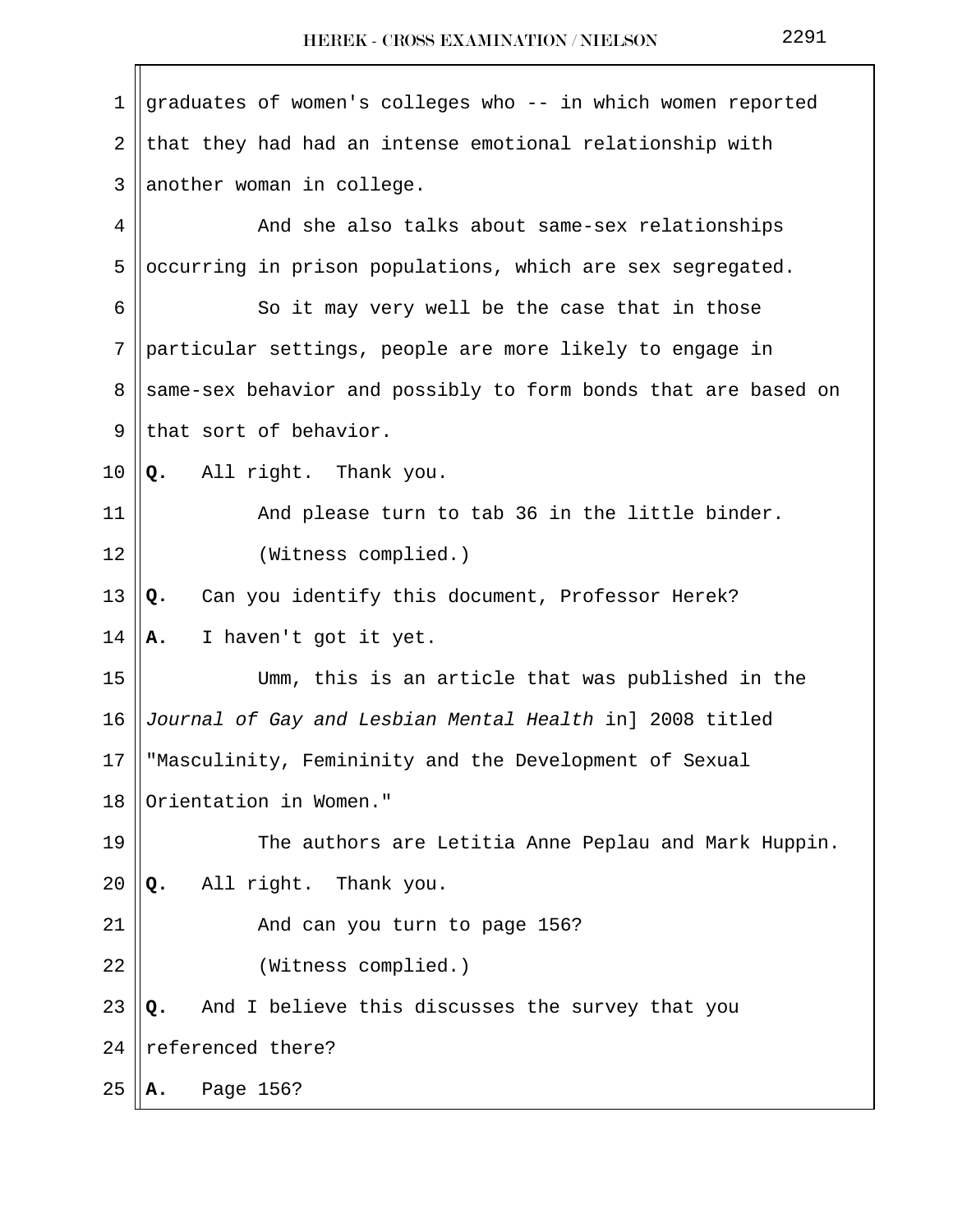| 1              | 156, yes. And towards the bottom of the carry-over<br>Q.       |
|----------------|----------------------------------------------------------------|
| $\overline{2}$ | paragraph it reads, "During the same time period."             |
| 3              | Right. And this is referring back to the same thing that<br>А. |
| 4              | was mentioned in the other article that we just finished with. |
| 5              | Right. And she found that 42 percent of the sample --<br>Q.    |
| 6              | "During the same time period, American                         |
| 7              | researcher, Katherine Davis, 1929 mailed a                     |
| 8              | questionnaire about sexuality to 2200                          |
| 9              | graduates of women's colleges in the United                    |
| 10             | States. The questionnaire asked: Have you                      |
| 11             | at any time experienced intense emotional                      |
| 12             | relations with other women? 42 percent of                      |
| 13             | the sample replied that they had. Of these,                    |
| 14             | 52 percent said that the relationship was                      |
| 15             | sexual in character. In other words, one                       |
| 16             | woman in five reported a sexual relationship                   |
| $17$           | with a best woman friend in college.                           |
| 18             | Although some of these women continued to                      |
| 19             | have intimate relationships with women after                   |
| 20             | college, most did not."                                        |
| 21             | And you are familiar with that study, correct?                 |
| 22             | The 1929 study by Katherine Davis?<br>Α.                       |
| 23             | Yes.<br>Q.                                                     |
| 24             | I haven't read it. I have -- I have run across references      |
| 25             | to it.                                                         |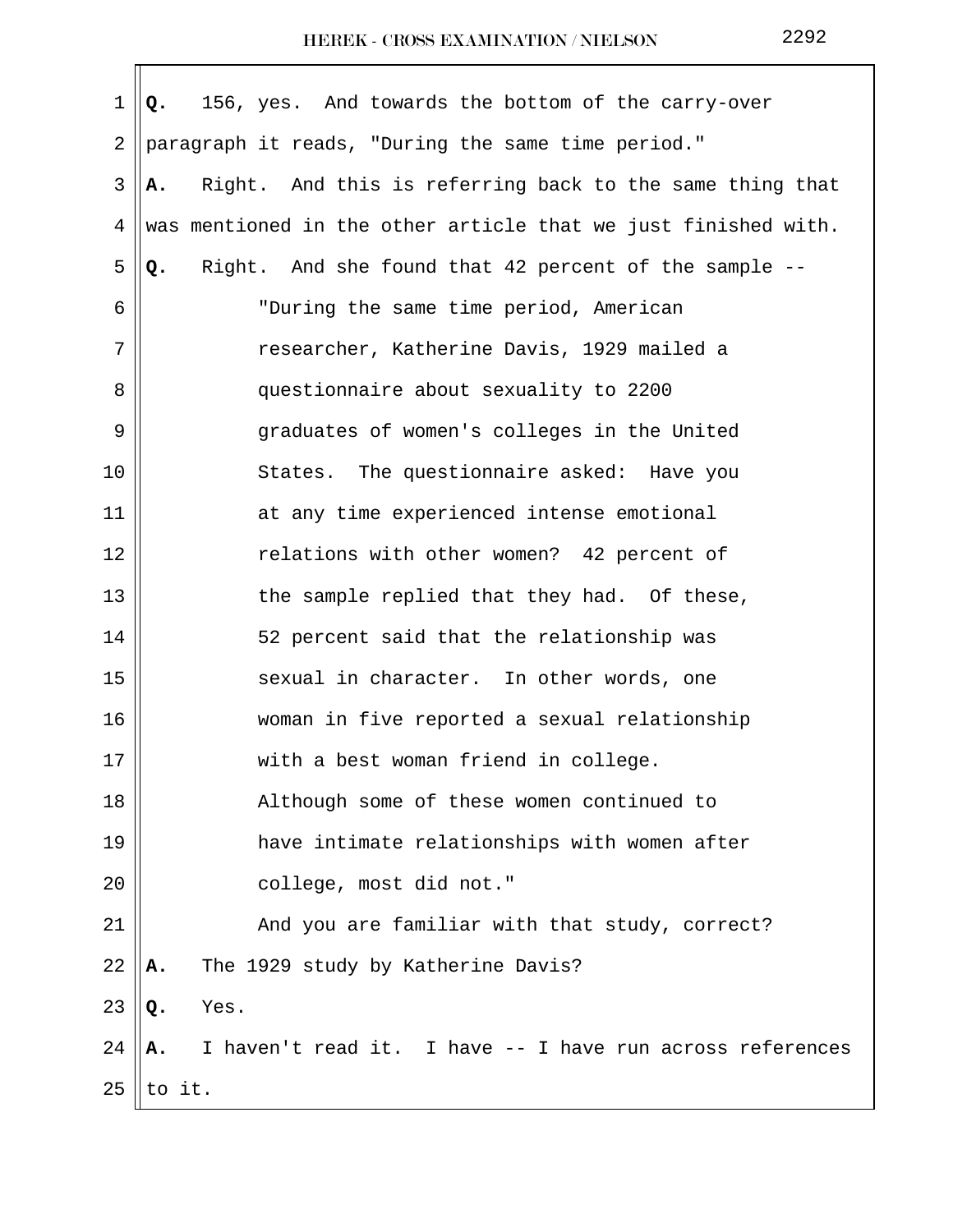| $\mathbf{1}$   | Okay. Thank you.<br>Q.                                           |
|----------------|------------------------------------------------------------------|
| $\overline{2}$ | MR. NIELSON: Your Honor, I would like to offer                   |
| 3              | DIX-1237 into evidence.                                          |
| 4              | MR. DETTMER: No objection.                                       |
| 5              | THE COURT: Very well. 1237 is admitted.                          |
| 6              | (Defendants' Exhibit 1237 received in evidence.)                 |
| 7              | MR. NIELSON: Okay. Thank you.                                    |
| 8              | BY MR. NIELSON:                                                  |
| 9              | Please turn to tab 37 in the witness binder.<br>Q.               |
| 10             | (Witness complied.)                                              |
| 11             | Can you identify this document? It's premarked DIX-1254.<br>Q.   |
| 12             | This is a document from the journal, I believe it's -- the<br>А. |
| 13             | journal is Health and Human Rights.                              |
| 14             | The document is a commentary titled "Torture and                 |
| 15             | Ill-Treatment Based on Sexual Identity: The Roles and            |
| 16             | Responsibilities of Health Professionals and Their               |
|                | 17    Institutions." The authors are Simon Lewin and Ilan Meyer. |
| 18             | Okay. Thank you.<br>Q.                                           |
| 19             | And are you familiar with the authors?                           |
| 20             | I don't know who Simon Lewin is. I'm familiar with Ilan<br>Α.    |
| 21             | Meyer. I have never seen this article before.                    |
| 22             | Thank you.<br>Q.                                                 |
| 23             | Please turn to page 163. In the bottom paragraph,                |
| 24             | part way through the paragraph it says:                          |
| 25             | "Although human rights work requires the                         |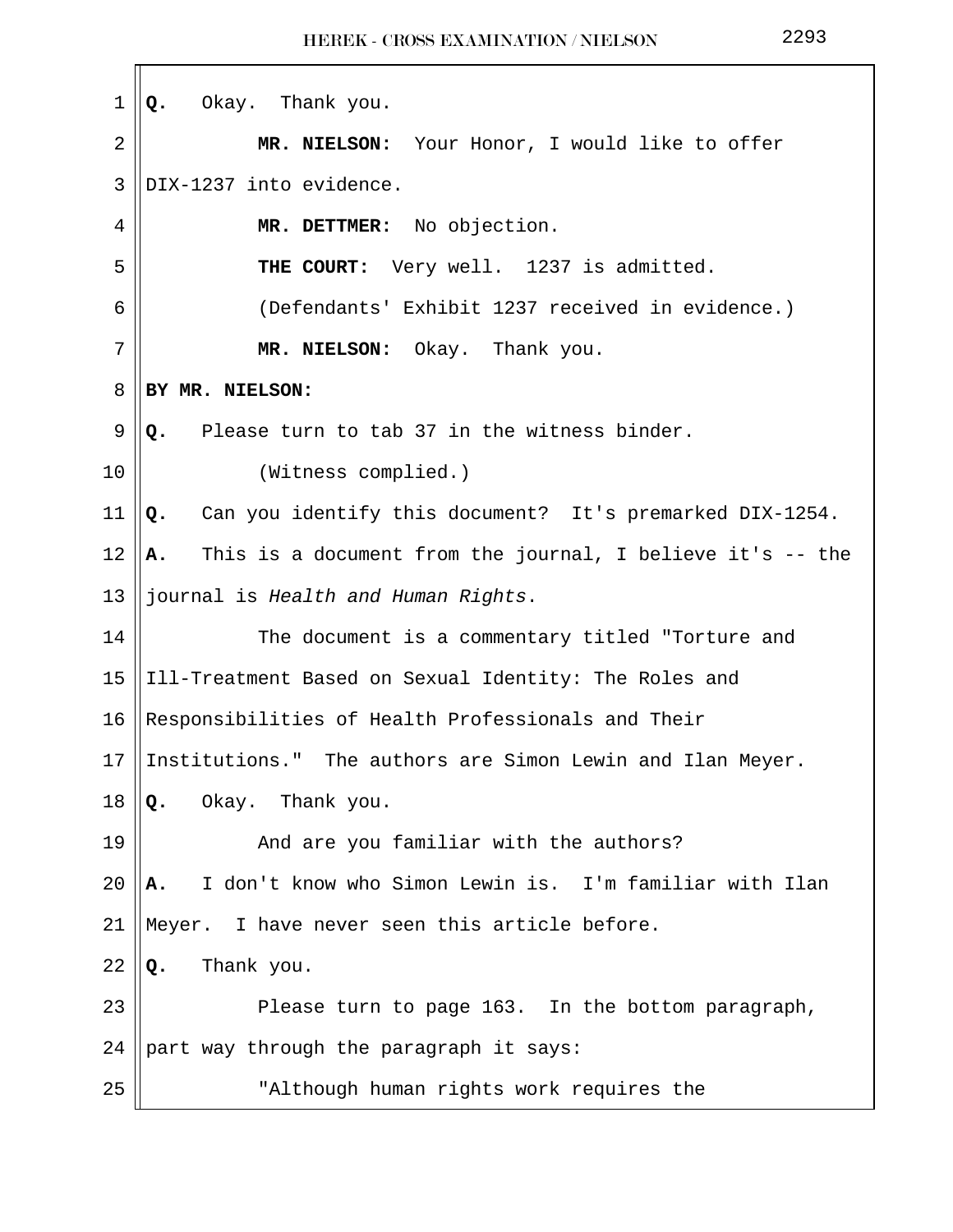| $\mathbf 1$     | identification off a person as a subject of                     |
|-----------------|-----------------------------------------------------------------|
| 2               | rights, social science research has suggested                   |
| 3               | that sexual identities are socially                             |
| 4               | constructed."                                                   |
| 5               | Do you agree with that statement?                               |
| 6               | (Brief pause.)                                                  |
| 7               | Well, let's take the second half.<br>Q.                         |
| 8               | Do you agree with the statement that "social science            |
| 9               | research has suggested that sexual identities are socially      |
| 10              | constructed"?                                                   |
| 11              | That certainly has been suggested.<br>Α.                        |
| 12              | Do you think that's an unreasonable suggestion?<br>Q.           |
| 13              | Well, as I said earlier, I think that you have to look at<br>Α. |
| 14              | the social construction's perspective from the group's          |
| 15              | standpoint, and in that regard if it points you to looking at   |
| 16              | cultural influences and cultural variation, that's a very       |
| 17 <sub>2</sub> | useful perspective                                              |
| 18              | I don't believe that the social construction's                  |
| 19              | perspective works very well when you try to apply it to the     |
| 20              | specific experiences of individuals.                            |
| 21              | Now, as far as this statement goes, I'm not -- as I             |
| 22              | said, I have not seen this article before, so I don't           |
| 23              | understand the context in which they are making this statement, |
| 24              | except that they seem to be talking about the fact that -- and  |
| 25              | I'm guessing this, that people who are lesbian, gay or          |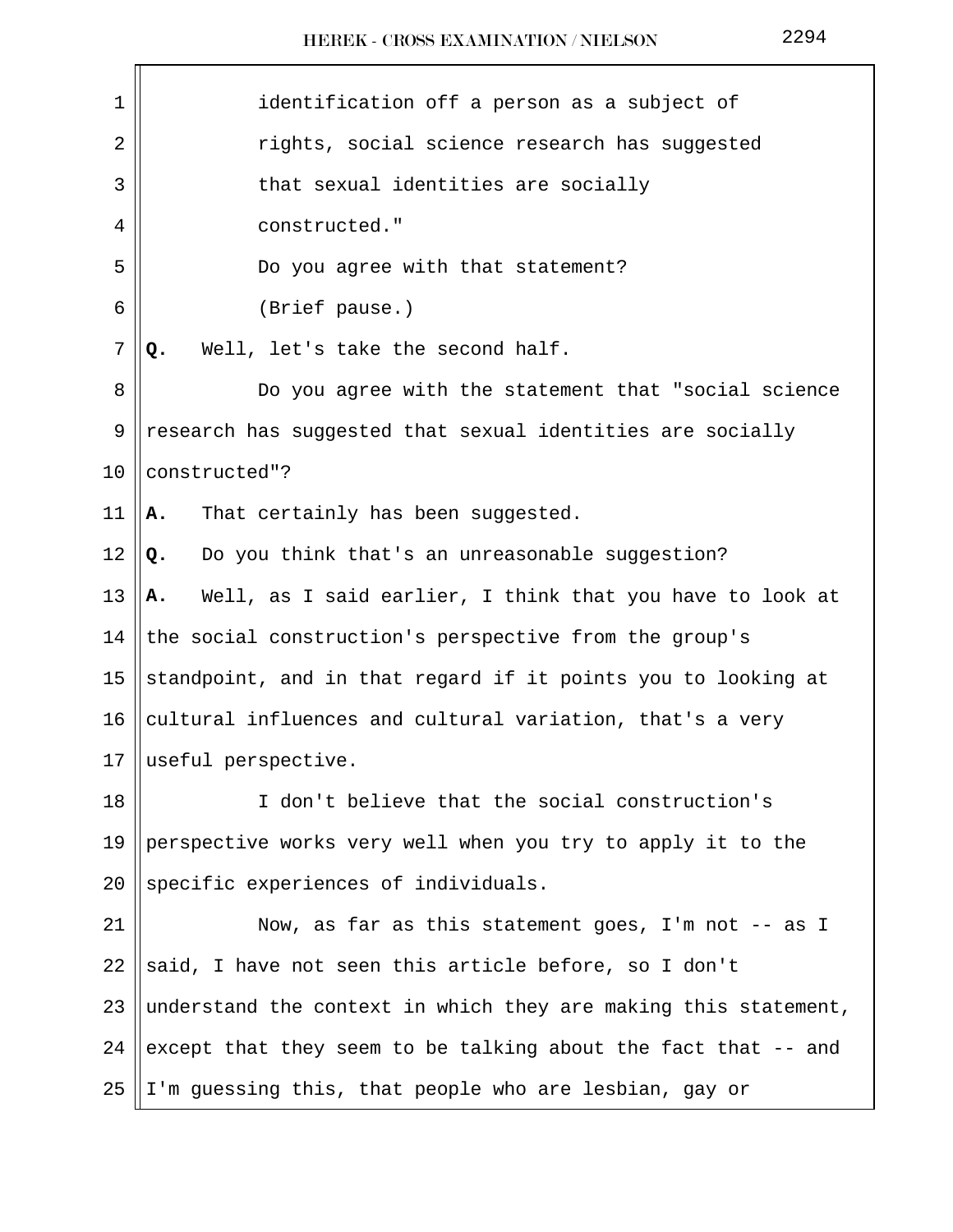| 1              | bisexual, and perhaps transgender as well, face oppression and |
|----------------|----------------------------------------------------------------|
| $\overline{2}$ | even torture in some societies and some countries. And I'm     |
| 3              | guessing that the authors think that's bad, but I don't know   |
| 4              | the context in which this particular statement was being made. |
| 5              | Thank you.<br>Q.                                               |
| 6              | MR. NIELSON: Your Honor, I would like to offer                 |
| 7              | DIX-1254.                                                      |
| 8              | MR. DETTMER: No objection, your Honor.                         |
| 9              | THE COURT: Very well.                                          |
| 10             | (Defendants' Exhibit 1254 received in evidence.)               |
| 11             | BY MR. NIELSON:                                                |
| 12             | All right. Thank you.<br>Q.                                    |
| 13             | Professor Herek, please turn to tab 38 in the witness          |
| 14             | binder, where you will find a document premarked DIX-1278.     |
| 15             | (Witness complied.)                                            |
| 16             | Can you identify that document many?<br>Q.                     |
| 17             | Well, of the it's a reprint of a web page, it appears to<br>А. |
| 18             | be, from the American Psychiatric Association. The title on it |
| 19             | is "Healthy Minds. Healthy Lives."                             |
| 20             | Thank you.<br>Q.                                               |
| 21             | And if you turn to the first page of the printout              |
| 22             | after you have the addresses, under "Gay/Lesbians/Bisexuals"   |
| 23             | and under "What causes Homosexuality/Heterosexuality/          |
| 24             | Bisexuality," part way through that sentence -- part way       |
| 25             | through the paragraph you find a sentence that reads:          |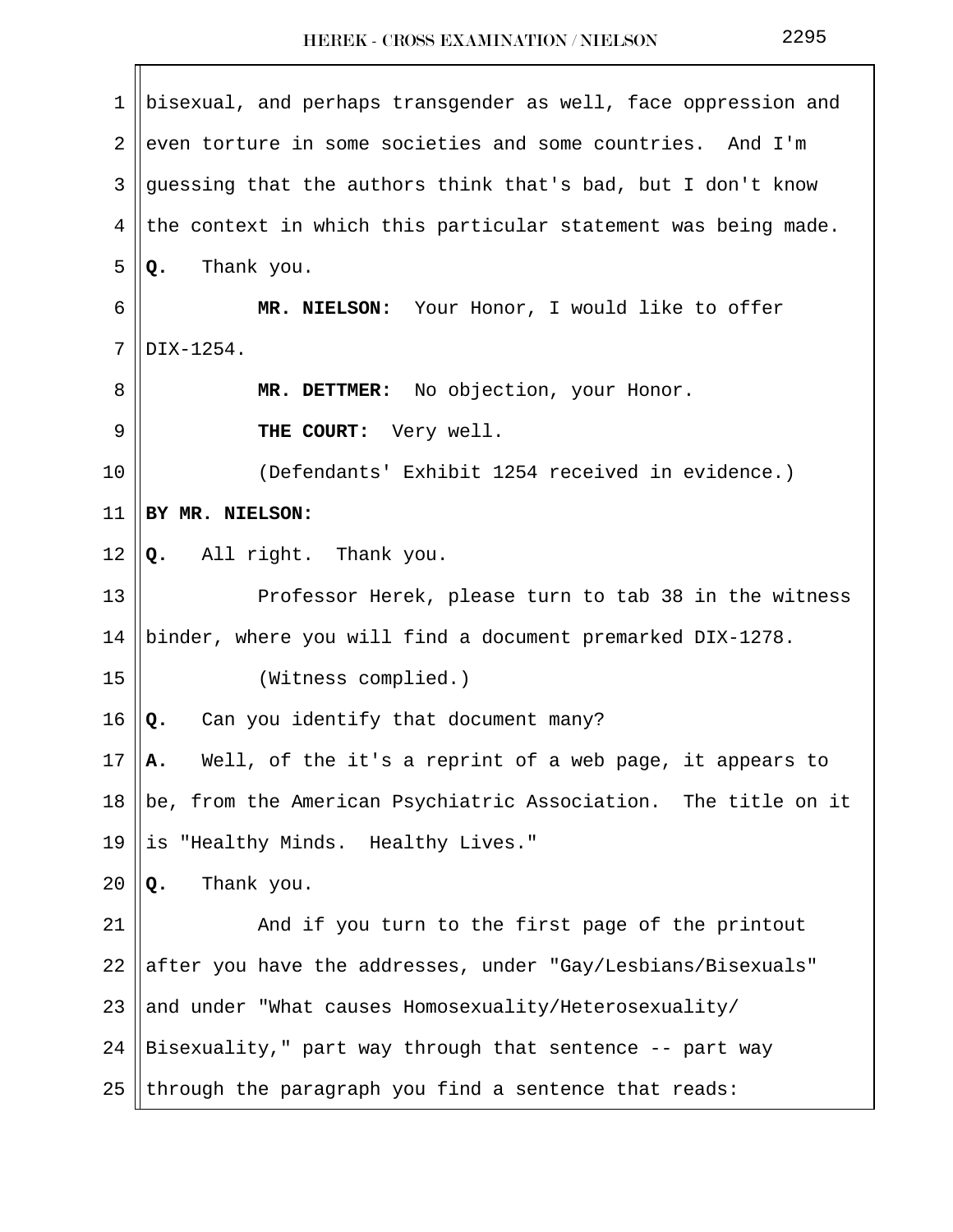| 1  | "However, to date there are no replicated                        |
|----|------------------------------------------------------------------|
| 2  | scientific studies supporting any specific                       |
| 3  | biological etiology for homosexuality."                          |
| 4  | And you agree with that, correct?                                |
| 5  | Well, I would say that I am not sufficiently familiar with<br>А. |
| 6  | the research literature to say that there are absolutely no      |
| 7  | replicated biological studies.                                   |
| 8  | But I would agree with the statement at the beginning            |
| 9  | of that paragraph which says, "No one knows what causes          |
| 10 | heterosexuality, homosexuality, or bisexuality."                 |
| 11 | Right. And are you aware of any replicated scientific<br>Q.      |
| 12 | studies that do support a specific biological etiology for       |
| 13 | homosexuality?                                                   |
| 14 | A. Well, I -- I have a sense that there might be some, but       |
| 15 | I -- this is not something that I prepared for in terms of       |
| 16 | coming today.                                                    |
| 17 | But as I said, I would certainly agree with the                  |
| 18 | statement that we don't know what the origins are of sexual      |
| 19 | orientation.                                                     |
| 20 | Okay. Thank you.<br>Q.                                           |
| 21 | MR. NIELSON: Your Honor, I would like to offer                   |
| 22 | DIX-1278 into evidence.                                          |
| 23 | No objection, your Honor.<br>MR. DETTMER:                        |
| 24 | THE COURT: I beg your pardon?                                    |
| 25 | No objection.<br>MR. DETTMER:                                    |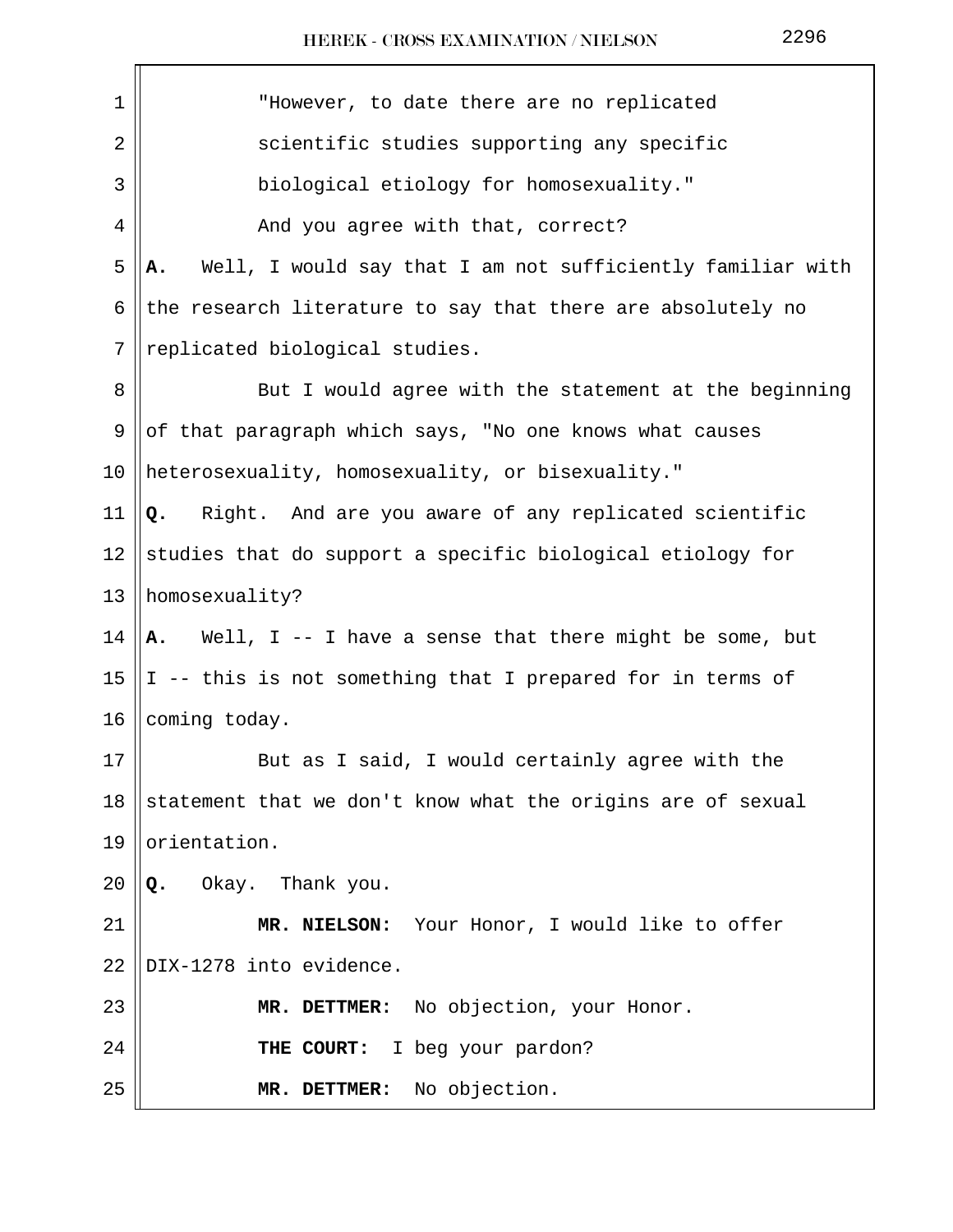| 1  | THE COURT: Very well. 1278 is in.                                     |
|----|-----------------------------------------------------------------------|
| 2  | (Defendants' Exhibit 1278 received in evidence.)                      |
| 3  | BY MR. NIELSON:                                                       |
| 4  | All right. Let's turn to tab 41.<br>Q.                                |
| 5  | (Witness complied.)                                                   |
| 6  | I'm going to skip a little bit here. And you will find a<br>Q.        |
| 7  | document premarked DIX-642. Can you identify that?                    |
| 8  | I'm going to mispronounce the names. The first author is<br><b>A.</b> |
| 9  | A.F., I'm guessing it's pronounced, J-O-R-M. And there are            |
| 10 | several other authors.                                                |
| 11 | The title of this is "Cohort Differences" -- I'm                      |
| 12 | sorry. "Cohort Difference in Sexual Orientation: Results From         |
| 13 | a Large Age-Stratified Population Sample."                            |
| 14 | This appears to have been published in the journal                    |
| 15 | Gerontology in 2003, and these authors are located in                 |
| 16 | Australia.                                                            |
| 17 | All right. Thank you.<br>Q.                                           |
| 18 | Now, this study found that women in recent birth                      |
| 19 | cohorts in the United States, Britain and Australia were more         |
| 20 | likely to report having a female sexual partner during                |
| 21 | adulthood.                                                            |
| 22 | And you'll see that on 392 and 393, if you look at                    |
| 23 | the introduction.                                                     |
| 24 | And on page 393 --                                                    |
| 25 | Excuse me. I'm sorry. Again, this is not a paper I have<br>А.         |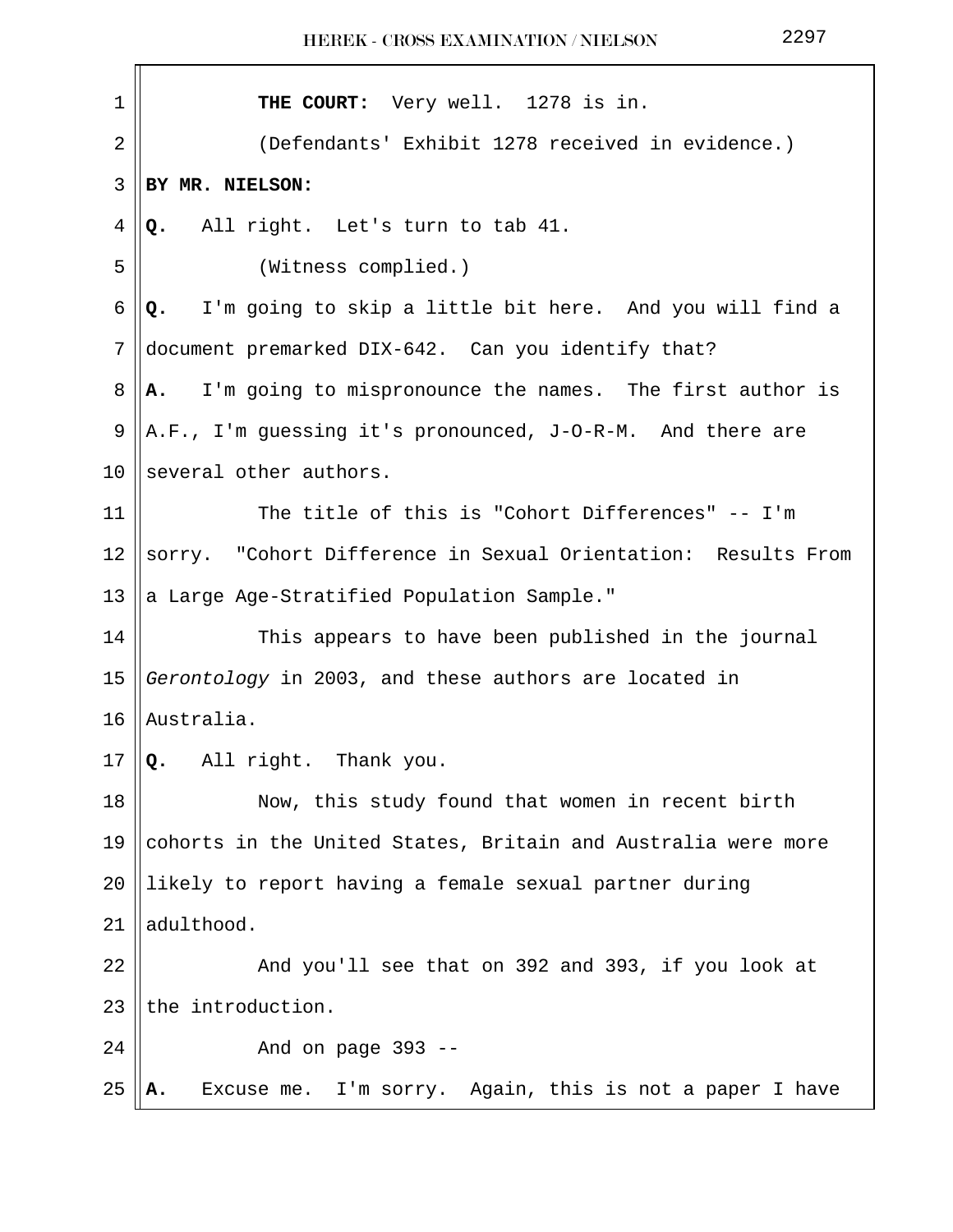| 1  | reviewed. When it says, "They were more likely to report        |
|----|-----------------------------------------------------------------|
| 2  | having a female sexual partner during adulthood," more likely   |
| 3  | than what or whom.                                              |
| 4  | Older-age cohorts.<br>Q.                                        |
| 5  | I see, okay. Okay.<br>А.                                        |
| 6  | All right. And if you look at the third -- well, the<br>Q.      |
| 7  | second full paragraph on 393, in the -- the authors conclude:   |
| 8  | "These findings suggest a major cohort affect                   |
| 9  | in same-gender sexual behavior and perhaps                      |
| 10 | also in sexual orientation. If a cohort                         |
| 11 | effect in sexual orientation exists, it has                     |
| 12 | implications for purely biological theories                     |
| 13 | of sexual orientation, because there must be                    |
| 14 | historical changes in environmental factors                     |
| 15 | that account for such an effect."                               |
| 16 | Do you believe that's an unreasonable conclusion?               |
| 17 | I believe that's a hypothesis one could make.<br>А.             |
| 18 | I would offer an alternative hypothesis just -- if I            |
| 19 | were sitting down to read this oral article, the first thing    |
| 20 | that would come to my mind is that people who grew up in the    |
| 21 | 1920's and 1930's and the early part of twentieth century would |
| 22 | have been growing up in a time where there was very strong      |
| 23 | repression against people who were lesbian or gay and, in fact, |
| 24 | when there wasn't much open discussion of sexuality at all.     |
| 25 | And so I would say that it would be a reasonable                |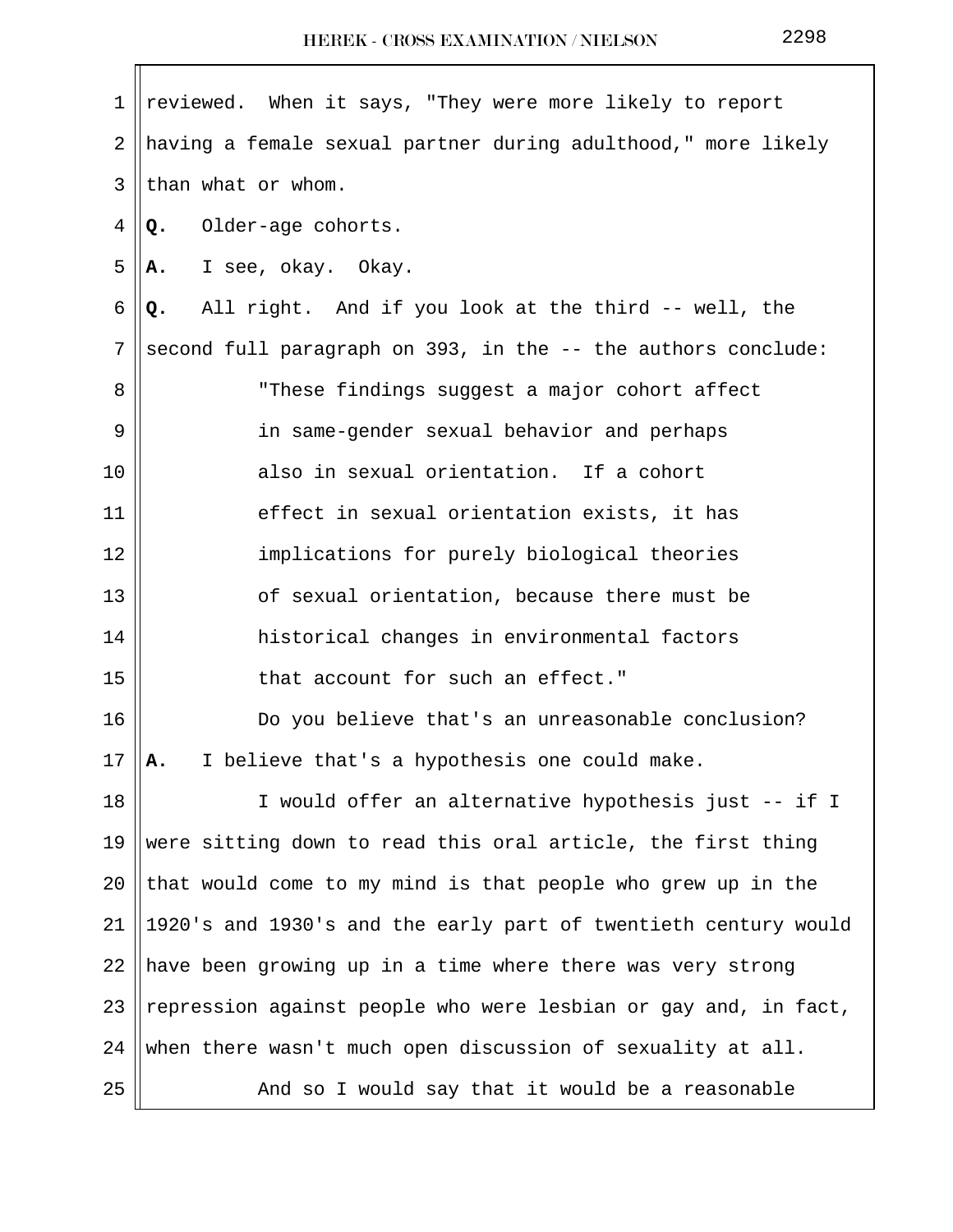| 1  | $\Delta$ hypothesis to say that these age cohort effects might be due to |
|----|--------------------------------------------------------------------------|
| 2  | the differing levels of stigma experienced by people in                  |
| 3  | different age cohorts, such that older people might be                   |
| 4  | extremely reluctant to disclose a same-sex attraction or                 |
| 5  | homosexual behavior or being lesbian, gay or bisexual than               |
| 6  | would people in newer cohorts, more recent cohorts.                      |
| 7  | Okay. So that's an alternative hypothesis.<br>Q.                         |
| 8  | Do you believe that the hypothesis suggested by the                      |
| 9  | authors is unreasonable?                                                 |
| 10 | Well, I assume that they are going to test it. Although,<br>А.           |
| 11 | again, I haven't read this article.                                      |
| 12 | It's not an up reasonable hypothesis to pose and for                     |
| 13 | all I know, again not having read this article, sometimes                |
| 14 | authors pose a hypothesis that they actually expect to disprove          |
| 15 | in the course of the study. That may be the case here. I just            |
| 16 | don't know because I haven't read the paper.                             |
| 17 | MR. NIELSON: Your Honor, I would like to offer                           |
| 18 | DIX-642.                                                                 |
| 19 | MR. DETTMER: No objection, your Honor.                                   |
| 20 | THE COURT: 642 is in.                                                    |
| 21 | (Defendants' Exhibit 642 received in evidence.)                          |
| 22 | MR. NIELSON: All right. Thank you.                                       |
| 23 | BY MR. NIELSON:                                                          |
| 24 | Now, you mentioned in your direct testimony the Williams<br>Q.           |
| 25 | Institute study about a survey of same-sex couples in                    |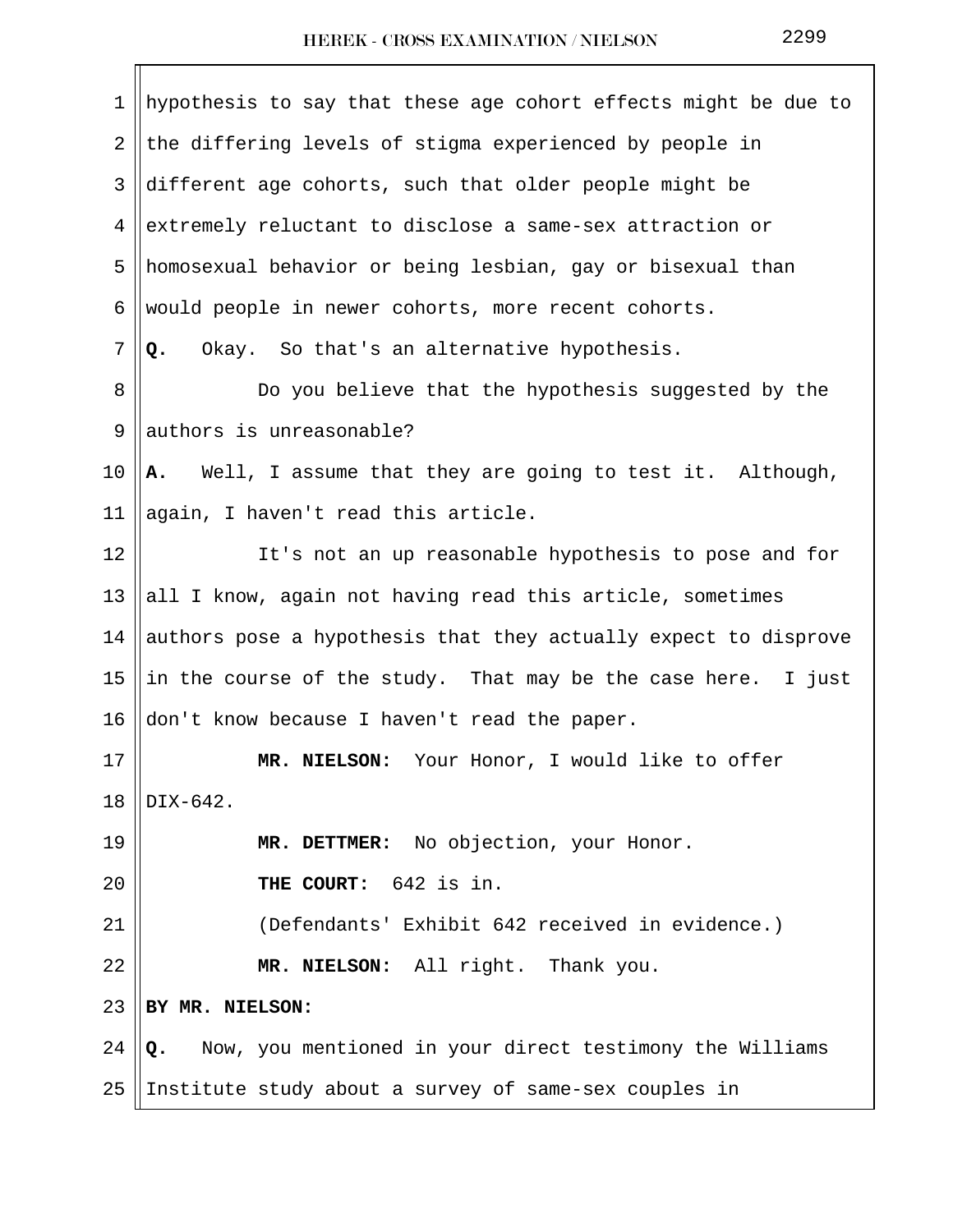| 1              | Massachusetts, correct?                                         |
|----------------|-----------------------------------------------------------------|
| 2              | Well, the Williams Institute -- I believe, researchers<br>А.    |
| 3              | from there wrote the report. I believe it was carried out by    |
| 4              | the Massachusetts Department of Public Health.                  |
| 5              | All right. Thank you.<br>Q.                                     |
| 6              | Now, apart from that, all of the studies that you               |
| $7\phantom{.}$ | relied on in finding that marriage had physical and mental      |
| 8              | health benefits, in all of those studies "marriage" referred to |
| 9              | legal marriage recognized by the state, correct?                |
| $10 \,$        | A. Yeah. I -- I'm just pausing because I -- I believe that      |
| 11             | in many cases they simply asked people if they were married.    |
| 12             | I'm not sure that they provided that sort of definition to the  |
| 13             | respondents. They simply asked them their marital status, but   |
| 14             | that would be implicit in it, yes.                              |
| 15             | All right. And in all the studies on which you relied,<br>Q.    |
| 16             | this has always been heterosexual marriage, correct?            |
| 17             | . In those studies, yes.<br>А.                                  |
| 18             | Thank you.<br>Q.                                                |
| 19             | And with respect to the physical and mental health              |
| 20             | outcomes that you say are associated with marriage, you do not  |
| 21             | believe there have been studies published that compared         |
| 22             | heterosexual married couples with same-sex married couples,     |
| 23             | correct?                                                        |
| 24             | That is correct, to the best of my knowledge.<br>Α.             |
| 25             | And can you name any tangible benefits that matter that         |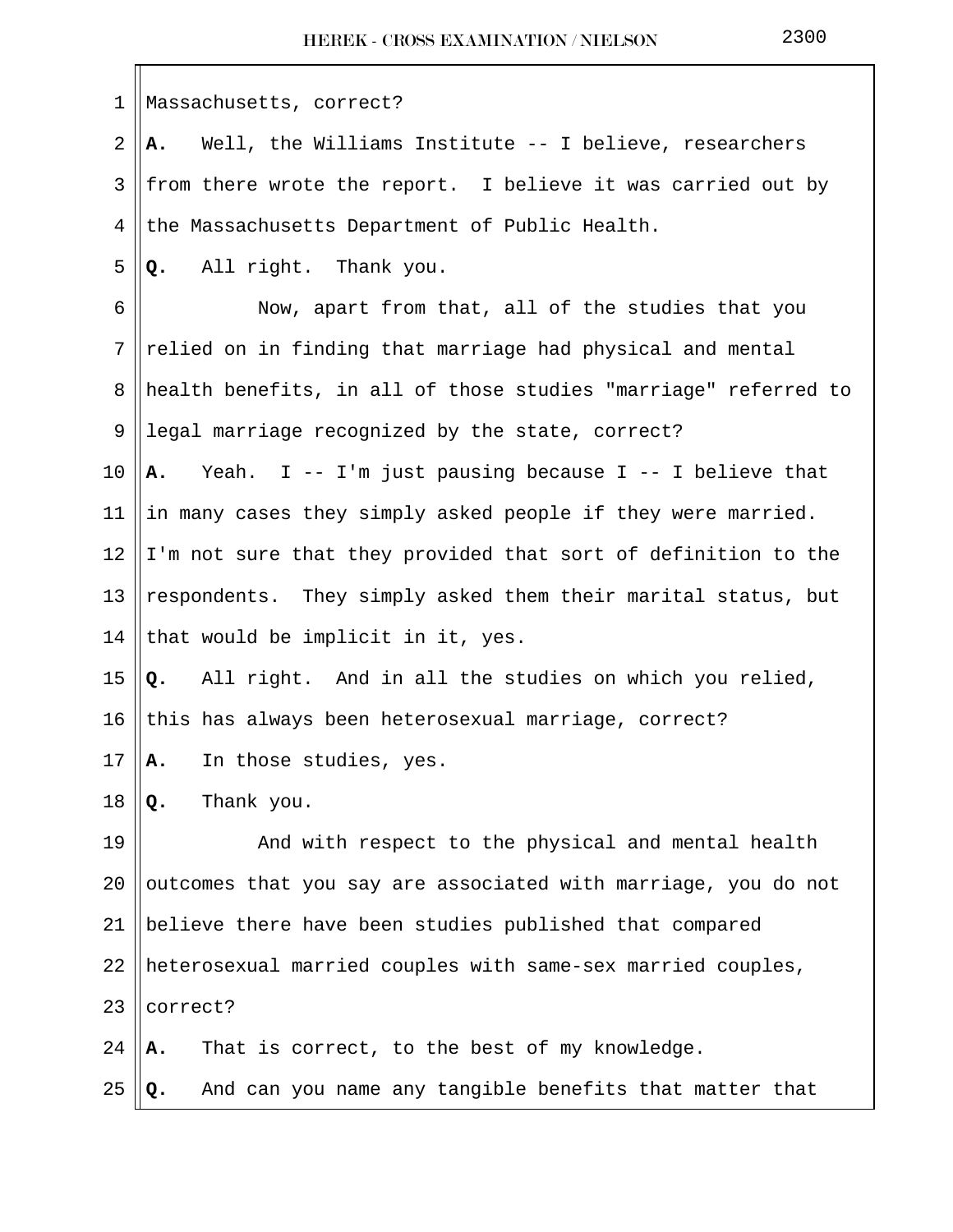1 Would be available to married couples that are not available  $2 \parallel$  for domestic partnership couples in California? Tangible. 3 **MR. DETTMER:** Objection, your Honor -- I'm sorry. 4 **THE COURT:** I beg your pardon? 5 **MR. DETTMER:** I'm sorry. I didn't want to interrupt. 6 I'm going to object to the extent the question calls  $7$  || for a legal conclusion. 8 **THE COURT:** Have you finished the question? 9 **MR. NIELSON:** The question is whether the witness can 10 didentify any tangible benefits that would be available to a 11 married couple that are not available for a domestic 12  $\beta$  partnership couple in California. 13 **THE COURT:** Objection overruled. 14  $\|$ **A.** Well, I would say that I -- I'm not a legal scholar, so I 15  $\parallel$  don't know about the law. I am vaguely familiar with the fact 16  $\|$  that there are some differences between domestic partnerships 17  $\parallel$  and marital relationships in California. 18 || I would say that in terms of tangible benefits --19 meaning money, inheritance rights, that sort of thing -- that 20  $\parallel$  you don't see the difference there. You see the difference 21 more in the intangible and symbolic meaning of being married 22 || and the  $-$ - what may be intangible and, yet, real consequences 23  $\parallel$  of perhaps having a more stable, long-enduring relationship 24 that might be associated with that label of marriage.  $25 \parallel Q.$  All right.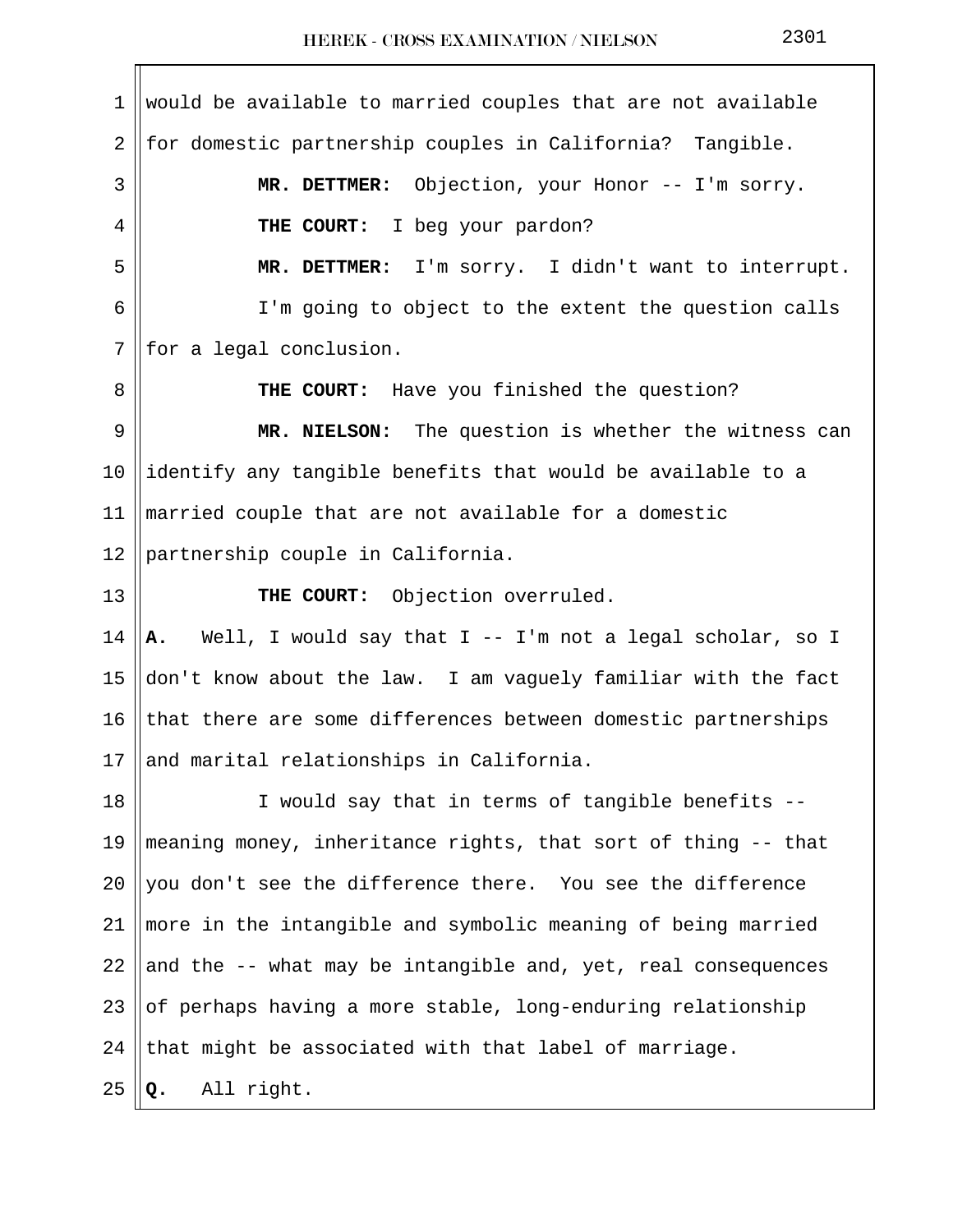| 1              | For tangible benefits, I would not be able to name them.<br>Α.  |
|----------------|-----------------------------------------------------------------|
| $\overline{2}$ | Okay. Thank you.<br>Q.                                          |
| 3              | And you talked a little bit about hate crimes. Are              |
| 4              | hate crimes illegal in California?                              |
| 5              | I think crime is illegal in California.<br>Α.                   |
| 6              | (Laughter.)                                                     |
| 7              | Correct. And are crimes -- and are crimes committed on<br>Q.    |
| 8              | the basis of sexual orientation illegal in California?          |
| 9              | Yes, they are illegal in California. And, in fact, they<br>Α.   |
| 10             | still continue to occur.                                        |
| 11             | And do you believe there is a link between denying -- or<br>Q.  |
| 12             | between defining marriage as a union of a man and a woman in    |
| 13             | hate crimes?                                                    |
| 14             | A. Well, I think that it's -- as I said earlier, when we look   |
| 15             | at structural stigma related to sexual orientation, it provides |
| 16             | a context in which all sorts of things happen, all sorts of     |
| 17             | behaviors toward people in the stigmatized group.               |
| 18             | And so I would say that a direct relationship between           |
| 19             | those two is not empirically established, to my knowledge, but  |
| 20             | that structural stigma, as basically creating the atmosphere in |
| 21             | which individual enactments of stigma occur, that there is      |
| 22             | potentially a relationship there, yes.                          |
| 23             | MR. NIELSON: And, your Honor, I believe I'm                     |
| 24             | concluded, but I just want to quickly consult, if I may, for    |
| 25             | just a moment?                                                  |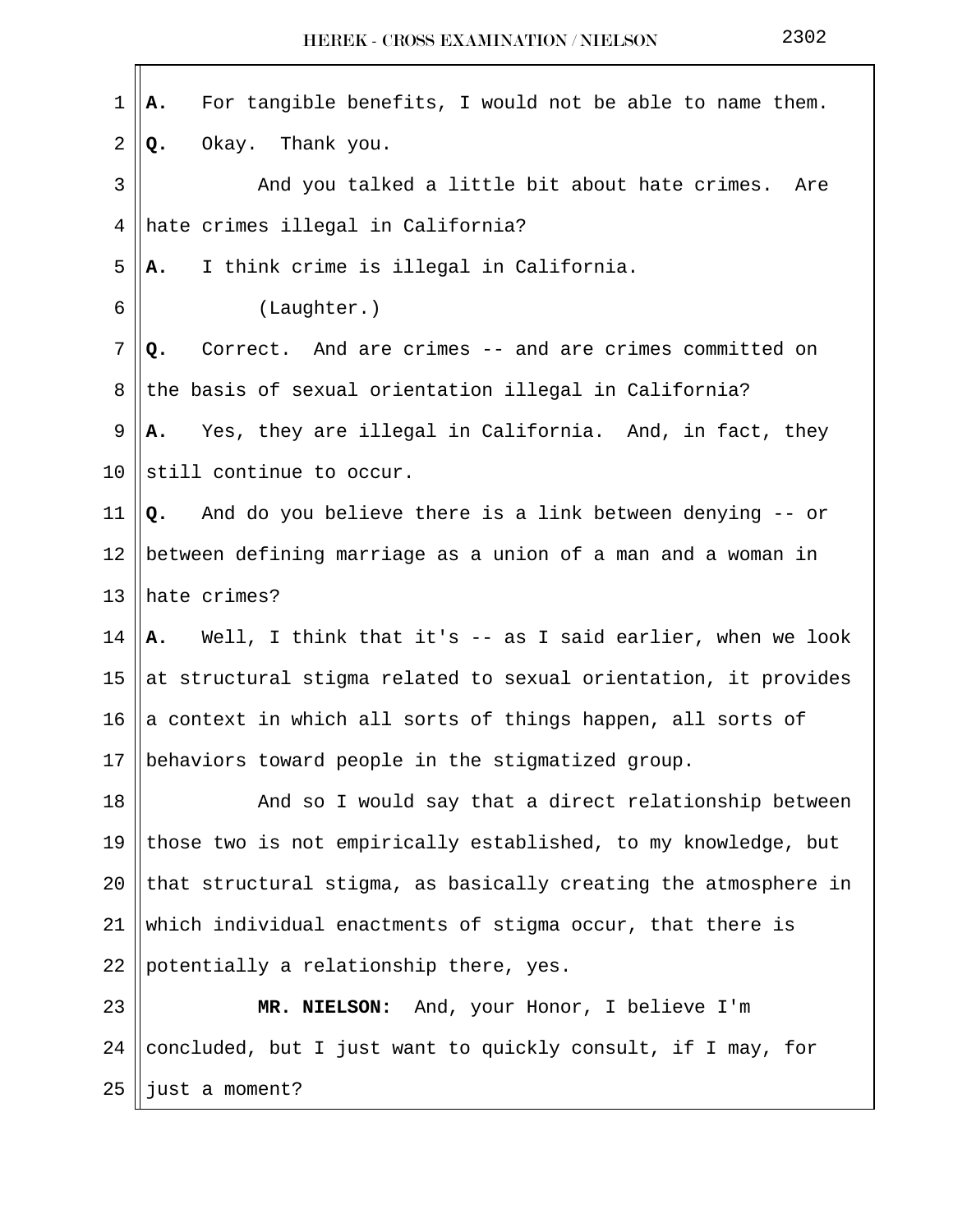| 1  | THE COURT: Very well. I hope we get good news.                   |
|----|------------------------------------------------------------------|
| 2  | (Laughter.)                                                      |
| 3  | (Discussion held off the record                                  |
| 4  | amongst defense counsel.)                                        |
| 5  | MR. NIELSON: Your Honor, I'm happy to report that I              |
| 6  | have no further questions.                                       |
| 7  | THE COURT: Very well. Mr. Dettmer, redirect?                     |
| 8  | MR. DETTMER: Thank you, your Honor. I will try to                |
| 9  | be brief.                                                        |
| 10 | REDIRECT EXAMINATION                                             |
| 11 | BY MR. DETTMER:                                                  |
| 12 | Good evening, Professor Herek.<br>Q.                             |
| 13 | (Laughter.)                                                      |
| 14 | There were a series of questions this morning about the<br>Q.    |
| 15 | definition of sexual orientation that researchers such as        |
| 16 | yourself might use; do you research those questions?             |
| 17 | Yes.<br>Α.                                                       |
| 18 | Now, I believe you explained that the different aspects,<br>Q.   |
| 19 | the three different aspects of sexual orientation will depend    |
| 20 | upon what the researcher is $-$ is researching, is that correct? |
| 21 | Correct. Using the appropriate operational definition<br>Α.      |
| 22 | would depend on the goals of the research.                       |
| 23 | MR. DETTMER: If I could ask for 17, please?                      |
| 24 | (Document displayed)                                             |
| 25 | Professor Herek, if you could turn to tab 12 in the large<br>Q.  |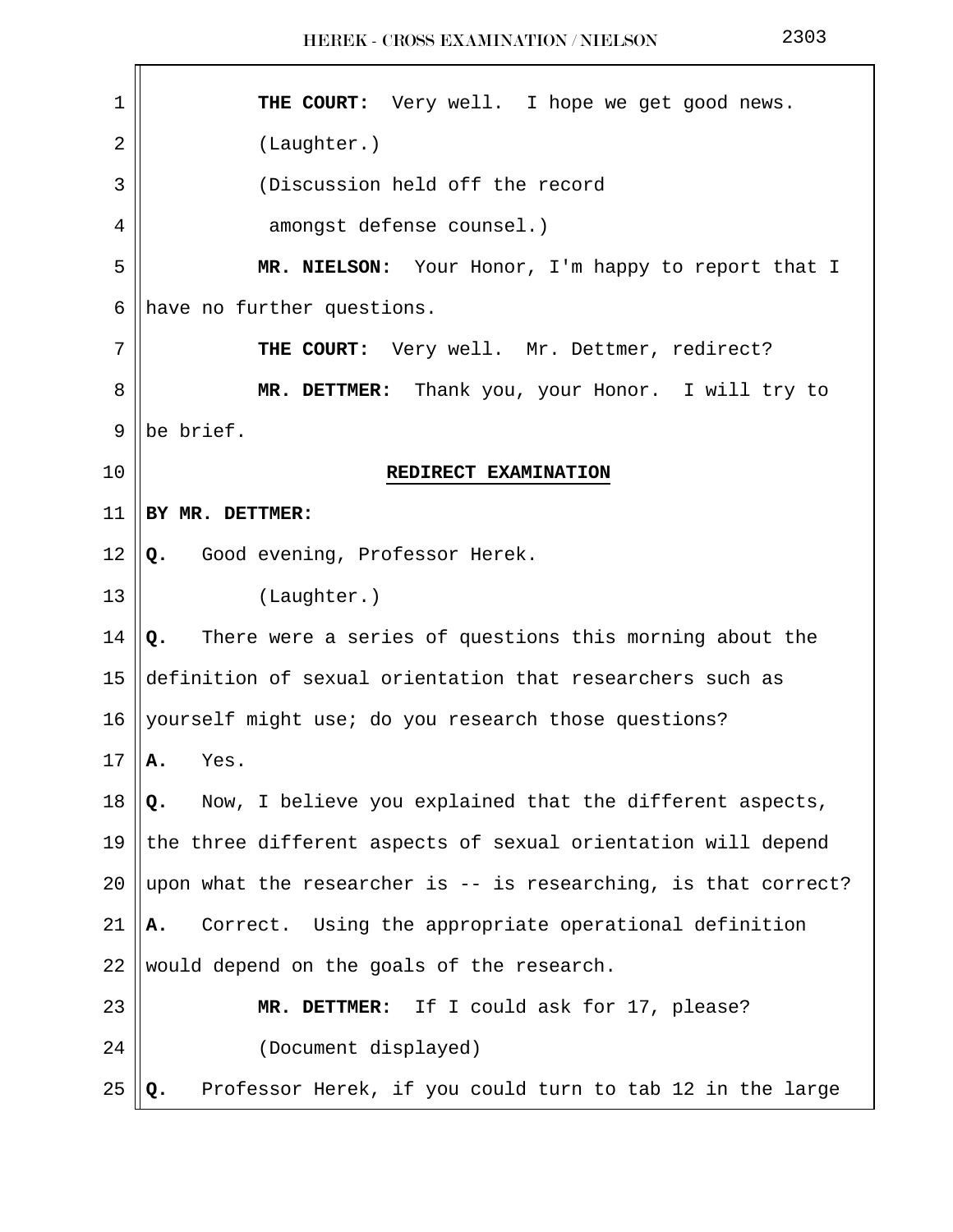| $\mathbf 1$    | binder? If you look at page 24?                              |
|----------------|--------------------------------------------------------------|
| $\overline{2}$ | Which tab?<br>Α.                                             |
| 3              | I'm sorry. Tab 12.<br>Q.                                     |
| $\overline{4}$ | (Brief pause.)                                               |
| 5              | Q. I'm sorry. This is the large binder that Mr. Nielson      |
| 6              | showed you.                                                  |
| $7\phantom{.}$ | A. Oh, oh. I'm very sorry. I was looking in the wrong        |
| 8              | thing.                                                       |
| 9              | Q. Actually, if you want to just look at the screen, that    |
| 10             | would be super. I have put up the tax there as well. This is |
| 11             | from page 24 of tab 12.                                      |
| 12             | It says:                                                     |
| 13             | "So what is the correct definition of the LGB                |
| 14             | population? The answer depends on the                        |
| 15             | purpose of the study. A researcher who is                    |
| 16             | interested in risks for HIV/Aids among men                   |
| 17             | who have sex with men, MSM's, might focus on                 |
| 18             | behavioral definitions because behavior                      |
| 19             | affects risk exposure regardless of personal                 |
| 20             | identity.                                                    |
| 21             | "A researcher who is interested in                           |
| 22             | developmental milestones of gay youth might                  |
| 23             | focus on identity definitions, because                       |
| 24             | development of a gay identity is a core task                 |
| 25             | facing the youth.                                            |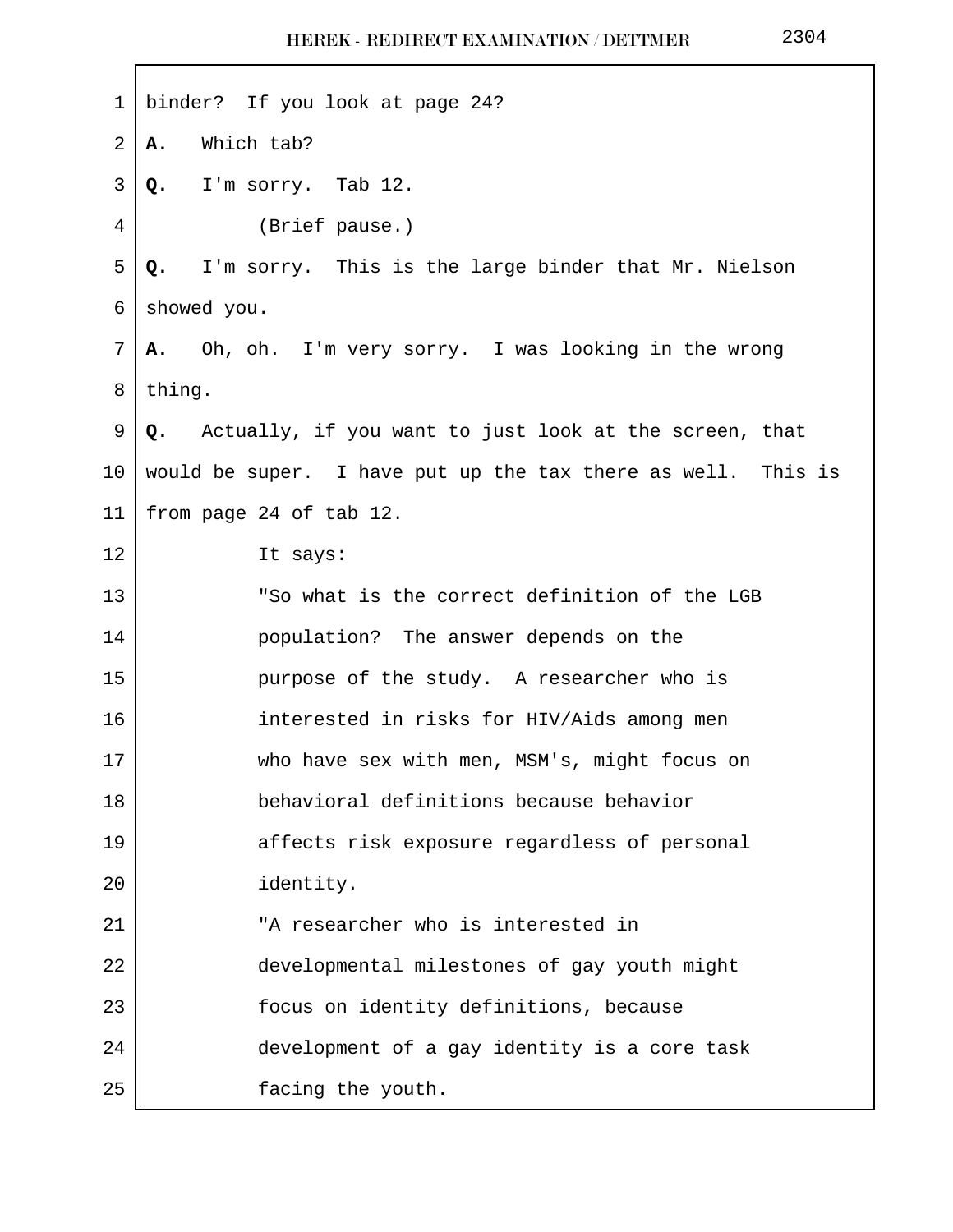$\mathbf{r}$ 

| 1  | "Thus, there is not one answer to the                           |
|----|-----------------------------------------------------------------|
| 2  | question. It is the researcher's                                |
| 3  | intellectual responsibility to answer this                      |
| 4  | question with reasoned justification.<br>The                    |
| 5  | researcher must define the population on the                    |
| 6  | basis of the study's objectives and its                         |
| 7  | underlying conceptual framework."                               |
| 8  | Is that consistent with your understanding of the               |
| 9  | technical definition that you've given of "sexual orientation"? |
| 10 | Yes. It's very consistent with that.<br>Α.                      |
| 11 | Are there any other examples you can give of how those<br>Q.    |
| 12 | three different aspects might be applied?                       |
| 13 | Yeah.<br>Okay. He's got HIV and Aids in there,<br>Α.            |
| 14 | developmental milestones.                                       |
| 15 | Now he's was talking about, for example, if you want            |
| 16 | to look at discrimination and its impact, you might look at     |
| 17 | dentity definitions.                                            |
| 18 | At this hour of the day, I would be hard-pressed to             |
| 19 | come up with very many more examples.                           |
| 20 | Fair enough.<br>Q.                                              |
| 21 | MR. DETTMER: Now, if I could ask for demonstrative              |
| 22 | 18, please.                                                     |
| 23 | (Document displayed)                                            |
| 24 | BY MR. DETTMER:                                                 |
| 25 | And the question is, Professor Herek, that that -- that<br>Q.   |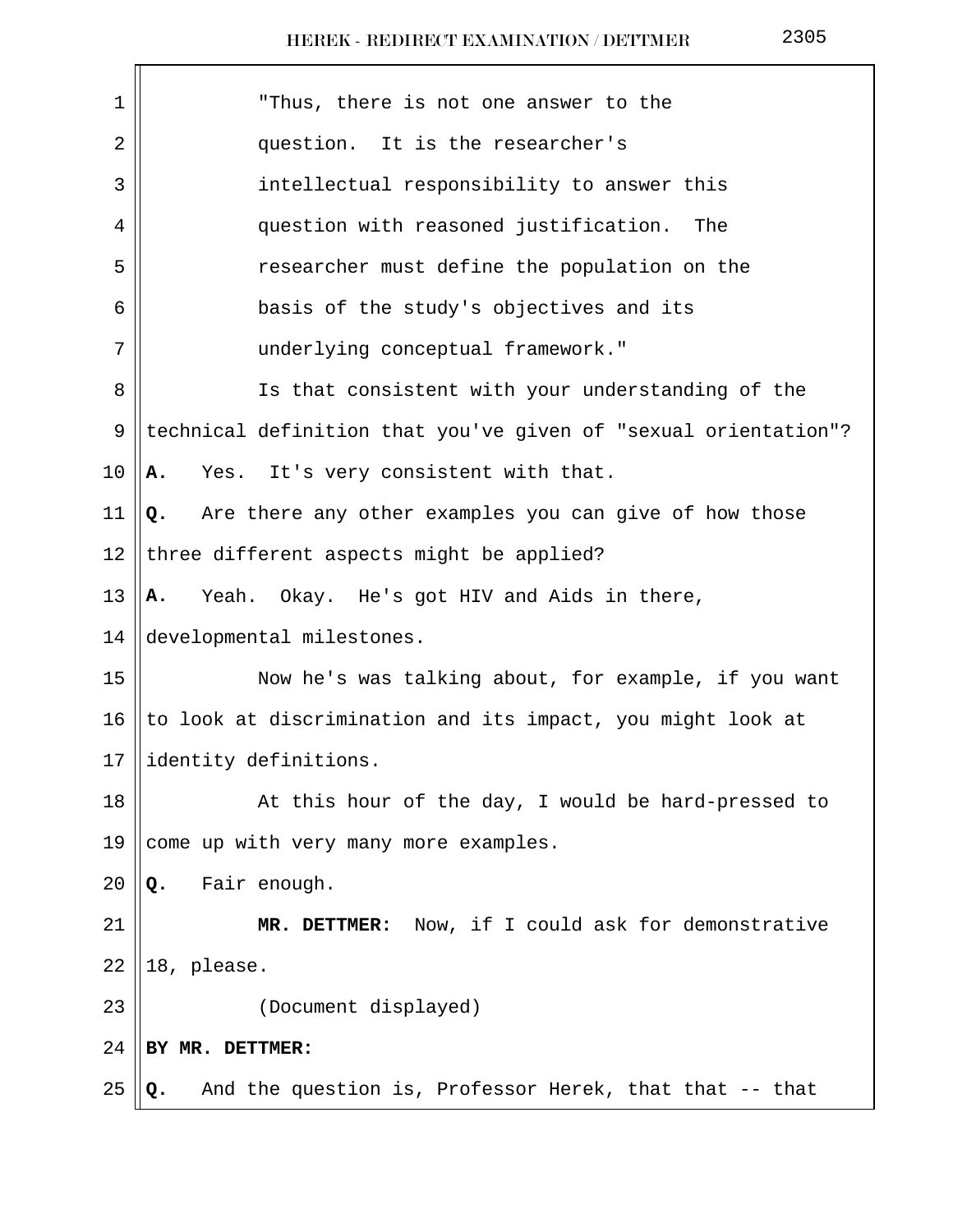| $\mathbf 1$    | definitional issue that researchers, social science researchers |
|----------------|-----------------------------------------------------------------|
| $\overline{2}$ | come up with isn't limited to sexual orientation, is it?<br>It  |
| 3              | also comes up in other contexts?                                |
| 4              | THE COURT: Stop there before it becomes more                    |
| 5              | compound.                                                       |
| 6              | MR. DETTMER: I was just going to refer Professor                |
| 7              | Herek to the demonstrative, your Honor.                         |
| 8              | Okay. And I'm sorry, could you repeat the question?<br>Α.       |
| 9              | BY MR. DETTMER:                                                 |
| 10             | Q. Maybe I'll rephrase the question at His Honor's              |
| 11             | suggestion.                                                     |
| 12             | Do social science researchers who are researching               |
| 13             | issues other than sexual orientation have the same definitional |
| 14             | issues?                                                         |
| 15             | A. Well, yes. I believe I stated earlier, and I see it here     |
| 16             | in this, what I guess is a quote from the Dean and Meyer paper. |
| 17             | You know, when we talk about race, for example, this            |
| 18             | is something that can be difficult to define. I mean, some      |
| 19             | people -- for some people it's very clear, but for other people |
| 20             | they may come from a mixed racial background and it's a         |
| 21             | question of which part of their family or which part of their   |
| 22             | ancestry they most identify with and label themselves.<br>Their |
| 23             | skin color may not be very revealing of them belonging to one   |
| 24             | race or another. They might -- they may develop an identity as  |
| 25             | a member of one race or the other race or as a mixed race       |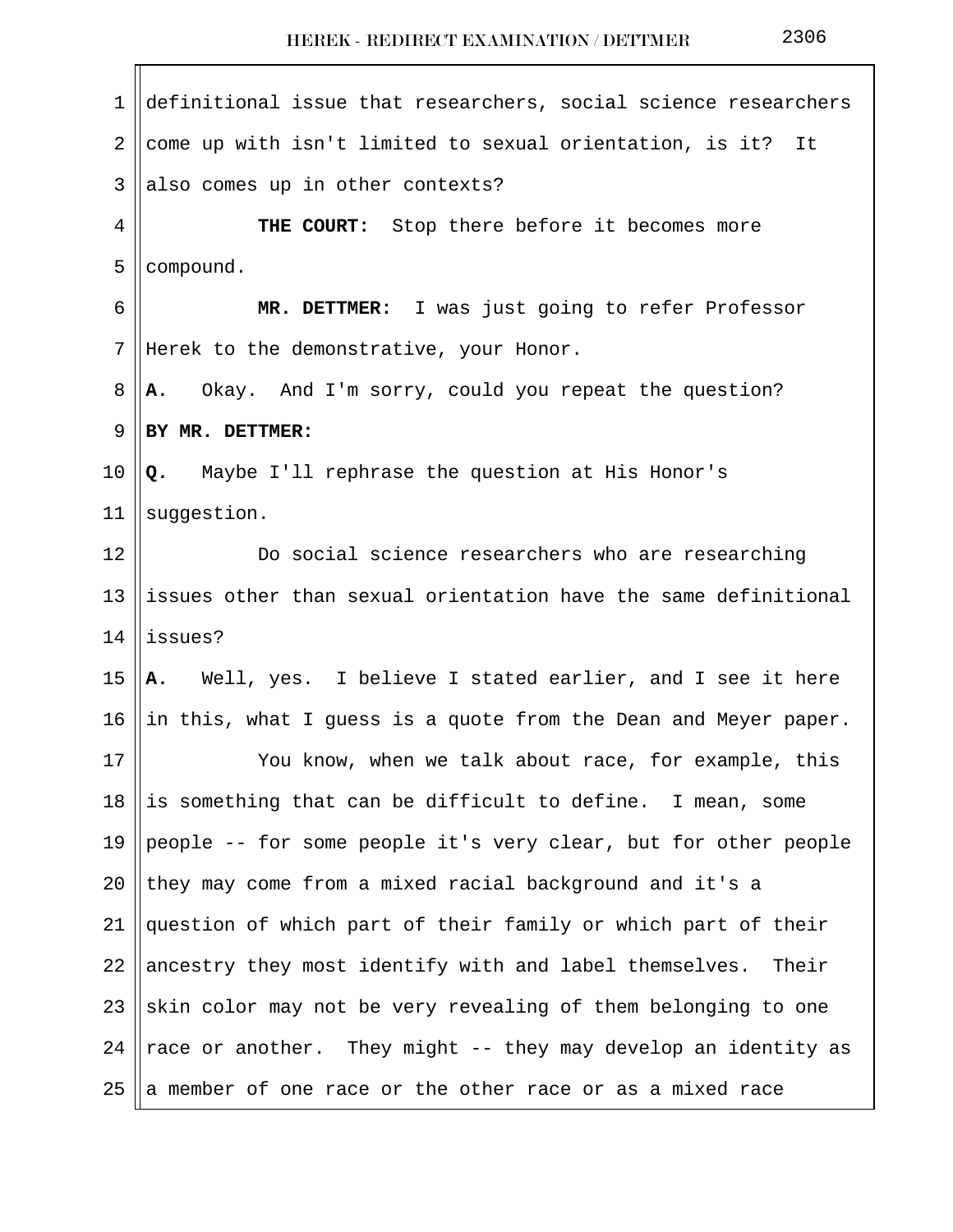| 1    | individual.                                                     |
|------|-----------------------------------------------------------------|
| 2    | So, no, sexual orientation is certainly not the only            |
| 3    | area in which things get pretty messy when we are trying to     |
| 4    | study them.                                                     |
| 5    | Okay. And just for the record's sake, the last part of<br>Q.    |
| 6    | the quotation that I have put up from $-$ its tab 13, pages 134 |
| 7    | and 135. It says:                                               |
| 8    | "Not surprisingly, these difficulties mirror                    |
| 9    | similar problems that have been recognized                      |
| 10   | and examined relating to the classification                     |
| 11   | of people based on race and ethnicity."                         |
| 12   | Is that what you are referring to, Professor Herek?             |
| 13   | Yes.<br>Α.                                                      |
| 14   | That same problem?<br>Q.                                        |
| 15   | Yes.<br>Α.                                                      |
| 16   | And, in fact, talking -- we spent a lot of time this<br>Q.      |
| $17$ | morning talking about labels that people apply and whether      |
| 18   | certain labels apply to different groups of sexual minorities,  |
| 19   | is that right?                                                  |
| 20   | Correct.<br>А.                                                  |
| 21   | Would the same label issue come up with respect to racial<br>Q. |
| 22   | or ethnic minorities?                                           |
| 23   | Well, certainly. If we just look back even in our<br>Α.         |
| 24   | relatively brief history of just, say, the past 100 years, we   |
| 25   | see that many different terms have been used or have come into  |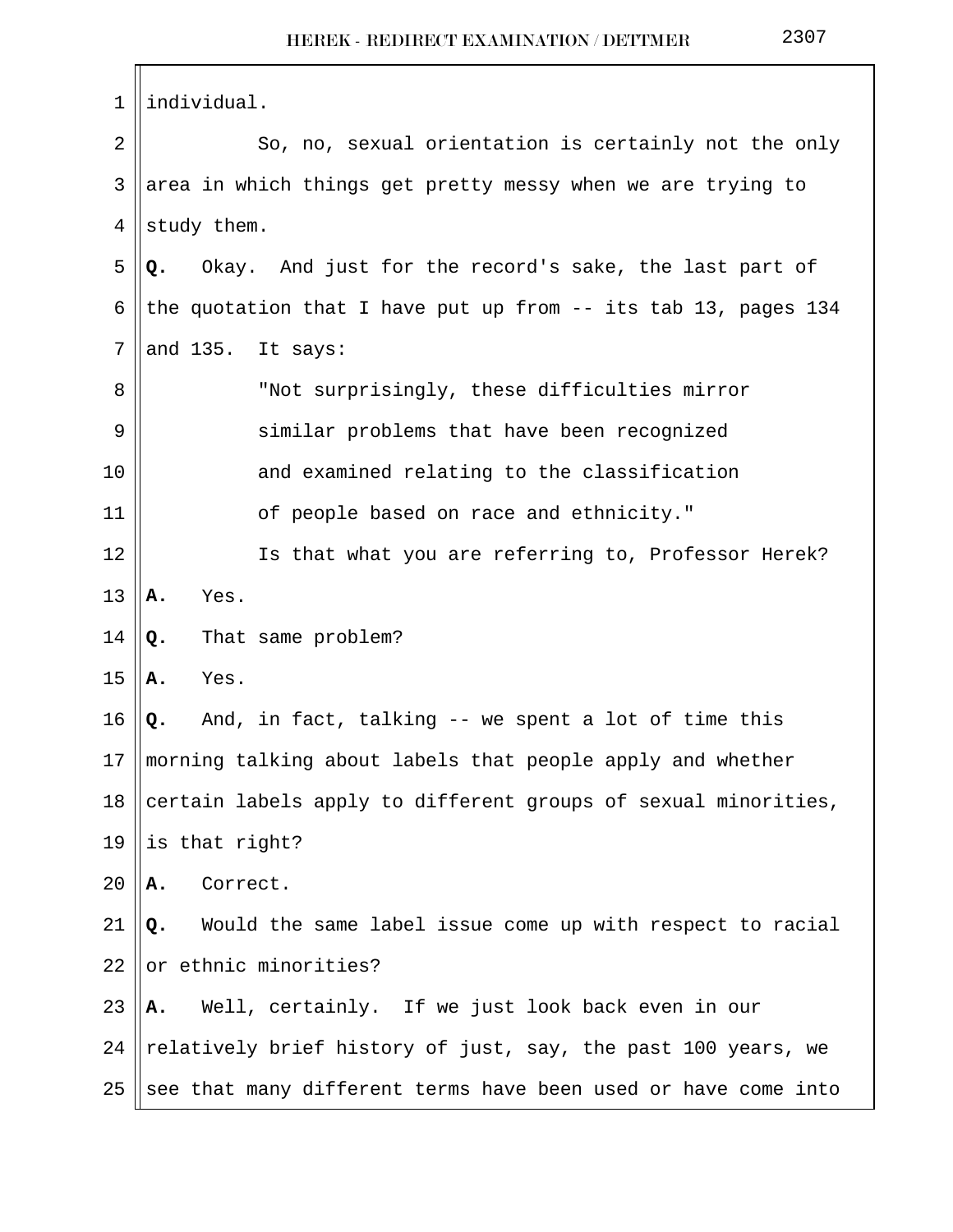| $\mathbf 1$    | favor and gone out of favor for describing particular racial or  |
|----------------|------------------------------------------------------------------|
| $\overline{2}$ | ethnic groups. So, again, there has been change and evolution    |
| 3              | in that area as well.                                            |
| 4              | And similarly, we talked about the identity that gay men<br>Q.   |
| 5              | and lesbians may have with the gay and lesbian community.<br>Do  |
| 6              | you remember that, that discussion this morning?                 |
| 7              | It seems like a long time ago, yes.<br>А.                        |
| 8              | Would those same issues of strength of identification with<br>Q. |
| 9              | a community be present when you're talking about racial groups   |
| 10             | as well?                                                         |
| 11             | Yes. And, in fact, I think that some of the research on<br>А.    |
| 12             | lesbian and gay identity has borrowed from previous research on  |
| 13             | racial and ethnic minority identities as a starting point, a     |
| 14             | way to try to think about the phenomenon.                        |
| 15             | Now, back to sexual orientation.<br>Q.                           |
| 16             | There was a lot of discussion this morning about the             |
| 17             | circumstances in which the three different aspects that you      |
| 18             | mentioned, behavior, attraction and identity, a lot of           |
| 19             | discussion about when those three are not in -- when they don't  |
| 20             | overlap. Do you remember that testimony?                         |
| 21             | Yeah. When they don't match up, yes.<br>Α.                       |
| 22             | Q. Is it your understanding or is it your opinion that those     |
| 23             | three definitions overlap for the vast majority of people?       |
| 24             | As I think I've said several times today, for the vast<br>А.     |
| 25             | majority of people, we do see consistency across those three     |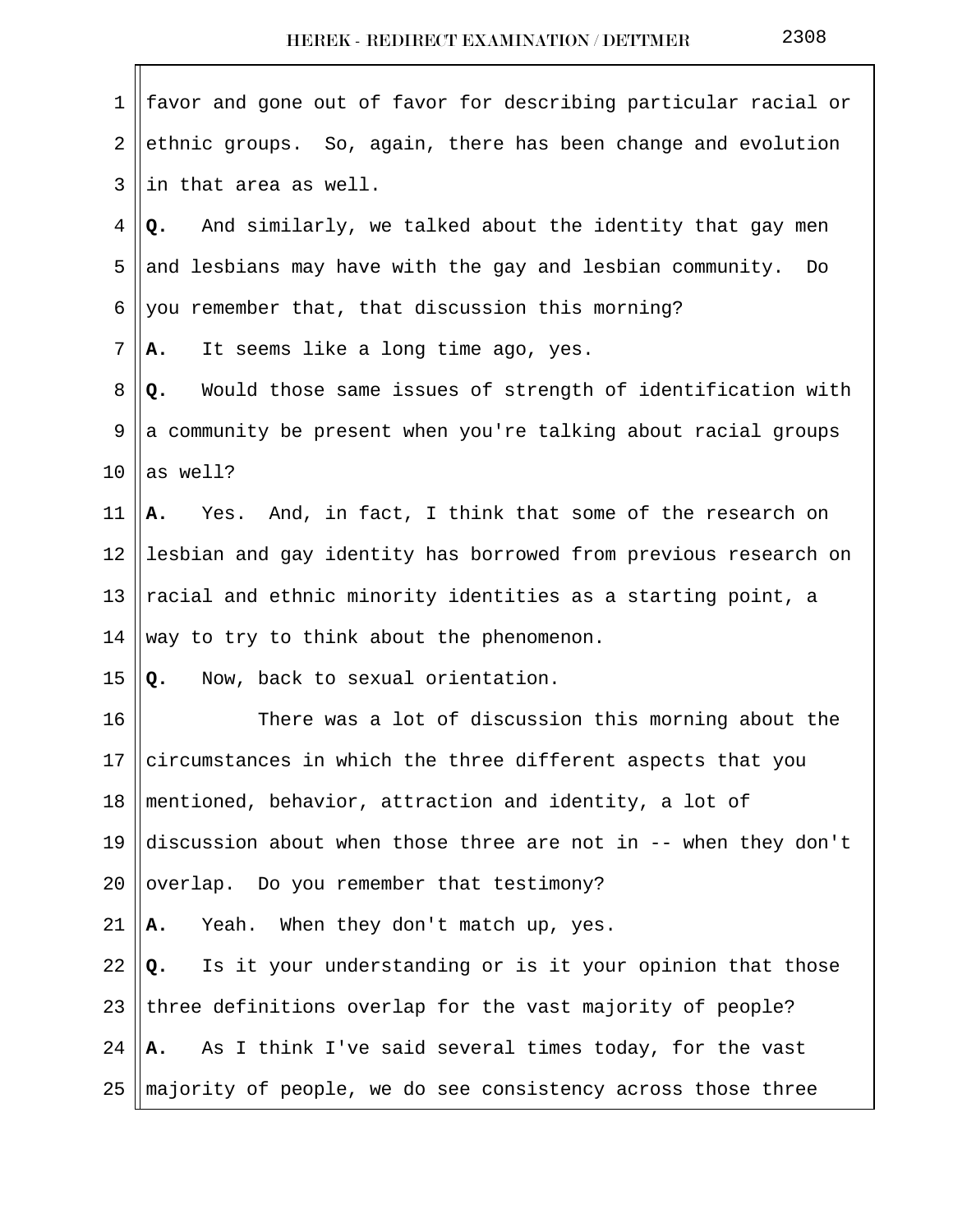| 1              | different aspects of sexual orientation.                        |
|----------------|-----------------------------------------------------------------|
| 2              | And how do you know that?<br>Q.                                 |
| 3              | Well, I will go back again to the Laumann and Gagnon<br>А.      |
| 4              | study, which is a very good study. And, again, they found that  |
| 5              | roughly 90 percent of their participants matched heterosexual   |
| 6              | on all three of those aspects of sexual orientation. And        |
| $7\phantom{.}$ | another, I believe it was roughly two percent of the sample,    |
| 8              | matched it on lesbian, gay and bisexual identity attraction and |
| 9              | behavior. And then the rest of the sample was where there --    |
| 10             | things weren't so neat and didn't all match up.                 |
| 11             | Now, taking this out of the research context of what<br>Q.      |
| 12             | research -- how researchers defined sexual orientation, I think |
| 13             | you testified earlier that you have asked many people who are   |
| 14             | not social scientists what their sexual orientation is, is that |
| 15             | correct?                                                        |
| 16             | Yes, in various surveys and questionnaire studies.<br>Α.        |
| 17             | Do you have any estimation of how many people you have<br>Q.    |
| 18             | asked that question of, through surveys or otherwise?           |
| 19             | Thousands.<br>Α.                                                |
| 20             | Is it your opinion that most people can answer that<br>Q.       |
| 21             | question intelligently?                                         |
| 22             | It's my opinion that most people can answer that question<br>Α. |
| 23             | based not only on my research, but on other research as well.   |
| 24             | For example, in the Laumann and Gagnon study, they              |
| 25             | pointed this out as well; that most people were able to answer  |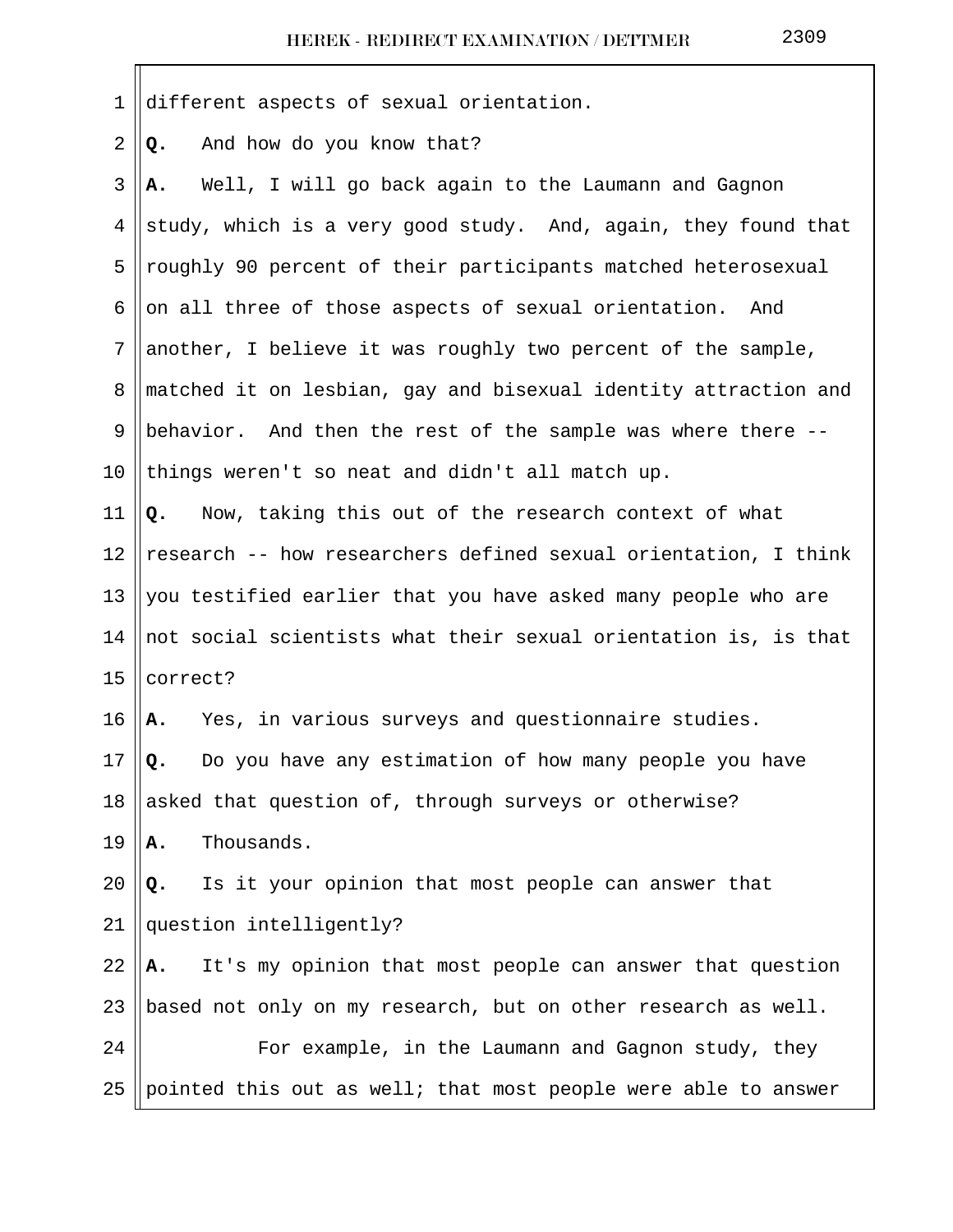| 1  | the question. They did have a problem. Some people didn't       |
|----|-----------------------------------------------------------------|
| 2  | seem to understand the word "heterosexual," but they understood |
| 3  | "straight."                                                     |
| 4  | So part of it is asking the question in the right way           |
| 5  | with the correct language, but, yes, most people can answer the |
| 6  | question.                                                       |
| 7  | Now, there were a long series of questions today about --<br>Q. |
| 8  | well, actually, let me ask you a different question first.      |
| 9  | There were a series of questions about identifying              |
| 10 | the causes of sexual orientation; do you remember that?         |
| 11 | Yes.<br>Α.                                                      |
| 12 | Now, even if you don't know what causes sexual<br>Q.            |
| 13 | orientation, does that change your opinion that some people are |
| 14 | straight, some people are gay, some people are lesbian?         |
| 15 | And some people are bisexual.<br><b>A.</b>                      |
| 16 | Yes, I don't see those two as being related,                    |
| 17 | inherently related to each other.                               |
| 18 | Do you find that -- do you have an opinion about whether<br>Q.  |
| 19 | most people are consistent in their sexual orientation over     |
| 20 | time?                                                           |
| 21 | Well, again, I would go back to the Laumann and Gagnon<br>Α.    |
| 22 | study and point out that it suggests that people tend to be.    |
| 23 | And as I believe I have said, I think if you are a              |
| 24 | betting person, the best bet is to -- is that a person, if you  |
| 25 | don't know anything else about them, to assume that they        |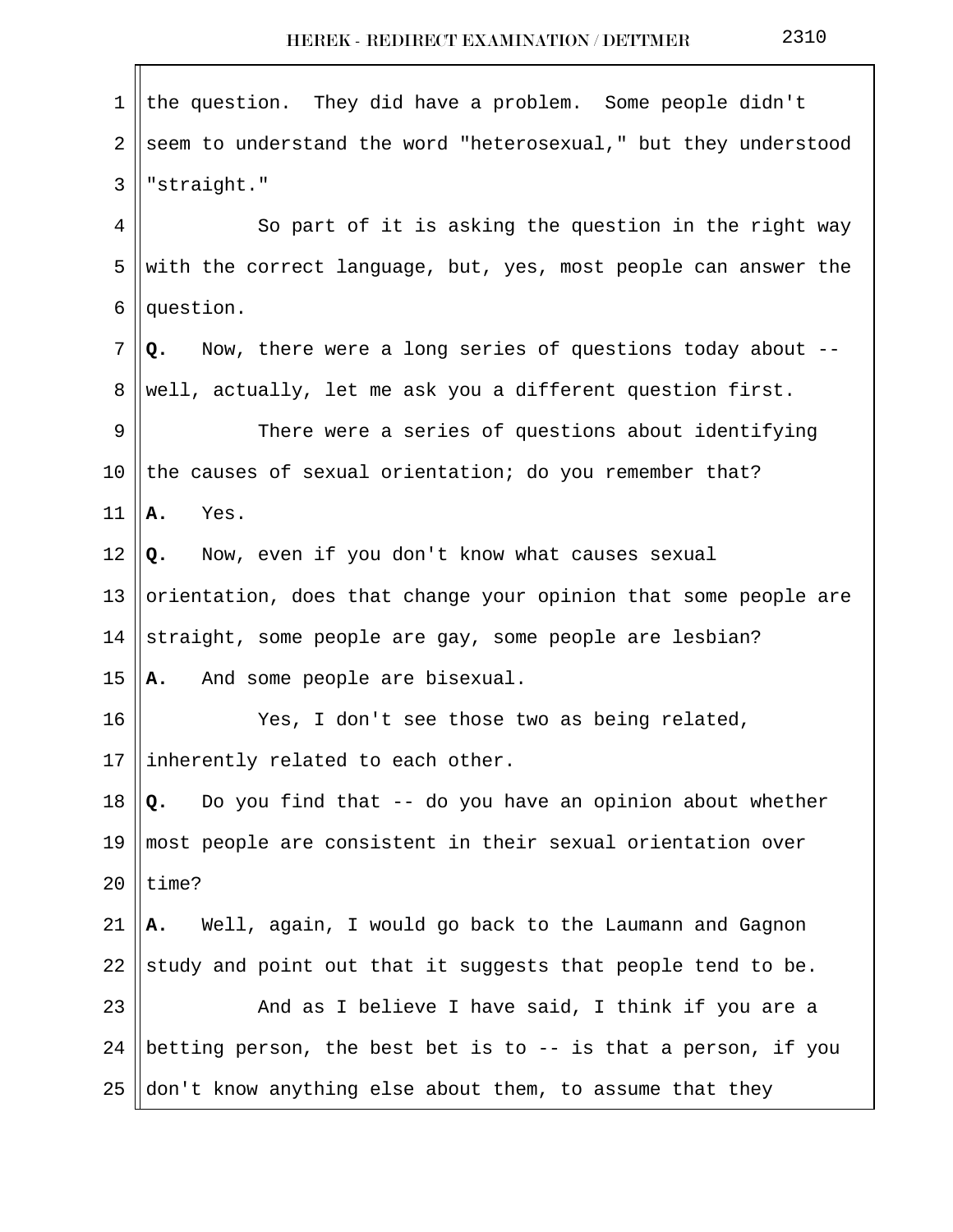| 1       | probably will be consistent in the future provided that, for    |
|---------|-----------------------------------------------------------------|
| 2       | example, they are going to actually engage in having sex; that  |
| 3       | that -- having sex would be consistent with their current       |
| 4       | identity.                                                       |
| 5       | For some people that's not how it works, obviously,             |
| 6       | but I would say that the pattern is that people tend to be      |
| 7       | consistent.                                                     |
| 8       | Can you characterize the proportion of people who are<br>Q.     |
| 9       | consistent in their sexual orientation?                         |
| $10 \,$ | A. Well, again, I go back to the Laumann and Gagnon and say     |
| 11      | that there, it's somewhere in the neighborhood of 92 percent.   |
| 12      | Realizing that there have been instances in the past,           |
| 13      | especially for lesbian, gay and bisexual people, where they may |
| 14      | have had a period in which they did engage in heterosexual      |
| 15      | behavior.                                                       |
| 16      | But especially when we talk about identity and                  |
| 17      | attractions, I think that we see a great deal of consistency    |
| 18      | there for many, many people.                                    |
| 19      | You mentioned a couple times that there is a continuum --<br>Q. |
| 20      | that the concept of a continuum is a useful way to think about  |
| 21      | sexual orientation? Why do you say that?                        |
| 22      | Well, because the concept of the continuum alerts us to<br>Α.   |
| 23      | the fact that we have to be careful about those categories;     |
| 24      | that there are, in fact, these instances of individuals who     |
| 25      | don't fit neatly into the category of heterosexual or gay or    |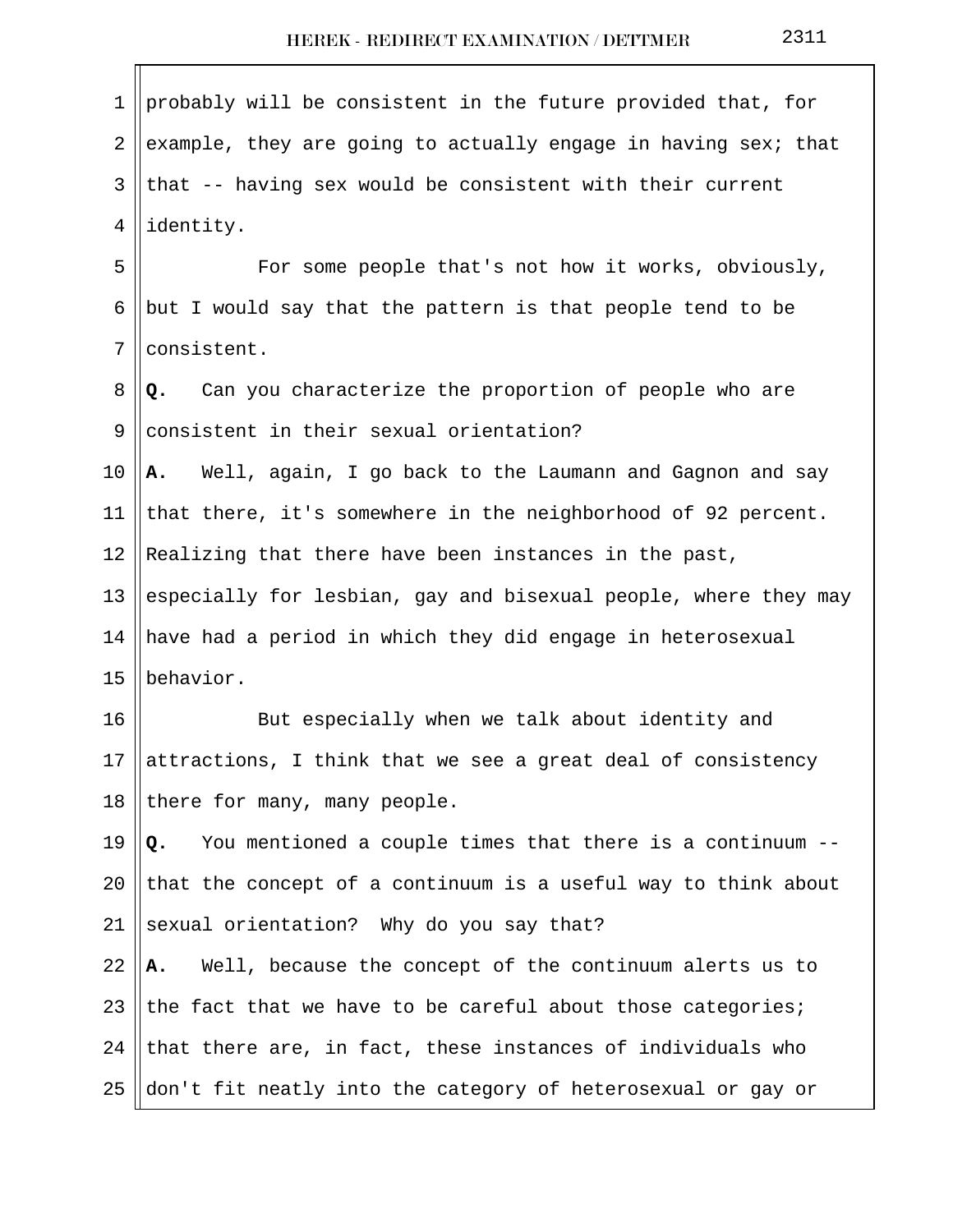|  | lesbian |
|--|---------|
|--|---------|

| $\overline{2}$ | And this is where Kinsey's work was useful, I think,             |
|----------------|------------------------------------------------------------------|
| 3              | in sensitizing us to the idea that people would have varying     |
| 4              | levels of sexual attraction and experience toward men or toward  |
| 5              | women and not to simply think in black and white terms. And I    |
| 6              | think that gets us closer to reality, so that's very useful.     |
| 7              | Okay. Does that concept that you have just described,<br>Q.      |
| 8              | does it change your opinion that people do not choose their      |
| 9              | sexual orientation?                                              |
| 10             | Well, some people in my study said that they did feel that<br>А. |
| 11             | they had some degree of choice about their sexual orientation,   |
| 12             | but they were certainly in the minority.                         |
| 13             | Among gay men, only -- in the national sample, only              |
| 14             | about five percent said that they felt that they had any         |
| 15             | significant degree of choice about their sexual orientation.     |
| 16             | For lesbians, it was somewhere between 10 and                    |
| 17             | 20 percent who said they felt they had some degree of choice.    |
| 18             | And it was somewhat more for bisexuals.                          |
| 19             | So there are some people who say that they perceive a            |
| 20             | degree of choice about their sexual orientation, but in my       |
| 21             | research the majority said they did not.                         |
| 22             | Now, I want to ask you about some of the specific writings<br>Q. |
| 23             | that you were asked to look at earlier today.                    |
| 24             | Okay.<br>Α.                                                      |
| 25             | Mr. Nielson referred to a number of studies authored by<br>Q.    |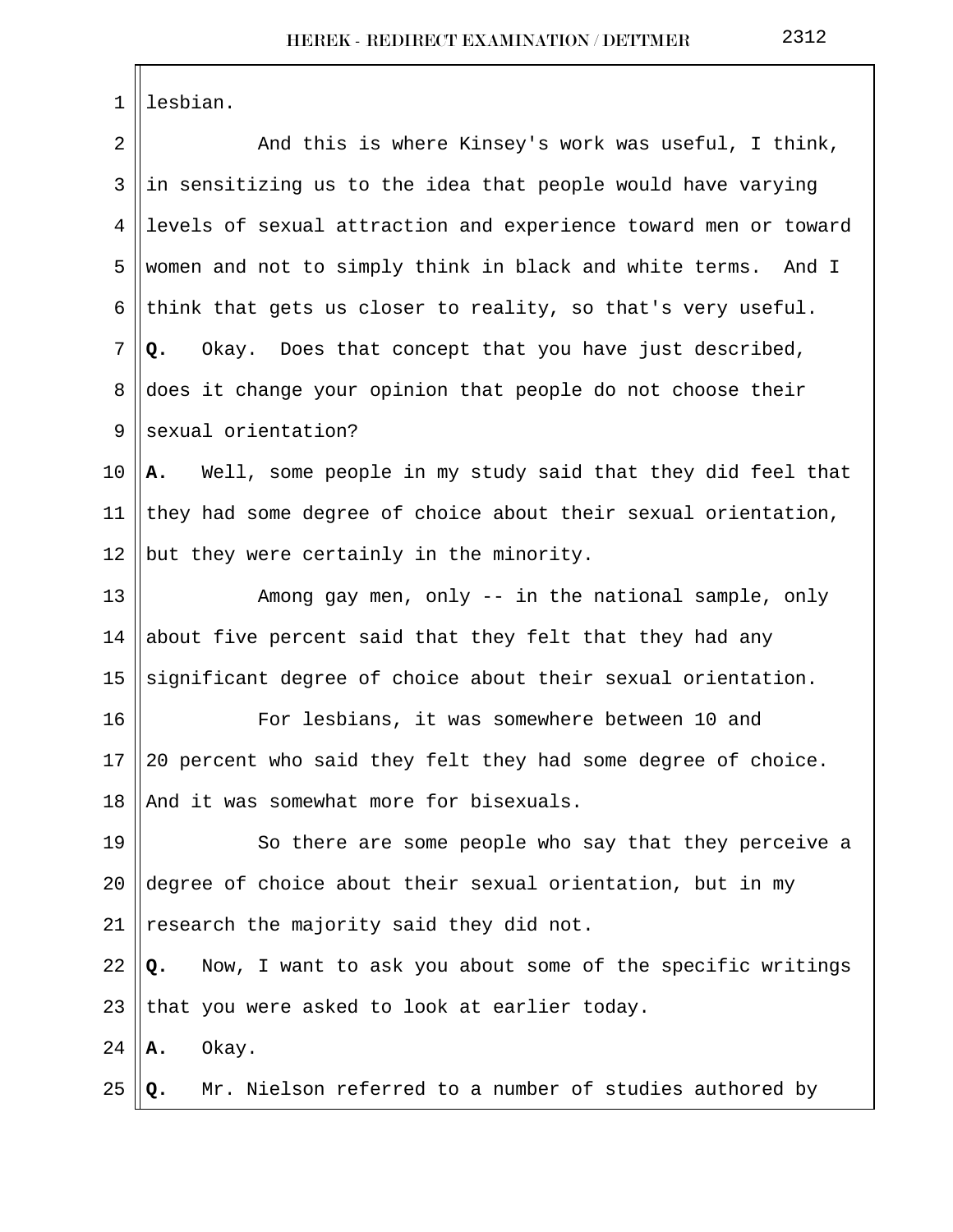| 1  | Professor Diamond. Do you remember those studies?                |
|----|------------------------------------------------------------------|
| 2  | Yes.<br>Α.                                                       |
| 3  | Do the portions of those studies that you read cast any<br>Q.    |
| 4  | doubt on your opinion that for the vast majority of people, the  |
| 5  | three different aspects of sexual orientation -- attraction,     |
| 6  | behavior and identity -- overlap?                                |
| 7  | A. Well, I believe that what Lisa Diamond did in her research    |
| 8  | was she looked at -- at a sample of people who had a high        |
| 9  | likelihood of not necessarily overlapping over a period of       |
| 10 | time.                                                            |
| 11 | And so I don't $-$ - I don't want to in any way sound            |
| 12 | like I'm denigrating her research. I think it's very useful,     |
| 13 | but she also made it very clear in her book and in her various   |
| 14 | articles that this was not a representative sample; that you     |
| 15 | couldn't use these data to generalize about the entire           |
| 16 | population; but what she was trying to do was to document that   |
| 17 | this plasticity does occur, especially for some women, and I     |
| 18 | think to try to help us to better understand for those women in  |
| 19 | whom this occurs exactly how it happens.                         |
| 20 | There are also a number of studies that you looked at from<br>Q. |
| 21 | Professor Peplau, specifically, I think, in tab 14 of the large  |
| 22 | binder.                                                          |
| 23 | I'm not going to ask you to look at it again,                    |
| 24 | although I do want to bring up one portion of that document.     |
| 25 | MR. DETTMER: If I could ask 19, please?                          |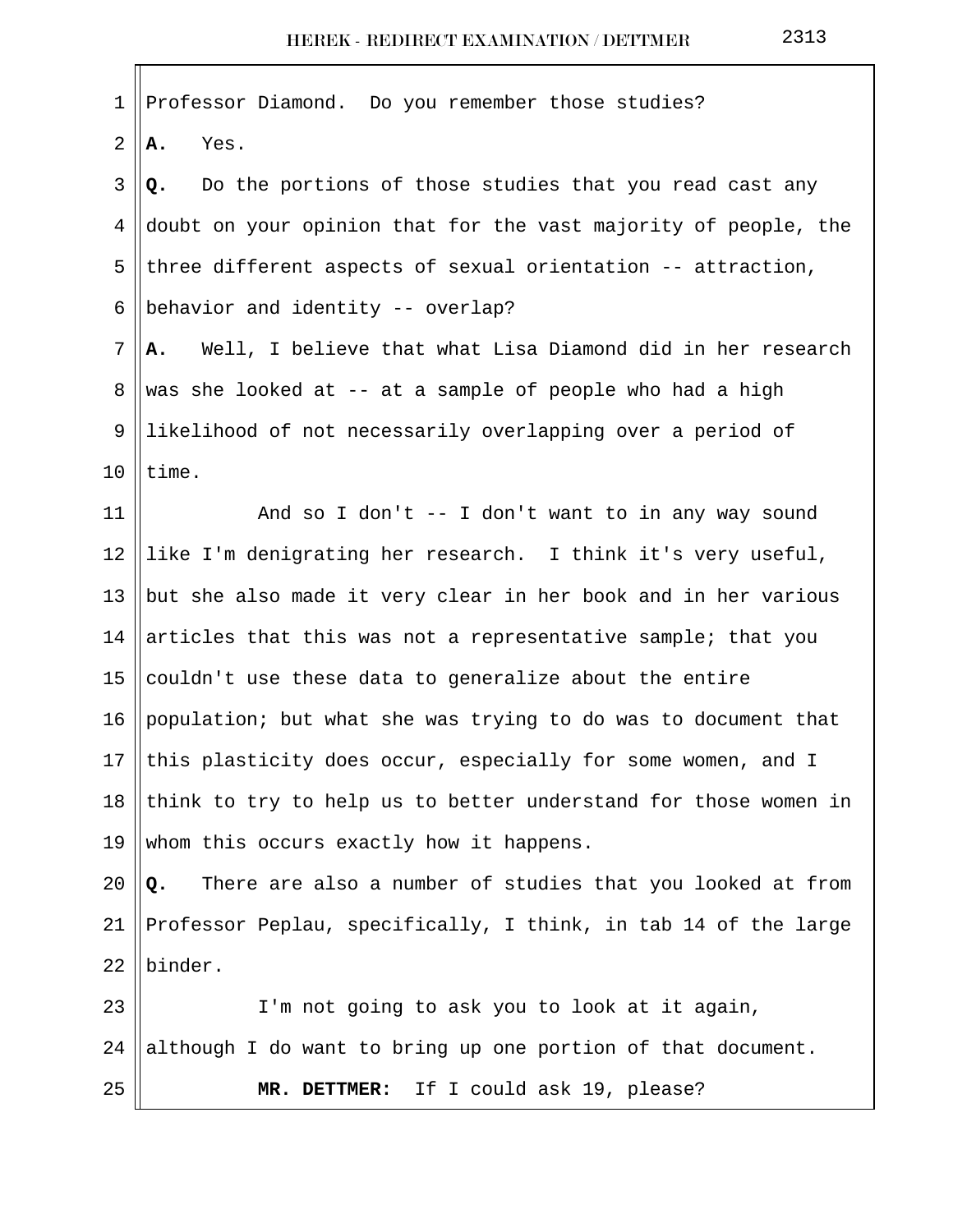| (Document displayed)                                             |
|------------------------------------------------------------------|
| BY MR. DETTMER:                                                  |
| And let me just read this into the record. This is from<br>Q.    |
| page 333 of tab 14, which is defendants 1235.                    |
| It says:                                                         |
| "Claims about the potential erotic plasticity                    |
| of women do not mean that most women will                        |
| actually exhibit change over time. At a                          |
| young age, many women adopt patterns of                          |
| heterosexuality that are stable across their                     |
| lifetime. Some women adopt enduring patterns                     |
| of same-sex attractions and relationships."                      |
| Is that consistent with your understanding of                    |
| Professor Peplau's theory regarding plasticity?                  |
| Yes.<br>A.                                                       |
| Is it also consistent with your own understanding?<br>Q.         |
| Α.<br>Yes.                                                       |
| Now, are you familiar with a person named Daniel Robinson,<br>Q. |
| a college professor?                                             |
| I became familiar with his name in the course of this<br>Α.      |
| case, but I otherwise was not aware of him.                      |
| MR. DETTMER: If I could ask for exhibit -- sorry,                |
| demonstrative number 20?                                         |
| (Document displayed)                                             |
|                                                                  |
|                                                                  |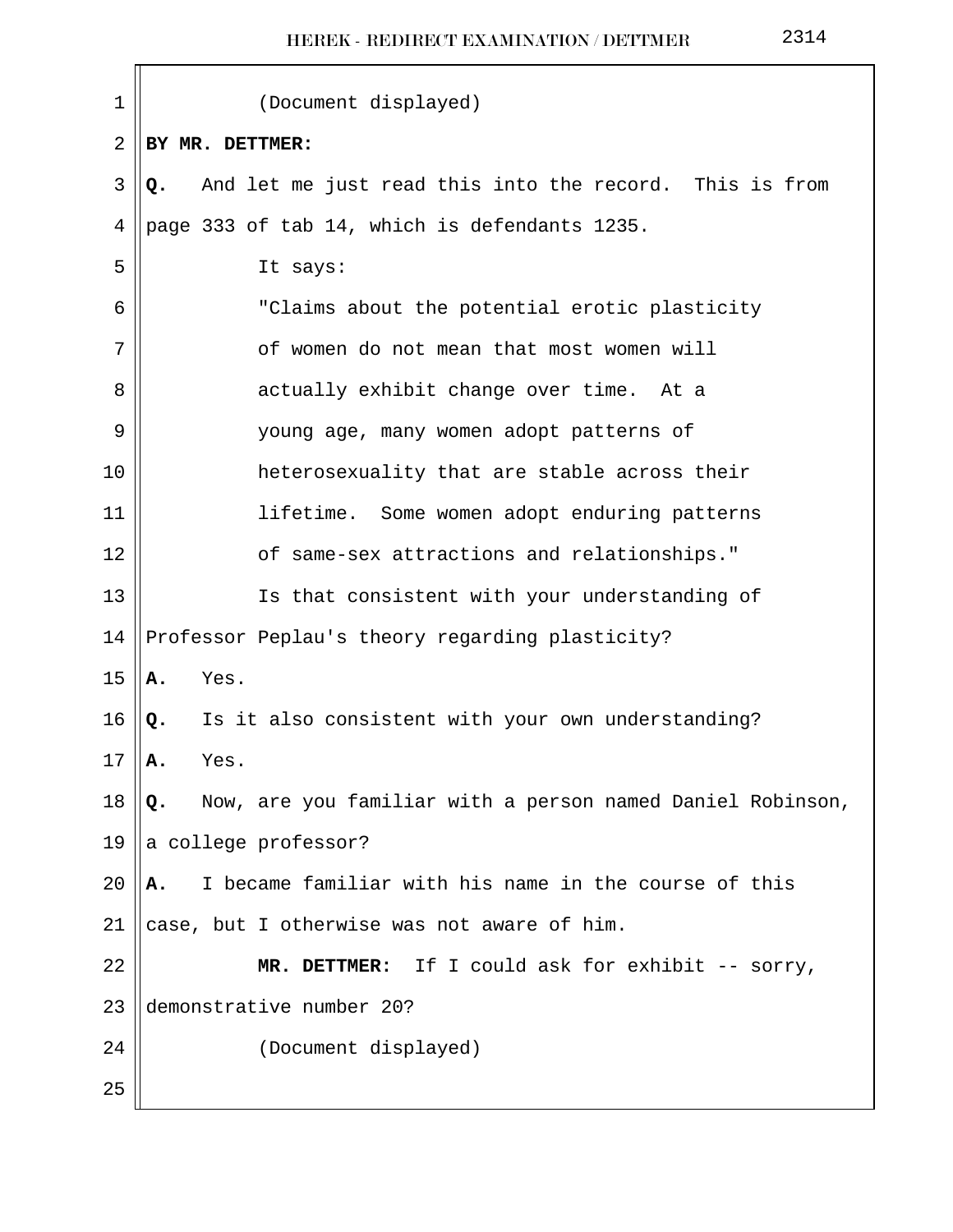| $\mathbf 1$ | BY MR. DETTMER:                                                 |
|-------------|-----------------------------------------------------------------|
| 2           | This is three lines from Professor Robinson's 's<br>Q.          |
| 3           | deposition in this case.                                        |
| 4           | And just so you know, Professor Robinson was an                 |
| 5           | expert hired by the defendant-intervenors, the proponents of    |
| 6           | Proposition 8.                                                  |
| 7           | MR. NIELSON: Your Honor, I am going to object to                |
| 8           | that, at least to preserve our objection. We withdrew him       |
| 9           | before the start of trial.                                      |
| 10          | THE COURT: I cannot hear you.                                   |
| 11          | MR. NIELSON: I am going to object to this. We                   |
| 12          | withdrew Professor Robinson before the start of trial. So I     |
| 13          | want to state my objection.                                     |
| 14          | MR. DETTMER: Your Honor, I believe Professor                    |
| 15          | Robinson lives in either England or Maryland and is, thus,      |
| 16          | farther than 100 miles from the courthouse. And I believe       |
| 17          | under FRCP 32 we may use his deposition for any purpose.        |
| 18          | THE COURT: Very well, proceed.                                  |
| 19          | BY MR. DETTMER:                                                 |
| 20          | The testimony I'm asking you to look at, Professor Herek,<br>Q. |
| 21          | says -- the question is:                                        |
| 22          | "QUESTION: Now, do you believe that sexual                      |
| 23          | orientation is readily subject to change?"                      |
| 24          | The answer from Professor Robinson is:                          |
| 25          | No."<br>"ANSWER:                                                |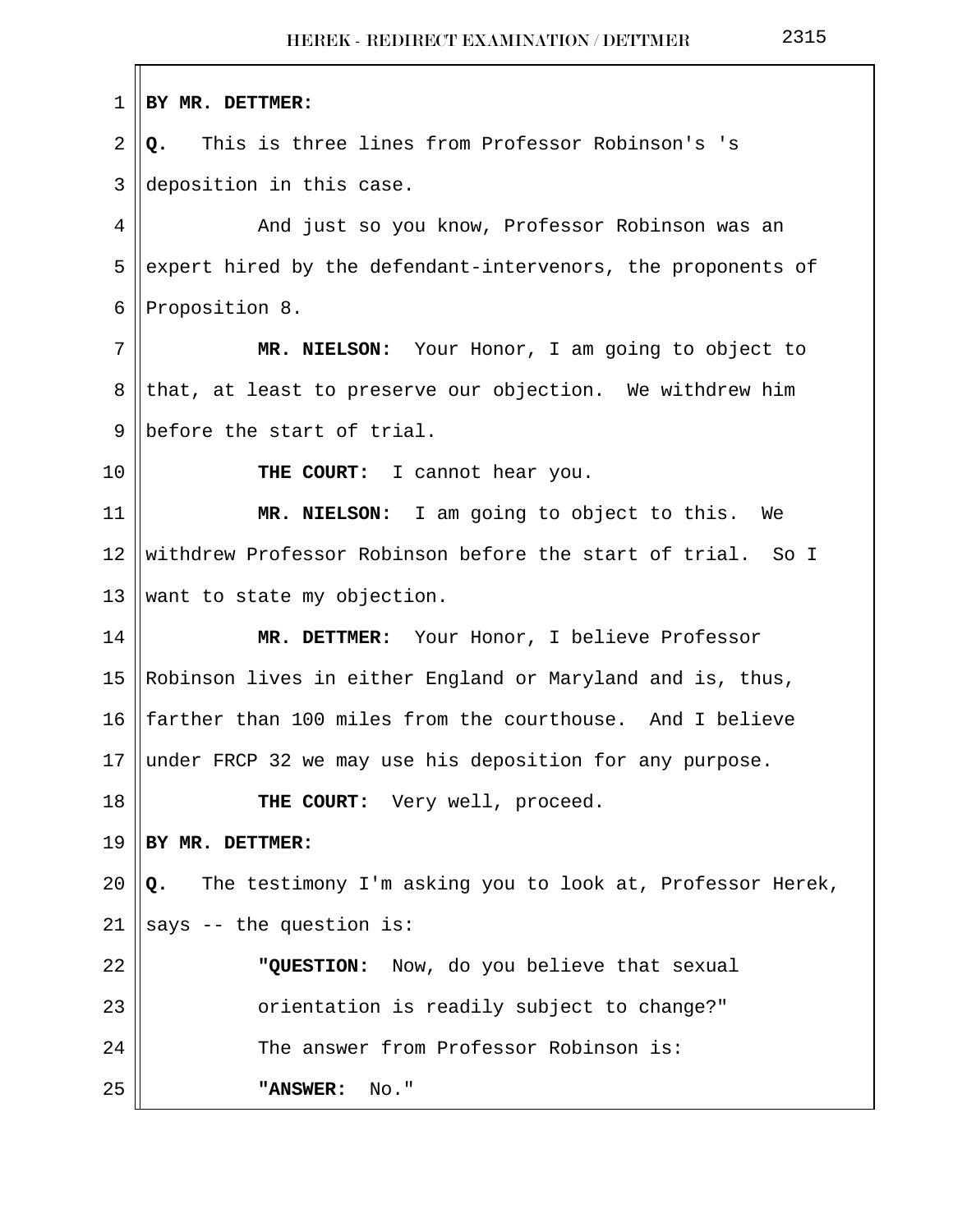| $\mathbf 1$    | Is that consistent with your understanding of whether           |
|----------------|-----------------------------------------------------------------|
| $\overline{2}$ | sexual orientation is readily subject to change?                |
| 3              | I would give the same response.<br>А.                           |
| 4              | Now, there were a series of questions that you were asked<br>Q. |
| 5              | about sexual orientation change therapy or reparative therapy;  |
| 6              | do you remember those?                                          |
| 7              | Yes.<br>Α.                                                      |
| 8              | And I would like to, again, put up testimony from<br>Q.         |
| 9              | Professor Robinson.                                             |
| 10             | MR. DETTMER: This is number 21, please.                         |
| 11             | (Document displayed)                                            |
| 12             | BY MR. DETTMER:                                                 |
| 13             | And I will read it into the record.<br>Q.                       |
| 14             | "QUESTION: Were you aware at the time you                       |
| 15             | did your report that the APA reached that                       |
| 16             | conclusion?                                                     |
| 17             | "ANSWER: Yes. In fact, I have noted often                       |
| 18             | the refractory nature of homosexuality to any                   |
| 19             | kind of therapeutic intervention and,                           |
| 20             | therefore, it wouldn't be at all surprising                     |
| 21             | that enduring changes would not be common."                     |
| 22             | MR. NIELSON: Again, just a continuing objection.                |
| 23             | THE COURT: Very well. This deposition was taken in              |
| 24             | the course of the litigation.                                   |
| 25             | MR. NIELSON: I guess my understanding is they are               |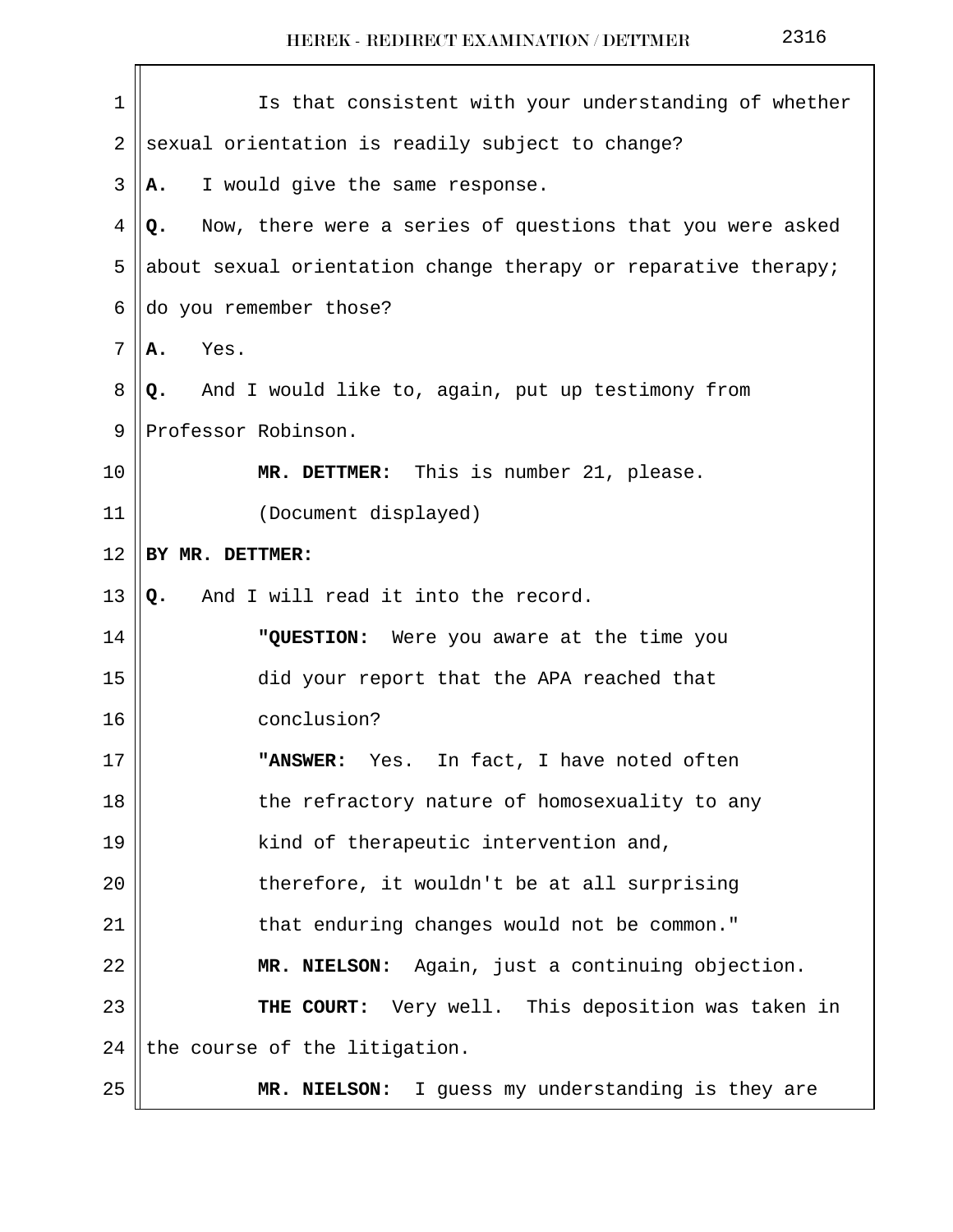| 1              | offering him as their own witness.                             |
|----------------|----------------------------------------------------------------|
| $\overline{2}$ | MR. DETTMER: No, your Honor. We are simply reading             |
| 3              | his deposition into the record, a portion of it.               |
| 4              | BY MR. DETTMER:                                                |
| 5              | (As read)<br>Q.                                                |
| 6              | "QUESTION: And you have not found enduring                     |
| 7              | change as a result of therapy to be common?"                   |
| 8              | Professor Robinson's response:                                 |
| 9              | "ANSWER: No, it's not common. It's not                         |
| 10             | reported to be common."                                        |
| 11             | Is that consistent with your understanding of the              |
| 12             | state of the research on sexual orientation change therapy?    |
| 13             | Yes. It is consistent with my understanding.<br>Α.             |
| 14             | Q. Now, you were also asked several questions about Professor  |
| 15             | Spitzer's work having to do with this type of therapy; do you  |
| 16             | remember that?                                                 |
| 17             | Yes.<br>А.                                                     |
| 18             | So let me put up another excerpt from Professor Robinson<br>Q. |
| 19             | deposition.                                                    |
| 20             | MR. DETTMER: This is 22, please.                               |
| 21             | BY MR. DETTMER:                                                |
| 22             | The question:<br>Q.                                            |
| 23             | "QUESTION:<br>Okay. So when you make a                         |
| 24             | statement, homosexuality is no more immutable                  |
| 25             | than those identities one takes on in various                  |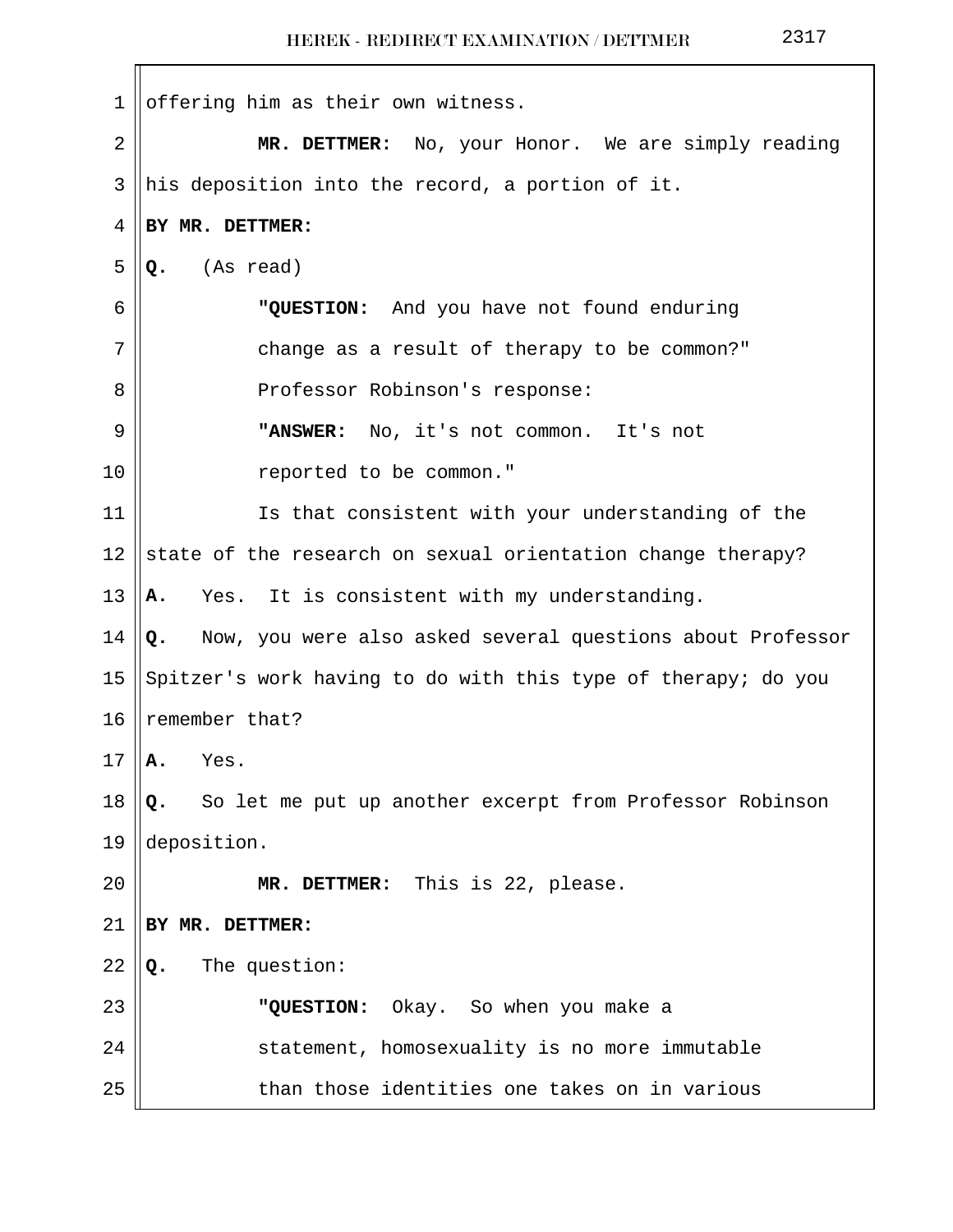| 1  | walks and works of life, and you don't limit                    |
|----|-----------------------------------------------------------------|
| 2  | that to a group where there's 93 percent of                     |
| 3  | people deeply religious and 78 percent of                       |
| 4  | people who are on speaking engagements often                    |
| 5  | at churches, is it appropriate in your view                     |
| 6  | to take a finding in that one limited type of                   |
| 7  | sample and apply it generally as you do in                      |
| 8  | your report?                                                    |
| 9  | "ANSWER: If my statement about the                              |
| 10 | immutability of homosexuality were tied                         |
| 11 | exclusively to Spitzer's research or anything                   |
| 12 | like it, then, indeed, it would be an                           |
| 13 | implausible inference."                                         |
| 14 | Do you see that?                                                |
| 15 | Yes, I see that.<br>Α.                                          |
| 16 | Do you know what is referred in the question about the 93<br>Q. |
| 17 | percent of people deeply religious and 78 percent of people who |
| 18 | are on speaking engagements, often at churches?                 |
| 19 | Well, I'm not sure that I would recall the exact<br>Α.          |
| 20 | percentages, but I believe that those are the characteristics   |
| 21 | of the sample that Dr. Spitzer used in his study, whom he       |
| 22 | recruited mainly through groups that are supportive of and      |
| 23 | promoting reparative therapy.                                   |
| 24 | And he did comment, either in the paper or in his --            |
| 25 | he wrote a later response to some of the criticisms, or perhaps |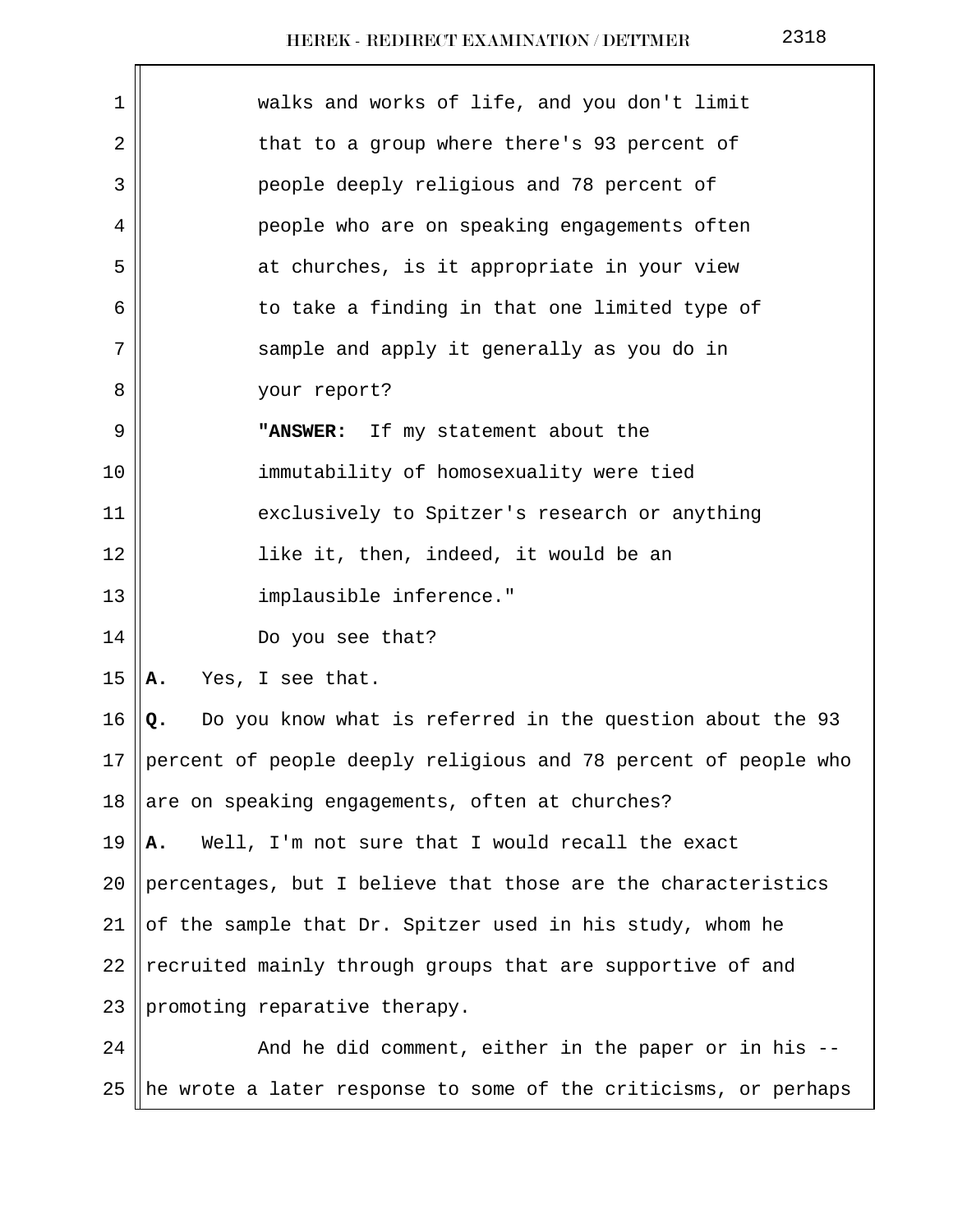| 1              | even in the press, that he was aware of the -- that the members  |  |  |  |  |  |
|----------------|------------------------------------------------------------------|--|--|--|--|--|
| $\overline{2}$ | of this sample, it was a very, very religious group of people    |  |  |  |  |  |
| 3              | and that they were also very strongly involved in these          |  |  |  |  |  |
| 4              | organizations that promote reparative therapy. And he thought    |  |  |  |  |  |
| 5              | that that was an important qualification on his findings,        |  |  |  |  |  |
| 6              | suggesting that these same findings would not be observed,       |  |  |  |  |  |
| 7              | perhaps, for a group of people who didn't match his sample in    |  |  |  |  |  |
| 8              | terms of their religious beliefs and their activities related    |  |  |  |  |  |
| 9              | to reparative therapy.                                           |  |  |  |  |  |
| 10             | Turning to a slightly different topic, Mr. Nielson had you<br>Q. |  |  |  |  |  |
| 11             | looked at Exhibit PX-912, which is the study by John Gonsiorek   |  |  |  |  |  |
| 12             | and James Weinrich, "The Definition and Scope Of Sexual          |  |  |  |  |  |
| 13             | Orientation."                                                    |  |  |  |  |  |
| 14             | And he asked you questions about a line in that study            |  |  |  |  |  |
| 15             | saying:                                                          |  |  |  |  |  |
| 16             | "There is little unanimity about the use of                      |  |  |  |  |  |
| 17             | the words lesbian and gay as opposed to                          |  |  |  |  |  |
| 18             | homosexual."                                                     |  |  |  |  |  |
| 19             | Do you remember that questioning?                                |  |  |  |  |  |
| 20             | Sort of, vaguely.                                                |  |  |  |  |  |
| 21             | Okay. If I could ask for 23, please?<br>Q.                       |  |  |  |  |  |
| 22             | (Document displayed)                                             |  |  |  |  |  |
| 23             | This is another excerpt from that same document. It says:<br>Q.  |  |  |  |  |  |
| 24             | "We suggested the term sexual preference is                      |  |  |  |  |  |
| 25             | misleading, as it assumes conscious or                           |  |  |  |  |  |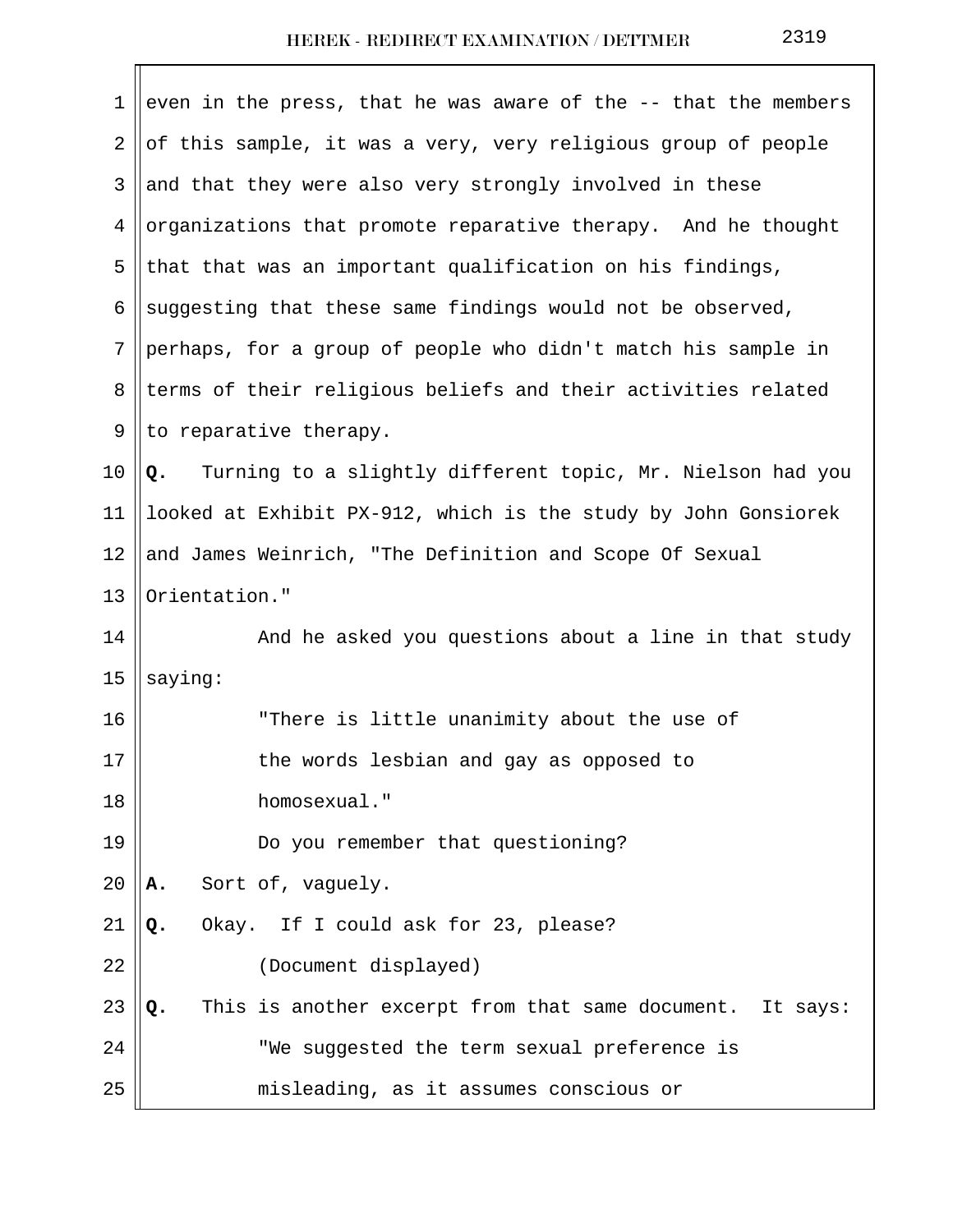| 1  | deliberate choice and may trivialize the                        |
|----|-----------------------------------------------------------------|
| 2  | depth of the psychological processes                            |
| 3  | involved. We recommend the term sexual                          |
| 4  | orientation because most of research findings                   |
| 5  | indicate that homosexual feelings are a basic                   |
| 6  | part of an individual's psyche and are                          |
| 7  | established much earlier than conscious                         |
| 8  | choice would indicate."                                         |
| 9  | Do you agree with that?                                         |
| 10 | Yes. Yes, I do.<br>А.                                           |
| 11 | Now, you may recall that some of the deposition testimony<br>Q. |
| 12 | from two of the plaintiffs in this case was read to you.<br>Do  |
| 13 | you remember that?                                              |
| 14 | Yes.<br>Α.                                                      |
| 15 | MR. DETTMER: I want to put up 30, please.                       |
| 16 | (Document displayed)                                            |
| 17 | <b>DETTMER:</b><br>BY MR.                                       |
| 18 | And this is trial testimony from our plaintiff, Kris<br>Q.      |
| 19 | Perry, in this case. She says in this trial -- she was asked:   |
| 20 | "QUESTION: And tell my what that means in                       |
| 21 | your own words. What does it mean to be a                       |
| 22 | lesbian?"                                                       |
| 23 | The answer that Ms. Perry gave was:                             |
| 24 | "ANSWER: Well, for me, what it means is, I                      |
| 25 | have always felt strong attraction and                          |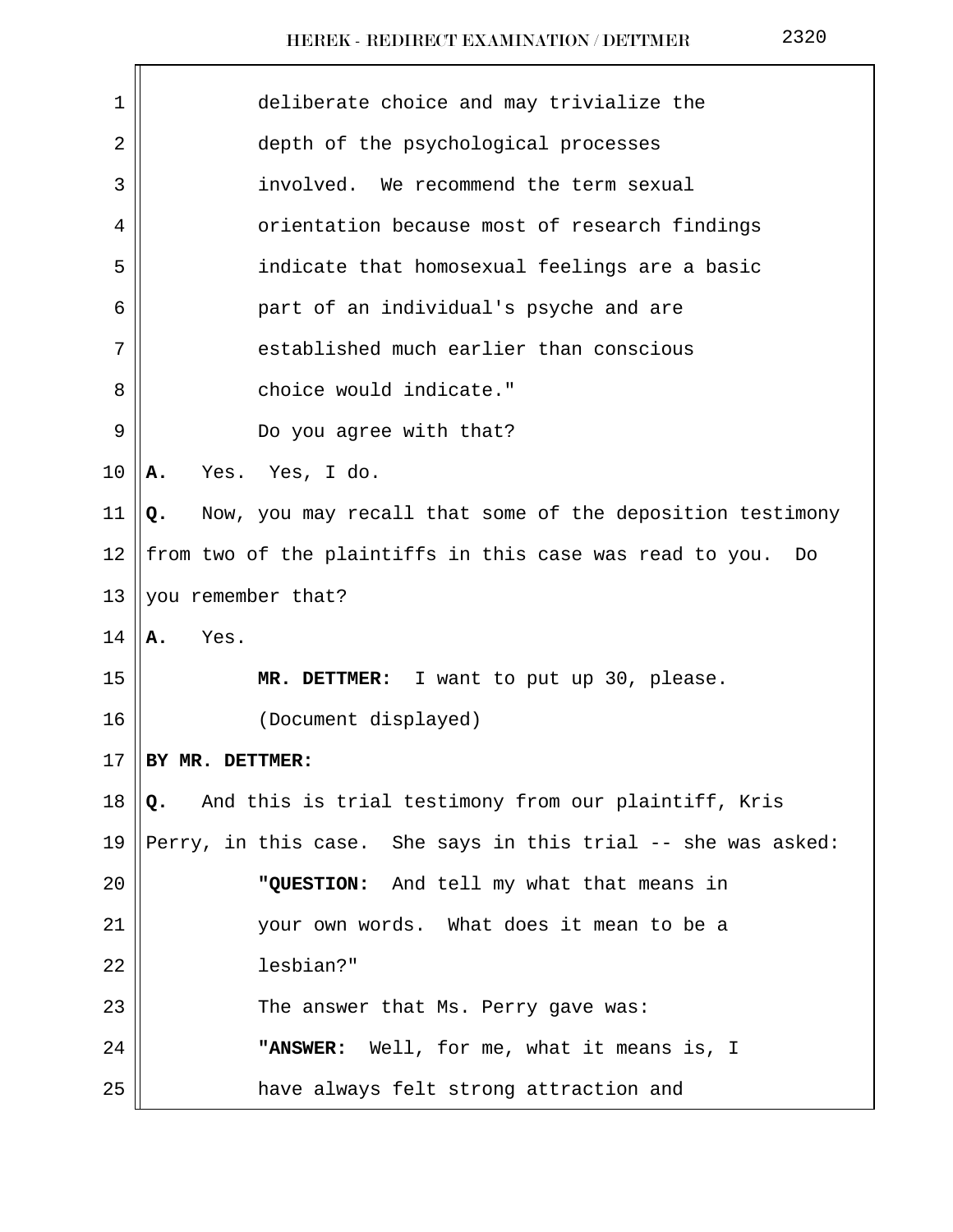| 1      | interest in women and formed really close                        |  |  |  |  |
|--------|------------------------------------------------------------------|--|--|--|--|
| 2      | relationships with women, and I have only                        |  |  |  |  |
| 3      | ever fallen in love with women. And the                          |  |  |  |  |
| 4      | happiest I feel is in my relationship with                       |  |  |  |  |
| 5      | Sandy, and -- because I'm in love with her."                     |  |  |  |  |
| 6      | Is that testimony consistent with your understanding             |  |  |  |  |
| 7      | of what it means to be a lesbian?                                |  |  |  |  |
| 8      | Well, it seems to have all of those elements of attraction<br>А. |  |  |  |  |
| 9      | and desire, as well as, apparently, behavior and the             |  |  |  |  |
| 10     | relationship and the self-labeling.                              |  |  |  |  |
| 11     | So, yes, I would say that this is consistent with                |  |  |  |  |
| 12     | what I was saying about what constitutes sexual orientation in   |  |  |  |  |
| 13     | general and in this case lesbianism.                             |  |  |  |  |
| 14     | And I'm going to put up some more of Ms. Perry's trial<br>Q.     |  |  |  |  |
| 15     | testimony.                                                       |  |  |  |  |
| 16     | MR. DETTMER: 31, please.                                         |  |  |  |  |
| $17\,$ | (Document displayed)                                             |  |  |  |  |
| 18     | BY MR. DETTMER:                                                  |  |  |  |  |
| 19     | She was asked in this trial:<br>Q.                               |  |  |  |  |
| 20     | "QUESTION: Do you feel that in the past you                      |  |  |  |  |
| 21     | could have developed that same kind of bond                      |  |  |  |  |
| 22     | with a man?"                                                     |  |  |  |  |
| 23     | Ms. Perry's answer was:                                          |  |  |  |  |
| 24     | "ANSWER: I was unable to do that. I, as I                        |  |  |  |  |
| 25     | said, grew up in Bakersfield, California and                     |  |  |  |  |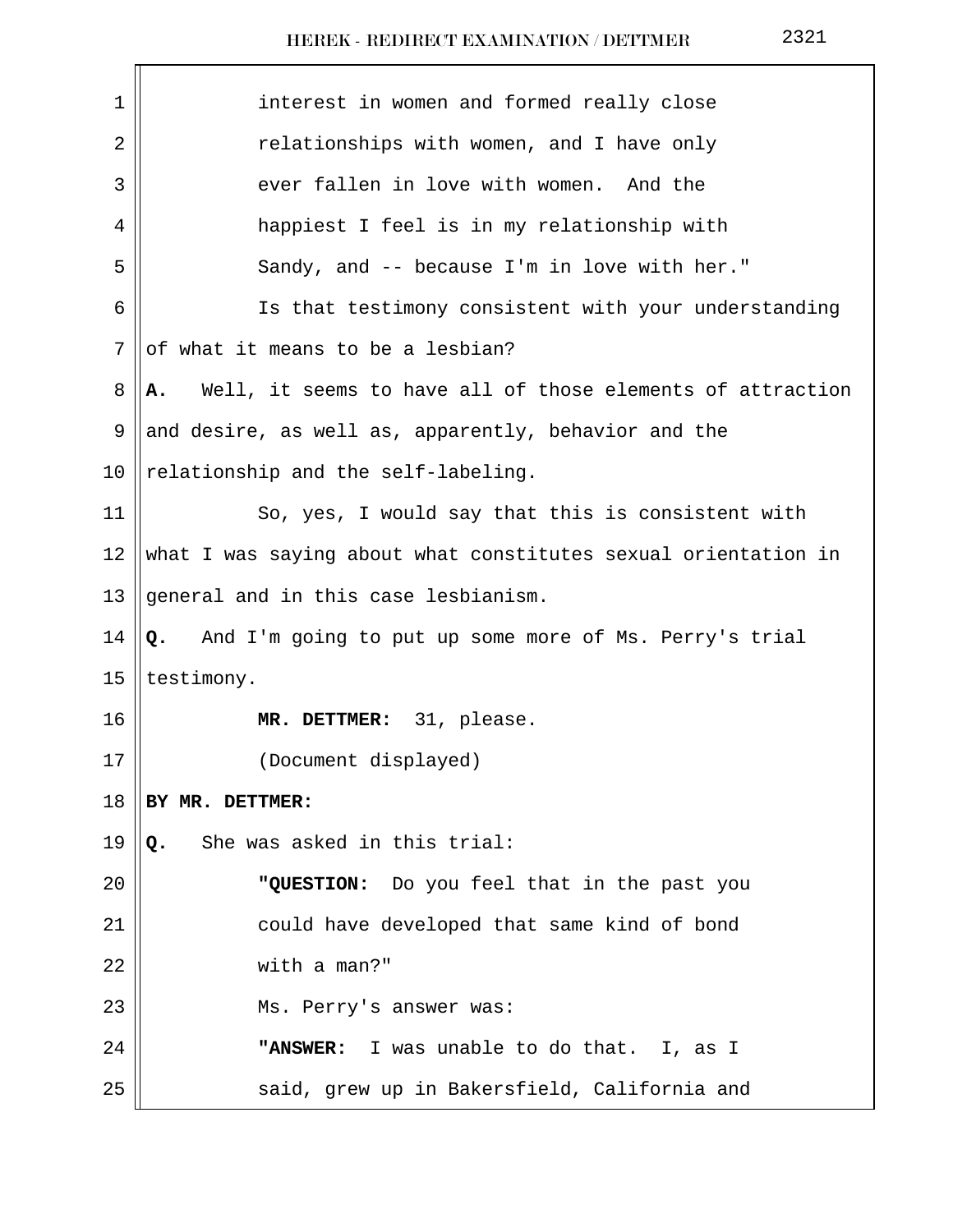Ш

| $1\,$ | it was in the 70's and 80's. And all of my    |
|-------|-----------------------------------------------|
| 2     | friends, as we were getting older and they    |
| 3     | were beginning to date, became more and more  |
| 4     | interested in boys. And I recognized that     |
| 5     | that was something that would have $-$ would  |
| 6     | have been the best thing for me to do if I    |
| 7     | could. And I did data few boys because it     |
| 8     | was -- it did make life easier, you know.     |
| 9     | Then I would have a date to go to the prom,   |
| 10    | too, or I could go to a party, too. But as I  |
| 11    | got a little bit older, it became clear to me |
| 12    | that I didn't feel the same way my friends    |
| 13    | did about boys and that there was something   |
| 14    | different about me."                          |

15 || Is that consistent with your understanding of the 16 | coming-out process?

 **A.** Yeah. And I think it's consistent with some of what I  $\parallel$  said earlier about the idea that many lesbians and gay men at 19 Some point this their lives, especially during adolescence or  $\gamma$  young adulthood, often will try to have a relationship with 21 Someone who's of the other sex, and that this may include sexual contact as well.

23  $\parallel$  But I think that what this quote suggests is that she  $24$  ||may have tried to do that, but it just didn't work for her and 25 she recognized that her attractions were to women.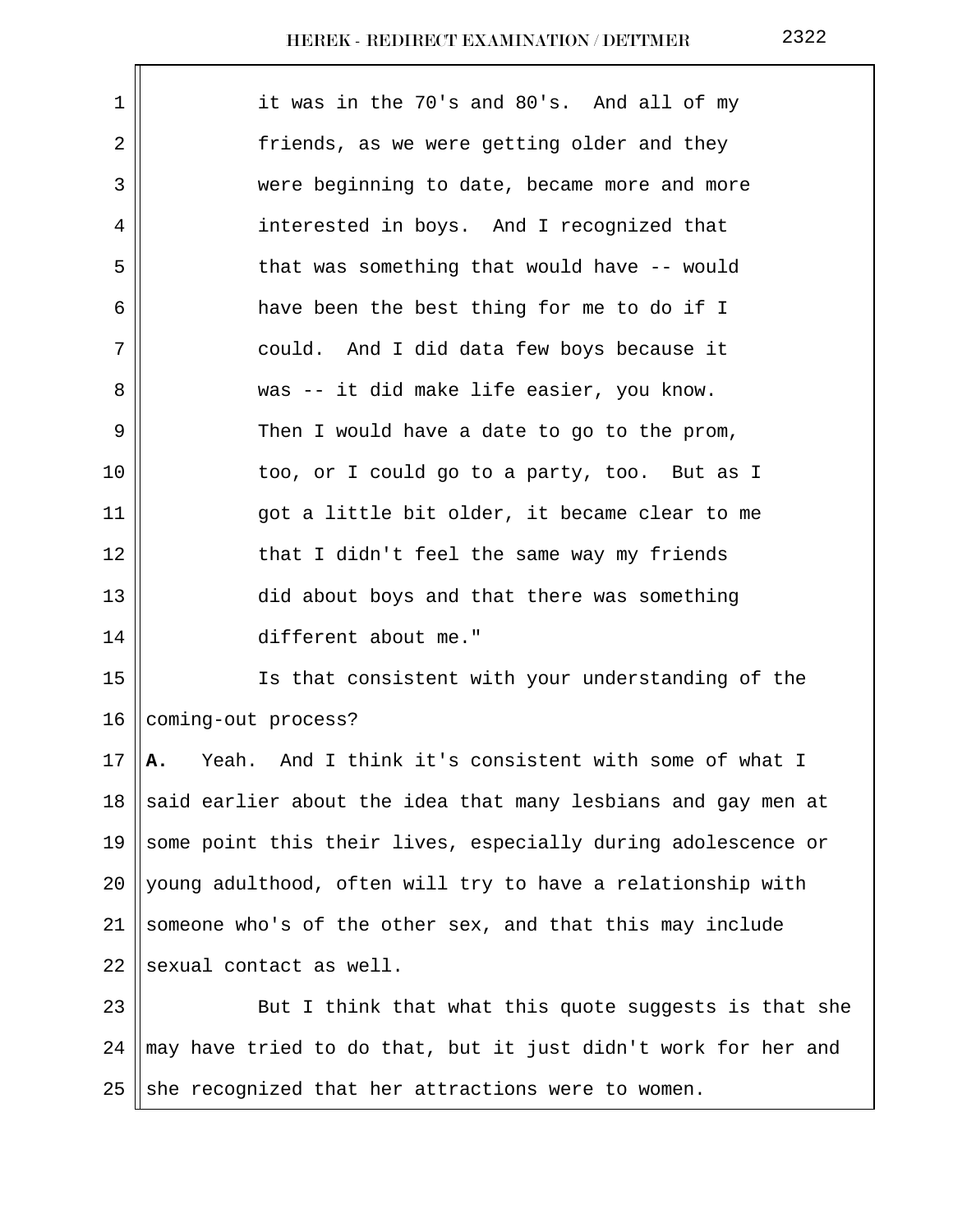1 **Q.** I have one more excerpt from Ms. Perry's testimony in this  $2$  Itrial. 3 **MR. DETTMER:** 32, please. 4 (Document displayed) 5 **BY MR. DETTMER:**   $6 \parallel \mathbf{Q}$ . Ms. Perry was asked: 7 **"QUESTION:** Do you feel that you were born 8 || with those feelings, with that kind of sexual 9 || orientation." 10 Her answer was: 11 **"ANSWER:** Yes, I do. 12 **"QUESTION:** Do you feel it could change in 13 || the future? Do you have a sense that it 14 || might somehow change?" 15 Her answer was: 16 **"ANSWER:** I'm 45 years old. I don't think  $17$   $\parallel$  so." 18 || Is that testimony consistent with your understanding 19  $\parallel$  of the -- of the constancy of sexual orientation? 20  $\|$ **A.** Yeah, with  $-$  in terms of the constancy. I would say 21  $\|$ that, you know, the question about whether one is born with 22 || feelings, this is something we don't know. One can have that  $23$  subjective sense. 24 | This doesn't address the question of, really, what 25 are the origins of sexual orientation, but the idea of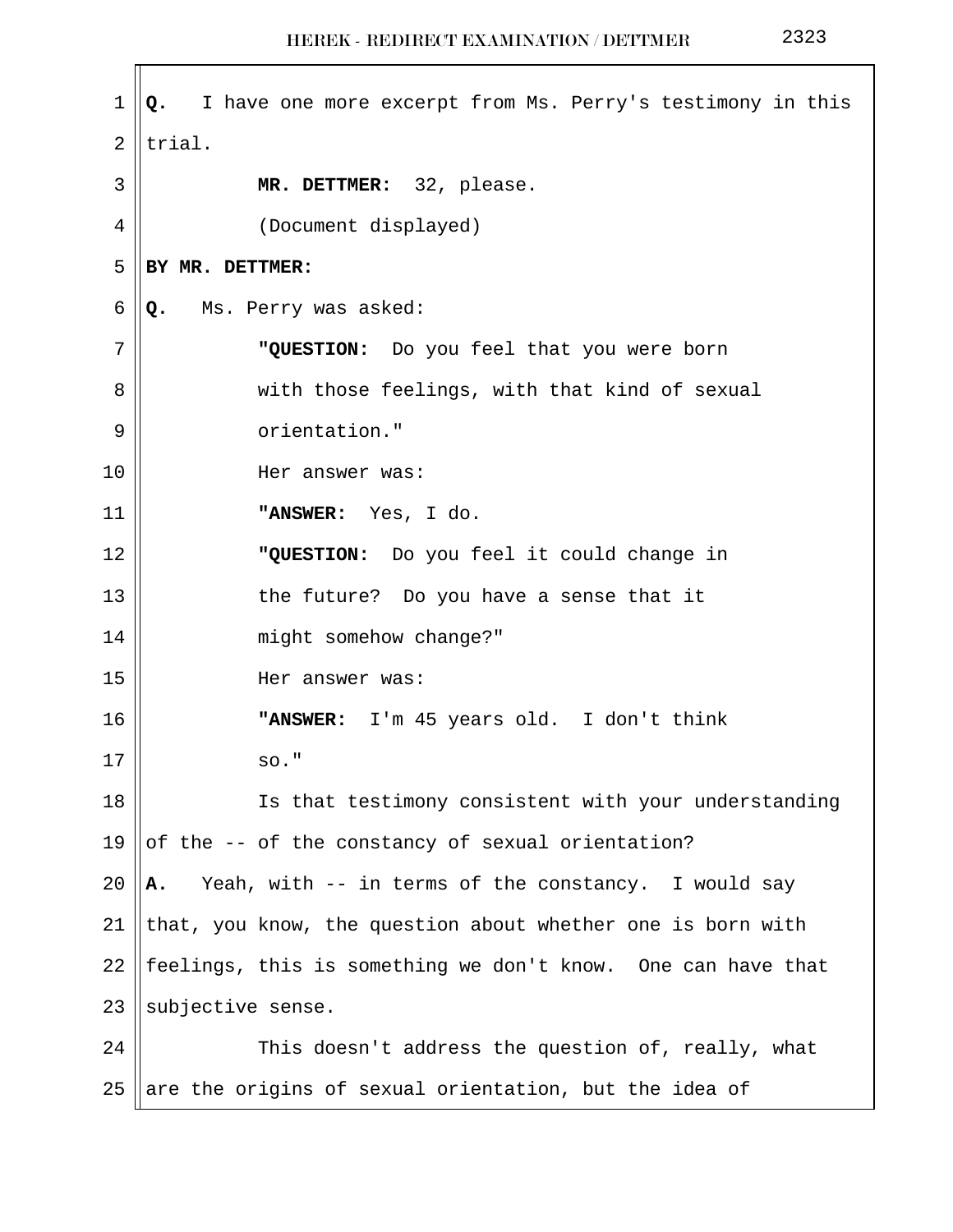| $\mathbf{1}$   | believing that this is a constant in one's life.                 |
|----------------|------------------------------------------------------------------|
| $\overline{2}$ | And I think it's reasonable to expect that by the age            |
| 3              | of 45, when one is in a committed relationship, one probably     |
| 4              | does have a pretty good sense of the constancy of where their    |
| 5              | life is likely to go in the future.                              |
| 6              | Just a couple more questions. And this goes to defining<br>Q.    |
| 7              | gay men and lesbians.                                            |
| 8              | If two women want to marry each other, is it a                   |
| 9              | reasonable assumption that they are lesbians?                    |
| 10             | I think it's a reasonable assumption, yes.<br>A.                 |
| 11             | And if two men want to marry each other, is it a<br>Q.           |
| 12             | reasonable assumption that they are gay?                         |
| 13             | Yes.<br>Α.                                                       |
| 14             | MR. DETTMER: I have no more questions, your Honor?               |
| 15             | THE COURT: Very well. Thank you.                                 |
| 16             | And thank you, Professor Herek. I think you of win               |
| 17             | the long distance award.                                         |
| 18             | (Laughter.)                                                      |
| 19             | (Witness excused.)                                               |
| 20             | THE COURT: Very well. With respect to the Robinson               |
| 21             | deposition, Mr. Nielson, you can, of course, offer excerpts      |
| 22             | under $32(a)(6)$ , if you wish to do so. You can get those in on |
| 23             | Monday. That would be fine.                                      |
| 24             | And, let's see. Mr. Boutrous, you said you had about             |
| 25             | 90 minutes.                                                      |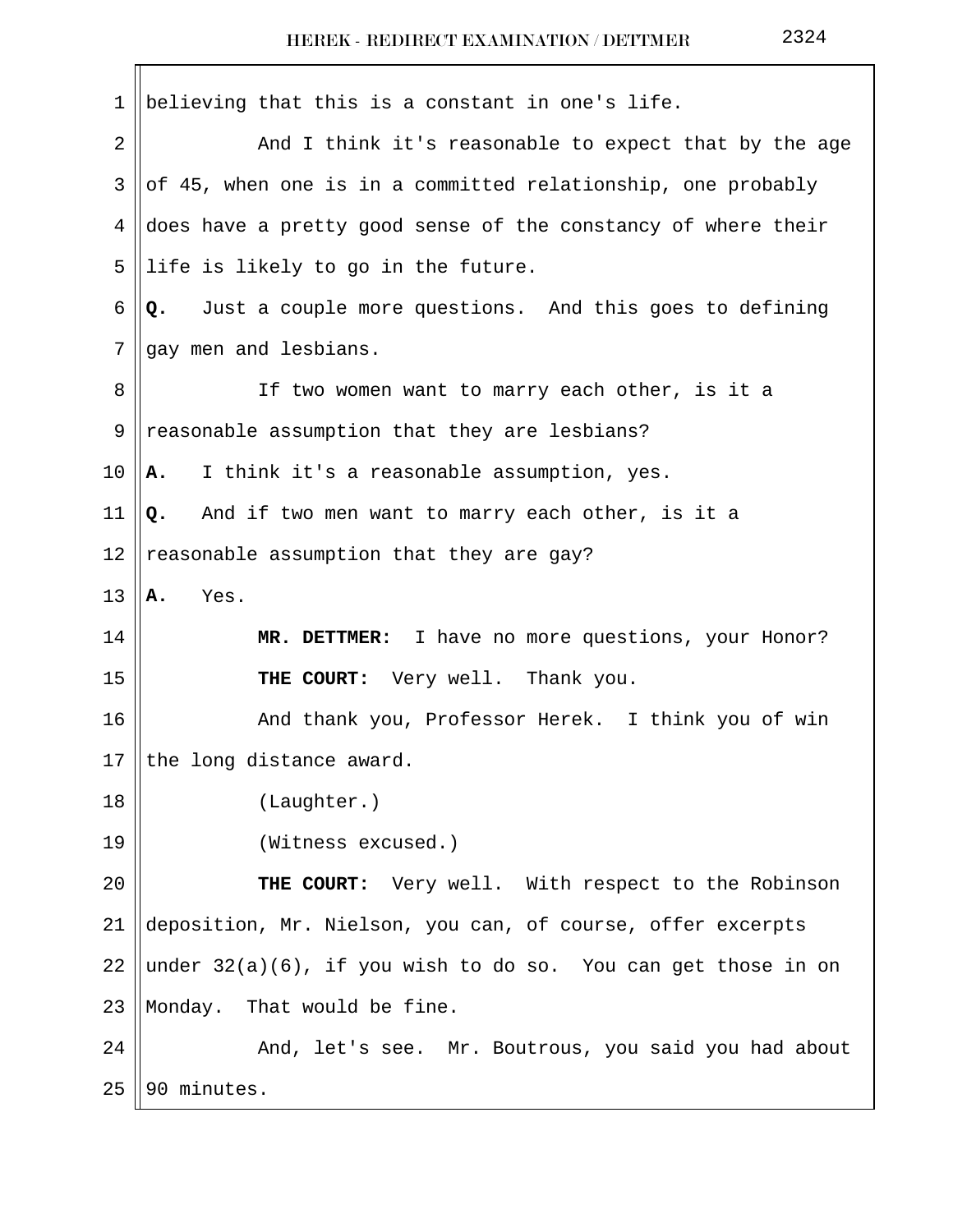1 **MR. BOUTROUS:** Yes, your Honor. 2 **THE COURT:** I gather that you're prepared to do that 3 on Monday morning? 4 **MR. BOUTROUS:** We'll be prepared first thing Monday 5 ||morning, your Honor. 6 **THE COURT:** That means -- and then with the exception  $7 \parallel$  of, perhaps, organizing exhibits and so forth, the plaintiffs 8 will rest. 9 **MR. BOUTROUS:** Exactly. 10 **THE COURT:** All right. Then who is the first witness 11 we are going to hear on the other side? 12 **MR. COOPER:** Your Honor, we are not sure who will be 13 ||first, but it will either be Dr. Ken Miller or Mr. David 14 Blankenhorn. 15 **THE COURT:** Very well. And it might be helpful if 16 you could give the other side an idea. Usually that's  $-$  are 17 they both going to testify on Monday, and we will get all their 18 || testimony completed. 19 **MR. COOPER:** We will identify 48 fours beforehand 20 Which one it will be. We honestly just haven't decided yet, 21 | but we will do so tomorrow morning. 22 **THE COURT:** Have a nice weekend, I guess is the  $23$  | comment. 24 | (Laughter.) 25 **THE COURT:** Mr. Boies, you are gesturing.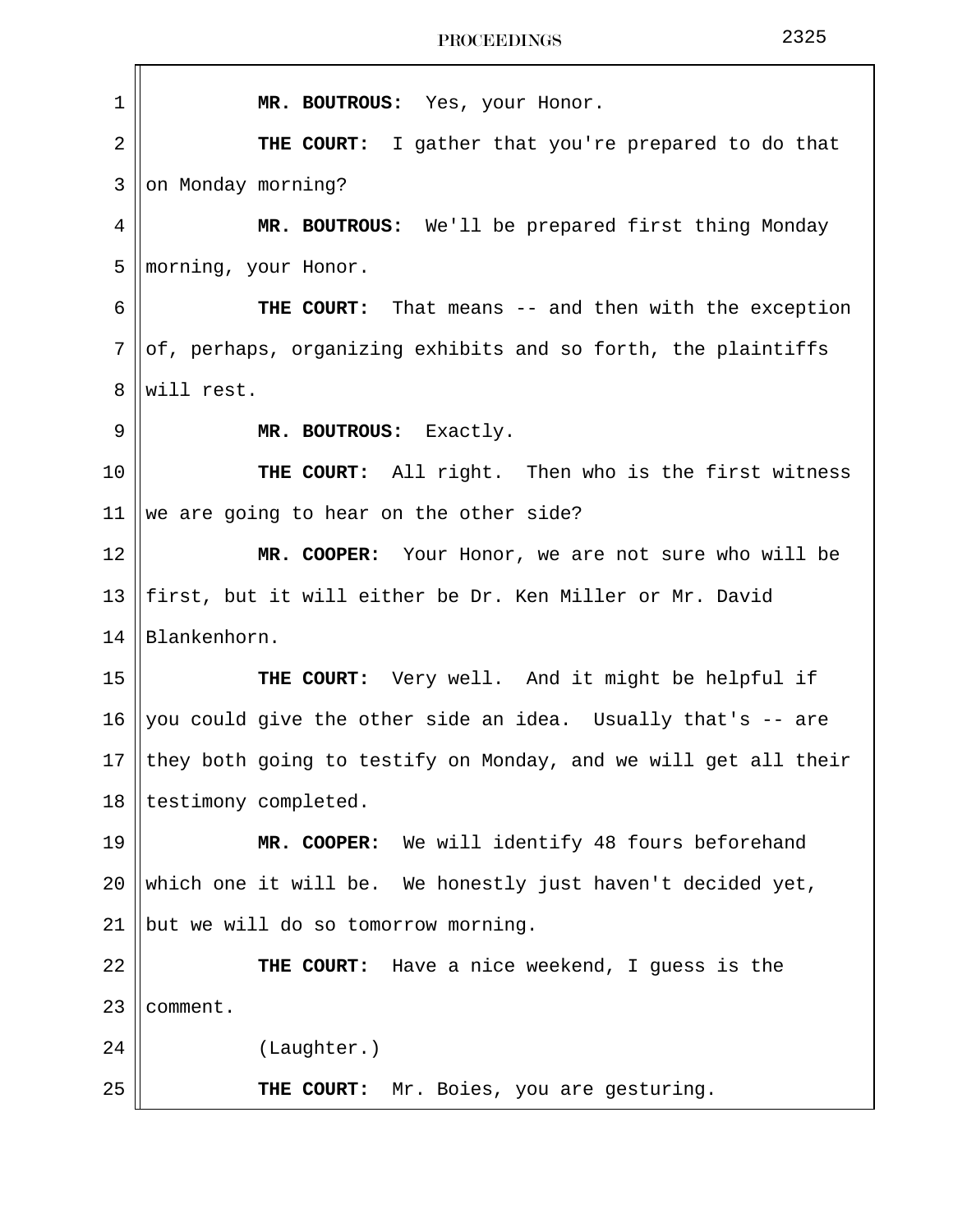1 **MR. BOIES:** I was just trying to count when 48 hours  $2 \parallel$ was, your Honor. 3 I actually thought that the agreement was that for 4 the first witnesses we would have more time, which is what we 5 gave them. So I thought actually we were going to get more 6 than 48 hours notice of their first witness, but it will be  $7$  what it will be. 8 **THE COURT:** Do I understand you are planning 9 || presently only on two witnesses? 10 **MR. COOPER:** Two witnesses, your Honor, two expert 11 witnesses. 12 || We may well call another witness primarily for the 13 || purpose of authenticating documents. 14 **THE COURT:** Okay. Is that one of the proponents? 15 **MR. COOPER:** No, not one of the proponents. 16 **THE COURT:** Well, I guess on the plaintiffs' team you 17 better be ready for both of those witnesses; Young and  $-$  no, 18 || not Young. Miller and  $-$ 19 **MR. COOPER:** And Mr. Blankenhorn. 20 **THE COURT:** Blankenhorn, yes. 21 **MR. COOPER:** As I say, I think we will resolve that 22 this evening and let our friends for the plaintiffs know  $23$  ||tomorrow morning. 24 **THE COURT:** All right. Well, have a pleasant weekend  $25$  | everybody.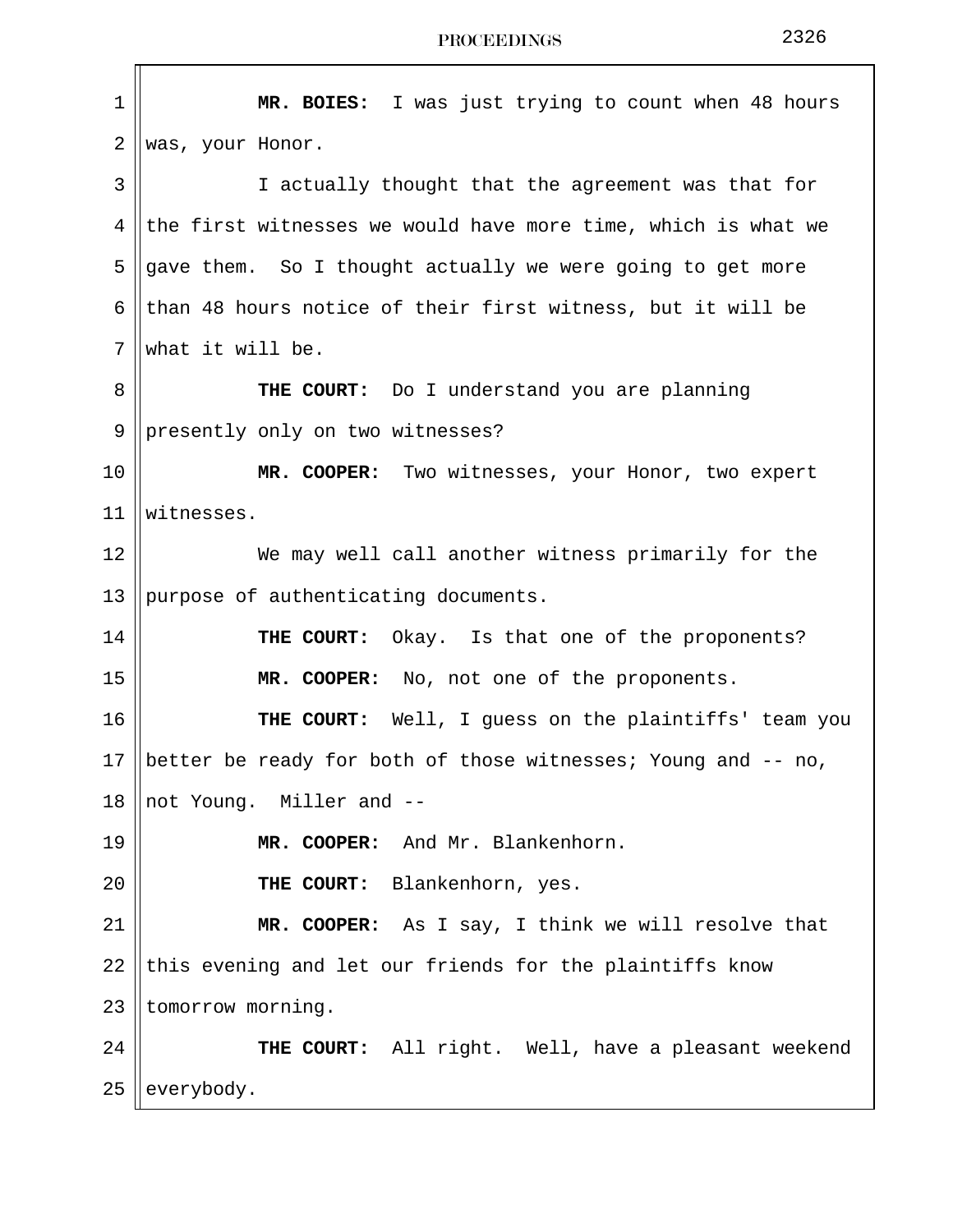1 || Anything further? 2 | (No response.) **THE COURT:** All right. Good. 4 | (Whereupon at 4:53 p.m. further proceedings 5 || in the above-entitled cause was adjourned  $\parallel$  until Monday, January 25, 2010 at 8:30 a.m.)  $7 \parallel$  - - - -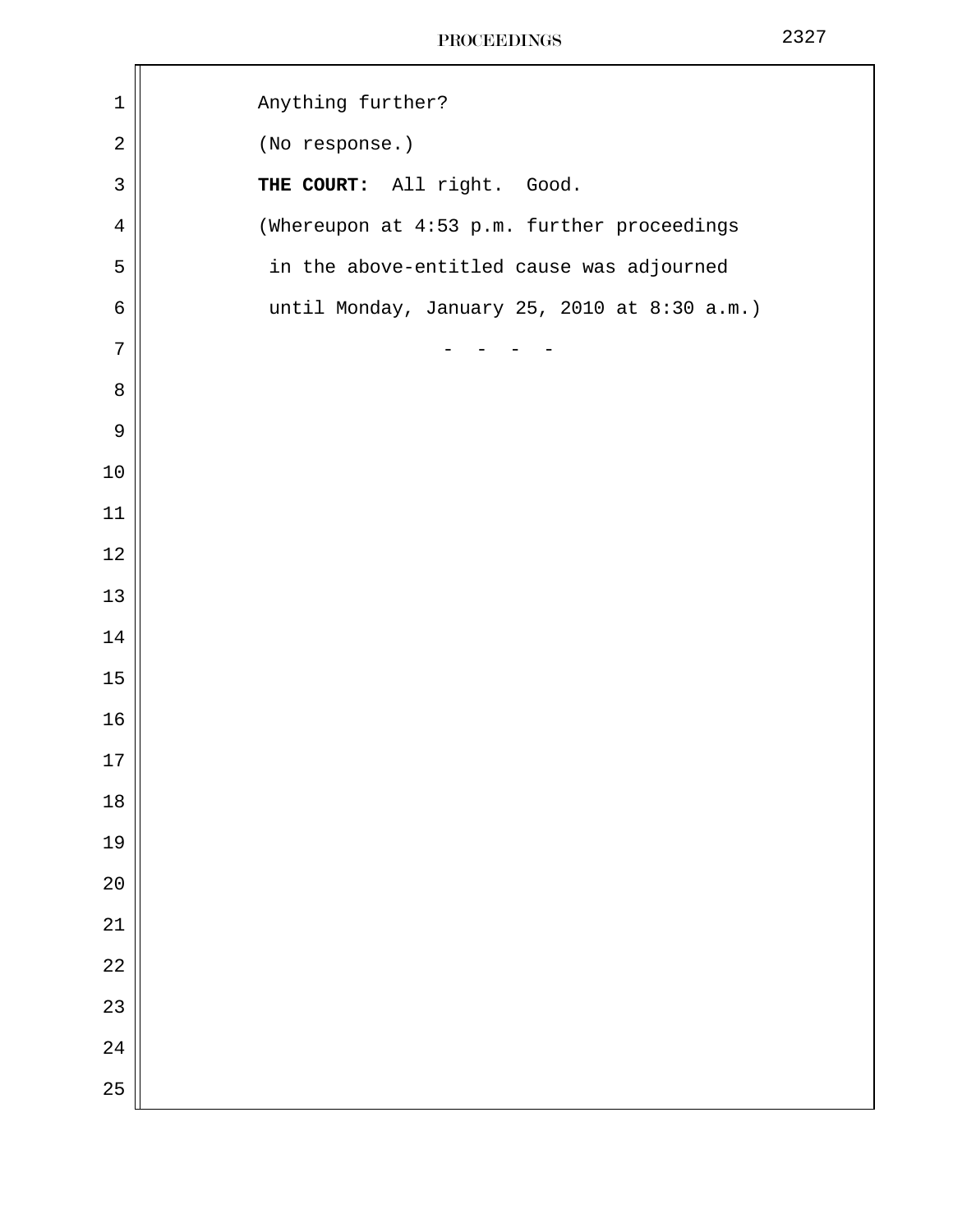| $\mathbf 1$    | INDEX                                                                            |                      |                       |
|----------------|----------------------------------------------------------------------------------|----------------------|-----------------------|
| $\overline{2}$ | PLAINTIFFS' WITNESSES                                                            | <b>PAGE</b>          | VOL.                  |
| $\overline{3}$ | HEREK, GREGORY M.                                                                |                      |                       |
| $\overline{4}$ | (SWORN)<br>Direct Examination by Mr. Dettmer<br>Cross Examination by Mr. Nielson | 2017<br>2017<br>2059 | 9<br>$\mathsf 9$<br>9 |
| 5              | Cross Examination Resumed by Mr. Nielson<br>Redirect Examination by Mr. Dettmer  | 2172<br>2303         | 9<br>9                |
| $\epsilon$     |                                                                                  |                      |                       |
| $\overline{7}$ |                                                                                  |                      |                       |
| $\,8\,$        |                                                                                  |                      |                       |
| 9              |                                                                                  |                      |                       |
| 10             |                                                                                  |                      |                       |
| 11             |                                                                                  |                      |                       |
| 12             |                                                                                  |                      |                       |
| 13             |                                                                                  |                      |                       |
| 14             |                                                                                  |                      |                       |
| 15             |                                                                                  |                      |                       |
| 16             |                                                                                  |                      |                       |
| $17\,$         |                                                                                  |                      |                       |
| 18             |                                                                                  |                      |                       |
| 19             |                                                                                  |                      |                       |
| 20             |                                                                                  |                      |                       |
| 21             |                                                                                  |                      |                       |
| $2\sqrt{2}$    |                                                                                  |                      |                       |
| 23             |                                                                                  |                      |                       |
| $2\sqrt{4}$    |                                                                                  |                      |                       |
| 25             |                                                                                  |                      |                       |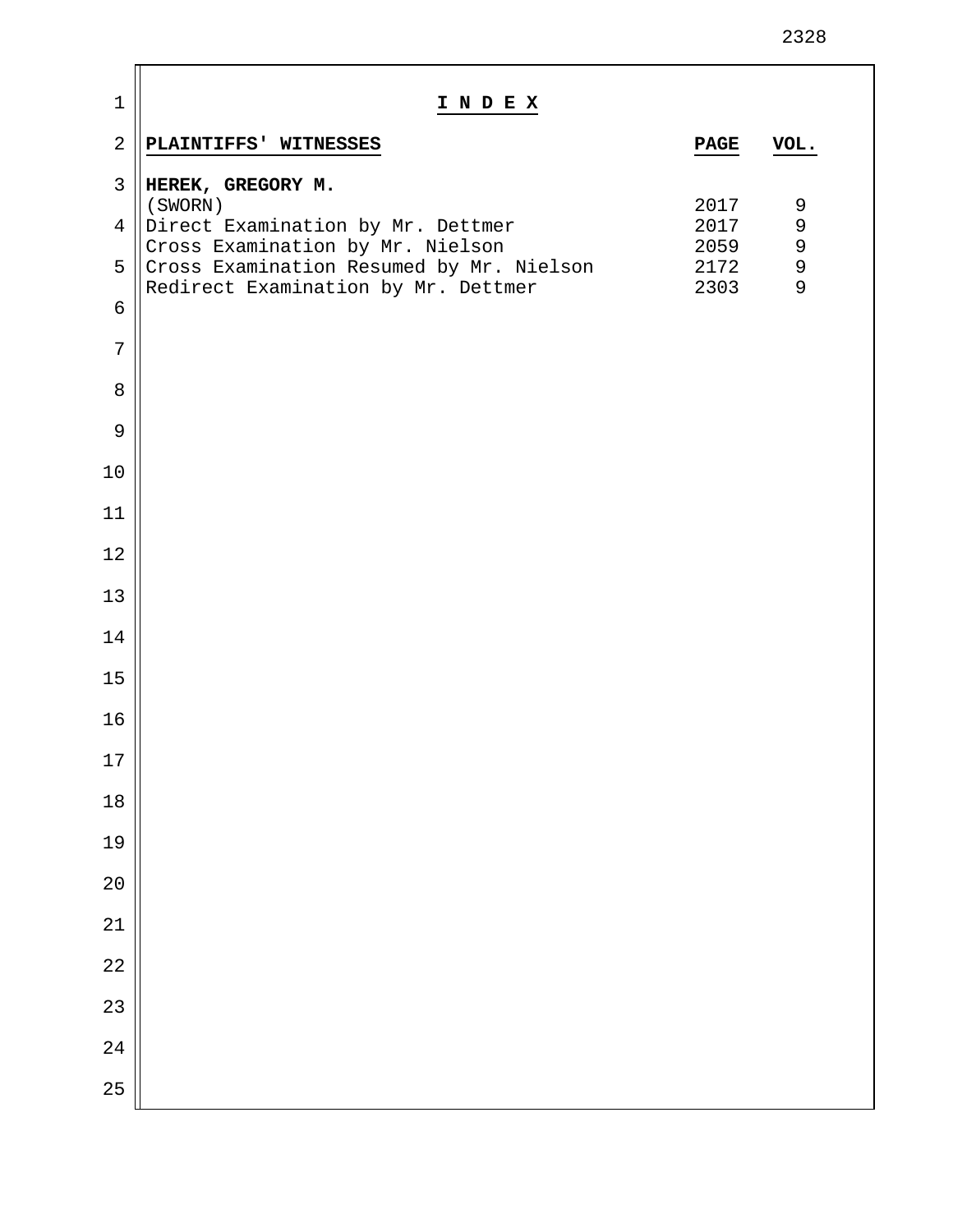| $1\,$          | <b>EXHIBIT INDEX</b>              |             |      |              |             |  |
|----------------|-----------------------------------|-------------|------|--------------|-------------|--|
| $\overline{2}$ | PLAINTIFFS' EXHIBITS              | <b>IDEN</b> | VOL. | <b>EVID</b>  | VOL.        |  |
| 3              | 764                               |             |      | 2024         | 9           |  |
| 4              | 884<br>885                        |             |      | 2024<br>2024 | 9<br>9      |  |
|                | 886                               |             |      | 2024         | 9           |  |
| 5              | 887                               |             |      | 2024         | 9           |  |
|                | 888                               |             |      | 2024         | 9           |  |
| 6              | 889                               |             |      | 2024         | 9           |  |
|                | 894                               |             |      | 2024         | 9           |  |
| 7              | 898                               |             |      | 2024         | 9           |  |
|                | 901                               |             |      | 2024         | 9           |  |
| 8              | 902                               |             |      | 2024         | 9           |  |
|                | 903                               |             |      | 2024         | 9           |  |
| 9              | 906                               |             |      | 2024         | 9           |  |
|                | 907                               |             |      | 2024         | 9           |  |
| 10             | 911                               |             |      | 2024         | 9           |  |
|                | 912                               |             |      | 2024         | 9           |  |
| 11             | 915                               |             |      | 2024         | 9           |  |
|                | 916                               |             |      | 2024         | 9           |  |
| 12             | 917                               |             |      | 2024         | 9           |  |
|                | 918                               |             |      | 2024         | 9           |  |
| 13             | 919                               |             |      | 2024         | 9           |  |
| 14             | 920<br>924                        |             |      | 2024<br>2024 | 9<br>9      |  |
|                | 925                               |             |      | 2024         | 9           |  |
| 15             | 928                               |             |      | 2024         | 9           |  |
|                | 929                               |             |      | 2024         | 9           |  |
| 16             | 930                               |             |      | 2024         | 9           |  |
|                | 931                               |             |      | 2024         | 9           |  |
| Ш<br>17        | 932                               |             |      | 2024         | 9           |  |
|                | 933                               |             |      | 2024         | 9           |  |
| 18             | 936                               |             |      | 2024         | 9           |  |
|                | 940                               |             |      | 2024         | 9           |  |
| 19             | 945                               |             |      | 2024         | 9           |  |
|                | 946                               |             |      | 2024         | 9           |  |
| 20             | 947                               |             |      | 2024         | 9<br>9      |  |
|                | 949                               |             |      | 2024         |             |  |
| 21             | 953                               |             |      | 2024         | 9           |  |
|                | 954                               |             |      | 2024         | 9           |  |
| 22             | 956                               |             |      | 2024         |             |  |
|                | 957                               |             |      | 2024         | 9<br>9<br>9 |  |
| 23             | 958                               |             |      | 2024         |             |  |
| 24             | (EXHIBITS CONTINUED ON NEXT PAGE) |             |      |              |             |  |
| 25             |                                   |             |      |              |             |  |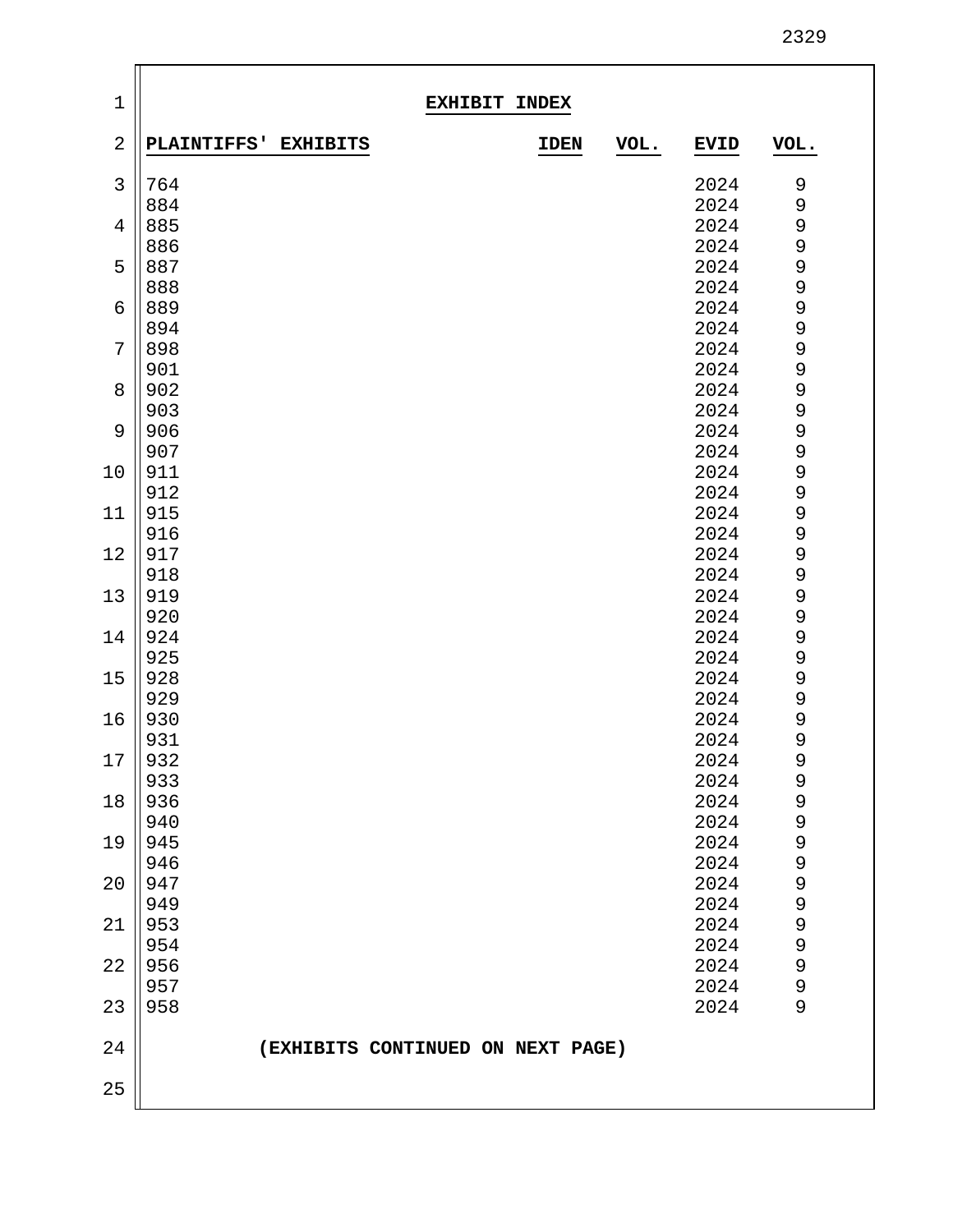| $\mathbf{1}$   | EXHIBIT INDEX (CONTINUED):   |             |      |              |                            |
|----------------|------------------------------|-------------|------|--------------|----------------------------|
| $\overline{2}$ | PLAINTIFFS' EXHIBITS         | <b>IDEN</b> | VOL. | <b>EVID</b>  | VOL.                       |
| 3              | 959<br>963                   |             |      | 2024<br>2024 | 9<br>$\mathsf 9$           |
| $\overline{4}$ | 970                          |             |      | 2024         | $\mathsf 9$                |
| 5              | 971<br>1503                  |             |      | 2024<br>2257 | $\mathsf 9$<br>9           |
| 6              | 2265<br>2326                 |             |      | 2024<br>2021 | 9<br>9                     |
| 7              | 2326<br>2338                 |             |      | 2024<br>2024 | $\mathsf 9$<br>9           |
| 8              | 2350<br>2542                 |             |      | 2024<br>2014 | 9<br>9                     |
| 9              | 2543<br>2563                 |             |      | 2014<br>2024 | 9<br>$\mathsf 9$           |
| 10             | 2564<br>2565                 |             |      | 2024<br>2024 | $\mathsf 9$<br>9           |
| 11             | 2567                         |             |      | 2024         | 9                          |
| 12             |                              |             |      |              |                            |
|                | DEFENDANTS' EXHIBITS         | <b>IDEN</b> | VOL. | <b>EVID</b>  | VOL.                       |
| 13             | 626<br>642                   |             |      | 2249<br>2299 | 9<br>$\mathsf 9$           |
| 14             | 658                          |             |      | 2207         | $\mathsf 9$                |
| 15             | 666<br>856                   |             |      | 2251<br>2246 | $\mathsf 9$<br>9           |
| 16             | 935<br>950, Pages 4-7        |             |      | 2188<br>2105 | 9<br>9                     |
| $17$           | 950,<br>Pages 29-30          |             |      | 2105<br>2105 | 9<br>$\mathsf 9$           |
|                | 950,<br>Pages, 46-47<br>1229 |             |      | 2231         | $\mathsf 9$                |
| 18             | 1235<br>1235                 |             |      | 2128<br>2133 | $\mathsf 9$<br>9           |
| 19             | 1237<br>1239                 |             |      | 2293<br>2138 | $\mathsf 9$<br>$\mathsf 9$ |
| 20             | 1254                         |             |      | 2295         | $\mathsf 9$                |
| 21             | 1265<br>1266                 |             |      | 2169<br>2181 | 9<br>$\mathsf 9$           |
| 22             | 1268<br>1270                 |             |      | 2198<br>2235 | $\mathsf 9$<br>$\mathsf 9$ |
| 23             | 1272<br>1278                 |             |      | 2163<br>2297 | $\mathsf 9$<br>9           |
| 24             | 2292<br>2654, Pages 20-23    |             |      | 2227<br>2090 | $\mathsf 9$<br>9           |
| 25             | 2682                         |             |      | 2186         | 9                          |
|                |                              |             |      |              |                            |